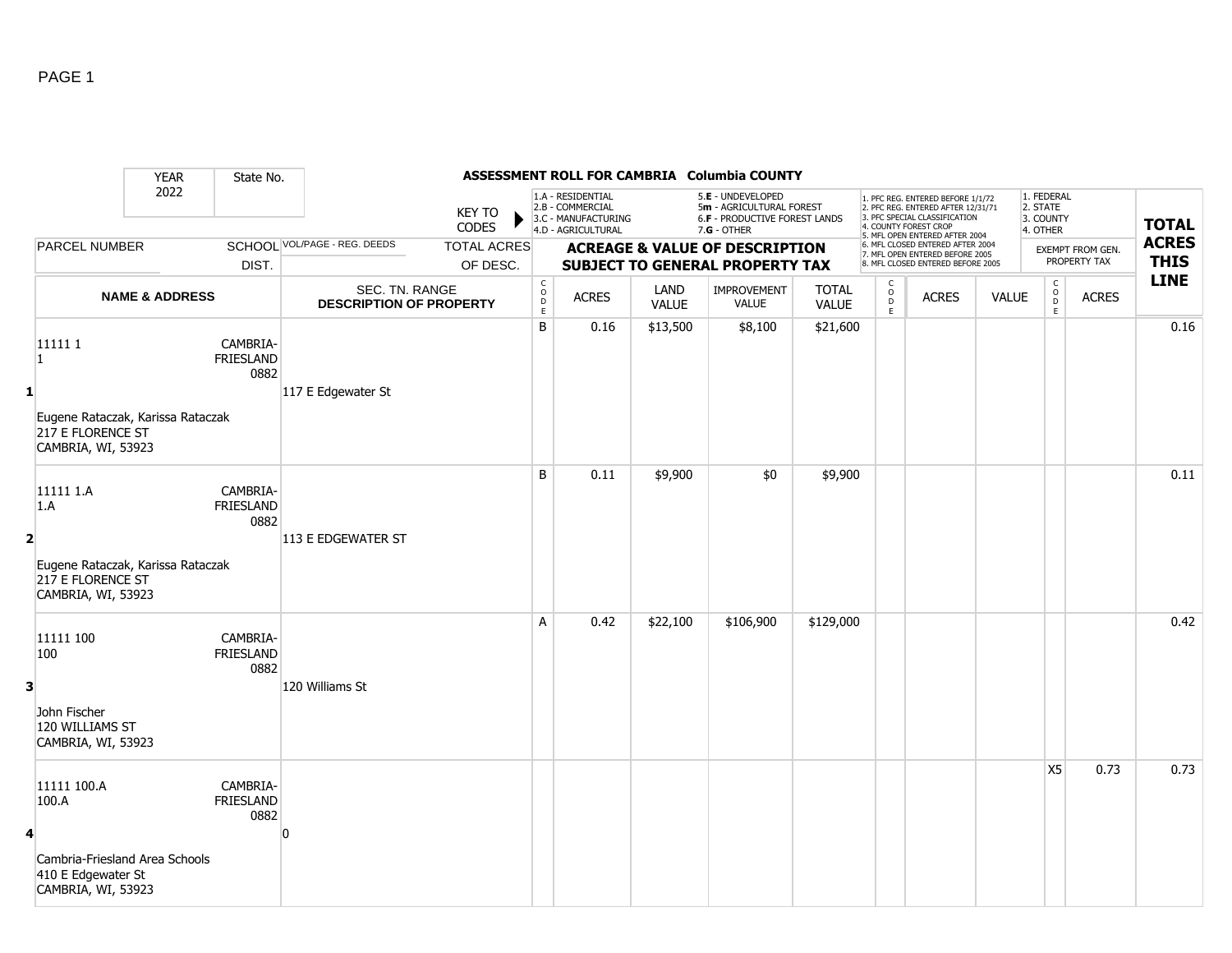|--|--|

|                |                                                                                | <b>YEAR</b>                           | State No.                            |                                                  |                        |                                                                              |                                                                                    |                      | ASSESSMENT ROLL FOR CAMBRIA Columbia COUNTY                                                     |                       |                                                                                                          |                                                                                                                                                                     |              |                                                 |                             |              |
|----------------|--------------------------------------------------------------------------------|---------------------------------------|--------------------------------------|--------------------------------------------------|------------------------|------------------------------------------------------------------------------|------------------------------------------------------------------------------------|----------------------|-------------------------------------------------------------------------------------------------|-----------------------|----------------------------------------------------------------------------------------------------------|---------------------------------------------------------------------------------------------------------------------------------------------------------------------|--------------|-------------------------------------------------|-----------------------------|--------------|
|                |                                                                                | 2022                                  |                                      |                                                  | <b>KEY TO</b><br>CODES |                                                                              | 1.A - RESIDENTIAL<br>2.B - COMMERCIAL<br>3.C - MANUFACTURING<br>4.D - AGRICULTURAL |                      | 5.E - UNDEVELOPED<br>5m - AGRICULTURAL FOREST<br>6.F - PRODUCTIVE FOREST LANDS<br>$7.G - OTHER$ |                       |                                                                                                          | 1. PFC REG. ENTERED BEFORE 1/1/72<br>2. PFC REG. ENTERED AFTER 12/31/71<br>3. PFC SPECIAL CLASSIFICATION<br>4. COUNTY FOREST CROP<br>5. MFL OPEN ENTERED AFTER 2004 |              | 1. FEDERAL<br>2. STATE<br>3. COUNTY<br>4. OTHER |                             | <b>TOTAL</b> |
|                | <b>PARCEL NUMBER</b>                                                           | SCHOOL VOL/PAGE - REG. DEEDS<br>DIST. |                                      | <b>TOTAL ACRES</b><br>OF DESC.                   |                        | <b>ACREAGE &amp; VALUE OF DESCRIPTION</b><br>SUBJECT TO GENERAL PROPERTY TAX |                                                                                    |                      |                                                                                                 |                       | 6. MFL CLOSED ENTERED AFTER 2004<br>7. MFL OPEN ENTERED BEFORE 2005<br>8. MFL CLOSED ENTERED BEFORE 2005 |                                                                                                                                                                     |              | EXEMPT FROM GEN.<br>PROPERTY TAX                | <b>ACRES</b><br><b>THIS</b> |              |
|                |                                                                                | <b>NAME &amp; ADDRESS</b>             |                                      | SEC. TN. RANGE<br><b>DESCRIPTION OF PROPERTY</b> |                        | C<br>D<br>D<br>E                                                             | <b>ACRES</b>                                                                       | LAND<br><b>VALUE</b> | <b>IMPROVEMENT</b><br><b>VALUE</b>                                                              | <b>TOTAL</b><br>VALUE | $\begin{array}{c} C \\ 0 \\ D \\ E \end{array}$                                                          | <b>ACRES</b>                                                                                                                                                        | <b>VALUE</b> | C<br>$_{\rm D}^{\rm O}$<br>E                    | <b>ACRES</b>                | <b>LINE</b>  |
| 5 <sup>1</sup> | 11111 100.B<br>100.B                                                           |                                       | CAMBRIA-<br><b>FRIESLAND</b><br>0882 | <sup>0</sup>                                     |                        |                                                                              |                                                                                    |                      |                                                                                                 |                       |                                                                                                          |                                                                                                                                                                     |              | <b>X5</b>                                       | 1.60                        | 1.60         |
|                | Cambria-Friesland Area Schools<br>410 E Edgewater St<br>CAMBRIA, WI, 53923     |                                       |                                      |                                                  |                        |                                                                              |                                                                                    |                      |                                                                                                 |                       |                                                                                                          |                                                                                                                                                                     |              |                                                 |                             |              |
|                | 11111 101<br>101                                                               |                                       | CAMBRIA-<br>FRIESLAND<br>0882        |                                                  |                        | A                                                                            | 0.13                                                                               | \$11,500             | \$74,100                                                                                        | \$85,600              |                                                                                                          |                                                                                                                                                                     |              |                                                 |                             | 0.13         |
| 6              | Raymond R Clavey, Mary A Clavey<br>136 WILLIAMS ST<br>CAMBRIA, WI, 53923       |                                       |                                      | 136 Williams St                                  |                        |                                                                              |                                                                                    |                      |                                                                                                 |                       |                                                                                                          |                                                                                                                                                                     |              |                                                 |                             |              |
| $\overline{7}$ | 11111 102<br>102                                                               |                                       | CAMBRIA-<br><b>FRIESLAND</b><br>0882 | 217 E FLORENCE ST                                |                        | A                                                                            | 0.21                                                                               | \$18,300             | \$71,700                                                                                        | \$90,000              |                                                                                                          |                                                                                                                                                                     |              |                                                 |                             | 0.21         |
|                | Eugene Rataczak, Karissa Rataczak<br>217 E FLORENCE ST<br>CAMBRIA, WI, 53923   |                                       |                                      |                                                  |                        |                                                                              |                                                                                    |                      |                                                                                                 |                       |                                                                                                          |                                                                                                                                                                     |              |                                                 |                             |              |
| 8              | 11111 104<br>104                                                               |                                       | CAMBRIA-<br>FRIESLAND<br>0882        | 223 E Florence St                                |                        | A                                                                            | 0.35                                                                               | \$21,200             | \$116,900                                                                                       | \$138,100             |                                                                                                          |                                                                                                                                                                     |              |                                                 |                             | 0.35         |
|                | Michael E Krubeck, Meagan J Krubeck<br>223 E Florence St<br>CAMBRIA, WI, 53923 |                                       |                                      |                                                  |                        |                                                                              |                                                                                    |                      |                                                                                                 |                       |                                                                                                          |                                                                                                                                                                     |              |                                                 |                             |              |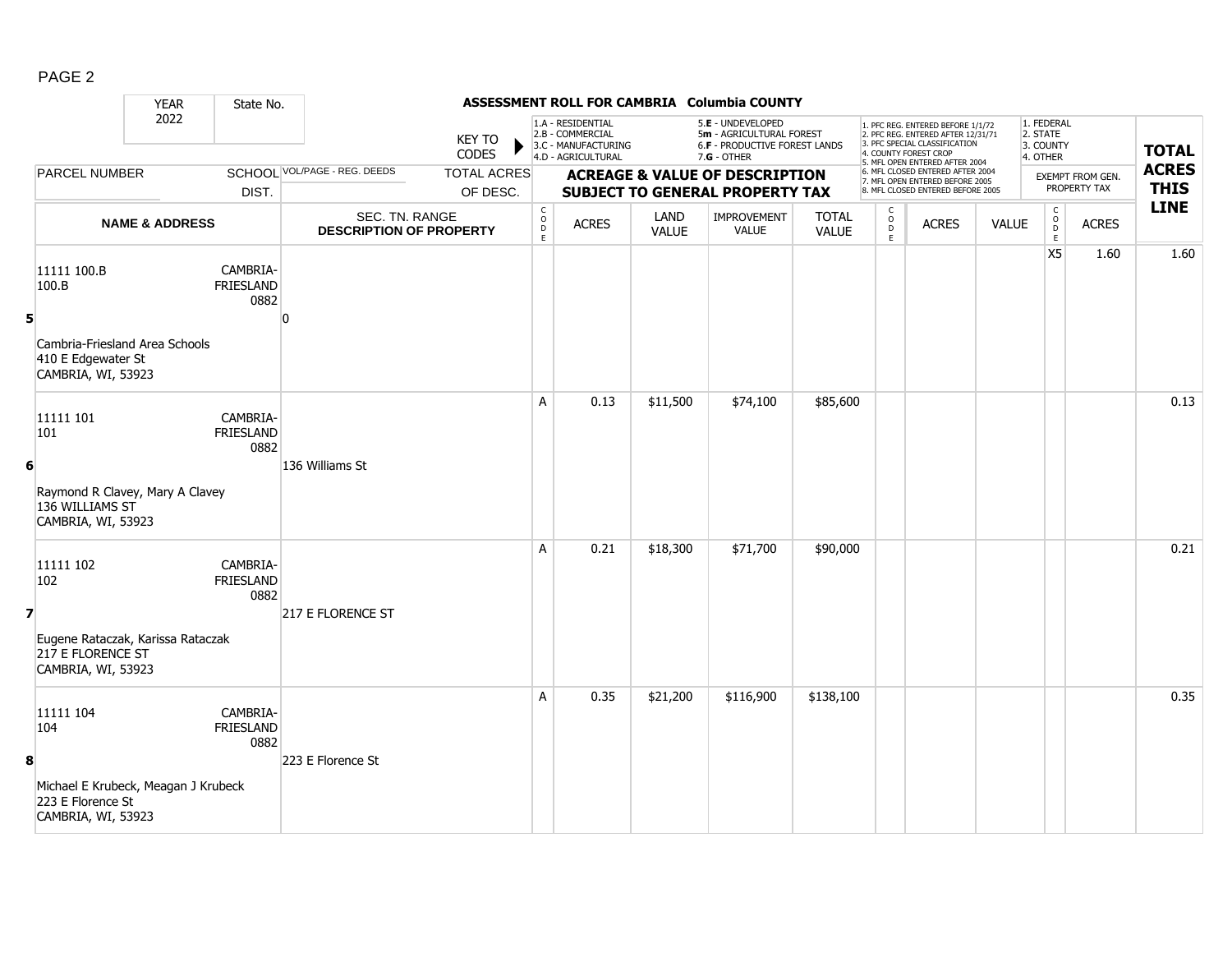|--|--|

|    |                                                                       | <b>YEAR</b>               | State No.                            |                                                  |                               |                                                                                     |                                                                                    |                      | ASSESSMENT ROLL FOR CAMBRIA Columbia COUNTY                                                     |                              |                                                                                                          |                                                                                                                                                                     |                                  |                                                              |                             |              |
|----|-----------------------------------------------------------------------|---------------------------|--------------------------------------|--------------------------------------------------|-------------------------------|-------------------------------------------------------------------------------------|------------------------------------------------------------------------------------|----------------------|-------------------------------------------------------------------------------------------------|------------------------------|----------------------------------------------------------------------------------------------------------|---------------------------------------------------------------------------------------------------------------------------------------------------------------------|----------------------------------|--------------------------------------------------------------|-----------------------------|--------------|
|    |                                                                       | 2022                      |                                      |                                                  | <b>KEY TO</b><br><b>CODES</b> |                                                                                     | 1.A - RESIDENTIAL<br>2.B - COMMERCIAL<br>3.C - MANUFACTURING<br>4.D - AGRICULTURAL |                      | 5.E - UNDEVELOPED<br>5m - AGRICULTURAL FOREST<br>6.F - PRODUCTIVE FOREST LANDS<br>$7.G - OTHER$ |                              |                                                                                                          | 1. PFC REG. ENTERED BEFORE 1/1/72<br>2. PFC REG. ENTERED AFTER 12/31/71<br>3. PFC SPECIAL CLASSIFICATION<br>4. COUNTY FOREST CROP<br>5. MFL OPEN ENTERED AFTER 2004 |                                  | 1. FEDERAL<br>2. STATE<br>3. COUNTY<br>4. OTHER              |                             | <b>TOTAL</b> |
|    | PARCEL NUMBER<br>DIST.                                                |                           | SCHOOL VOL/PAGE - REG. DEEDS         | <b>TOTAL ACRES</b><br>OF DESC.                   |                               | <b>ACREAGE &amp; VALUE OF DESCRIPTION</b><br><b>SUBJECT TO GENERAL PROPERTY TAX</b> |                                                                                    |                      |                                                                                                 |                              | 6. MFL CLOSED ENTERED AFTER 2004<br>7. MFL OPEN ENTERED BEFORE 2005<br>8. MFL CLOSED ENTERED BEFORE 2005 |                                                                                                                                                                     | EXEMPT FROM GEN.<br>PROPERTY TAX |                                                              | <b>ACRES</b><br><b>THIS</b> |              |
|    |                                                                       | <b>NAME &amp; ADDRESS</b> |                                      | SEC. TN. RANGE<br><b>DESCRIPTION OF PROPERTY</b> |                               | $\mathsf{C}$<br>$\overset{\circ}{\mathsf{D}}$<br>E                                  | <b>ACRES</b>                                                                       | LAND<br><b>VALUE</b> | <b>IMPROVEMENT</b><br>VALUE                                                                     | <b>TOTAL</b><br><b>VALUE</b> | C<br>$\begin{array}{c}\n0 \\ 0 \\ E\n\end{array}$                                                        | <b>ACRES</b>                                                                                                                                                        | <b>VALUE</b>                     | $\mathsf{C}$<br>$\begin{array}{c}\n0 \\ D \\ E\n\end{array}$ | <b>ACRES</b>                | <b>LINE</b>  |
|    | 11111 105.1<br>105.1                                                  |                           | CAMBRIA-<br><b>FRIESLAND</b><br>0882 |                                                  |                               | A                                                                                   | 0.24                                                                               | \$20,200             | \$74,900                                                                                        | \$95,100                     |                                                                                                          |                                                                                                                                                                     |                                  |                                                              |                             | 0.24         |
| 9  | Joseph Tenfel<br>229 E Florence St<br>CAMBRIA, WI, 53923              |                           |                                      | 229 E Florence St                                |                               |                                                                                     |                                                                                    |                      |                                                                                                 |                              |                                                                                                          |                                                                                                                                                                     |                                  |                                                              |                             |              |
|    | 11111 105.2<br>105.2                                                  |                           | CAMBRIA-<br><b>FRIESLAND</b><br>0882 |                                                  |                               | A                                                                                   | 0.37                                                                               | \$21,600             | \$65,100                                                                                        | \$86,700                     |                                                                                                          |                                                                                                                                                                     |                                  |                                                              |                             | 0.37         |
| 10 | Kaiser Dix, Donna M Dix<br>231 East Florence St<br>CAMBRIA, WI, 53923 |                           |                                      | 231 E FLORENCE ST                                |                               |                                                                                     |                                                                                    |                      |                                                                                                 |                              |                                                                                                          |                                                                                                                                                                     |                                  |                                                              |                             |              |
|    | 11111 105.3<br>105.3                                                  |                           | CAMBRIA-<br><b>FRIESLAND</b><br>0882 |                                                  |                               | A                                                                                   | 0.84                                                                               | \$26,600             | \$0                                                                                             | \$26,600                     |                                                                                                          |                                                                                                                                                                     |                                  |                                                              |                             | 0.84         |
| 11 | Kaiser Dix, Donna M Dix<br>231 East Florence St<br>CAMBRIA, WI, 53923 |                           |                                      | <b>E FLORENCE STREET</b>                         |                               |                                                                                     |                                                                                    |                      |                                                                                                 |                              |                                                                                                          |                                                                                                                                                                     |                                  |                                                              |                             |              |
|    | 11111 106<br>106                                                      |                           | CAMBRIA-<br><b>FRIESLAND</b><br>0882 |                                                  |                               | A                                                                                   | 0.30                                                                               | \$20,700             | \$63,300                                                                                        | \$84,000                     |                                                                                                          |                                                                                                                                                                     |                                  |                                                              |                             | 0.30         |
| 12 | James McCormick<br>224 E Florence St<br>CAMBRIA, WI, 53923            |                           |                                      | 224 E FLORENCE ST                                |                               |                                                                                     |                                                                                    |                      |                                                                                                 |                              |                                                                                                          |                                                                                                                                                                     |                                  |                                                              |                             |              |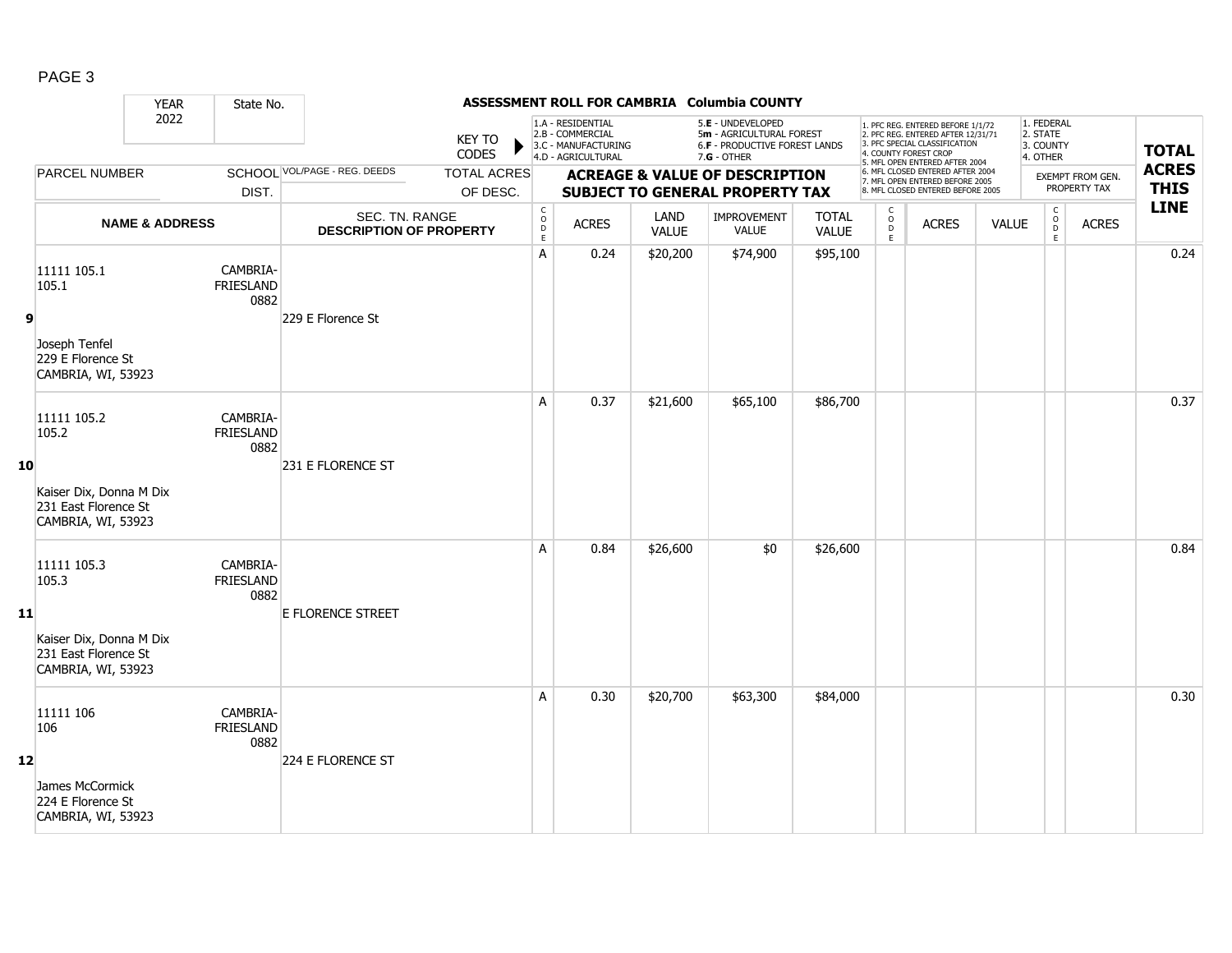|--|--|

|    |                                                         | <b>YEAR</b>               | State No.                     |                                                  |                                |                                                  |                                                                                    |               | ASSESSMENT ROLL FOR CAMBRIA Columbia COUNTY                                                   |                              |                  |                                                                                                                                                                     |              |                                                 |                                  |                             |
|----|---------------------------------------------------------|---------------------------|-------------------------------|--------------------------------------------------|--------------------------------|--------------------------------------------------|------------------------------------------------------------------------------------|---------------|-----------------------------------------------------------------------------------------------|------------------------------|------------------|---------------------------------------------------------------------------------------------------------------------------------------------------------------------|--------------|-------------------------------------------------|----------------------------------|-----------------------------|
|    |                                                         | 2022                      |                               |                                                  | <b>KEY TO</b><br><b>CODES</b>  |                                                  | 1.A - RESIDENTIAL<br>2.B - COMMERCIAL<br>3.C - MANUFACTURING<br>4.D - AGRICULTURAL |               | 5.E - UNDEVELOPED<br>5m - AGRICULTURAL FOREST<br>6.F - PRODUCTIVE FOREST LANDS<br>7.G - OTHER |                              |                  | 1. PFC REG. ENTERED BEFORE 1/1/72<br>2. PFC REG. ENTERED AFTER 12/31/71<br>3. PFC SPECIAL CLASSIFICATION<br>4. COUNTY FOREST CROP<br>5. MFL OPEN ENTERED AFTER 2004 |              | 1. FEDERAL<br>2. STATE<br>3. COUNTY<br>4. OTHER |                                  | <b>TOTAL</b>                |
|    | PARCEL NUMBER                                           |                           | DIST.                         | <b>SCHOOL VOL/PAGE - REG. DEEDS</b>              | <b>TOTAL ACRES</b><br>OF DESC. |                                                  |                                                                                    |               | <b>ACREAGE &amp; VALUE OF DESCRIPTION</b><br><b>SUBJECT TO GENERAL PROPERTY TAX</b>           |                              |                  | 6. MFL CLOSED ENTERED AFTER 2004<br>7. MFL OPEN ENTERED BEFORE 2005<br>8. MFL CLOSED ENTERED BEFORE 2005                                                            |              |                                                 | EXEMPT FROM GEN.<br>PROPERTY TAX | <b>ACRES</b><br><b>THIS</b> |
|    |                                                         | <b>NAME &amp; ADDRESS</b> |                               | SEC. TN. RANGE<br><b>DESCRIPTION OF PROPERTY</b> |                                | $\mathsf{C}$<br>$\mathsf{o}$<br>D<br>$\mathsf E$ | <b>ACRES</b>                                                                       | LAND<br>VALUE | <b>IMPROVEMENT</b><br>VALUE                                                                   | <b>TOTAL</b><br><b>VALUE</b> | C<br>D<br>D<br>E | <b>ACRES</b>                                                                                                                                                        | <b>VALUE</b> | $\mathsf C$<br>$_{\rm D}^{\rm O}$<br>E          | <b>ACRES</b>                     | <b>LINE</b>                 |
| 13 | 11111 107<br>107<br>Beth Ann Koenig<br>206 Florence St  |                           | CAMBRIA-<br>FRIESLAND<br>0882 | 206 E Florence St                                |                                | A                                                | 0.19                                                                               | \$16,900      | \$119,400                                                                                     | \$136,300                    |                  |                                                                                                                                                                     |              |                                                 |                                  | 0.19                        |
|    | CAMBRIA, WI, 53923<br>11111 108<br>108                  |                           | CAMBRIA-<br>FRIESLAND<br>0882 |                                                  |                                | A                                                | 0.39                                                                               | \$21,700      | \$48,900                                                                                      | \$70,600                     |                  |                                                                                                                                                                     |              |                                                 |                                  | 0.39                        |
| 14 | Peter P Zamzow<br>234 Williams St<br>CAMBRIA, WI, 53923 |                           |                               | 234 Williams St                                  |                                |                                                  |                                                                                    |               |                                                                                               |                              |                  |                                                                                                                                                                     |              |                                                 |                                  |                             |
| 15 | 11111 108.A<br>108.A                                    |                           | CAMBRIA-<br>FRIESLAND<br>0882 | <b>208 E FLORENCE STREET</b>                     |                                | A                                                | 0.20                                                                               | \$17,400      | \$300                                                                                         | \$17,700                     |                  |                                                                                                                                                                     |              |                                                 |                                  | 0.20                        |
|    | Ryan L Dykstra<br>120 WILLIAMS ST<br>CAMBRIA, WI, 53923 |                           |                               |                                                  |                                |                                                  |                                                                                    |               |                                                                                               |                              |                  |                                                                                                                                                                     |              |                                                 |                                  |                             |
| 16 | 11111 108.B<br>108.B                                    |                           | CAMBRIA-<br>FRIESLAND<br>0882 | 222 Williams St                                  |                                | A                                                | 0.19                                                                               | \$16,900      | \$105,100                                                                                     | \$122,000                    |                  |                                                                                                                                                                     |              |                                                 |                                  | 0.19                        |
|    | Ryan L Dykstra<br>120 WILLIAMS ST<br>CAMBRIA, WI, 53923 |                           |                               |                                                  |                                |                                                  |                                                                                    |               |                                                                                               |                              |                  |                                                                                                                                                                     |              |                                                 |                                  |                             |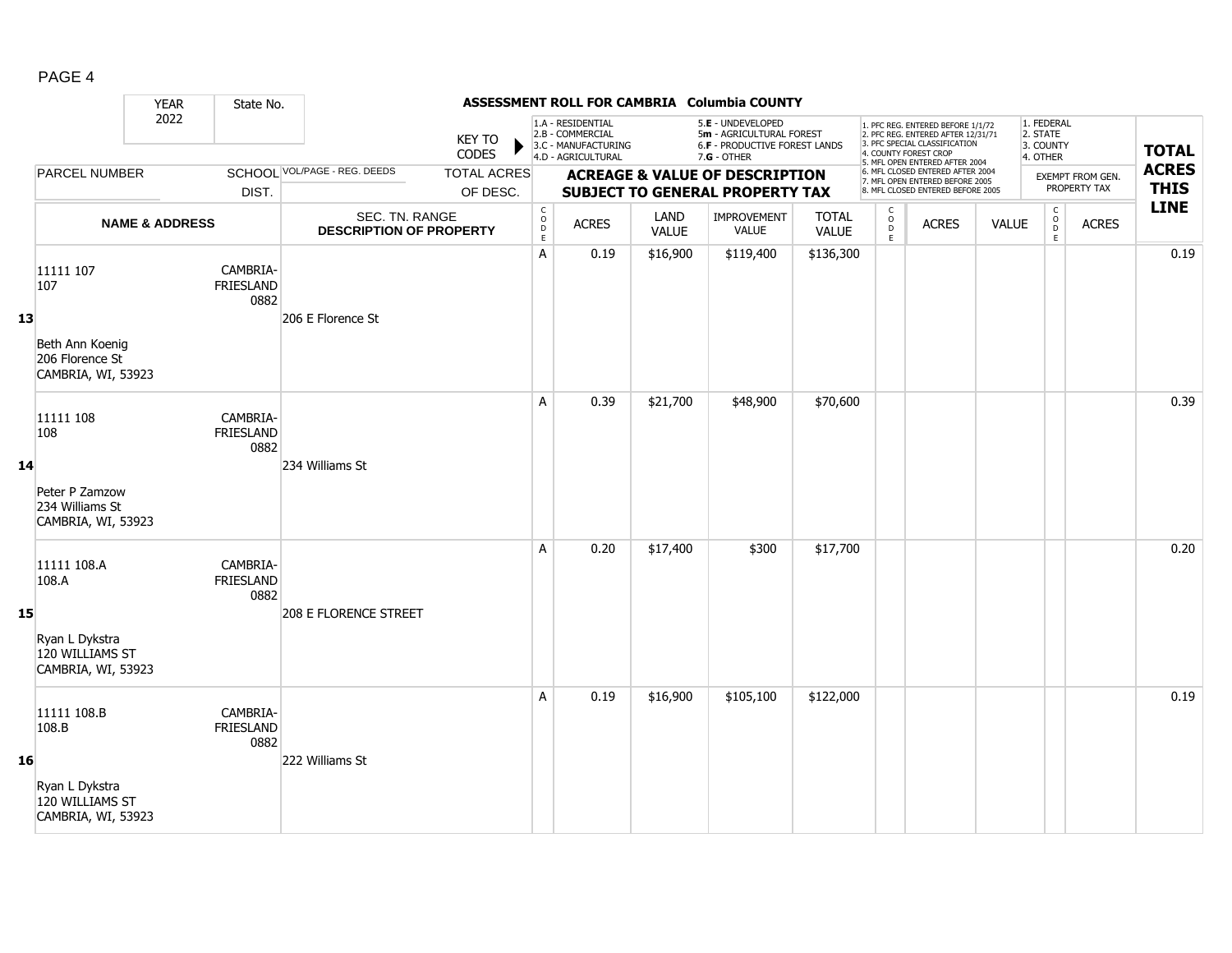|--|--|

|    |                                                                                                             | <b>YEAR</b>               | State No.                            |                                                  |                                |                                               |                                                                                    |                      | ASSESSMENT ROLL FOR CAMBRIA Columbia COUNTY                                                   |                              |                                                |                                                                                                                                                                     |              |                                                 |                                         |                             |
|----|-------------------------------------------------------------------------------------------------------------|---------------------------|--------------------------------------|--------------------------------------------------|--------------------------------|-----------------------------------------------|------------------------------------------------------------------------------------|----------------------|-----------------------------------------------------------------------------------------------|------------------------------|------------------------------------------------|---------------------------------------------------------------------------------------------------------------------------------------------------------------------|--------------|-------------------------------------------------|-----------------------------------------|-----------------------------|
|    |                                                                                                             | 2022                      |                                      |                                                  | <b>KEY TO</b><br>CODES         |                                               | 1.A - RESIDENTIAL<br>2.B - COMMERCIAL<br>3.C - MANUFACTURING<br>4.D - AGRICULTURAL |                      | 5.E - UNDEVELOPED<br>5m - AGRICULTURAL FOREST<br>6.F - PRODUCTIVE FOREST LANDS<br>7.G - OTHER |                              |                                                | 1. PFC REG. ENTERED BEFORE 1/1/72<br>2. PFC REG. ENTERED AFTER 12/31/71<br>3. PFC SPECIAL CLASSIFICATION<br>4. COUNTY FOREST CROP<br>5. MFL OPEN ENTERED AFTER 2004 |              | 1. FEDERAL<br>2. STATE<br>3. COUNTY<br>4. OTHER |                                         | <b>TOTAL</b>                |
|    | <b>PARCEL NUMBER</b>                                                                                        |                           | DIST.                                | SCHOOL VOL/PAGE - REG. DEEDS                     | <b>TOTAL ACRES</b><br>OF DESC. |                                               |                                                                                    |                      | <b>ACREAGE &amp; VALUE OF DESCRIPTION</b><br><b>SUBJECT TO GENERAL PROPERTY TAX</b>           |                              |                                                | 6. MFL CLOSED ENTERED AFTER 2004<br>7. MFL OPEN ENTERED BEFORE 2005<br>8. MFL CLOSED ENTERED BEFORE 2005                                                            |              |                                                 | <b>EXEMPT FROM GEN.</b><br>PROPERTY TAX | <b>ACRES</b><br><b>THIS</b> |
|    |                                                                                                             | <b>NAME &amp; ADDRESS</b> |                                      | SEC. TN. RANGE<br><b>DESCRIPTION OF PROPERTY</b> |                                | $\mathsf C$<br>$\circ$<br>$\overline{D}$<br>E | <b>ACRES</b>                                                                       | LAND<br><b>VALUE</b> | <b>IMPROVEMENT</b><br><b>VALUE</b>                                                            | <b>TOTAL</b><br><b>VALUE</b> | $\begin{matrix} 0 \\ 0 \\ 0 \end{matrix}$<br>E | <b>ACRES</b>                                                                                                                                                        | <b>VALUE</b> | $\mathsf{C}$<br>$_{\rm D}^{\rm O}$<br>E         | <b>ACRES</b>                            | <b>LINE</b>                 |
| 17 | 11111 109<br>109<br>Orin Kowald, Jill Kowald<br>217 Jones St<br>CAMBRIA, WI, 53923                          |                           | CAMBRIA-<br><b>FRIESLAND</b><br>0882 | 217 Jones St                                     |                                | A                                             | 0.20                                                                               | \$17,600             | \$70,000                                                                                      | \$87,600                     |                                                |                                                                                                                                                                     |              |                                                 |                                         | 0.20                        |
| 18 | 11111 11<br>$ 11\rangle$<br>First Presbyterian Church Of Cambria<br>121 W Florence St<br>CAMBRIA, WI, 53923 |                           | CAMBRIA-<br>FRIESLAND<br>0882        | 121 W Florence St                                |                                |                                               |                                                                                    |                      |                                                                                               |                              |                                                |                                                                                                                                                                     |              | X5                                              | 0.22                                    | 0.22                        |
| 19 | 11111 110<br>110<br>Marvin L Stringfield, Sherri L Stringfield<br>225 JONES ST<br>CAMBRIA, WI, 53923        |                           | CAMBRIA-<br>FRIESLAND<br>0882        | 225 Jones St                                     |                                | A                                             | 0.30                                                                               | \$20,700             | \$132,400                                                                                     | \$153,100                    |                                                |                                                                                                                                                                     |              |                                                 |                                         | 0.30                        |
| 20 | 11111 111<br>111<br>Constance M Winchell<br>122 E Florence St<br>CAMBRIA, WI, 53923                         |                           | CAMBRIA-<br>FRIESLAND<br>0882        | 122 E FLORENCE ST                                |                                | A                                             | 0.20                                                                               | \$17,400             | \$91,300                                                                                      | \$108,700                    |                                                |                                                                                                                                                                     |              |                                                 |                                         | 0.20                        |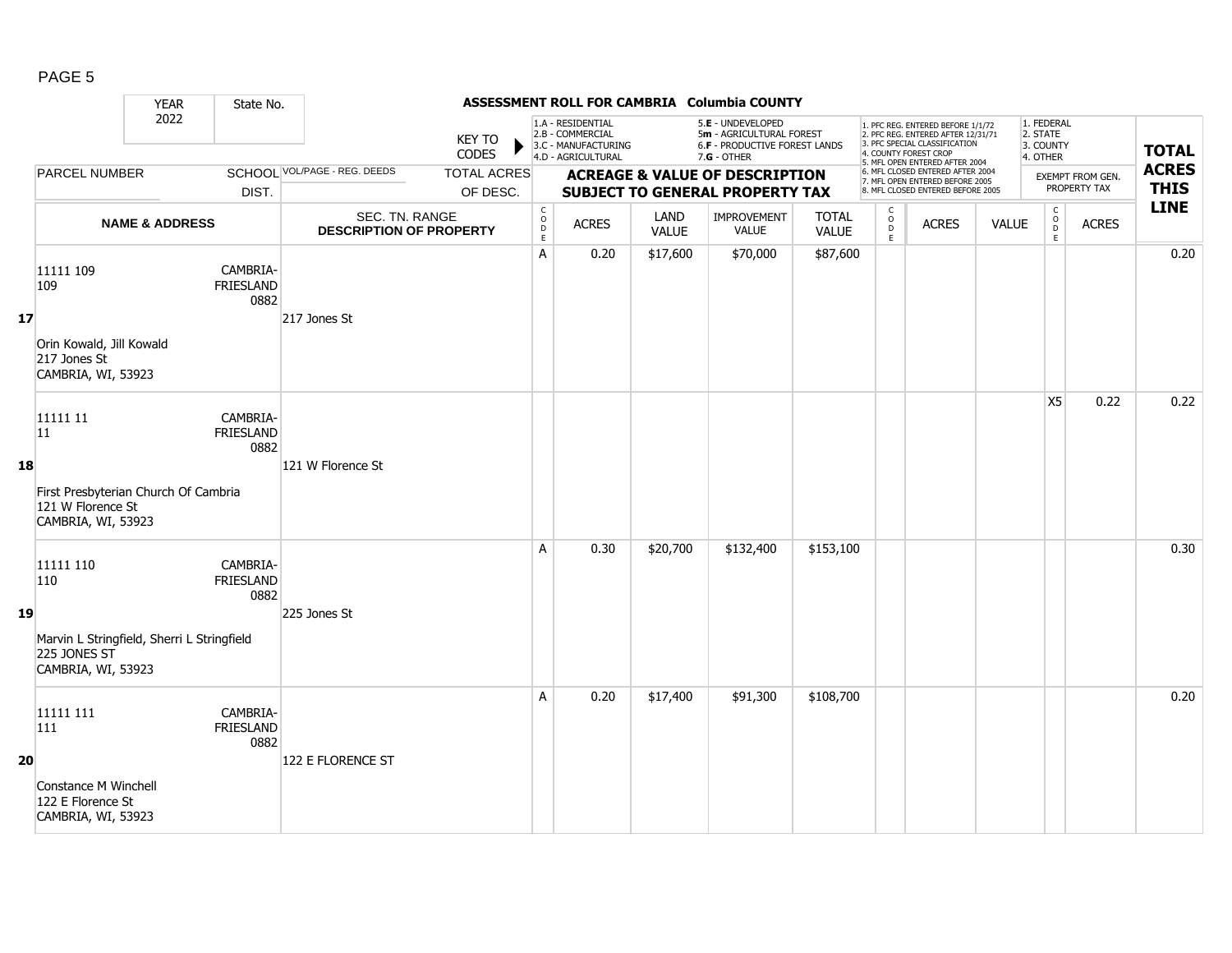| j |  |
|---|--|
|---|--|

|    |                                                                                    | <b>YEAR</b>               | State No.                            |                                                  |                                |                                              |                                                                                    |                      | ASSESSMENT ROLL FOR CAMBRIA Columbia COUNTY                                                     |                       |                                                 |                                                                                                                                                                     |              |                                                 |                                  |                             |
|----|------------------------------------------------------------------------------------|---------------------------|--------------------------------------|--------------------------------------------------|--------------------------------|----------------------------------------------|------------------------------------------------------------------------------------|----------------------|-------------------------------------------------------------------------------------------------|-----------------------|-------------------------------------------------|---------------------------------------------------------------------------------------------------------------------------------------------------------------------|--------------|-------------------------------------------------|----------------------------------|-----------------------------|
|    |                                                                                    | 2022                      |                                      |                                                  | <b>KEY TO</b><br><b>CODES</b>  |                                              | 1.A - RESIDENTIAL<br>2.B - COMMERCIAL<br>3.C - MANUFACTURING<br>4.D - AGRICULTURAL |                      | 5.E - UNDEVELOPED<br>5m - AGRICULTURAL FOREST<br>6.F - PRODUCTIVE FOREST LANDS<br>$7.G - OTHER$ |                       |                                                 | 1. PFC REG. ENTERED BEFORE 1/1/72<br>2. PFC REG. ENTERED AFTER 12/31/71<br>3. PFC SPECIAL CLASSIFICATION<br>4. COUNTY FOREST CROP<br>5. MFL OPEN ENTERED AFTER 2004 |              | 1. FEDERAL<br>2. STATE<br>3. COUNTY<br>4. OTHER |                                  | <b>TOTAL</b>                |
|    | PARCEL NUMBER                                                                      |                           | DIST.                                | SCHOOL VOL/PAGE - REG. DEEDS                     | <b>TOTAL ACRES</b><br>OF DESC. |                                              |                                                                                    |                      | <b>ACREAGE &amp; VALUE OF DESCRIPTION</b><br>SUBJECT TO GENERAL PROPERTY TAX                    |                       |                                                 | 6. MFL CLOSED ENTERED AFTER 2004<br>7. MFL OPEN ENTERED BEFORE 2005<br>8. MFL CLOSED ENTERED BEFORE 2005                                                            |              |                                                 | EXEMPT FROM GEN.<br>PROPERTY TAX | <b>ACRES</b><br><b>THIS</b> |
|    |                                                                                    | <b>NAME &amp; ADDRESS</b> |                                      | SEC. TN. RANGE<br><b>DESCRIPTION OF PROPERTY</b> |                                | $\begin{array}{c}\nC \\ O \\ D\n\end{array}$ | <b>ACRES</b>                                                                       | LAND<br><b>VALUE</b> | IMPROVEMENT<br><b>VALUE</b>                                                                     | <b>TOTAL</b><br>VALUE | $\begin{array}{c} C \\ O \\ D \\ E \end{array}$ | <b>ACRES</b>                                                                                                                                                        | <b>VALUE</b> | $\mathsf C$<br>$\overline{D}$<br>$\mathsf{E}$   | <b>ACRES</b>                     | <b>LINE</b>                 |
|    | 11111 112<br>112                                                                   |                           | CAMBRIA-<br><b>FRIESLAND</b><br>0882 |                                                  |                                | A                                            | 0.20                                                                               | \$17,600             | \$79,700                                                                                        | \$97,300              |                                                 |                                                                                                                                                                     |              |                                                 |                                  | 0.20                        |
| 21 | Charles Duane Burmania, Rita J Burmania<br>316 W FLORENCE ST<br>CAMBRIA, WI, 53923 |                           |                                      | 217 Williams St                                  |                                |                                              |                                                                                    |                      |                                                                                                 |                       |                                                 |                                                                                                                                                                     |              |                                                 |                                  |                             |
|    | 11111 113<br>113                                                                   |                           | CAMBRIA-<br><b>FRIESLAND</b><br>0882 |                                                  |                                | A                                            | 0.20                                                                               | \$17,600             | \$115,900                                                                                       | \$133,500             |                                                 |                                                                                                                                                                     |              |                                                 |                                  | 0.20                        |
| 22 | Jacob K Drumm, Dianna E Drumm<br>223 WILLIAMS ST<br>CAMBRIA, WI, 53923             |                           |                                      | 223 Williams St                                  |                                |                                              |                                                                                    |                      |                                                                                                 |                       |                                                 |                                                                                                                                                                     |              |                                                 |                                  |                             |
|    | 11111 114<br>114                                                                   |                           | CAMBRIA-<br><b>FRIESLAND</b><br>0882 |                                                  |                                | A                                            | 0.10                                                                               | \$8,400              | \$63,300                                                                                        | \$71,700              |                                                 |                                                                                                                                                                     |              |                                                 |                                  | 0.10                        |
| 23 | Kevin A Hutchison<br>227 WILLIAMS ST<br>CAMBRIA, WI, 53923-1729                    |                           |                                      | 227 Williams St                                  |                                |                                              |                                                                                    |                      |                                                                                                 |                       |                                                 |                                                                                                                                                                     |              |                                                 |                                  |                             |
|    | 11111 115<br>115                                                                   |                           | CAMBRIA-<br><b>FRIESLAND</b><br>0882 |                                                  |                                | A                                            | 0.13                                                                               | \$11,000             | \$82,700                                                                                        | \$93,700              |                                                 |                                                                                                                                                                     |              |                                                 |                                  | 0.13                        |
| 24 | Tina M Morgan<br>123 JONES SREET<br>CAMBRIA, WI, 53923                             |                           |                                      | 123 Jones St                                     |                                |                                              |                                                                                    |                      |                                                                                                 |                       |                                                 |                                                                                                                                                                     |              |                                                 |                                  |                             |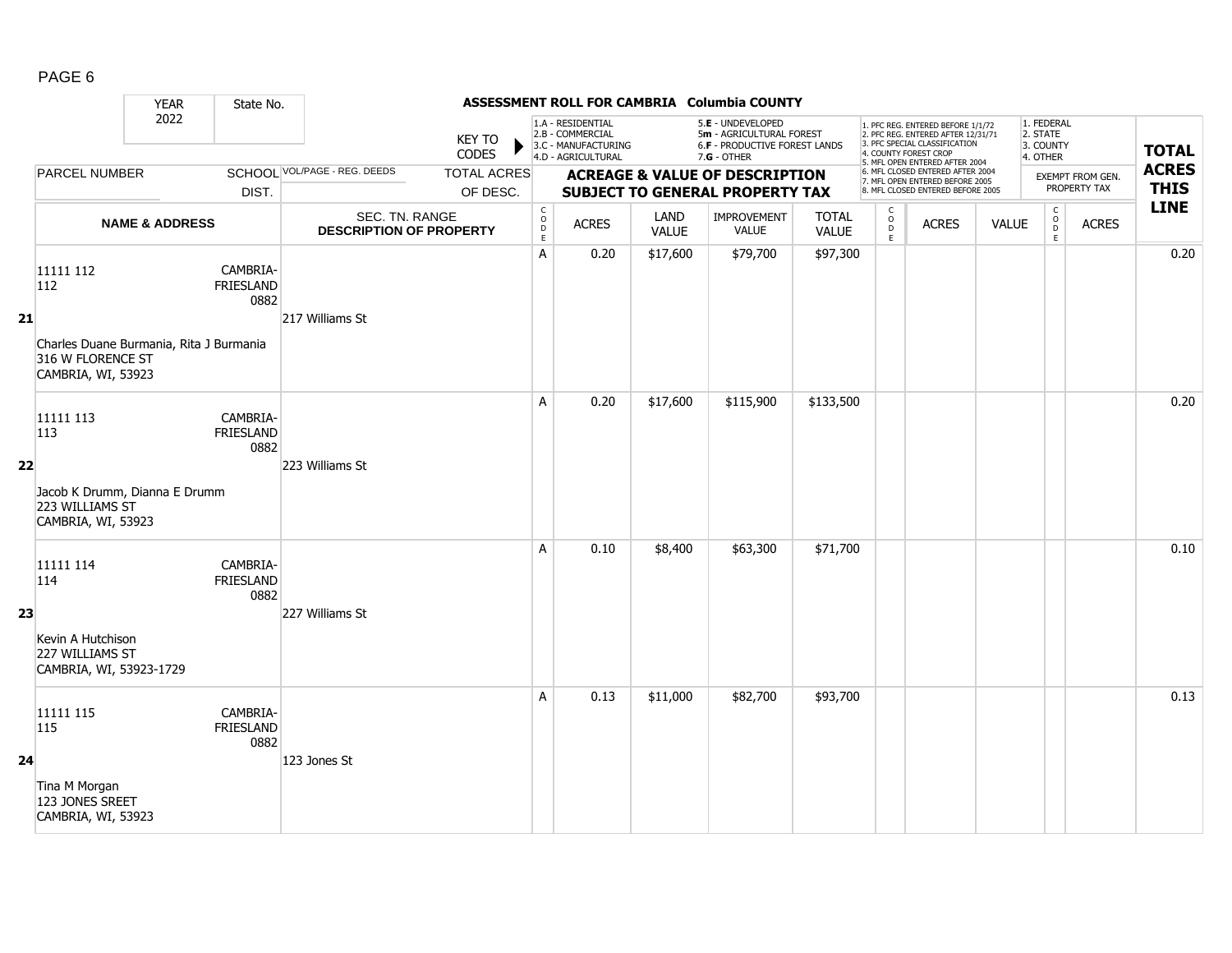|--|--|

|    |                                                                                                      | <b>YEAR</b>               | State No.                            |                                                  |                                |                                                   |                                                                                    |                      | ASSESSMENT ROLL FOR CAMBRIA Columbia COUNTY                                                   |                              |                                                   |                                                                                                                                                                     |              |                                                              |                                  |                             |
|----|------------------------------------------------------------------------------------------------------|---------------------------|--------------------------------------|--------------------------------------------------|--------------------------------|---------------------------------------------------|------------------------------------------------------------------------------------|----------------------|-----------------------------------------------------------------------------------------------|------------------------------|---------------------------------------------------|---------------------------------------------------------------------------------------------------------------------------------------------------------------------|--------------|--------------------------------------------------------------|----------------------------------|-----------------------------|
|    |                                                                                                      | 2022                      |                                      |                                                  | <b>KEY TO</b><br><b>CODES</b>  |                                                   | 1.A - RESIDENTIAL<br>2.B - COMMERCIAL<br>3.C - MANUFACTURING<br>4.D - AGRICULTURAL |                      | 5.E - UNDEVELOPED<br>5m - AGRICULTURAL FOREST<br>6.F - PRODUCTIVE FOREST LANDS<br>7.G - OTHER |                              |                                                   | 1. PFC REG. ENTERED BEFORE 1/1/72<br>2. PFC REG. ENTERED AFTER 12/31/71<br>3. PFC SPECIAL CLASSIFICATION<br>4. COUNTY FOREST CROP<br>5. MFL OPEN ENTERED AFTER 2004 |              | 1. FEDERAL<br>2. STATE<br>3. COUNTY<br>4. OTHER              |                                  | <b>TOTAL</b>                |
|    | <b>PARCEL NUMBER</b>                                                                                 |                           | DIST.                                | SCHOOL VOL/PAGE - REG. DEEDS                     | <b>TOTAL ACRES</b><br>OF DESC. |                                                   |                                                                                    |                      | <b>ACREAGE &amp; VALUE OF DESCRIPTION</b><br>SUBJECT TO GENERAL PROPERTY TAX                  |                              |                                                   | 6. MFL CLOSED ENTERED AFTER 2004<br>7. MFL OPEN ENTERED BEFORE 2005<br>8. MFL CLOSED ENTERED BEFORE 2005                                                            |              |                                                              | EXEMPT FROM GEN.<br>PROPERTY TAX | <b>ACRES</b><br><b>THIS</b> |
|    |                                                                                                      | <b>NAME &amp; ADDRESS</b> |                                      | SEC. TN. RANGE<br><b>DESCRIPTION OF PROPERTY</b> |                                | $\mathsf{C}$<br>$_{\rm D}^{\rm O}$<br>$\mathsf E$ | <b>ACRES</b>                                                                       | LAND<br><b>VALUE</b> | IMPROVEMENT<br><b>VALUE</b>                                                                   | <b>TOTAL</b><br><b>VALUE</b> | C<br>$\begin{array}{c}\n0 \\ 0 \\ E\n\end{array}$ | <b>ACRES</b>                                                                                                                                                        | <b>VALUE</b> | $\mathsf{C}$<br>$\begin{array}{c}\n0 \\ D \\ E\n\end{array}$ | <b>ACRES</b>                     | <b>LINE</b>                 |
| 25 | 11111 116<br>116                                                                                     |                           | CAMBRIA-<br><b>FRIESLAND</b><br>0882 | 124 JONES ST                                     |                                | A                                                 | 0.15                                                                               | \$13,000             | \$92,600                                                                                      | \$105,600                    |                                                   |                                                                                                                                                                     |              |                                                              |                                  | 0.15                        |
|    | Derek Posthuma<br>124 Jones St<br>CAMBRIA, WI, 53923                                                 |                           |                                      |                                                  |                                |                                                   |                                                                                    |                      |                                                                                               |                              |                                                   |                                                                                                                                                                     |              |                                                              |                                  |                             |
|    | 11111 117<br>117                                                                                     |                           | CAMBRIA-<br><b>FRIESLAND</b><br>0882 |                                                  |                                | A                                                 | 0.23                                                                               | \$20,000             | \$43,700                                                                                      | \$63,700                     |                                                   |                                                                                                                                                                     |              |                                                              |                                  | 0.23                        |
| 26 | Gary R Mender, Christine E Mender<br><b>222 JONES</b><br>CAMBRIA, WI, 53923                          |                           |                                      | 222 Jones St                                     |                                |                                                   |                                                                                    |                      |                                                                                               |                              |                                                   |                                                                                                                                                                     |              |                                                              |                                  |                             |
|    | 11111 119<br>119                                                                                     |                           | CAMBRIA-<br><b>FRIESLAND</b><br>0882 |                                                  |                                | A                                                 | 0.15                                                                               | \$13,000             | \$1,100                                                                                       | \$14,100                     |                                                   |                                                                                                                                                                     |              |                                                              |                                  | 0.15                        |
| 27 | Orin Kowald, Jill Kowald<br><b>222 JONES</b><br>CAMBRIA, WI, 53923                                   |                           |                                      | 218 Jones St                                     |                                |                                                   |                                                                                    |                      |                                                                                               |                              |                                                   |                                                                                                                                                                     |              |                                                              |                                  |                             |
|    | 11111 12<br>12                                                                                       |                           | CAMBRIA-<br>FRIESLAND<br>0882        |                                                  |                                | B                                                 | 0.06                                                                               | \$5,000              | \$66,100                                                                                      | \$71,100                     |                                                   |                                                                                                                                                                     |              |                                                              |                                  | 0.06                        |
| 28 | Silvia Martinez Navaro, Octavio Aguirre<br>Martinez<br>126 W Edgewater St<br>CAMBRIA, WI, 53923-0086 |                           |                                      | 126 W EDGEWATER ST                               |                                |                                                   |                                                                                    |                      |                                                                                               |                              |                                                   |                                                                                                                                                                     |              |                                                              |                                  |                             |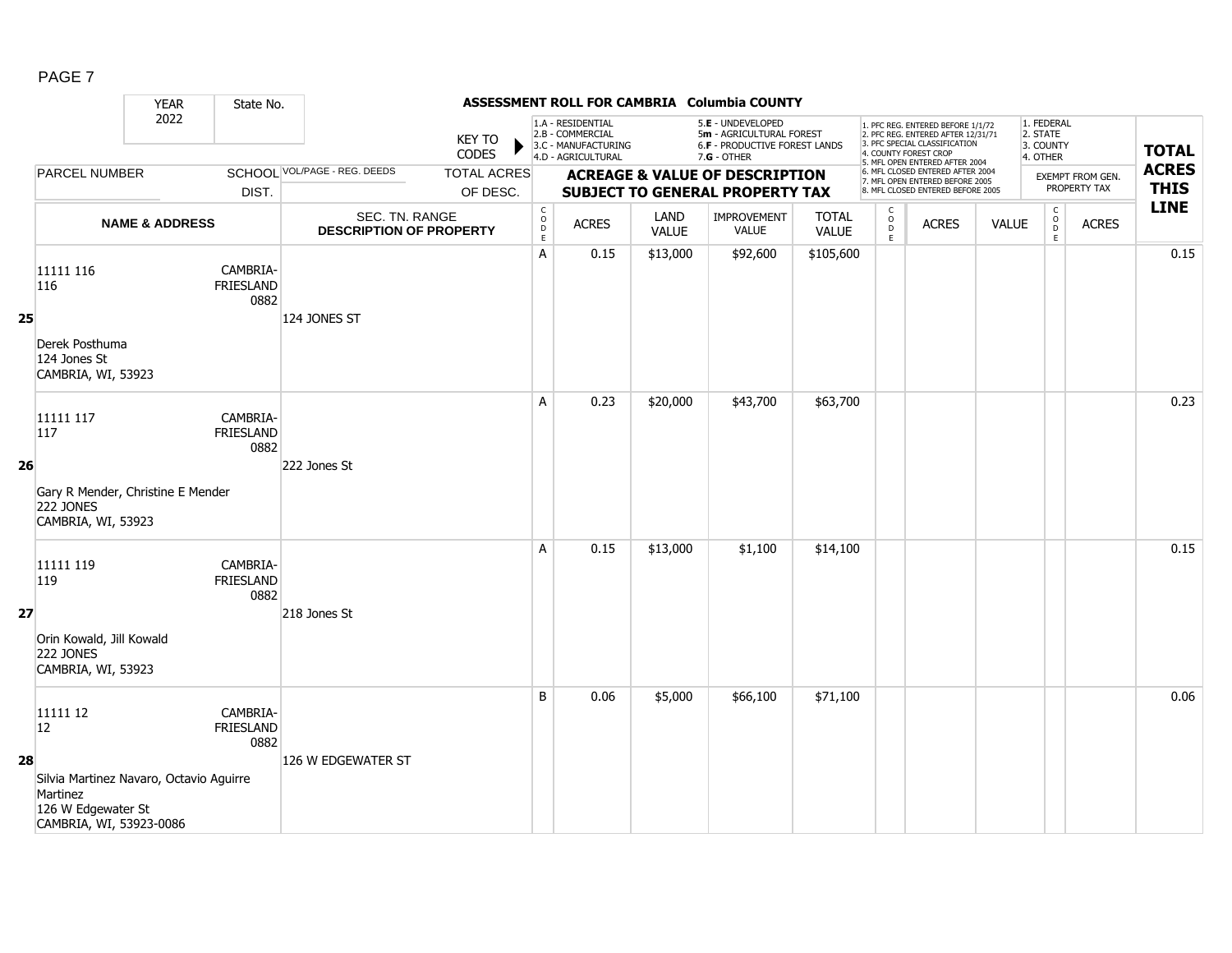| l |  |
|---|--|
|---|--|

|    |                                                                                | <b>YEAR</b>               | State No.                            |                                                  |                                |                                            |                                                                                    |                      | ASSESSMENT ROLL FOR CAMBRIA Columbia COUNTY                                                            |                       |                                                |                                                                                                                                                                     |              |                                                 |                                  |                             |
|----|--------------------------------------------------------------------------------|---------------------------|--------------------------------------|--------------------------------------------------|--------------------------------|--------------------------------------------|------------------------------------------------------------------------------------|----------------------|--------------------------------------------------------------------------------------------------------|-----------------------|------------------------------------------------|---------------------------------------------------------------------------------------------------------------------------------------------------------------------|--------------|-------------------------------------------------|----------------------------------|-----------------------------|
|    |                                                                                | 2022                      |                                      |                                                  | <b>KEY TO</b><br>CODES         |                                            | 1.A - RESIDENTIAL<br>2.B - COMMERCIAL<br>3.C - MANUFACTURING<br>4.D - AGRICULTURAL |                      | 5.E - UNDEVELOPED<br>5m - AGRICULTURAL FOREST<br><b>6.F - PRODUCTIVE FOREST LANDS</b><br>$7.G - OTHER$ |                       |                                                | 1. PFC REG. ENTERED BEFORE 1/1/72<br>2. PFC REG. ENTERED AFTER 12/31/71<br>3. PFC SPECIAL CLASSIFICATION<br>4. COUNTY FOREST CROP<br>5. MFL OPEN ENTERED AFTER 2004 |              | 1. FEDERAL<br>2. STATE<br>3. COUNTY<br>4. OTHER |                                  | <b>TOTAL</b>                |
|    | <b>PARCEL NUMBER</b>                                                           |                           | DIST.                                | <b>SCHOOL VOL/PAGE - REG. DEEDS</b>              | <b>TOTAL ACRES</b><br>OF DESC. |                                            |                                                                                    |                      | <b>ACREAGE &amp; VALUE OF DESCRIPTION</b><br><b>SUBJECT TO GENERAL PROPERTY TAX</b>                    |                       |                                                | 6. MFL CLOSED ENTERED AFTER 2004<br>7. MFL OPEN ENTERED BEFORE 2005<br>8. MFL CLOSED ENTERED BEFORE 2005                                                            |              |                                                 | EXEMPT FROM GEN.<br>PROPERTY TAX | <b>ACRES</b><br><b>THIS</b> |
|    |                                                                                | <b>NAME &amp; ADDRESS</b> |                                      | SEC. TN. RANGE<br><b>DESCRIPTION OF PROPERTY</b> |                                | $\begin{array}{c} C \\ O \\ E \end{array}$ | <b>ACRES</b>                                                                       | LAND<br><b>VALUE</b> | IMPROVEMENT<br><b>VALUE</b>                                                                            | <b>TOTAL</b><br>VALUE | $\begin{matrix} 0 \\ 0 \\ D \end{matrix}$<br>E | <b>ACRES</b>                                                                                                                                                        | <b>VALUE</b> | $\mathsf C$<br>$_{\rm D}^{\rm O}$<br>E          | <b>ACRES</b>                     | <b>LINE</b>                 |
|    | 11111 120.01<br>120.01                                                         |                           | CAMBRIA-<br><b>FRIESLAND</b><br>0882 |                                                  |                                | A                                          | 0.30                                                                               | \$20,700             | \$56,500                                                                                               | \$77,200              |                                                |                                                                                                                                                                     |              |                                                 |                                  | 0.30                        |
| 29 | Timothy Zander, Margaret Zander<br>204 Jones St<br>Cambria, WI, 53923          |                           |                                      | 204 Jones St                                     |                                |                                            |                                                                                    |                      |                                                                                                        |                       |                                                |                                                                                                                                                                     |              |                                                 |                                  |                             |
|    | 11111 121.A<br>121.A                                                           |                           | CAMBRIA-<br><b>FRIESLAND</b><br>0882 |                                                  |                                | A                                          | 0.40                                                                               | \$21,800             | \$131,100                                                                                              | \$152,900             |                                                |                                                                                                                                                                     |              |                                                 |                                  | 0.40                        |
| 30 | Michael J Green, Amanda L Green<br>322 Williams St<br>CAMBRIA, WI, 53923       |                           |                                      | 322 WILLIAMS ST                                  |                                |                                            |                                                                                    |                      |                                                                                                        |                       |                                                |                                                                                                                                                                     |              |                                                 |                                  |                             |
|    | 11111 121.B<br>121.B                                                           |                           | CAMBRIA-<br><b>FRIESLAND</b><br>0882 |                                                  |                                | A                                          | 0.50                                                                               | \$22,900             | \$82,800                                                                                               | \$105,700             |                                                |                                                                                                                                                                     |              |                                                 |                                  | 0.50                        |
| 31 | Michael Levey, Jeffrey Levey<br>324 Williams St<br>CAMBRIA, WI, 53923          |                           |                                      | 324 WILLIAMS ST                                  |                                |                                            |                                                                                    |                      |                                                                                                        |                       |                                                |                                                                                                                                                                     |              |                                                 |                                  |                             |
| 32 | 11111 122<br>122                                                               |                           | CAMBRIA-<br><b>FRIESLAND</b><br>0882 | 301 MARY ST                                      |                                | A                                          | 0.12                                                                               | \$10,000             | \$65,500                                                                                               | \$75,500              |                                                |                                                                                                                                                                     |              |                                                 |                                  | 0.12                        |
|    | Thomas B Caldwell, Jennifer B Caldwell<br>977 WARNER ST<br>COLUMBUS, WI, 53925 |                           |                                      |                                                  |                                |                                            |                                                                                    |                      |                                                                                                        |                       |                                                |                                                                                                                                                                     |              |                                                 |                                  |                             |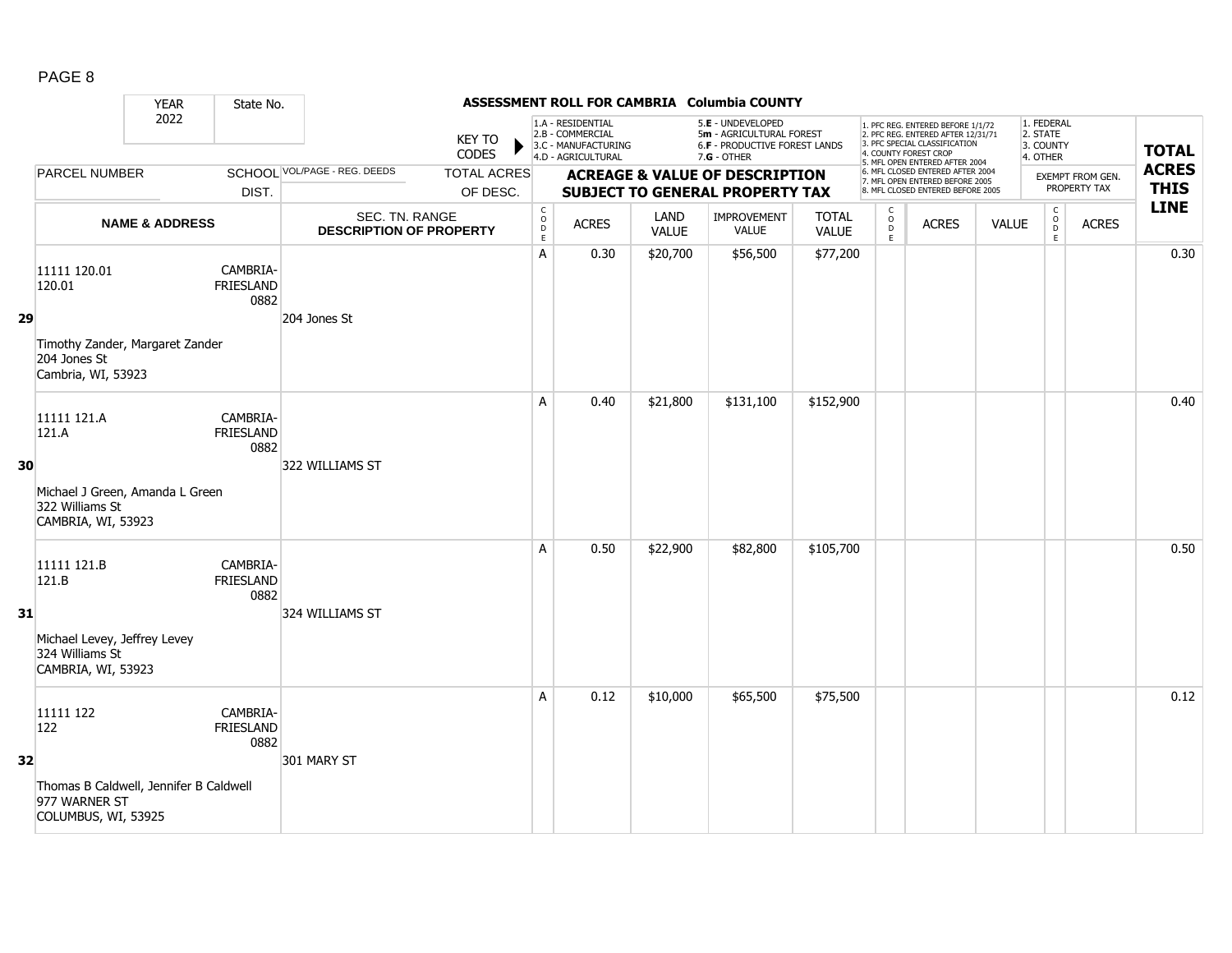| j |  |
|---|--|
|---|--|

|    |                                                                        | <b>YEAR</b>               | State No.                            |                                                  |                                |                                            |                                                                                    |               | ASSESSMENT ROLL FOR CAMBRIA Columbia COUNTY                                                     |                              |                  |                                                                                                                                                                     |              |                                                   |                                         |                             |
|----|------------------------------------------------------------------------|---------------------------|--------------------------------------|--------------------------------------------------|--------------------------------|--------------------------------------------|------------------------------------------------------------------------------------|---------------|-------------------------------------------------------------------------------------------------|------------------------------|------------------|---------------------------------------------------------------------------------------------------------------------------------------------------------------------|--------------|---------------------------------------------------|-----------------------------------------|-----------------------------|
|    |                                                                        | 2022                      |                                      |                                                  | <b>KEY TO</b><br><b>CODES</b>  |                                            | 1.A - RESIDENTIAL<br>2.B - COMMERCIAL<br>3.C - MANUFACTURING<br>4.D - AGRICULTURAL |               | 5.E - UNDEVELOPED<br>5m - AGRICULTURAL FOREST<br>6.F - PRODUCTIVE FOREST LANDS<br>$7.G - OTHER$ |                              |                  | 1. PFC REG. ENTERED BEFORE 1/1/72<br>2. PFC REG. ENTERED AFTER 12/31/71<br>3. PFC SPECIAL CLASSIFICATION<br>4. COUNTY FOREST CROP<br>5. MFL OPEN ENTERED AFTER 2004 |              | 1. FEDERAL<br>2. STATE<br>3. COUNTY<br>4. OTHER   |                                         | <b>TOTAL</b>                |
|    | PARCEL NUMBER                                                          |                           | DIST.                                | SCHOOL VOL/PAGE - REG. DEEDS                     | <b>TOTAL ACRES</b><br>OF DESC. |                                            |                                                                                    |               | <b>ACREAGE &amp; VALUE OF DESCRIPTION</b><br>SUBJECT TO GENERAL PROPERTY TAX                    |                              |                  | 6. MFL CLOSED ENTERED AFTER 2004<br>7. MFL OPEN ENTERED BEFORE 2005<br>8. MFL CLOSED ENTERED BEFORE 2005                                                            |              |                                                   | <b>EXEMPT FROM GEN.</b><br>PROPERTY TAX | <b>ACRES</b><br><b>THIS</b> |
|    |                                                                        | <b>NAME &amp; ADDRESS</b> |                                      | SEC. TN. RANGE<br><b>DESCRIPTION OF PROPERTY</b> |                                | $\begin{array}{c} C \\ O \\ E \end{array}$ | <b>ACRES</b>                                                                       | LAND<br>VALUE | <b>IMPROVEMENT</b><br>VALUE                                                                     | <b>TOTAL</b><br><b>VALUE</b> | C<br>D<br>D<br>E | <b>ACRES</b>                                                                                                                                                        | <b>VALUE</b> | $\mathsf{C}$<br>$_{\rm D}^{\rm O}$<br>$\mathsf E$ | <b>ACRES</b>                            | <b>LINE</b>                 |
|    | 11111 123<br>123                                                       |                           | CAMBRIA-<br><b>FRIESLAND</b><br>0882 |                                                  |                                | A                                          | 0.12                                                                               | \$10,000      | \$76,500                                                                                        | \$86,500                     |                  |                                                                                                                                                                     |              |                                                   |                                         | 0.12                        |
| 33 | John C Mueller, Catherine M Jacob<br>307 MARY ST<br>CAMBRIA, WI, 53923 |                           |                                      | 307 Mary St                                      |                                |                                            |                                                                                    |               |                                                                                                 |                              |                  |                                                                                                                                                                     |              |                                                   |                                         |                             |
|    | 11111 124.A<br>124.A                                                   |                           | CAMBRIA-<br><b>FRIESLAND</b><br>0882 |                                                  |                                | B                                          | 0.27                                                                               | \$20,400      | \$104,400                                                                                       | \$124,800                    |                  |                                                                                                                                                                     |              |                                                   |                                         | 0.27                        |
| 34 | Lori L McConochie<br>311 Mary St<br>Cambria, WI, 53923                 |                           |                                      | 323 Mary St                                      |                                |                                            |                                                                                    |               |                                                                                                 |                              |                  |                                                                                                                                                                     |              |                                                   |                                         |                             |
|    | 11111 124.B<br>124.B                                                   |                           | CAMBRIA-<br>FRIESLAND<br>0882        |                                                  |                                | A                                          | 0.16                                                                               | \$13,900      | \$105,800                                                                                       | \$119,700                    |                  |                                                                                                                                                                     |              |                                                   |                                         | 0.16                        |
| 35 | Lori L McConochie<br>311 Mary St<br>CAMBRIA, WI, 53923                 |                           |                                      | 311 MARY ST                                      |                                |                                            |                                                                                    |               |                                                                                                 |                              |                  |                                                                                                                                                                     |              |                                                   |                                         |                             |
|    | 11111 125<br>125                                                       |                           | CAMBRIA-<br><b>FRIESLAND</b><br>0882 |                                                  |                                | A                                          | 0.22                                                                               | \$19,500      | \$123,800                                                                                       | \$143,300                    |                  |                                                                                                                                                                     |              |                                                   |                                         | 0.22                        |
| 36 | Wayne V Wulff<br>415 West Commerce St<br>CAMBRIA, WI, 53923            |                           |                                      | 415 W COMMERCE ST                                |                                |                                            |                                                                                    |               |                                                                                                 |                              |                  |                                                                                                                                                                     |              |                                                   |                                         |                             |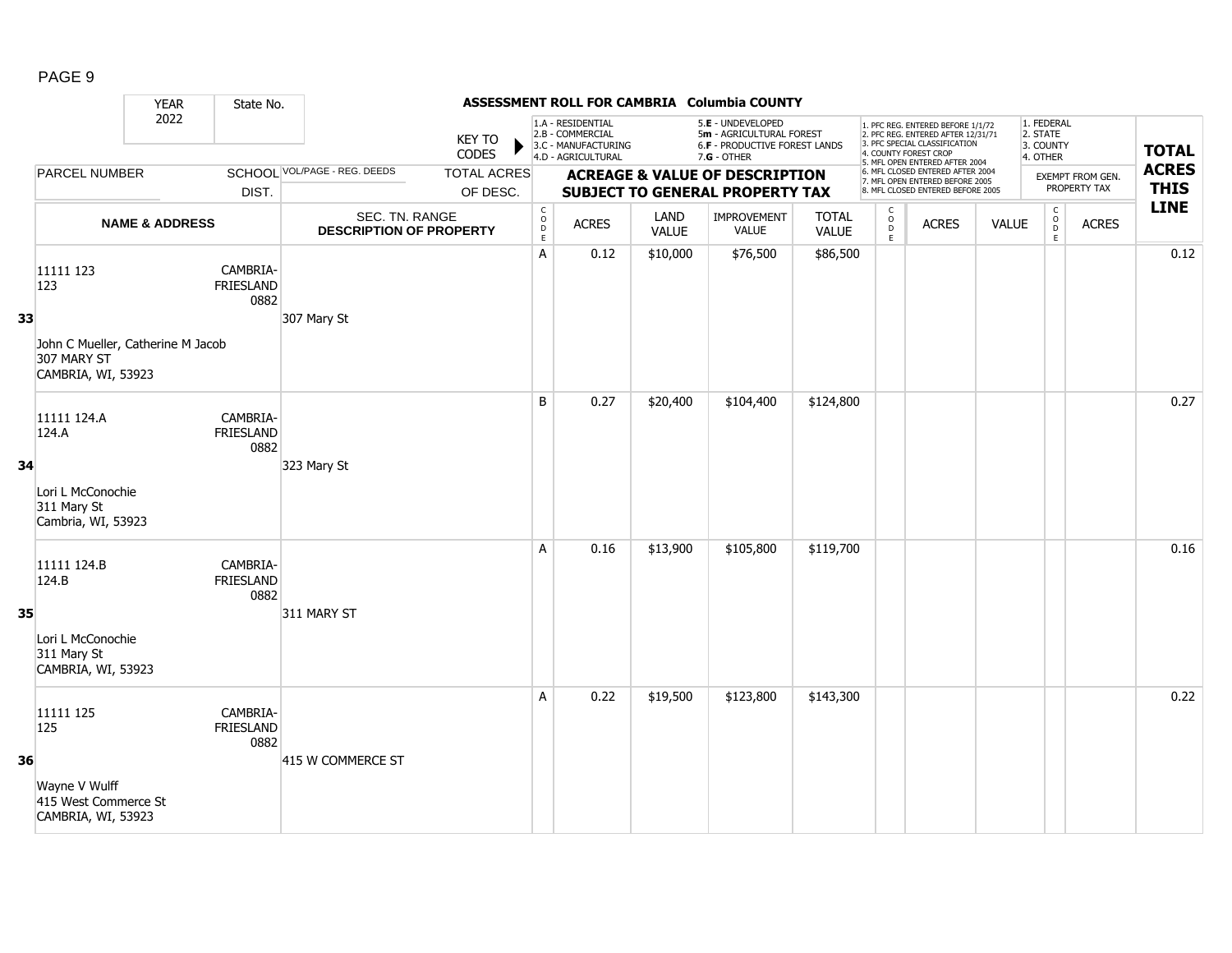|    |                                                                                 | <b>YEAR</b>               | State No.                            |                                                  |                                |                                             |                                                                                    |                      | ASSESSMENT ROLL FOR CAMBRIA Columbia COUNTY                                                            |                              |                                              |                                                                                                                                                                     |              |                                                 |                                  |                             |
|----|---------------------------------------------------------------------------------|---------------------------|--------------------------------------|--------------------------------------------------|--------------------------------|---------------------------------------------|------------------------------------------------------------------------------------|----------------------|--------------------------------------------------------------------------------------------------------|------------------------------|----------------------------------------------|---------------------------------------------------------------------------------------------------------------------------------------------------------------------|--------------|-------------------------------------------------|----------------------------------|-----------------------------|
|    |                                                                                 | 2022                      |                                      |                                                  | <b>KEY TO</b><br><b>CODES</b>  |                                             | 1.A - RESIDENTIAL<br>2.B - COMMERCIAL<br>3.C - MANUFACTURING<br>4.D - AGRICULTURAL |                      | 5.E - UNDEVELOPED<br>5m - AGRICULTURAL FOREST<br><b>6.F - PRODUCTIVE FOREST LANDS</b><br>$7.G - OTHER$ |                              |                                              | 1. PFC REG. ENTERED BEFORE 1/1/72<br>2. PFC REG. ENTERED AFTER 12/31/71<br>3. PFC SPECIAL CLASSIFICATION<br>4. COUNTY FOREST CROP<br>5. MFL OPEN ENTERED AFTER 2004 |              | 1. FEDERAL<br>2. STATE<br>3. COUNTY<br>4. OTHER |                                  | <b>TOTAL</b>                |
|    | PARCEL NUMBER                                                                   |                           | DIST.                                | <b>SCHOOL VOL/PAGE - REG. DEEDS</b>              | <b>TOTAL ACRES</b><br>OF DESC. |                                             |                                                                                    |                      | <b>ACREAGE &amp; VALUE OF DESCRIPTION</b><br><b>SUBJECT TO GENERAL PROPERTY TAX</b>                    |                              |                                              | 6. MFL CLOSED ENTERED AFTER 2004<br>7. MFL OPEN ENTERED BEFORE 2005<br>8. MFL CLOSED ENTERED BEFORE 2005                                                            |              |                                                 | EXEMPT FROM GEN.<br>PROPERTY TAX | <b>ACRES</b><br><b>THIS</b> |
|    |                                                                                 | <b>NAME &amp; ADDRESS</b> |                                      | SEC. TN. RANGE<br><b>DESCRIPTION OF PROPERTY</b> |                                | $\mathsf{C}$<br>$\circ$<br>$\mathsf D$<br>E | <b>ACRES</b>                                                                       | LAND<br><b>VALUE</b> | <b>IMPROVEMENT</b><br>VALUE                                                                            | <b>TOTAL</b><br><b>VALUE</b> | $\begin{array}{c}\nC \\ O \\ E\n\end{array}$ | <b>ACRES</b>                                                                                                                                                        | <b>VALUE</b> | $\mathsf{C}$<br>$\overline{0}$<br>E             | <b>ACRES</b>                     | <b>LINE</b>                 |
| 37 | 11111 126<br>126                                                                |                           | CAMBRIA-<br>FRIESLAND<br>0882        | 318 ROBERTS ST                                   |                                | A                                           | 0.15                                                                               | \$13,000             | \$33,800                                                                                               | \$46,800                     |                                              |                                                                                                                                                                     |              |                                                 |                                  | 0.15                        |
|    | Daniel M Deakin<br>N7757 Sommers Rd<br>CAMBRIA, WI, 53923                       |                           |                                      |                                                  |                                |                                             |                                                                                    |                      |                                                                                                        |                              |                                              |                                                                                                                                                                     |              |                                                 |                                  |                             |
| 38 | 11111 126.1<br>126.1                                                            |                           | CAMBRIA-<br><b>FRIESLAND</b><br>0882 | 200 W Florence St                                |                                |                                             |                                                                                    |                      |                                                                                                        |                              |                                              |                                                                                                                                                                     |              | X4                                              | 4.86                             | 4.86                        |
|    | Village Of Cambria<br><b>PO BOX 295</b><br>CAMBRIA, WI, 53923                   |                           |                                      |                                                  |                                |                                             |                                                                                    |                      |                                                                                                        |                              |                                              |                                                                                                                                                                     |              |                                                 |                                  |                             |
|    | 11111 127<br>127                                                                |                           | CAMBRIA-<br><b>FRIESLAND</b><br>0882 |                                                  |                                | A                                           | 0.15                                                                               | \$13,200             | \$79,000                                                                                               | \$92,200                     |                                              |                                                                                                                                                                     |              |                                                 |                                  | 0.15                        |
| 39 | Andrew D Hendrickson, Mackenzie S Douma<br>314 Roberts St<br>CAMBRIA, WI, 53923 |                           |                                      | 314 Roberts St                                   |                                |                                             |                                                                                    |                      |                                                                                                        |                              |                                              |                                                                                                                                                                     |              |                                                 |                                  |                             |
|    | 11111 128<br>128                                                                |                           | CAMBRIA-<br><b>FRIESLAND</b><br>0882 |                                                  |                                | A                                           | 0.12                                                                               | \$10,000             | \$128,600                                                                                              | \$138,600                    |                                              |                                                                                                                                                                     |              |                                                 |                                  | 0.12                        |
| 40 | Norma Belen Rodriguez<br>308 Roberts St<br>Cambria, WI, 53932                   |                           |                                      | 308 Roberts St                                   |                                |                                             |                                                                                    |                      |                                                                                                        |                              |                                              |                                                                                                                                                                     |              |                                                 |                                  |                             |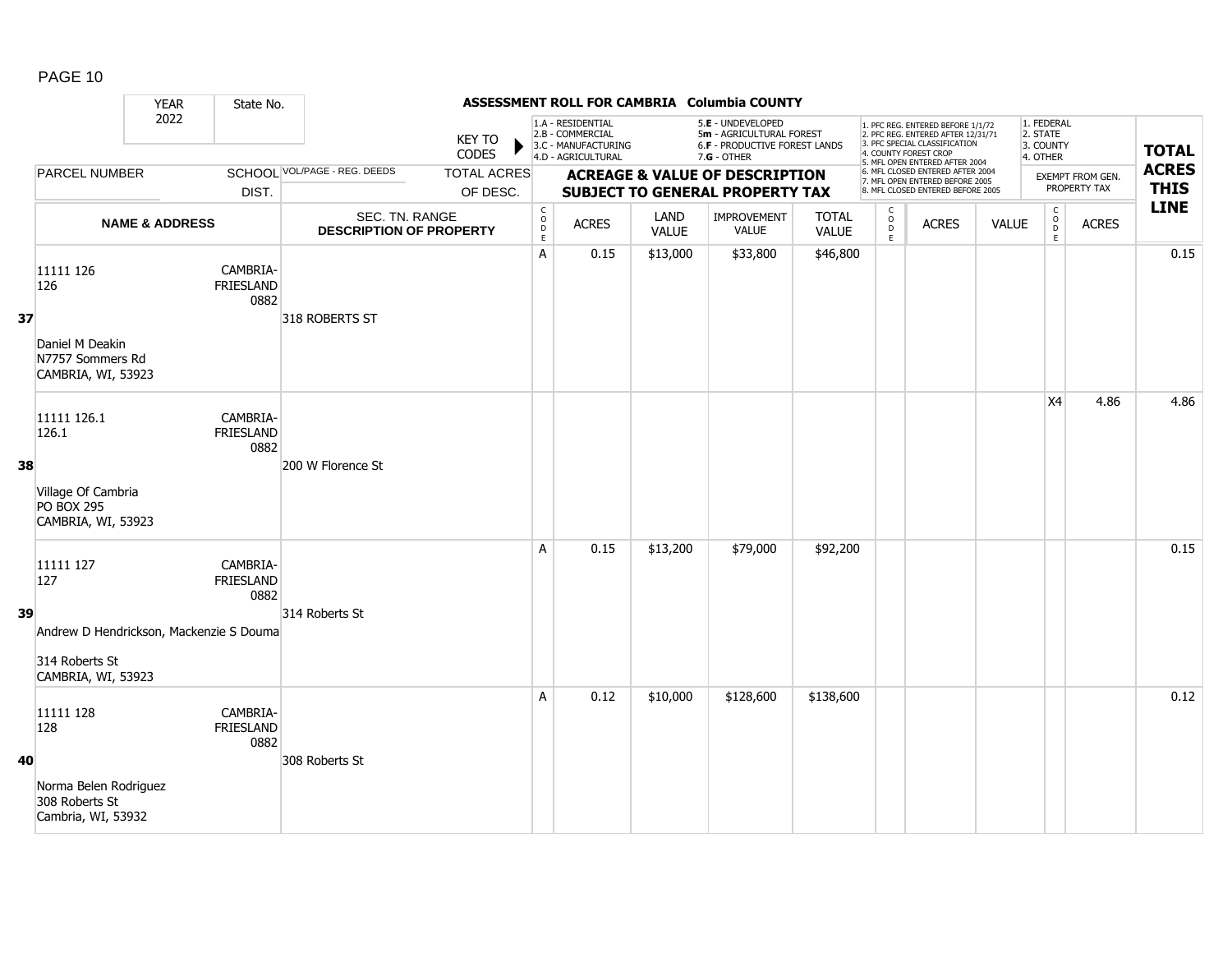|    |                                                                            | <b>YEAR</b>               | State No.                            |                                                  |                                |                                              |                                                                                    |                      | ASSESSMENT ROLL FOR CAMBRIA Columbia COUNTY                                                            |                              |                                                   |                                                                                                                                                                     |              |                                                           |                                  |                             |
|----|----------------------------------------------------------------------------|---------------------------|--------------------------------------|--------------------------------------------------|--------------------------------|----------------------------------------------|------------------------------------------------------------------------------------|----------------------|--------------------------------------------------------------------------------------------------------|------------------------------|---------------------------------------------------|---------------------------------------------------------------------------------------------------------------------------------------------------------------------|--------------|-----------------------------------------------------------|----------------------------------|-----------------------------|
|    |                                                                            | 2022                      |                                      |                                                  | <b>KEY TO</b><br>CODES         |                                              | 1.A - RESIDENTIAL<br>2.B - COMMERCIAL<br>3.C - MANUFACTURING<br>4.D - AGRICULTURAL |                      | 5.E - UNDEVELOPED<br>5m - AGRICULTURAL FOREST<br><b>6.F - PRODUCTIVE FOREST LANDS</b><br>$7.G - OTHER$ |                              |                                                   | 1. PFC REG. ENTERED BEFORE 1/1/72<br>2. PFC REG. ENTERED AFTER 12/31/71<br>3. PFC SPECIAL CLASSIFICATION<br>4. COUNTY FOREST CROP<br>5. MFL OPEN ENTERED AFTER 2004 |              | 1. FEDERAL<br>2. STATE<br>3. COUNTY<br>4. OTHER           |                                  | <b>TOTAL</b>                |
|    | <b>PARCEL NUMBER</b>                                                       |                           | DIST.                                | SCHOOL VOL/PAGE - REG. DEEDS                     | <b>TOTAL ACRES</b><br>OF DESC. |                                              |                                                                                    |                      | <b>ACREAGE &amp; VALUE OF DESCRIPTION</b><br><b>SUBJECT TO GENERAL PROPERTY TAX</b>                    |                              |                                                   | 6. MFL CLOSED ENTERED AFTER 2004<br>7. MFL OPEN ENTERED BEFORE 2005<br>8. MFL CLOSED ENTERED BEFORE 2005                                                            |              |                                                           | EXEMPT FROM GEN.<br>PROPERTY TAX | <b>ACRES</b><br><b>THIS</b> |
|    |                                                                            | <b>NAME &amp; ADDRESS</b> |                                      | SEC. TN. RANGE<br><b>DESCRIPTION OF PROPERTY</b> |                                | $\begin{array}{c}\nC \\ D \\ E\n\end{array}$ | <b>ACRES</b>                                                                       | LAND<br><b>VALUE</b> | IMPROVEMENT<br><b>VALUE</b>                                                                            | <b>TOTAL</b><br><b>VALUE</b> | c<br>$\begin{array}{c}\n0 \\ D \\ E\n\end{array}$ | <b>ACRES</b>                                                                                                                                                        | <b>VALUE</b> | $\mathsf C$<br>$\begin{array}{c} 0 \\ D \\ E \end{array}$ | <b>ACRES</b>                     | <b>LINE</b>                 |
| 41 | 11111 129<br>129                                                           |                           | CAMBRIA-<br><b>FRIESLAND</b><br>0882 | 416 Center St                                    |                                | A                                            | 0.15                                                                               | \$13,200             | \$54,500                                                                                               | \$67,700                     |                                                   |                                                                                                                                                                     |              |                                                           |                                  | 0.15                        |
|    | Jeremy Oliver<br>N675 East Friesland Rd<br>MARKESAN, WI, 53946             |                           |                                      |                                                  |                                |                                              |                                                                                    |                      |                                                                                                        |                              |                                                   |                                                                                                                                                                     |              |                                                           |                                  |                             |
|    | 11111 13<br>13                                                             |                           | CAMBRIA-<br>FRIESLAND<br>0882        |                                                  |                                | B                                            | 0.06                                                                               | \$5,000              | \$5,700                                                                                                | \$10,700                     |                                                   |                                                                                                                                                                     |              |                                                           |                                  | 0.06                        |
| 42 | Stark Street Salon Co<br>115 Church St<br>Fall River, WI, 53932            |                           |                                      | 124 W EDGEWATER ST                               |                                |                                              |                                                                                    |                      |                                                                                                        |                              |                                                   |                                                                                                                                                                     |              |                                                           |                                  |                             |
|    | 11111 130<br>130                                                           |                           | CAMBRIA-<br>FRIESLAND<br>0882        |                                                  |                                | A                                            | 0.24                                                                               | \$20,000             | \$181,200                                                                                              | \$201,200                    |                                                   |                                                                                                                                                                     |              |                                                           |                                  | 0.24                        |
| 43 | Coleman J Doucette<br>502 Center St<br>CAMBRIA, WI, 53923                  |                           |                                      | 301 Roberts St                                   |                                |                                              |                                                                                    |                      |                                                                                                        |                              |                                                   |                                                                                                                                                                     |              |                                                           |                                  |                             |
|    | 11111 131<br>131                                                           |                           | CAMBRIA-<br><b>FRIESLAND</b><br>0882 |                                                  |                                | A                                            | 0.15                                                                               | \$13,200             | \$18,800                                                                                               | \$32,000                     |                                                   |                                                                                                                                                                     |              |                                                           |                                  | 0.15                        |
| 44 | Coleman J Doucette, John E Doucette<br>502 Center St<br>CAMBRIA, WI, 53923 |                           |                                      | 313 Roberts St                                   |                                |                                              |                                                                                    |                      |                                                                                                        |                              |                                                   |                                                                                                                                                                     |              |                                                           |                                  |                             |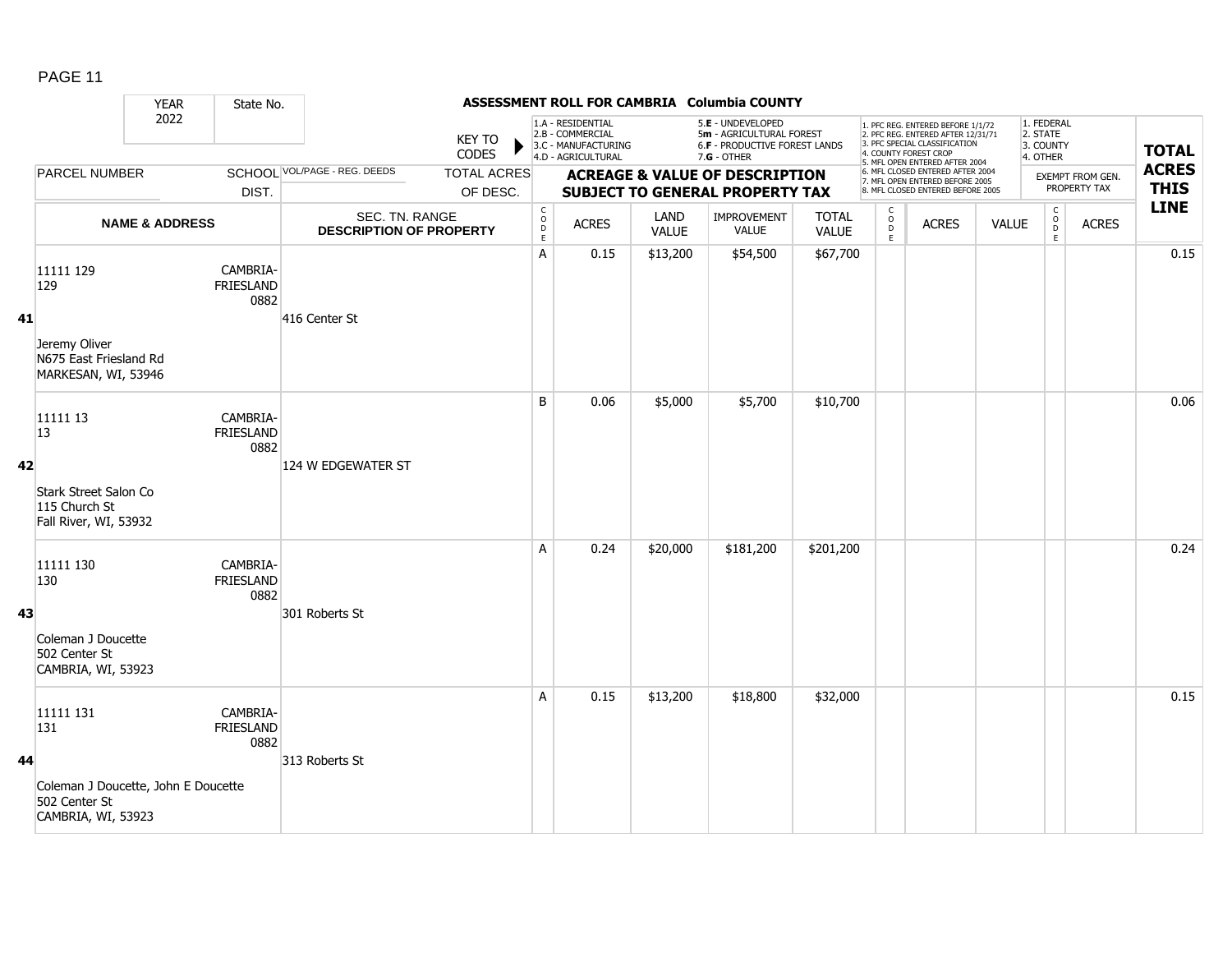|    |                                                                                   | <b>YEAR</b>               | State No.                            |                                                  |                                |                                              |                                                                                    |                      | ASSESSMENT ROLL FOR CAMBRIA Columbia COUNTY                                                     |                              |                                                 |                                                                                                                                                                     |              |                                                 |                                  |                             |
|----|-----------------------------------------------------------------------------------|---------------------------|--------------------------------------|--------------------------------------------------|--------------------------------|----------------------------------------------|------------------------------------------------------------------------------------|----------------------|-------------------------------------------------------------------------------------------------|------------------------------|-------------------------------------------------|---------------------------------------------------------------------------------------------------------------------------------------------------------------------|--------------|-------------------------------------------------|----------------------------------|-----------------------------|
|    |                                                                                   | 2022                      |                                      |                                                  | <b>KEY TO</b><br>CODES         |                                              | 1.A - RESIDENTIAL<br>2.B - COMMERCIAL<br>3.C - MANUFACTURING<br>4.D - AGRICULTURAL |                      | 5.E - UNDEVELOPED<br>5m - AGRICULTURAL FOREST<br>6.F - PRODUCTIVE FOREST LANDS<br>$7.G - OTHER$ |                              |                                                 | 1. PFC REG. ENTERED BEFORE 1/1/72<br>2. PFC REG. ENTERED AFTER 12/31/71<br>3. PFC SPECIAL CLASSIFICATION<br>4. COUNTY FOREST CROP<br>5. MFL OPEN ENTERED AFTER 2004 |              | 1. FEDERAL<br>2. STATE<br>3. COUNTY<br>4. OTHER |                                  | <b>TOTAL</b>                |
|    | <b>PARCEL NUMBER</b>                                                              |                           | DIST.                                | SCHOOL VOL/PAGE - REG. DEEDS                     | <b>TOTAL ACRES</b><br>OF DESC. |                                              |                                                                                    |                      | <b>ACREAGE &amp; VALUE OF DESCRIPTION</b><br>SUBJECT TO GENERAL PROPERTY TAX                    |                              |                                                 | 6. MFL CLOSED ENTERED AFTER 2004<br>7. MFL OPEN ENTERED BEFORE 2005<br>8. MFL CLOSED ENTERED BEFORE 2005                                                            |              |                                                 | EXEMPT FROM GEN.<br>PROPERTY TAX | <b>ACRES</b><br><b>THIS</b> |
|    |                                                                                   | <b>NAME &amp; ADDRESS</b> |                                      | SEC. TN. RANGE<br><b>DESCRIPTION OF PROPERTY</b> |                                | $\begin{array}{c}\nC \\ O \\ D\n\end{array}$ | <b>ACRES</b>                                                                       | LAND<br><b>VALUE</b> | IMPROVEMENT<br><b>VALUE</b>                                                                     | <b>TOTAL</b><br><b>VALUE</b> | $\begin{array}{c} C \\ O \\ D \\ E \end{array}$ | <b>ACRES</b>                                                                                                                                                        | <b>VALUE</b> | $\begin{array}{c} C \\ 0 \\ E \end{array}$      | <b>ACRES</b>                     | <b>LINE</b>                 |
| 45 | 11111 132<br>132<br>Theresa M Winter<br>317 Roberts St                            |                           | CAMBRIA-<br>FRIESLAND<br>0882        | 317 ROBERTS ST                                   |                                | A                                            | 0.15                                                                               | \$13,000             | \$101,800                                                                                       | \$114,800                    |                                                 |                                                                                                                                                                     |              |                                                 |                                  | 0.15                        |
|    | CAMBRIA, WI, 53923<br>11111 133<br>133                                            |                           | CAMBRIA-<br><b>FRIESLAND</b><br>0882 |                                                  |                                | A                                            | 0.24                                                                               | \$20,000             | \$70,100                                                                                        | \$90,100                     |                                                 |                                                                                                                                                                     |              |                                                 |                                  | 0.24                        |
| 46 | Michael Koenigs<br>325 Roberts St<br>CAMBRIA, WI, 53923-0035                      |                           |                                      | 325 Roberts St                                   |                                |                                              |                                                                                    |                      |                                                                                                 |                              |                                                 |                                                                                                                                                                     |              |                                                 |                                  |                             |
| 47 | 11111 134<br>134                                                                  |                           | CAMBRIA-<br><b>FRIESLAND</b><br>0882 | 312 State St                                     |                                | A                                            | 0.30                                                                               | \$20,800             | \$79,100                                                                                        | \$99,900                     |                                                 |                                                                                                                                                                     |              |                                                 |                                  | 0.30                        |
|    | Edgar Rodriguez, Taffy Lianne Rodriguez<br>322 State St<br>Cambria, WI, 53923     |                           |                                      |                                                  |                                |                                              |                                                                                    |                      |                                                                                                 |                              |                                                 |                                                                                                                                                                     |              |                                                 |                                  |                             |
| 48 | 11111 135<br>135                                                                  |                           | CAMBRIA-<br><b>FRIESLAND</b><br>0882 | 312 STATE ST                                     |                                | A                                            | 0.12                                                                               | \$10,000             | \$52,800                                                                                        | \$62,800                     |                                                 |                                                                                                                                                                     |              |                                                 |                                  | 0.12                        |
|    | Anthony M Bartlein, Judith L Bartlein<br>6847 Willowbrook Rd<br>RACINE, WI, 53402 |                           |                                      |                                                  |                                |                                              |                                                                                    |                      |                                                                                                 |                              |                                                 |                                                                                                                                                                     |              |                                                 |                                  |                             |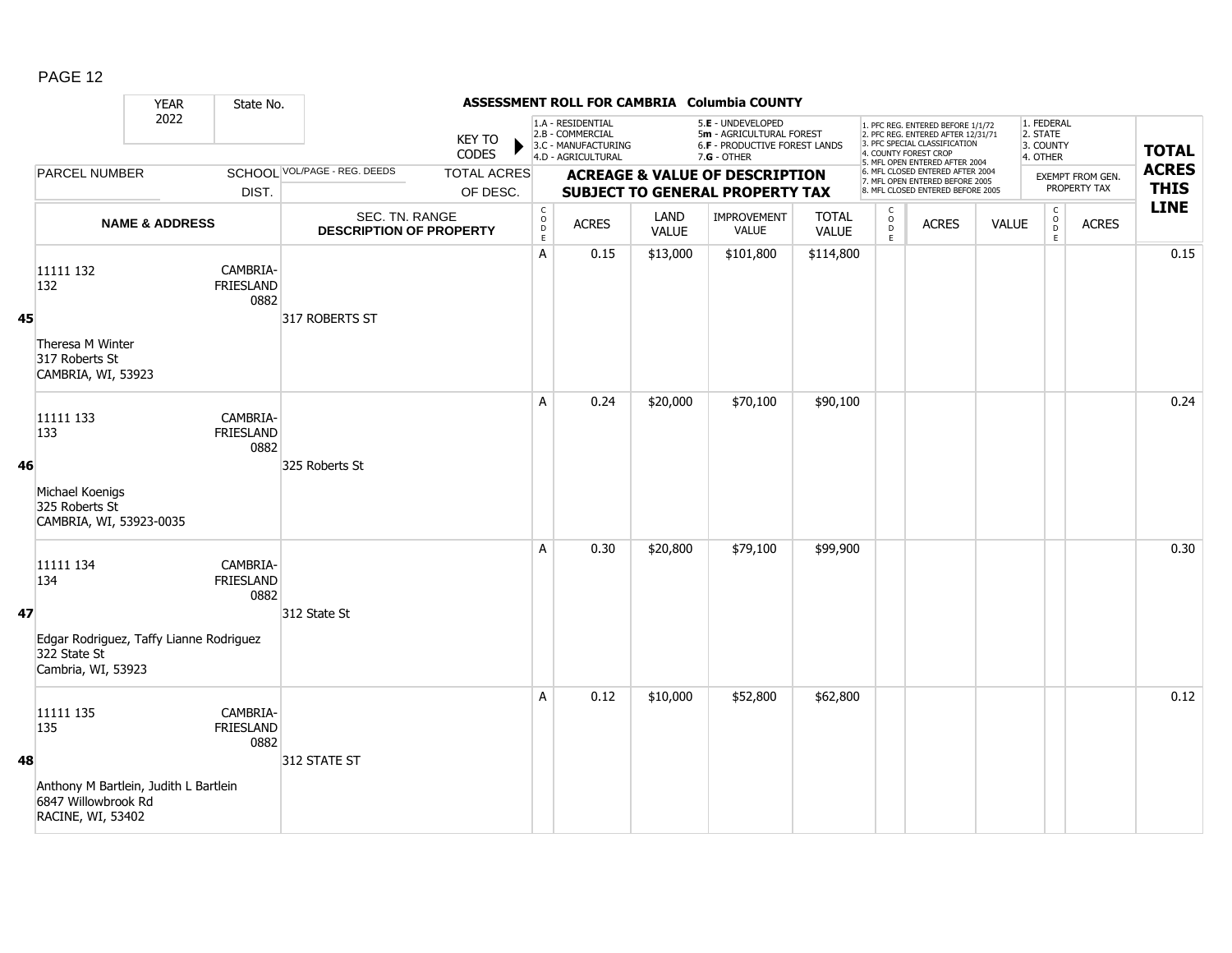|    |                                                                                   | <b>YEAR</b>               | State No.                     |                                                  |                                |                                                          |                                                                                    |                      | ASSESSMENT ROLL FOR CAMBRIA Columbia COUNTY                                                   |                              |                                                          |                                                                                                                                                                     |              |                                                 |                                         |                             |
|----|-----------------------------------------------------------------------------------|---------------------------|-------------------------------|--------------------------------------------------|--------------------------------|----------------------------------------------------------|------------------------------------------------------------------------------------|----------------------|-----------------------------------------------------------------------------------------------|------------------------------|----------------------------------------------------------|---------------------------------------------------------------------------------------------------------------------------------------------------------------------|--------------|-------------------------------------------------|-----------------------------------------|-----------------------------|
|    |                                                                                   | 2022                      |                               |                                                  | <b>KEY TO</b><br><b>CODES</b>  |                                                          | 1.A - RESIDENTIAL<br>2.B - COMMERCIAL<br>3.C - MANUFACTURING<br>4.D - AGRICULTURAL |                      | 5.E - UNDEVELOPED<br>5m - AGRICULTURAL FOREST<br>6.F - PRODUCTIVE FOREST LANDS<br>7.G - OTHER |                              |                                                          | 1. PFC REG. ENTERED BEFORE 1/1/72<br>2. PFC REG. ENTERED AFTER 12/31/71<br>3. PFC SPECIAL CLASSIFICATION<br>4. COUNTY FOREST CROP<br>5. MFL OPEN ENTERED AFTER 2004 |              | 1. FEDERAL<br>2. STATE<br>3. COUNTY<br>4. OTHER |                                         | <b>TOTAL</b>                |
|    | PARCEL NUMBER                                                                     |                           | DIST.                         | <b>SCHOOL VOL/PAGE - REG. DEEDS</b>              | <b>TOTAL ACRES</b><br>OF DESC. |                                                          |                                                                                    |                      | <b>ACREAGE &amp; VALUE OF DESCRIPTION</b><br>SUBJECT TO GENERAL PROPERTY TAX                  |                              |                                                          | 6. MFL CLOSED ENTERED AFTER 2004<br>7. MFL OPEN ENTERED BEFORE 2005<br>8. MFL CLOSED ENTERED BEFORE 2005                                                            |              |                                                 | <b>EXEMPT FROM GEN.</b><br>PROPERTY TAX | <b>ACRES</b><br><b>THIS</b> |
|    |                                                                                   | <b>NAME &amp; ADDRESS</b> |                               | SEC. TN. RANGE<br><b>DESCRIPTION OF PROPERTY</b> |                                | $\begin{matrix} 0 \\ 0 \\ D \end{matrix}$<br>$\mathsf E$ | <b>ACRES</b>                                                                       | LAND<br><b>VALUE</b> | IMPROVEMENT<br><b>VALUE</b>                                                                   | <b>TOTAL</b><br><b>VALUE</b> | $\begin{matrix} 0 \\ 0 \\ D \end{matrix}$<br>$\mathsf E$ | <b>ACRES</b>                                                                                                                                                        | <b>VALUE</b> | $\begin{matrix} 0 \\ 0 \\ D \end{matrix}$<br>E  | <b>ACRES</b>                            | <b>LINE</b>                 |
| 49 | 11111 136<br>136                                                                  |                           | CAMBRIA-<br>FRIESLAND<br>0882 | 516 CENTER ST                                    |                                | A                                                        | 0.24                                                                               | \$20,000             | \$87,700                                                                                      | \$107,700                    |                                                          |                                                                                                                                                                     |              |                                                 |                                         | 0.24                        |
|    | Timothy R Perry, Shirley L Perry<br>516 Center St<br>CAMBRIA, WI, 53923           |                           |                               |                                                  |                                |                                                          |                                                                                    |                      |                                                                                               |                              |                                                          |                                                                                                                                                                     |              |                                                 |                                         |                             |
|    | 11111 137<br>137                                                                  |                           | CAMBRIA-<br>FRIESLAND<br>0882 |                                                  |                                | A                                                        | 0.16                                                                               | \$14,000             | \$82,400                                                                                      | \$96,400                     |                                                          |                                                                                                                                                                     |              |                                                 |                                         | 0.16                        |
| 50 | Daniel Schumacher, Kari Schumacher<br>301 State St<br>CAMBRIA, WI, 53923          |                           |                               | 301 State St                                     |                                |                                                          |                                                                                    |                      |                                                                                               |                              |                                                          |                                                                                                                                                                     |              |                                                 |                                         |                             |
|    | 11111 138<br>138                                                                  |                           | CAMBRIA-<br>FRIESLAND<br>0882 |                                                  |                                | A                                                        | 0.23                                                                               | \$20,000             | \$48,700                                                                                      | \$68,700                     |                                                          |                                                                                                                                                                     |              |                                                 |                                         | 0.23                        |
| 51 | Jerry R Plath<br>311 State St<br>CAMBRIA, WI, 53923                               |                           |                               | 311 State St                                     |                                |                                                          |                                                                                    |                      |                                                                                               |                              |                                                          |                                                                                                                                                                     |              |                                                 |                                         |                             |
| 52 | 11111 139<br>139                                                                  |                           | CAMBRIA-<br>FRIESLAND<br>0882 | 321 State St                                     |                                | A                                                        | 0.16                                                                               | \$14,000             | \$48,900                                                                                      | \$62,900                     |                                                          |                                                                                                                                                                     |              |                                                 |                                         | 0.16                        |
|    | Anthony M Bartlein, Judith L Bartlein<br>6847 Willowbrook Rd<br>RACINE, WI, 53402 |                           |                               |                                                  |                                |                                                          |                                                                                    |                      |                                                                                               |                              |                                                          |                                                                                                                                                                     |              |                                                 |                                         |                             |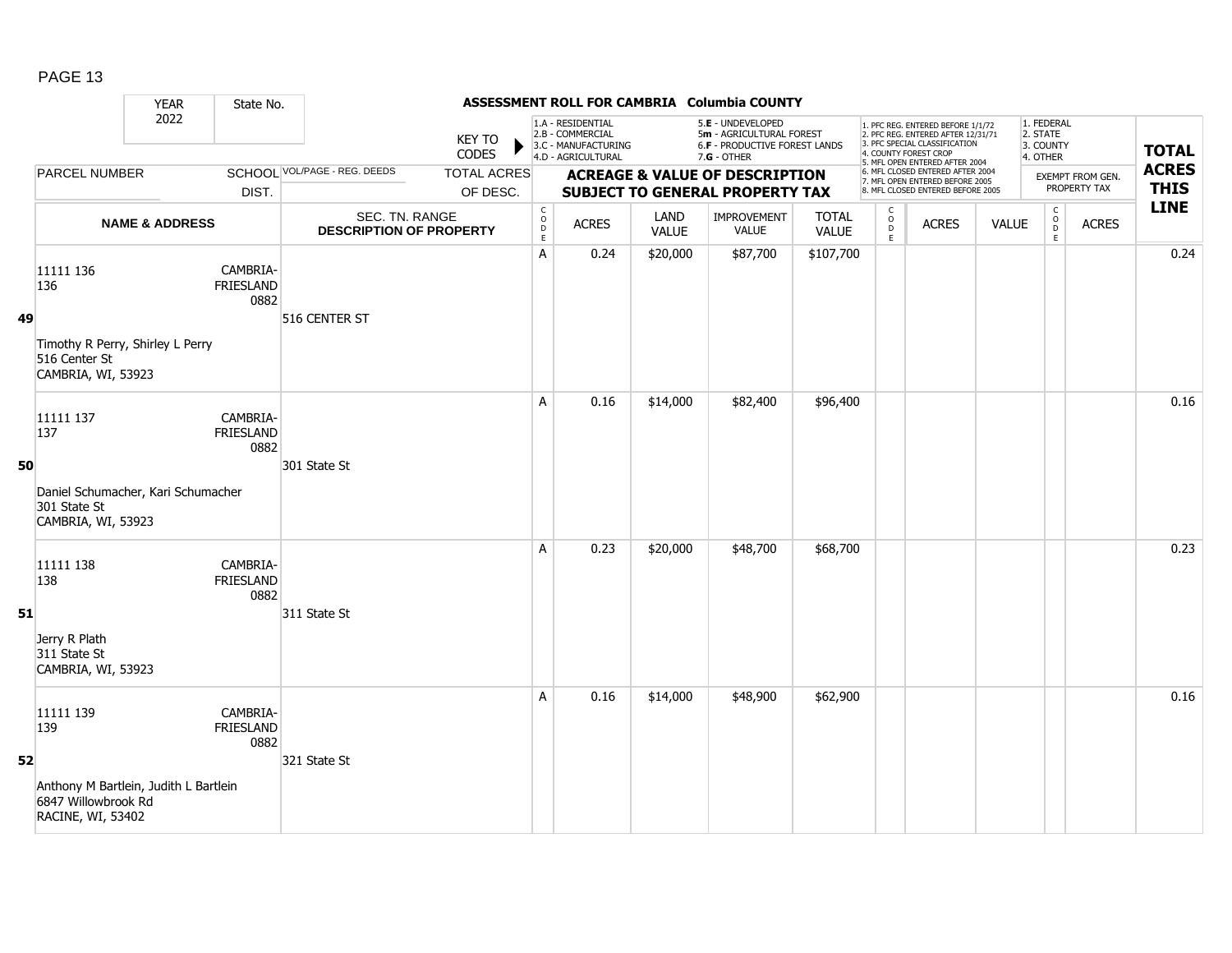|    |                                                                                   | <b>YEAR</b>               | State No.                            |                                                  |                                |                                                            |                                                                                    |                      | ASSESSMENT ROLL FOR CAMBRIA Columbia COUNTY                                                   |                              |                                              |                                                                                                                                                                     |              |                                                 |                                  |                             |
|----|-----------------------------------------------------------------------------------|---------------------------|--------------------------------------|--------------------------------------------------|--------------------------------|------------------------------------------------------------|------------------------------------------------------------------------------------|----------------------|-----------------------------------------------------------------------------------------------|------------------------------|----------------------------------------------|---------------------------------------------------------------------------------------------------------------------------------------------------------------------|--------------|-------------------------------------------------|----------------------------------|-----------------------------|
|    |                                                                                   | 2022                      |                                      |                                                  | <b>KEY TO</b><br><b>CODES</b>  |                                                            | 1.A - RESIDENTIAL<br>2.B - COMMERCIAL<br>3.C - MANUFACTURING<br>4.D - AGRICULTURAL |                      | 5.E - UNDEVELOPED<br>5m - AGRICULTURAL FOREST<br>6.F - PRODUCTIVE FOREST LANDS<br>7.G - OTHER |                              |                                              | 1. PFC REG. ENTERED BEFORE 1/1/72<br>2. PFC REG. ENTERED AFTER 12/31/71<br>3. PFC SPECIAL CLASSIFICATION<br>4. COUNTY FOREST CROP<br>5. MFL OPEN ENTERED AFTER 2004 |              | 1. FEDERAL<br>2. STATE<br>3. COUNTY<br>4. OTHER |                                  | <b>TOTAL</b>                |
|    | <b>PARCEL NUMBER</b>                                                              |                           | DIST.                                | <b>SCHOOL VOL/PAGE - REG. DEEDS</b>              | <b>TOTAL ACRES</b><br>OF DESC. |                                                            |                                                                                    |                      | <b>ACREAGE &amp; VALUE OF DESCRIPTION</b><br><b>SUBJECT TO GENERAL PROPERTY TAX</b>           |                              |                                              | 6. MFL CLOSED ENTERED AFTER 2004<br>7. MFL OPEN ENTERED BEFORE 2005<br>8. MFL CLOSED ENTERED BEFORE 2005                                                            |              |                                                 | EXEMPT FROM GEN.<br>PROPERTY TAX | <b>ACRES</b><br><b>THIS</b> |
|    |                                                                                   | <b>NAME &amp; ADDRESS</b> |                                      | SEC. TN. RANGE<br><b>DESCRIPTION OF PROPERTY</b> |                                | $\begin{smallmatrix} C\\ O\\ O\\ D \end{smallmatrix}$<br>E | <b>ACRES</b>                                                                       | LAND<br><b>VALUE</b> | IMPROVEMENT<br><b>VALUE</b>                                                                   | <b>TOTAL</b><br><b>VALUE</b> | $\begin{array}{c}\nC \\ O \\ E\n\end{array}$ | <b>ACRES</b>                                                                                                                                                        | <b>VALUE</b> | C<br>D<br>D<br>D<br>C                           | <b>ACRES</b>                     | <b>LINE</b>                 |
|    | 11111 14<br>14                                                                    |                           | CAMBRIA-<br>FRIESLAND<br>0882        |                                                  |                                | A                                                          | 0.19                                                                               | \$16,200             | \$129,400                                                                                     | \$145,600                    |                                              |                                                                                                                                                                     |              |                                                 |                                  | 0.19                        |
| 53 | Katrinka Janasik, Stephen Grygleski<br>109 West Florence St<br>CAMBRIA, WI, 53923 |                           |                                      | 109 W Florence St                                |                                |                                                            |                                                                                    |                      |                                                                                               |                              |                                              |                                                                                                                                                                     |              |                                                 |                                  |                             |
|    | 11111 140<br>140                                                                  |                           | CAMBRIA-<br><b>FRIESLAND</b><br>0882 |                                                  |                                | A                                                          | 0.19                                                                               | \$16,800             | \$112,900                                                                                     | \$129,700                    |                                              |                                                                                                                                                                     |              |                                                 |                                  | 0.19                        |
| 54 | Thomas R Chier Rev Tr<br>W743 Utley Rd<br>MARKESAN, WI, 53946                     |                           |                                      | 327 STATE ST                                     |                                |                                                            |                                                                                    |                      |                                                                                               |                              |                                              |                                                                                                                                                                     |              |                                                 |                                  |                             |
|    | 11111 141<br>141                                                                  |                           | CAMBRIA-<br><b>FRIESLAND</b><br>0882 |                                                  |                                | A                                                          | 0.22                                                                               | \$19,200             | \$89,000                                                                                      | \$108,200                    |                                              |                                                                                                                                                                     |              |                                                 |                                  | 0.22                        |
| 55 | KARYN HICKMAN, Maryann E Hills<br>205 State St<br>Cambria, WI, 53923              |                           |                                      | 205 STATE ST                                     |                                |                                                            |                                                                                    |                      |                                                                                               |                              |                                              |                                                                                                                                                                     |              |                                                 |                                  |                             |
|    | 11111 142<br>142                                                                  |                           | CAMBRIA-<br>FRIESLAND<br>0882        |                                                  |                                | A                                                          | 0.16                                                                               | \$13,900             | \$113,200                                                                                     | \$127,100                    |                                              |                                                                                                                                                                     |              |                                                 |                                  | 0.16                        |
| 56 | Craig R Crawford<br>211 State St<br>CAMBRIA, WI, 53923                            |                           |                                      | 211 State St                                     |                                |                                                            |                                                                                    |                      |                                                                                               |                              |                                              |                                                                                                                                                                     |              |                                                 |                                  |                             |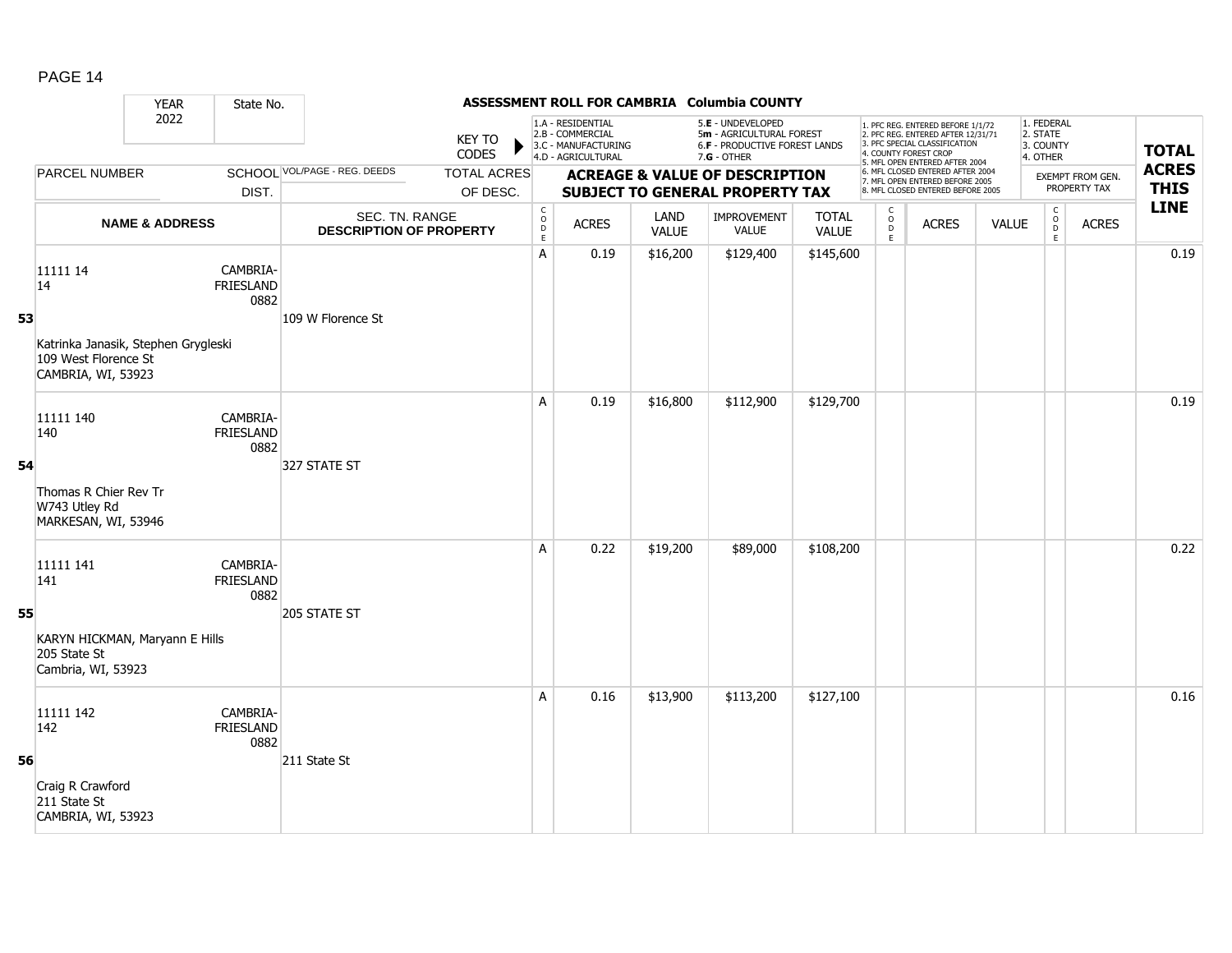|    |                                                                    | <b>YEAR</b>               | State No.                            |                                                  |                                |                                                            |                                                                                    |                      | ASSESSMENT ROLL FOR CAMBRIA Columbia COUNTY                                                            |                              |                                                 |                                                                                                                                                                     |              |                                                            |                                  |                             |
|----|--------------------------------------------------------------------|---------------------------|--------------------------------------|--------------------------------------------------|--------------------------------|------------------------------------------------------------|------------------------------------------------------------------------------------|----------------------|--------------------------------------------------------------------------------------------------------|------------------------------|-------------------------------------------------|---------------------------------------------------------------------------------------------------------------------------------------------------------------------|--------------|------------------------------------------------------------|----------------------------------|-----------------------------|
|    |                                                                    | 2022                      |                                      |                                                  | <b>KEY TO</b><br><b>CODES</b>  |                                                            | 1.A - RESIDENTIAL<br>2.B - COMMERCIAL<br>3.C - MANUFACTURING<br>4.D - AGRICULTURAL |                      | 5.E - UNDEVELOPED<br>5m - AGRICULTURAL FOREST<br><b>6.F - PRODUCTIVE FOREST LANDS</b><br>$7.G - OTHER$ |                              |                                                 | 1. PFC REG. ENTERED BEFORE 1/1/72<br>2. PFC REG. ENTERED AFTER 12/31/71<br>3. PFC SPECIAL CLASSIFICATION<br>4. COUNTY FOREST CROP<br>5. MFL OPEN ENTERED AFTER 2004 |              | 1. FEDERAL<br>2. STATE<br>3. COUNTY<br>4. OTHER            |                                  | <b>TOTAL</b>                |
|    | PARCEL NUMBER                                                      |                           | DIST.                                | <b>SCHOOL VOL/PAGE - REG. DEEDS</b>              | <b>TOTAL ACRES</b><br>OF DESC. |                                                            |                                                                                    |                      | <b>ACREAGE &amp; VALUE OF DESCRIPTION</b><br><b>SUBJECT TO GENERAL PROPERTY TAX</b>                    |                              |                                                 | 6. MFL CLOSED ENTERED AFTER 2004<br>7. MFL OPEN ENTERED BEFORE 2005<br>8. MFL CLOSED ENTERED BEFORE 2005                                                            |              |                                                            | EXEMPT FROM GEN.<br>PROPERTY TAX | <b>ACRES</b><br><b>THIS</b> |
|    |                                                                    | <b>NAME &amp; ADDRESS</b> |                                      | SEC. TN. RANGE<br><b>DESCRIPTION OF PROPERTY</b> |                                | $\mathsf{C}$<br>$\begin{array}{c} 0 \\ D \\ E \end{array}$ | <b>ACRES</b>                                                                       | LAND<br><b>VALUE</b> | <b>IMPROVEMENT</b><br>VALUE                                                                            | <b>TOTAL</b><br><b>VALUE</b> | $\begin{array}{c} C \\ O \\ D \\ E \end{array}$ | <b>ACRES</b>                                                                                                                                                        | <b>VALUE</b> | $\mathsf{C}$<br>$\begin{array}{c} 0 \\ D \\ E \end{array}$ | <b>ACRES</b>                     | <b>LINE</b>                 |
|    | 11111 143<br>143                                                   |                           | CAMBRIA-<br><b>FRIESLAND</b><br>0882 |                                                  |                                | A                                                          | 0.13                                                                               | \$11,300             | \$71,600                                                                                               | \$82,900                     |                                                 |                                                                                                                                                                     |              |                                                            |                                  | 0.13                        |
| 57 | April M Schwark<br>217 STATE ST<br>CAMBRIA, WI, 53923              |                           |                                      | 217 State St                                     |                                |                                                            |                                                                                    |                      |                                                                                                        |                              |                                                 |                                                                                                                                                                     |              |                                                            |                                  |                             |
| 58 | 11111 144<br>144                                                   |                           | CAMBRIA-<br><b>FRIESLAND</b><br>0882 | 223 State St                                     |                                | A                                                          | 0.18                                                                               | \$16,000             | \$60,500                                                                                               | \$76,500                     |                                                 |                                                                                                                                                                     |              |                                                            |                                  | 0.18                        |
|    | Harold H Burke, Rosanne R Burke<br>223 STATE<br>CAMBRIA, WI, 53923 |                           |                                      |                                                  |                                |                                                            |                                                                                    |                      |                                                                                                        |                              |                                                 |                                                                                                                                                                     |              |                                                            |                                  |                             |
|    | 11111 145<br>145                                                   |                           | CAMBRIA-<br><b>FRIESLAND</b><br>0882 |                                                  |                                | A                                                          | 0.13                                                                               | \$11,600             | \$70,800                                                                                               | \$82,400                     |                                                 |                                                                                                                                                                     |              |                                                            |                                  | 0.13                        |
| 59 | Eileen Marie Valinskas<br>201 Roberts St<br>CAMBRIA, WI, 53923     |                           |                                      | 201 ROBERTS ST                                   |                                |                                                            |                                                                                    |                      |                                                                                                        |                              |                                                 |                                                                                                                                                                     |              |                                                            |                                  |                             |
|    | 11111 146<br>146                                                   |                           | CAMBRIA-<br><b>FRIESLAND</b><br>0882 |                                                  |                                | A                                                          | 0.17                                                                               | \$14,400             | \$60,500                                                                                               | \$74,900                     |                                                 |                                                                                                                                                                     |              |                                                            |                                  | 0.17                        |
| 60 | Mario Leija, Gloria Leija<br>207 ROBERTS ST<br>CAMBRIA, WI, 53923  |                           |                                      | 207 ROBERTS ST                                   |                                |                                                            |                                                                                    |                      |                                                                                                        |                              |                                                 |                                                                                                                                                                     |              |                                                            |                                  |                             |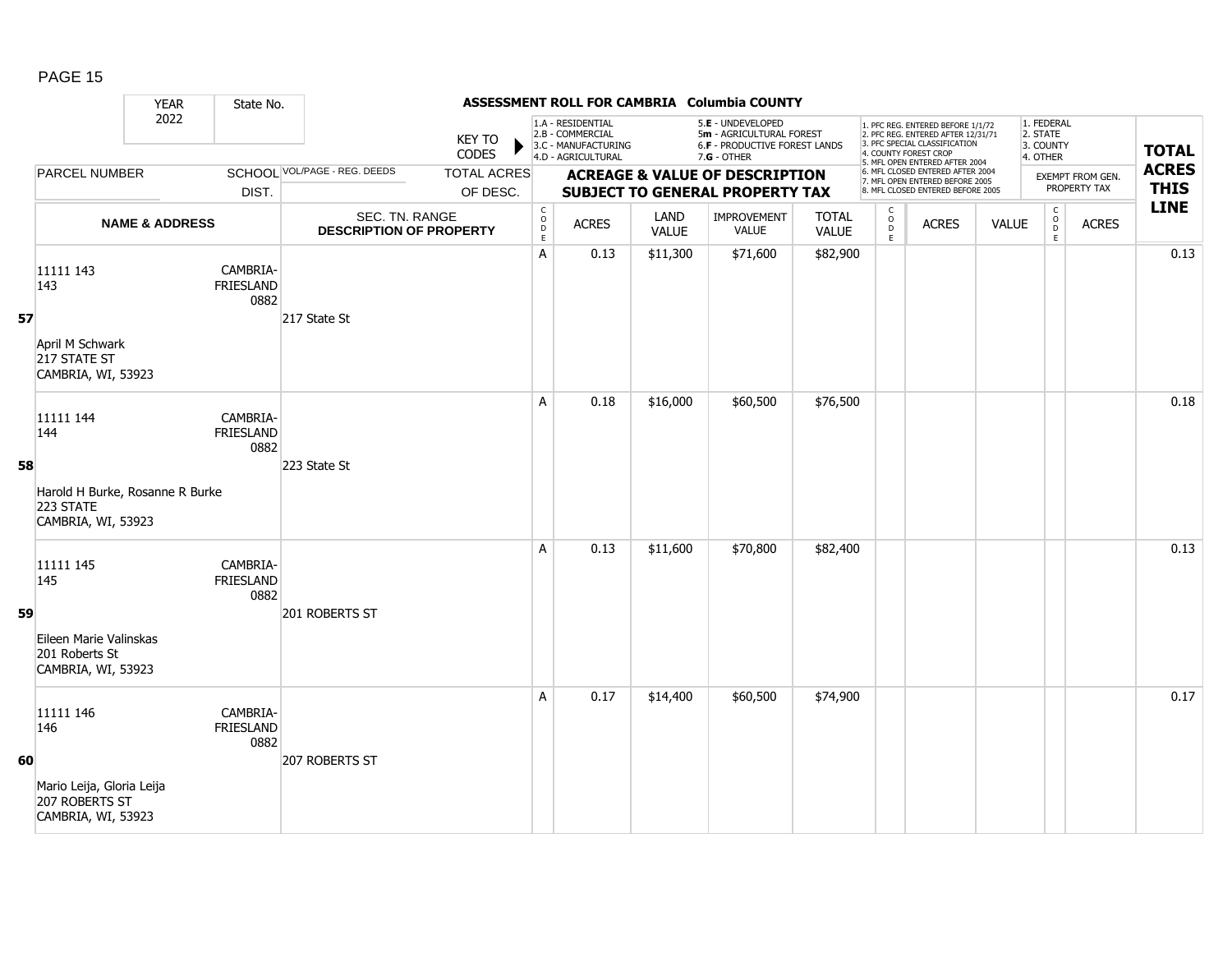|    |                                                                       | <b>YEAR</b>               | State No.                            |                                                  |                                |                                                    |                                                                                    |                      | ASSESSMENT ROLL FOR CAMBRIA Columbia COUNTY                                                     |                              |                                                   |                                                                                                                                                                     |              |                                                    |                                  |                             |
|----|-----------------------------------------------------------------------|---------------------------|--------------------------------------|--------------------------------------------------|--------------------------------|----------------------------------------------------|------------------------------------------------------------------------------------|----------------------|-------------------------------------------------------------------------------------------------|------------------------------|---------------------------------------------------|---------------------------------------------------------------------------------------------------------------------------------------------------------------------|--------------|----------------------------------------------------|----------------------------------|-----------------------------|
|    |                                                                       | 2022                      |                                      |                                                  | <b>KEY TO</b><br><b>CODES</b>  |                                                    | 1.A - RESIDENTIAL<br>2.B - COMMERCIAL<br>3.C - MANUFACTURING<br>4.D - AGRICULTURAL |                      | 5.E - UNDEVELOPED<br>5m - AGRICULTURAL FOREST<br>6.F - PRODUCTIVE FOREST LANDS<br>$7.G - OTHER$ |                              |                                                   | 1. PFC REG. ENTERED BEFORE 1/1/72<br>2. PFC REG. ENTERED AFTER 12/31/71<br>3. PFC SPECIAL CLASSIFICATION<br>4. COUNTY FOREST CROP<br>5. MFL OPEN ENTERED AFTER 2004 |              | 1. FEDERAL<br>2. STATE<br>3. COUNTY<br>4. OTHER    |                                  | <b>TOTAL</b>                |
|    | PARCEL NUMBER                                                         |                           | DIST.                                | <b>SCHOOL VOL/PAGE - REG. DEEDS</b>              | <b>TOTAL ACRES</b><br>OF DESC. |                                                    |                                                                                    |                      | <b>ACREAGE &amp; VALUE OF DESCRIPTION</b><br><b>SUBJECT TO GENERAL PROPERTY TAX</b>             |                              |                                                   | 6. MFL CLOSED ENTERED AFTER 2004<br>7. MFL OPEN ENTERED BEFORE 2005<br>8. MFL CLOSED ENTERED BEFORE 2005                                                            |              |                                                    | EXEMPT FROM GEN.<br>PROPERTY TAX | <b>ACRES</b><br><b>THIS</b> |
|    |                                                                       | <b>NAME &amp; ADDRESS</b> |                                      | SEC. TN. RANGE<br><b>DESCRIPTION OF PROPERTY</b> |                                | $\mathsf{C}$<br>$\overset{\circ}{\mathsf{D}}$<br>E | <b>ACRES</b>                                                                       | LAND<br><b>VALUE</b> | <b>IMPROVEMENT</b><br>VALUE                                                                     | <b>TOTAL</b><br><b>VALUE</b> | C<br>$\begin{array}{c}\n0 \\ 0 \\ E\n\end{array}$ | <b>ACRES</b>                                                                                                                                                        | <b>VALUE</b> | $\mathsf{C}$<br>$\overset{\circ}{\mathsf{D}}$<br>E | <b>ACRES</b>                     | <b>LINE</b>                 |
| 61 | 11111 147<br>147                                                      |                           | CAMBRIA-<br><b>FRIESLAND</b><br>0882 | 209 ROBERTS ST                                   |                                | A                                                  | 0.17                                                                               | \$14,600             | \$103,400                                                                                       | \$118,000                    |                                                   |                                                                                                                                                                     |              |                                                    |                                  | 0.17                        |
|    | Amber S Weisman<br>209 Roberts St<br>CAMBRIA, WI, 53923               |                           |                                      |                                                  |                                |                                                    |                                                                                    |                      |                                                                                                 |                              |                                                   |                                                                                                                                                                     |              |                                                    |                                  |                             |
| 62 | 11111 148<br>148                                                      |                           | CAMBRIA-<br><b>FRIESLAND</b><br>0882 | 503 Center St                                    |                                | A                                                  | 0.09                                                                               | \$8,000              | \$76,400                                                                                        | \$84,400                     |                                                   |                                                                                                                                                                     |              |                                                    |                                  | 0.09                        |
|    | Sandra L Helmer<br>503 Center St<br>CAMBRIA, WI, 53923                |                           |                                      |                                                  |                                |                                                    |                                                                                    |                      |                                                                                                 |                              |                                                   |                                                                                                                                                                     |              |                                                    |                                  |                             |
|    | 11111 149<br>149                                                      |                           | CAMBRIA-<br><b>FRIESLAND</b><br>0882 |                                                  |                                | A                                                  | 0.07                                                                               | \$6,200              | \$76,400                                                                                        | \$82,600                     |                                                   |                                                                                                                                                                     |              |                                                    |                                  | 0.07                        |
| 63 | Steven M Green<br>509 Center St<br>CAMBRIA, WI, 53923                 |                           |                                      | 509 CENTER ST                                    |                                |                                                    |                                                                                    |                      |                                                                                                 |                              |                                                   |                                                                                                                                                                     |              |                                                    |                                  |                             |
|    | 11111 15<br>15                                                        |                           | CAMBRIA-<br><b>FRIESLAND</b><br>0882 |                                                  |                                | A                                                  | 0.20                                                                               | \$17,200             | \$82,800                                                                                        | \$100,000                    |                                                   |                                                                                                                                                                     |              |                                                    |                                  | 0.20                        |
| 64 | Troy Loga, Becky Rose Loga<br>115 RIDGELINE DR<br>COLUMBUS, WI, 53925 |                           |                                      | 101 W Florence St                                |                                |                                                    |                                                                                    |                      |                                                                                                 |                              |                                                   |                                                                                                                                                                     |              |                                                    |                                  |                             |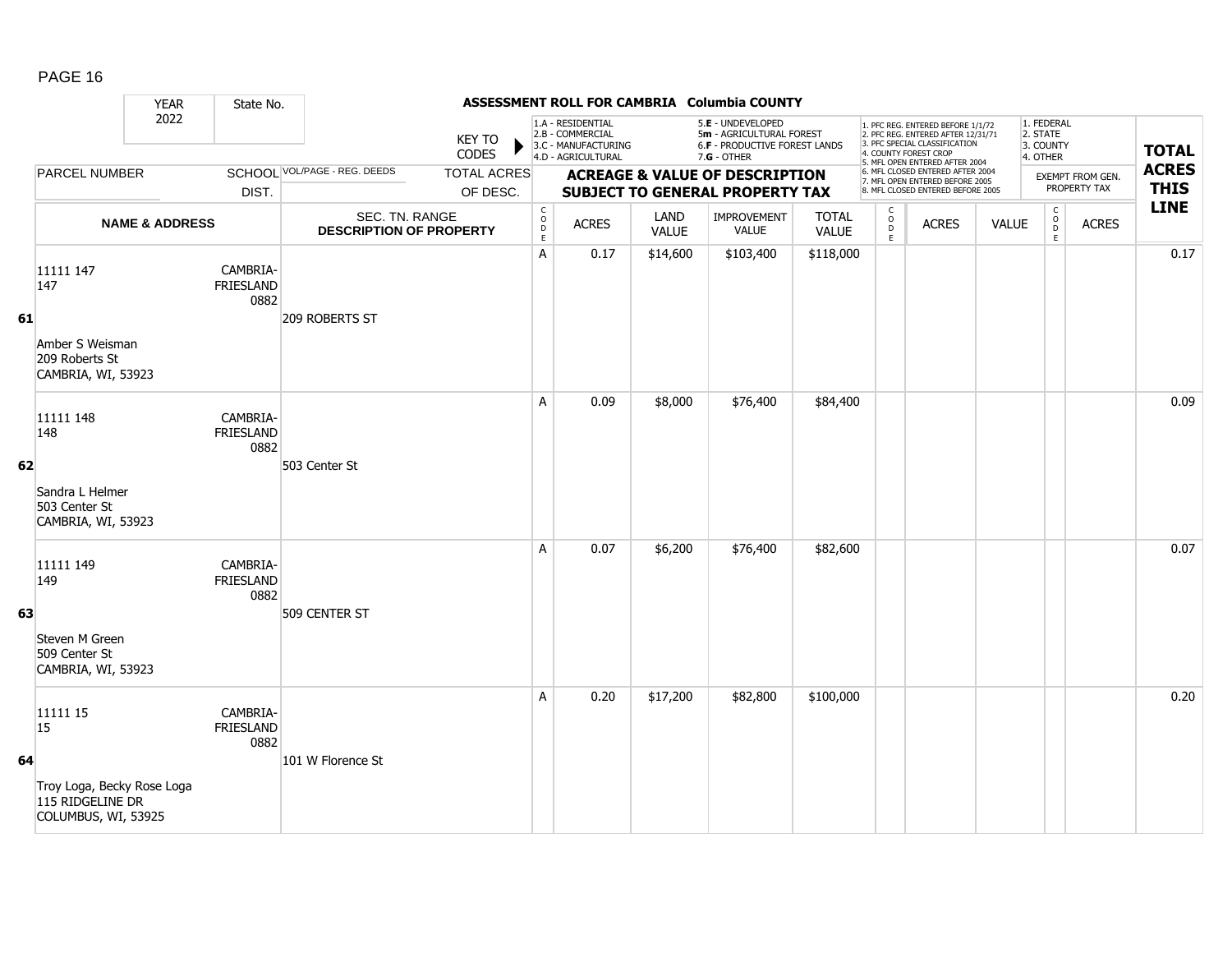| Δ | ŀ. |  |
|---|----|--|
|---|----|--|

|    |                                                                                                                    | <b>YEAR</b>               | State No.                            |                                                  |                                |                                                          |                                                                                    |               | ASSESSMENT ROLL FOR CAMBRIA Columbia COUNTY                                                     |                              |                          |                                                                                                                                                                     |              |                                                 |                                  |                             |
|----|--------------------------------------------------------------------------------------------------------------------|---------------------------|--------------------------------------|--------------------------------------------------|--------------------------------|----------------------------------------------------------|------------------------------------------------------------------------------------|---------------|-------------------------------------------------------------------------------------------------|------------------------------|--------------------------|---------------------------------------------------------------------------------------------------------------------------------------------------------------------|--------------|-------------------------------------------------|----------------------------------|-----------------------------|
|    |                                                                                                                    | 2022                      |                                      |                                                  | <b>KEY TO</b><br><b>CODES</b>  |                                                          | 1.A - RESIDENTIAL<br>2.B - COMMERCIAL<br>3.C - MANUFACTURING<br>4.D - AGRICULTURAL |               | 5.E - UNDEVELOPED<br>5m - AGRICULTURAL FOREST<br>6.F - PRODUCTIVE FOREST LANDS<br>$7.G - OTHER$ |                              |                          | 1. PFC REG. ENTERED BEFORE 1/1/72<br>2. PFC REG. ENTERED AFTER 12/31/71<br>3. PFC SPECIAL CLASSIFICATION<br>4. COUNTY FOREST CROP<br>5. MFL OPEN ENTERED AFTER 2004 |              | 1. FEDERAL<br>2. STATE<br>3. COUNTY<br>4. OTHER |                                  | <b>TOTAL</b>                |
|    | PARCEL NUMBER                                                                                                      |                           | DIST.                                | SCHOOL VOL/PAGE - REG. DEEDS                     | <b>TOTAL ACRES</b><br>OF DESC. |                                                          |                                                                                    |               | <b>ACREAGE &amp; VALUE OF DESCRIPTION</b><br>SUBJECT TO GENERAL PROPERTY TAX                    |                              |                          | 6. MFL CLOSED ENTERED AFTER 2004<br>7. MFL OPEN ENTERED BEFORE 2005<br>8. MFL CLOSED ENTERED BEFORE 2005                                                            |              |                                                 | EXEMPT FROM GEN.<br>PROPERTY TAX | <b>ACRES</b><br><b>THIS</b> |
|    |                                                                                                                    | <b>NAME &amp; ADDRESS</b> |                                      | SEC. TN. RANGE<br><b>DESCRIPTION OF PROPERTY</b> |                                | $\begin{matrix} 0 \\ 0 \\ D \end{matrix}$<br>$\mathsf E$ | <b>ACRES</b>                                                                       | LAND<br>VALUE | IMPROVEMENT<br>VALUE                                                                            | <b>TOTAL</b><br><b>VALUE</b> | C<br>$\overline{0}$<br>E | <b>ACRES</b>                                                                                                                                                        | <b>VALUE</b> | $\begin{matrix} C \\ O \\ D \end{matrix}$<br>E  | <b>ACRES</b>                     | <b>LINE</b>                 |
| 65 | 11111 150<br>150<br>Carlos R Gomez Jr<br>2932 Mitchell St<br>MILWAUKEE, WI, 53215                                  |                           | CAMBRIA-<br><b>FRIESLAND</b><br>0882 | 517 CENTER ST                                    |                                | A                                                        | 0.07                                                                               | \$5,800       | \$76,000                                                                                        | \$81,800                     |                          |                                                                                                                                                                     |              |                                                 |                                  | 0.07                        |
| 66 | 11111 151<br>151<br>Pedro Zavala, Maria Zavala                                                                     |                           | CAMBRIA-<br><b>FRIESLAND</b><br>0882 | 218 STATE ST                                     |                                | A                                                        | 0.12                                                                               | \$10,000      | \$71,800                                                                                        | \$81,800                     |                          |                                                                                                                                                                     |              |                                                 |                                  | 0.12                        |
| 67 | 218 State St<br>CAMBRIA, WI, 53923<br>11111 152<br>152<br>1SK LLC<br>521 Breezy Point Dr<br>Pardeeville, WI, 53954 |                           | CAMBRIA-<br>FRIESLAND<br>0882        | 212 State St                                     |                                | A                                                        | 0.12                                                                               | \$10,000      | \$87,900                                                                                        | \$97,900                     |                          |                                                                                                                                                                     |              |                                                 |                                  | 0.12                        |
| 68 | 11111 153<br>153<br>Tunis W Smedema Jr, Stacy M Smedema<br><b>PO BOX 77</b><br>CAMBRIA, WI, 53923                  |                           | CAMBRIA-<br>FRIESLAND<br>0882        | 518 W Florence St                                |                                | A                                                        | 0.23                                                                               | \$20,000      | \$89,100                                                                                        | \$109,100                    |                          |                                                                                                                                                                     |              |                                                 |                                  | 0.23                        |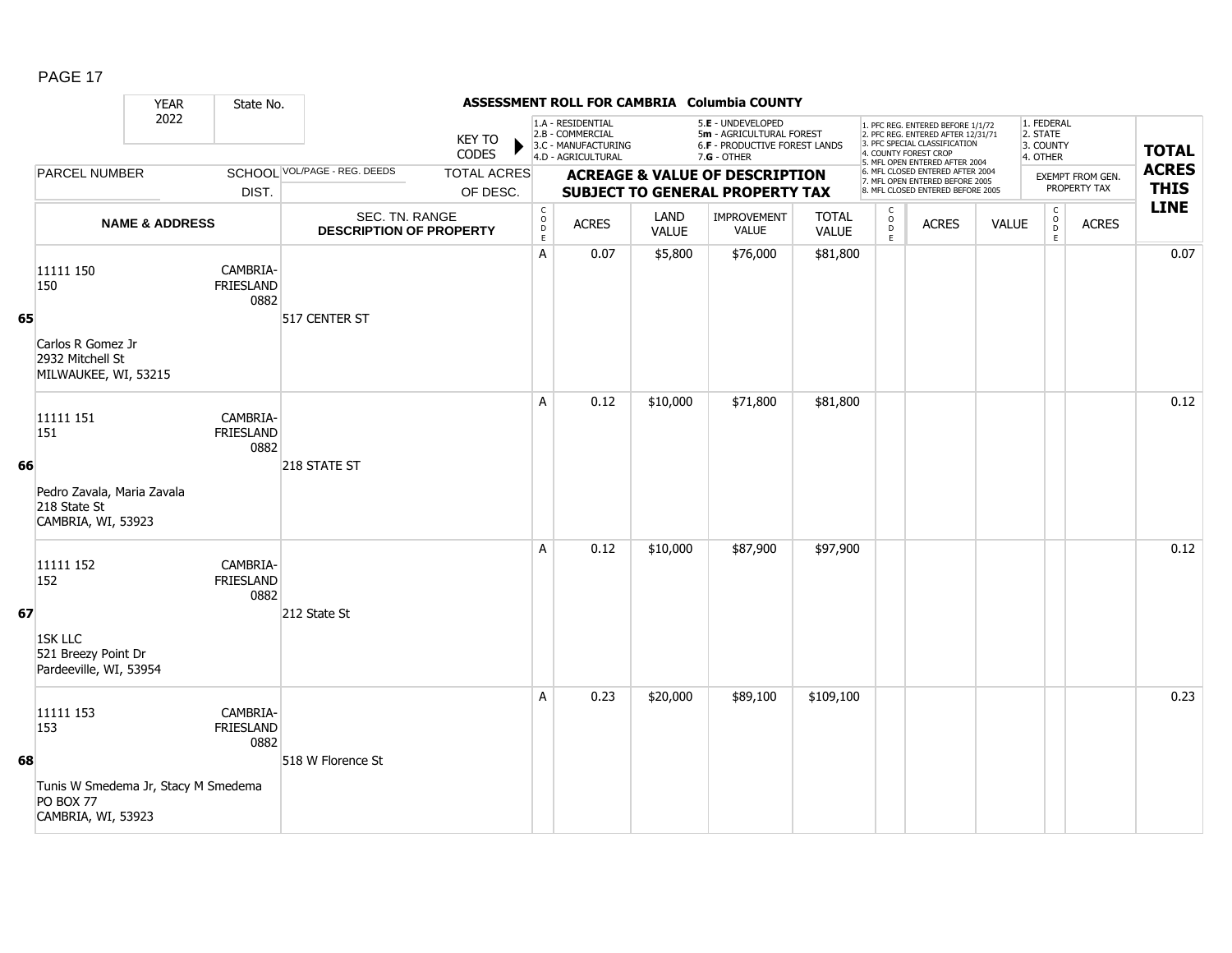|    |                                                                               | <b>YEAR</b>               | State No.                            |                                                  |                                |                                                           |                                                                                    |                      | ASSESSMENT ROLL FOR CAMBRIA Columbia COUNTY                                                   |                              |                                                 |                                                                                                                                                                     |              |                                                 |                                  |                             |
|----|-------------------------------------------------------------------------------|---------------------------|--------------------------------------|--------------------------------------------------|--------------------------------|-----------------------------------------------------------|------------------------------------------------------------------------------------|----------------------|-----------------------------------------------------------------------------------------------|------------------------------|-------------------------------------------------|---------------------------------------------------------------------------------------------------------------------------------------------------------------------|--------------|-------------------------------------------------|----------------------------------|-----------------------------|
|    |                                                                               | 2022                      |                                      |                                                  | <b>KEY TO</b><br><b>CODES</b>  |                                                           | 1.A - RESIDENTIAL<br>2.B - COMMERCIAL<br>3.C - MANUFACTURING<br>4.D - AGRICULTURAL |                      | 5.E - UNDEVELOPED<br>5m - AGRICULTURAL FOREST<br>6.F - PRODUCTIVE FOREST LANDS<br>7.G - OTHER |                              |                                                 | 1. PFC REG. ENTERED BEFORE 1/1/72<br>2. PFC REG. ENTERED AFTER 12/31/71<br>3. PFC SPECIAL CLASSIFICATION<br>4. COUNTY FOREST CROP<br>5. MFL OPEN ENTERED AFTER 2004 |              | 1. FEDERAL<br>2. STATE<br>3. COUNTY<br>4. OTHER |                                  | <b>TOTAL</b>                |
|    | PARCEL NUMBER                                                                 |                           | DIST.                                | <b>SCHOOL VOL/PAGE - REG. DEEDS</b>              | <b>TOTAL ACRES</b><br>OF DESC. |                                                           |                                                                                    |                      | <b>ACREAGE &amp; VALUE OF DESCRIPTION</b><br>SUBJECT TO GENERAL PROPERTY TAX                  |                              |                                                 | 6. MFL CLOSED ENTERED AFTER 2004<br>7. MFL OPEN ENTERED BEFORE 2005<br>8. MFL CLOSED ENTERED BEFORE 2005                                                            |              |                                                 | EXEMPT FROM GEN.<br>PROPERTY TAX | <b>ACRES</b><br><b>THIS</b> |
|    |                                                                               | <b>NAME &amp; ADDRESS</b> |                                      | SEC. TN. RANGE<br><b>DESCRIPTION OF PROPERTY</b> |                                | $\mathsf{C}$<br>$\begin{matrix} 0 \\ D \\ E \end{matrix}$ | <b>ACRES</b>                                                                       | LAND<br><b>VALUE</b> | <b>IMPROVEMENT</b><br><b>VALUE</b>                                                            | <b>TOTAL</b><br><b>VALUE</b> | $\begin{array}{c} C \\ O \\ D \\ E \end{array}$ | <b>ACRES</b>                                                                                                                                                        | <b>VALUE</b> | $\begin{array}{c} C \\ 0 \\ E \end{array}$      | <b>ACRES</b>                     | <b>LINE</b>                 |
| 69 | 11111 154<br>154                                                              |                           | CAMBRIA-<br><b>FRIESLAND</b><br>0882 | 203 Mary St                                      |                                | A                                                         | 0.19                                                                               | \$16,500             | \$91,700                                                                                      | \$108,200                    |                                                 |                                                                                                                                                                     |              |                                                 |                                  | 0.19                        |
|    | Daniel E Reilly, Bridget M Reilly<br>E3611 NorthLine Rd<br>LAVALLE, WI, 53941 |                           |                                      |                                                  |                                |                                                           |                                                                                    |                      |                                                                                               |                              |                                                 |                                                                                                                                                                     |              |                                                 |                                  |                             |
|    | 11111 155<br>155                                                              |                           | CAMBRIA-<br><b>FRIESLAND</b><br>0882 |                                                  |                                | A                                                         | 0.16                                                                               | \$14,300             | \$126,600                                                                                     | \$140,900                    |                                                 |                                                                                                                                                                     |              |                                                 |                                  | 0.16                        |
| 70 | Jacob Reckner, Laurie Nelson<br>209 Mary St<br>CAMBRIA, WI, 53923             |                           |                                      | 209 Mary St                                      |                                |                                                           |                                                                                    |                      |                                                                                               |                              |                                                 |                                                                                                                                                                     |              |                                                 |                                  |                             |
|    | 11111 156<br>156                                                              |                           | CAMBRIA-<br><b>FRIESLAND</b><br>0882 |                                                  |                                | A                                                         | 0.13                                                                               | \$11,200             | \$81,300                                                                                      | \$92,500                     |                                                 |                                                                                                                                                                     |              |                                                 |                                  | 0.13                        |
| 71 | Rhonda S Winchell<br>215 MARY ST<br>CAMBRIA, WI, 53923                        |                           |                                      | 215 Mary St                                      |                                |                                                           |                                                                                    |                      |                                                                                               |                              |                                                 |                                                                                                                                                                     |              |                                                 |                                  |                             |
| 72 | 11111 157<br>157                                                              |                           | CAMBRIA-<br><b>FRIESLAND</b><br>0882 | 221 Mary St                                      |                                | A                                                         | 0.13                                                                               | \$11,200             | \$72,600                                                                                      | \$83,800                     |                                                 |                                                                                                                                                                     |              |                                                 |                                  | 0.13                        |
|    | Jonathon E Timpe, Dawn R Motsenbocker<br>221 MARY ST<br>CAMBRIA, WI, 53923    |                           |                                      |                                                  |                                |                                                           |                                                                                    |                      |                                                                                               |                              |                                                 |                                                                                                                                                                     |              |                                                 |                                  |                             |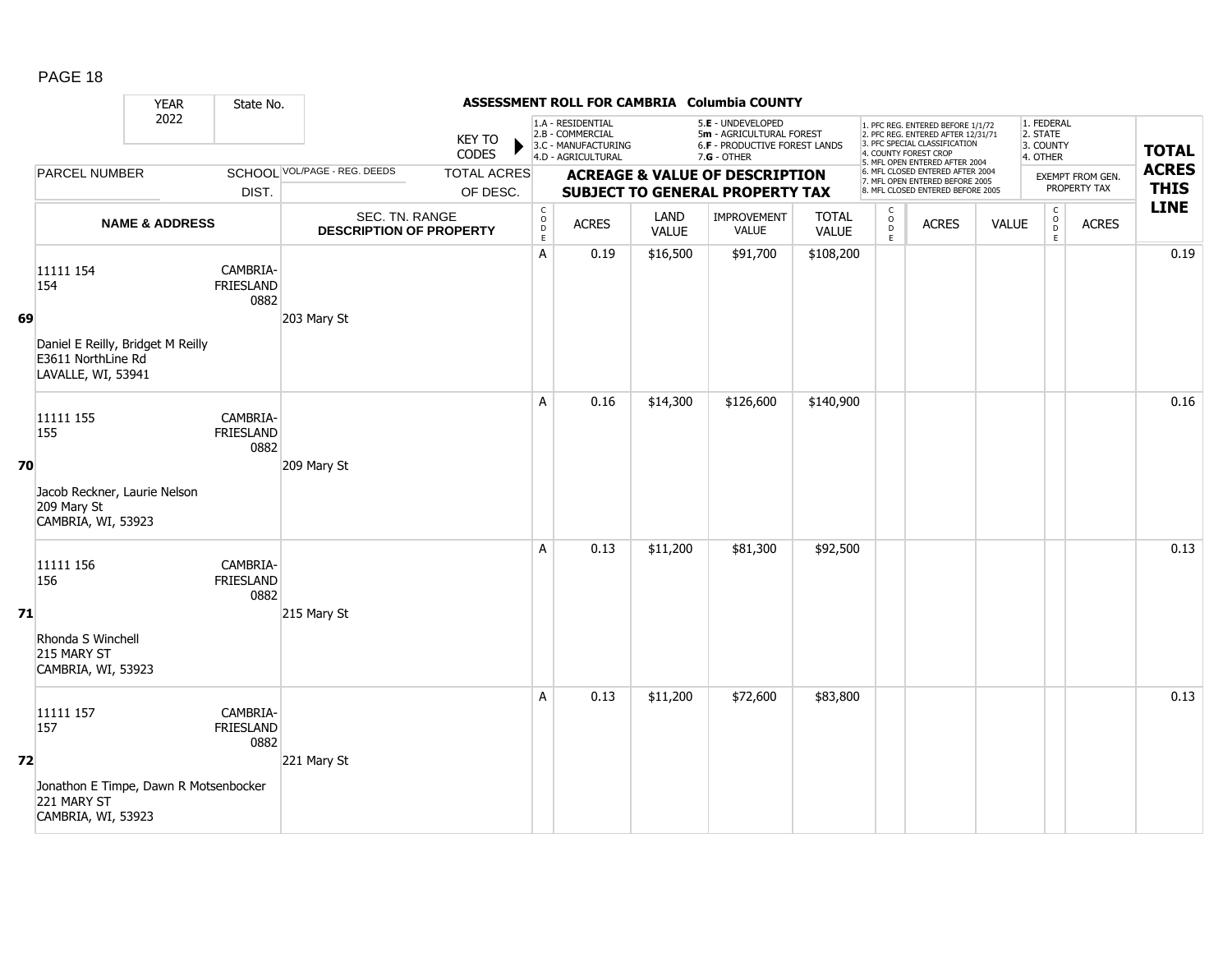|    |                                                                                                         | <b>YEAR</b>               | State No.                            |                                                  |                                |                                            |                                                                                    |                      | ASSESSMENT ROLL FOR CAMBRIA Columbia COUNTY                                                          |                       |                                                 |                                                                                                                                                                     |              |                                                 |                                  |                             |
|----|---------------------------------------------------------------------------------------------------------|---------------------------|--------------------------------------|--------------------------------------------------|--------------------------------|--------------------------------------------|------------------------------------------------------------------------------------|----------------------|------------------------------------------------------------------------------------------------------|-----------------------|-------------------------------------------------|---------------------------------------------------------------------------------------------------------------------------------------------------------------------|--------------|-------------------------------------------------|----------------------------------|-----------------------------|
|    |                                                                                                         | 2022                      |                                      |                                                  | <b>KEY TO</b><br>CODES         |                                            | 1.A - RESIDENTIAL<br>2.B - COMMERCIAL<br>3.C - MANUFACTURING<br>4.D - AGRICULTURAL |                      | 5.E - UNDEVELOPED<br>5m - AGRICULTURAL FOREST<br><b>6.F - PRODUCTIVE FOREST LANDS</b><br>7.G - OTHER |                       |                                                 | 1. PFC REG. ENTERED BEFORE 1/1/72<br>2. PFC REG. ENTERED AFTER 12/31/71<br>3. PFC SPECIAL CLASSIFICATION<br>4. COUNTY FOREST CROP<br>5. MFL OPEN ENTERED AFTER 2004 |              | 1. FEDERAL<br>2. STATE<br>3. COUNTY<br>4. OTHER |                                  | <b>TOTAL</b>                |
|    | <b>PARCEL NUMBER</b>                                                                                    |                           | DIST.                                | SCHOOL VOL/PAGE - REG. DEEDS                     | <b>TOTAL ACRES</b><br>OF DESC. |                                            |                                                                                    |                      | <b>ACREAGE &amp; VALUE OF DESCRIPTION</b><br><b>SUBJECT TO GENERAL PROPERTY TAX</b>                  |                       |                                                 | 6. MFL CLOSED ENTERED AFTER 2004<br>7. MFL OPEN ENTERED BEFORE 2005<br>8. MFL CLOSED ENTERED BEFORE 2005                                                            |              |                                                 | EXEMPT FROM GEN.<br>PROPERTY TAX | <b>ACRES</b><br><b>THIS</b> |
|    |                                                                                                         | <b>NAME &amp; ADDRESS</b> |                                      | SEC. TN. RANGE<br><b>DESCRIPTION OF PROPERTY</b> |                                | $\begin{array}{c} C \\ O \\ E \end{array}$ | <b>ACRES</b>                                                                       | LAND<br><b>VALUE</b> | IMPROVEMENT<br><b>VALUE</b>                                                                          | <b>TOTAL</b><br>VALUE | $\begin{array}{c} C \\ O \\ D \\ E \end{array}$ | <b>ACRES</b>                                                                                                                                                        | <b>VALUE</b> | $\mathsf C$<br>$_{\rm D}^{\rm O}$<br>E.         | <b>ACRES</b>                     | <b>LINE</b>                 |
| 73 | 11111 158.1<br>158.1<br>Jonathon E Timpe, Dawn R Motsenbocker<br>PO BOX 99<br>CAMBRIA, WI, 53923        |                           | CAMBRIA-<br>FRIESLAND<br>0882        | <b>O CENTER ST</b>                               |                                | A                                          | 0.06                                                                               | \$500                | \$0                                                                                                  | \$500                 |                                                 |                                                                                                                                                                     |              |                                                 |                                  | 0.06                        |
| 74 | 11111 158.2<br>158.2<br>Samantha J Winchell, Alexis I Rodriguez<br>210 Roberts St<br>Cambria, WI, 53923 |                           | CAMBRIA-<br><b>FRIESLAND</b><br>0882 | 0 CENTER ST                                      |                                | A                                          | 0.06                                                                               | \$500                | \$0                                                                                                  | \$500                 |                                                 |                                                                                                                                                                     |              |                                                 |                                  | 0.06                        |
| 75 | 11111 159<br>159<br>Scott E Moon<br>417 CENTER ST<br>CAMBRIA, WI, 53923                                 |                           | CAMBRIA-<br><b>FRIESLAND</b><br>0882 | 417 CENTER ST                                    |                                | A                                          | 0.12                                                                               | \$10,000             | \$45,000                                                                                             | \$55,000              |                                                 |                                                                                                                                                                     |              |                                                 |                                  | 0.12                        |
| 76 | 11111 160<br>160<br>Samantha J Winchell, Alexis I Rodriguez<br>210 Roberts St<br>Cambria, WI, 53923     |                           | CAMBRIA-<br><b>FRIESLAND</b><br>0882 | 210 Roberts St                                   |                                | A                                          | 0.20                                                                               | \$17,600             | \$111,700                                                                                            | \$129,300             |                                                 |                                                                                                                                                                     |              |                                                 |                                  | 0.20                        |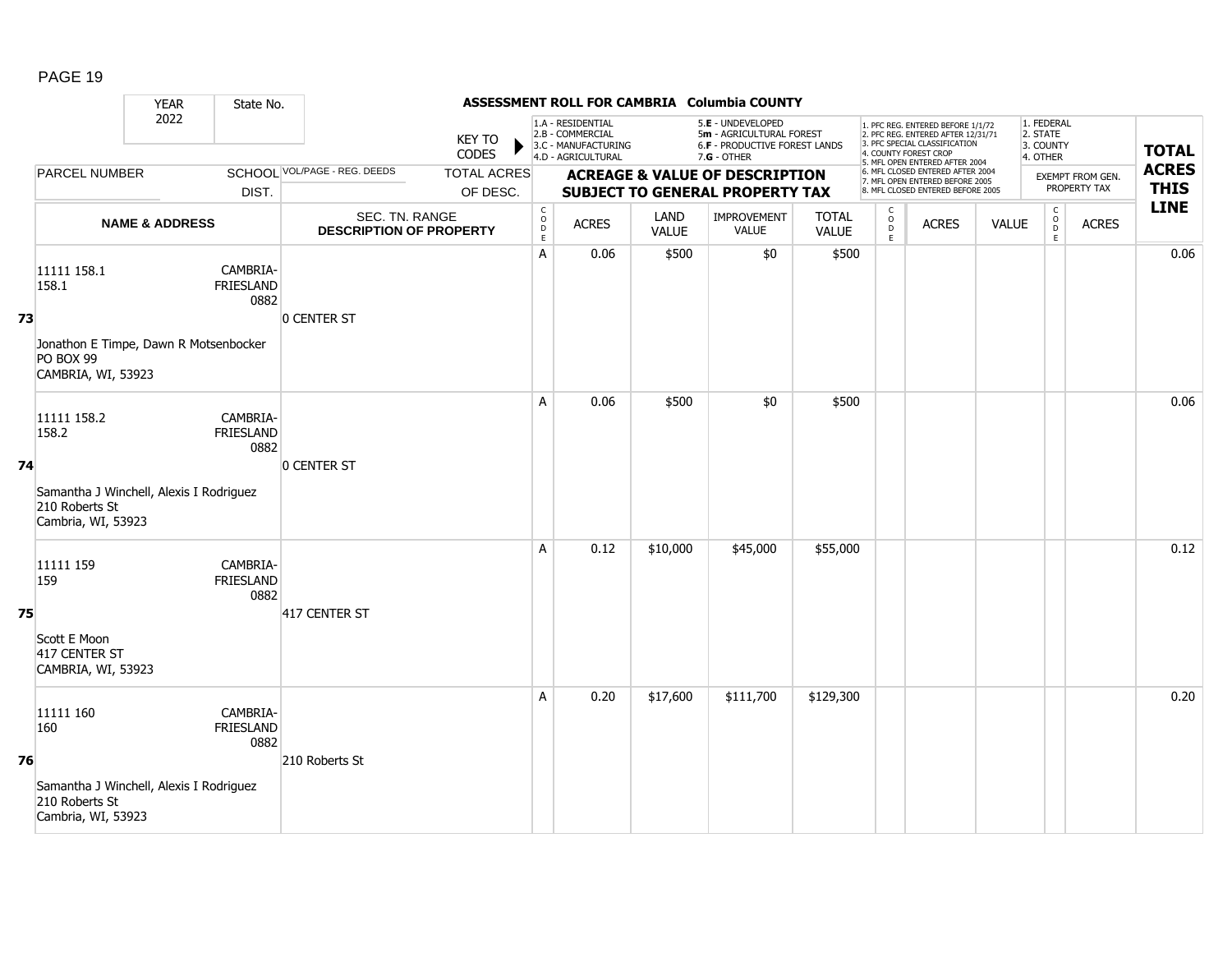|    |                                                                                             | <b>YEAR</b>               | State No.                            |                                                  |                                |                                                         |                                                                                    |                      | ASSESSMENT ROLL FOR CAMBRIA Columbia COUNTY                                                   |                              |                                            |                                                                                                                                                                     |              |                                                 |                                  |                             |
|----|---------------------------------------------------------------------------------------------|---------------------------|--------------------------------------|--------------------------------------------------|--------------------------------|---------------------------------------------------------|------------------------------------------------------------------------------------|----------------------|-----------------------------------------------------------------------------------------------|------------------------------|--------------------------------------------|---------------------------------------------------------------------------------------------------------------------------------------------------------------------|--------------|-------------------------------------------------|----------------------------------|-----------------------------|
|    |                                                                                             | 2022                      |                                      |                                                  | <b>KEY TO</b><br>CODES         |                                                         | 1.A - RESIDENTIAL<br>2.B - COMMERCIAL<br>3.C - MANUFACTURING<br>4.D - AGRICULTURAL |                      | 5.E - UNDEVELOPED<br>5m - AGRICULTURAL FOREST<br>6.F - PRODUCTIVE FOREST LANDS<br>7.G - OTHER |                              |                                            | 1. PFC REG. ENTERED BEFORE 1/1/72<br>2. PFC REG. ENTERED AFTER 12/31/71<br>3. PFC SPECIAL CLASSIFICATION<br>4. COUNTY FOREST CROP<br>5. MFL OPEN ENTERED AFTER 2004 |              | 1. FEDERAL<br>2. STATE<br>3. COUNTY<br>4. OTHER |                                  | <b>TOTAL</b>                |
|    | <b>PARCEL NUMBER</b>                                                                        |                           | DIST.                                | SCHOOL VOL/PAGE - REG. DEEDS                     | <b>TOTAL ACRES</b><br>OF DESC. |                                                         |                                                                                    |                      | <b>ACREAGE &amp; VALUE OF DESCRIPTION</b><br><b>SUBJECT TO GENERAL PROPERTY TAX</b>           |                              |                                            | 6. MFL CLOSED ENTERED AFTER 2004<br>7. MFL OPEN ENTERED BEFORE 2005<br>8. MFL CLOSED ENTERED BEFORE 2005                                                            |              |                                                 | EXEMPT FROM GEN.<br>PROPERTY TAX | <b>ACRES</b><br><b>THIS</b> |
|    |                                                                                             | <b>NAME &amp; ADDRESS</b> |                                      | SEC. TN. RANGE<br><b>DESCRIPTION OF PROPERTY</b> |                                | $\mathsf{C}$<br>$_\mathrm{D}^\mathrm{O}$<br>$\mathsf E$ | <b>ACRES</b>                                                                       | LAND<br><b>VALUE</b> | IMPROVEMENT<br>VALUE                                                                          | <b>TOTAL</b><br><b>VALUE</b> | $\begin{array}{c} C \\ 0 \\ E \end{array}$ | <b>ACRES</b>                                                                                                                                                        | <b>VALUE</b> | $\begin{matrix} 0 \\ 0 \end{matrix}$<br>E       | <b>ACRES</b>                     | <b>LINE</b>                 |
| 77 | 11111 161<br>161<br>Timothy Lee<br>416 W FLORENCE ST<br>CAMBRIA, WI, 53923                  |                           | CAMBRIA-<br><b>FRIESLAND</b><br>0882 | 416 W FLORENCE ST                                |                                | A                                                       | 0.12                                                                               | \$10,800             | \$74,200                                                                                      | \$85,000                     |                                            |                                                                                                                                                                     |              |                                                 |                                  | 0.12                        |
| 78 | 11111 162<br>162<br>William S Piper<br>2016 Heathfield Circle<br>Sun City Center, FL, 33573 |                           | CAMBRIA-<br><b>FRIESLAND</b><br>0882 | 204 MARY ST                                      |                                | A                                                       | 0.11                                                                               | \$9,800              | \$86,300                                                                                      | \$96,100                     |                                            |                                                                                                                                                                     |              |                                                 |                                  | 0.11                        |
| 79 | 11111 163<br>163<br>Daniel A Ott, Heidi M Sharer<br>210 Mary St<br>CAMBRIA, WI, 53923       |                           | CAMBRIA-<br>FRIESLAND<br>0882        | 210 MARY ST                                      |                                | A                                                       | 0.17                                                                               | \$14,500             | \$123,400                                                                                     | \$137,900                    |                                            |                                                                                                                                                                     |              |                                                 |                                  | 0.17                        |
| 80 | 11111 164.01<br>164<br>Lori J Weyh<br>PO Box 91<br>Cambria, WI, 53923                       |                           | CAMBRIA-<br><b>FRIESLAND</b><br>0882 | <b>MARY ST</b>                                   |                                | A                                                       | 0.01                                                                               | \$900                | \$2,900                                                                                       | \$3,800                      |                                            |                                                                                                                                                                     |              |                                                 |                                  | 0.01                        |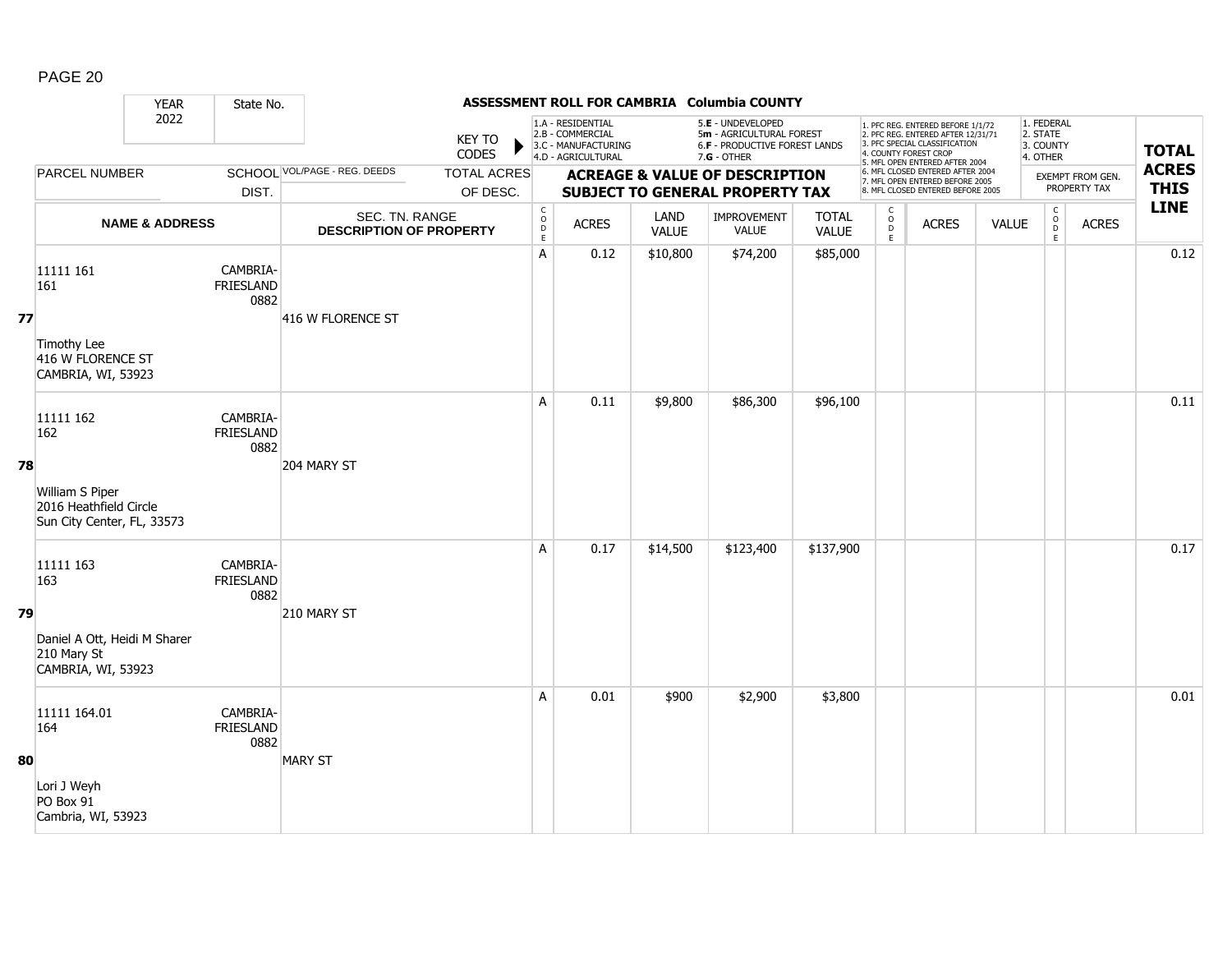|    |                                                                       | <b>YEAR</b>               | State No.                            |                                                  |                                |                                                              |                                                                                    |                      | ASSESSMENT ROLL FOR CAMBRIA Columbia COUNTY                                                   |                              |                                                 |                                                                                                                                                                     |              |                                                                     |                                  |                             |
|----|-----------------------------------------------------------------------|---------------------------|--------------------------------------|--------------------------------------------------|--------------------------------|--------------------------------------------------------------|------------------------------------------------------------------------------------|----------------------|-----------------------------------------------------------------------------------------------|------------------------------|-------------------------------------------------|---------------------------------------------------------------------------------------------------------------------------------------------------------------------|--------------|---------------------------------------------------------------------|----------------------------------|-----------------------------|
|    |                                                                       | 2022                      |                                      |                                                  | <b>KEY TO</b><br><b>CODES</b>  |                                                              | 1.A - RESIDENTIAL<br>2.B - COMMERCIAL<br>3.C - MANUFACTURING<br>4.D - AGRICULTURAL |                      | 5.E - UNDEVELOPED<br>5m - AGRICULTURAL FOREST<br>6.F - PRODUCTIVE FOREST LANDS<br>7.G - OTHER |                              |                                                 | 1. PFC REG. ENTERED BEFORE 1/1/72<br>2. PFC REG. ENTERED AFTER 12/31/71<br>3. PFC SPECIAL CLASSIFICATION<br>4. COUNTY FOREST CROP<br>5. MFL OPEN ENTERED AFTER 2004 |              | 1. FEDERAL<br>2. STATE<br>3. COUNTY<br>4. OTHER                     |                                  | <b>TOTAL</b>                |
|    | PARCEL NUMBER                                                         |                           | DIST.                                | SCHOOL VOL/PAGE - REG. DEEDS                     | <b>TOTAL ACRES</b><br>OF DESC. |                                                              |                                                                                    |                      | <b>ACREAGE &amp; VALUE OF DESCRIPTION</b><br>SUBJECT TO GENERAL PROPERTY TAX                  |                              |                                                 | 6. MFL CLOSED ENTERED AFTER 2004<br>7. MFL OPEN ENTERED BEFORE 2005<br>8. MFL CLOSED ENTERED BEFORE 2005                                                            |              |                                                                     | EXEMPT FROM GEN.<br>PROPERTY TAX | <b>ACRES</b><br><b>THIS</b> |
|    |                                                                       | <b>NAME &amp; ADDRESS</b> |                                      | SEC. TN. RANGE<br><b>DESCRIPTION OF PROPERTY</b> |                                | $\mathsf{C}$<br>$\begin{array}{c}\n0 \\ D \\ E\n\end{array}$ | <b>ACRES</b>                                                                       | LAND<br><b>VALUE</b> | <b>IMPROVEMENT</b><br><b>VALUE</b>                                                            | <b>TOTAL</b><br><b>VALUE</b> | $\begin{array}{c} C \\ O \\ D \\ E \end{array}$ | <b>ACRES</b>                                                                                                                                                        | <b>VALUE</b> | $\mathsf C$<br>$\overset{\circ}{\phantom{\circ}}$<br>$\mathsf{E}^-$ | <b>ACRES</b>                     | <b>LINE</b>                 |
|    | 11111 164.02<br>164                                                   |                           | CAMBRIA-<br><b>FRIESLAND</b><br>0882 |                                                  |                                | $\overline{A}$                                               | 0.10                                                                               | \$8,700              | \$132,900                                                                                     | \$141,600                    |                                                 |                                                                                                                                                                     |              |                                                                     |                                  | 0.10                        |
| 81 | Lily DeWitt, Zachary Fabry<br>218 Mary St<br>Cambria, WI, 53923       |                           |                                      | 218 MARY ST                                      |                                |                                                              |                                                                                    |                      |                                                                                               |                              |                                                 |                                                                                                                                                                     |              |                                                                     |                                  |                             |
|    | 11111 165<br>165                                                      |                           | CAMBRIA-<br><b>FRIESLAND</b><br>0882 |                                                  |                                | A                                                            | 0.21                                                                               | \$18,500             | \$93,600                                                                                      | \$112,100                    |                                                 |                                                                                                                                                                     |              |                                                                     |                                  | 0.21                        |
| 82 | Lori J Weyh<br><b>PO BOX 91</b><br>CAMBRIA, WI, 53923                 |                           |                                      | 224 Mary St                                      |                                |                                                              |                                                                                    |                      |                                                                                               |                              |                                                 |                                                                                                                                                                     |              |                                                                     |                                  |                             |
|    | 11111 166<br>166                                                      |                           | CAMBRIA-<br><b>FRIESLAND</b><br>0882 |                                                  |                                | A                                                            | 0.26                                                                               | \$20,400             | \$86,800                                                                                      | \$107,200                    |                                                 |                                                                                                                                                                     |              |                                                                     |                                  | 0.26                        |
| 83 | Zachary Peterson, Rebecca Watson<br>228 MARY ST<br>CAMBRIA, WI, 53923 |                           |                                      | 228 Mary St                                      |                                |                                                              |                                                                                    |                      |                                                                                               |                              |                                                 |                                                                                                                                                                     |              |                                                                     |                                  |                             |
|    | 11111 167<br>167                                                      |                           | CAMBRIA-<br><b>FRIESLAND</b><br>0882 |                                                  |                                | A                                                            | 0.40                                                                               | \$21,900             | \$90,000                                                                                      | \$111,900                    |                                                 |                                                                                                                                                                     |              |                                                                     |                                  | 0.40                        |
| 84 | Jack G Zantow, Leslie L Zantow<br>306 Mary St<br>CAMBRIA, WI, 53923   |                           |                                      | 306 Mary St                                      |                                |                                                              |                                                                                    |                      |                                                                                               |                              |                                                 |                                                                                                                                                                     |              |                                                                     |                                  |                             |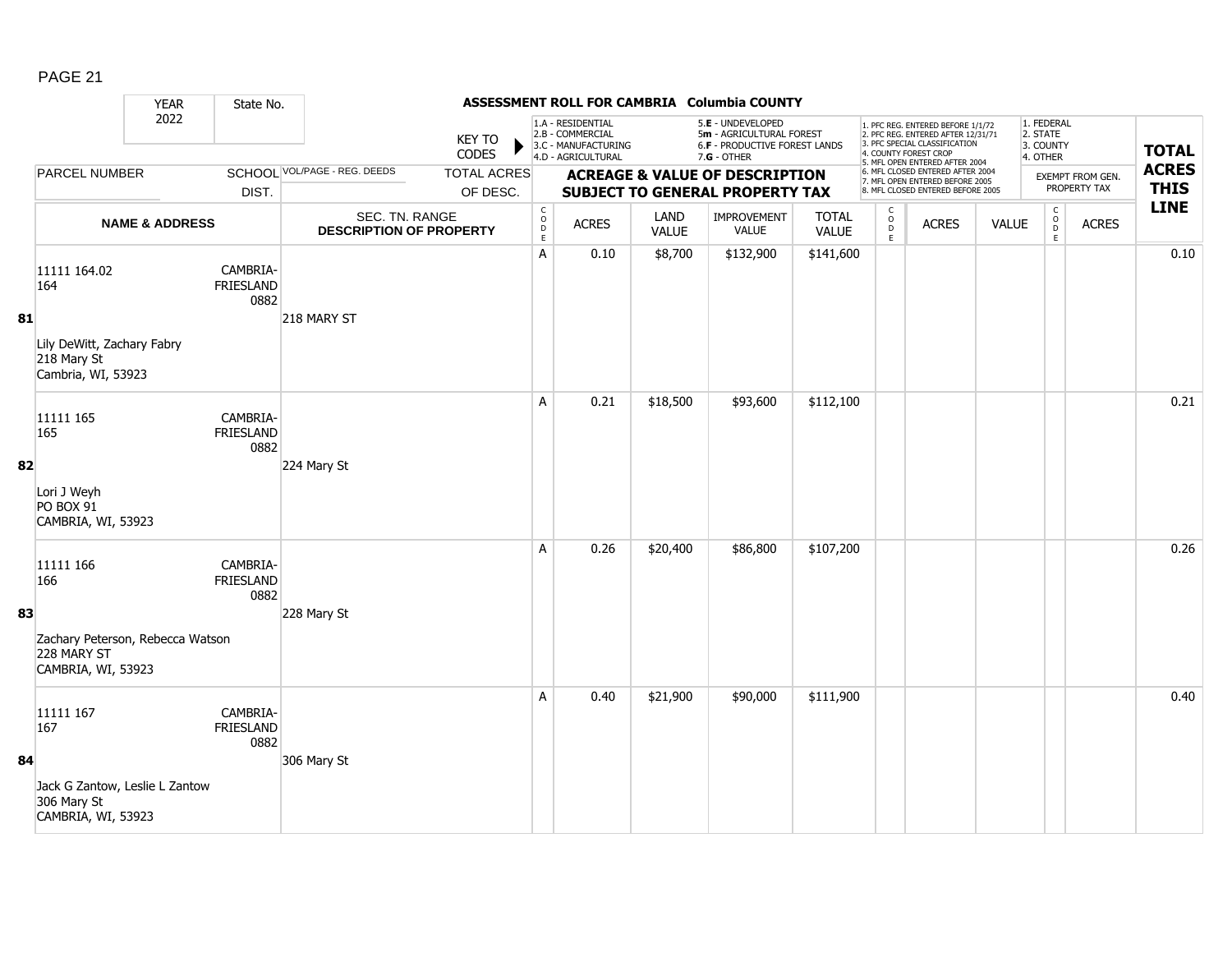|    |                                                                         | <b>YEAR</b> | State No.                            |                                                  |                                |                                         |                                                                                    |                      | ASSESSMENT ROLL FOR CAMBRIA Columbia COUNTY                                                          |                              |                                                |                                                                                                                                                                     |              |                                                 |                                         |                             |
|----|-------------------------------------------------------------------------|-------------|--------------------------------------|--------------------------------------------------|--------------------------------|-----------------------------------------|------------------------------------------------------------------------------------|----------------------|------------------------------------------------------------------------------------------------------|------------------------------|------------------------------------------------|---------------------------------------------------------------------------------------------------------------------------------------------------------------------|--------------|-------------------------------------------------|-----------------------------------------|-----------------------------|
|    |                                                                         | 2022        |                                      |                                                  | <b>KEY TO</b><br><b>CODES</b>  |                                         | 1.A - RESIDENTIAL<br>2.B - COMMERCIAL<br>3.C - MANUFACTURING<br>4.D - AGRICULTURAL |                      | 5.E - UNDEVELOPED<br>5m - AGRICULTURAL FOREST<br><b>6.F - PRODUCTIVE FOREST LANDS</b><br>7.G - OTHER |                              |                                                | 1. PFC REG. ENTERED BEFORE 1/1/72<br>2. PFC REG. ENTERED AFTER 12/31/71<br>3. PFC SPECIAL CLASSIFICATION<br>4. COUNTY FOREST CROP<br>5. MFL OPEN ENTERED AFTER 2004 |              | 1. FEDERAL<br>2. STATE<br>3. COUNTY<br>4. OTHER |                                         | <b>TOTAL</b>                |
|    | <b>PARCEL NUMBER</b>                                                    |             | DIST.                                | <b>SCHOOL VOL/PAGE - REG. DEEDS</b>              | <b>TOTAL ACRES</b><br>OF DESC. |                                         |                                                                                    |                      | <b>ACREAGE &amp; VALUE OF DESCRIPTION</b><br><b>SUBJECT TO GENERAL PROPERTY TAX</b>                  |                              |                                                | 6. MFL CLOSED ENTERED AFTER 2004<br>7. MFL OPEN ENTERED BEFORE 2005<br>8. MFL CLOSED ENTERED BEFORE 2005                                                            |              |                                                 | <b>EXEMPT FROM GEN.</b><br>PROPERTY TAX | <b>ACRES</b><br><b>THIS</b> |
|    | <b>NAME &amp; ADDRESS</b>                                               |             |                                      | SEC. TN. RANGE<br><b>DESCRIPTION OF PROPERTY</b> |                                | $\mathsf{C}$<br>$_{\rm D}^{\rm O}$<br>E | <b>ACRES</b>                                                                       | LAND<br><b>VALUE</b> | <b>IMPROVEMENT</b><br>VALUE                                                                          | <b>TOTAL</b><br><b>VALUE</b> | $\begin{matrix} 0 \\ 0 \\ D \end{matrix}$<br>E | <b>ACRES</b>                                                                                                                                                        | <b>VALUE</b> | $\begin{matrix} 0 \\ 0 \\ D \end{matrix}$<br>E  | <b>ACRES</b>                            | <b>LINE</b>                 |
|    | 11111 168<br>168                                                        |             | CAMBRIA-<br><b>FRIESLAND</b><br>0882 |                                                  |                                | A                                       | 0.15                                                                               | \$12,900             | \$79,000                                                                                             | \$91,900                     |                                                |                                                                                                                                                                     |              |                                                 |                                         | 0.15                        |
| 85 | David W Frank, Lois J Frank<br>310 Scott St<br>CAMBRIA, WI, 53923       |             |                                      | 118 Jones St                                     |                                |                                         |                                                                                    |                      |                                                                                                      |                              |                                                |                                                                                                                                                                     |              |                                                 |                                         |                             |
|    | 11111 169<br>169                                                        |             | CAMBRIA-<br><b>FRIESLAND</b><br>0882 |                                                  |                                | A                                       | 0.15                                                                               | \$12,900             | \$68,400                                                                                             | \$81,300                     |                                                |                                                                                                                                                                     |              |                                                 |                                         | 0.15                        |
| 86 | Terry A Clay<br>110 Jones St<br>CAMBRIA, WI, 53923                      |             |                                      | 110 Jones St                                     |                                |                                         |                                                                                    |                      |                                                                                                      |                              |                                                |                                                                                                                                                                     |              |                                                 |                                         |                             |
|    | 11111 17<br>17                                                          |             | CAMBRIA-<br><b>FRIESLAND</b><br>0882 |                                                  |                                | A                                       | 0.37                                                                               | \$21,600             | \$161,500                                                                                            | \$183,100                    |                                                |                                                                                                                                                                     |              |                                                 |                                         | 0.37                        |
| 87 | Zane C Neal, Mary I Neal<br><b>PO BOX 493</b><br>CAMBRIA, WI, 53923     |             |                                      | 105 E Florence St                                |                                |                                         |                                                                                    |                      |                                                                                                      |                              |                                                |                                                                                                                                                                     |              |                                                 |                                         |                             |
| 88 | 11111 170<br>170                                                        |             | CAMBRIA-<br><b>FRIESLAND</b><br>0882 | 102 Jones St                                     |                                | A                                       | 0.15                                                                               | \$12,900             | \$155,800                                                                                            | \$168,700                    |                                                |                                                                                                                                                                     |              |                                                 |                                         | 0.15                        |
|    | Russell Winchell, Rori Winchell<br>102 E JONES ST<br>CAMBRIA, WI, 53923 |             |                                      |                                                  |                                |                                         |                                                                                    |                      |                                                                                                      |                              |                                                |                                                                                                                                                                     |              |                                                 |                                         |                             |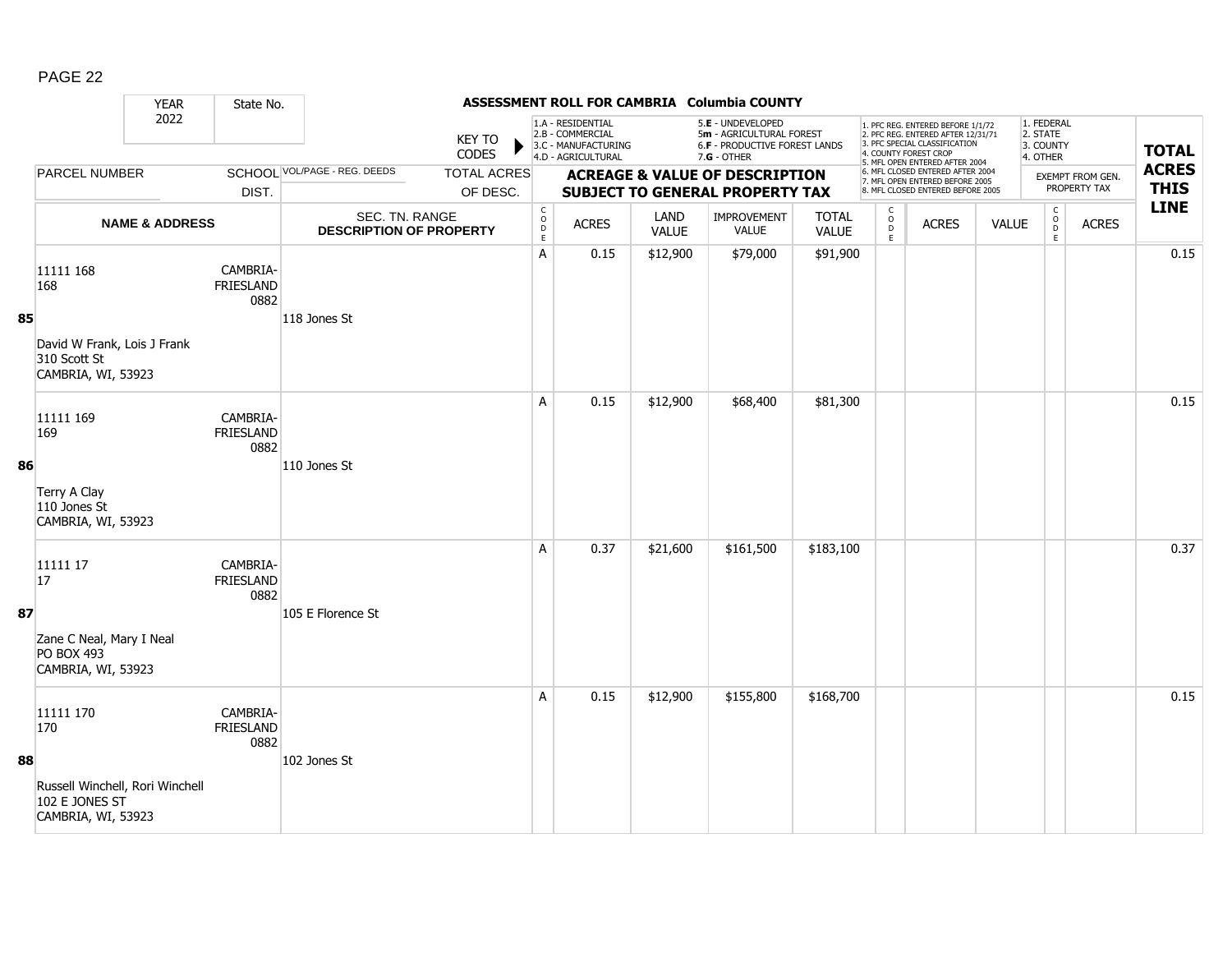|    |                                                                                        | <b>YEAR</b>               | State No.                            |                                                  |                                |                                                                   |                                                                                    |                      | ASSESSMENT ROLL FOR CAMBRIA Columbia COUNTY                                                            |                              |                                                          |                                                                                                                                                                     |              |                                                 |                                         |                             |
|----|----------------------------------------------------------------------------------------|---------------------------|--------------------------------------|--------------------------------------------------|--------------------------------|-------------------------------------------------------------------|------------------------------------------------------------------------------------|----------------------|--------------------------------------------------------------------------------------------------------|------------------------------|----------------------------------------------------------|---------------------------------------------------------------------------------------------------------------------------------------------------------------------|--------------|-------------------------------------------------|-----------------------------------------|-----------------------------|
|    |                                                                                        | 2022                      |                                      |                                                  | <b>KEY TO</b><br><b>CODES</b>  |                                                                   | 1.A - RESIDENTIAL<br>2.B - COMMERCIAL<br>3.C - MANUFACTURING<br>4.D - AGRICULTURAL |                      | 5.E - UNDEVELOPED<br>5m - AGRICULTURAL FOREST<br><b>6.F - PRODUCTIVE FOREST LANDS</b><br>$7.G - OTHER$ |                              |                                                          | 1. PFC REG. ENTERED BEFORE 1/1/72<br>2. PFC REG. ENTERED AFTER 12/31/71<br>3. PFC SPECIAL CLASSIFICATION<br>4. COUNTY FOREST CROP<br>5. MFL OPEN ENTERED AFTER 2004 |              | 1. FEDERAL<br>2. STATE<br>3. COUNTY<br>4. OTHER |                                         | <b>TOTAL</b>                |
|    | PARCEL NUMBER                                                                          |                           | DIST.                                | <b>SCHOOL VOL/PAGE - REG. DEEDS</b>              | <b>TOTAL ACRES</b><br>OF DESC. |                                                                   |                                                                                    |                      | <b>ACREAGE &amp; VALUE OF DESCRIPTION</b><br><b>SUBJECT TO GENERAL PROPERTY TAX</b>                    |                              |                                                          | 6. MFL CLOSED ENTERED AFTER 2004<br>7. MFL OPEN ENTERED BEFORE 2005<br>8. MFL CLOSED ENTERED BEFORE 2005                                                            |              |                                                 | <b>EXEMPT FROM GEN.</b><br>PROPERTY TAX | <b>ACRES</b><br><b>THIS</b> |
|    |                                                                                        | <b>NAME &amp; ADDRESS</b> |                                      | SEC. TN. RANGE<br><b>DESCRIPTION OF PROPERTY</b> |                                | $\begin{smallmatrix} C\\O\\O\\D \end{smallmatrix}$<br>$\mathsf E$ | <b>ACRES</b>                                                                       | LAND<br><b>VALUE</b> | <b>IMPROVEMENT</b><br><b>VALUE</b>                                                                     | <b>TOTAL</b><br><b>VALUE</b> | $\begin{matrix} 0 \\ 0 \\ D \end{matrix}$<br>$\mathsf E$ | <b>ACRES</b>                                                                                                                                                        | <b>VALUE</b> | $\begin{matrix} 0 \\ 0 \\ 0 \end{matrix}$<br>E  | <b>ACRES</b>                            | <b>LINE</b>                 |
|    | 11111 171<br>171                                                                       |                           | CAMBRIA-<br><b>FRIESLAND</b><br>0882 |                                                  |                                | A                                                                 | 0.22                                                                               | \$19,200             | \$91,700                                                                                               | \$110,900                    |                                                          |                                                                                                                                                                     |              |                                                 |                                         | 0.22                        |
| 89 | Christophor Hendrickson, Sara Hendrickson<br>117 Jones St<br>CAMBRIA, WI, 53923        |                           |                                      | 117 Jones St                                     |                                |                                                                   |                                                                                    |                      |                                                                                                        |                              |                                                          |                                                                                                                                                                     |              |                                                 |                                         |                             |
|    | 11111 172.01<br>172.01                                                                 |                           | CAMBRIA-<br><b>FRIESLAND</b><br>0882 |                                                  |                                | A                                                                 | 0.03                                                                               | \$100                | \$0                                                                                                    | \$100                        |                                                          |                                                                                                                                                                     |              |                                                 |                                         | 0.03                        |
| 90 | Christopher E Hendrickson, Sara M<br>Hendrickson<br>117 Jones St<br>CAMBRIA, WI, 53923 |                           |                                      | 223 WILLIAMS                                     |                                |                                                                   |                                                                                    |                      |                                                                                                        |                              |                                                          |                                                                                                                                                                     |              |                                                 |                                         |                             |
|    | 11111 173<br>173                                                                       |                           | CAMBRIA-<br><b>FRIESLAND</b><br>0882 |                                                  |                                | A                                                                 | 0.15                                                                               | \$13,400             | \$83,300                                                                                               | \$96,700                     |                                                          |                                                                                                                                                                     |              |                                                 |                                         | 0.15                        |
| 91 | Shawn C Freitag<br>302 Underwood Avenue<br>MONTELLO, WI, 53949                         |                           |                                      | 240 S MADISON ST                                 |                                |                                                                   |                                                                                    |                      |                                                                                                        |                              |                                                          |                                                                                                                                                                     |              |                                                 |                                         |                             |
|    | 11111 174<br>174                                                                       |                           | CAMBRIA-<br><b>FRIESLAND</b><br>0882 |                                                  |                                | A                                                                 | 0.15                                                                               | \$13,400             | \$106,900                                                                                              | \$120,300                    |                                                          |                                                                                                                                                                     |              |                                                 |                                         | 0.15                        |
| 92 | April Mae Shaw<br>234 S Madison St<br>Cambria, WI, 53923                               |                           |                                      | 234 S MADISON ST                                 |                                |                                                                   |                                                                                    |                      |                                                                                                        |                              |                                                          |                                                                                                                                                                     |              |                                                 |                                         |                             |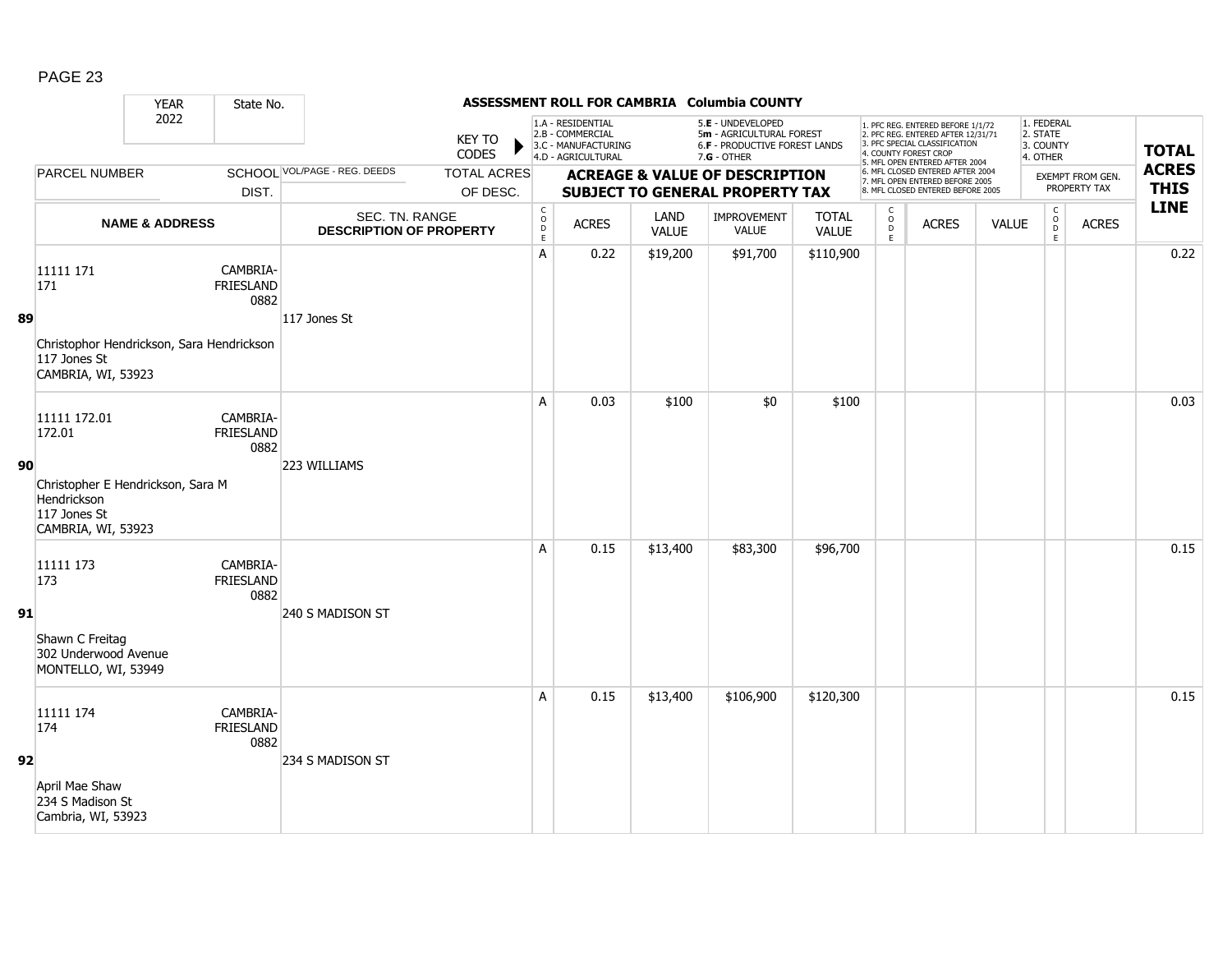|    |                                                                                | <b>YEAR</b>               | State No.                            |                                                  |                                |                                                              |                                                                                    |                      | ASSESSMENT ROLL FOR CAMBRIA Columbia COUNTY                                                     |                              |                                                 |                                                                                                                                                                     |              |                                                              |                                  |                             |
|----|--------------------------------------------------------------------------------|---------------------------|--------------------------------------|--------------------------------------------------|--------------------------------|--------------------------------------------------------------|------------------------------------------------------------------------------------|----------------------|-------------------------------------------------------------------------------------------------|------------------------------|-------------------------------------------------|---------------------------------------------------------------------------------------------------------------------------------------------------------------------|--------------|--------------------------------------------------------------|----------------------------------|-----------------------------|
|    |                                                                                | 2022                      |                                      |                                                  | <b>KEY TO</b><br><b>CODES</b>  |                                                              | 1.A - RESIDENTIAL<br>2.B - COMMERCIAL<br>3.C - MANUFACTURING<br>4.D - AGRICULTURAL |                      | 5.E - UNDEVELOPED<br>5m - AGRICULTURAL FOREST<br>6.F - PRODUCTIVE FOREST LANDS<br>$7.G - OTHER$ |                              |                                                 | 1. PFC REG. ENTERED BEFORE 1/1/72<br>2. PFC REG. ENTERED AFTER 12/31/71<br>3. PFC SPECIAL CLASSIFICATION<br>4. COUNTY FOREST CROP<br>5. MFL OPEN ENTERED AFTER 2004 |              | 1. FEDERAL<br>2. STATE<br>3. COUNTY<br>4. OTHER              |                                  | <b>TOTAL</b>                |
|    | PARCEL NUMBER                                                                  |                           | DIST.                                | SCHOOL VOL/PAGE - REG. DEEDS                     | <b>TOTAL ACRES</b><br>OF DESC. |                                                              |                                                                                    |                      | <b>ACREAGE &amp; VALUE OF DESCRIPTION</b><br><b>SUBJECT TO GENERAL PROPERTY TAX</b>             |                              |                                                 | 6. MFL CLOSED ENTERED AFTER 2004<br>7. MFL OPEN ENTERED BEFORE 2005<br>8. MFL CLOSED ENTERED BEFORE 2005                                                            |              |                                                              | EXEMPT FROM GEN.<br>PROPERTY TAX | <b>ACRES</b><br><b>THIS</b> |
|    |                                                                                | <b>NAME &amp; ADDRESS</b> |                                      | SEC. TN. RANGE<br><b>DESCRIPTION OF PROPERTY</b> |                                | $\mathsf{C}$<br>$\begin{array}{c}\n0 \\ 0 \\ E\n\end{array}$ | <b>ACRES</b>                                                                       | LAND<br><b>VALUE</b> | <b>IMPROVEMENT</b><br>VALUE                                                                     | <b>TOTAL</b><br><b>VALUE</b> | $\begin{array}{c} C \\ O \\ D \\ E \end{array}$ | <b>ACRES</b>                                                                                                                                                        | <b>VALUE</b> | $\mathsf{C}$<br>$\begin{array}{c}\n0 \\ D \\ E\n\end{array}$ | <b>ACRES</b>                     | <b>LINE</b>                 |
| 93 | 11111 175.02<br>175.02                                                         |                           | CAMBRIA-<br><b>FRIESLAND</b><br>0882 | PARK - SLEDDING HILL                             |                                |                                                              |                                                                                    |                      |                                                                                                 |                              |                                                 |                                                                                                                                                                     |              | X4                                                           | 1.22                             | 1.22                        |
|    | Village Of Cambria<br><b>PO BOX 295</b><br>CAMBRIA, WI, 53923                  |                           |                                      |                                                  |                                |                                                              |                                                                                    |                      |                                                                                                 |                              |                                                 |                                                                                                                                                                     |              |                                                              |                                  |                             |
|    | 11111 176<br>176                                                               |                           | CAMBRIA-<br><b>FRIESLAND</b><br>0882 |                                                  |                                | A                                                            | 0.15                                                                               | \$13,400             | \$84,400                                                                                        | \$97,800                     |                                                 |                                                                                                                                                                     |              |                                                              |                                  | 0.15                        |
| 94 | Richard Staley Jr, Melinda C Matheny<br>228 S MADISON ST<br>CAMBRIA, WI, 53923 |                           |                                      | 228 S Madison St                                 |                                |                                                              |                                                                                    |                      |                                                                                                 |                              |                                                 |                                                                                                                                                                     |              |                                                              |                                  |                             |
|    | 11111 177<br>177                                                               |                           | CAMBRIA-<br><b>FRIESLAND</b><br>0882 |                                                  |                                | A                                                            | 0.18                                                                               | \$15,600             | \$100,300                                                                                       | \$115,900                    |                                                 |                                                                                                                                                                     |              |                                                              |                                  | 0.18                        |
| 95 | Charles Dykstra<br>229 S. Madison Street<br>Cambria, Wisconsin, 53923          |                           |                                      | 229 S MADISON ST                                 |                                |                                                              |                                                                                    |                      |                                                                                                 |                              |                                                 |                                                                                                                                                                     |              |                                                              |                                  |                             |
|    | 11111 178<br>178                                                               |                           | CAMBRIA-<br><b>FRIESLAND</b><br>0882 |                                                  |                                | A                                                            | 0.16                                                                               | \$13,900             | \$67,400                                                                                        | \$81,300                     |                                                 |                                                                                                                                                                     |              |                                                              |                                  | 0.16                        |
| 96 | John R Kampstra<br>215 E Edgewater St<br>CAMBRIA, WI, 53923                    |                           |                                      | 230 TOWYN ST                                     |                                |                                                              |                                                                                    |                      |                                                                                                 |                              |                                                 |                                                                                                                                                                     |              |                                                              |                                  |                             |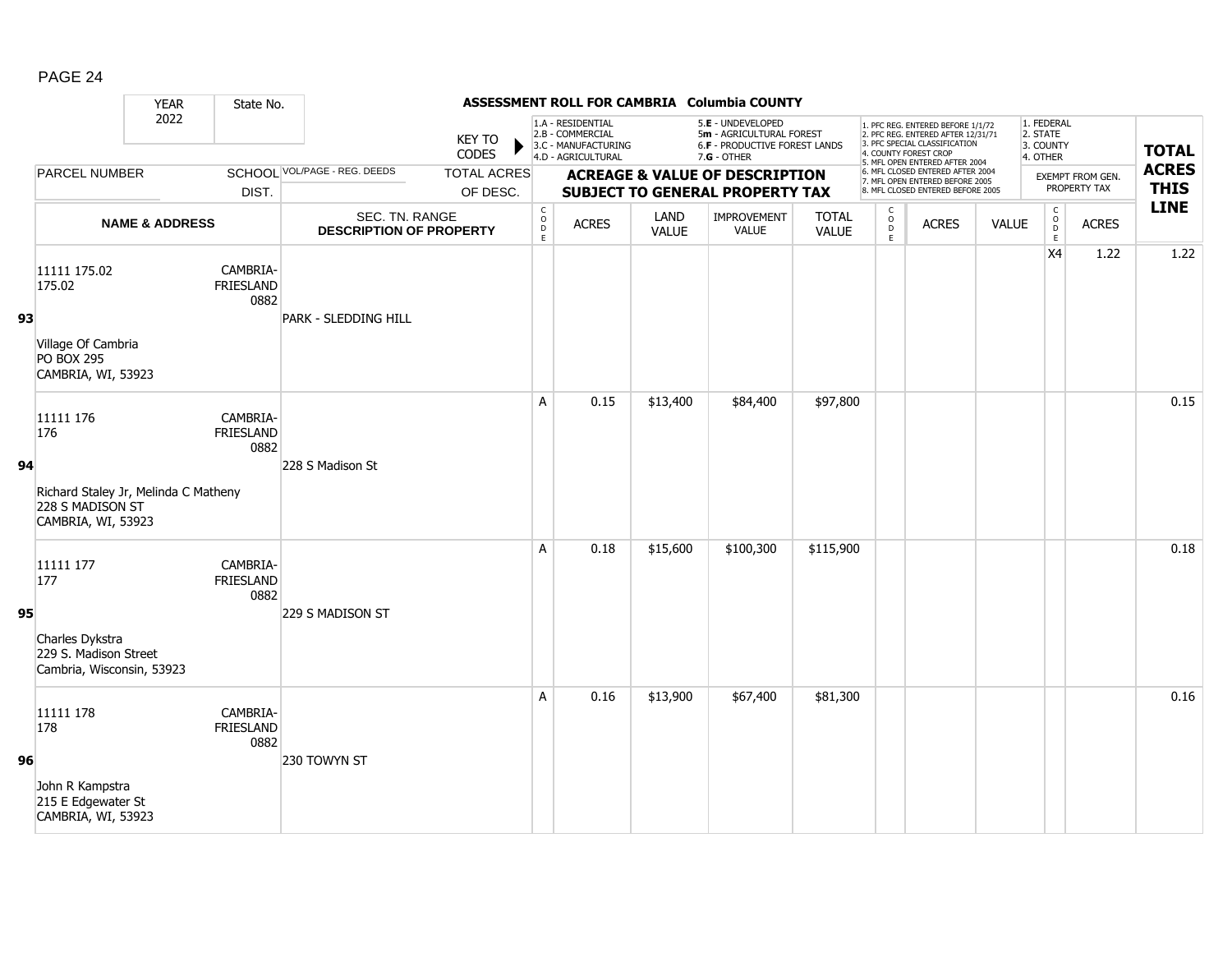|     |                                                                                                | <b>YEAR</b>               | State No.                            |                                                  |                                |                                              |                                                                                    |                      | ASSESSMENT ROLL FOR CAMBRIA Columbia COUNTY                                                     |                              |                                               |                                                                                                                                                                     |              |                                                  |                                  |                             |
|-----|------------------------------------------------------------------------------------------------|---------------------------|--------------------------------------|--------------------------------------------------|--------------------------------|----------------------------------------------|------------------------------------------------------------------------------------|----------------------|-------------------------------------------------------------------------------------------------|------------------------------|-----------------------------------------------|---------------------------------------------------------------------------------------------------------------------------------------------------------------------|--------------|--------------------------------------------------|----------------------------------|-----------------------------|
|     |                                                                                                | 2022                      |                                      |                                                  | <b>KEY TO</b><br><b>CODES</b>  |                                              | 1.A - RESIDENTIAL<br>2.B - COMMERCIAL<br>3.C - MANUFACTURING<br>4.D - AGRICULTURAL |                      | 5.E - UNDEVELOPED<br>5m - AGRICULTURAL FOREST<br>6.F - PRODUCTIVE FOREST LANDS<br>$7.G - OTHER$ |                              |                                               | 1. PFC REG. ENTERED BEFORE 1/1/72<br>2. PFC REG. ENTERED AFTER 12/31/71<br>3. PFC SPECIAL CLASSIFICATION<br>4. COUNTY FOREST CROP<br>5. MFL OPEN ENTERED AFTER 2004 |              | 1. FEDERAL<br>2. STATE<br>3. COUNTY<br>4. OTHER  |                                  | <b>TOTAL</b>                |
|     | <b>PARCEL NUMBER</b>                                                                           |                           | DIST.                                | <b>SCHOOL VOL/PAGE - REG. DEEDS</b>              | <b>TOTAL ACRES</b><br>OF DESC. |                                              |                                                                                    |                      | <b>ACREAGE &amp; VALUE OF DESCRIPTION</b><br><b>SUBJECT TO GENERAL PROPERTY TAX</b>             |                              |                                               | 6. MFL CLOSED ENTERED AFTER 2004<br>7. MFL OPEN ENTERED BEFORE 2005<br>8. MFL CLOSED ENTERED BEFORE 2005                                                            |              |                                                  | EXEMPT FROM GEN.<br>PROPERTY TAX | <b>ACRES</b><br><b>THIS</b> |
|     |                                                                                                | <b>NAME &amp; ADDRESS</b> |                                      | SEC. TN. RANGE<br><b>DESCRIPTION OF PROPERTY</b> |                                | $\mathsf C$<br>$\overline{0}$<br>$\mathsf E$ | <b>ACRES</b>                                                                       | LAND<br><b>VALUE</b> | IMPROVEMENT<br><b>VALUE</b>                                                                     | <b>TOTAL</b><br><b>VALUE</b> | C<br>$\overset{\mathsf{O}}{D}$<br>$\mathsf E$ | <b>ACRES</b>                                                                                                                                                        | <b>VALUE</b> | $\mathsf C$<br>$_{\rm D}^{\rm O}$<br>$\mathsf E$ | <b>ACRES</b>                     | <b>LINE</b>                 |
| 97  | 11111 179<br>179<br>Niles H Meltesen, Jill M Meltesen<br>342 W EDGEWATER<br>CAMBRIA, WI, 53923 |                           | CAMBRIA-<br><b>FRIESLAND</b><br>0882 | 342 W Edgewater St                               |                                | A                                            | 0.27                                                                               | \$20,400             | \$83,700                                                                                        | \$104,100                    |                                               |                                                                                                                                                                     |              |                                                  |                                  | 0.27                        |
| 98  | 11111 18<br>18<br>Steven W Fisher<br>115 E Florence St<br>CAMBRIA, WI, 53923                   |                           | CAMBRIA-<br><b>FRIESLAND</b><br>0882 | 115 E Florence St                                |                                | A                                            | 0.21                                                                               | \$18,500             | \$109,400                                                                                       | \$127,900                    |                                               |                                                                                                                                                                     |              |                                                  |                                  | 0.21                        |
| 99  | 11111 180<br>180<br>Benjamin L Schulz<br>124 Mary St<br>CAMBRIA, WI, 53923                     |                           | CAMBRIA-<br><b>FRIESLAND</b><br>0882 | 124 MARY ST                                      |                                | A                                            | 0.22                                                                               | \$18,800             | \$101,600                                                                                       | \$120,400                    |                                               |                                                                                                                                                                     |              |                                                  |                                  | 0.22                        |
| 100 | 11111 181<br>181<br>Cynthia C Fritz<br>327 W Florence St<br>CAMBRIA, WI, 53923                 |                           | CAMBRIA-<br><b>FRIESLAND</b><br>0882 | 327 W Florence St                                |                                | A                                            | 0.20                                                                               | \$17,400             | \$97,000                                                                                        | \$114,400                    |                                               |                                                                                                                                                                     |              |                                                  |                                  | 0.20                        |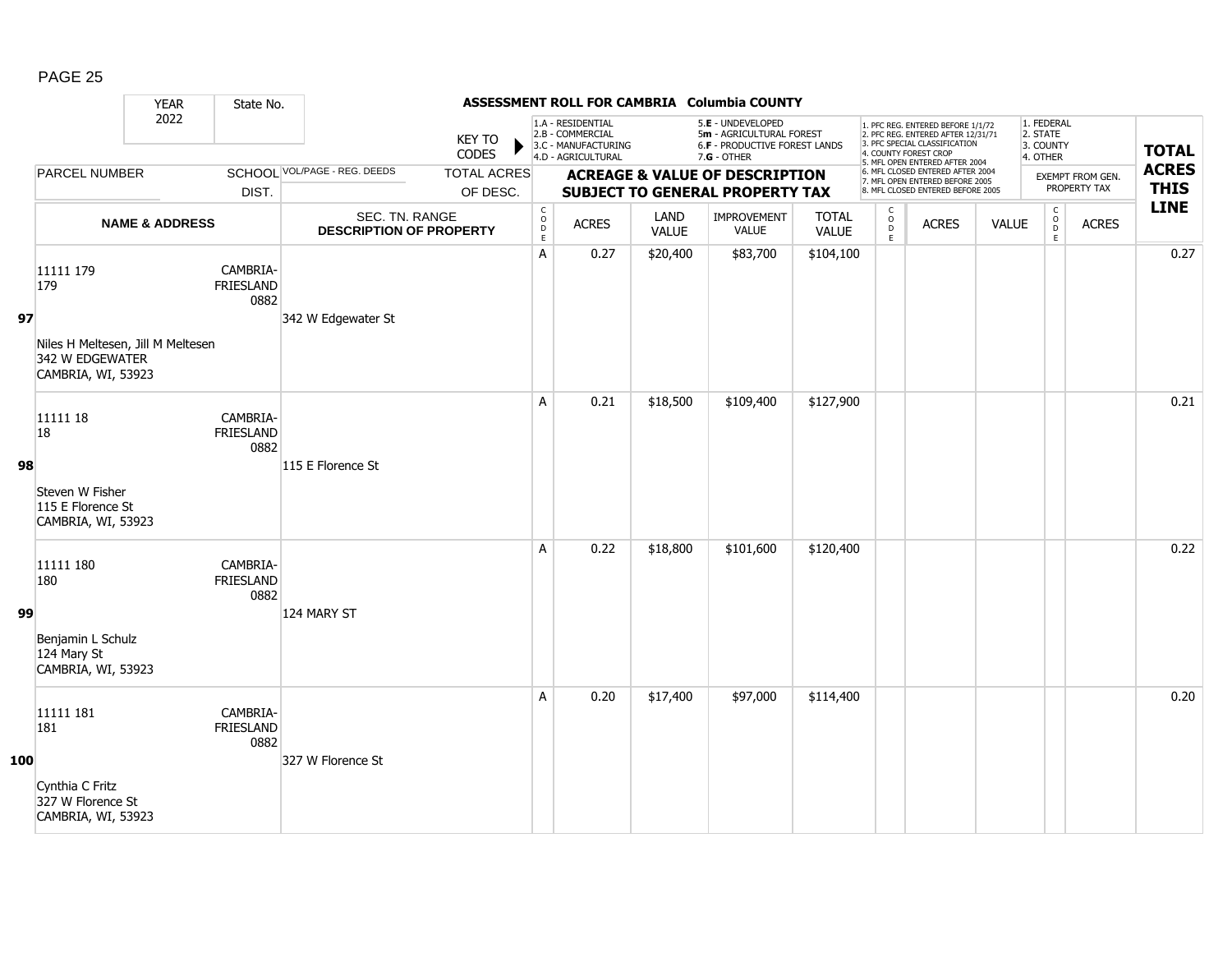|     |                                                                                 | <b>YEAR</b>               | State No.                            |                                                  |                                |                                                          |                                                                                    |               | ASSESSMENT ROLL FOR CAMBRIA Columbia COUNTY                                                     |                              |                                                |                                                                                                                                                                     |              |                                                 |                                  |                             |
|-----|---------------------------------------------------------------------------------|---------------------------|--------------------------------------|--------------------------------------------------|--------------------------------|----------------------------------------------------------|------------------------------------------------------------------------------------|---------------|-------------------------------------------------------------------------------------------------|------------------------------|------------------------------------------------|---------------------------------------------------------------------------------------------------------------------------------------------------------------------|--------------|-------------------------------------------------|----------------------------------|-----------------------------|
|     |                                                                                 | 2022                      |                                      |                                                  | <b>KEY TO</b><br>CODES         |                                                          | 1.A - RESIDENTIAL<br>2.B - COMMERCIAL<br>3.C - MANUFACTURING<br>4.D - AGRICULTURAL |               | 5.E - UNDEVELOPED<br>5m - AGRICULTURAL FOREST<br>6.F - PRODUCTIVE FOREST LANDS<br>$7.G - OTHER$ |                              |                                                | 1. PFC REG. ENTERED BEFORE 1/1/72<br>2. PFC REG. ENTERED AFTER 12/31/71<br>3. PFC SPECIAL CLASSIFICATION<br>4. COUNTY FOREST CROP<br>5. MFL OPEN ENTERED AFTER 2004 |              | 1. FEDERAL<br>2. STATE<br>3. COUNTY<br>4. OTHER |                                  | <b>TOTAL</b>                |
|     | <b>PARCEL NUMBER</b>                                                            |                           | DIST.                                | SCHOOL VOL/PAGE - REG. DEEDS                     | <b>TOTAL ACRES</b><br>OF DESC. |                                                          |                                                                                    |               | <b>ACREAGE &amp; VALUE OF DESCRIPTION</b><br><b>SUBJECT TO GENERAL PROPERTY TAX</b>             |                              |                                                | 6. MFL CLOSED ENTERED AFTER 2004<br>7. MFL OPEN ENTERED BEFORE 2005<br>8. MFL CLOSED ENTERED BEFORE 2005                                                            |              |                                                 | EXEMPT FROM GEN.<br>PROPERTY TAX | <b>ACRES</b><br><b>THIS</b> |
|     |                                                                                 | <b>NAME &amp; ADDRESS</b> |                                      | SEC. TN. RANGE<br><b>DESCRIPTION OF PROPERTY</b> |                                | $\begin{matrix} 0 \\ 0 \\ D \end{matrix}$<br>$\mathsf E$ | <b>ACRES</b>                                                                       | LAND<br>VALUE | <b>IMPROVEMENT</b><br><b>VALUE</b>                                                              | <b>TOTAL</b><br><b>VALUE</b> | $\mathsf{C}$<br>$\int_{D}^{O}$<br>$\mathsf{E}$ | <b>ACRES</b>                                                                                                                                                        | <b>VALUE</b> | $\mathsf C$<br>$_{\rm D}^{\rm O}$<br>E          | <b>ACRES</b>                     | <b>LINE</b>                 |
| 101 | 11111 182<br>182<br>Mason Oechsner<br>335 W Florence St<br>Cambria, WI, 53923   |                           | CAMBRIA-<br><b>FRIESLAND</b><br>0882 | 335 W FLORENCE ST                                |                                | A                                                        | 0.15                                                                               | \$13,200      | \$100,600                                                                                       | \$113,800                    |                                                |                                                                                                                                                                     |              |                                                 |                                  | 0.15                        |
| 102 | 11111 183<br>183<br>John R Kampstra<br>215 E Edgewater St<br>CAMBRIA, WI, 53923 |                           | CAMBRIA-<br>FRIESLAND<br>0882        | 328 W EDGEWATER ST                               |                                | A                                                        | 0.19                                                                               | \$16,900      | \$40,500                                                                                        | \$57,400                     |                                                |                                                                                                                                                                     |              |                                                 |                                  | 0.19                        |
| 103 | 11111 184<br>184<br>Zane Neal, Mary Neal<br>PO BOX 493<br>CAMBRIA, WI, 53923    |                           | CAMBRIA-<br>FRIESLAND<br>0882        | 417 W Florence St                                |                                | A                                                        | 0.27                                                                               | \$20,400      | \$22,600                                                                                        | \$43,000                     |                                                |                                                                                                                                                                     |              |                                                 |                                  | 0.27                        |
| 104 | 11111 185<br>185<br>Evan T Czarnecki<br>121 Mary St<br>Cambria, WI, 53923       |                           | CAMBRIA-<br><b>FRIESLAND</b><br>0882 | 121 MARY ST                                      |                                | A                                                        | 0.26                                                                               | \$20,300      | \$116,400                                                                                       | \$136,700                    |                                                |                                                                                                                                                                     |              |                                                 |                                  | 0.26                        |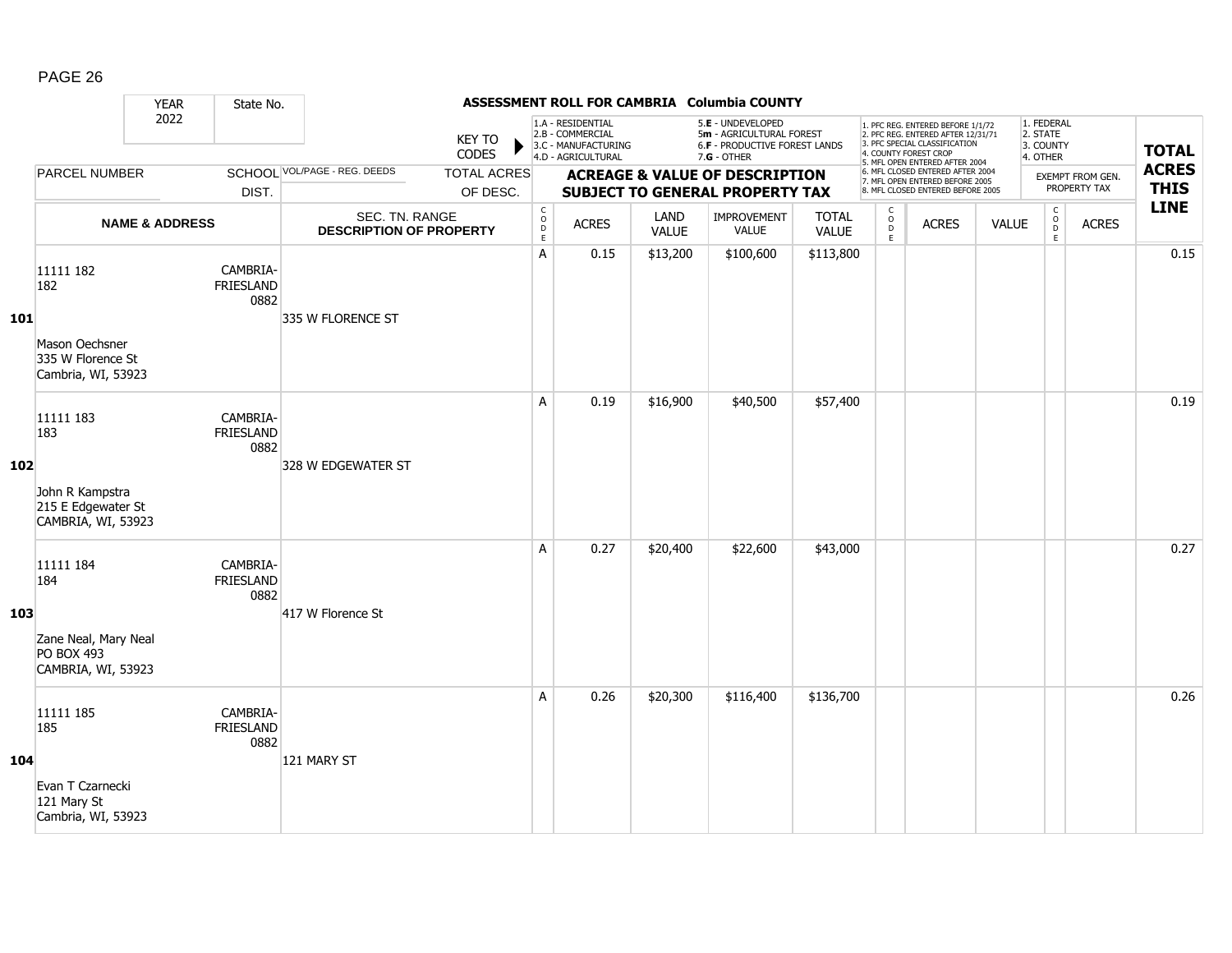|     |                                                                                         | <b>YEAR</b>               | State No.                            |                                                  |                                |                                        |                                                                                    |                      | ASSESSMENT ROLL FOR CAMBRIA Columbia COUNTY                                                     |                              |                                     |                                                                                                                                                                     |              |                                                 |                                  |                             |
|-----|-----------------------------------------------------------------------------------------|---------------------------|--------------------------------------|--------------------------------------------------|--------------------------------|----------------------------------------|------------------------------------------------------------------------------------|----------------------|-------------------------------------------------------------------------------------------------|------------------------------|-------------------------------------|---------------------------------------------------------------------------------------------------------------------------------------------------------------------|--------------|-------------------------------------------------|----------------------------------|-----------------------------|
|     |                                                                                         | 2022                      |                                      |                                                  | <b>KEY TO</b><br><b>CODES</b>  |                                        | 1.A - RESIDENTIAL<br>2.B - COMMERCIAL<br>3.C - MANUFACTURING<br>4.D - AGRICULTURAL |                      | 5.E - UNDEVELOPED<br>5m - AGRICULTURAL FOREST<br>6.F - PRODUCTIVE FOREST LANDS<br>$7.G - OTHER$ |                              |                                     | 1. PFC REG. ENTERED BEFORE 1/1/72<br>2. PFC REG. ENTERED AFTER 12/31/71<br>3. PFC SPECIAL CLASSIFICATION<br>4. COUNTY FOREST CROP<br>5. MFL OPEN ENTERED AFTER 2004 |              | 1. FEDERAL<br>2. STATE<br>3. COUNTY<br>4. OTHER |                                  | <b>TOTAL</b>                |
|     | PARCEL NUMBER                                                                           |                           | DIST.                                | SCHOOL VOL/PAGE - REG. DEEDS                     | <b>TOTAL ACRES</b><br>OF DESC. |                                        |                                                                                    |                      | <b>ACREAGE &amp; VALUE OF DESCRIPTION</b><br><b>SUBJECT TO GENERAL PROPERTY TAX</b>             |                              |                                     | 6. MFL CLOSED ENTERED AFTER 2004<br>7. MFL OPEN ENTERED BEFORE 2005<br>8. MFL CLOSED ENTERED BEFORE 2005                                                            |              |                                                 | EXEMPT FROM GEN.<br>PROPERTY TAX | <b>ACRES</b><br><b>THIS</b> |
|     |                                                                                         | <b>NAME &amp; ADDRESS</b> |                                      | SEC. TN. RANGE<br><b>DESCRIPTION OF PROPERTY</b> |                                | C<br>$_{\rm D}^{\rm O}$<br>$\mathsf E$ | <b>ACRES</b>                                                                       | LAND<br><b>VALUE</b> | <b>IMPROVEMENT</b><br>VALUE                                                                     | <b>TOTAL</b><br><b>VALUE</b> | $\mathsf{C}$<br>$\int_{D}^{O}$<br>E | <b>ACRES</b>                                                                                                                                                        | <b>VALUE</b> | $\mathsf C$<br>$_{\rm D}^{\rm O}$<br>E          | <b>ACRES</b>                     | <b>LINE</b>                 |
| 105 | 11111 186<br>186<br>Joseph E Winch<br>PO BOX 1184<br>LOGANSPORT, IN, 46947              |                           | CAMBRIA-<br>FRIESLAND<br>0882        | 115 MARY ST                                      |                                | A                                      | 0.19                                                                               | \$16,900             | \$69,300                                                                                        | \$86,200                     |                                     |                                                                                                                                                                     |              |                                                 |                                  | 0.19                        |
| 106 | 11111 187<br>187<br><b>Brian Williams</b><br>103 Mary St<br>CAMBRIA, WI, 53923          |                           | CAMBRIA-<br><b>FRIESLAND</b><br>0882 | 103 MARY ST                                      |                                | A                                      | 0.58                                                                               | \$23,800             | \$65,900                                                                                        | \$89,700                     |                                     |                                                                                                                                                                     |              |                                                 |                                  | 0.58                        |
| 107 | 11111 187.A<br>187.A<br>Village Of Cambria<br><b>PO BOX 295</b><br>CAMBRIA, WI, 53923   |                           | CAMBRIA-<br><b>FRIESLAND</b><br>0882 | n                                                |                                |                                        |                                                                                    |                      |                                                                                                 |                              |                                     |                                                                                                                                                                     |              | X4                                              | 0.12                             | 0.13                        |
| 108 | 11111 188.02<br>188.02<br>Jeremy W Oliver<br>N675 EAST FRIESLAND<br>MARKESAN, WI, 53946 |                           | CAMBRIA-<br><b>FRIESLAND</b><br>0882 | 109 MARY ST                                      |                                | A                                      | 0.15                                                                               | \$13,200             | \$65,300                                                                                        | \$78,500                     |                                     |                                                                                                                                                                     |              |                                                 |                                  | 0.15                        |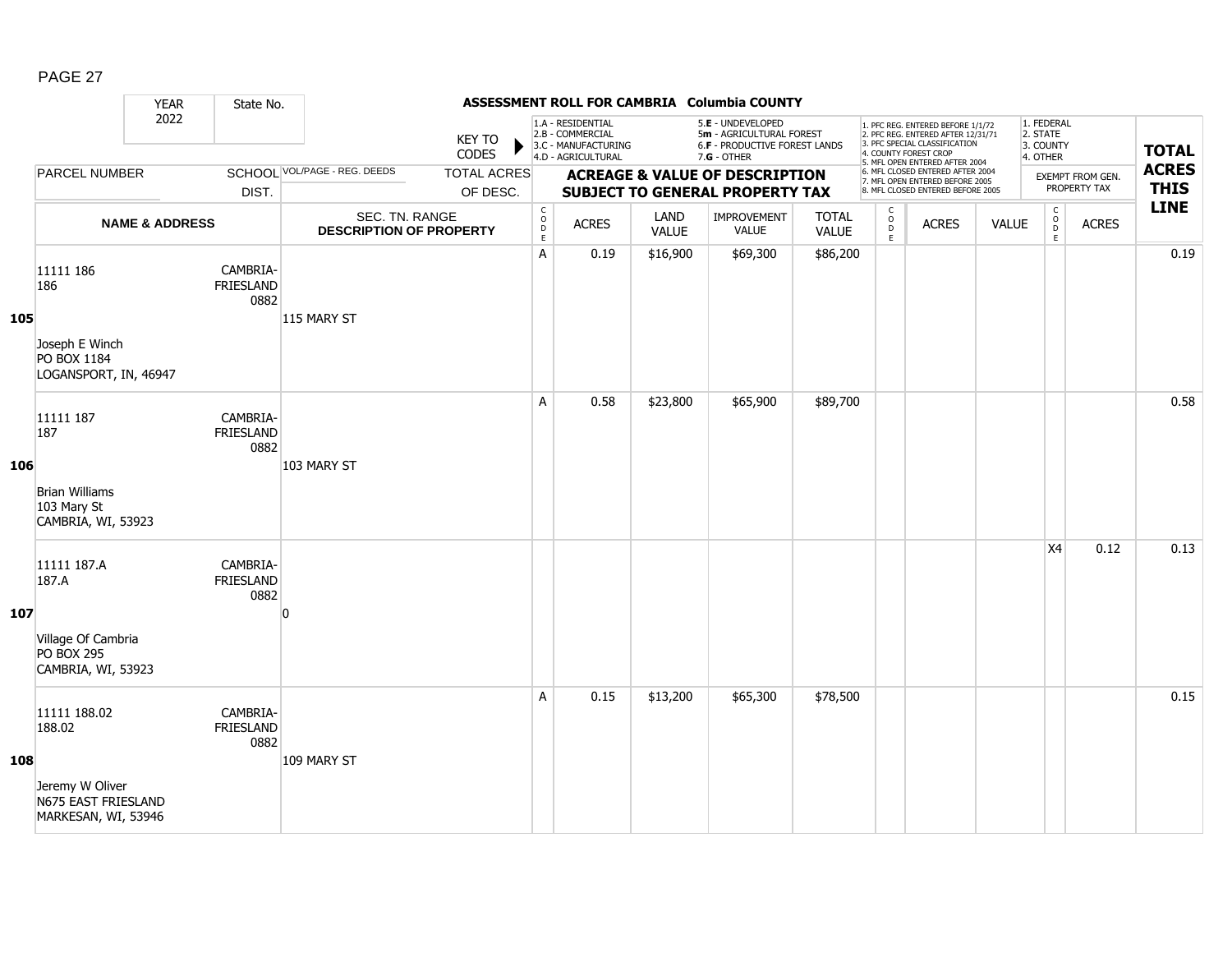|            |                                                                                                       | <b>YEAR</b>               | State No.                            |                                                  |                                |                                                          |                                                                                    |                      | ASSESSMENT ROLL FOR CAMBRIA Columbia COUNTY                                                     |                              |                                           |                                                                                                                                                                     |              |                                                 |                                  |                             |
|------------|-------------------------------------------------------------------------------------------------------|---------------------------|--------------------------------------|--------------------------------------------------|--------------------------------|----------------------------------------------------------|------------------------------------------------------------------------------------|----------------------|-------------------------------------------------------------------------------------------------|------------------------------|-------------------------------------------|---------------------------------------------------------------------------------------------------------------------------------------------------------------------|--------------|-------------------------------------------------|----------------------------------|-----------------------------|
|            |                                                                                                       | 2022                      |                                      |                                                  | <b>KEY TO</b><br>CODES         |                                                          | 1.A - RESIDENTIAL<br>2.B - COMMERCIAL<br>3.C - MANUFACTURING<br>4.D - AGRICULTURAL |                      | 5.E - UNDEVELOPED<br>5m - AGRICULTURAL FOREST<br>6.F - PRODUCTIVE FOREST LANDS<br>$7.G - OTHER$ |                              |                                           | 1. PFC REG. ENTERED BEFORE 1/1/72<br>2. PFC REG. ENTERED AFTER 12/31/71<br>3. PFC SPECIAL CLASSIFICATION<br>4. COUNTY FOREST CROP<br>5. MFL OPEN ENTERED AFTER 2004 |              | 1. FEDERAL<br>2. STATE<br>3. COUNTY<br>4. OTHER |                                  | <b>TOTAL</b>                |
|            | <b>PARCEL NUMBER</b>                                                                                  |                           | DIST.                                | SCHOOL VOL/PAGE - REG. DEEDS                     | <b>TOTAL ACRES</b><br>OF DESC. |                                                          |                                                                                    |                      | <b>ACREAGE &amp; VALUE OF DESCRIPTION</b><br><b>SUBJECT TO GENERAL PROPERTY TAX</b>             |                              |                                           | 6. MFL CLOSED ENTERED AFTER 2004<br>7. MFL OPEN ENTERED BEFORE 2005<br>8. MFL CLOSED ENTERED BEFORE 2005                                                            |              |                                                 | EXEMPT FROM GEN.<br>PROPERTY TAX | <b>ACRES</b><br><b>THIS</b> |
|            |                                                                                                       | <b>NAME &amp; ADDRESS</b> |                                      | SEC. TN. RANGE<br><b>DESCRIPTION OF PROPERTY</b> |                                | $\begin{matrix} 0 \\ 0 \\ D \end{matrix}$<br>$\mathsf E$ | <b>ACRES</b>                                                                       | LAND<br><b>VALUE</b> | IMPROVEMENT<br><b>VALUE</b>                                                                     | <b>TOTAL</b><br><b>VALUE</b> | $_{\rm o}^{\rm c}$<br>$\overline{D}$<br>E | <b>ACRES</b>                                                                                                                                                        | <b>VALUE</b> | $\mathsf C$<br>$_{\rm D}^{\rm O}$<br>E          | <b>ACRES</b>                     | <b>LINE</b>                 |
| 109        | 11111 189<br>189<br>Kelly J Fagen<br>117 E COMMERCE ST<br>CAMBRIA, WI, 53923                          |                           | CAMBRIA-<br>FRIESLAND<br>0882        | 117 E Commerce St                                |                                | A                                                        | 0.12                                                                               | \$10,600             | \$75,400                                                                                        | \$86,000                     |                                           |                                                                                                                                                                     |              |                                                 |                                  | 0.12                        |
| 110        | 11111 19<br>19<br>Javier Cavazos, Lorelei Cavazos<br>217 W Florence St<br>CAMBRIA, WI, 53923          |                           | CAMBRIA-<br>FRIESLAND<br>0882        | 116 E FLORENCE ST                                |                                | A                                                        | 0.19                                                                               | \$16,600             | \$62,600                                                                                        | \$79,200                     |                                           |                                                                                                                                                                     |              |                                                 |                                  | 0.19                        |
| <b>111</b> | 11111 190<br>190<br>Samuel A Schwartz, Casey D Schwartz<br>123 East Commerce St<br>CAMBRIA, WI, 53923 |                           | CAMBRIA-<br><b>FRIESLAND</b><br>0882 | 123 E COMMERCE ST                                |                                | A                                                        | 0.15                                                                               | \$12,800             | \$110,000                                                                                       | \$122,800                    |                                           |                                                                                                                                                                     |              |                                                 |                                  | 0.15                        |
| 112        | 11111 191<br>191<br>Leonore M Neumann<br>109 E COMMERCE ST<br>CAMBRIA, WI, 53923                      |                           | CAMBRIA-<br><b>FRIESLAND</b><br>0882 | 109 E Commerce St                                |                                | A                                                        | 0.16                                                                               | \$13,900             | \$73,200                                                                                        | \$87,100                     |                                           |                                                                                                                                                                     |              |                                                 |                                  | 0.16                        |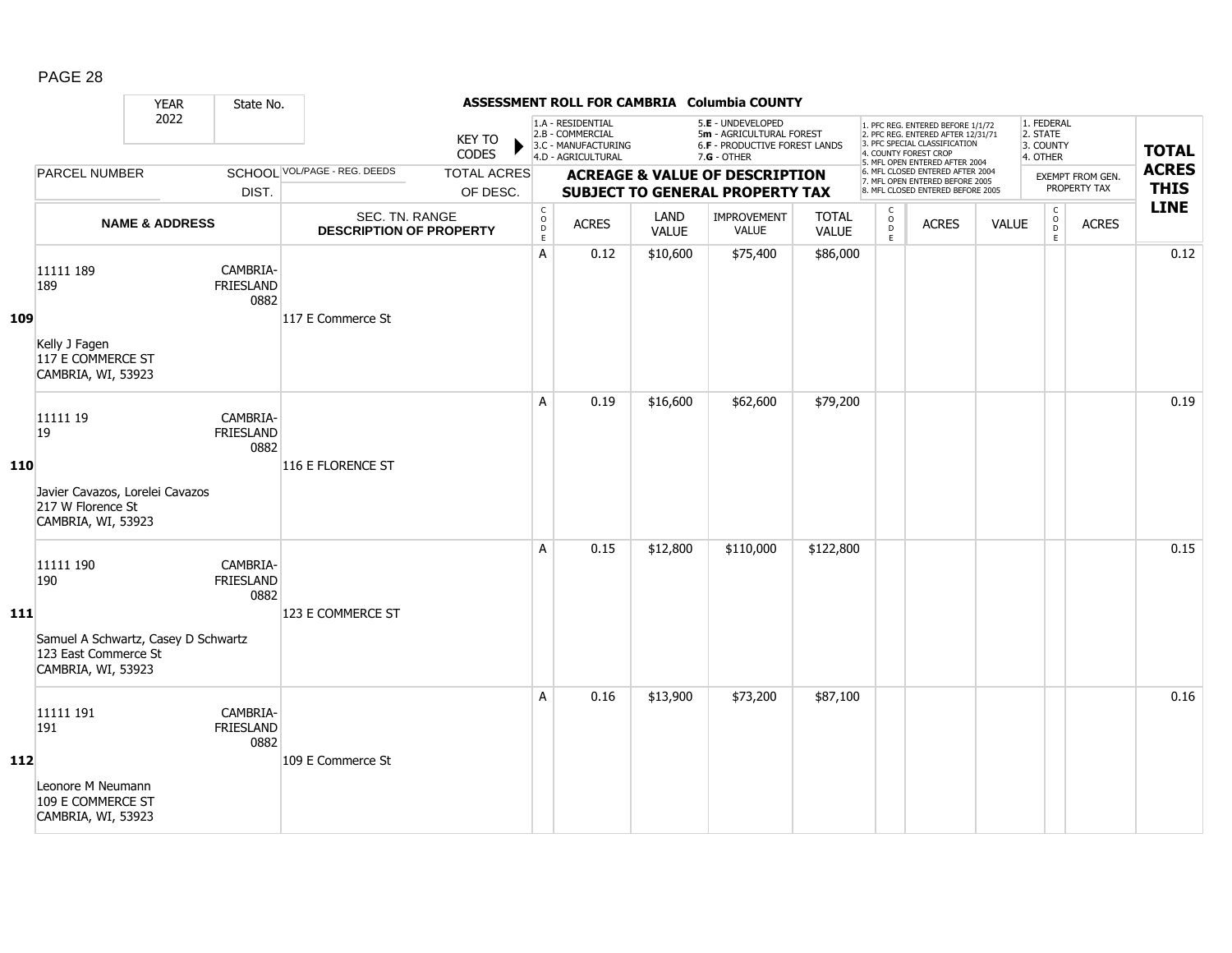|            |                                                                                                                      | <b>YEAR</b>               | State No.                            |                                                  |                                |                                                  |                                                                                    |                      | ASSESSMENT ROLL FOR CAMBRIA Columbia COUNTY                                                     |                              |                                              |                                                                                                                                                                     |              |                                                 |                                  |                             |
|------------|----------------------------------------------------------------------------------------------------------------------|---------------------------|--------------------------------------|--------------------------------------------------|--------------------------------|--------------------------------------------------|------------------------------------------------------------------------------------|----------------------|-------------------------------------------------------------------------------------------------|------------------------------|----------------------------------------------|---------------------------------------------------------------------------------------------------------------------------------------------------------------------|--------------|-------------------------------------------------|----------------------------------|-----------------------------|
|            |                                                                                                                      | 2022                      |                                      |                                                  | <b>KEY TO</b><br>CODES         |                                                  | 1.A - RESIDENTIAL<br>2.B - COMMERCIAL<br>3.C - MANUFACTURING<br>4.D - AGRICULTURAL |                      | 5.E - UNDEVELOPED<br>5m - AGRICULTURAL FOREST<br>6.F - PRODUCTIVE FOREST LANDS<br>$7.G - OTHER$ |                              |                                              | 1. PFC REG. ENTERED BEFORE 1/1/72<br>2. PFC REG. ENTERED AFTER 12/31/71<br>3. PFC SPECIAL CLASSIFICATION<br>4. COUNTY FOREST CROP<br>5. MFL OPEN ENTERED AFTER 2004 |              | 1. FEDERAL<br>2. STATE<br>3. COUNTY<br>4. OTHER |                                  | <b>TOTAL</b>                |
|            | <b>PARCEL NUMBER</b>                                                                                                 |                           | DIST.                                | SCHOOL VOL/PAGE - REG. DEEDS                     | <b>TOTAL ACRES</b><br>OF DESC. |                                                  |                                                                                    |                      | <b>ACREAGE &amp; VALUE OF DESCRIPTION</b><br><b>SUBJECT TO GENERAL PROPERTY TAX</b>             |                              |                                              | 6. MFL CLOSED ENTERED AFTER 2004<br>7. MFL OPEN ENTERED BEFORE 2005<br>8. MFL CLOSED ENTERED BEFORE 2005                                                            |              |                                                 | EXEMPT FROM GEN.<br>PROPERTY TAX | <b>ACRES</b><br><b>THIS</b> |
|            |                                                                                                                      | <b>NAME &amp; ADDRESS</b> |                                      | SEC. TN. RANGE<br><b>DESCRIPTION OF PROPERTY</b> |                                | $_{\rm o}^{\rm c}$<br>$\mathsf D$<br>$\mathsf E$ | <b>ACRES</b>                                                                       | LAND<br><b>VALUE</b> | IMPROVEMENT<br><b>VALUE</b>                                                                     | <b>TOTAL</b><br><b>VALUE</b> | $\mathsf{C}$<br>$\circ$<br>$\mathsf{D}$<br>E | <b>ACRES</b>                                                                                                                                                        | <b>VALUE</b> | $\begin{matrix} 0 \\ 0 \end{matrix}$<br>E       | <b>ACRES</b>                     | <b>LINE</b>                 |
| 113        | 11111 192<br>192<br>Lynn D Wingers Living Trust dated<br>4/9/2019<br>W1910 State Rd 146<br>RANDOLPH, WI, 53956       |                           | CAMBRIA-<br><b>FRIESLAND</b><br>0882 | 320 S MADISON ST                                 |                                | A                                                | 0.18                                                                               | \$15,400             | \$68,700                                                                                        | \$84,100                     |                                              |                                                                                                                                                                     |              |                                                 |                                  | 0.18                        |
| 114        | 11111 197<br>197<br>Larry S Sailor, Josephine M Sailor<br>215 W COMMERCE<br>CAMBRIA, WI, 53923                       |                           | CAMBRIA-<br><b>FRIESLAND</b><br>0882 | 215 W Commerce St                                |                                | A                                                | 0.46                                                                               | \$22,600             | \$63,700                                                                                        | \$86,300                     |                                              |                                                                                                                                                                     |              |                                                 |                                  | 0.46                        |
| <b>115</b> | 11111 198<br>198<br>Jose J Hernandez, Narcedalia Hernandez<br>223 COMMERCE<br>CAMBRIA, WI, 53923                     |                           | CAMBRIA-<br>FRIESLAND<br>0882        | 223 E Commerce St                                |                                | A                                                | 0.17                                                                               | \$14,400             | \$53,700                                                                                        | \$68,100                     |                                              |                                                                                                                                                                     |              |                                                 |                                  | 0.17                        |
| 116        | 11111 199.01<br>199.01<br>State Of Wisconsin - Dept Of Transportation<br>4802 SHEBOYGAN AVENUE<br>MADISON, WI, 53705 |                           | CAMBRIA-<br><b>FRIESLAND</b><br>0882 | <b>ROAD - RIGHT OF WAY</b>                       |                                |                                                  |                                                                                    |                      |                                                                                                 |                              |                                              |                                                                                                                                                                     |              | X <sub>2</sub>                                  | 0.03                             | 0.03                        |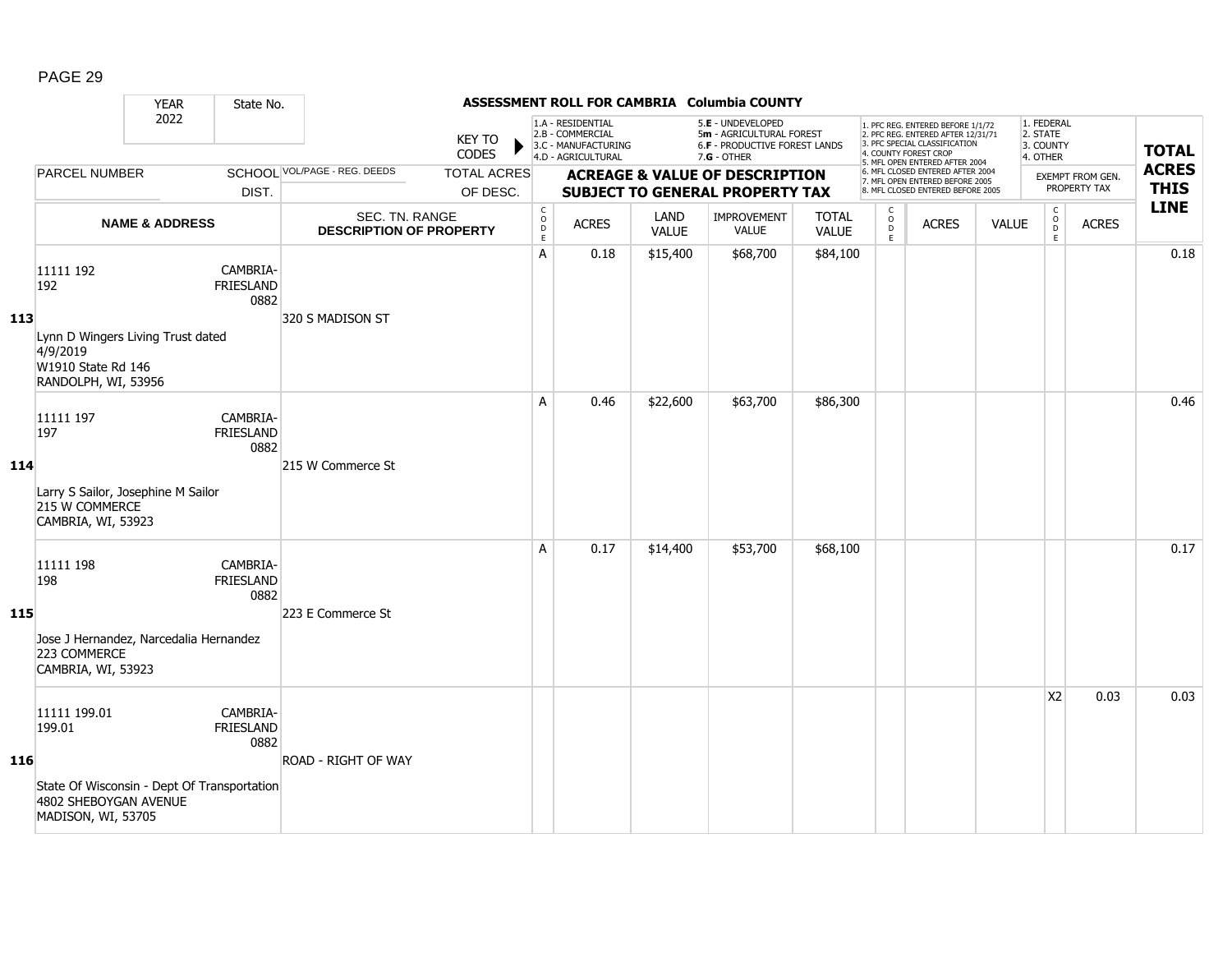|            |                                                                                                        | <b>YEAR</b>               | State No.                            |                                                  |                                |                                                          |                                                                                    |                      | ASSESSMENT ROLL FOR CAMBRIA Columbia COUNTY                                                     |                              |                                     |                                                                                                                                                                     |              |                                                 |                                  |                             |
|------------|--------------------------------------------------------------------------------------------------------|---------------------------|--------------------------------------|--------------------------------------------------|--------------------------------|----------------------------------------------------------|------------------------------------------------------------------------------------|----------------------|-------------------------------------------------------------------------------------------------|------------------------------|-------------------------------------|---------------------------------------------------------------------------------------------------------------------------------------------------------------------|--------------|-------------------------------------------------|----------------------------------|-----------------------------|
|            |                                                                                                        | 2022                      |                                      |                                                  | <b>KEY TO</b><br>CODES         |                                                          | 1.A - RESIDENTIAL<br>2.B - COMMERCIAL<br>3.C - MANUFACTURING<br>4.D - AGRICULTURAL |                      | 5.E - UNDEVELOPED<br>5m - AGRICULTURAL FOREST<br>6.F - PRODUCTIVE FOREST LANDS<br>$7.G - OTHER$ |                              |                                     | 1. PFC REG. ENTERED BEFORE 1/1/72<br>2. PFC REG. ENTERED AFTER 12/31/71<br>3. PFC SPECIAL CLASSIFICATION<br>4. COUNTY FOREST CROP<br>5. MFL OPEN ENTERED AFTER 2004 |              | 1. FEDERAL<br>2. STATE<br>3. COUNTY<br>4. OTHER |                                  | <b>TOTAL</b>                |
|            | <b>PARCEL NUMBER</b>                                                                                   |                           | DIST.                                | SCHOOL VOL/PAGE - REG. DEEDS                     | <b>TOTAL ACRES</b><br>OF DESC. |                                                          |                                                                                    |                      | <b>ACREAGE &amp; VALUE OF DESCRIPTION</b><br><b>SUBJECT TO GENERAL PROPERTY TAX</b>             |                              |                                     | 6. MFL CLOSED ENTERED AFTER 2004<br>7. MFL OPEN ENTERED BEFORE 2005<br>8. MFL CLOSED ENTERED BEFORE 2005                                                            |              |                                                 | EXEMPT FROM GEN.<br>PROPERTY TAX | <b>ACRES</b><br><b>THIS</b> |
|            |                                                                                                        | <b>NAME &amp; ADDRESS</b> |                                      | SEC. TN. RANGE<br><b>DESCRIPTION OF PROPERTY</b> |                                | $\begin{matrix} 0 \\ 0 \\ D \end{matrix}$<br>$\mathsf E$ | <b>ACRES</b>                                                                       | LAND<br><b>VALUE</b> | IMPROVEMENT<br><b>VALUE</b>                                                                     | <b>TOTAL</b><br><b>VALUE</b> | $\mathsf{C}$<br>$\int_{D}^{O}$<br>E | <b>ACRES</b>                                                                                                                                                        | <b>VALUE</b> | $\mathsf C$<br>$_{\rm D}^{\rm O}$<br>E          | <b>ACRES</b>                     | <b>LINE</b>                 |
| 117        | 11111 199.02<br>199.02<br>Matthew G Jensson, Angela M Jensson<br>118 Commerce St<br>CAMBRIA, WI, 53923 |                           | CAMBRIA-<br>FRIESLAND<br>0882        | 118 E Commerce St                                |                                | Α                                                        | 0.78                                                                               | \$26,000             | \$67,800                                                                                        | \$93,800                     |                                     |                                                                                                                                                                     |              |                                                 |                                  | 0.78                        |
| 118        | 111112<br>2<br>Gordon P Johnson<br>500 North Madison St<br>CAMBRIA, WI, 53923                          |                           | CAMBRIA-<br><b>FRIESLAND</b><br>0882 | $\Omega$                                         |                                | B                                                        | 0.14                                                                               | \$11,900             | \$0                                                                                             | \$11,900                     |                                     |                                                                                                                                                                     |              |                                                 |                                  | 0.14                        |
| <b>119</b> | 11111 20<br>20<br>Sabrina Raley<br>112 E FLORENCE ST<br>CAMBRIA, WI, 53923                             |                           | CAMBRIA-<br><b>FRIESLAND</b><br>0882 | 112 E FLORENCE ST                                |                                | A                                                        | 0.09                                                                               | \$7,800              | \$92,100                                                                                        | \$99,900                     |                                     |                                                                                                                                                                     |              |                                                 |                                  | 0.09                        |
| 120        | 11111 200<br>200<br>Orin Schepp, Lila Schepp<br>112 COMMERCE ST<br>CAMBRIA, WI, 53923                  |                           | CAMBRIA-<br>FRIESLAND<br>0882        | 112 E Commerce St                                |                                | A                                                        | 0.28                                                                               | \$20,600             | \$109,100                                                                                       | \$129,700                    |                                     |                                                                                                                                                                     |              |                                                 |                                  | 0.28                        |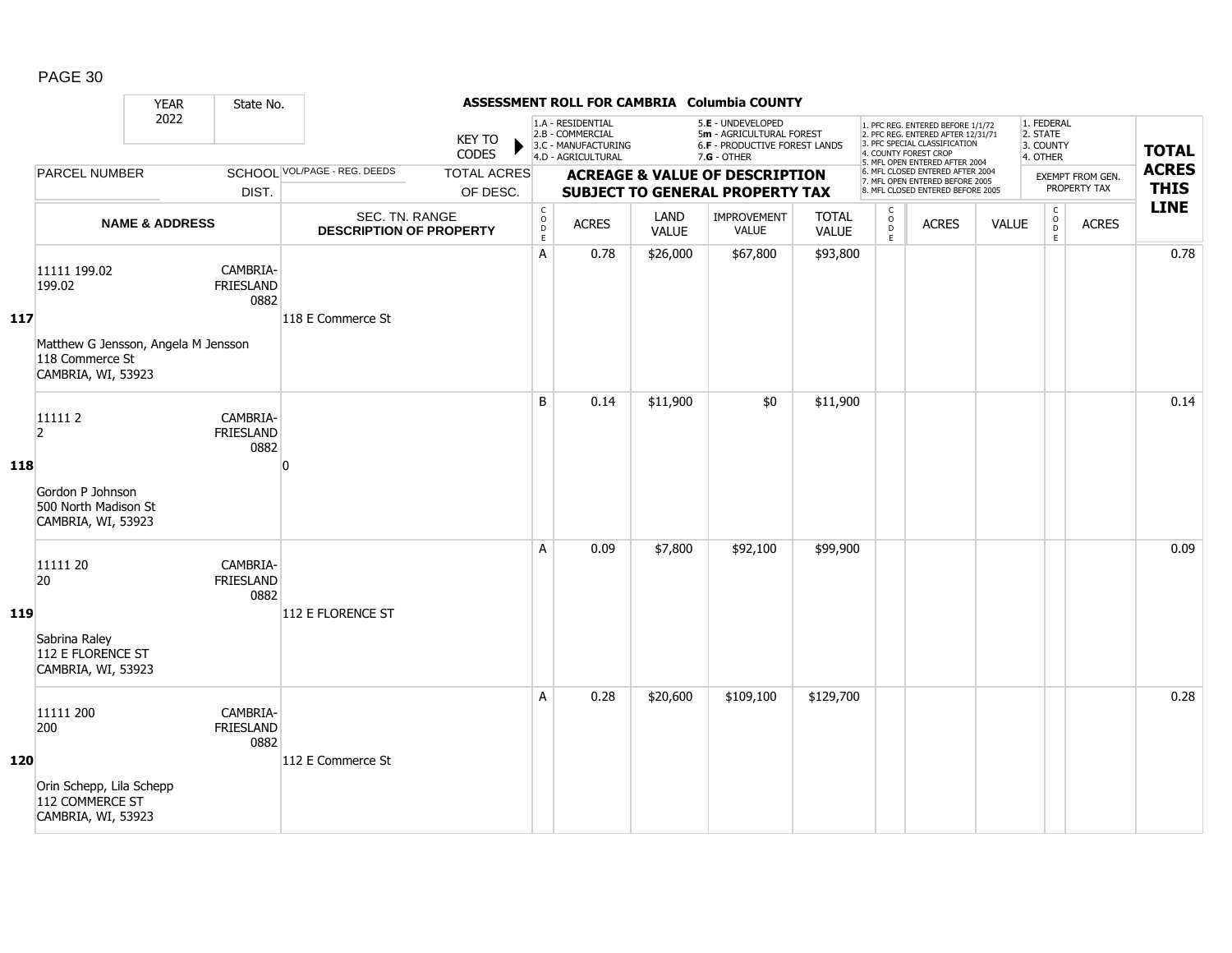|       |                                                                                                   | <b>YEAR</b>               | State No.                            |                                                  |                                |                                                         |                                                                                    |                             | ASSESSMENT ROLL FOR CAMBRIA Columbia COUNTY                                                     |                              |                                         |                                                                                                                                                                     |              |                                                 |                                  |                             |
|-------|---------------------------------------------------------------------------------------------------|---------------------------|--------------------------------------|--------------------------------------------------|--------------------------------|---------------------------------------------------------|------------------------------------------------------------------------------------|-----------------------------|-------------------------------------------------------------------------------------------------|------------------------------|-----------------------------------------|---------------------------------------------------------------------------------------------------------------------------------------------------------------------|--------------|-------------------------------------------------|----------------------------------|-----------------------------|
|       |                                                                                                   | 2022                      |                                      |                                                  | <b>KEY TO</b><br>CODES         |                                                         | 1.A - RESIDENTIAL<br>2.B - COMMERCIAL<br>3.C - MANUFACTURING<br>4.D - AGRICULTURAL |                             | 5.E - UNDEVELOPED<br>5m - AGRICULTURAL FOREST<br>6.F - PRODUCTIVE FOREST LANDS<br>$7.G - OTHER$ |                              |                                         | 1. PFC REG. ENTERED BEFORE 1/1/72<br>2. PFC REG. ENTERED AFTER 12/31/71<br>3. PFC SPECIAL CLASSIFICATION<br>4. COUNTY FOREST CROP<br>5. MFL OPEN ENTERED AFTER 2004 |              | 1. FEDERAL<br>2. STATE<br>3. COUNTY<br>4. OTHER |                                  | <b>TOTAL</b>                |
|       | <b>PARCEL NUMBER</b>                                                                              |                           | DIST.                                | SCHOOL VOL/PAGE - REG. DEEDS                     | <b>TOTAL ACRES</b><br>OF DESC. |                                                         |                                                                                    |                             | <b>ACREAGE &amp; VALUE OF DESCRIPTION</b><br><b>SUBJECT TO GENERAL PROPERTY TAX</b>             |                              |                                         | 6. MFL CLOSED ENTERED AFTER 2004<br>7. MFL OPEN ENTERED BEFORE 2005<br>8. MFL CLOSED ENTERED BEFORE 2005                                                            |              |                                                 | EXEMPT FROM GEN.<br>PROPERTY TAX | <b>ACRES</b><br><b>THIS</b> |
|       |                                                                                                   | <b>NAME &amp; ADDRESS</b> |                                      | SEC. TN. RANGE<br><b>DESCRIPTION OF PROPERTY</b> |                                | $\mathsf C$<br>$\mathsf O$<br>$\mathsf{D}_{\mathsf{E}}$ | <b>ACRES</b>                                                                       | <b>LAND</b><br><b>VALUE</b> | IMPROVEMENT<br><b>VALUE</b>                                                                     | <b>TOTAL</b><br><b>VALUE</b> | $\mathsf{C}$<br>$_{\rm D}^{\rm O}$<br>E | <b>ACRES</b>                                                                                                                                                        | <b>VALUE</b> | $\mathsf C$<br>$_\mathrm{D}^\mathrm{O}$<br>E    | <b>ACRES</b>                     | <b>LINE</b>                 |
| $121$ | 11111 201<br>201<br>Jonathan Herrick, Kristina Herrick<br>102 E Commerce St<br>Cambria, WI, 53923 |                           | CAMBRIA-<br><b>FRIESLAND</b><br>0882 | 102 E Commerce St                                |                                | Α                                                       | 0.25                                                                               | \$20,200                    | \$129,600                                                                                       | \$149,800                    |                                         |                                                                                                                                                                     |              |                                                 |                                  | 0.25                        |
| 122   | 11111 202<br>202<br>Greg D Landreth<br>98 East Commerce St<br>CAMBRIA, WI, 53923                  |                           | CAMBRIA-<br><b>FRIESLAND</b><br>0882 | 98 E COMMERCE ST                                 |                                | A                                                       | 0.15                                                                               | \$13,400                    | \$80,900                                                                                        | \$94,300                     |                                         |                                                                                                                                                                     |              |                                                 |                                  | 0.15                        |
| 123   | 11111 203<br>203<br>Adrian Garcia, Sherry Garcia<br>102 W Commerce St<br>CAMBRIA, WI, 53923       |                           | CAMBRIA-<br>FRIESLAND<br>0882        | 102 W Commerce St                                |                                | A                                                       | 0.14                                                                               | \$12,300                    | \$70,300                                                                                        | \$82,600                     |                                         |                                                                                                                                                                     |              |                                                 |                                  | 0.14                        |
| 124   | 11111 204<br>204<br>Leobardo Ramirez<br>114 W Commerce St<br>CAMBRIA, WI, 53923                   |                           | CAMBRIA-<br><b>FRIESLAND</b><br>0882 | 114 W COMMERCE ST                                |                                | A                                                       | 0.37                                                                               | \$21,500                    | \$69,900                                                                                        | \$91,400                     |                                         |                                                                                                                                                                     |              |                                                 |                                  | 0.37                        |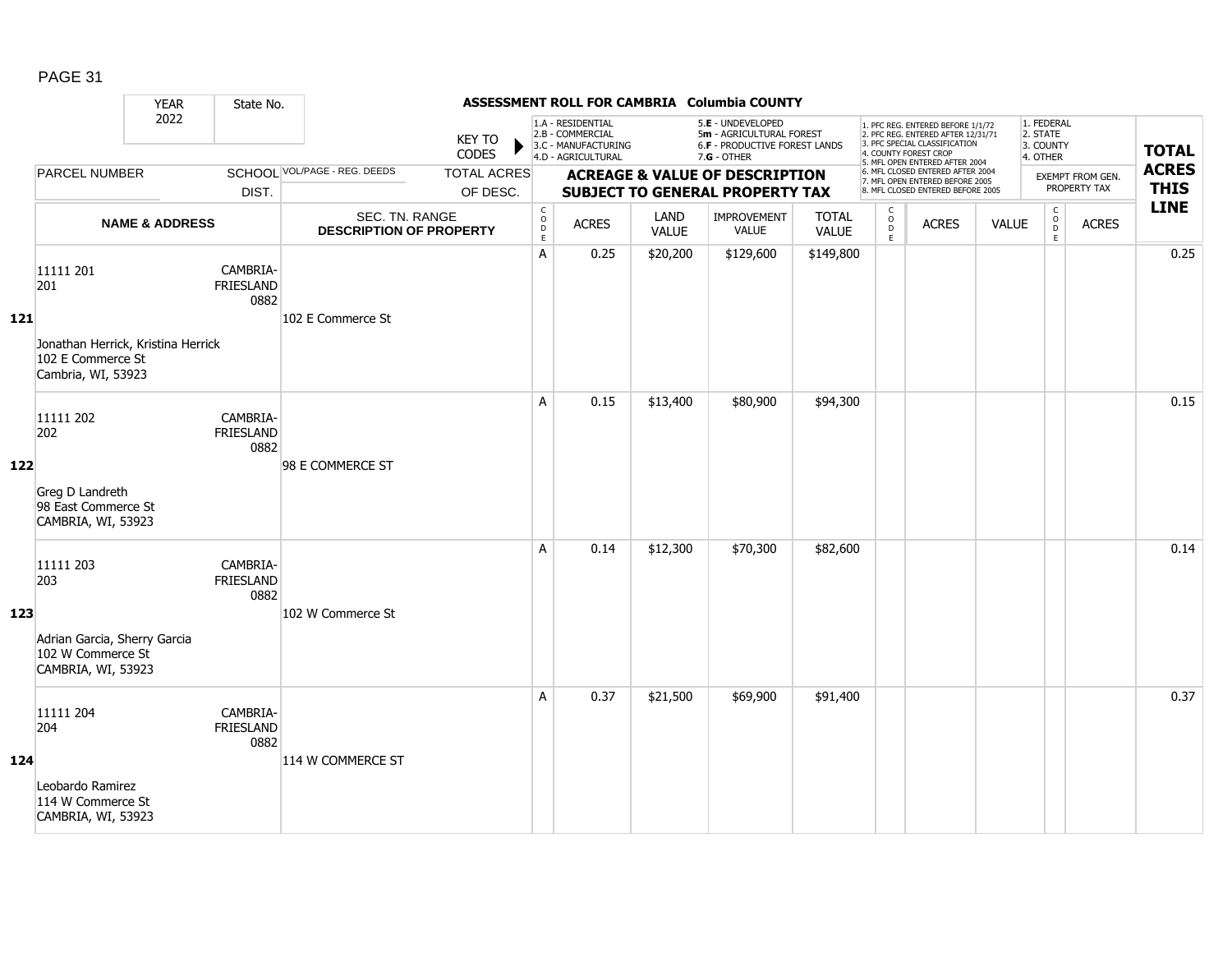|     |                                                                                                   | <b>YEAR</b>               | State No.                            |                                                  |                                |                                                          |                                                                                    |                      | ASSESSMENT ROLL FOR CAMBRIA Columbia COUNTY                                                     |                              |                                   |                                                                                                                                                                     |              |                                                 |                                  |                             |
|-----|---------------------------------------------------------------------------------------------------|---------------------------|--------------------------------------|--------------------------------------------------|--------------------------------|----------------------------------------------------------|------------------------------------------------------------------------------------|----------------------|-------------------------------------------------------------------------------------------------|------------------------------|-----------------------------------|---------------------------------------------------------------------------------------------------------------------------------------------------------------------|--------------|-------------------------------------------------|----------------------------------|-----------------------------|
|     |                                                                                                   | 2022                      |                                      |                                                  | <b>KEY TO</b><br>CODES         |                                                          | 1.A - RESIDENTIAL<br>2.B - COMMERCIAL<br>3.C - MANUFACTURING<br>4.D - AGRICULTURAL |                      | 5.E - UNDEVELOPED<br>5m - AGRICULTURAL FOREST<br>6.F - PRODUCTIVE FOREST LANDS<br>$7.G - OTHER$ |                              |                                   | 1. PFC REG. ENTERED BEFORE 1/1/72<br>2. PFC REG. ENTERED AFTER 12/31/71<br>3. PFC SPECIAL CLASSIFICATION<br>4. COUNTY FOREST CROP<br>5. MFL OPEN ENTERED AFTER 2004 |              | 1. FEDERAL<br>2. STATE<br>3. COUNTY<br>4. OTHER |                                  | <b>TOTAL</b>                |
|     | <b>PARCEL NUMBER</b>                                                                              |                           | DIST.                                | SCHOOL VOL/PAGE - REG. DEEDS                     | <b>TOTAL ACRES</b><br>OF DESC. |                                                          |                                                                                    |                      | <b>ACREAGE &amp; VALUE OF DESCRIPTION</b><br><b>SUBJECT TO GENERAL PROPERTY TAX</b>             |                              |                                   | 6. MFL CLOSED ENTERED AFTER 2004<br>7. MFL OPEN ENTERED BEFORE 2005<br>8. MFL CLOSED ENTERED BEFORE 2005                                                            |              |                                                 | EXEMPT FROM GEN.<br>PROPERTY TAX | <b>ACRES</b><br><b>THIS</b> |
|     |                                                                                                   | <b>NAME &amp; ADDRESS</b> |                                      | SEC. TN. RANGE<br><b>DESCRIPTION OF PROPERTY</b> |                                | $\begin{matrix} 0 \\ 0 \\ D \end{matrix}$<br>$\mathsf E$ | <b>ACRES</b>                                                                       | LAND<br><b>VALUE</b> | IMPROVEMENT<br><b>VALUE</b>                                                                     | <b>TOTAL</b><br><b>VALUE</b> | $\mathsf{C}$<br>$\circ$<br>D<br>E | <b>ACRES</b>                                                                                                                                                        | <b>VALUE</b> | $\mathsf C$<br>$_{\rm D}^{\rm O}$<br>E          | <b>ACRES</b>                     | <b>LINE</b>                 |
| 125 | 11111 204.A<br>204.A<br>Donna J White<br>202 Evans Dr Box 19<br>CAMBRIA, WI, 53923                |                           | CAMBRIA-<br>FRIESLAND<br>0882        | 116 W Commerce St                                |                                | B                                                        | 0.29                                                                               | \$20,600             | \$21,100                                                                                        | \$41,700                     |                                   |                                                                                                                                                                     |              |                                                 |                                  | 0.29                        |
| 126 | 11111 205<br>205<br>Joseph T Lucafo<br>141 S Ludington St<br>COLUMBUS, WI, 53925                  |                           | CAMBRIA-<br><b>FRIESLAND</b><br>0882 | 314 W Commerce St                                |                                | B                                                        | 0.42                                                                               | \$12,100             | \$0                                                                                             | \$12,100                     |                                   |                                                                                                                                                                     |              |                                                 |                                  | 0.42                        |
| 127 | 11111 206<br>206<br>Larry S Sailor, Josephine M Sailor<br>215 W COMMERCE ST<br>CAMBRIA, WI, 53923 |                           | CAMBRIA-<br><b>FRIESLAND</b><br>0882 | 200 W Commerce St                                |                                | B                                                        | 0.47                                                                               | \$12,600             | \$17,700                                                                                        | \$30,300                     |                                   |                                                                                                                                                                     |              |                                                 |                                  | 0.47                        |
| 128 | 11111 207<br>207<br>Eric N Saenz<br>321 W Commerce St<br>Cambria, WI, 53923                       |                           | CAMBRIA-<br>FRIESLAND<br>0882        | 321 W COMMERCE ST                                |                                | A                                                        | 0.28                                                                               | \$20,600             | \$37,400                                                                                        | \$58,000                     |                                   |                                                                                                                                                                     |              |                                                 |                                  | 0.28                        |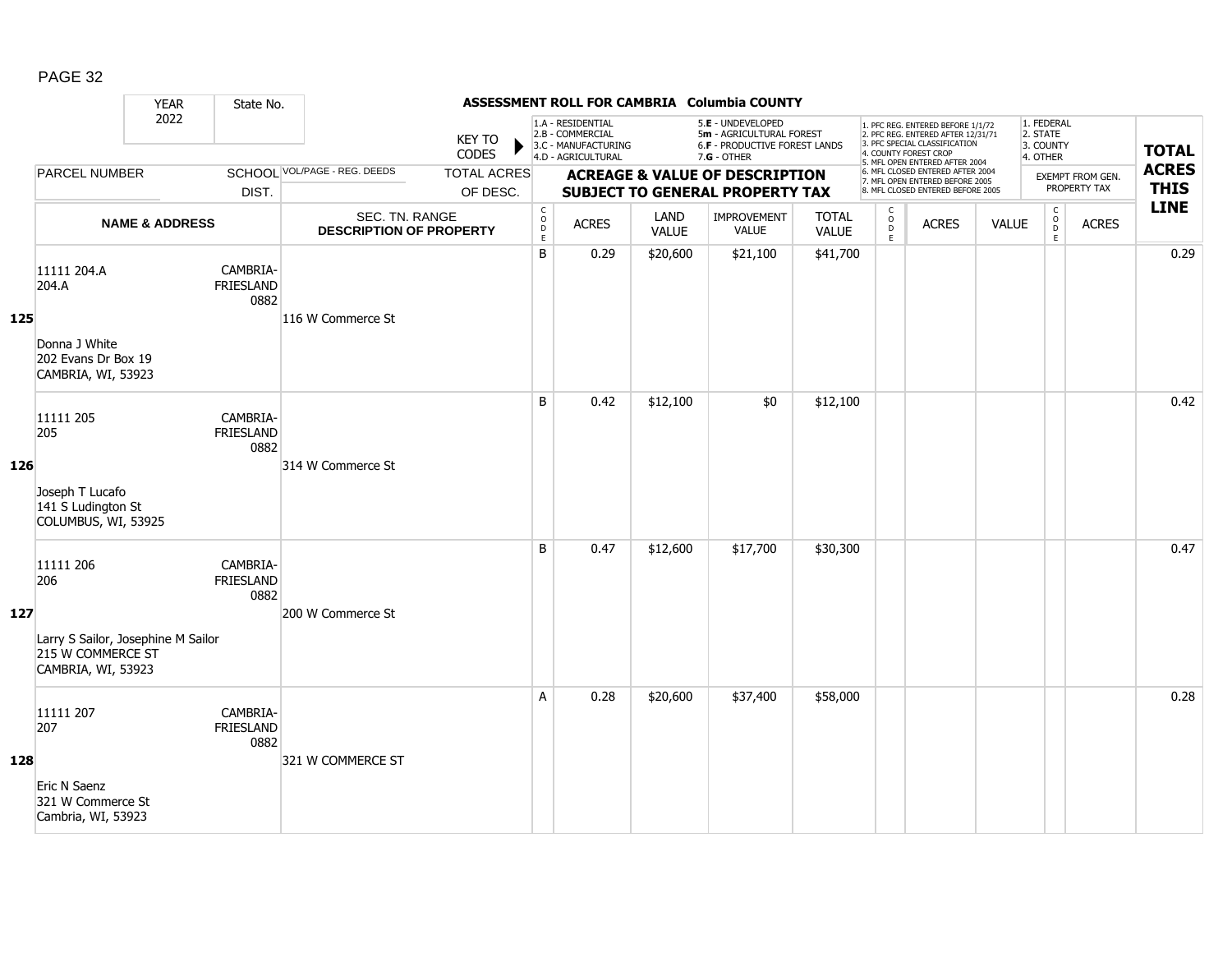|     |                                                                                          | <b>YEAR</b>               | State No.                            |                                                  |                                |                                             |                                                                                    |                      | ASSESSMENT ROLL FOR CAMBRIA Columbia COUNTY                                                   |                              |                        |                                                                                                                                                                     |              |                                                 |                                         |                             |
|-----|------------------------------------------------------------------------------------------|---------------------------|--------------------------------------|--------------------------------------------------|--------------------------------|---------------------------------------------|------------------------------------------------------------------------------------|----------------------|-----------------------------------------------------------------------------------------------|------------------------------|------------------------|---------------------------------------------------------------------------------------------------------------------------------------------------------------------|--------------|-------------------------------------------------|-----------------------------------------|-----------------------------|
|     |                                                                                          | 2022                      |                                      |                                                  | <b>KEY TO</b><br>CODES         |                                             | 1.A - RESIDENTIAL<br>2.B - COMMERCIAL<br>3.C - MANUFACTURING<br>4.D - AGRICULTURAL |                      | 5.E - UNDEVELOPED<br>5m - AGRICULTURAL FOREST<br>6.F - PRODUCTIVE FOREST LANDS<br>7.G - OTHER |                              |                        | 1. PFC REG. ENTERED BEFORE 1/1/72<br>2. PFC REG. ENTERED AFTER 12/31/71<br>3. PFC SPECIAL CLASSIFICATION<br>4. COUNTY FOREST CROP<br>5. MFL OPEN ENTERED AFTER 2004 |              | 1. FEDERAL<br>2. STATE<br>3. COUNTY<br>4. OTHER |                                         | <b>TOTAL</b>                |
|     | <b>PARCEL NUMBER</b>                                                                     |                           | DIST.                                | SCHOOL VOL/PAGE - REG. DEEDS                     | <b>TOTAL ACRES</b><br>OF DESC. |                                             |                                                                                    |                      | <b>ACREAGE &amp; VALUE OF DESCRIPTION</b><br><b>SUBJECT TO GENERAL PROPERTY TAX</b>           |                              |                        | 6. MFL CLOSED ENTERED AFTER 2004<br>7. MFL OPEN ENTERED BEFORE 2005<br>8. MFL CLOSED ENTERED BEFORE 2005                                                            |              |                                                 | <b>EXEMPT FROM GEN.</b><br>PROPERTY TAX | <b>ACRES</b><br><b>THIS</b> |
|     |                                                                                          | <b>NAME &amp; ADDRESS</b> |                                      | SEC. TN. RANGE<br><b>DESCRIPTION OF PROPERTY</b> |                                | $\mathsf{C}$<br>$\circ$<br>$\mathsf D$<br>E | <b>ACRES</b>                                                                       | LAND<br><b>VALUE</b> | <b>IMPROVEMENT</b><br>VALUE                                                                   | <b>TOTAL</b><br><b>VALUE</b> | C<br>$\circ$<br>D<br>E | <b>ACRES</b>                                                                                                                                                        | <b>VALUE</b> | $\mathsf C$<br>$\circ$<br>$\mathsf D$<br>E      | <b>ACRES</b>                            | <b>LINE</b>                 |
| 129 | 11111 207.02<br>207.02                                                                   |                           | CAMBRIA-<br><b>FRIESLAND</b><br>0882 | n                                                |                                | A                                           | 0.45                                                                               | \$1,100              | \$0                                                                                           | \$1,100                      |                        |                                                                                                                                                                     |              |                                                 |                                         | 0.45                        |
|     | Peter Bauer, Melissa Bauer<br>314 MARY ST<br>CAMBRIA, WI, 53923                          |                           |                                      |                                                  |                                |                                             |                                                                                    |                      |                                                                                               |                              |                        |                                                                                                                                                                     |              |                                                 |                                         |                             |
| 130 | 11111 207.A<br>207.A                                                                     |                           | CAMBRIA-<br><b>FRIESLAND</b><br>0882 | 311 W Commerce St                                |                                | B                                           | 0.19                                                                               | \$9,800              | \$200                                                                                         | \$10,000                     |                        |                                                                                                                                                                     |              |                                                 |                                         | 0.19                        |
|     | Cynthia M Hall, Nicole J Probst<br>W673 Oak Shore Dr<br>FALL RIVER, WI, 53932            |                           |                                      |                                                  |                                |                                             |                                                                                    |                      |                                                                                               |                              |                        |                                                                                                                                                                     |              |                                                 |                                         |                             |
| 131 | 11111 208<br>208                                                                         |                           | CAMBRIA-<br><b>FRIESLAND</b><br>0882 | 104 E FIRST ST                                   |                                | A                                           | 0.17                                                                               | \$15,100             | \$79,900                                                                                      | \$95,000                     |                        |                                                                                                                                                                     |              |                                                 |                                         | 0.17                        |
|     | Alfred E Haldemann, Barbara A Haldemann<br>104 EAST FIRST ST<br>CAMBRIA, WI, 53923       |                           |                                      |                                                  |                                |                                             |                                                                                    |                      |                                                                                               |                              |                        |                                                                                                                                                                     |              |                                                 |                                         |                             |
|     | 11111 208.01<br>208.01                                                                   |                           | CAMBRIA-<br><b>FRIESLAND</b><br>0882 |                                                  |                                | A                                           | 0.42                                                                               | \$22,100             | \$141,300                                                                                     | \$163,400                    |                        |                                                                                                                                                                     |              |                                                 |                                         | 0.42                        |
| 132 | Janel M Williams Family Trust dated<br>9/20/2021<br>112 E First St<br>Cambria, WI, 53923 |                           |                                      | 118 E First St                                   |                                |                                             |                                                                                    |                      |                                                                                               |                              |                        |                                                                                                                                                                     |              |                                                 |                                         |                             |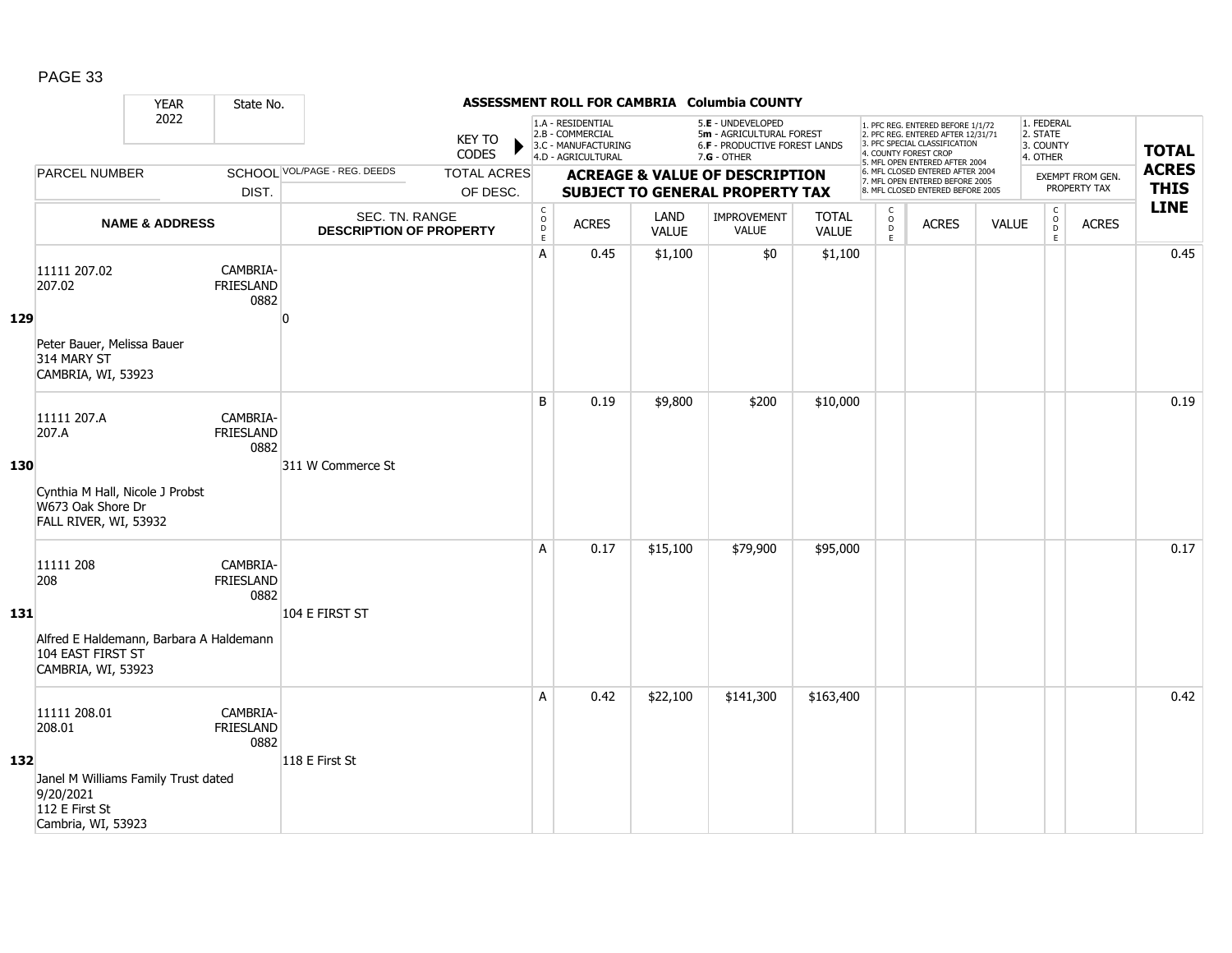|     |                                                                                                       | <b>YEAR</b>               | State No.                            |                                                  |                                |                                                          |                                                                                    |                      | ASSESSMENT ROLL FOR CAMBRIA Columbia COUNTY                                                     |                              |                                         |                                                                                                                                                                     |              |                                                 |                                  |                             |
|-----|-------------------------------------------------------------------------------------------------------|---------------------------|--------------------------------------|--------------------------------------------------|--------------------------------|----------------------------------------------------------|------------------------------------------------------------------------------------|----------------------|-------------------------------------------------------------------------------------------------|------------------------------|-----------------------------------------|---------------------------------------------------------------------------------------------------------------------------------------------------------------------|--------------|-------------------------------------------------|----------------------------------|-----------------------------|
|     |                                                                                                       | 2022                      |                                      |                                                  | <b>KEY TO</b><br>CODES         |                                                          | 1.A - RESIDENTIAL<br>2.B - COMMERCIAL<br>3.C - MANUFACTURING<br>4.D - AGRICULTURAL |                      | 5.E - UNDEVELOPED<br>5m - AGRICULTURAL FOREST<br>6.F - PRODUCTIVE FOREST LANDS<br>$7.G - OTHER$ |                              |                                         | 1. PFC REG. ENTERED BEFORE 1/1/72<br>2. PFC REG. ENTERED AFTER 12/31/71<br>3. PFC SPECIAL CLASSIFICATION<br>4. COUNTY FOREST CROP<br>5. MFL OPEN ENTERED AFTER 2004 |              | 1. FEDERAL<br>2. STATE<br>3. COUNTY<br>4. OTHER |                                  | <b>TOTAL</b>                |
|     | <b>PARCEL NUMBER</b>                                                                                  |                           | DIST.                                | SCHOOL VOL/PAGE - REG. DEEDS                     | <b>TOTAL ACRES</b><br>OF DESC. |                                                          |                                                                                    |                      | <b>ACREAGE &amp; VALUE OF DESCRIPTION</b><br><b>SUBJECT TO GENERAL PROPERTY TAX</b>             |                              |                                         | 6. MFL CLOSED ENTERED AFTER 2004<br>7. MFL OPEN ENTERED BEFORE 2005<br>8. MFL CLOSED ENTERED BEFORE 2005                                                            |              |                                                 | EXEMPT FROM GEN.<br>PROPERTY TAX | <b>ACRES</b><br><b>THIS</b> |
|     |                                                                                                       | <b>NAME &amp; ADDRESS</b> |                                      | SEC. TN. RANGE<br><b>DESCRIPTION OF PROPERTY</b> |                                | $\begin{matrix} 0 \\ 0 \\ D \end{matrix}$<br>$\mathsf E$ | <b>ACRES</b>                                                                       | LAND<br><b>VALUE</b> | <b>IMPROVEMENT</b><br><b>VALUE</b>                                                              | <b>TOTAL</b><br><b>VALUE</b> | C<br>$_{\rm D}^{\rm O}$<br>$\mathsf{E}$ | <b>ACRES</b>                                                                                                                                                        | <b>VALUE</b> | $\mathsf C$<br>$_{\rm D}^{\rm O}$<br>E          | <b>ACRES</b>                     | <b>LINE</b>                 |
| 133 | 11111 209<br>209<br>Sherri Stringfield, Jennifer Booth<br>122 E First St<br>CAMBRIA, WI, 53923        |                           | CAMBRIA-<br><b>FRIESLAND</b><br>0882 | 122 E First St                                   |                                | A                                                        | 0.51                                                                               | \$23,100             | \$46,200                                                                                        | \$69,300                     |                                         |                                                                                                                                                                     |              |                                                 |                                  | 0.51                        |
| 134 | 11111 21<br>$ 21\rangle$<br>Joel R Winter, Mary Jane Winter<br>210 S Madison St<br>CAMBRIA, WI, 53923 |                           | CAMBRIA-<br>FRIESLAND<br>0882        | 210 S Madison St                                 |                                | A                                                        | 0.20                                                                               | \$17,300             | \$141,300                                                                                       | \$158,600                    |                                         |                                                                                                                                                                     |              |                                                 |                                  | 0.20                        |
| 135 | 11111 210<br>210<br>Cambria-Friesland Historical Society Inc<br>124 Mary St<br>CAMBRIA, WI, 53923     |                           | CAMBRIA-<br>FRIESLAND<br>0882        | 114 N Madison St                                 |                                |                                                          |                                                                                    |                      |                                                                                                 |                              |                                         |                                                                                                                                                                     |              | X <sub>5</sub>                                  | 0.50                             | 0.50                        |
| 136 | 11111 210.A<br>210.A<br>Jose Trevino, Juana Trevino<br>PO BOX 6183<br>EAGLE PASS, TX, 78852           |                           | CAMBRIA-<br><b>FRIESLAND</b><br>0882 | 104 ELIZABETH ST                                 |                                | A                                                        | 0.17                                                                               | \$14,400             | \$30,600                                                                                        | \$45,000                     |                                         |                                                                                                                                                                     |              |                                                 |                                  | 0.17                        |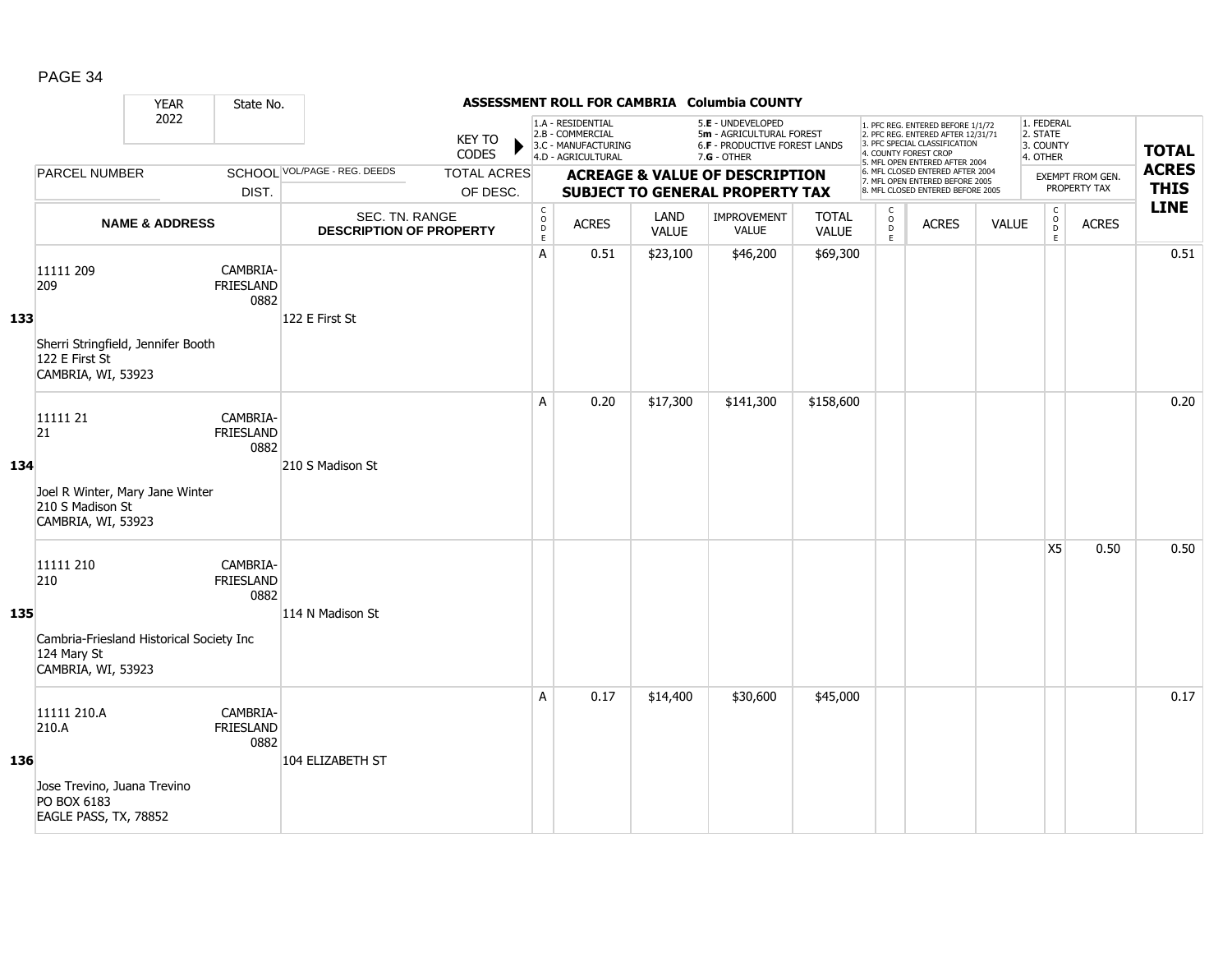|     |                                                                                     | <b>YEAR</b>               | State No.                            |                                                  |                                |                                        |                                                                                    |                      | ASSESSMENT ROLL FOR CAMBRIA Columbia COUNTY                                                     |                              |                                                    |                                                                                                                                                                     |              |                                                 |                                  |                             |
|-----|-------------------------------------------------------------------------------------|---------------------------|--------------------------------------|--------------------------------------------------|--------------------------------|----------------------------------------|------------------------------------------------------------------------------------|----------------------|-------------------------------------------------------------------------------------------------|------------------------------|----------------------------------------------------|---------------------------------------------------------------------------------------------------------------------------------------------------------------------|--------------|-------------------------------------------------|----------------------------------|-----------------------------|
|     |                                                                                     | 2022                      |                                      |                                                  | <b>KEY TO</b><br>CODES         |                                        | 1.A - RESIDENTIAL<br>2.B - COMMERCIAL<br>3.C - MANUFACTURING<br>4.D - AGRICULTURAL |                      | 5.E - UNDEVELOPED<br>5m - AGRICULTURAL FOREST<br>6.F - PRODUCTIVE FOREST LANDS<br>$7.G - OTHER$ |                              |                                                    | 1. PFC REG. ENTERED BEFORE 1/1/72<br>2. PFC REG. ENTERED AFTER 12/31/71<br>3. PFC SPECIAL CLASSIFICATION<br>4. COUNTY FOREST CROP<br>5. MFL OPEN ENTERED AFTER 2004 |              | 1. FEDERAL<br>2. STATE<br>3. COUNTY<br>4. OTHER |                                  | <b>TOTAL</b>                |
|     | <b>PARCEL NUMBER</b>                                                                |                           | DIST.                                | SCHOOL VOL/PAGE - REG. DEEDS                     | <b>TOTAL ACRES</b><br>OF DESC. |                                        |                                                                                    |                      | <b>ACREAGE &amp; VALUE OF DESCRIPTION</b><br><b>SUBJECT TO GENERAL PROPERTY TAX</b>             |                              |                                                    | 6. MFL CLOSED ENTERED AFTER 2004<br>7. MFL OPEN ENTERED BEFORE 2005<br>8. MFL CLOSED ENTERED BEFORE 2005                                                            |              |                                                 | EXEMPT FROM GEN.<br>PROPERTY TAX | <b>ACRES</b><br><b>THIS</b> |
|     |                                                                                     | <b>NAME &amp; ADDRESS</b> |                                      | SEC. TN. RANGE<br><b>DESCRIPTION OF PROPERTY</b> |                                | C<br>$_{\rm D}^{\rm O}$<br>$\mathsf E$ | <b>ACRES</b>                                                                       | LAND<br><b>VALUE</b> | <b>IMPROVEMENT</b><br><b>VALUE</b>                                                              | <b>TOTAL</b><br><b>VALUE</b> | $\mathsf{C}$<br>$_{\rm D}^{\rm O}$<br>$\mathsf{E}$ | <b>ACRES</b>                                                                                                                                                        | <b>VALUE</b> | $\mathsf C$<br>$_{\rm D}^{\rm O}$<br>E          | <b>ACRES</b>                     | <b>LINE</b>                 |
| 137 | 11111 211<br>211<br>Kyle E Neitzel<br>121 FIRST ST<br>CAMBRIA, WI, 53923            |                           | CAMBRIA-<br>FRIESLAND<br>0882        | 121 E FIRST ST                                   |                                | A                                      | 0.17                                                                               | \$14,400             | \$74,300                                                                                        | \$88,700                     |                                                    |                                                                                                                                                                     |              |                                                 |                                  | 0.17                        |
| 138 | 11111 212<br>212<br>Andrew Joseph DeBoer<br>107 East First St<br>Cambria, WI, 53923 |                           | CAMBRIA-<br>FRIESLAND<br>0882        | 115 E First St                                   |                                | A                                      | 0.12                                                                               | \$10,700             | \$36,000                                                                                        | \$46,700                     |                                                    |                                                                                                                                                                     |              |                                                 |                                  | 0.12                        |
| 139 | 11111 213<br>213<br>Phyllis Witthun<br>PO BOX 383<br>CAMBRIA, WI, 53923             |                           | CAMBRIA-<br>FRIESLAND<br>0882        | 110 N Madison St                                 |                                | A                                      | 0.14                                                                               | \$12,400             | \$65,500                                                                                        | \$77,900                     |                                                    |                                                                                                                                                                     |              |                                                 |                                  | 0.14                        |
| 140 | 11111 214<br>214<br>Andrew J De Boer<br>107 East First St<br>Cambria, WI, 53923     |                           | CAMBRIA-<br><b>FRIESLAND</b><br>0882 | 107 E FIRST ST                                   |                                | A                                      | 0.12                                                                               | \$10,200             | \$90,700                                                                                        | \$100,900                    |                                                    |                                                                                                                                                                     |              |                                                 |                                  | 0.12                        |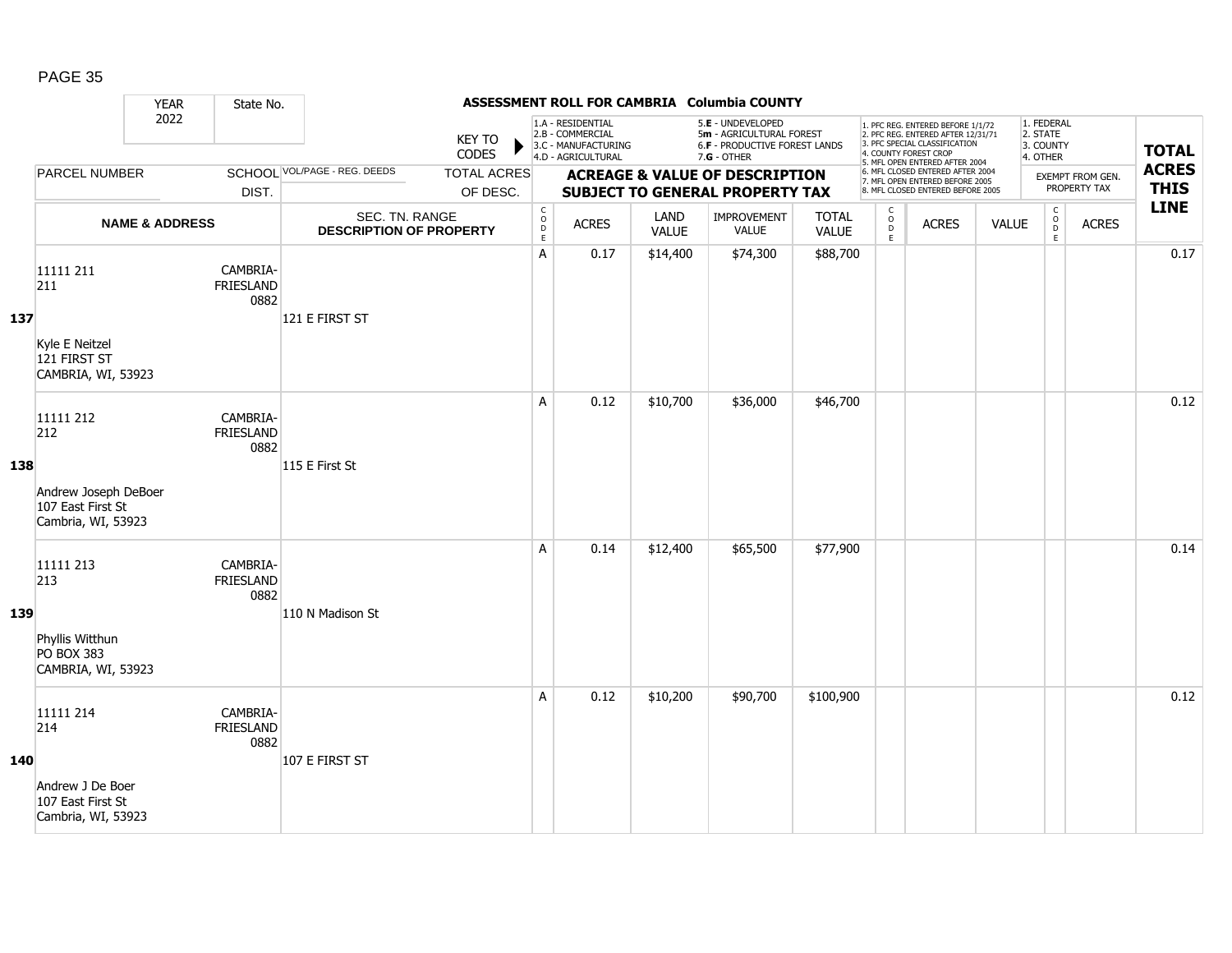|     |                                                                                                             | <b>YEAR</b>               | State No.                            |                                                  |                                |                                        |                                                                                    |                      | ASSESSMENT ROLL FOR CAMBRIA Columbia COUNTY                                                     |                              |                                     |                                                                                                                                                                     |              |                                                 |                                  |                             |
|-----|-------------------------------------------------------------------------------------------------------------|---------------------------|--------------------------------------|--------------------------------------------------|--------------------------------|----------------------------------------|------------------------------------------------------------------------------------|----------------------|-------------------------------------------------------------------------------------------------|------------------------------|-------------------------------------|---------------------------------------------------------------------------------------------------------------------------------------------------------------------|--------------|-------------------------------------------------|----------------------------------|-----------------------------|
|     |                                                                                                             | 2022                      |                                      |                                                  | <b>KEY TO</b><br><b>CODES</b>  |                                        | 1.A - RESIDENTIAL<br>2.B - COMMERCIAL<br>3.C - MANUFACTURING<br>4.D - AGRICULTURAL |                      | 5.E - UNDEVELOPED<br>5m - AGRICULTURAL FOREST<br>6.F - PRODUCTIVE FOREST LANDS<br>$7.G - OTHER$ |                              |                                     | 1. PFC REG. ENTERED BEFORE 1/1/72<br>2. PFC REG. ENTERED AFTER 12/31/71<br>3. PFC SPECIAL CLASSIFICATION<br>4. COUNTY FOREST CROP<br>5. MFL OPEN ENTERED AFTER 2004 |              | 1. FEDERAL<br>2. STATE<br>3. COUNTY<br>4. OTHER |                                  | <b>TOTAL</b>                |
|     | <b>PARCEL NUMBER</b>                                                                                        |                           | DIST.                                | SCHOOL VOL/PAGE - REG. DEEDS                     | <b>TOTAL ACRES</b><br>OF DESC. |                                        |                                                                                    |                      | <b>ACREAGE &amp; VALUE OF DESCRIPTION</b><br><b>SUBJECT TO GENERAL PROPERTY TAX</b>             |                              |                                     | 6. MFL CLOSED ENTERED AFTER 2004<br>7. MFL OPEN ENTERED BEFORE 2005<br>8. MFL CLOSED ENTERED BEFORE 2005                                                            |              |                                                 | EXEMPT FROM GEN.<br>PROPERTY TAX | <b>ACRES</b><br><b>THIS</b> |
|     |                                                                                                             | <b>NAME &amp; ADDRESS</b> |                                      | SEC. TN. RANGE<br><b>DESCRIPTION OF PROPERTY</b> |                                | C<br>$_{\rm D}^{\rm O}$<br>$\mathsf E$ | <b>ACRES</b>                                                                       | LAND<br><b>VALUE</b> | <b>IMPROVEMENT</b><br>VALUE                                                                     | <b>TOTAL</b><br><b>VALUE</b> | $\mathsf{C}$<br>$\int_{D}^{O}$<br>E | <b>ACRES</b>                                                                                                                                                        | <b>VALUE</b> | $\mathsf C$<br>$_{\rm D}^{\rm O}$<br>E          | <b>ACRES</b>                     | <b>LINE</b>                 |
| 141 | 11111 215<br>215<br>Laura J Calvo<br>101 EAST FIRST ST<br>CAMBRIA, WI, 53923                                |                           | CAMBRIA-<br>FRIESLAND<br>0882        | 101 E FIRST ST                                   |                                | A                                      | 0.12                                                                               | \$10,200             | \$73,000                                                                                        | \$83,200                     |                                     |                                                                                                                                                                     |              |                                                 |                                  | 0.12                        |
| 142 | 11111 217.01<br>217.01<br>Columbia County Highway Department<br>338 W Old State Rd 16<br>WYOCENA, WI, 53969 |                           | CAMBRIA-<br><b>FRIESLAND</b><br>0882 | 107 E SECOND ST                                  |                                |                                        |                                                                                    |                      |                                                                                                 |                              |                                     |                                                                                                                                                                     |              | X <sub>3</sub>                                  | 0.32                             | 0.32                        |
| 143 | 11111 217.02<br>217.02<br>Columbia County<br><b>PO BOX 198</b><br>PORTAGE, WI, 53901                        |                           | CAMBRIA-<br><b>FRIESLAND</b><br>0882 | n                                                |                                |                                        |                                                                                    |                      |                                                                                                 |                              |                                     |                                                                                                                                                                     |              | X <sub>3</sub>                                  | 1.12                             | 1.12                        |
| 144 | 11111 219<br>219<br>Dawn A Gorsuch<br>107 E Third St<br>CAMBRIA, WI, 53923                                  |                           | CAMBRIA-<br><b>FRIESLAND</b><br>0882 | 107 E THIRD ST                                   |                                | A                                      | 0.32                                                                               | \$21,000             | \$158,400                                                                                       | \$179,400                    |                                     |                                                                                                                                                                     |              |                                                 |                                  | 0.32                        |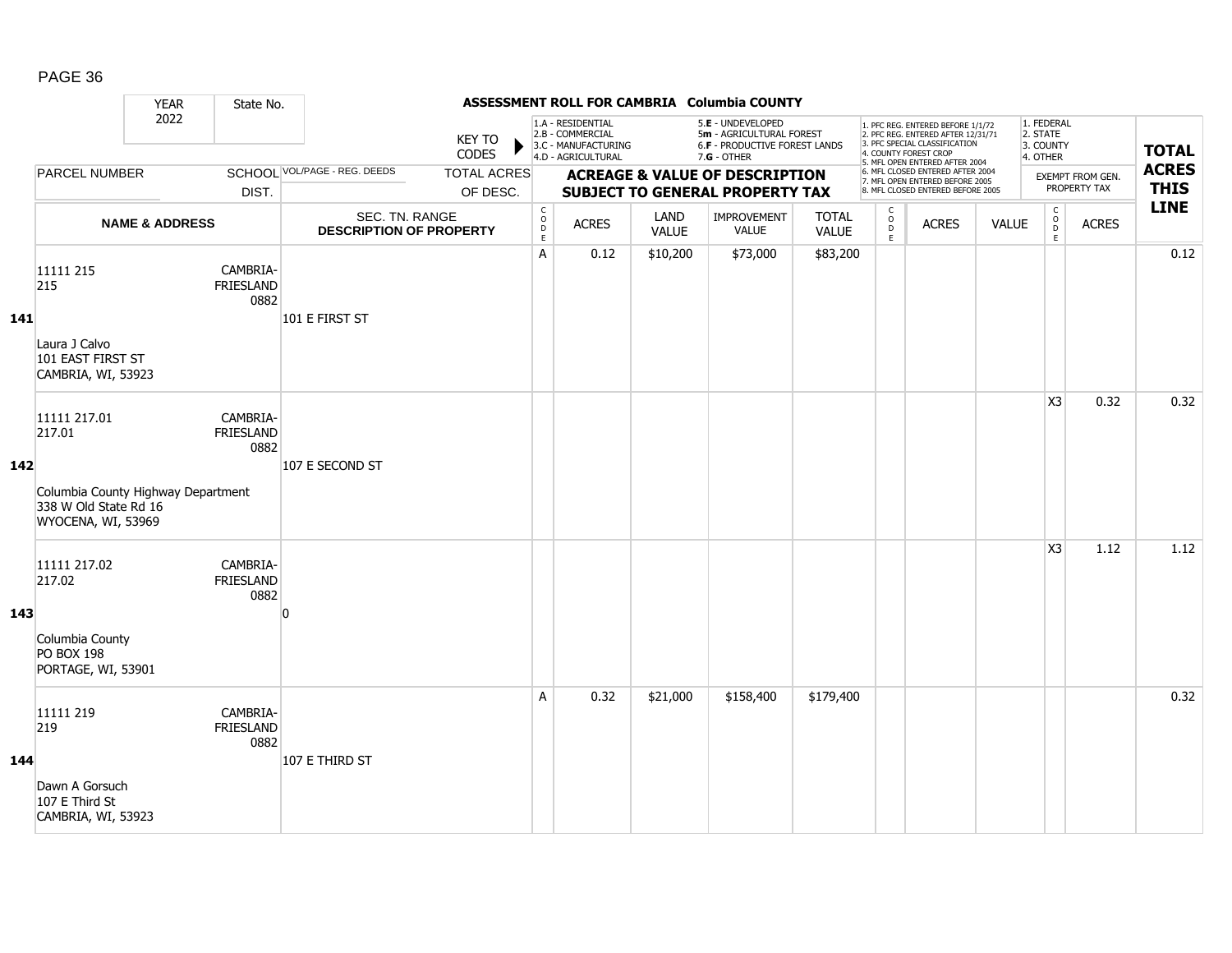|     |                                                                                                     | <b>YEAR</b>               | State No.                            |                                                  |                                |                                                          |                                                                                    |                      | ASSESSMENT ROLL FOR CAMBRIA Columbia COUNTY                                                     |                       |                                     |                                                                                                                                                                     |              |                                                 |                                         |                             |
|-----|-----------------------------------------------------------------------------------------------------|---------------------------|--------------------------------------|--------------------------------------------------|--------------------------------|----------------------------------------------------------|------------------------------------------------------------------------------------|----------------------|-------------------------------------------------------------------------------------------------|-----------------------|-------------------------------------|---------------------------------------------------------------------------------------------------------------------------------------------------------------------|--------------|-------------------------------------------------|-----------------------------------------|-----------------------------|
|     |                                                                                                     | 2022                      |                                      |                                                  | <b>KEY TO</b><br>CODES         |                                                          | 1.A - RESIDENTIAL<br>2.B - COMMERCIAL<br>3.C - MANUFACTURING<br>4.D - AGRICULTURAL |                      | 5.E - UNDEVELOPED<br>5m - AGRICULTURAL FOREST<br>6.F - PRODUCTIVE FOREST LANDS<br>$7.G - OTHER$ |                       |                                     | 1. PFC REG. ENTERED BEFORE 1/1/72<br>2. PFC REG. ENTERED AFTER 12/31/71<br>3. PFC SPECIAL CLASSIFICATION<br>4. COUNTY FOREST CROP<br>5. MFL OPEN ENTERED AFTER 2004 |              | 1. FEDERAL<br>2. STATE<br>3. COUNTY<br>4. OTHER |                                         | <b>TOTAL</b>                |
|     | <b>PARCEL NUMBER</b>                                                                                |                           | DIST.                                | SCHOOL VOL/PAGE - REG. DEEDS                     | <b>TOTAL ACRES</b><br>OF DESC. |                                                          |                                                                                    |                      | <b>ACREAGE &amp; VALUE OF DESCRIPTION</b><br><b>SUBJECT TO GENERAL PROPERTY TAX</b>             |                       |                                     | 6. MFL CLOSED ENTERED AFTER 2004<br>7. MFL OPEN ENTERED BEFORE 2005<br>8. MFL CLOSED ENTERED BEFORE 2005                                                            |              |                                                 | <b>EXEMPT FROM GEN.</b><br>PROPERTY TAX | <b>ACRES</b><br><b>THIS</b> |
|     |                                                                                                     | <b>NAME &amp; ADDRESS</b> |                                      | SEC. TN. RANGE<br><b>DESCRIPTION OF PROPERTY</b> |                                | $\begin{matrix} 0 \\ 0 \\ D \end{matrix}$<br>$\mathsf E$ | <b>ACRES</b>                                                                       | LAND<br><b>VALUE</b> | IMPROVEMENT<br><b>VALUE</b>                                                                     | <b>TOTAL</b><br>VALUE | $\mathsf{C}$<br>$\int_{D}^{O}$<br>E | <b>ACRES</b>                                                                                                                                                        | <b>VALUE</b> | $\mathsf C$<br>$_{\rm D}^{\rm O}$<br>E          | <b>ACRES</b>                            | <b>LINE</b>                 |
| 145 | 11111 219.1<br>219.1<br>Taylor R Bilberry, Bethany A Bowen<br>100 E Fourth St<br>CAMBRIA, WI, 53923 |                           | CAMBRIA-<br>FRIESLAND<br>0882        | 100 E FOURTH ST                                  |                                | Α                                                        | 0.19                                                                               | \$16,500             | \$114,500                                                                                       | \$131,000             |                                     |                                                                                                                                                                     |              |                                                 |                                         | 0.19                        |
| 146 | 11111 219.2<br>219.2<br>Sirocco Investments LLC<br>107 E Third St<br>CAMBRIA, WI, 53923             |                           | CAMBRIA-<br><b>FRIESLAND</b><br>0882 | 312 N Madison St                                 |                                | A                                                        | 0.20                                                                               | \$17,100             | \$81,300                                                                                        | \$98,400              |                                     |                                                                                                                                                                     |              |                                                 |                                         | 0.20                        |
| 147 | 11111 219.3<br>219.3<br>Jamie W Link, Elora A Flack<br>101 E Third St<br>CAMBRIA, WI, 53923         |                           | CAMBRIA-<br><b>FRIESLAND</b><br>0882 | 101 E THIRD ST                                   |                                | A                                                        | 0.20                                                                               | \$17,300             | \$106,600                                                                                       | \$123,900             |                                     |                                                                                                                                                                     |              |                                                 |                                         | 0.20                        |
| 148 | 11111 219.4<br>219.4<br>Jared Van Buren<br>102 E 4th St<br>CAMBRIA, WI, 53923                       |                           | CAMBRIA-<br>FRIESLAND<br>0882        | 102 E FOURTH ST                                  |                                | A                                                        | 0.20                                                                               | \$17,300             | \$119,400                                                                                       | \$136,700             |                                     |                                                                                                                                                                     |              |                                                 |                                         | 0.20                        |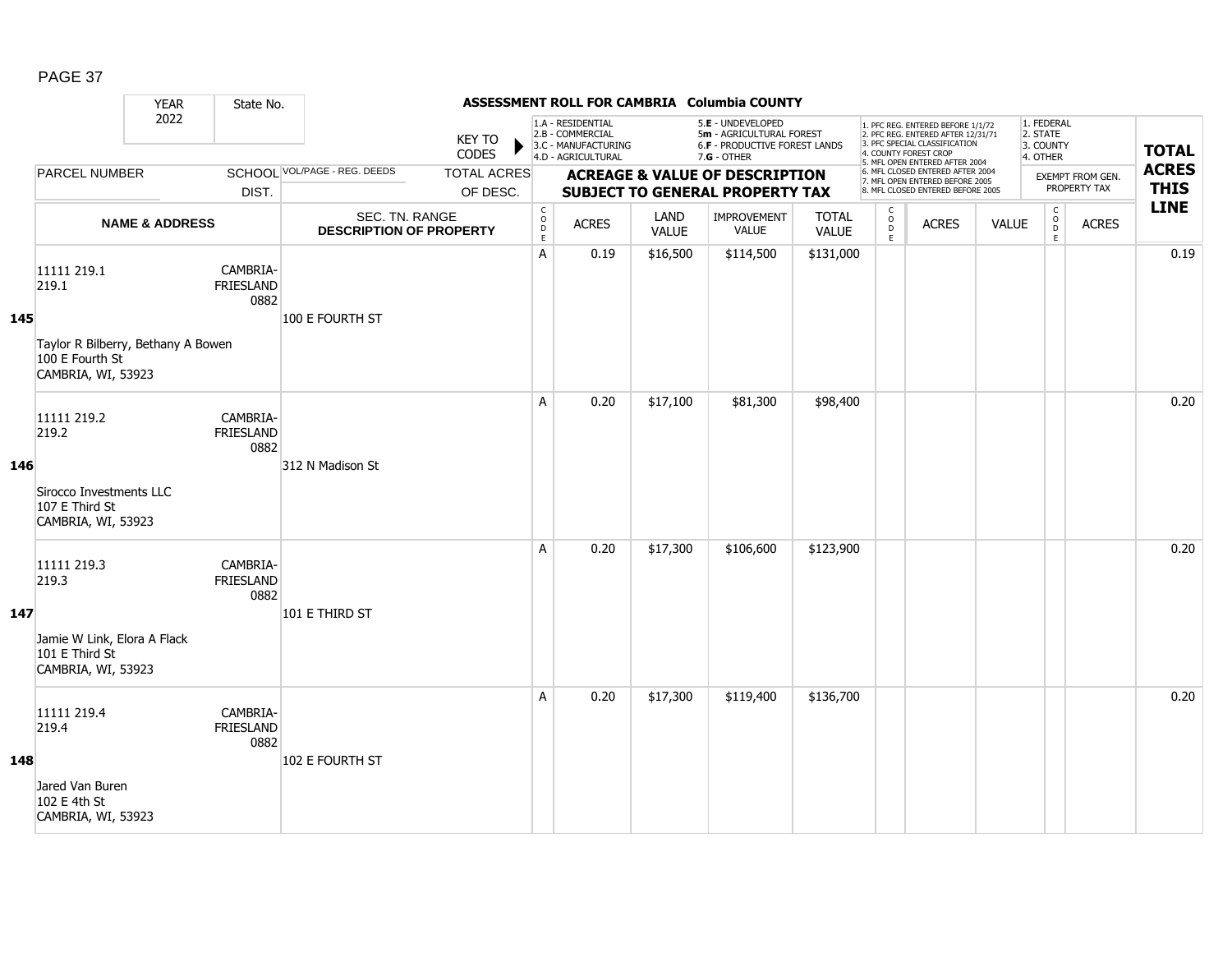|     |                                                                                                                      | <b>YEAR</b>               | State No.                            |                                                  |                                |                                                           |                                                                                    |               | ASSESSMENT ROLL FOR CAMBRIA Columbia COUNTY                                                            |                              |                                                |                                                                                                                                                                     |              |                                                           |                                  |                             |
|-----|----------------------------------------------------------------------------------------------------------------------|---------------------------|--------------------------------------|--------------------------------------------------|--------------------------------|-----------------------------------------------------------|------------------------------------------------------------------------------------|---------------|--------------------------------------------------------------------------------------------------------|------------------------------|------------------------------------------------|---------------------------------------------------------------------------------------------------------------------------------------------------------------------|--------------|-----------------------------------------------------------|----------------------------------|-----------------------------|
|     |                                                                                                                      | 2022                      |                                      |                                                  | KEY TO<br><b>CODES</b>         |                                                           | 1.A - RESIDENTIAL<br>2.B - COMMERCIAL<br>3.C - MANUFACTURING<br>4.D - AGRICULTURAL |               | 5.E - UNDEVELOPED<br>5m - AGRICULTURAL FOREST<br><b>6.F - PRODUCTIVE FOREST LANDS</b><br>$7.G - OTHER$ |                              |                                                | 1. PFC REG. ENTERED BEFORE 1/1/72<br>2. PFC REG. ENTERED AFTER 12/31/71<br>3. PFC SPECIAL CLASSIFICATION<br>4. COUNTY FOREST CROP<br>5. MFL OPEN ENTERED AFTER 2004 |              | 1. FEDERAL<br>2. STATE<br>3. COUNTY<br>4. OTHER           |                                  | <b>TOTAL</b>                |
|     | <b>PARCEL NUMBER</b>                                                                                                 |                           | DIST.                                | SCHOOL VOL/PAGE - REG. DEEDS                     | <b>TOTAL ACRES</b><br>OF DESC. |                                                           |                                                                                    |               | <b>ACREAGE &amp; VALUE OF DESCRIPTION</b><br><b>SUBJECT TO GENERAL PROPERTY TAX</b>                    |                              |                                                | 6. MFL CLOSED ENTERED AFTER 2004<br>7. MFL OPEN ENTERED BEFORE 2005<br>8. MFL CLOSED ENTERED BEFORE 2005                                                            |              |                                                           | EXEMPT FROM GEN.<br>PROPERTY TAX | <b>ACRES</b><br><b>THIS</b> |
|     |                                                                                                                      | <b>NAME &amp; ADDRESS</b> |                                      | SEC. TN. RANGE<br><b>DESCRIPTION OF PROPERTY</b> |                                | $\begin{array}{c} C \\ O \\ D \end{array}$<br>$\mathsf E$ | <b>ACRES</b>                                                                       | LAND<br>VALUE | <b>IMPROVEMENT</b><br><b>VALUE</b>                                                                     | <b>TOTAL</b><br><b>VALUE</b> | $\mathsf{C}$<br>$\ddot{\mathbf{O}}$<br>D<br>E. | <b>ACRES</b>                                                                                                                                                        | <b>VALUE</b> | $\begin{array}{c} C \\ O \\ D \end{array}$<br>$\mathsf E$ | <b>ACRES</b>                     | <b>LINE</b>                 |
| 149 | 11111 219.5<br>219.5<br>Jared Van Buren<br>102 E 4th St<br>CAMBRIA, WI, 53923                                        |                           | CAMBRIA-<br><b>FRIESLAND</b><br>0882 | n                                                |                                | A                                                         | 0.09                                                                               | \$400         | \$0                                                                                                    | \$400                        |                                                |                                                                                                                                                                     |              |                                                           |                                  | 0.09                        |
| 150 | 11111 219.6<br>219.6<br>Dawn A Gorsuch<br>107 E Third St<br>CAMBRIA, WI, 53923                                       |                           | CAMBRIA-<br><b>FRIESLAND</b><br>0882 | $\Omega$                                         |                                | A                                                         | 0.09                                                                               | \$400         | \$0                                                                                                    | \$400                        |                                                |                                                                                                                                                                     |              |                                                           |                                  | 0.09                        |
| 151 | 11111 22<br>22<br>Thomas V Janasik, Judith A Janasik<br>204 S Madison St<br>CAMBRIA, WI, 53923                       |                           | CAMBRIA-<br>FRIESLAND<br>0882        | 204 S Madison St                                 |                                | A                                                         | 0.09                                                                               | \$8,200       | \$45,800                                                                                               | \$54,000                     |                                                |                                                                                                                                                                     |              |                                                           |                                  | 0.09                        |
| 152 | 11111 220.01<br>220.01<br>State Of Wisconsin - Dept Of Transportation<br>4802 SHEBOYGAN AVENUE<br>MADISON, WI, 53705 |                           | CAMBRIA-<br><b>FRIESLAND</b><br>0882 | <b>ROAD - RIGHT OF WAY</b>                       |                                |                                                           |                                                                                    |               |                                                                                                        |                              |                                                |                                                                                                                                                                     |              | X <sub>2</sub>                                            | 0.00                             | 0.00                        |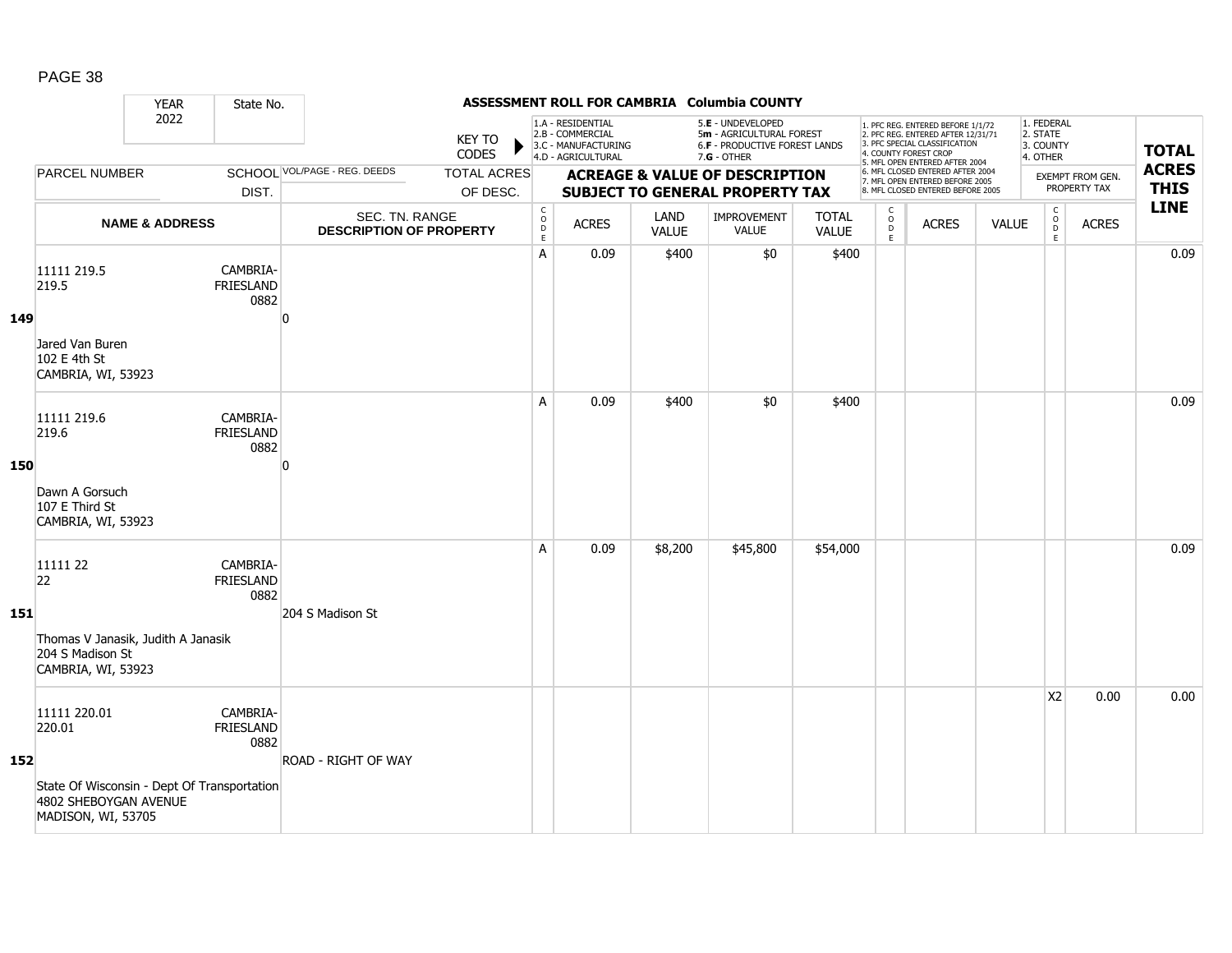|     |                                                                                                           | <b>YEAR</b>               | State No.                            |                                                  |                                |                                                          |                                                                                    |                      | ASSESSMENT ROLL FOR CAMBRIA Columbia COUNTY                                                     |                              |                                         |                                                                                                                                                                     |              |                                                 |                                  |                             |
|-----|-----------------------------------------------------------------------------------------------------------|---------------------------|--------------------------------------|--------------------------------------------------|--------------------------------|----------------------------------------------------------|------------------------------------------------------------------------------------|----------------------|-------------------------------------------------------------------------------------------------|------------------------------|-----------------------------------------|---------------------------------------------------------------------------------------------------------------------------------------------------------------------|--------------|-------------------------------------------------|----------------------------------|-----------------------------|
|     |                                                                                                           | 2022                      |                                      |                                                  | <b>KEY TO</b><br>CODES         |                                                          | 1.A - RESIDENTIAL<br>2.B - COMMERCIAL<br>3.C - MANUFACTURING<br>4.D - AGRICULTURAL |                      | 5.E - UNDEVELOPED<br>5m - AGRICULTURAL FOREST<br>6.F - PRODUCTIVE FOREST LANDS<br>$7.G - OTHER$ |                              |                                         | 1. PFC REG. ENTERED BEFORE 1/1/72<br>2. PFC REG. ENTERED AFTER 12/31/71<br>3. PFC SPECIAL CLASSIFICATION<br>4. COUNTY FOREST CROP<br>5. MFL OPEN ENTERED AFTER 2004 |              | 1. FEDERAL<br>2. STATE<br>3. COUNTY<br>4. OTHER |                                  | <b>TOTAL</b>                |
|     | <b>PARCEL NUMBER</b>                                                                                      |                           | DIST.                                | SCHOOL VOL/PAGE - REG. DEEDS                     | <b>TOTAL ACRES</b><br>OF DESC. |                                                          |                                                                                    |                      | <b>ACREAGE &amp; VALUE OF DESCRIPTION</b><br><b>SUBJECT TO GENERAL PROPERTY TAX</b>             |                              |                                         | 6. MFL CLOSED ENTERED AFTER 2004<br>7. MFL OPEN ENTERED BEFORE 2005<br>8. MFL CLOSED ENTERED BEFORE 2005                                                            |              |                                                 | EXEMPT FROM GEN.<br>PROPERTY TAX | <b>ACRES</b><br><b>THIS</b> |
|     |                                                                                                           | <b>NAME &amp; ADDRESS</b> |                                      | SEC. TN. RANGE<br><b>DESCRIPTION OF PROPERTY</b> |                                | $\begin{matrix} 0 \\ 0 \\ D \end{matrix}$<br>$\mathsf E$ | <b>ACRES</b>                                                                       | LAND<br><b>VALUE</b> | <b>IMPROVEMENT</b><br><b>VALUE</b>                                                              | <b>TOTAL</b><br><b>VALUE</b> | $\mathsf{C}$<br>$_{\rm D}^{\rm O}$<br>E | <b>ACRES</b>                                                                                                                                                        | <b>VALUE</b> | $\mathsf C$<br>$_{\rm D}^{\rm O}$<br>E          | <b>ACRES</b>                     | <b>LINE</b>                 |
| 153 | 11111 220.02<br>220.02<br>CMZ Investments, LLC<br>W11451 County Road CF<br>Randolph, Wisconsin, 53956     |                           | CAMBRIA-<br><b>FRIESLAND</b><br>0882 | 401 N MADISON ST                                 |                                | Α                                                        | 0.94                                                                               | \$27,800             | \$195,500                                                                                       | \$223,300                    |                                         |                                                                                                                                                                     |              |                                                 |                                  | 0.94                        |
| 154 | 11111 221<br>221<br>Connie M Herpel<br><b>PO BOX 474</b><br>CAMBRIA, WI, 53923                            |                           | CAMBRIA-<br>FRIESLAND<br>0882        | 300 KELLY ST                                     |                                | A                                                        | 0.62                                                                               | \$24,300             | \$126,600                                                                                       | \$150,900                    |                                         |                                                                                                                                                                     |              |                                                 |                                  | 0.62                        |
| 155 | 11111 221.5<br>221.5<br>William Hermann<br>305 N Madison St<br>CAMBRIA, WI, 53923                         |                           | CAMBRIA-<br>FRIESLAND<br>0882        | 305 N MADISON ST                                 |                                | A                                                        | 0.31                                                                               | \$20,900             | \$29,600                                                                                        | \$50,500                     |                                         |                                                                                                                                                                     |              |                                                 |                                  | 0.31                        |
| 156 | 11111 222<br>222<br>William S Treptow, Debra D Treptow<br>317 North Madison St<br>CAMBRIA, WI, 53923-0317 |                           | CAMBRIA-<br><b>FRIESLAND</b><br>0882 | 317 N MADISON ST                                 |                                | A                                                        | 0.31                                                                               | \$20,900             | \$25,000                                                                                        | \$45,900                     |                                         |                                                                                                                                                                     |              |                                                 |                                  | 0.31                        |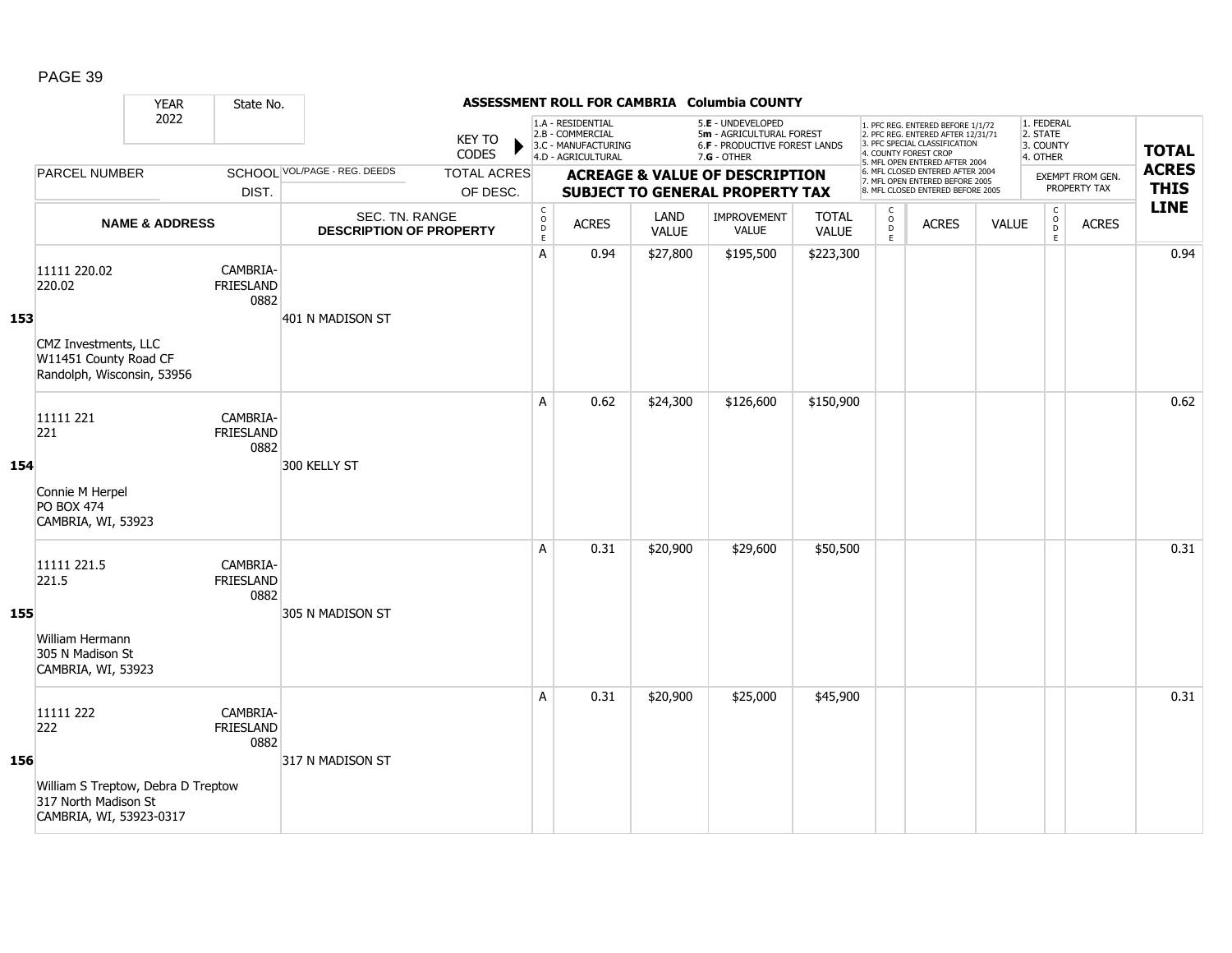|     |                                                                                                        | <b>YEAR</b>               | State No.                            |                                                  |                                |                                        |                                                                                    |                      | ASSESSMENT ROLL FOR CAMBRIA Columbia COUNTY                                                            |                              |                                         |                                                                                                                                                                     |              |                                                 |                                  |                             |
|-----|--------------------------------------------------------------------------------------------------------|---------------------------|--------------------------------------|--------------------------------------------------|--------------------------------|----------------------------------------|------------------------------------------------------------------------------------|----------------------|--------------------------------------------------------------------------------------------------------|------------------------------|-----------------------------------------|---------------------------------------------------------------------------------------------------------------------------------------------------------------------|--------------|-------------------------------------------------|----------------------------------|-----------------------------|
|     |                                                                                                        | 2022                      |                                      |                                                  | <b>KEY TO</b><br>CODES         |                                        | 1.A - RESIDENTIAL<br>2.B - COMMERCIAL<br>3.C - MANUFACTURING<br>4.D - AGRICULTURAL |                      | 5.E - UNDEVELOPED<br>5m - AGRICULTURAL FOREST<br><b>6.F - PRODUCTIVE FOREST LANDS</b><br>$7.G - OTHER$ |                              |                                         | 1. PFC REG. ENTERED BEFORE 1/1/72<br>2. PFC REG. ENTERED AFTER 12/31/71<br>3. PFC SPECIAL CLASSIFICATION<br>4. COUNTY FOREST CROP<br>5. MFL OPEN ENTERED AFTER 2004 |              | 1. FEDERAL<br>2. STATE<br>3. COUNTY<br>4. OTHER |                                  | <b>TOTAL</b>                |
|     | <b>PARCEL NUMBER</b>                                                                                   |                           | DIST.                                | SCHOOL VOL/PAGE - REG. DEEDS                     | <b>TOTAL ACRES</b><br>OF DESC. |                                        |                                                                                    |                      | <b>ACREAGE &amp; VALUE OF DESCRIPTION</b><br><b>SUBJECT TO GENERAL PROPERTY TAX</b>                    |                              |                                         | 6. MFL CLOSED ENTERED AFTER 2004<br>7. MFL OPEN ENTERED BEFORE 2005<br>8. MFL CLOSED ENTERED BEFORE 2005                                                            |              |                                                 | EXEMPT FROM GEN.<br>PROPERTY TAX | <b>ACRES</b><br><b>THIS</b> |
|     |                                                                                                        | <b>NAME &amp; ADDRESS</b> |                                      | SEC. TN. RANGE<br><b>DESCRIPTION OF PROPERTY</b> |                                | $_{\rm o}^{\rm c}$<br>D<br>$\mathsf E$ | <b>ACRES</b>                                                                       | LAND<br><b>VALUE</b> | <b>IMPROVEMENT</b><br><b>VALUE</b>                                                                     | <b>TOTAL</b><br><b>VALUE</b> | $_{\rm o}^{\rm c}$<br>$\mathsf{D}$<br>E | <b>ACRES</b>                                                                                                                                                        | <b>VALUE</b> | $\begin{matrix} 0 \\ 0 \\ 0 \end{matrix}$<br>E  | <b>ACRES</b>                     | <b>LINE</b>                 |
| 157 | 11111 223.1<br>223.1<br>Christian A Dunahee, Shannon L Dunahee<br>102 W THIRD ST<br>CAMBRIA, WI, 53923 |                           | CAMBRIA-<br><b>FRIESLAND</b><br>0882 | 102 W THIRD ST                                   |                                | Α                                      | 0.32                                                                               | \$21,000             | \$105,100                                                                                              | \$126,100                    |                                         |                                                                                                                                                                     |              |                                                 |                                  | 0.32                        |
| 158 | 11111 223.2<br>223.2<br>Eugene L Kidd<br>W1926 Eagle Rd<br>NESHKORO, WI, 54960-8415                    |                           | CAMBRIA-<br><b>FRIESLAND</b><br>0882 | $\Omega$                                         |                                | A                                      | 0.17                                                                               | \$14,400             | \$0                                                                                                    | \$14,400                     |                                         |                                                                                                                                                                     |              |                                                 |                                  | 0.17                        |
| 159 | 11111 223.A<br>223.A<br>Eugene L Kidd<br>W1926 Eagle Rd<br>NESHKORO, WI, 54960-8415                    |                           | CAMBRIA-<br>FRIESLAND<br>0882        | 120 W Third St                                   |                                | A                                      | 0.15                                                                               | \$13,300             | \$0                                                                                                    | \$13,300                     |                                         |                                                                                                                                                                     |              |                                                 |                                  | 0.15                        |
| 160 | 11111 224<br>224<br>Bruce A Steinbach, Linda M Steinbach<br>107 W SECOND ST<br>CAMBRIA, WI, 53923      |                           | CAMBRIA-<br><b>FRIESLAND</b><br>0882 | 107 W Second St                                  |                                | A                                      | 0.17                                                                               | \$14,700             | \$76,200                                                                                               | \$90,900                     |                                         |                                                                                                                                                                     |              |                                                 |                                  | 0.17                        |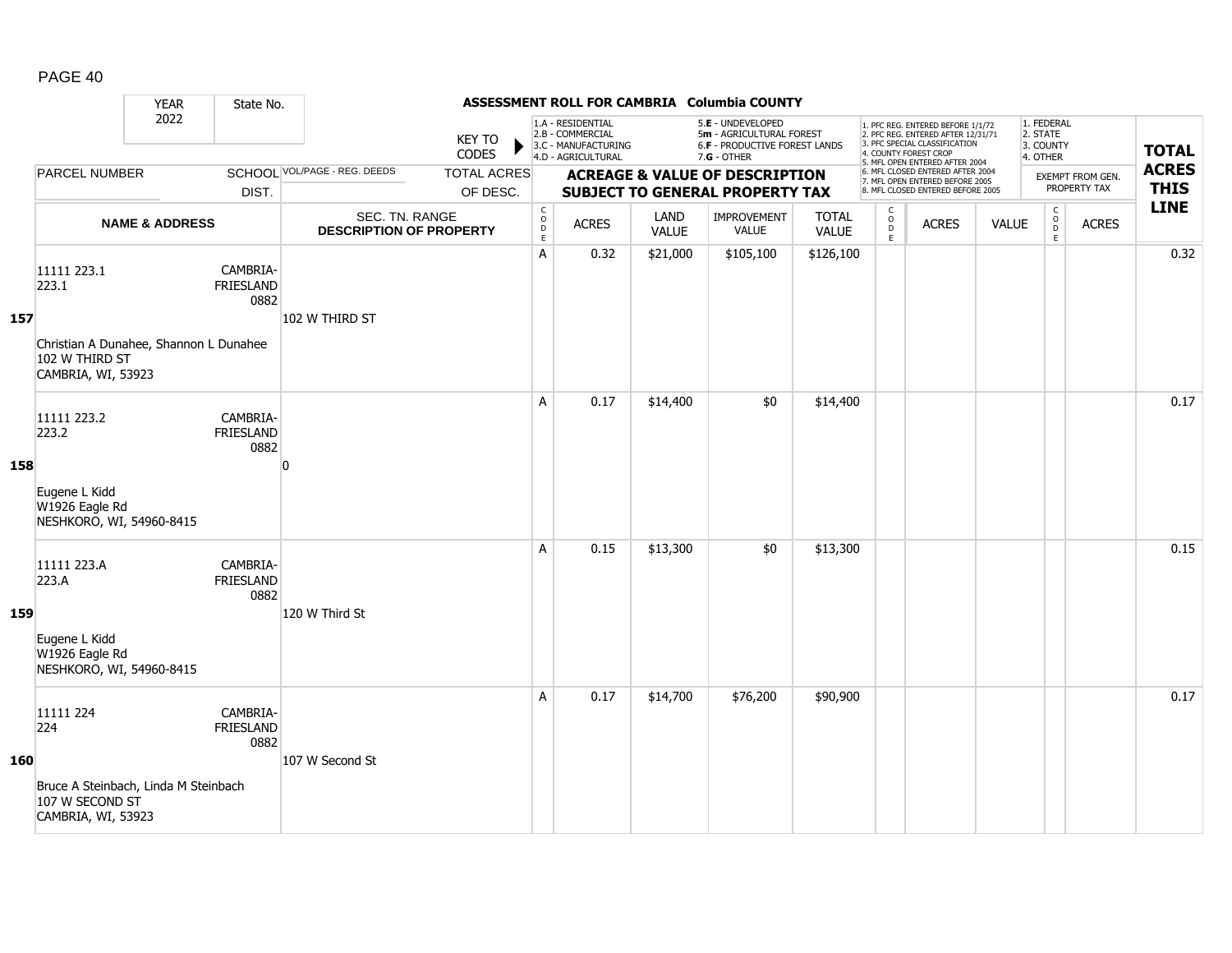|     |                                                                                                   | <b>YEAR</b>               | State No.                            |                                                  |                                |                                                          |                                                                                    |                      | ASSESSMENT ROLL FOR CAMBRIA Columbia COUNTY                                                     |                              |                                               |                                                                                                                                                                     |              |                                                 |                                         |                             |
|-----|---------------------------------------------------------------------------------------------------|---------------------------|--------------------------------------|--------------------------------------------------|--------------------------------|----------------------------------------------------------|------------------------------------------------------------------------------------|----------------------|-------------------------------------------------------------------------------------------------|------------------------------|-----------------------------------------------|---------------------------------------------------------------------------------------------------------------------------------------------------------------------|--------------|-------------------------------------------------|-----------------------------------------|-----------------------------|
|     |                                                                                                   | 2022                      |                                      |                                                  | <b>KEY TO</b><br>CODES         |                                                          | 1.A - RESIDENTIAL<br>2.B - COMMERCIAL<br>3.C - MANUFACTURING<br>4.D - AGRICULTURAL |                      | 5.E - UNDEVELOPED<br>5m - AGRICULTURAL FOREST<br>6.F - PRODUCTIVE FOREST LANDS<br>$7.G - OTHER$ |                              |                                               | 1. PFC REG. ENTERED BEFORE 1/1/72<br>2. PFC REG. ENTERED AFTER 12/31/71<br>3. PFC SPECIAL CLASSIFICATION<br>4. COUNTY FOREST CROP<br>5. MFL OPEN ENTERED AFTER 2004 |              | 1. FEDERAL<br>2. STATE<br>3. COUNTY<br>4. OTHER |                                         | <b>TOTAL</b>                |
|     | <b>PARCEL NUMBER</b>                                                                              |                           | DIST.                                | SCHOOL VOL/PAGE - REG. DEEDS                     | <b>TOTAL ACRES</b><br>OF DESC. |                                                          |                                                                                    |                      | <b>ACREAGE &amp; VALUE OF DESCRIPTION</b><br><b>SUBJECT TO GENERAL PROPERTY TAX</b>             |                              |                                               | 6. MFL CLOSED ENTERED AFTER 2004<br>7. MFL OPEN ENTERED BEFORE 2005<br>8. MFL CLOSED ENTERED BEFORE 2005                                                            |              |                                                 | <b>EXEMPT FROM GEN.</b><br>PROPERTY TAX | <b>ACRES</b><br><b>THIS</b> |
|     |                                                                                                   | <b>NAME &amp; ADDRESS</b> |                                      | SEC. TN. RANGE<br><b>DESCRIPTION OF PROPERTY</b> |                                | $\begin{matrix} 0 \\ 0 \\ D \end{matrix}$<br>$\mathsf E$ | <b>ACRES</b>                                                                       | LAND<br><b>VALUE</b> | IMPROVEMENT<br><b>VALUE</b>                                                                     | <b>TOTAL</b><br><b>VALUE</b> | $\mathsf{C}$<br>$_\mathrm{D}^\mathrm{O}$<br>E | <b>ACRES</b>                                                                                                                                                        | <b>VALUE</b> | $\mathsf C$<br>$_{\rm D}^{\rm O}$<br>E          | <b>ACRES</b>                            | <b>LINE</b>                 |
| 161 | 11111 224.A<br>224.A<br>Timothy C Ashley, Denise K Ashley<br>W3904 Cty Rd P<br>CAMBRIA, WI, 53923 |                           | CAMBRIA-<br><b>FRIESLAND</b><br>0882 | 103 W Second St                                  |                                | Α                                                        | 0.16                                                                               | \$13,800             | \$83,200                                                                                        | \$97,000                     |                                               |                                                                                                                                                                     |              |                                                 |                                         | 0.16                        |
| 162 | 11111 225<br>225<br>Shirley A Brossard<br>119 W Second St<br>CAMBRIA, WI, 53923                   |                           | CAMBRIA-<br><b>FRIESLAND</b><br>0882 | 119 W Second St                                  |                                | A                                                        | 0.35                                                                               | \$21,300             | \$91,600                                                                                        | \$112,900                    |                                               |                                                                                                                                                                     |              |                                                 |                                         | 0.35                        |
| 163 | 11111 226<br>226<br>Domingo Rodrigues, Elida P Rodrigues<br>PO BOX 114<br>CAMBRIA, WI, 53923      |                           | CAMBRIA-<br><b>FRIESLAND</b><br>0882 | 114 Kelly St                                     |                                | A                                                        | 0.18                                                                               | \$15,900             | \$45,700                                                                                        | \$61,600                     |                                               |                                                                                                                                                                     |              |                                                 |                                         | 0.18                        |
| 164 | 11111 227<br>227<br>Phyllis Witthun<br>PO Box 383<br>CAMBRIA, WI, 53923                           |                           | CAMBRIA-<br>FRIESLAND<br>0882        | 121 N Madison St                                 |                                | A                                                        | 0.51                                                                               | \$23,100             | \$0                                                                                             | \$23,100                     |                                               |                                                                                                                                                                     |              |                                                 |                                         | 0.51                        |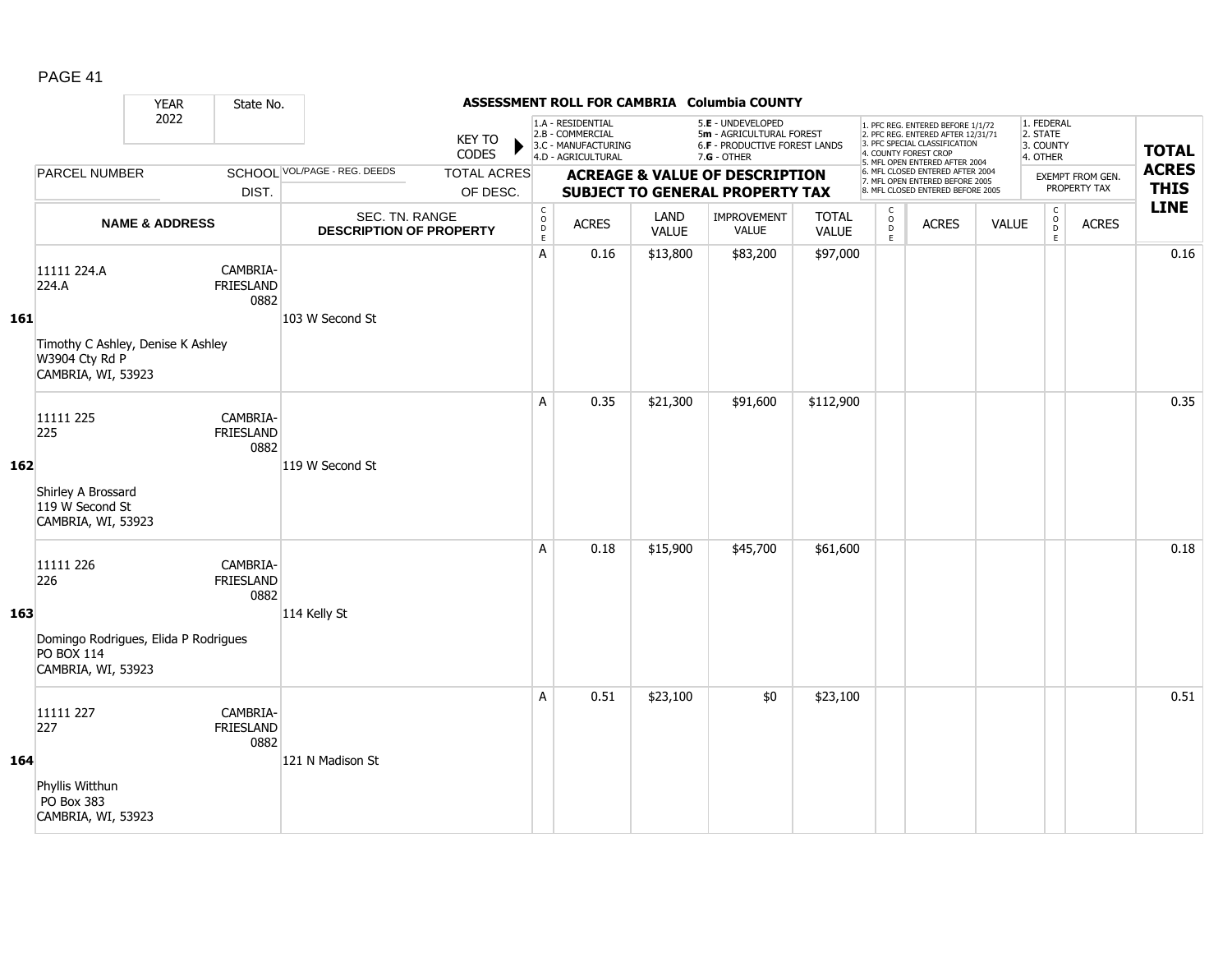|     |                                                                                                   | <b>YEAR</b>               | State No.                            |                                                  |                                |                                                          |                                                                                    |                      | ASSESSMENT ROLL FOR CAMBRIA Columbia COUNTY                                                            |                       |                         |                                                                                                                                                                     |              |                                                 |                                  |                             |
|-----|---------------------------------------------------------------------------------------------------|---------------------------|--------------------------------------|--------------------------------------------------|--------------------------------|----------------------------------------------------------|------------------------------------------------------------------------------------|----------------------|--------------------------------------------------------------------------------------------------------|-----------------------|-------------------------|---------------------------------------------------------------------------------------------------------------------------------------------------------------------|--------------|-------------------------------------------------|----------------------------------|-----------------------------|
|     |                                                                                                   | 2022                      |                                      |                                                  | KEY TO<br>CODES                |                                                          | 1.A - RESIDENTIAL<br>2.B - COMMERCIAL<br>3.C - MANUFACTURING<br>4.D - AGRICULTURAL |                      | 5.E - UNDEVELOPED<br>5m - AGRICULTURAL FOREST<br><b>6.F - PRODUCTIVE FOREST LANDS</b><br>$7.G - OTHER$ |                       |                         | 1. PFC REG. ENTERED BEFORE 1/1/72<br>2. PFC REG. ENTERED AFTER 12/31/71<br>3. PFC SPECIAL CLASSIFICATION<br>4. COUNTY FOREST CROP<br>5. MFL OPEN ENTERED AFTER 2004 |              | 1. FEDERAL<br>2. STATE<br>3. COUNTY<br>4. OTHER |                                  | <b>TOTAL</b>                |
|     | <b>PARCEL NUMBER</b>                                                                              |                           | DIST.                                | SCHOOL VOL/PAGE - REG. DEEDS                     | <b>TOTAL ACRES</b><br>OF DESC. |                                                          |                                                                                    |                      | <b>ACREAGE &amp; VALUE OF DESCRIPTION</b><br><b>SUBJECT TO GENERAL PROPERTY TAX</b>                    |                       |                         | 6. MFL CLOSED ENTERED AFTER 2004<br>7. MFL OPEN ENTERED BEFORE 2005<br>8. MFL CLOSED ENTERED BEFORE 2005                                                            |              |                                                 | EXEMPT FROM GEN.<br>PROPERTY TAX | <b>ACRES</b><br><b>THIS</b> |
|     |                                                                                                   | <b>NAME &amp; ADDRESS</b> |                                      | SEC. TN. RANGE<br><b>DESCRIPTION OF PROPERTY</b> |                                | $\begin{matrix} 0 \\ 0 \\ D \end{matrix}$<br>$\mathsf E$ | <b>ACRES</b>                                                                       | LAND<br><b>VALUE</b> | IMPROVEMENT<br><b>VALUE</b>                                                                            | <b>TOTAL</b><br>VALUE | $\frac{c}{0}$<br>D<br>E | <b>ACRES</b>                                                                                                                                                        | <b>VALUE</b> | $\begin{matrix} 0 \\ 0 \\ 0 \end{matrix}$<br>E  | <b>ACRES</b>                     | <b>LINE</b>                 |
| 165 | 11111 228<br>228<br>Nathaniel Braaksma, Amber Braaksma<br>105 W FIRST ST<br>CAMBRIA, WI, 53923    |                           | CAMBRIA-<br>FRIESLAND<br>0882        | 105 W FIRST ST                                   |                                | A                                                        | 0.32                                                                               | \$21,000             | \$93,400                                                                                               | \$114,400             |                         |                                                                                                                                                                     |              |                                                 |                                  | 0.32                        |
| 166 | 11111 229<br>229<br>Theodore L Page II, Dora Page<br>586 Hancock Dr East<br>SCOTTSBORO, AL, 35769 |                           | CAMBRIA-<br><b>FRIESLAND</b><br>0882 | 117 W FIRST ST                                   |                                | A                                                        | 0.36                                                                               | \$21,400             | \$68,600                                                                                               | \$90,000              |                         |                                                                                                                                                                     |              |                                                 |                                  | 0.36                        |
| 167 | 11111 23<br>23<br>Evan G Merwin, Deborah Merwin<br>203 South Madison St<br>CAMBRIA, WI, 53923     |                           | CAMBRIA-<br><b>FRIESLAND</b><br>0882 | 203 S MADISON ST                                 |                                | A                                                        | 0.20                                                                               | \$17,200             | \$115,300                                                                                              | \$132,500             |                         |                                                                                                                                                                     |              |                                                 |                                  | 0.20                        |
| 168 | 11111 230<br>230<br>Shirley A Lloyd<br>110 W First St<br>CAMBRIA, WI, 53923                       |                           | CAMBRIA-<br><b>FRIESLAND</b><br>0882 | 110 W FIRST ST                                   |                                | A                                                        | 0.36                                                                               | \$21,500             | \$108,400                                                                                              | \$129,900             |                         |                                                                                                                                                                     |              |                                                 |                                  | 0.36                        |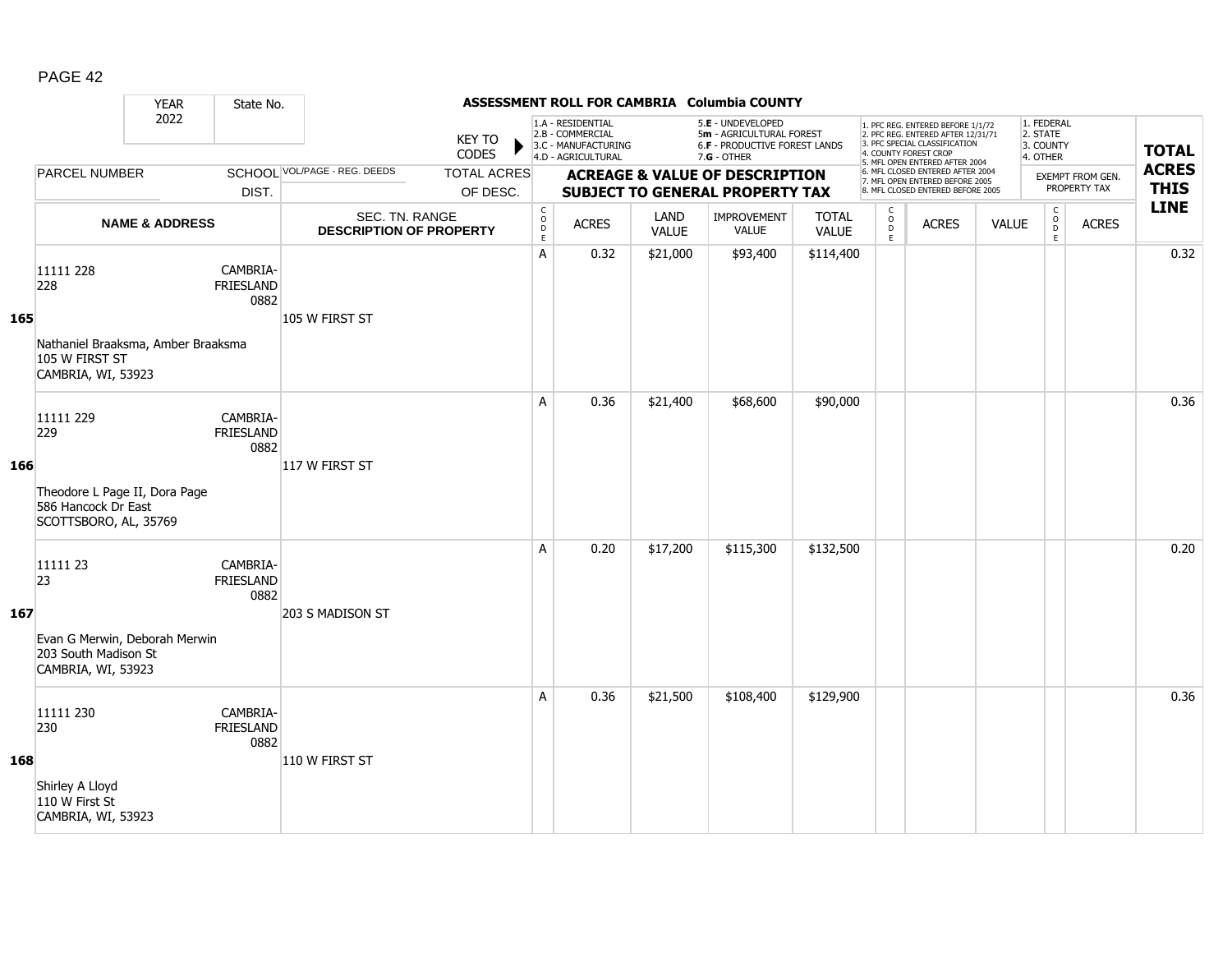|     |                                                                                   | <b>YEAR</b>               | State No.                            |                                                  |                                |                                                          |                                                                                    |                      | ASSESSMENT ROLL FOR CAMBRIA Columbia COUNTY                                                     |                              |                                     |                                                                                                                                                                     |              |                                                 |                                  |                             |
|-----|-----------------------------------------------------------------------------------|---------------------------|--------------------------------------|--------------------------------------------------|--------------------------------|----------------------------------------------------------|------------------------------------------------------------------------------------|----------------------|-------------------------------------------------------------------------------------------------|------------------------------|-------------------------------------|---------------------------------------------------------------------------------------------------------------------------------------------------------------------|--------------|-------------------------------------------------|----------------------------------|-----------------------------|
|     |                                                                                   | 2022                      |                                      |                                                  | <b>KEY TO</b><br>CODES         |                                                          | 1.A - RESIDENTIAL<br>2.B - COMMERCIAL<br>3.C - MANUFACTURING<br>4.D - AGRICULTURAL |                      | 5.E - UNDEVELOPED<br>5m - AGRICULTURAL FOREST<br>6.F - PRODUCTIVE FOREST LANDS<br>$7.G - OTHER$ |                              |                                     | 1. PFC REG. ENTERED BEFORE 1/1/72<br>2. PFC REG. ENTERED AFTER 12/31/71<br>3. PFC SPECIAL CLASSIFICATION<br>4. COUNTY FOREST CROP<br>5. MFL OPEN ENTERED AFTER 2004 |              | 1. FEDERAL<br>2. STATE<br>3. COUNTY<br>4. OTHER |                                  | <b>TOTAL</b>                |
|     | <b>PARCEL NUMBER</b>                                                              |                           | DIST.                                | SCHOOL VOL/PAGE - REG. DEEDS                     | <b>TOTAL ACRES</b><br>OF DESC. |                                                          |                                                                                    |                      | <b>ACREAGE &amp; VALUE OF DESCRIPTION</b><br><b>SUBJECT TO GENERAL PROPERTY TAX</b>             |                              |                                     | 6. MFL CLOSED ENTERED AFTER 2004<br>7. MFL OPEN ENTERED BEFORE 2005<br>8. MFL CLOSED ENTERED BEFORE 2005                                                            |              |                                                 | EXEMPT FROM GEN.<br>PROPERTY TAX | <b>ACRES</b><br><b>THIS</b> |
|     |                                                                                   | <b>NAME &amp; ADDRESS</b> |                                      | SEC. TN. RANGE<br><b>DESCRIPTION OF PROPERTY</b> |                                | $\begin{matrix} 0 \\ 0 \\ D \end{matrix}$<br>$\mathsf E$ | <b>ACRES</b>                                                                       | LAND<br><b>VALUE</b> | IMPROVEMENT<br>VALUE                                                                            | <b>TOTAL</b><br><b>VALUE</b> | $\mathsf{C}$<br>$\int_{D}^{O}$<br>E | <b>ACRES</b>                                                                                                                                                        | <b>VALUE</b> | $\mathsf C$<br>$_{\rm D}^{\rm O}$<br>E          | <b>ACRES</b>                     | <b>LINE</b>                 |
| 169 | 11111 231<br>231<br>Ida M Abel<br>57 NORTH MADISON ST<br>CAMBRIA, WI, 53923       |                           | CAMBRIA-<br>FRIESLAND<br>0882        | 57 N MADISON ST                                  |                                | Α                                                        | 0.16                                                                               | \$14,200             | \$83,700                                                                                        | \$97,900                     |                                     |                                                                                                                                                                     |              |                                                 |                                  | 0.16                        |
| 170 | 11111 232<br>232<br>Kathryne M Claudio<br>49 N Madison St<br>CAMBRIA, WI, 53923   |                           | CAMBRIA-<br><b>FRIESLAND</b><br>0882 | 49 N MADISON ST                                  |                                | A                                                        | 0.20                                                                               | \$17,300             | \$41,300                                                                                        | \$58,600                     |                                     |                                                                                                                                                                     |              |                                                 |                                  | 0.20                        |
| 171 | 11111 233<br>233<br>Thomas Mott<br>45 N MADISON<br>CAMBRIA, WI, 53923             |                           | CAMBRIA-<br><b>FRIESLAND</b><br>0882 | 45 N MADISON ST                                  |                                | A                                                        | 0.14                                                                               | \$12,500             | \$104,900                                                                                       | \$117,400                    |                                     |                                                                                                                                                                     |              |                                                 |                                  | 0.14                        |
| 172 | 11111 234<br>234<br>Village of Cambria<br><b>PO BOX 295</b><br>CAMBRIA, WI, 53923 |                           | CAMBRIA-<br><b>FRIESLAND</b><br>0882 | $\Omega$                                         |                                |                                                          |                                                                                    |                      |                                                                                                 |                              |                                     |                                                                                                                                                                     |              | X <sub>4</sub>                                  | 0.39                             | 0.39                        |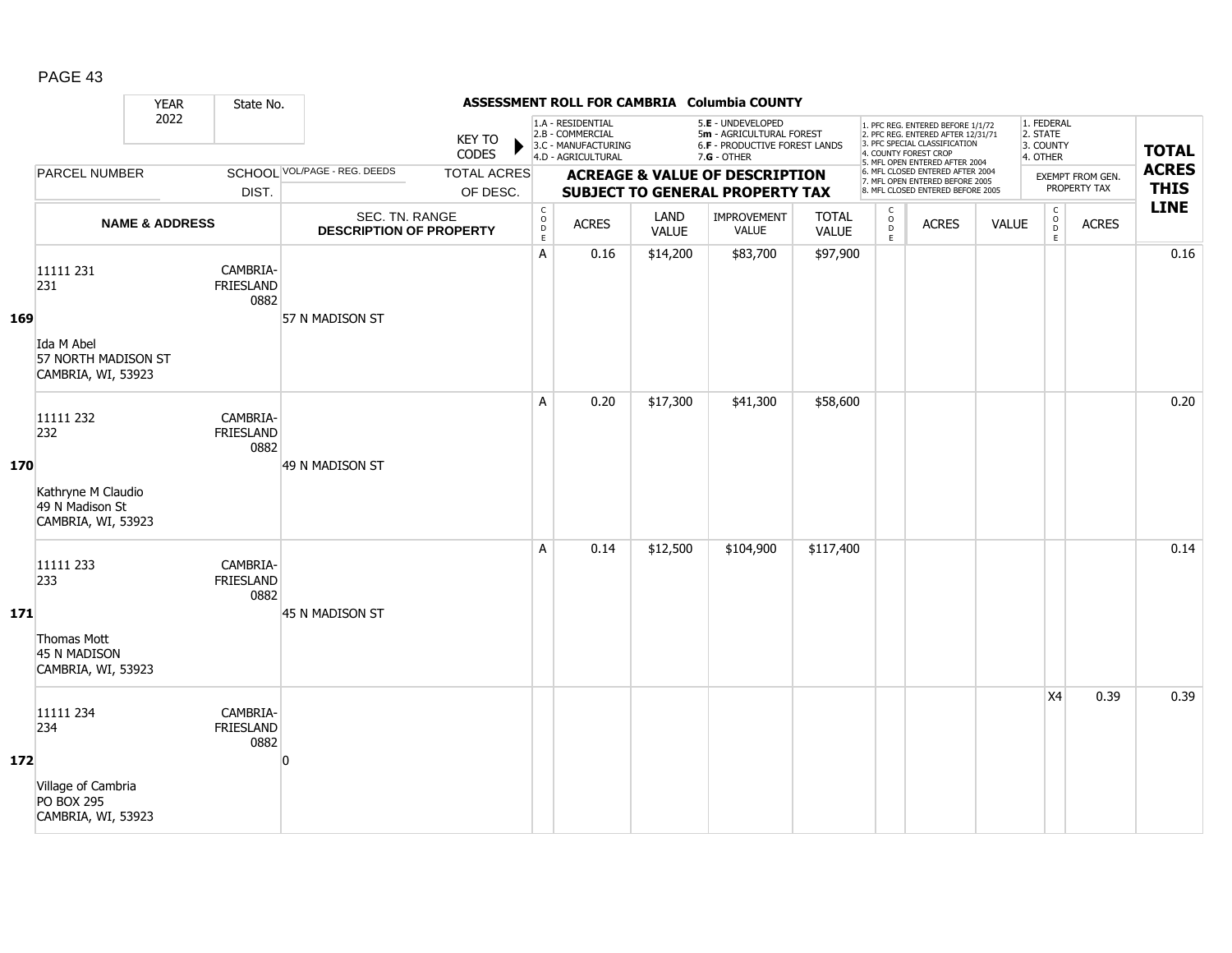|     |                                                                                                        | <b>YEAR</b>               | State No.                            |                                                  |                                |                                                |                                                                                    |                      | ASSESSMENT ROLL FOR CAMBRIA Columbia COUNTY                                                     |                              |                                               |                                                                                                                                                                     |              |                                                 |                                         |                             |
|-----|--------------------------------------------------------------------------------------------------------|---------------------------|--------------------------------------|--------------------------------------------------|--------------------------------|------------------------------------------------|------------------------------------------------------------------------------------|----------------------|-------------------------------------------------------------------------------------------------|------------------------------|-----------------------------------------------|---------------------------------------------------------------------------------------------------------------------------------------------------------------------|--------------|-------------------------------------------------|-----------------------------------------|-----------------------------|
|     |                                                                                                        | 2022                      |                                      |                                                  | <b>KEY TO</b><br>CODES         |                                                | 1.A - RESIDENTIAL<br>2.B - COMMERCIAL<br>3.C - MANUFACTURING<br>4.D - AGRICULTURAL |                      | 5.E - UNDEVELOPED<br>5m - AGRICULTURAL FOREST<br>6.F - PRODUCTIVE FOREST LANDS<br>$7.G - OTHER$ |                              |                                               | 1. PFC REG. ENTERED BEFORE 1/1/72<br>2. PFC REG. ENTERED AFTER 12/31/71<br>3. PFC SPECIAL CLASSIFICATION<br>4. COUNTY FOREST CROP<br>5. MFL OPEN ENTERED AFTER 2004 |              | 1. FEDERAL<br>2. STATE<br>3. COUNTY<br>4. OTHER |                                         | <b>TOTAL</b>                |
|     | <b>PARCEL NUMBER</b>                                                                                   |                           | DIST.                                | SCHOOL VOL/PAGE - REG. DEEDS                     | <b>TOTAL ACRES</b><br>OF DESC. |                                                |                                                                                    |                      | <b>ACREAGE &amp; VALUE OF DESCRIPTION</b><br><b>SUBJECT TO GENERAL PROPERTY TAX</b>             |                              |                                               | 6. MFL CLOSED ENTERED AFTER 2004<br>7. MFL OPEN ENTERED BEFORE 2005<br>8. MFL CLOSED ENTERED BEFORE 2005                                                            |              |                                                 | <b>EXEMPT FROM GEN.</b><br>PROPERTY TAX | <b>ACRES</b><br><b>THIS</b> |
|     |                                                                                                        | <b>NAME &amp; ADDRESS</b> |                                      | SEC. TN. RANGE<br><b>DESCRIPTION OF PROPERTY</b> |                                | $\begin{matrix} 0 \\ 0 \\ D \end{matrix}$<br>E | <b>ACRES</b>                                                                       | LAND<br><b>VALUE</b> | IMPROVEMENT<br><b>VALUE</b>                                                                     | <b>TOTAL</b><br><b>VALUE</b> | $\mathsf{C}$<br>$_\mathrm{D}^\mathrm{O}$<br>E | <b>ACRES</b>                                                                                                                                                        | <b>VALUE</b> | $\mathsf C$<br>$_{\rm D}^{\rm O}$<br>E          | <b>ACRES</b>                            | <b>LINE</b>                 |
| 173 | 11111 234.A<br>234.A<br>Village Of Cambria<br>111 W Edgewater St<br>CAMBRIA, WI, 53923                 |                           | CAMBRIA-<br>FRIESLAND<br>0882        | W1574 CEMETERY RD                                |                                |                                                |                                                                                    |                      |                                                                                                 |                              |                                               |                                                                                                                                                                     |              | X4                                              | 2.00                                    | 2.00                        |
| 174 | 11111 235.01<br>235.01<br>Mario A Leija, Gloria Leija<br>207 ROBERTS ST<br>CAMBRIA, WI, 53923          |                           | CAMBRIA-<br><b>FRIESLAND</b><br>0882 | 41 N MADISON ST                                  |                                | A                                              | 0.53                                                                               | \$23,300             | \$88,800                                                                                        | \$112,100                    |                                               |                                                                                                                                                                     |              |                                                 |                                         | 0.53                        |
| 175 | 11111 236<br>236<br>Kevin E Kuhl, Kristine K Kuhl, et al.<br>N5478 STATE RD 73<br>PRINCETON, WI, 54968 |                           | CAMBRIA-<br><b>FRIESLAND</b><br>0882 | 306 W FIRST ST                                   |                                | A                                              | 0.67                                                                               | \$24,800             | \$103,400                                                                                       | \$128,200                    |                                               |                                                                                                                                                                     |              |                                                 |                                         | 0.67                        |
| 176 | 11111 237<br>237<br>Dallas Buchholz, Jeannie Buchholz<br>216 W FIRST ST<br>CAMBRIA, WI, 53923          |                           | CAMBRIA-<br>FRIESLAND<br>0882        | 216 W FIRST ST                                   |                                | A                                              | 1.55                                                                               | \$34,400             | \$172,000                                                                                       | \$206,400                    |                                               |                                                                                                                                                                     |              |                                                 |                                         | 1.55                        |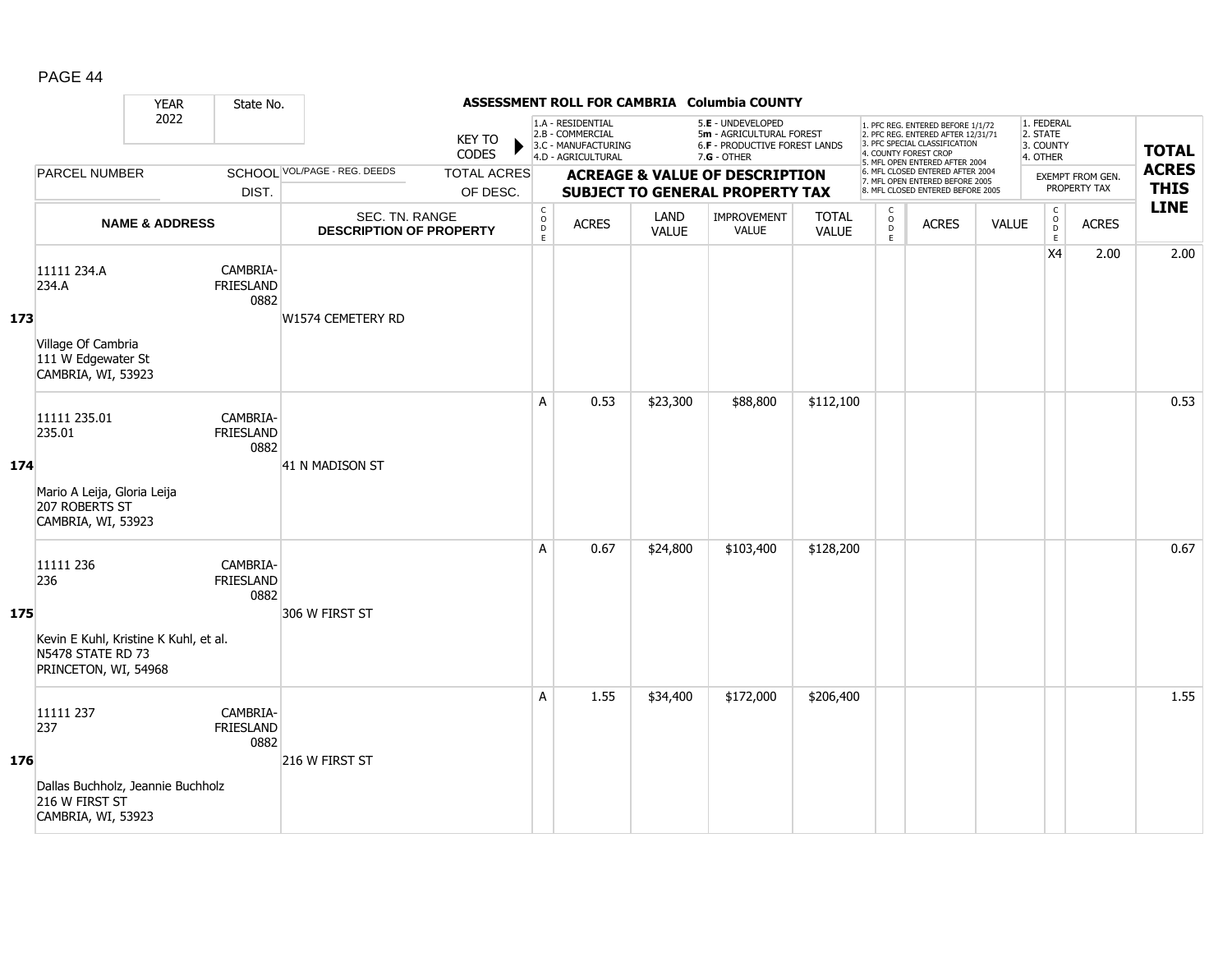|     |                                                                                                                            | <b>YEAR</b>               | State No.                            |                                                  |                                |                                                          |                                                                                    |                      | ASSESSMENT ROLL FOR CAMBRIA Columbia COUNTY                                                     |                       |                                                |                                                                                                                                                                     |              |                                                 |                                                        |                             |
|-----|----------------------------------------------------------------------------------------------------------------------------|---------------------------|--------------------------------------|--------------------------------------------------|--------------------------------|----------------------------------------------------------|------------------------------------------------------------------------------------|----------------------|-------------------------------------------------------------------------------------------------|-----------------------|------------------------------------------------|---------------------------------------------------------------------------------------------------------------------------------------------------------------------|--------------|-------------------------------------------------|--------------------------------------------------------|-----------------------------|
|     |                                                                                                                            | 2022                      |                                      |                                                  | <b>KEY TO</b><br>CODES         |                                                          | 1.A - RESIDENTIAL<br>2.B - COMMERCIAL<br>3.C - MANUFACTURING<br>4.D - AGRICULTURAL |                      | 5.E - UNDEVELOPED<br>5m - AGRICULTURAL FOREST<br>6.F - PRODUCTIVE FOREST LANDS<br>$7.G - OTHER$ |                       |                                                | 1. PFC REG. ENTERED BEFORE 1/1/72<br>2. PFC REG. ENTERED AFTER 12/31/71<br>3. PFC SPECIAL CLASSIFICATION<br>4. COUNTY FOREST CROP<br>5. MFL OPEN ENTERED AFTER 2004 |              | 1. FEDERAL<br>2. STATE<br>3. COUNTY<br>4. OTHER |                                                        | <b>TOTAL</b>                |
|     | <b>PARCEL NUMBER</b>                                                                                                       |                           | DIST.                                | SCHOOL VOL/PAGE - REG. DEEDS                     | <b>TOTAL ACRES</b><br>OF DESC. |                                                          |                                                                                    |                      | <b>ACREAGE &amp; VALUE OF DESCRIPTION</b><br><b>SUBJECT TO GENERAL PROPERTY TAX</b>             |                       |                                                | 6. MFL CLOSED ENTERED AFTER 2004<br>7. MFL OPEN ENTERED BEFORE 2005<br>8. MFL CLOSED ENTERED BEFORE 2005                                                            |              |                                                 | <b>EXEMPT FROM GEN.</b><br>PROPERTY TAX                | <b>ACRES</b><br><b>THIS</b> |
|     |                                                                                                                            | <b>NAME &amp; ADDRESS</b> |                                      | SEC. TN. RANGE<br><b>DESCRIPTION OF PROPERTY</b> |                                | $\begin{matrix} 0 \\ 0 \\ D \end{matrix}$<br>$\mathsf E$ | <b>ACRES</b>                                                                       | LAND<br><b>VALUE</b> | IMPROVEMENT<br><b>VALUE</b>                                                                     | <b>TOTAL</b><br>VALUE | $\mathsf{C}$<br>$\circ$<br>$\overline{D}$<br>E | <b>ACRES</b>                                                                                                                                                        | <b>VALUE</b> |                                                 | $\mathsf C$<br>$_{\rm D}^{\rm O}$<br><b>ACRES</b><br>E | <b>LINE</b>                 |
| 177 | 11111 238<br>238<br>John C Leystra, Gloria J Leystra<br>206 W FIRST ST<br>CAMBRIA, WI, 53923                               |                           | CAMBRIA-<br>FRIESLAND<br>0882        | 206 W FIRST ST                                   |                                | Α                                                        | 0.77                                                                               | \$25,900             | \$95,600                                                                                        | \$121,500             |                                                |                                                                                                                                                                     |              |                                                 |                                                        | 0.77                        |
| 178 | 11111 239<br>239<br>Gina M Rataczak<br>124 West First St<br>CAMBRIA, WI, 53923                                             |                           | CAMBRIA-<br><b>FRIESLAND</b><br>0882 | 124 W FIRST ST                                   |                                | A                                                        | 0.36                                                                               | \$21,400             | \$52,100                                                                                        | \$73,500              |                                                |                                                                                                                                                                     |              |                                                 |                                                        | 0.36                        |
| 179 | 11111 24.01<br>24.01<br>Steven G Gilboy<br>209 S Madison St<br>CAMBRIA, WI, 53923                                          |                           | CAMBRIA-<br><b>FRIESLAND</b><br>0882 | 209 S MADISON ST                                 |                                | A                                                        | 0.39                                                                               | \$21,800             | \$135,900                                                                                       | \$157,700             |                                                |                                                                                                                                                                     |              |                                                 |                                                        | 0.39                        |
| 180 | 11111 240.01<br>240.01<br>Larry J & Christine J Braaksma Lifetime<br>Revocable Trust<br>405 First St<br>CAMBRIA, WI, 53923 |                           | CAMBRIA-<br>FRIESLAND<br>0882        | 0 FIRST ST                                       |                                | D                                                        | 10.12                                                                              | \$2,900              | \$0                                                                                             | \$2,900               |                                                |                                                                                                                                                                     |              |                                                 |                                                        | 10.12                       |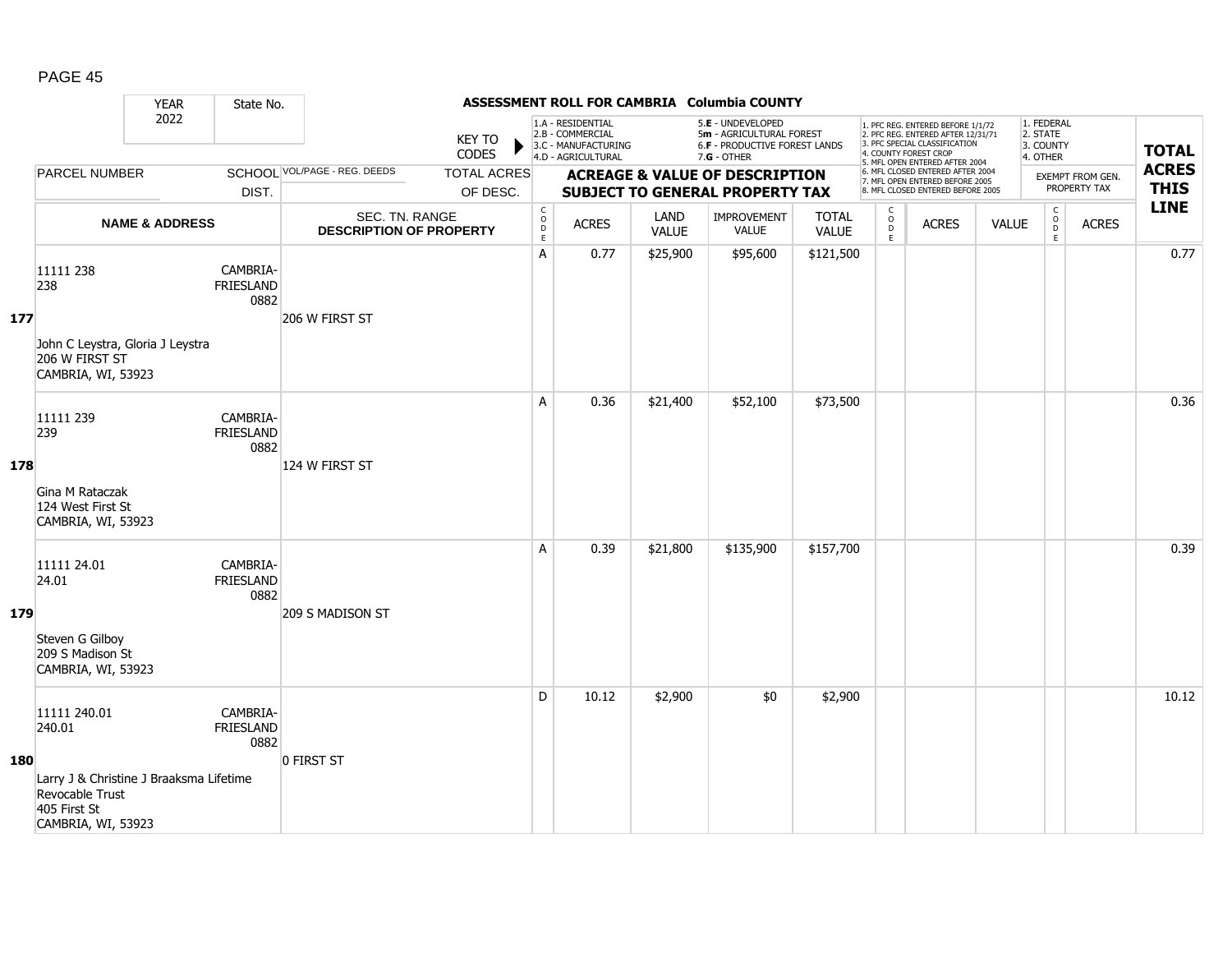|            |                                                                                                                            | <b>YEAR</b>               | State No.                     |                                                  |                                |                                        |                                                                                    |                      | ASSESSMENT ROLL FOR CAMBRIA Columbia COUNTY                                                            |                              |                                              |                                                                                                                                                                     |              |                                                 |                                  |                             |
|------------|----------------------------------------------------------------------------------------------------------------------------|---------------------------|-------------------------------|--------------------------------------------------|--------------------------------|----------------------------------------|------------------------------------------------------------------------------------|----------------------|--------------------------------------------------------------------------------------------------------|------------------------------|----------------------------------------------|---------------------------------------------------------------------------------------------------------------------------------------------------------------------|--------------|-------------------------------------------------|----------------------------------|-----------------------------|
|            |                                                                                                                            | 2022                      |                               |                                                  | <b>KEY TO</b><br>CODES         |                                        | 1.A - RESIDENTIAL<br>2.B - COMMERCIAL<br>3.C - MANUFACTURING<br>4.D - AGRICULTURAL |                      | 5.E - UNDEVELOPED<br>5m - AGRICULTURAL FOREST<br><b>6.F - PRODUCTIVE FOREST LANDS</b><br>$7.G - OTHER$ |                              |                                              | 1. PFC REG. ENTERED BEFORE 1/1/72<br>2. PFC REG. ENTERED AFTER 12/31/71<br>3. PFC SPECIAL CLASSIFICATION<br>4. COUNTY FOREST CROP<br>5. MFL OPEN ENTERED AFTER 2004 |              | 1. FEDERAL<br>2. STATE<br>3. COUNTY<br>4. OTHER |                                  | <b>TOTAL</b>                |
|            | <b>PARCEL NUMBER</b>                                                                                                       |                           | DIST.                         | SCHOOL VOL/PAGE - REG. DEEDS                     | <b>TOTAL ACRES</b><br>OF DESC. |                                        |                                                                                    |                      | <b>ACREAGE &amp; VALUE OF DESCRIPTION</b><br><b>SUBJECT TO GENERAL PROPERTY TAX</b>                    |                              |                                              | 6. MFL CLOSED ENTERED AFTER 2004<br>7. MFL OPEN ENTERED BEFORE 2005<br>8. MFL CLOSED ENTERED BEFORE 2005                                                            |              |                                                 | EXEMPT FROM GEN.<br>PROPERTY TAX | <b>ACRES</b><br><b>THIS</b> |
|            |                                                                                                                            | <b>NAME &amp; ADDRESS</b> |                               | SEC. TN. RANGE<br><b>DESCRIPTION OF PROPERTY</b> |                                | $_{\rm o}^{\rm c}$<br>D<br>$\mathsf E$ | <b>ACRES</b>                                                                       | LAND<br><b>VALUE</b> | <b>IMPROVEMENT</b><br><b>VALUE</b>                                                                     | <b>TOTAL</b><br><b>VALUE</b> | $\mathsf{C}$<br>$\circ$<br>$\mathsf{D}$<br>E | <b>ACRES</b>                                                                                                                                                        | <b>VALUE</b> | $\begin{matrix} 0 \\ 0 \\ D \end{matrix}$<br>E  | <b>ACRES</b>                     | <b>LINE</b>                 |
| <b>181</b> | 11111 240.05<br>240.05<br>Larry J & Christine J Braaksma Lifetime<br>Revocable Trust<br>405 First St<br>CAMBRIA, WI, 53923 |                           | CAMBRIA-<br>FRIESLAND<br>0882 | BLOCK 6 - W 4TH ST                               |                                | D                                      | 2.90                                                                               | \$800                | \$0                                                                                                    | \$800                        |                                              |                                                                                                                                                                     |              |                                                 |                                  | 2.90                        |
| 182        | 11111 240.A<br>240.A<br>Josephine A McGuire, Terrance R McGuire<br>203 First St<br>Cambria, WI, 53923                      |                           | CAMBRIA-<br>FRIESLAND<br>0882 | 203 W First St                                   |                                | A                                      | 0.33                                                                               | \$21,000             | \$82,000                                                                                               | \$103,000                    |                                              |                                                                                                                                                                     |              |                                                 |                                  | 0.33                        |
| 183        | 11111 240.B<br>240.B<br>Jason Schienbein<br>210 W SECOND ST<br>CAMBRIA, WI, 53923                                          |                           | CAMBRIA-<br>FRIESLAND<br>0882 | 210 W SECOND ST                                  |                                | A                                      | 0.33                                                                               | \$21,000             | \$144,000                                                                                              | \$165,000                    |                                              |                                                                                                                                                                     |              |                                                 |                                  | 0.33                        |
| 184        | 11111 240.C<br>240.C<br>Betty S Kanouse<br>3000 SPRINGDALE BOULEVARD APT 119<br>PALM SPRINGS, FL, 33461                    |                           | CAMBRIA-<br>FRIESLAND<br>0882 | 123 Kelly St                                     |                                | A                                      | 0.33                                                                               | \$21,000             | \$112,200                                                                                              | \$133,200                    |                                              |                                                                                                                                                                     |              |                                                 |                                  | 0.33                        |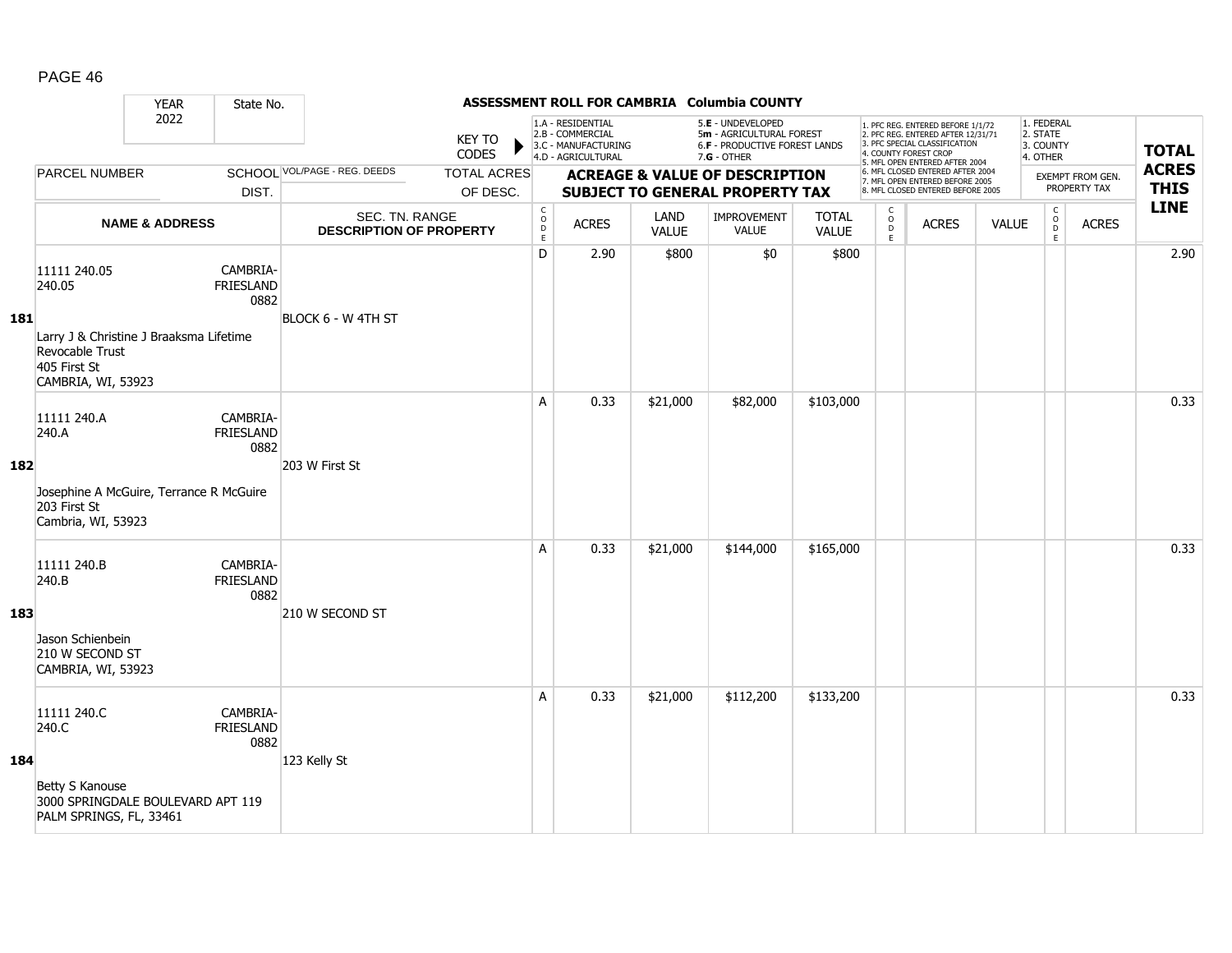|     |                                                                                                 | <b>YEAR</b>               | State No.                            |                                                  |                                |                                         |                                                                                    |                      | ASSESSMENT ROLL FOR CAMBRIA Columbia COUNTY                                                     |                              |                                                |                                                                                                                                                                     |              |                                                 |                                  |                             |
|-----|-------------------------------------------------------------------------------------------------|---------------------------|--------------------------------------|--------------------------------------------------|--------------------------------|-----------------------------------------|------------------------------------------------------------------------------------|----------------------|-------------------------------------------------------------------------------------------------|------------------------------|------------------------------------------------|---------------------------------------------------------------------------------------------------------------------------------------------------------------------|--------------|-------------------------------------------------|----------------------------------|-----------------------------|
|     |                                                                                                 | 2022                      |                                      |                                                  | <b>KEY TO</b><br>CODES         |                                         | 1.A - RESIDENTIAL<br>2.B - COMMERCIAL<br>3.C - MANUFACTURING<br>4.D - AGRICULTURAL |                      | 5.E - UNDEVELOPED<br>5m - AGRICULTURAL FOREST<br>6.F - PRODUCTIVE FOREST LANDS<br>$7.G - OTHER$ |                              |                                                | 1. PFC REG. ENTERED BEFORE 1/1/72<br>2. PFC REG. ENTERED AFTER 12/31/71<br>3. PFC SPECIAL CLASSIFICATION<br>4. COUNTY FOREST CROP<br>5. MFL OPEN ENTERED AFTER 2004 |              | 1. FEDERAL<br>2. STATE<br>3. COUNTY<br>4. OTHER |                                  | <b>TOTAL</b>                |
|     | <b>PARCEL NUMBER</b>                                                                            |                           | DIST.                                | <b>SCHOOL VOL/PAGE - REG. DEEDS</b>              | <b>TOTAL ACRES</b><br>OF DESC. |                                         |                                                                                    |                      | <b>ACREAGE &amp; VALUE OF DESCRIPTION</b><br><b>SUBJECT TO GENERAL PROPERTY TAX</b>             |                              |                                                | 6. MFL CLOSED ENTERED AFTER 2004<br>7. MFL OPEN ENTERED BEFORE 2005<br>8. MFL CLOSED ENTERED BEFORE 2005                                                            |              |                                                 | EXEMPT FROM GEN.<br>PROPERTY TAX | <b>ACRES</b><br><b>THIS</b> |
|     |                                                                                                 | <b>NAME &amp; ADDRESS</b> |                                      | SEC. TN. RANGE<br><b>DESCRIPTION OF PROPERTY</b> |                                | $\mathsf{C}$<br>$_{\rm D}^{\rm O}$<br>E | <b>ACRES</b>                                                                       | LAND<br><b>VALUE</b> | <b>IMPROVEMENT</b><br>VALUE                                                                     | <b>TOTAL</b><br><b>VALUE</b> | $\begin{matrix} 0 \\ 0 \\ D \end{matrix}$<br>E | <b>ACRES</b>                                                                                                                                                        | <b>VALUE</b> | $\mathsf{C}$<br>$_{\rm D}^{\rm O}$<br>E         | <b>ACRES</b>                     | <b>LINE</b>                 |
| 185 | 11111 241<br>241<br>Lois Stibb<br>217 W First St<br>Cambria, WI, 53923                          |                           | CAMBRIA-<br><b>FRIESLAND</b><br>0882 | 215 W First St                                   |                                | Α                                       | 0.33                                                                               | \$21,000             | \$154,900                                                                                       | \$175,900                    |                                                |                                                                                                                                                                     |              |                                                 |                                  | 0.33                        |
| 186 | 11111 241.A<br>241.A<br>Evelyn Leystra<br>206 W Third St<br>CAMBRIA, WI, 53923-0314             |                           | CAMBRIA-<br><b>FRIESLAND</b><br>0882 | <b>212 W THIRD STREET</b>                        |                                | Α                                       | 0.19                                                                               | \$16,900             | \$11,800                                                                                        | \$28,700                     |                                                |                                                                                                                                                                     |              |                                                 |                                  | 0.19                        |
| 187 | 11111 241.B<br>241.B<br>Roxanne L Prochnow<br>203 W Second St<br>CAMBRIA, WI, 53923             |                           | CAMBRIA-<br><b>FRIESLAND</b><br>0882 | 203 W Second St                                  |                                | A                                       | 0.19                                                                               | \$16,900             | \$85,600                                                                                        | \$102,500                    |                                                |                                                                                                                                                                     |              |                                                 |                                  | 0.19                        |
| 188 | 11111 241.C<br>241.C<br>KASSANDRA PETERSON, Tyler Bahr<br>209 W Second St<br>CAMBRIA, WI, 53923 |                           | CAMBRIA-<br><b>FRIESLAND</b><br>0882 | 209 W SECOND ST                                  |                                | A                                       | 0.19                                                                               | \$16,900             | \$143,100                                                                                       | \$160,000                    |                                                |                                                                                                                                                                     |              |                                                 |                                  | 0.19                        |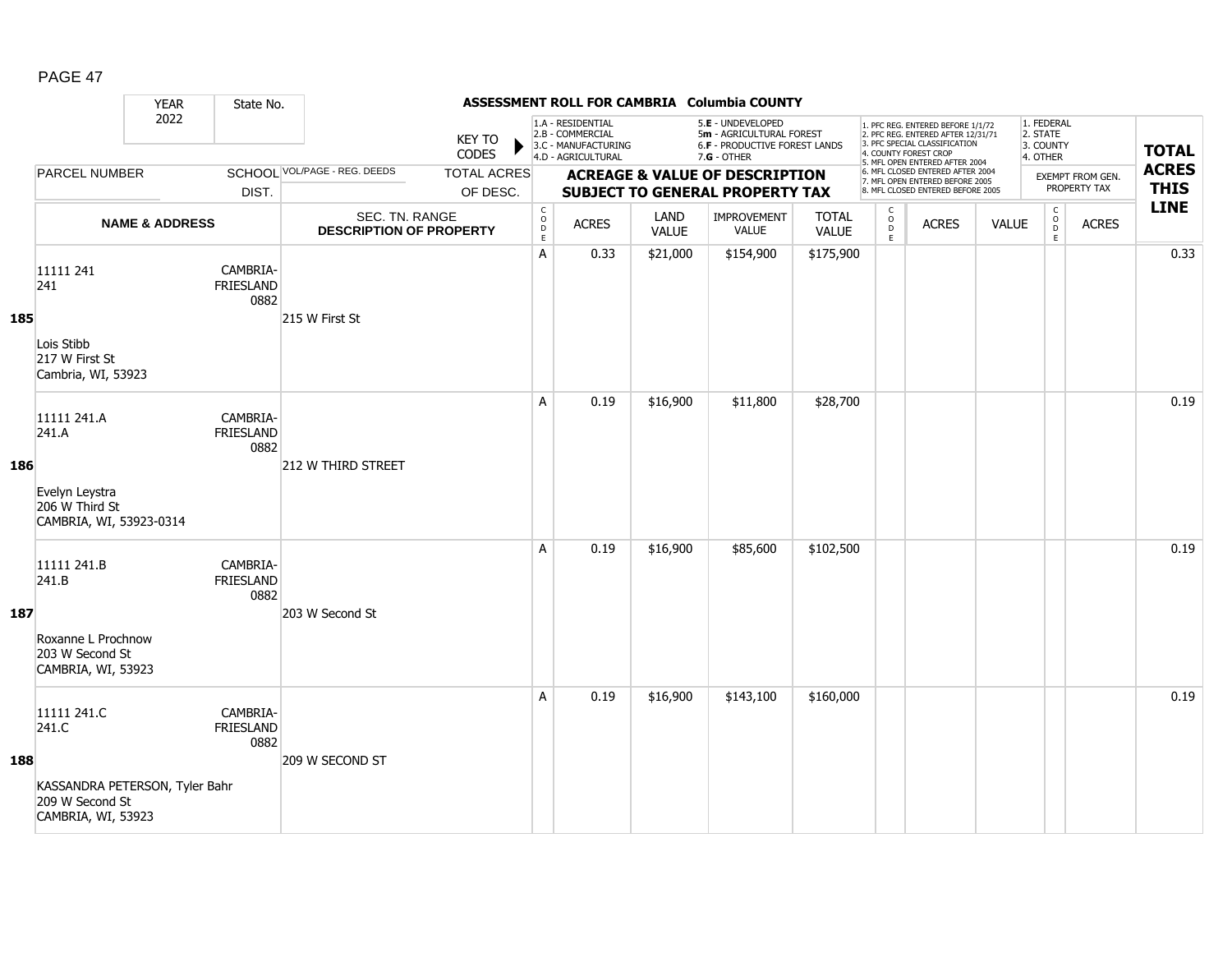|            |                                                                                                      | <b>YEAR</b>               | State No.                            |                                                  |                                |                                                          |                                                                                    |                      | ASSESSMENT ROLL FOR CAMBRIA Columbia COUNTY                                                            |                              |                              |                                                                                                                                                                     |              |                                                 |                                  |                             |
|------------|------------------------------------------------------------------------------------------------------|---------------------------|--------------------------------------|--------------------------------------------------|--------------------------------|----------------------------------------------------------|------------------------------------------------------------------------------------|----------------------|--------------------------------------------------------------------------------------------------------|------------------------------|------------------------------|---------------------------------------------------------------------------------------------------------------------------------------------------------------------|--------------|-------------------------------------------------|----------------------------------|-----------------------------|
|            |                                                                                                      | 2022                      |                                      |                                                  | <b>KEY TO</b><br>CODES         |                                                          | 1.A - RESIDENTIAL<br>2.B - COMMERCIAL<br>3.C - MANUFACTURING<br>4.D - AGRICULTURAL |                      | 5.E - UNDEVELOPED<br>5m - AGRICULTURAL FOREST<br><b>6.F - PRODUCTIVE FOREST LANDS</b><br>$7.G - OTHER$ |                              |                              | 1. PFC REG. ENTERED BEFORE 1/1/72<br>2. PFC REG. ENTERED AFTER 12/31/71<br>3. PFC SPECIAL CLASSIFICATION<br>4. COUNTY FOREST CROP<br>5. MFL OPEN ENTERED AFTER 2004 |              | 1. FEDERAL<br>2. STATE<br>3. COUNTY<br>4. OTHER |                                  | <b>TOTAL</b>                |
|            | <b>PARCEL NUMBER</b>                                                                                 |                           | DIST.                                | SCHOOL VOL/PAGE - REG. DEEDS                     | <b>TOTAL ACRES</b><br>OF DESC. |                                                          |                                                                                    |                      | <b>ACREAGE &amp; VALUE OF DESCRIPTION</b><br><b>SUBJECT TO GENERAL PROPERTY TAX</b>                    |                              |                              | 6. MFL CLOSED ENTERED AFTER 2004<br>7. MFL OPEN ENTERED BEFORE 2005<br>8. MFL CLOSED ENTERED BEFORE 2005                                                            |              |                                                 | EXEMPT FROM GEN.<br>PROPERTY TAX | <b>ACRES</b><br><b>THIS</b> |
|            |                                                                                                      | <b>NAME &amp; ADDRESS</b> |                                      | SEC. TN. RANGE<br><b>DESCRIPTION OF PROPERTY</b> |                                | $\begin{matrix} 0 \\ 0 \\ D \end{matrix}$<br>$\mathsf E$ | <b>ACRES</b>                                                                       | LAND<br><b>VALUE</b> | <b>IMPROVEMENT</b><br><b>VALUE</b>                                                                     | <b>TOTAL</b><br><b>VALUE</b> | $_{\rm o}^{\rm c}$<br>D<br>E | <b>ACRES</b>                                                                                                                                                        | <b>VALUE</b> | $\begin{matrix} 0 \\ 0 \\ D \end{matrix}$<br>E  | <b>ACRES</b>                     | <b>LINE</b>                 |
| 189        | 11111 241.D<br>241.D<br>Timothy L Raymond, Kristin M Raymond<br>203 W Third St<br>CAMBRIA, WI, 53923 |                           | CAMBRIA-<br>FRIESLAND<br>0882        | 203 W THIRD ST                                   |                                | A                                                        | 0.21                                                                               | \$18,500             | \$129,800                                                                                              | \$148,300                    |                              |                                                                                                                                                                     |              |                                                 |                                  | 0.21                        |
| <b>190</b> | 11111 241.E<br>241.E<br>John L Slinger Jr, Gloria A Slinger<br>205 W 3RD<br>CAMBRIA, WI, 53923       |                           | CAMBRIA-<br><b>FRIESLAND</b><br>0882 | 205 W THIRD ST                                   |                                | A                                                        | 0.19                                                                               | \$16,800             | \$142,800                                                                                              | \$159,600                    |                              |                                                                                                                                                                     |              |                                                 |                                  | 0.19                        |
| <b>191</b> | 11111 241.F<br>241.F<br>Ronald L Jensen<br>215 West 3rd St<br>CAMBRIA, WI, 53923                     |                           | CAMBRIA-<br><b>FRIESLAND</b><br>0882 | 215 W Third St                                   |                                | A                                                        | 0.21                                                                               | \$18,000             | \$103,400                                                                                              | \$121,400                    |                              |                                                                                                                                                                     |              |                                                 |                                  | 0.21                        |
| 192        | 11111 241.G<br>241.G<br>Franklin R Nehring, Nancy Nehring<br>202 W THIRD ST<br>CAMBRIA, WI, 53923    |                           | CAMBRIA-<br><b>FRIESLAND</b><br>0882 | 202 W THIRD ST                                   |                                | A                                                        | 0.22                                                                               | \$18,700             | \$140,400                                                                                              | \$159,100                    |                              |                                                                                                                                                                     |              |                                                 |                                  | 0.22                        |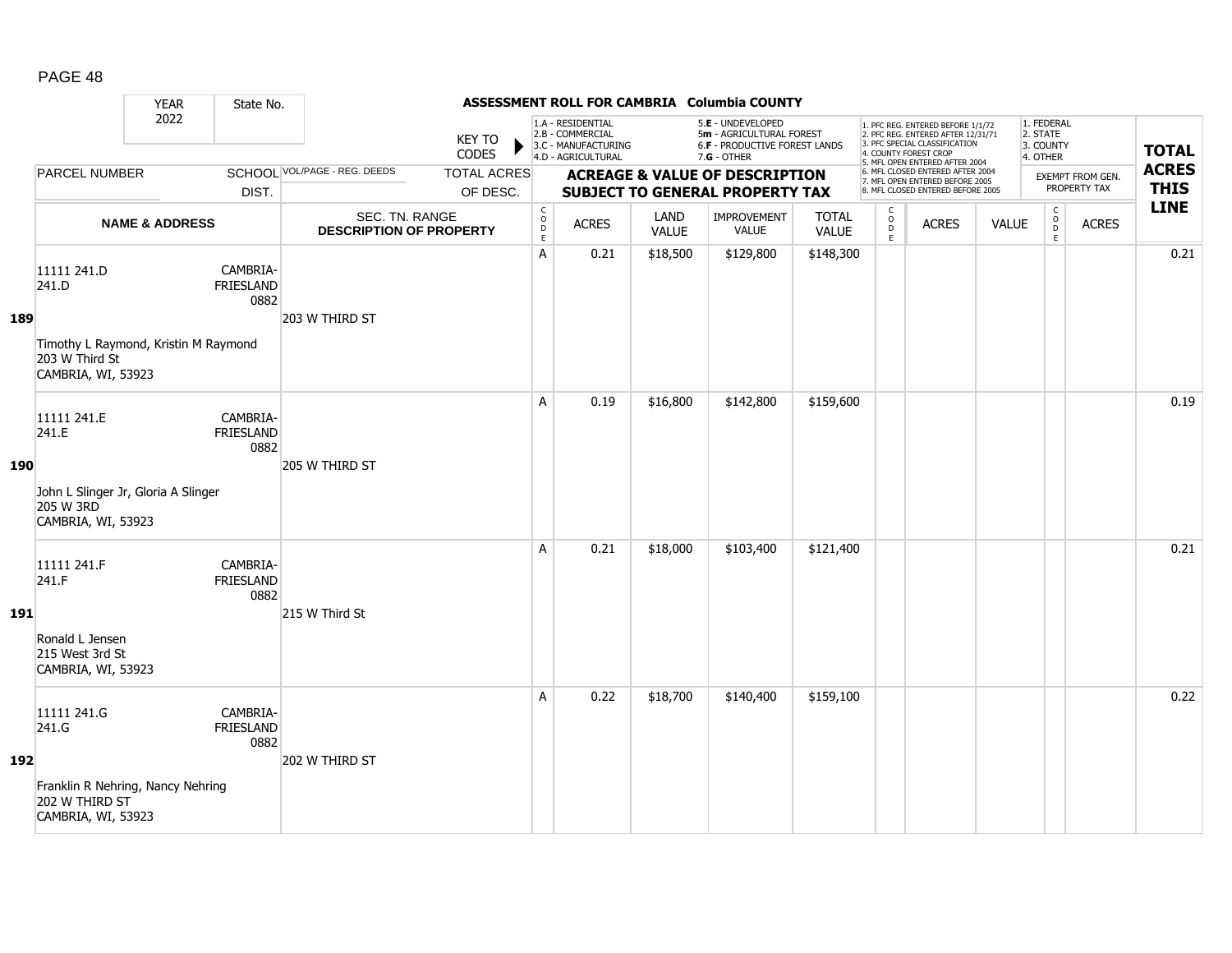|     |                                                                                       | <b>YEAR</b>               | State No.                            |                                                  |                                |                                                          |                                                                                    |                      | ASSESSMENT ROLL FOR CAMBRIA Columbia COUNTY                                                            |                              |                              |                                                                                                                                                                     |              |                                                 |                                  |                             |
|-----|---------------------------------------------------------------------------------------|---------------------------|--------------------------------------|--------------------------------------------------|--------------------------------|----------------------------------------------------------|------------------------------------------------------------------------------------|----------------------|--------------------------------------------------------------------------------------------------------|------------------------------|------------------------------|---------------------------------------------------------------------------------------------------------------------------------------------------------------------|--------------|-------------------------------------------------|----------------------------------|-----------------------------|
|     |                                                                                       | 2022                      |                                      |                                                  | <b>KEY TO</b><br>CODES         |                                                          | 1.A - RESIDENTIAL<br>2.B - COMMERCIAL<br>3.C - MANUFACTURING<br>4.D - AGRICULTURAL |                      | 5.E - UNDEVELOPED<br>5m - AGRICULTURAL FOREST<br><b>6.F - PRODUCTIVE FOREST LANDS</b><br>$7.G - OTHER$ |                              |                              | 1. PFC REG. ENTERED BEFORE 1/1/72<br>2. PFC REG. ENTERED AFTER 12/31/71<br>3. PFC SPECIAL CLASSIFICATION<br>4. COUNTY FOREST CROP<br>5. MFL OPEN ENTERED AFTER 2004 |              | 1. FEDERAL<br>2. STATE<br>3. COUNTY<br>4. OTHER |                                  | <b>TOTAL</b>                |
|     | <b>PARCEL NUMBER</b>                                                                  |                           | DIST.                                | SCHOOL VOL/PAGE - REG. DEEDS                     | <b>TOTAL ACRES</b><br>OF DESC. |                                                          |                                                                                    |                      | <b>ACREAGE &amp; VALUE OF DESCRIPTION</b><br><b>SUBJECT TO GENERAL PROPERTY TAX</b>                    |                              |                              | 6. MFL CLOSED ENTERED AFTER 2004<br>7. MFL OPEN ENTERED BEFORE 2005<br>8. MFL CLOSED ENTERED BEFORE 2005                                                            |              |                                                 | EXEMPT FROM GEN.<br>PROPERTY TAX | <b>ACRES</b><br><b>THIS</b> |
|     |                                                                                       | <b>NAME &amp; ADDRESS</b> |                                      | SEC. TN. RANGE<br><b>DESCRIPTION OF PROPERTY</b> |                                | $\begin{matrix} 0 \\ 0 \\ D \end{matrix}$<br>$\mathsf E$ | <b>ACRES</b>                                                                       | LAND<br><b>VALUE</b> | IMPROVEMENT<br><b>VALUE</b>                                                                            | <b>TOTAL</b><br><b>VALUE</b> | $_{\rm o}^{\rm c}$<br>D<br>E | <b>ACRES</b>                                                                                                                                                        | <b>VALUE</b> | $\begin{matrix} 0 \\ 0 \\ 0 \end{matrix}$<br>E  | <b>ACRES</b>                     | <b>LINE</b>                 |
| 193 | 11111 241.H<br>241.H<br>Evelyn A Leystra<br>206 W Third St<br>CAMBRIA, WI, 53923-0314 |                           | CAMBRIA-<br>FRIESLAND<br>0882        | 206 W THIRD ST                                   |                                | A                                                        | 0.22                                                                               | \$18,700             | \$139,800                                                                                              | \$158,500                    |                              |                                                                                                                                                                     |              |                                                 |                                  | 0.22                        |
| 194 | 11111 241.I<br>241.I<br>Christopher D Reyes<br>215 W Second St<br>CAMBRIA, WI, 53923  |                           | CAMBRIA-<br><b>FRIESLAND</b><br>0882 | 215 W SECOND ST                                  |                                | A                                                        | 0.17                                                                               | \$15,000             | \$125,400                                                                                              | \$140,400                    |                              |                                                                                                                                                                     |              |                                                 |                                  | 0.17                        |
| 195 | 11111 242<br>242<br>Kenneth R Kasten<br>317 Towyn St<br>CAMBRIA, WI, 53923-0011       |                           | CAMBRIA-<br><b>FRIESLAND</b><br>0882 | 317 Towyn St                                     |                                | Α                                                        | 0.20                                                                               | \$17,400             | \$89,100                                                                                               | \$106,500                    |                              |                                                                                                                                                                     |              |                                                 |                                  | 0.20                        |
| 196 | 11111 243<br>243<br>Virginia Mays<br>311 Towyn St<br>CAMBRIA, WI, 53923               |                           | CAMBRIA-<br><b>FRIESLAND</b><br>0882 | 311 Towyn St                                     |                                | A                                                        | 0.20                                                                               | \$17,400             | \$63,700                                                                                               | \$81,100                     |                              |                                                                                                                                                                     |              |                                                 |                                  | 0.20                        |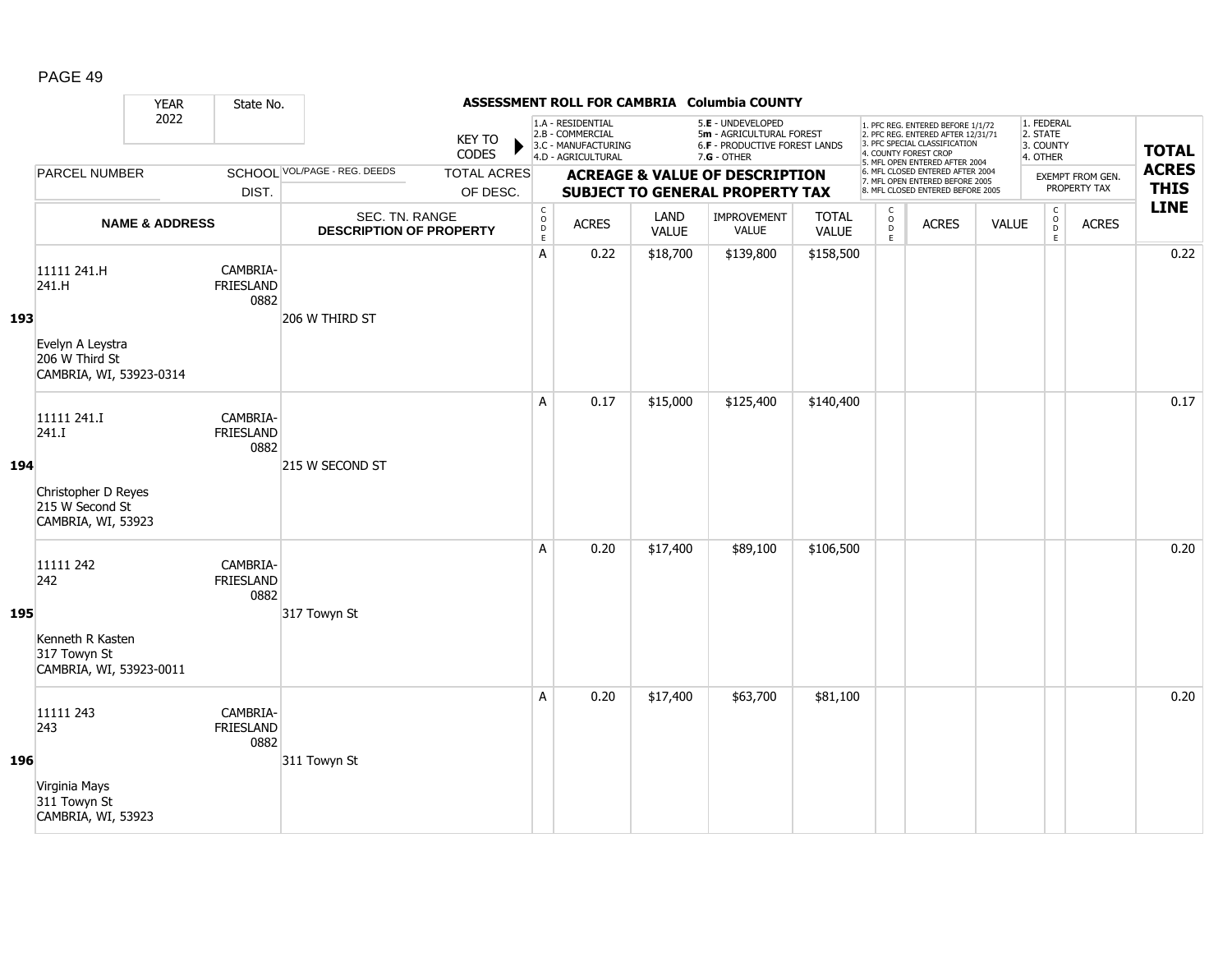|     |                                                                                 | <b>YEAR</b>               | State No.                            |                                                  |                                |                  |                                                                                    |                      | ASSESSMENT ROLL FOR CAMBRIA Columbia COUNTY                                                     |                              |                                                    |                                                                                                                                                                     |              |                                                 |                                  |                             |
|-----|---------------------------------------------------------------------------------|---------------------------|--------------------------------------|--------------------------------------------------|--------------------------------|------------------|------------------------------------------------------------------------------------|----------------------|-------------------------------------------------------------------------------------------------|------------------------------|----------------------------------------------------|---------------------------------------------------------------------------------------------------------------------------------------------------------------------|--------------|-------------------------------------------------|----------------------------------|-----------------------------|
|     |                                                                                 | 2022                      |                                      |                                                  | <b>KEY TO</b><br>CODES         |                  | 1.A - RESIDENTIAL<br>2.B - COMMERCIAL<br>3.C - MANUFACTURING<br>4.D - AGRICULTURAL |                      | 5.E - UNDEVELOPED<br>5m - AGRICULTURAL FOREST<br>6.F - PRODUCTIVE FOREST LANDS<br>$7.G - OTHER$ |                              |                                                    | 1. PFC REG. ENTERED BEFORE 1/1/72<br>2. PFC REG. ENTERED AFTER 12/31/71<br>3. PFC SPECIAL CLASSIFICATION<br>4. COUNTY FOREST CROP<br>5. MFL OPEN ENTERED AFTER 2004 |              | 1. FEDERAL<br>2. STATE<br>3. COUNTY<br>4. OTHER |                                  | <b>TOTAL</b>                |
|     | <b>PARCEL NUMBER</b>                                                            |                           | DIST.                                | SCHOOL VOL/PAGE - REG. DEEDS                     | <b>TOTAL ACRES</b><br>OF DESC. |                  |                                                                                    |                      | <b>ACREAGE &amp; VALUE OF DESCRIPTION</b><br><b>SUBJECT TO GENERAL PROPERTY TAX</b>             |                              |                                                    | 6. MFL CLOSED ENTERED AFTER 2004<br>7. MFL OPEN ENTERED BEFORE 2005<br>8. MFL CLOSED ENTERED BEFORE 2005                                                            |              |                                                 | EXEMPT FROM GEN.<br>PROPERTY TAX | <b>ACRES</b><br><b>THIS</b> |
|     |                                                                                 | <b>NAME &amp; ADDRESS</b> |                                      | SEC. TN. RANGE<br><b>DESCRIPTION OF PROPERTY</b> |                                | C<br>D<br>D<br>E | <b>ACRES</b>                                                                       | LAND<br><b>VALUE</b> | <b>IMPROVEMENT</b><br><b>VALUE</b>                                                              | <b>TOTAL</b><br><b>VALUE</b> | $\mathsf{C}$<br>$_{\rm D}^{\rm O}$<br>$\mathsf{E}$ | <b>ACRES</b>                                                                                                                                                        | <b>VALUE</b> | $\mathsf C$<br>$_{\rm D}^{\rm O}$<br>E          | <b>ACRES</b>                     | <b>LINE</b>                 |
| 197 | 11111 244<br>244<br>Lincoln A Dawson<br>305 Towyn St<br>CAMBRIA, WI, 53923      |                           | CAMBRIA-<br><b>FRIESLAND</b><br>0882 | 305 Towyn St                                     |                                | A                | 0.20                                                                               | \$17,400             | \$109,200                                                                                       | \$126,600                    |                                                    |                                                                                                                                                                     |              |                                                 |                                  | 0.20                        |
| 198 | 11111 245<br>245<br>Nanette J Thomas<br>301 TOWYN ST<br>CAMBRIA, WI, 53923      |                           | CAMBRIA-<br>FRIESLAND<br>0882        | 301 Towyn St                                     |                                | A                | 0.20                                                                               | \$17,400             | \$63,400                                                                                        | \$80,800                     |                                                    |                                                                                                                                                                     |              |                                                 |                                  | 0.20                        |
| 199 | 11111 246<br>246<br>John R Kampstra<br>215 E Edgewater St<br>CAMBRIA, WI, 53923 |                           | CAMBRIA-<br>FRIESLAND<br>0882        | 229 TOWYN ST                                     |                                | A                | 0.20                                                                               | \$17,400             | \$121,500                                                                                       | \$138,900                    |                                                    |                                                                                                                                                                     |              |                                                 |                                  | 0.20                        |
| 200 | 11111 247<br>247<br>Harold A Beyer<br>228 Scott St<br>CAMBRIA, WI, 53923        |                           | CAMBRIA-<br><b>FRIESLAND</b><br>0882 | 228 SCOTT ST                                     |                                | Α                | 0.20                                                                               | \$17,400             | \$113,200                                                                                       | \$130,600                    |                                                    |                                                                                                                                                                     |              |                                                 |                                  | 0.20                        |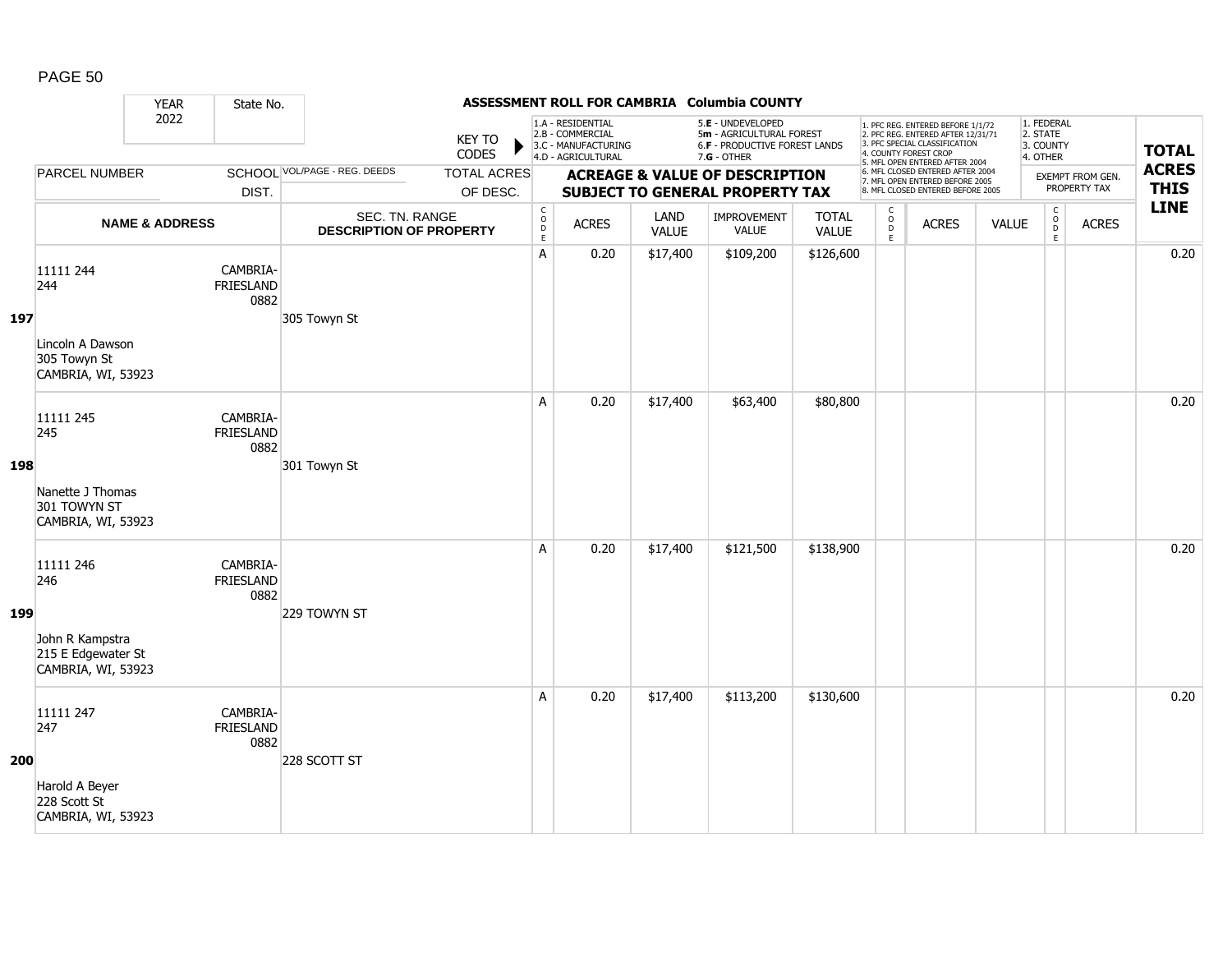|     |                                                                                           | <b>YEAR</b>               | State No.                            |                                                  |                                |                                                          |                                                                                    |                             | ASSESSMENT ROLL FOR CAMBRIA Columbia COUNTY                                                     |                              |                            |                                                                                                                                                                     |              |                                                 |                                  |                             |
|-----|-------------------------------------------------------------------------------------------|---------------------------|--------------------------------------|--------------------------------------------------|--------------------------------|----------------------------------------------------------|------------------------------------------------------------------------------------|-----------------------------|-------------------------------------------------------------------------------------------------|------------------------------|----------------------------|---------------------------------------------------------------------------------------------------------------------------------------------------------------------|--------------|-------------------------------------------------|----------------------------------|-----------------------------|
|     |                                                                                           | 2022                      |                                      |                                                  | <b>KEY TO</b><br>CODES         |                                                          | 1.A - RESIDENTIAL<br>2.B - COMMERCIAL<br>3.C - MANUFACTURING<br>4.D - AGRICULTURAL |                             | 5.E - UNDEVELOPED<br>5m - AGRICULTURAL FOREST<br>6.F - PRODUCTIVE FOREST LANDS<br>$7.G - OTHER$ |                              |                            | 1. PFC REG. ENTERED BEFORE 1/1/72<br>2. PFC REG. ENTERED AFTER 12/31/71<br>3. PFC SPECIAL CLASSIFICATION<br>4. COUNTY FOREST CROP<br>5. MFL OPEN ENTERED AFTER 2004 |              | 1. FEDERAL<br>2. STATE<br>3. COUNTY<br>4. OTHER |                                  | <b>TOTAL</b>                |
|     | <b>PARCEL NUMBER</b>                                                                      |                           | DIST.                                | SCHOOL VOL/PAGE - REG. DEEDS                     | <b>TOTAL ACRES</b><br>OF DESC. |                                                          |                                                                                    |                             | <b>ACREAGE &amp; VALUE OF DESCRIPTION</b><br><b>SUBJECT TO GENERAL PROPERTY TAX</b>             |                              |                            | 6. MFL CLOSED ENTERED AFTER 2004<br>7. MFL OPEN ENTERED BEFORE 2005<br>8. MFL CLOSED ENTERED BEFORE 2005                                                            |              |                                                 | EXEMPT FROM GEN.<br>PROPERTY TAX | <b>ACRES</b><br><b>THIS</b> |
|     |                                                                                           | <b>NAME &amp; ADDRESS</b> |                                      | SEC. TN. RANGE<br><b>DESCRIPTION OF PROPERTY</b> |                                | $\mathsf{C}$<br>$\mathsf O$<br>$\mathsf{D}_{\mathsf{E}}$ | <b>ACRES</b>                                                                       | <b>LAND</b><br><b>VALUE</b> | IMPROVEMENT<br><b>VALUE</b>                                                                     | <b>TOTAL</b><br><b>VALUE</b> | C<br>$\mathsf O$<br>D<br>E | <b>ACRES</b>                                                                                                                                                        | <b>VALUE</b> | $\mathsf C$<br>$_\mathrm{D}^\mathrm{O}$<br>E    | <b>ACRES</b>                     | <b>LINE</b>                 |
| 201 | 11111 248<br>248<br>Shane T Jameson<br>304 Scott St<br>CAMBRIA, WI, 53923                 |                           | CAMBRIA-<br><b>FRIESLAND</b><br>0882 | 304 Scott St                                     |                                | Α                                                        | 0.20                                                                               | \$17,400                    | \$92,000                                                                                        | \$109,400                    |                            |                                                                                                                                                                     |              |                                                 |                                  | 0.20                        |
| 202 | 11111 248.1<br>248.1<br>David W Frank, Lois J Frank<br>310 Scott St<br>CAMBRIA, WI, 53923 |                           | CAMBRIA-<br><b>FRIESLAND</b><br>0882 | 310 Scott St                                     |                                | A                                                        | 0.20                                                                               | \$17,400                    | \$96,100                                                                                        | \$113,500                    |                            |                                                                                                                                                                     |              |                                                 |                                  | 0.20                        |
| 203 | 11111 248.2<br>248.2<br>Daniel J De Vries<br>318 Scott St<br>Cambria, WI, 53923           |                           | CAMBRIA-<br>FRIESLAND<br>0882        | 318 Scott St                                     |                                | A                                                        | 0.20                                                                               | \$17,400                    | \$107,400                                                                                       | \$124,800                    |                            |                                                                                                                                                                     |              |                                                 |                                  | 0.20                        |
| 204 | 11111 249<br>249<br>Dennis S Gorsuch<br>PO Box 68<br>CAMBRIA, WI, 53923                   |                           | CAMBRIA-<br>FRIESLAND<br>0882        | 324 Scott St                                     |                                | A                                                        | 0.20                                                                               | \$17,400                    | \$115,800                                                                                       | \$133,200                    |                            |                                                                                                                                                                     |              |                                                 |                                  | 0.20                        |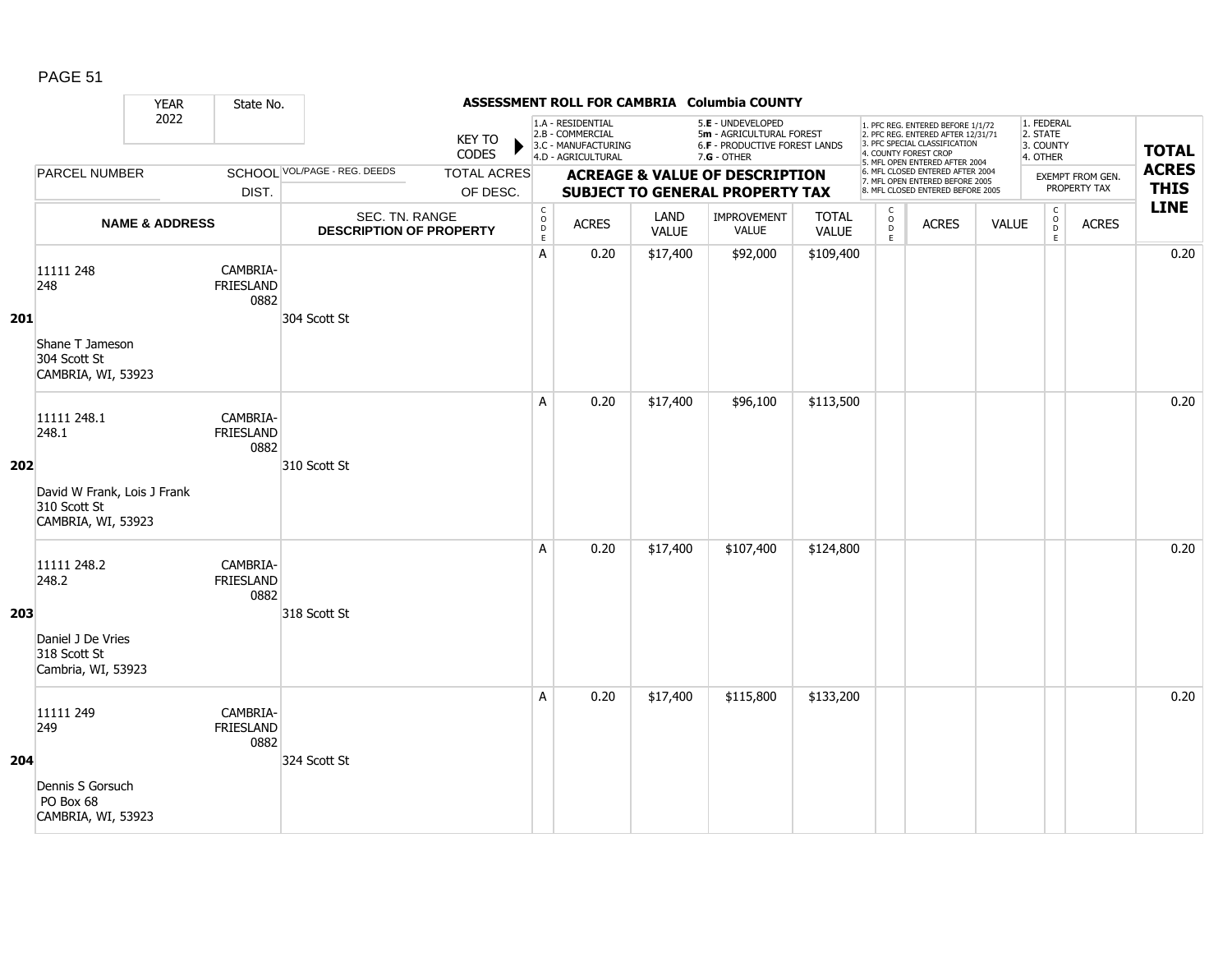|     |                                                                                                  | <b>YEAR</b>               | State No.                            |                                                  |                                |                                                          |                                                                                    |                      | ASSESSMENT ROLL FOR CAMBRIA Columbia COUNTY                                                            |                              |                              |                                                                                                                                                                     |              |                                                 |                                  |                             |
|-----|--------------------------------------------------------------------------------------------------|---------------------------|--------------------------------------|--------------------------------------------------|--------------------------------|----------------------------------------------------------|------------------------------------------------------------------------------------|----------------------|--------------------------------------------------------------------------------------------------------|------------------------------|------------------------------|---------------------------------------------------------------------------------------------------------------------------------------------------------------------|--------------|-------------------------------------------------|----------------------------------|-----------------------------|
|     |                                                                                                  | 2022                      |                                      |                                                  | <b>KEY TO</b><br>CODES         |                                                          | 1.A - RESIDENTIAL<br>2.B - COMMERCIAL<br>3.C - MANUFACTURING<br>4.D - AGRICULTURAL |                      | 5.E - UNDEVELOPED<br>5m - AGRICULTURAL FOREST<br><b>6.F - PRODUCTIVE FOREST LANDS</b><br>$7.G - OTHER$ |                              |                              | 1. PFC REG. ENTERED BEFORE 1/1/72<br>2. PFC REG. ENTERED AFTER 12/31/71<br>3. PFC SPECIAL CLASSIFICATION<br>4. COUNTY FOREST CROP<br>5. MFL OPEN ENTERED AFTER 2004 |              | 1. FEDERAL<br>2. STATE<br>3. COUNTY<br>4. OTHER |                                  | <b>TOTAL</b>                |
|     | <b>PARCEL NUMBER</b>                                                                             |                           | DIST.                                | SCHOOL VOL/PAGE - REG. DEEDS                     | <b>TOTAL ACRES</b><br>OF DESC. |                                                          |                                                                                    |                      | <b>ACREAGE &amp; VALUE OF DESCRIPTION</b><br><b>SUBJECT TO GENERAL PROPERTY TAX</b>                    |                              |                              | 6. MFL CLOSED ENTERED AFTER 2004<br>7. MFL OPEN ENTERED BEFORE 2005<br>8. MFL CLOSED ENTERED BEFORE 2005                                                            |              |                                                 | EXEMPT FROM GEN.<br>PROPERTY TAX | <b>ACRES</b><br><b>THIS</b> |
|     |                                                                                                  | <b>NAME &amp; ADDRESS</b> |                                      | SEC. TN. RANGE<br><b>DESCRIPTION OF PROPERTY</b> |                                | $\begin{matrix} 0 \\ 0 \\ D \end{matrix}$<br>$\mathsf E$ | <b>ACRES</b>                                                                       | LAND<br><b>VALUE</b> | <b>IMPROVEMENT</b><br><b>VALUE</b>                                                                     | <b>TOTAL</b><br><b>VALUE</b> | $_{\rm o}^{\rm c}$<br>D<br>E | <b>ACRES</b>                                                                                                                                                        | <b>VALUE</b> | $\begin{matrix} 0 \\ 0 \end{matrix}$<br>E       | <b>ACRES</b>                     | <b>LINE</b>                 |
| 205 | 11111 25<br>25<br>Charles W Senf, Shiela J Quipp<br>116 W FLORENCE ST<br>CAMBRIA, WI, 53923      |                           | CAMBRIA-<br><b>FRIESLAND</b><br>0882 | 116 W Florence St                                |                                | A                                                        | 0.27                                                                               | \$20,500             | \$60,500                                                                                               | \$81,000                     |                              |                                                                                                                                                                     |              |                                                 |                                  | 0.27                        |
| 206 | 11111 250<br>250<br>Heather L Terpstra<br>229 Scott St<br>CAMBRIA, WI, 53923                     |                           | CAMBRIA-<br><b>FRIESLAND</b><br>0882 | 229 SCOTT ST                                     |                                | A                                                        | 0.15                                                                               | \$13,000             | \$64,900                                                                                               | \$77,900                     |                              |                                                                                                                                                                     |              |                                                 |                                  | 0.15                        |
| 207 | 11111 251<br>251<br>Cindy A Roundy<br>303 SCOTT ST<br>CAMBRIA, WI, 53923                         |                           | CAMBRIA-<br><b>FRIESLAND</b><br>0882 | 303 SCOTT ST                                     |                                | A                                                        | 0.15                                                                               | \$13,200             | \$98,100                                                                                               | \$111,300                    |                              |                                                                                                                                                                     |              |                                                 |                                  | 0.15                        |
| 208 | 11111 252<br>252<br>Timothy and Margaret Zander<br>307 Scott Street<br>Cambria, Wisconsin, 53923 |                           | CAMBRIA-<br><b>FRIESLAND</b><br>0882 | 307 Scott St                                     |                                | A                                                        | 0.13                                                                               | \$11,400             | \$65,600                                                                                               | \$77,000                     |                              |                                                                                                                                                                     |              |                                                 |                                  | 0.13                        |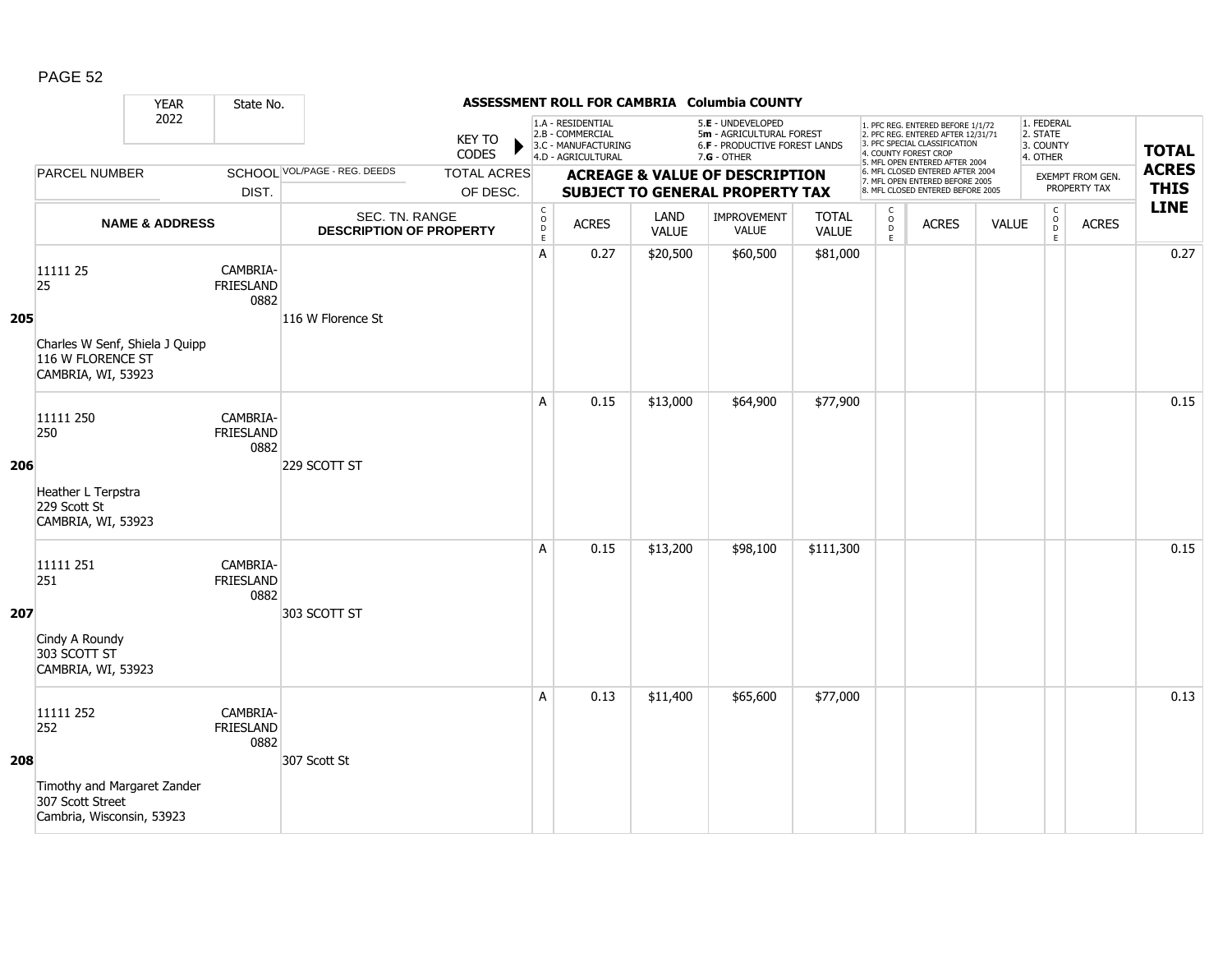|     |                                                                                           | <b>YEAR</b>               | State No.                            |                                                  |                                |                                                          |                                                                                    |                      | ASSESSMENT ROLL FOR CAMBRIA Columbia COUNTY                                                     |                              |                                               |                                                                                                                                                                     |              |                                                 |                                         |                             |
|-----|-------------------------------------------------------------------------------------------|---------------------------|--------------------------------------|--------------------------------------------------|--------------------------------|----------------------------------------------------------|------------------------------------------------------------------------------------|----------------------|-------------------------------------------------------------------------------------------------|------------------------------|-----------------------------------------------|---------------------------------------------------------------------------------------------------------------------------------------------------------------------|--------------|-------------------------------------------------|-----------------------------------------|-----------------------------|
|     |                                                                                           | 2022                      |                                      |                                                  | <b>KEY TO</b><br>CODES         |                                                          | 1.A - RESIDENTIAL<br>2.B - COMMERCIAL<br>3.C - MANUFACTURING<br>4.D - AGRICULTURAL |                      | 5.E - UNDEVELOPED<br>5m - AGRICULTURAL FOREST<br>6.F - PRODUCTIVE FOREST LANDS<br>$7.G - OTHER$ |                              |                                               | 1. PFC REG. ENTERED BEFORE 1/1/72<br>2. PFC REG. ENTERED AFTER 12/31/71<br>3. PFC SPECIAL CLASSIFICATION<br>4. COUNTY FOREST CROP<br>5. MFL OPEN ENTERED AFTER 2004 |              | 1. FEDERAL<br>2. STATE<br>3. COUNTY<br>4. OTHER |                                         | <b>TOTAL</b>                |
|     | <b>PARCEL NUMBER</b>                                                                      |                           | DIST.                                | SCHOOL VOL/PAGE - REG. DEEDS                     | <b>TOTAL ACRES</b><br>OF DESC. |                                                          |                                                                                    |                      | <b>ACREAGE &amp; VALUE OF DESCRIPTION</b><br><b>SUBJECT TO GENERAL PROPERTY TAX</b>             |                              |                                               | 6. MFL CLOSED ENTERED AFTER 2004<br>7. MFL OPEN ENTERED BEFORE 2005<br>8. MFL CLOSED ENTERED BEFORE 2005                                                            |              |                                                 | <b>EXEMPT FROM GEN.</b><br>PROPERTY TAX | <b>ACRES</b><br><b>THIS</b> |
|     |                                                                                           | <b>NAME &amp; ADDRESS</b> |                                      | SEC. TN. RANGE<br><b>DESCRIPTION OF PROPERTY</b> |                                | $\begin{matrix} 0 \\ 0 \\ D \end{matrix}$<br>$\mathsf E$ | <b>ACRES</b>                                                                       | LAND<br><b>VALUE</b> | IMPROVEMENT<br>VALUE                                                                            | <b>TOTAL</b><br><b>VALUE</b> | $\mathsf{C}$<br>$_\mathrm{D}^\mathrm{O}$<br>E | <b>ACRES</b>                                                                                                                                                        | <b>VALUE</b> | $\mathsf C$<br>$_{\rm D}^{\rm O}$<br>E          | <b>ACRES</b>                            | <b>LINE</b>                 |
| 209 | 11111 253<br>253<br>Virgil Swisher, Amanda Swisher<br>313 Scott St<br>CAMBRIA, WI, 53923  |                           | CAMBRIA-<br>FRIESLAND<br>0882        | 313 SCOTT ST                                     |                                | Α                                                        | 0.30                                                                               | \$20,800             | \$83,500                                                                                        | \$104,300                    |                                               |                                                                                                                                                                     |              |                                                 |                                         | 0.30                        |
| 210 | 11111 254<br>254<br>Donald K Jones, Colleen A Jones<br>319 Scott St<br>CAMBRIA, WI, 53923 |                           | CAMBRIA-<br><b>FRIESLAND</b><br>0882 | 319 Scott St                                     |                                | A                                                        | 0.15                                                                               | \$13,100             | \$118,700                                                                                       | \$131,800                    |                                               |                                                                                                                                                                     |              |                                                 |                                         | 0.15                        |
| 211 | 11111 255.01<br>255.01<br>Alexandra Timpe<br>325 Scott St<br>CAMBRIA, WI, 53923           |                           | CAMBRIA-<br><b>FRIESLAND</b><br>0882 | 325 Scott St                                     |                                | A                                                        | 0.27                                                                               | \$20,500             | \$60,900                                                                                        | \$81,400                     |                                               |                                                                                                                                                                     |              |                                                 |                                         | 0.27                        |
| 212 | 11111 257<br>257<br>Peter Bauer, Melissa Bauer<br>314 MARY ST<br>CAMBRIA, WI, 53923       |                           | CAMBRIA-<br><b>FRIESLAND</b><br>0882 | 314 Mary St                                      |                                | A                                                        | 0.31                                                                               | \$20,900             | \$89,600                                                                                        | \$110,500                    |                                               |                                                                                                                                                                     |              |                                                 |                                         | 0.31                        |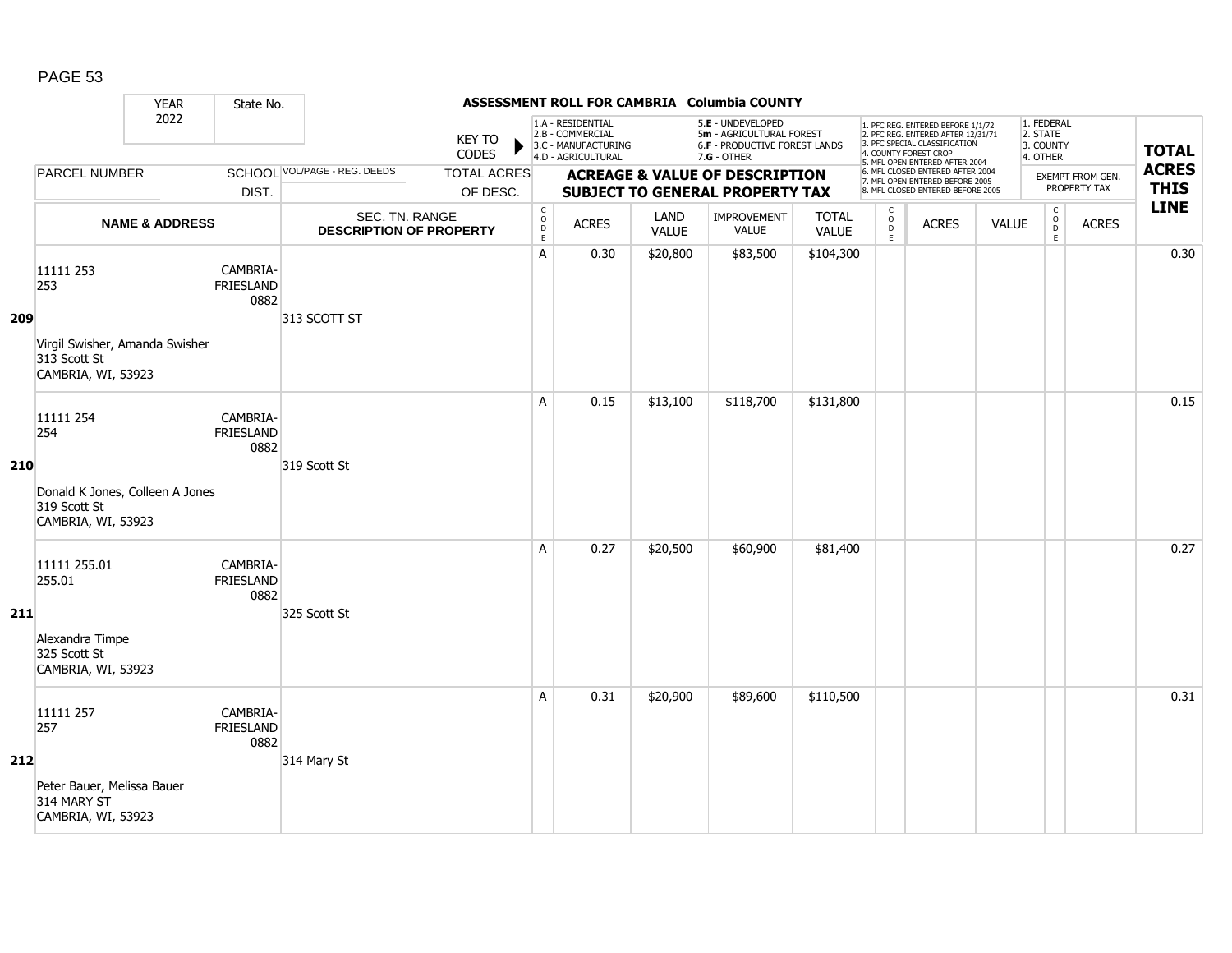|     |                                                                                               | <b>YEAR</b>               | State No.                            |                                                  |                                |                                                          |                                                                                    |                      | ASSESSMENT ROLL FOR CAMBRIA Columbia COUNTY                                                     |                              |                                               |                                                                                                                                                                     |              |                                                 |                                  |                             |
|-----|-----------------------------------------------------------------------------------------------|---------------------------|--------------------------------------|--------------------------------------------------|--------------------------------|----------------------------------------------------------|------------------------------------------------------------------------------------|----------------------|-------------------------------------------------------------------------------------------------|------------------------------|-----------------------------------------------|---------------------------------------------------------------------------------------------------------------------------------------------------------------------|--------------|-------------------------------------------------|----------------------------------|-----------------------------|
|     |                                                                                               | 2022                      |                                      |                                                  | <b>KEY TO</b><br>CODES         |                                                          | 1.A - RESIDENTIAL<br>2.B - COMMERCIAL<br>3.C - MANUFACTURING<br>4.D - AGRICULTURAL |                      | 5.E - UNDEVELOPED<br>5m - AGRICULTURAL FOREST<br>6.F - PRODUCTIVE FOREST LANDS<br>$7.G - OTHER$ |                              |                                               | 1. PFC REG. ENTERED BEFORE 1/1/72<br>2. PFC REG. ENTERED AFTER 12/31/71<br>3. PFC SPECIAL CLASSIFICATION<br>4. COUNTY FOREST CROP<br>5. MFL OPEN ENTERED AFTER 2004 |              | 1. FEDERAL<br>2. STATE<br>3. COUNTY<br>4. OTHER |                                  | <b>TOTAL</b>                |
|     | <b>PARCEL NUMBER</b>                                                                          |                           | DIST.                                | SCHOOL VOL/PAGE - REG. DEEDS                     | <b>TOTAL ACRES</b><br>OF DESC. |                                                          |                                                                                    |                      | <b>ACREAGE &amp; VALUE OF DESCRIPTION</b><br><b>SUBJECT TO GENERAL PROPERTY TAX</b>             |                              |                                               | 6. MFL CLOSED ENTERED AFTER 2004<br>7. MFL OPEN ENTERED BEFORE 2005<br>8. MFL CLOSED ENTERED BEFORE 2005                                                            |              |                                                 | EXEMPT FROM GEN.<br>PROPERTY TAX | <b>ACRES</b><br><b>THIS</b> |
|     |                                                                                               | <b>NAME &amp; ADDRESS</b> |                                      | SEC. TN. RANGE<br><b>DESCRIPTION OF PROPERTY</b> |                                | $\begin{matrix} 0 \\ 0 \\ D \end{matrix}$<br>$\mathsf E$ | <b>ACRES</b>                                                                       | LAND<br><b>VALUE</b> | IMPROVEMENT<br><b>VALUE</b>                                                                     | <b>TOTAL</b><br><b>VALUE</b> | $\mathsf{C}$<br>$_\mathrm{D}^\mathrm{O}$<br>E | <b>ACRES</b>                                                                                                                                                        | <b>VALUE</b> | $\mathsf C$<br>$_{\rm D}^{\rm O}$<br>E          | <b>ACRES</b>                     | <b>LINE</b>                 |
| 213 | 11111 258<br>258<br>Derek L Drews, Ami N Drews<br>320 Mary St<br>CAMBRIA, WI, 53923           |                           | CAMBRIA-<br><b>FRIESLAND</b><br>0882 | 320 Mary St                                      |                                | A                                                        | 0.27                                                                               | \$20,400             | \$145,700                                                                                       | \$166,100                    |                                               |                                                                                                                                                                     |              |                                                 |                                  | 0.27                        |
| 214 | 11111 259<br>259<br>Scott A Drews, Amy J Drews<br>326 Mary St<br>CAMBRIA, WI, 53923           |                           | CAMBRIA-<br><b>FRIESLAND</b><br>0882 | 326 Mary St                                      |                                | A                                                        | 0.18                                                                               | \$15,300             | \$68,000                                                                                        | \$83,300                     |                                               |                                                                                                                                                                     |              |                                                 |                                  | 0.18                        |
| 215 | 11111 26<br>26<br>Alecia R.A. Neal<br>124 West Florence St<br>CAMBRIA, WI, 53923              |                           | CAMBRIA-<br>FRIESLAND<br>0882        | 124 W FLORENCE ST                                |                                | A                                                        | 0.22                                                                               | \$18,900             | \$118,800                                                                                       | \$137,700                    |                                               |                                                                                                                                                                     |              |                                                 |                                  | 0.22                        |
| 216 | 11111 260<br>260<br>SFKKS Trust dated 3/17/2017<br>331 West Commerce St<br>CAMBRIA, WI, 53923 |                           | CAMBRIA-<br><b>FRIESLAND</b><br>0882 | 331 W Commerce St                                |                                | A                                                        | 0.23                                                                               | \$20,000             | \$111,300                                                                                       | \$131,300                    |                                               |                                                                                                                                                                     |              |                                                 |                                  | 0.23                        |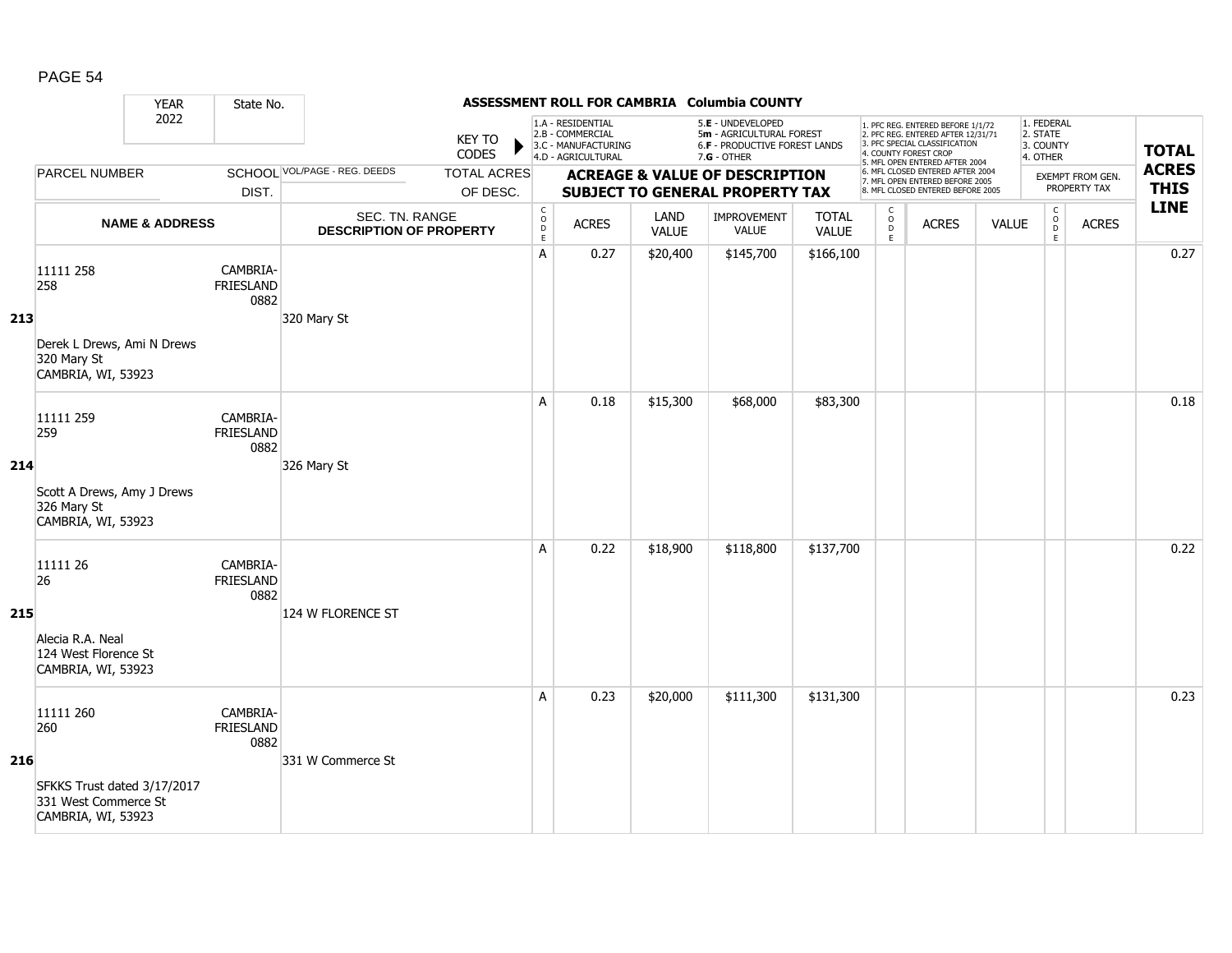|     |                                                                                                           | <b>YEAR</b>               | State No.                            |                                                  |                                |                                                            |                                                                                    |                      | ASSESSMENT ROLL FOR CAMBRIA Columbia COUNTY                                                     |                              |                                                |                                                                                                                                                                     |              |                                                 |                                         |                             |
|-----|-----------------------------------------------------------------------------------------------------------|---------------------------|--------------------------------------|--------------------------------------------------|--------------------------------|------------------------------------------------------------|------------------------------------------------------------------------------------|----------------------|-------------------------------------------------------------------------------------------------|------------------------------|------------------------------------------------|---------------------------------------------------------------------------------------------------------------------------------------------------------------------|--------------|-------------------------------------------------|-----------------------------------------|-----------------------------|
|     |                                                                                                           | 2022                      |                                      |                                                  | <b>KEY TO</b><br><b>CODES</b>  |                                                            | 1.A - RESIDENTIAL<br>2.B - COMMERCIAL<br>3.C - MANUFACTURING<br>4.D - AGRICULTURAL |                      | 5.E - UNDEVELOPED<br>5m - AGRICULTURAL FOREST<br>6.F - PRODUCTIVE FOREST LANDS<br>$7.G - OTHER$ |                              |                                                | 1. PFC REG. ENTERED BEFORE 1/1/72<br>2. PFC REG. ENTERED AFTER 12/31/71<br>3. PFC SPECIAL CLASSIFICATION<br>4. COUNTY FOREST CROP<br>5. MFL OPEN ENTERED AFTER 2004 |              | 1. FEDERAL<br>2. STATE<br>3. COUNTY<br>4. OTHER |                                         | <b>TOTAL</b>                |
|     | <b>PARCEL NUMBER</b>                                                                                      |                           | DIST.                                | <b>SCHOOL VOL/PAGE - REG. DEEDS</b>              | <b>TOTAL ACRES</b><br>OF DESC. |                                                            |                                                                                    |                      | <b>ACREAGE &amp; VALUE OF DESCRIPTION</b><br><b>SUBJECT TO GENERAL PROPERTY TAX</b>             |                              |                                                | 6. MFL CLOSED ENTERED AFTER 2004<br>7. MFL OPEN ENTERED BEFORE 2005<br>8. MFL CLOSED ENTERED BEFORE 2005                                                            |              |                                                 | <b>EXEMPT FROM GEN.</b><br>PROPERTY TAX | <b>ACRES</b><br><b>THIS</b> |
|     |                                                                                                           | <b>NAME &amp; ADDRESS</b> |                                      | SEC. TN. RANGE<br><b>DESCRIPTION OF PROPERTY</b> |                                | $\begin{smallmatrix} C\\ O\\ O\\ D \end{smallmatrix}$<br>E | <b>ACRES</b>                                                                       | LAND<br><b>VALUE</b> | <b>IMPROVEMENT</b><br>VALUE                                                                     | <b>TOTAL</b><br><b>VALUE</b> | $\begin{matrix} 0 \\ 0 \\ D \end{matrix}$<br>E | <b>ACRES</b>                                                                                                                                                        | <b>VALUE</b> | $\mathsf C$<br>$_{\rm D}^{\rm O}$<br>E          | <b>ACRES</b>                            | <b>LINE</b>                 |
| 217 | 11111 261<br>261<br>Curtis W Miller, Rene J Miller<br>13625 E Clark Center Rd<br>MARSHALL, IL, 62441-4707 |                           | CAMBRIA-<br><b>FRIESLAND</b><br>0882 | 423 W Florence St                                |                                | A                                                          | 0.46                                                                               | \$22,500             | \$104,600                                                                                       | \$127,100                    |                                                |                                                                                                                                                                     |              |                                                 |                                         | 0.46                        |
| 218 | 11111 262<br>262<br>Dolores F Velasquez<br>501 W Florence St<br>CAMBRIA, WI, 53923                        |                           | CAMBRIA-<br><b>FRIESLAND</b><br>0882 | 501 W FLORENCE ST                                |                                | A                                                          | 0.46                                                                               | \$22,500             | \$102,600                                                                                       | \$125,100                    |                                                |                                                                                                                                                                     |              |                                                 |                                         | 0.46                        |
| 219 | 11111 263<br>263<br>Tammy Shepard<br>505 W Florence St<br>Cambria, WI, 53923                              |                           | CAMBRIA-<br><b>FRIESLAND</b><br>0882 | 505 W Florence St                                |                                | A                                                          | 0.49                                                                               | \$22,800             | \$49,900                                                                                        | \$72,700                     |                                                |                                                                                                                                                                     |              |                                                 |                                         | 0.49                        |
| 220 | 11111 264<br>264<br>Randy H DeVries<br>515 West Florence St<br>Cambria, WI, 53923                         |                           | CAMBRIA-<br><b>FRIESLAND</b><br>0882 | 515 W Florence St                                |                                | A                                                          | 0.40                                                                               | \$21,900             | \$83,700                                                                                        | \$105,600                    |                                                |                                                                                                                                                                     |              |                                                 |                                         | 0.40                        |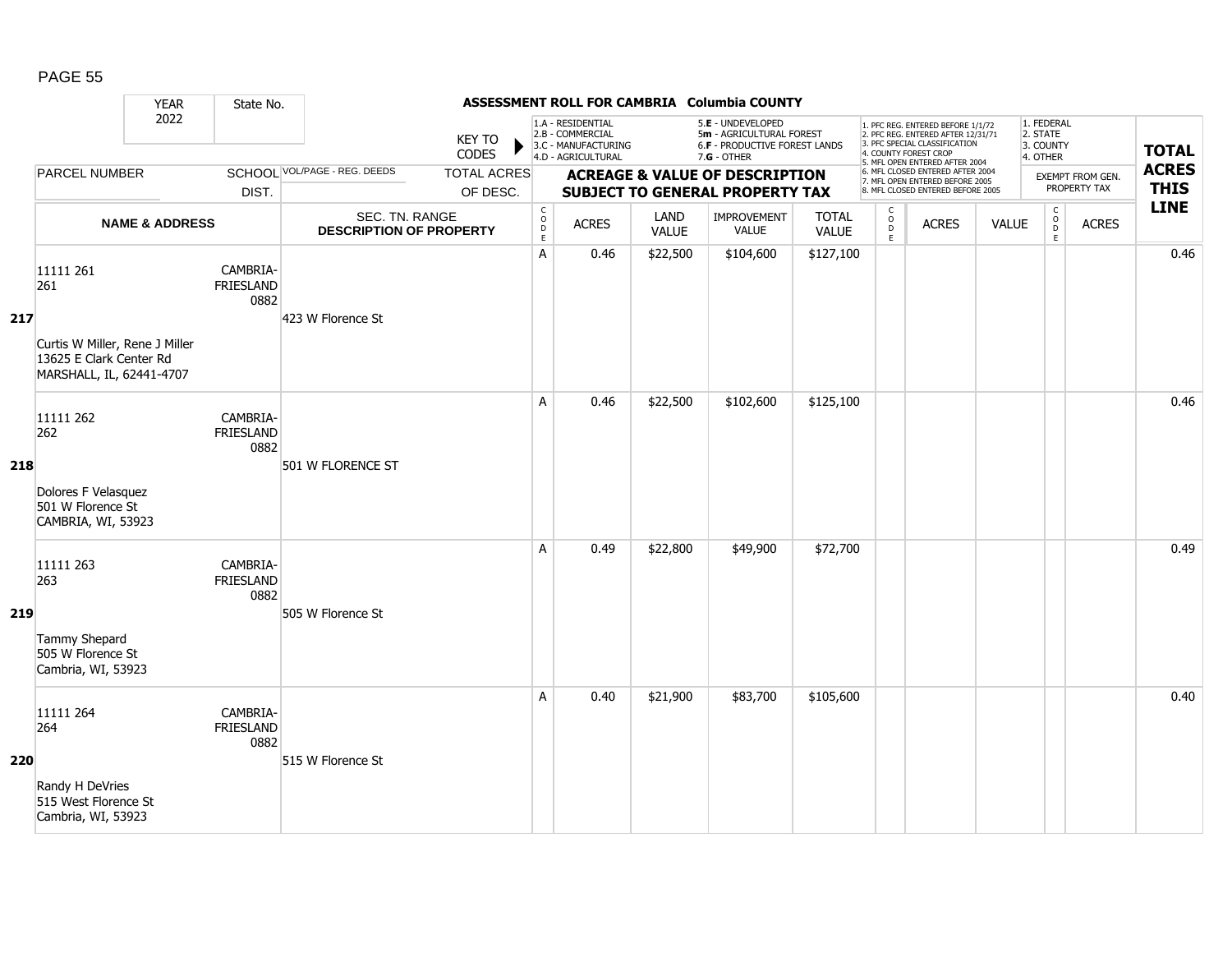|     |                                                                                                | <b>YEAR</b>               | State No.                            |                                                  |                                |                                                          |                                                                                    |                      | ASSESSMENT ROLL FOR CAMBRIA Columbia COUNTY                                                     |                              |                                     |                                                                                                                                                                     |              |                                                 |                                  |                             |
|-----|------------------------------------------------------------------------------------------------|---------------------------|--------------------------------------|--------------------------------------------------|--------------------------------|----------------------------------------------------------|------------------------------------------------------------------------------------|----------------------|-------------------------------------------------------------------------------------------------|------------------------------|-------------------------------------|---------------------------------------------------------------------------------------------------------------------------------------------------------------------|--------------|-------------------------------------------------|----------------------------------|-----------------------------|
|     |                                                                                                | 2022                      |                                      |                                                  | <b>KEY TO</b><br>CODES         |                                                          | 1.A - RESIDENTIAL<br>2.B - COMMERCIAL<br>3.C - MANUFACTURING<br>4.D - AGRICULTURAL |                      | 5.E - UNDEVELOPED<br>5m - AGRICULTURAL FOREST<br>6.F - PRODUCTIVE FOREST LANDS<br>$7.G - OTHER$ |                              |                                     | 1. PFC REG. ENTERED BEFORE 1/1/72<br>2. PFC REG. ENTERED AFTER 12/31/71<br>3. PFC SPECIAL CLASSIFICATION<br>4. COUNTY FOREST CROP<br>5. MFL OPEN ENTERED AFTER 2004 |              | 1. FEDERAL<br>2. STATE<br>3. COUNTY<br>4. OTHER |                                  | <b>TOTAL</b>                |
|     | <b>PARCEL NUMBER</b>                                                                           |                           | DIST.                                | SCHOOL VOL/PAGE - REG. DEEDS                     | <b>TOTAL ACRES</b><br>OF DESC. |                                                          |                                                                                    |                      | <b>ACREAGE &amp; VALUE OF DESCRIPTION</b><br><b>SUBJECT TO GENERAL PROPERTY TAX</b>             |                              |                                     | 6. MFL CLOSED ENTERED AFTER 2004<br>7. MFL OPEN ENTERED BEFORE 2005<br>8. MFL CLOSED ENTERED BEFORE 2005                                                            |              |                                                 | EXEMPT FROM GEN.<br>PROPERTY TAX | <b>ACRES</b><br><b>THIS</b> |
|     |                                                                                                | <b>NAME &amp; ADDRESS</b> |                                      | SEC. TN. RANGE<br><b>DESCRIPTION OF PROPERTY</b> |                                | $\begin{matrix} 0 \\ 0 \\ D \end{matrix}$<br>$\mathsf E$ | <b>ACRES</b>                                                                       | LAND<br><b>VALUE</b> | IMPROVEMENT<br><b>VALUE</b>                                                                     | <b>TOTAL</b><br><b>VALUE</b> | $\mathsf{C}$<br>$\int_{D}^{O}$<br>E | <b>ACRES</b>                                                                                                                                                        | <b>VALUE</b> | $\mathsf C$<br>$_{\rm D}^{\rm O}$<br>E          | <b>ACRES</b>                     | <b>LINE</b>                 |
| 221 | 11111 265<br>265<br>William J Baney<br>PO BOX 114<br>JEFFERSON, WI, 53549                      |                           | CAMBRIA-<br>FRIESLAND<br>0882        | 604 W Florence St                                |                                | Α                                                        | 0.28                                                                               | \$20,500             | \$50,800                                                                                        | \$71,300                     |                                     |                                                                                                                                                                     |              |                                                 |                                  | 0.28                        |
| 222 | 11111 266<br>266<br>Brandy Chrzas, Donna Chrzas<br>517 W FLORENCE AVENUE<br>CAMBRIA, WI, 53923 |                           | CAMBRIA-<br><b>FRIESLAND</b><br>0882 | 517 W Florence St                                |                                | A                                                        | 0.55                                                                               | \$23,500             | \$85,900                                                                                        | \$109,400                    |                                     |                                                                                                                                                                     |              |                                                 |                                  | 0.55                        |
| 223 | 11111 267<br>267<br>Michael Rurup<br>607 West Florence St<br>CAMBRIA, WI, 53923                |                           | CAMBRIA-<br><b>FRIESLAND</b><br>0882 | 607 W Florence St                                |                                | A                                                        | 0.25                                                                               | \$20,200             | \$51,900                                                                                        | \$72,100                     |                                     |                                                                                                                                                                     |              |                                                 |                                  | 0.25                        |
| 224 | 11111 268<br>268<br>Norma Pena<br><b>PO BOX 175</b><br>CAMBRIA, WI, 53923                      |                           | CAMBRIA-<br>FRIESLAND<br>0882        | 330 W Florence St                                |                                | A                                                        | 0.29                                                                               | \$20,600             | \$71,300                                                                                        | \$91,900                     |                                     |                                                                                                                                                                     |              |                                                 |                                  | 0.29                        |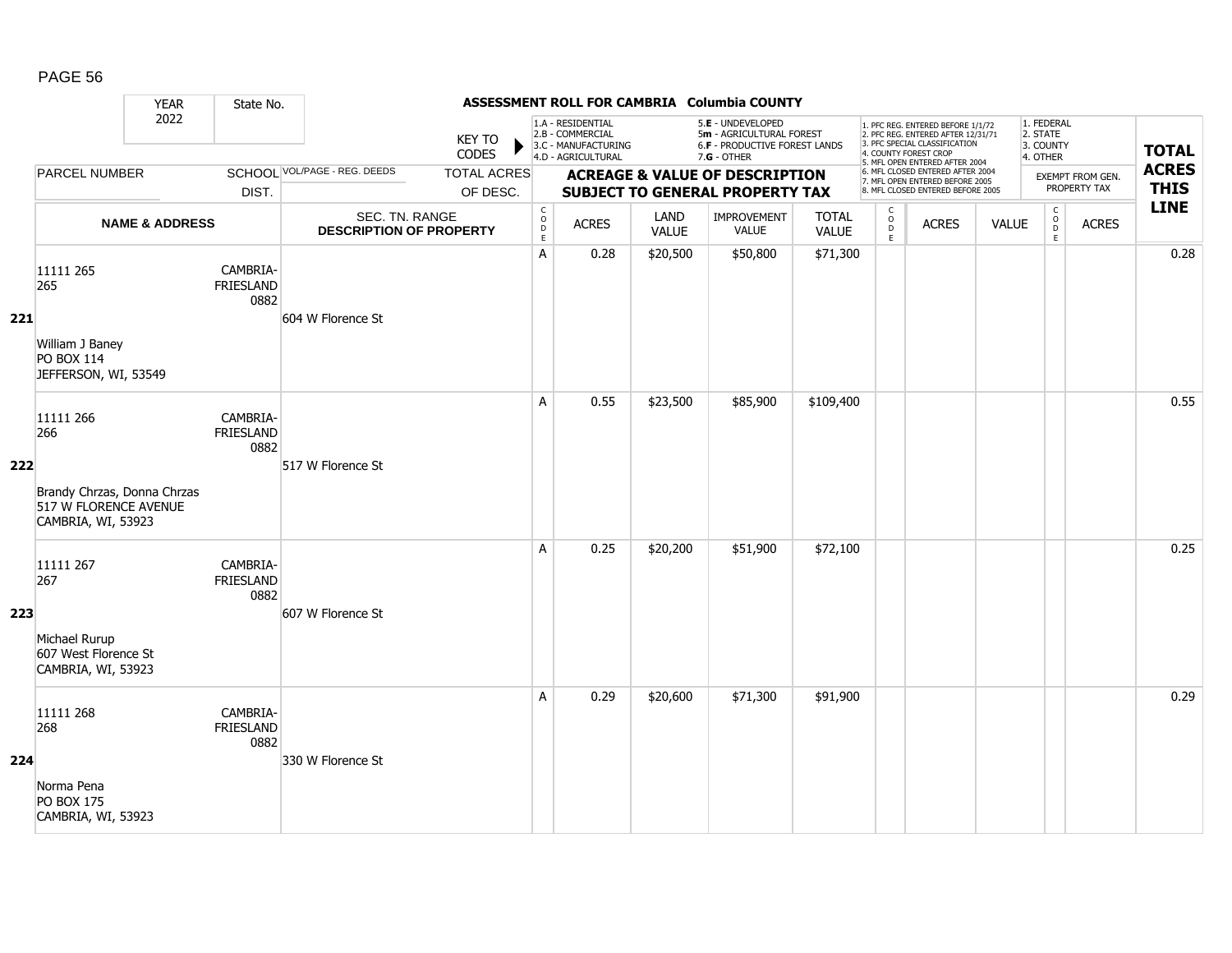|     |                                                                                                      | <b>YEAR</b>               | State No.                            |                                                  |                                |                                                          |                                                                                    |                      | ASSESSMENT ROLL FOR CAMBRIA Columbia COUNTY                                                     |                              |                                               |                                                                                                                                                                     |              |                                                 |                                  |                             |
|-----|------------------------------------------------------------------------------------------------------|---------------------------|--------------------------------------|--------------------------------------------------|--------------------------------|----------------------------------------------------------|------------------------------------------------------------------------------------|----------------------|-------------------------------------------------------------------------------------------------|------------------------------|-----------------------------------------------|---------------------------------------------------------------------------------------------------------------------------------------------------------------------|--------------|-------------------------------------------------|----------------------------------|-----------------------------|
|     |                                                                                                      | 2022                      |                                      |                                                  | <b>KEY TO</b><br>CODES         |                                                          | 1.A - RESIDENTIAL<br>2.B - COMMERCIAL<br>3.C - MANUFACTURING<br>4.D - AGRICULTURAL |                      | 5.E - UNDEVELOPED<br>5m - AGRICULTURAL FOREST<br>6.F - PRODUCTIVE FOREST LANDS<br>$7.G - OTHER$ |                              |                                               | 1. PFC REG. ENTERED BEFORE 1/1/72<br>2. PFC REG. ENTERED AFTER 12/31/71<br>3. PFC SPECIAL CLASSIFICATION<br>4. COUNTY FOREST CROP<br>5. MFL OPEN ENTERED AFTER 2004 |              | 1. FEDERAL<br>2. STATE<br>3. COUNTY<br>4. OTHER |                                  | <b>TOTAL</b>                |
|     | <b>PARCEL NUMBER</b>                                                                                 |                           | DIST.                                | SCHOOL VOL/PAGE - REG. DEEDS                     | <b>TOTAL ACRES</b><br>OF DESC. |                                                          |                                                                                    |                      | <b>ACREAGE &amp; VALUE OF DESCRIPTION</b><br><b>SUBJECT TO GENERAL PROPERTY TAX</b>             |                              |                                               | 6. MFL CLOSED ENTERED AFTER 2004<br>7. MFL OPEN ENTERED BEFORE 2005<br>8. MFL CLOSED ENTERED BEFORE 2005                                                            |              |                                                 | EXEMPT FROM GEN.<br>PROPERTY TAX | <b>ACRES</b><br><b>THIS</b> |
|     |                                                                                                      | <b>NAME &amp; ADDRESS</b> |                                      | SEC. TN. RANGE<br><b>DESCRIPTION OF PROPERTY</b> |                                | $\begin{matrix} 0 \\ 0 \\ D \end{matrix}$<br>$\mathsf E$ | <b>ACRES</b>                                                                       | LAND<br><b>VALUE</b> | IMPROVEMENT<br><b>VALUE</b>                                                                     | <b>TOTAL</b><br><b>VALUE</b> | $\mathsf{C}$<br>$_\mathrm{D}^\mathrm{O}$<br>E | <b>ACRES</b>                                                                                                                                                        | <b>VALUE</b> | $\mathsf C$<br>$_{\rm D}^{\rm O}$<br>E          | <b>ACRES</b>                     | <b>LINE</b>                 |
| 225 | 11111 269<br>269<br>Teresa M Piper-Davis, Douglas B Davis<br>336 W Florence St<br>CAMBRIA, WI, 53923 |                           | CAMBRIA-<br>FRIESLAND<br>0882        | 336 W Florence St                                |                                | Α                                                        | 0.18                                                                               | \$15,600             | \$72,400                                                                                        | \$88,000                     |                                               |                                                                                                                                                                     |              |                                                 |                                  | 0.18                        |
| 226 | 11111 27<br>27<br>Joseph Richard Wiersma<br>216 Towyn St<br>CAMBRIA, WI, 53923                       |                           | CAMBRIA-<br><b>FRIESLAND</b><br>0882 | 216 Towyn St                                     |                                | A                                                        | 0.23                                                                               | \$20,000             | \$103,400                                                                                       | \$123,400                    |                                               |                                                                                                                                                                     |              |                                                 |                                  | 0.23                        |
| 227 | 11111 270.1<br>270.1<br>Donna J White<br>202 EVANS DR BOX 19<br>CAMBRIA, WI, 53923                   |                           | CAMBRIA-<br><b>FRIESLAND</b><br>0882 | 202 Evans Dr                                     |                                | A                                                        | 0.29                                                                               | \$20,700             | \$138,500                                                                                       | \$159,200                    |                                               |                                                                                                                                                                     |              |                                                 |                                  | 0.29                        |
| 228 | 11111 270.2<br>270.2<br>Lester D Kloostra, Grace A Kloostra<br>204 Evans Dr<br>CAMBRIA, WI, 53923    |                           | CAMBRIA-<br>FRIESLAND<br>0882        | 204 EVANS DR                                     |                                | A                                                        | 0.30                                                                               | \$20,800             | \$128,300                                                                                       | \$149,100                    |                                               |                                                                                                                                                                     |              |                                                 |                                  | 0.30                        |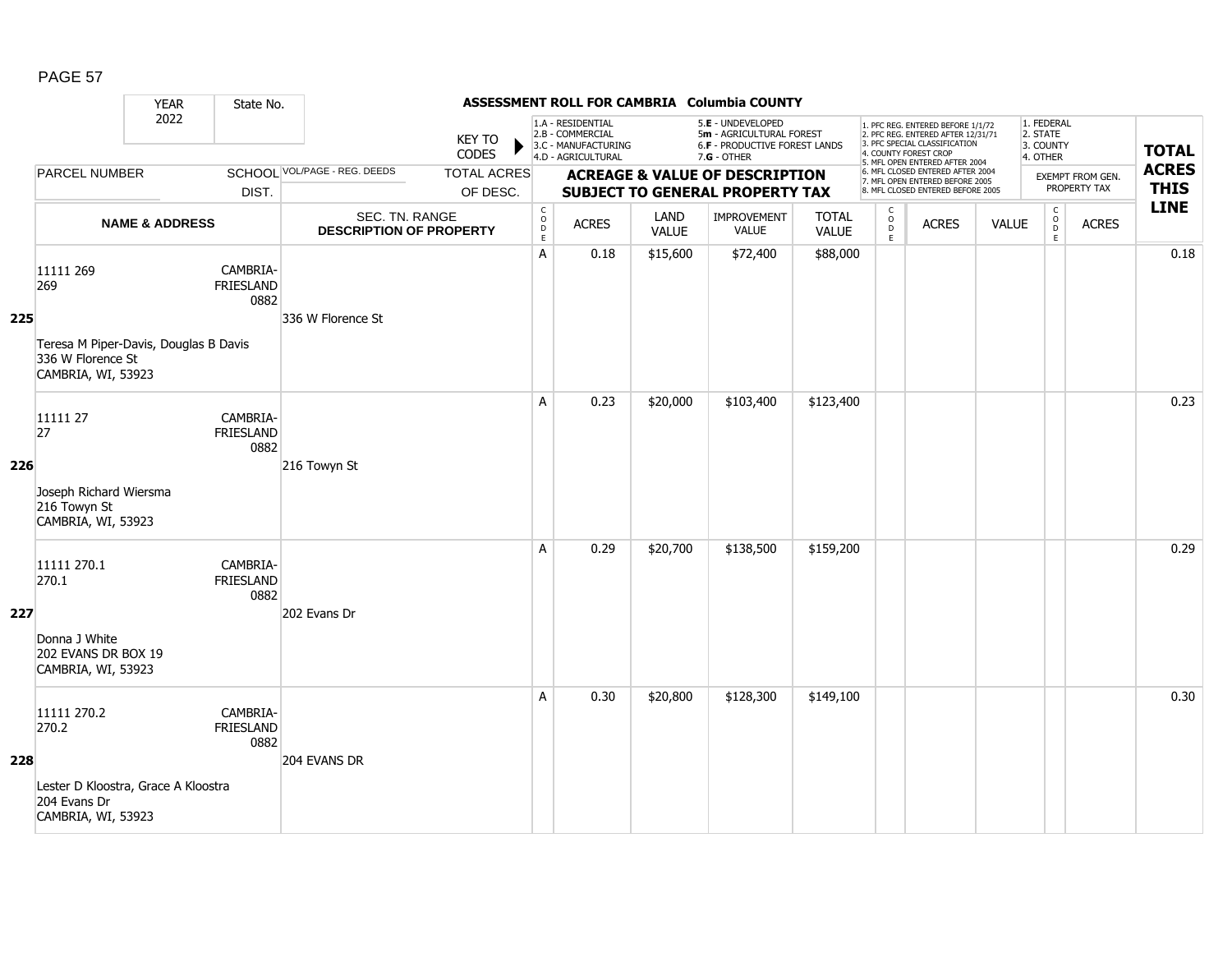|     |                                                                                                          | <b>YEAR</b>               | State No.                            |                                                  |                                |                                                          |                                                                                    |                      | ASSESSMENT ROLL FOR CAMBRIA Columbia COUNTY                                                     |                              |                                     |                                                                                                                                                                     |              |                                                 |                                  |                             |
|-----|----------------------------------------------------------------------------------------------------------|---------------------------|--------------------------------------|--------------------------------------------------|--------------------------------|----------------------------------------------------------|------------------------------------------------------------------------------------|----------------------|-------------------------------------------------------------------------------------------------|------------------------------|-------------------------------------|---------------------------------------------------------------------------------------------------------------------------------------------------------------------|--------------|-------------------------------------------------|----------------------------------|-----------------------------|
|     |                                                                                                          | 2022                      |                                      |                                                  | <b>KEY TO</b><br>CODES         |                                                          | 1.A - RESIDENTIAL<br>2.B - COMMERCIAL<br>3.C - MANUFACTURING<br>4.D - AGRICULTURAL |                      | 5.E - UNDEVELOPED<br>5m - AGRICULTURAL FOREST<br>6.F - PRODUCTIVE FOREST LANDS<br>$7.G - OTHER$ |                              |                                     | 1. PFC REG. ENTERED BEFORE 1/1/72<br>2. PFC REG. ENTERED AFTER 12/31/71<br>3. PFC SPECIAL CLASSIFICATION<br>4. COUNTY FOREST CROP<br>5. MFL OPEN ENTERED AFTER 2004 |              | 1. FEDERAL<br>2. STATE<br>3. COUNTY<br>4. OTHER |                                  | <b>TOTAL</b>                |
|     | <b>PARCEL NUMBER</b>                                                                                     |                           | DIST.                                | SCHOOL VOL/PAGE - REG. DEEDS                     | <b>TOTAL ACRES</b><br>OF DESC. |                                                          |                                                                                    |                      | <b>ACREAGE &amp; VALUE OF DESCRIPTION</b><br><b>SUBJECT TO GENERAL PROPERTY TAX</b>             |                              |                                     | 6. MFL CLOSED ENTERED AFTER 2004<br>7. MFL OPEN ENTERED BEFORE 2005<br>8. MFL CLOSED ENTERED BEFORE 2005                                                            |              |                                                 | EXEMPT FROM GEN.<br>PROPERTY TAX | <b>ACRES</b><br><b>THIS</b> |
|     |                                                                                                          | <b>NAME &amp; ADDRESS</b> |                                      | SEC. TN. RANGE<br><b>DESCRIPTION OF PROPERTY</b> |                                | $\begin{matrix} 0 \\ 0 \\ D \end{matrix}$<br>$\mathsf E$ | <b>ACRES</b>                                                                       | LAND<br><b>VALUE</b> | IMPROVEMENT<br><b>VALUE</b>                                                                     | <b>TOTAL</b><br><b>VALUE</b> | $\mathsf{C}$<br>$\int_{D}^{O}$<br>E | <b>ACRES</b>                                                                                                                                                        | <b>VALUE</b> | $\mathsf C$<br>$_{\rm D}^{\rm O}$<br>E          | <b>ACRES</b>                     | <b>LINE</b>                 |
| 229 | 11111 270.3<br>270.3<br>Pamela J Smull<br>206 Evans Dr<br>CAMBRIA, WI, 53923                             |                           | CAMBRIA-<br>FRIESLAND<br>0882        | 206 Evans Dr                                     |                                | A                                                        | 0.30                                                                               | \$20,800             | \$110,100                                                                                       | \$130,900                    |                                     |                                                                                                                                                                     |              |                                                 |                                  | 0.30                        |
| 230 | 11111 270.4<br>270.4<br>Erin E Ashcraft<br>208 Evans Dr<br>CAMBRIA, WI, 53923                            |                           | CAMBRIA-<br>FRIESLAND<br>0882        | 208 Evans Dr                                     |                                | A                                                        | 0.30                                                                               | \$20,800             | \$132,000                                                                                       | \$152,800                    |                                     |                                                                                                                                                                     |              |                                                 |                                  | 0.30                        |
| 231 | 11111 270.5<br>270.5<br>Marvin L Stringfield, Sherri L Stringfield<br>225 JONES ST<br>CAMBRIA, WI, 53923 |                           | CAMBRIA-<br>FRIESLAND<br>0882        | 0 JONES ST                                       |                                | A                                                        | 0.08                                                                               | \$700                | \$0                                                                                             | \$700                        |                                     |                                                                                                                                                                     |              |                                                 |                                  | 0.08                        |
| 232 | 11111 270.7<br>270.7<br>Cambria-Friesland School District<br>410 E Edgewater St<br>CAMBRIA, WI, 53923    |                           | CAMBRIA-<br><b>FRIESLAND</b><br>0882 | $\overline{0}$                                   |                                |                                                          |                                                                                    |                      |                                                                                                 |                              |                                     |                                                                                                                                                                     |              | X <sub>5</sub>                                  | 3.85                             | 3.85                        |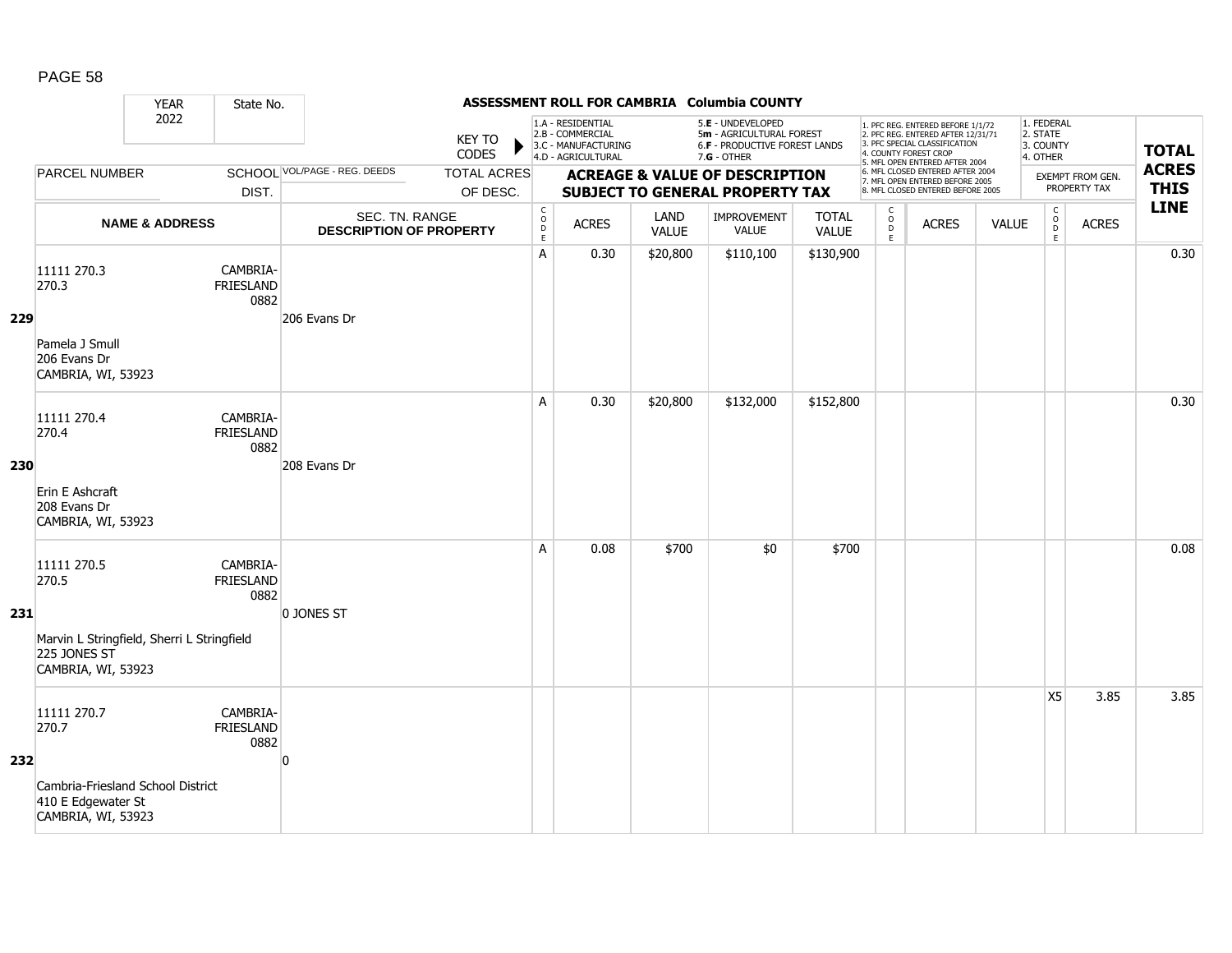|     |                                                                                                    | <b>YEAR</b>               | State No.                            |                                                  |                                |                                                              |                                                                                    |                      | ASSESSMENT ROLL FOR CAMBRIA Columbia COUNTY                                                   |                              |                                                   |                                                                                                                                                                     |              |                                                             |                                         |                             |
|-----|----------------------------------------------------------------------------------------------------|---------------------------|--------------------------------------|--------------------------------------------------|--------------------------------|--------------------------------------------------------------|------------------------------------------------------------------------------------|----------------------|-----------------------------------------------------------------------------------------------|------------------------------|---------------------------------------------------|---------------------------------------------------------------------------------------------------------------------------------------------------------------------|--------------|-------------------------------------------------------------|-----------------------------------------|-----------------------------|
|     |                                                                                                    | 2022                      |                                      |                                                  | <b>KEY TO</b><br><b>CODES</b>  |                                                              | 1.A - RESIDENTIAL<br>2.B - COMMERCIAL<br>3.C - MANUFACTURING<br>4.D - AGRICULTURAL |                      | 5.E - UNDEVELOPED<br>5m - AGRICULTURAL FOREST<br>6.F - PRODUCTIVE FOREST LANDS<br>7.G - OTHER |                              |                                                   | 1. PFC REG. ENTERED BEFORE 1/1/72<br>2. PFC REG. ENTERED AFTER 12/31/71<br>3. PFC SPECIAL CLASSIFICATION<br>4. COUNTY FOREST CROP<br>5. MFL OPEN ENTERED AFTER 2004 |              | 1. FEDERAL<br>2. STATE<br>3. COUNTY<br>4. OTHER             |                                         | <b>TOTAL</b>                |
|     | <b>PARCEL NUMBER</b>                                                                               |                           | DIST.                                | SCHOOL VOL/PAGE - REG. DEEDS                     | <b>TOTAL ACRES</b><br>OF DESC. |                                                              |                                                                                    |                      | <b>ACREAGE &amp; VALUE OF DESCRIPTION</b><br>SUBJECT TO GENERAL PROPERTY TAX                  |                              |                                                   | 6. MFL CLOSED ENTERED AFTER 2004<br>7. MFL OPEN ENTERED BEFORE 2005<br>8. MFL CLOSED ENTERED BEFORE 2005                                                            |              |                                                             | <b>EXEMPT FROM GEN.</b><br>PROPERTY TAX | <b>ACRES</b><br><b>THIS</b> |
|     |                                                                                                    | <b>NAME &amp; ADDRESS</b> |                                      | SEC. TN. RANGE<br><b>DESCRIPTION OF PROPERTY</b> |                                | $\mathsf{C}$<br>$\begin{array}{c}\n0 \\ D \\ E\n\end{array}$ | <b>ACRES</b>                                                                       | LAND<br><b>VALUE</b> | IMPROVEMENT<br><b>VALUE</b>                                                                   | <b>TOTAL</b><br><b>VALUE</b> | C<br>$\begin{array}{c}\n0 \\ D \\ E\n\end{array}$ | <b>ACRES</b>                                                                                                                                                        | <b>VALUE</b> | $\mathsf C$<br>$\begin{array}{c}\n0 \\ D \\ E\n\end{array}$ | <b>ACRES</b>                            | <b>LINE</b>                 |
| 233 | 11111 270.A1<br>270.A1<br>Cambria Park View Apts Inc (Bldg #1)<br>n<br>CAMBRIA, WI, 53923          |                           | CAMBRIA-<br><b>FRIESLAND</b><br>0882 | 201 EVANS DR                                     |                                |                                                              |                                                                                    |                      |                                                                                               |                              |                                                   |                                                                                                                                                                     |              | X <sub>5</sub>                                              | 0.41                                    | 0.41                        |
| 234 | 11111 270.A1A<br>270.A1A<br>Cambria Park View Apts Inc (Bldg #2)<br>$\Omega$<br>CAMBRIA, WI, 53923 |                           | CAMBRIA-<br><b>FRIESLAND</b><br>0882 | 205 EVANS DR                                     |                                |                                                              |                                                                                    |                      |                                                                                               |                              |                                                   |                                                                                                                                                                     |              | X5                                                          | 0.41                                    | 0.41                        |
| 235 | 11111 270.B<br>270.B<br>Cambria-Friesland Area Schools<br>410 E Edgewater St<br>CAMBRIA, WI, 53923 |                           | CAMBRIA-<br><b>FRIESLAND</b><br>0882 | n                                                |                                |                                                              |                                                                                    |                      |                                                                                               |                              |                                                   |                                                                                                                                                                     |              | X <sub>5</sub>                                              | 0.17                                    | 0.17                        |
| 236 | 11111 270.C<br>270.C<br>Cambria-Friesland Area Schools<br>410 E Edgewater St<br>CAMBRIA, WI, 53923 |                           | CAMBRIA-<br><b>FRIESLAND</b><br>0882 | 410 E EDGEWATER ST                               |                                |                                                              |                                                                                    |                      |                                                                                               |                              |                                                   |                                                                                                                                                                     |              | X5                                                          | 2.01                                    | 2.01                        |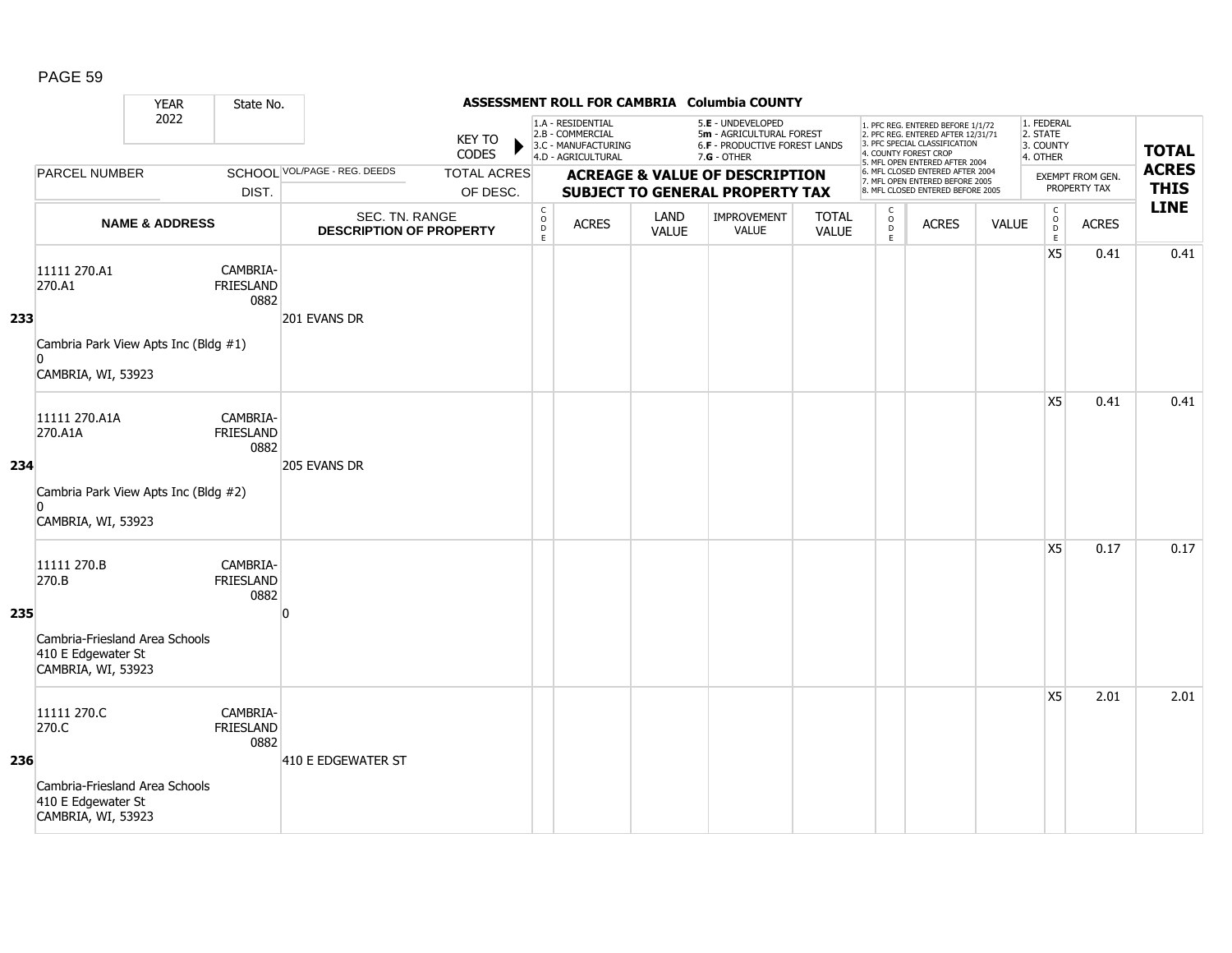|     |                                                                                                  | <b>YEAR</b>               | State No.                            |                                                  |                        |                                                                   |                                                                                    |                                | ASSESSMENT ROLL FOR CAMBRIA Columbia COUNTY                                                     |                                |                                   |                                                                                                                                   |              |                                                 |                         |                            |
|-----|--------------------------------------------------------------------------------------------------|---------------------------|--------------------------------------|--------------------------------------------------|------------------------|-------------------------------------------------------------------|------------------------------------------------------------------------------------|--------------------------------|-------------------------------------------------------------------------------------------------|--------------------------------|-----------------------------------|-----------------------------------------------------------------------------------------------------------------------------------|--------------|-------------------------------------------------|-------------------------|----------------------------|
|     |                                                                                                  | 2022                      |                                      |                                                  | KEY TO<br><b>CODES</b> |                                                                   | 1.A - RESIDENTIAL<br>2.B - COMMERCIAL<br>3.C - MANUFACTURING<br>4.D - AGRICULTURAL |                                | 5.E - UNDEVELOPED<br>5m - AGRICULTURAL FOREST<br>6.F - PRODUCTIVE FOREST LANDS<br>$7.G - OTHER$ |                                |                                   | 1. PFC REG. ENTERED BEFORE 1/1/72<br>2. PFC REG. ENTERED AFTER 12/31/71<br>3. PFC SPECIAL CLASSIFICATION<br>4. COUNTY FOREST CROP |              | 1. FEDERAL<br>2. STATE<br>3. COUNTY<br>4. OTHER |                         | <b>TOTAL</b>               |
|     | <b>PARCEL NUMBER</b>                                                                             |                           |                                      | SCHOOL VOL/PAGE - REG. DEEDS                     | <b>TOTAL ACRES</b>     |                                                                   |                                                                                    |                                | <b>ACREAGE &amp; VALUE OF DESCRIPTION</b>                                                       |                                |                                   | 5. MFL OPEN ENTERED AFTER 2004<br>6. MFL CLOSED ENTERED AFTER 2004<br>7. MFL OPEN ENTERED BEFORE 2005                             |              |                                                 | <b>EXEMPT FROM GEN.</b> | <b>ACRES</b>               |
|     |                                                                                                  |                           | DIST.                                |                                                  | OF DESC.               |                                                                   |                                                                                    |                                | <b>SUBJECT TO GENERAL PROPERTY TAX</b>                                                          |                                |                                   | 8. MFL CLOSED ENTERED BEFORE 2005                                                                                                 |              |                                                 | PROPERTY TAX            | <b>THIS</b><br><b>LINE</b> |
|     |                                                                                                  | <b>NAME &amp; ADDRESS</b> |                                      | SEC. TN. RANGE<br><b>DESCRIPTION OF PROPERTY</b> |                        | $\mathsf{C}$<br>$\overset{\circ}{\phantom{\circ}}$<br>$\mathsf E$ | <b>ACRES</b>                                                                       | LAND<br><b>VALUE</b>           | <b>IMPROVEMENT</b><br><b>VALUE</b>                                                              | <b>TOTAL</b><br><b>VALUE</b>   | $\mathsf{C}$<br>$\circ$<br>D<br>E | <b>ACRES</b>                                                                                                                      | <b>VALUE</b> | $\begin{matrix} 0 \\ 0 \\ 0 \end{matrix}$<br>E  | <b>ACRES</b>            |                            |
| 237 | 11111 271<br>271                                                                                 |                           | CAMBRIA-<br><b>FRIESLAND</b><br>0882 | 342 W First St                                   |                        | Α                                                                 | 1.09                                                                               | \$28,700                       | \$3,400                                                                                         | \$32,100                       |                                   |                                                                                                                                   |              |                                                 |                         | 1.09                       |
|     | Dylan J Ashley<br>342 W First St<br>CAMBRIA, WI, 53923                                           |                           |                                      |                                                  |                        |                                                                   |                                                                                    |                                |                                                                                                 |                                |                                   |                                                                                                                                   |              |                                                 |                         |                            |
|     | 11111 272.05<br>272.05                                                                           |                           | CAMBRIA-<br><b>FRIESLAND</b><br>0882 |                                                  |                        | C                                                                 | 15.32                                                                              | \$0                            | \$0                                                                                             | \$0                            |                                   |                                                                                                                                   |              |                                                 |                         | 15.32                      |
| 238 | Attn Tax Department<br>Seneca Foods LLC<br>437 S Williams St<br>CAMBRIA, WI, 53923-0208          |                           |                                      | 437 S Williams St                                |                        |                                                                   |                                                                                    |                                |                                                                                                 |                                |                                   |                                                                                                                                   |              |                                                 |                         |                            |
|     | 11111 272.06<br>272.06                                                                           |                           | CAMBRIA-<br><b>FRIESLAND</b><br>0882 |                                                  |                        | $\mathsf{C}$                                                      | 8.67                                                                               | \$0                            | \$0                                                                                             | \$0                            |                                   |                                                                                                                                   |              |                                                 |                         | 8.67                       |
| 239 | Attn Tax Department<br>Seneca Foods LLC<br>437 S Williams St<br>CAMBRIA, WI, 53923-0208          |                           |                                      | 437 Williams St                                  |                        |                                                                   |                                                                                    |                                |                                                                                                 |                                |                                   |                                                                                                                                   |              |                                                 |                         |                            |
|     | 11111 273.01<br>273.01                                                                           |                           | CAMBRIA-<br><b>FRIESLAND</b><br>0882 |                                                  |                        | $\mathsf E$<br>E<br>D                                             | 4.00<br>8.00<br>3.50                                                               | \$2,000<br>\$19,600<br>\$1,000 | \$0<br>\$0<br>\$0                                                                               | \$2,000<br>\$19,600<br>\$1,000 |                                   |                                                                                                                                   |              |                                                 |                         | 15.50                      |
| 240 | Larry J & Christine J Braaksma Lifetime<br>Revocable Trust<br>405 First St<br>CAMBRIA, WI, 53923 |                           |                                      | <b>W FIRST ST</b>                                |                        |                                                                   |                                                                                    |                                |                                                                                                 |                                |                                   |                                                                                                                                   |              |                                                 |                         |                            |
|     |                                                                                                  |                           |                                      |                                                  | <b>Parcel Total</b>    |                                                                   | 15.50                                                                              | \$22,600                       | \$0                                                                                             | \$22,600                       |                                   | 0.00                                                                                                                              | \$0          |                                                 | 0.00                    |                            |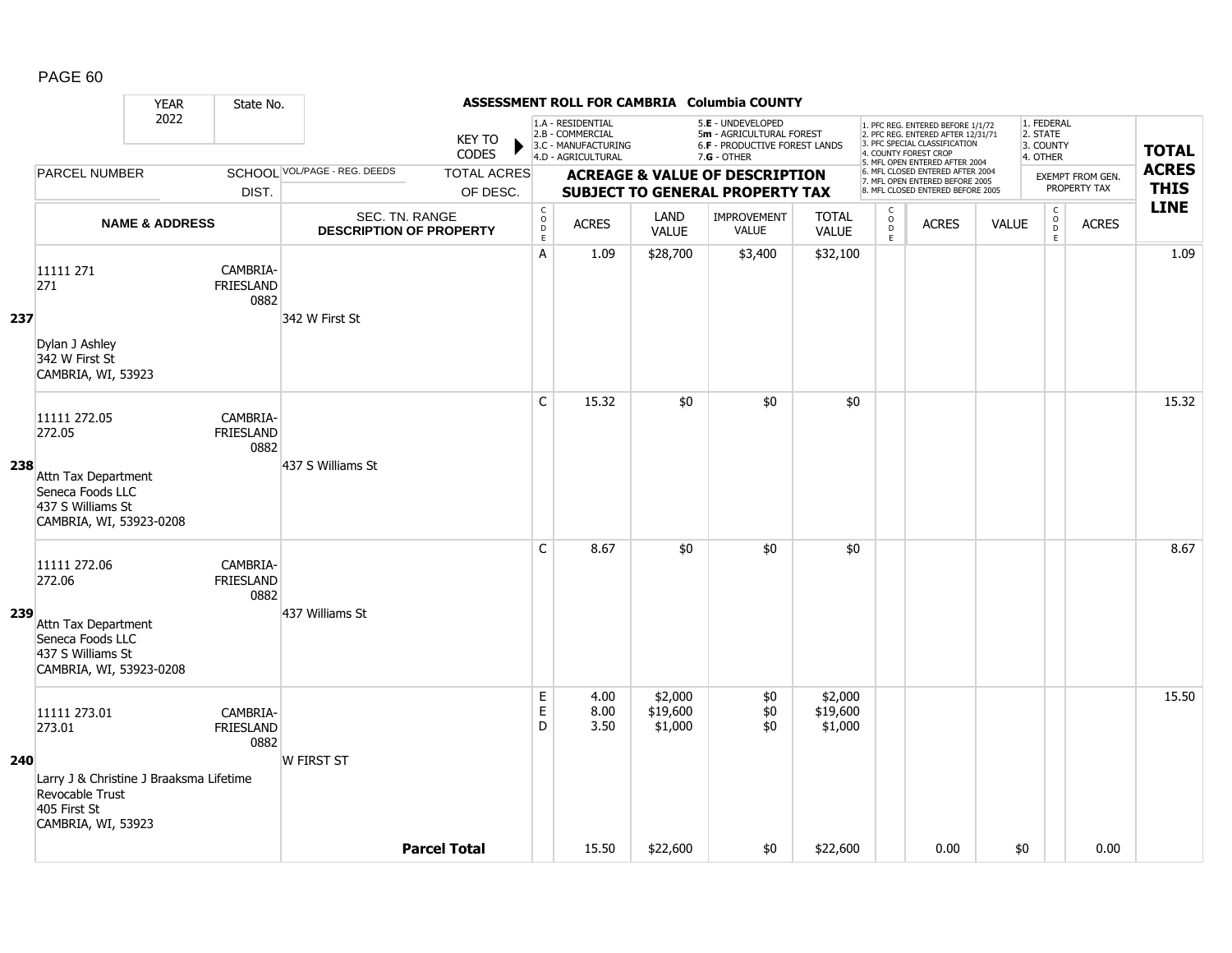|     |                                                                                                                            | <b>YEAR</b>               | State No.                            |                                                  |                                |                                                          |                                                                                    |                      | ASSESSMENT ROLL FOR CAMBRIA Columbia COUNTY                                                            |                              |                        |                                                                                                                                                                     |              |                                                 |                                  |                             |
|-----|----------------------------------------------------------------------------------------------------------------------------|---------------------------|--------------------------------------|--------------------------------------------------|--------------------------------|----------------------------------------------------------|------------------------------------------------------------------------------------|----------------------|--------------------------------------------------------------------------------------------------------|------------------------------|------------------------|---------------------------------------------------------------------------------------------------------------------------------------------------------------------|--------------|-------------------------------------------------|----------------------------------|-----------------------------|
|     |                                                                                                                            | 2022                      |                                      |                                                  | <b>KEY TO</b><br><b>CODES</b>  |                                                          | 1.A - RESIDENTIAL<br>2.B - COMMERCIAL<br>3.C - MANUFACTURING<br>4.D - AGRICULTURAL |                      | 5.E - UNDEVELOPED<br>5m - AGRICULTURAL FOREST<br><b>6.F - PRODUCTIVE FOREST LANDS</b><br>$7.G - OTHER$ |                              |                        | 1. PFC REG. ENTERED BEFORE 1/1/72<br>2. PFC REG. ENTERED AFTER 12/31/71<br>3. PFC SPECIAL CLASSIFICATION<br>4. COUNTY FOREST CROP<br>5. MFL OPEN ENTERED AFTER 2004 |              | 1. FEDERAL<br>2. STATE<br>3. COUNTY<br>4. OTHER |                                  | <b>TOTAL</b>                |
|     | <b>PARCEL NUMBER</b>                                                                                                       |                           | DIST.                                | SCHOOL VOL/PAGE - REG. DEEDS                     | <b>TOTAL ACRES</b><br>OF DESC. |                                                          |                                                                                    |                      | <b>ACREAGE &amp; VALUE OF DESCRIPTION</b><br><b>SUBJECT TO GENERAL PROPERTY TAX</b>                    |                              |                        | 6. MFL CLOSED ENTERED AFTER 2004<br>7. MFL OPEN ENTERED BEFORE 2005<br>8. MFL CLOSED ENTERED BEFORE 2005                                                            |              |                                                 | EXEMPT FROM GEN.<br>PROPERTY TAX | <b>ACRES</b><br><b>THIS</b> |
|     |                                                                                                                            | <b>NAME &amp; ADDRESS</b> |                                      | SEC. TN. RANGE<br><b>DESCRIPTION OF PROPERTY</b> |                                | $\begin{matrix} 0 \\ 0 \\ D \end{matrix}$<br>$\mathsf E$ | <b>ACRES</b>                                                                       | LAND<br><b>VALUE</b> | IMPROVEMENT<br><b>VALUE</b>                                                                            | <b>TOTAL</b><br><b>VALUE</b> | C<br>$\circ$<br>D<br>E | <b>ACRES</b>                                                                                                                                                        | <b>VALUE</b> | $\mathsf C$<br>$_{\rm D}^{\rm O}$<br>E          | <b>ACRES</b>                     | <b>LINE</b>                 |
| 241 | 11111 273.02<br>273.02<br>Larry J & Christine J Braaksma Lifetime<br>Revocable Trust<br>405 First St<br>CAMBRIA, WI, 53923 |                           | CAMBRIA-<br>FRIESLAND<br>0882        | <b>W FLORENCE ST</b>                             |                                | D                                                        | 6.72                                                                               | \$1,900              | \$0                                                                                                    | \$1,900                      |                        |                                                                                                                                                                     |              |                                                 |                                  | 6.72                        |
| 242 | 11111 273.A<br>273.A<br>Daniel L Wingers, Kathleen A Wingers<br>616 W FLORENCE<br>CAMBRIA, WI, 53923                       |                           | CAMBRIA-<br>FRIESLAND<br>0882        | 616 W Florence St                                |                                | A                                                        | 0.86                                                                               | \$26,900             | \$141,800                                                                                              | \$168,700                    |                        |                                                                                                                                                                     |              |                                                 |                                  | 0.86                        |
| 243 | 11111 274.A<br>274.A<br>Village Of Cambria<br><b>PO BOX 295</b><br>CAMBRIA, WI, 53923                                      |                           | CAMBRIA-<br><b>FRIESLAND</b><br>0882 | n                                                |                                |                                                          |                                                                                    |                      |                                                                                                        |                              |                        |                                                                                                                                                                     |              | X4                                              | 1.17                             | 1.17                        |
| 244 | 11111 274.B<br>274.B<br>Masonry By Gruss, LLC<br><b>N8304 CTH C</b><br>RANDOLPH, WI, 53956-9682                            |                           | CAMBRIA-<br>FRIESLAND<br>0882        | 616 W Commerce St                                |                                | B                                                        | 0.22                                                                               | \$9,400              | \$33,900                                                                                               | \$43,300                     |                        |                                                                                                                                                                     |              |                                                 |                                  | 0.22                        |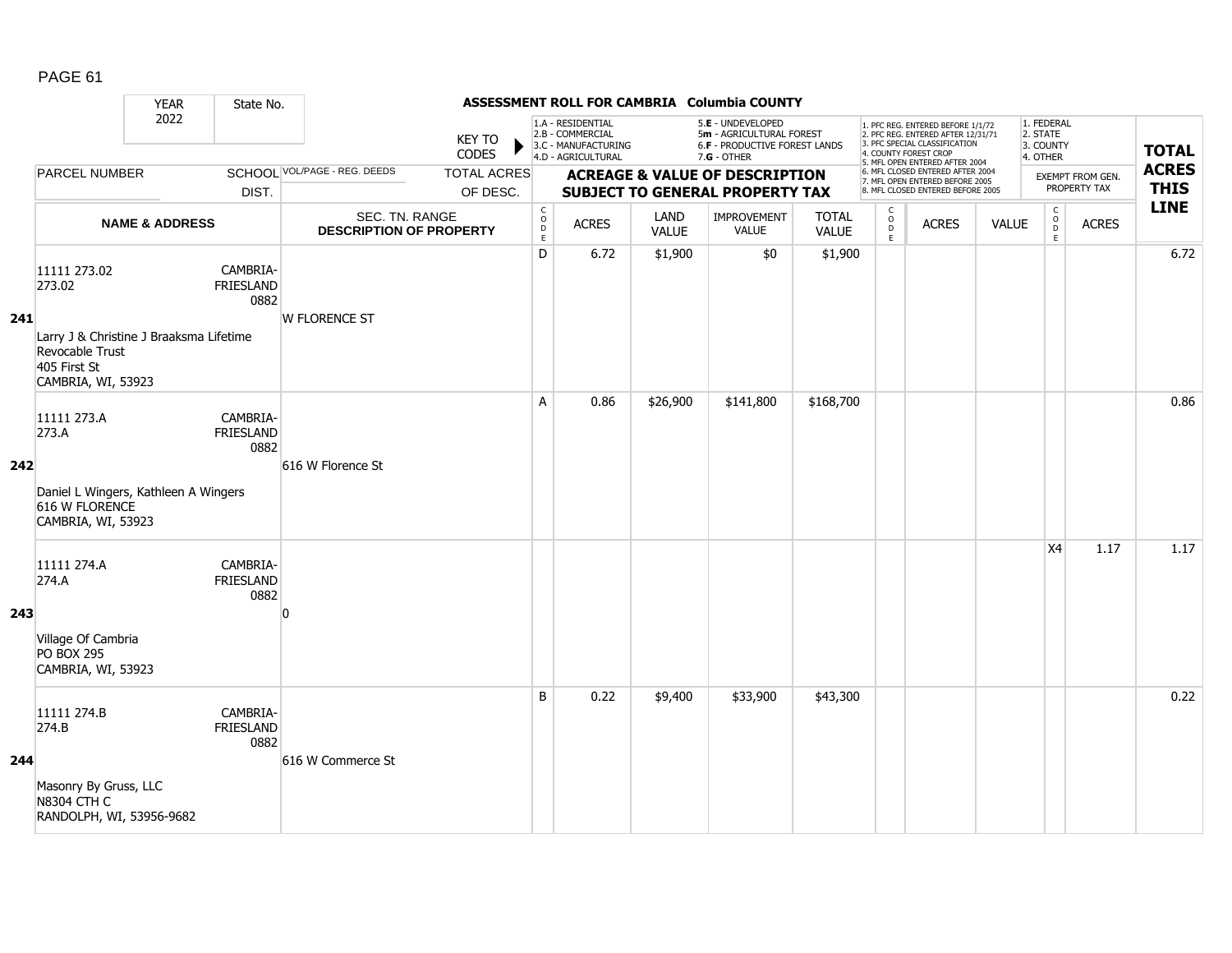|     |                                                                                                                | <b>YEAR</b>               | State No.                            |                                                  |                                |                                            |                                                                                    |                      | ASSESSMENT ROLL FOR CAMBRIA Columbia COUNTY                                                   |                              |                                               |                                                                                                                                                                     |              |                                                 |                                  |                             |
|-----|----------------------------------------------------------------------------------------------------------------|---------------------------|--------------------------------------|--------------------------------------------------|--------------------------------|--------------------------------------------|------------------------------------------------------------------------------------|----------------------|-----------------------------------------------------------------------------------------------|------------------------------|-----------------------------------------------|---------------------------------------------------------------------------------------------------------------------------------------------------------------------|--------------|-------------------------------------------------|----------------------------------|-----------------------------|
|     |                                                                                                                | 2022                      |                                      |                                                  | <b>KEY TO</b><br>CODES         |                                            | 1.A - RESIDENTIAL<br>2.B - COMMERCIAL<br>3.C - MANUFACTURING<br>4.D - AGRICULTURAL |                      | 5.E - UNDEVELOPED<br>5m - AGRICULTURAL FOREST<br>6.F - PRODUCTIVE FOREST LANDS<br>7.G - OTHER |                              |                                               | 1. PFC REG. ENTERED BEFORE 1/1/72<br>2. PFC REG. ENTERED AFTER 12/31/71<br>3. PFC SPECIAL CLASSIFICATION<br>4. COUNTY FOREST CROP<br>5. MFL OPEN ENTERED AFTER 2004 |              | 1. FEDERAL<br>2. STATE<br>3. COUNTY<br>4. OTHER |                                  | <b>TOTAL</b>                |
|     | <b>PARCEL NUMBER</b>                                                                                           |                           | DIST.                                | SCHOOL VOL/PAGE - REG. DEEDS                     | <b>TOTAL ACRES</b><br>OF DESC. |                                            |                                                                                    |                      | <b>ACREAGE &amp; VALUE OF DESCRIPTION</b><br>SUBJECT TO GENERAL PROPERTY TAX                  |                              |                                               | 6. MFL CLOSED ENTERED AFTER 2004<br>7. MFL OPEN ENTERED BEFORE 2005<br>8. MFL CLOSED ENTERED BEFORE 2005                                                            |              |                                                 | EXEMPT FROM GEN.<br>PROPERTY TAX | <b>ACRES</b><br><b>THIS</b> |
|     |                                                                                                                | <b>NAME &amp; ADDRESS</b> |                                      | SEC. TN. RANGE<br><b>DESCRIPTION OF PROPERTY</b> |                                | $\begin{array}{c} C \\ O \\ E \end{array}$ | <b>ACRES</b>                                                                       | LAND<br><b>VALUE</b> | IMPROVEMENT<br>VALUE                                                                          | <b>TOTAL</b><br><b>VALUE</b> | $\mathsf{C}$<br>$_\mathrm{D}^\mathrm{O}$<br>E | <b>ACRES</b>                                                                                                                                                        | <b>VALUE</b> | $\mathsf{C}$<br>$_{\rm D}^{\rm O}$<br>E         | <b>ACRES</b>                     | <b>LINE</b>                 |
| 245 | 11111 274.C<br>274.C<br>Landmark Services Cooperative<br><b>PO BOX 277</b><br>COTTAGE GROVE, WI, 53527         |                           | CAMBRIA-<br><b>FRIESLAND</b><br>0882 | n                                                |                                | B                                          | 0.54                                                                               | \$13,400             | \$0                                                                                           | \$13,400                     |                                               |                                                                                                                                                                     |              |                                                 |                                  | 0.54                        |
| 246 | 11111 274.D<br>274.D<br>Kevin M Vincent<br>146 W Mill St<br>COLUMBUS, WI, 53925                                |                           | CAMBRIA-<br><b>FRIESLAND</b><br>0882 | 602 W COMMERCE ST                                |                                | B                                          | 0.91                                                                               | \$20,600             | \$16,400                                                                                      | \$37,000                     |                                               |                                                                                                                                                                     |              |                                                 |                                  | 0.91                        |
| 247 | 11111 274.E<br>274.E<br>Richard W Fotes, Natalie M Fotes<br>31089 N Trail Dust Dr<br>SAN TAN VALLEY, AZ, 85143 |                           | CAMBRIA-<br><b>FRIESLAND</b><br>0882 | 610 W COMMERCE ST                                |                                | B                                          | 0.11                                                                               | \$4,900              | \$10,100                                                                                      | \$15,000                     |                                               |                                                                                                                                                                     |              |                                                 |                                  | 0.11                        |
| 248 | 11111 275<br>275<br>Carol Ruth Albrecht<br>303 E Edgewater St Box 61<br>Cambria, WI, 53923                     |                           | CAMBRIA-<br><b>FRIESLAND</b><br>0882 | 303 E Edgewater St                               |                                | A                                          | 0.19                                                                               | \$16,900             | \$64,900                                                                                      | \$81,800                     |                                               |                                                                                                                                                                     |              |                                                 |                                  | 0.19                        |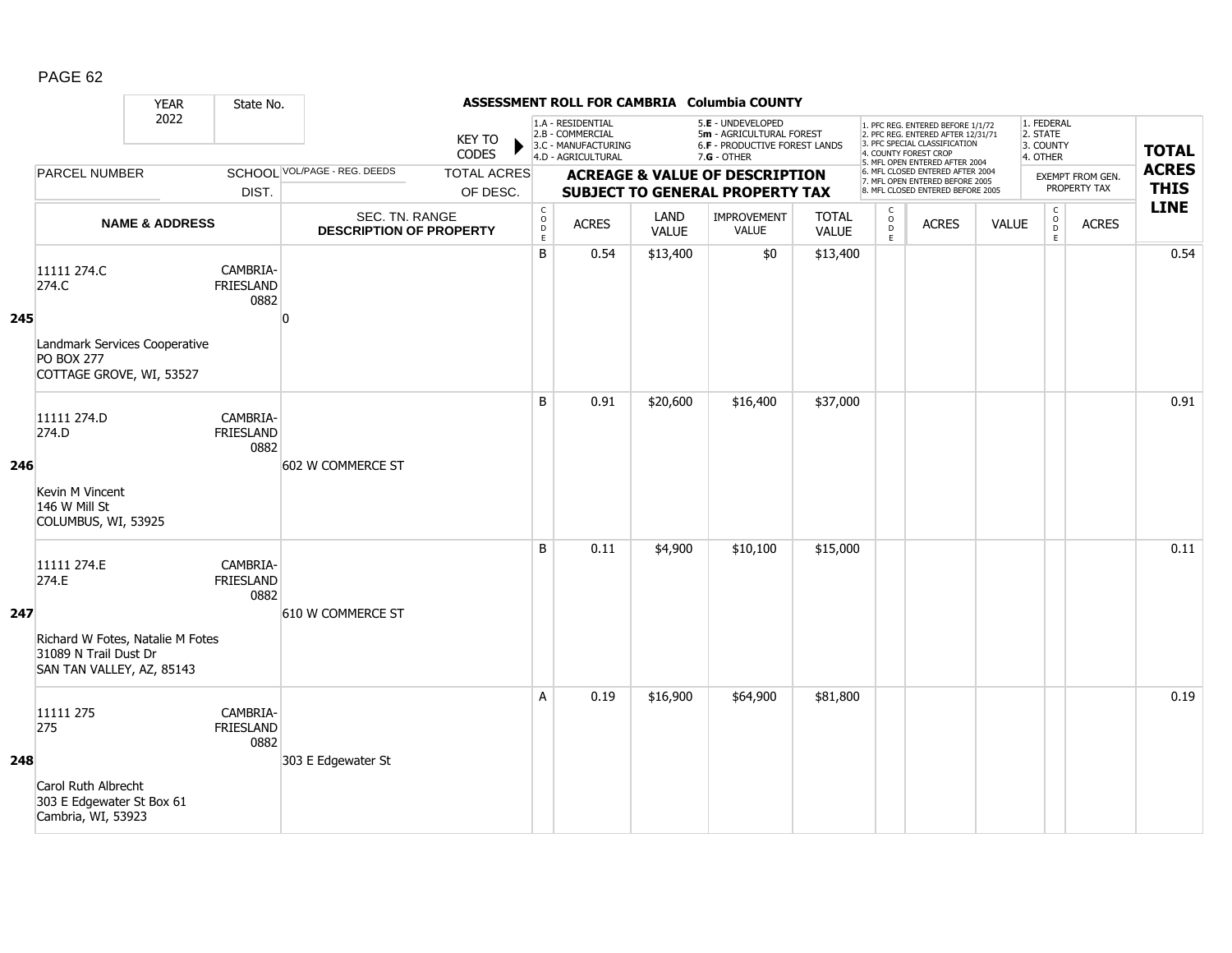|     |                                                                                                         | <b>YEAR</b>               | State No.                            |                                                  |                                |                                              |                                                                                    |                      | ASSESSMENT ROLL FOR CAMBRIA Columbia COUNTY                                                   |                              |                                       |                                                                                                                                                                     |              |                                                 |                                                  |                  |                             |
|-----|---------------------------------------------------------------------------------------------------------|---------------------------|--------------------------------------|--------------------------------------------------|--------------------------------|----------------------------------------------|------------------------------------------------------------------------------------|----------------------|-----------------------------------------------------------------------------------------------|------------------------------|---------------------------------------|---------------------------------------------------------------------------------------------------------------------------------------------------------------------|--------------|-------------------------------------------------|--------------------------------------------------|------------------|-----------------------------|
|     |                                                                                                         | 2022                      |                                      |                                                  | <b>KEY TO</b><br><b>CODES</b>  |                                              | 1.A - RESIDENTIAL<br>2.B - COMMERCIAL<br>3.C - MANUFACTURING<br>4.D - AGRICULTURAL |                      | 5.E - UNDEVELOPED<br>5m - AGRICULTURAL FOREST<br>6.F - PRODUCTIVE FOREST LANDS<br>7.G - OTHER |                              |                                       | 1. PFC REG. ENTERED BEFORE 1/1/72<br>2. PFC REG. ENTERED AFTER 12/31/71<br>3. PFC SPECIAL CLASSIFICATION<br>4. COUNTY FOREST CROP<br>5. MFL OPEN ENTERED AFTER 2004 |              | 1. FEDERAL<br>2. STATE<br>3. COUNTY<br>4. OTHER |                                                  |                  | <b>TOTAL</b>                |
|     | <b>PARCEL NUMBER</b>                                                                                    |                           | DIST.                                | <b>SCHOOL VOL/PAGE - REG. DEEDS</b>              | <b>TOTAL ACRES</b><br>OF DESC. |                                              |                                                                                    |                      | <b>ACREAGE &amp; VALUE OF DESCRIPTION</b><br><b>SUBJECT TO GENERAL PROPERTY TAX</b>           |                              |                                       | 6. MFL CLOSED ENTERED AFTER 2004<br>7. MFL OPEN ENTERED BEFORE 2005<br>8. MFL CLOSED ENTERED BEFORE 2005                                                            |              |                                                 | PROPERTY TAX                                     | EXEMPT FROM GEN. | <b>ACRES</b><br><b>THIS</b> |
|     |                                                                                                         | <b>NAME &amp; ADDRESS</b> |                                      | SEC. TN. RANGE<br><b>DESCRIPTION OF PROPERTY</b> |                                | $\begin{array}{c}\nC \\ O \\ E\n\end{array}$ | <b>ACRES</b>                                                                       | LAND<br><b>VALUE</b> | IMPROVEMENT<br><b>VALUE</b>                                                                   | <b>TOTAL</b><br><b>VALUE</b> | C<br>$\mathsf O$<br>D<br>$\mathsf{E}$ | <b>ACRES</b>                                                                                                                                                        | <b>VALUE</b> |                                                 | $\mathsf C$<br>$_{\rm D}^{\rm O}$<br>$\mathsf E$ | <b>ACRES</b>     | <b>LINE</b>                 |
| 249 | 11111 276<br>276<br>Stephanie G Kiekhaefer<br>W9780 SWALLOW CIRCLE<br>BEAVER DAM, WI, 53916             |                           | CAMBRIA-<br><b>FRIESLAND</b><br>0882 | 307 E EDGEWATER ST                               |                                | A                                            | 0.20                                                                               | \$17,400             | \$63,500                                                                                      | \$80,900                     |                                       |                                                                                                                                                                     |              |                                                 |                                                  |                  | 0.20                        |
| 250 | 11111 277<br>277<br>Linda L Rahn, Robert J Cook<br>228 E Edgewater St<br>CAMBRIA, WI, 53923             |                           | CAMBRIA-<br><b>FRIESLAND</b><br>0882 | 228 E EDGEWATER ST                               |                                | A                                            | 0.20                                                                               | \$17,400             | \$110,500                                                                                     | \$127,900                    |                                       |                                                                                                                                                                     |              |                                                 |                                                  |                  | 0.20                        |
| 251 | 11111 278<br>278<br>Beaver Dam Community Hospitals Inc<br>707 S UNIVERSITY AVE<br>BEAVER DAM, WI, 53916 |                           | CAMBRIA-<br><b>FRIESLAND</b><br>0882 | 306 E Edgewater St                               |                                | B                                            | 0.40                                                                               | \$21,900             | \$63,700                                                                                      | \$85,600                     |                                       |                                                                                                                                                                     |              |                                                 |                                                  |                  | 0.40                        |
| 252 | 11111 279<br>279<br>Mitchell S Rataczak<br>314 E EDGEWATER ST<br>CAMBRIA, WI, 53923                     |                           | CAMBRIA-<br><b>FRIESLAND</b><br>0882 | 314 E Edgewater St                               |                                | A                                            | 0.22                                                                               | \$19,500             | \$70,600                                                                                      | \$90,100                     |                                       |                                                                                                                                                                     |              |                                                 |                                                  |                  | 0.22                        |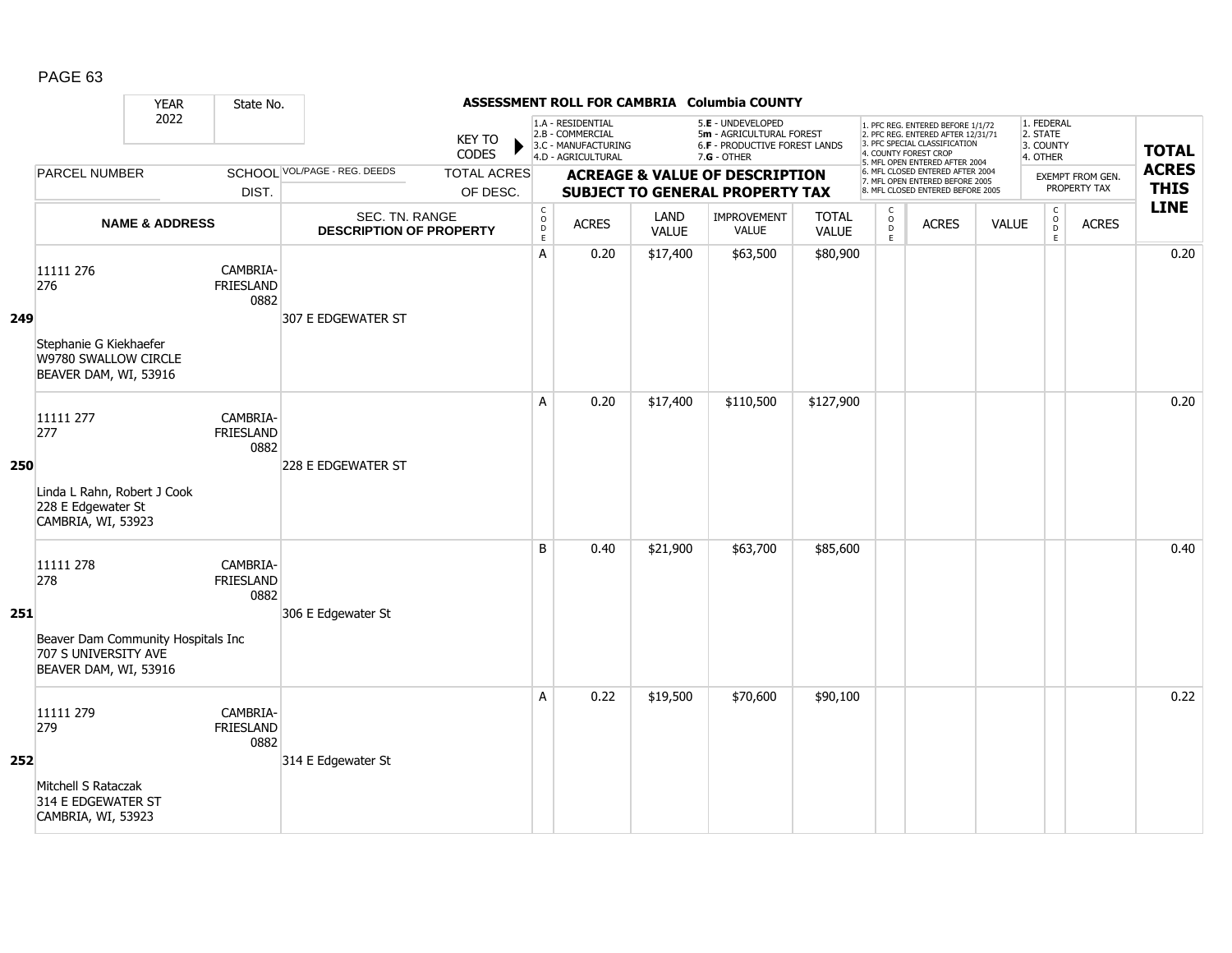|     |                                                                                                       | <b>YEAR</b>               | State No.                            |                                                  |                                |                                                          |                                                                                    |                      | ASSESSMENT ROLL FOR CAMBRIA Columbia COUNTY                                                     |                              |                                     |                                                                                                                                                                     |              |                                                 |                                  |                             |
|-----|-------------------------------------------------------------------------------------------------------|---------------------------|--------------------------------------|--------------------------------------------------|--------------------------------|----------------------------------------------------------|------------------------------------------------------------------------------------|----------------------|-------------------------------------------------------------------------------------------------|------------------------------|-------------------------------------|---------------------------------------------------------------------------------------------------------------------------------------------------------------------|--------------|-------------------------------------------------|----------------------------------|-----------------------------|
|     |                                                                                                       | 2022                      |                                      |                                                  | <b>KEY TO</b><br>CODES         |                                                          | 1.A - RESIDENTIAL<br>2.B - COMMERCIAL<br>3.C - MANUFACTURING<br>4.D - AGRICULTURAL |                      | 5.E - UNDEVELOPED<br>5m - AGRICULTURAL FOREST<br>6.F - PRODUCTIVE FOREST LANDS<br>$7.G - OTHER$ |                              |                                     | 1. PFC REG. ENTERED BEFORE 1/1/72<br>2. PFC REG. ENTERED AFTER 12/31/71<br>3. PFC SPECIAL CLASSIFICATION<br>4. COUNTY FOREST CROP<br>5. MFL OPEN ENTERED AFTER 2004 |              | 1. FEDERAL<br>2. STATE<br>3. COUNTY<br>4. OTHER |                                  | <b>TOTAL</b>                |
|     | <b>PARCEL NUMBER</b>                                                                                  |                           | DIST.                                | SCHOOL VOL/PAGE - REG. DEEDS                     | <b>TOTAL ACRES</b><br>OF DESC. |                                                          |                                                                                    |                      | <b>ACREAGE &amp; VALUE OF DESCRIPTION</b><br><b>SUBJECT TO GENERAL PROPERTY TAX</b>             |                              |                                     | 6. MFL CLOSED ENTERED AFTER 2004<br>7. MFL OPEN ENTERED BEFORE 2005<br>8. MFL CLOSED ENTERED BEFORE 2005                                                            |              |                                                 | EXEMPT FROM GEN.<br>PROPERTY TAX | <b>ACRES</b><br><b>THIS</b> |
|     |                                                                                                       | <b>NAME &amp; ADDRESS</b> |                                      | SEC. TN. RANGE<br><b>DESCRIPTION OF PROPERTY</b> |                                | $\begin{matrix} 0 \\ 0 \\ D \end{matrix}$<br>$\mathsf E$ | <b>ACRES</b>                                                                       | LAND<br><b>VALUE</b> | IMPROVEMENT<br><b>VALUE</b>                                                                     | <b>TOTAL</b><br><b>VALUE</b> | $\mathsf{C}$<br>$\int_{D}^{O}$<br>E | <b>ACRES</b>                                                                                                                                                        | <b>VALUE</b> | $\mathsf C$<br>$_{\rm D}^{\rm O}$<br>E          | <b>ACRES</b>                     | <b>LINE</b>                 |
| 253 | 11111 28<br>28<br>Patti J Vaughan<br>224 Towyn St<br>CAMBRIA, WI, 53923-0124                          |                           | CAMBRIA-<br>FRIESLAND<br>0882        | 224 TOWYN ST                                     |                                | A                                                        | 0.11                                                                               | \$9,100              | \$68,100                                                                                        | \$77,200                     |                                     |                                                                                                                                                                     |              |                                                 |                                  | 0.11                        |
| 254 | 11111 280<br>280<br>Scott T Rataczak, Patricia S Rataczak<br>318 E EDGEWATER ST<br>CAMBRIA, WI, 53923 |                           | CAMBRIA-<br><b>FRIESLAND</b><br>0882 | 318 E EDGEWATER ST                               |                                | A                                                        | 0.30                                                                               | \$20,800             | \$72,900                                                                                        | \$93,700                     |                                     |                                                                                                                                                                     |              |                                                 |                                  | 0.30                        |
| 255 | 11111 281<br>281<br>Philip Steinich<br>322 E Edgewater St<br>CAMBRIA, WI, 53923                       |                           | CAMBRIA-<br><b>FRIESLAND</b><br>0882 | 322 E EDGEWATER ST                               |                                | A                                                        | 0.22                                                                               | \$19,500             | \$116,300                                                                                       | \$135,800                    |                                     |                                                                                                                                                                     |              |                                                 |                                  | 0.22                        |
| 256 | 11111 282<br>282<br><b>Glen Williams</b><br>326 East Edgewater St<br>CAMBRIA, WI, 53923               |                           | CAMBRIA-<br>FRIESLAND<br>0882        | 326 E EDGEWATER ST                               |                                | A                                                        | 0.22                                                                               | \$19,500             | \$150,800                                                                                       | \$170,300                    |                                     |                                                                                                                                                                     |              |                                                 |                                  | 0.22                        |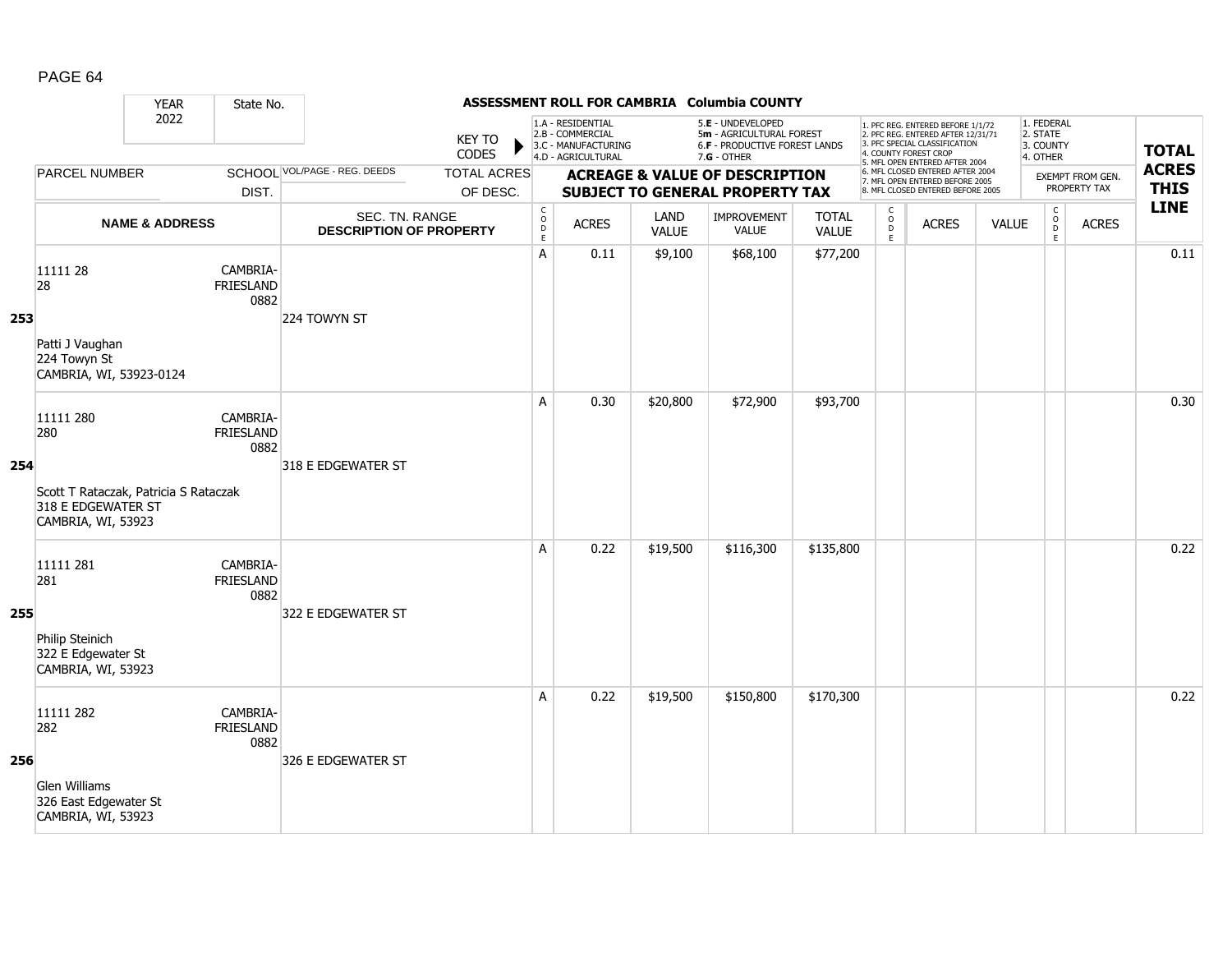|     |                                                                                            | <b>YEAR</b>               | State No.                            |                                                  |                                |                                        |                                                                                    |                      | ASSESSMENT ROLL FOR CAMBRIA Columbia COUNTY                                                     |                              |                                                    |                                                                                                                                                                     |              |                                                 |                                  |                             |
|-----|--------------------------------------------------------------------------------------------|---------------------------|--------------------------------------|--------------------------------------------------|--------------------------------|----------------------------------------|------------------------------------------------------------------------------------|----------------------|-------------------------------------------------------------------------------------------------|------------------------------|----------------------------------------------------|---------------------------------------------------------------------------------------------------------------------------------------------------------------------|--------------|-------------------------------------------------|----------------------------------|-----------------------------|
|     |                                                                                            | 2022                      |                                      |                                                  | <b>KEY TO</b><br>CODES         |                                        | 1.A - RESIDENTIAL<br>2.B - COMMERCIAL<br>3.C - MANUFACTURING<br>4.D - AGRICULTURAL |                      | 5.E - UNDEVELOPED<br>5m - AGRICULTURAL FOREST<br>6.F - PRODUCTIVE FOREST LANDS<br>$7.G - OTHER$ |                              |                                                    | 1. PFC REG. ENTERED BEFORE 1/1/72<br>2. PFC REG. ENTERED AFTER 12/31/71<br>3. PFC SPECIAL CLASSIFICATION<br>4. COUNTY FOREST CROP<br>5. MFL OPEN ENTERED AFTER 2004 |              | 1. FEDERAL<br>2. STATE<br>3. COUNTY<br>4. OTHER |                                  | <b>TOTAL</b>                |
|     | <b>PARCEL NUMBER</b>                                                                       |                           | DIST.                                | <b>SCHOOL VOL/PAGE - REG. DEEDS</b>              | <b>TOTAL ACRES</b><br>OF DESC. |                                        |                                                                                    |                      | <b>ACREAGE &amp; VALUE OF DESCRIPTION</b><br><b>SUBJECT TO GENERAL PROPERTY TAX</b>             |                              |                                                    | 6. MFL CLOSED ENTERED AFTER 2004<br>7. MFL OPEN ENTERED BEFORE 2005<br>8. MFL CLOSED ENTERED BEFORE 2005                                                            |              |                                                 | EXEMPT FROM GEN.<br>PROPERTY TAX | <b>ACRES</b><br><b>THIS</b> |
|     |                                                                                            | <b>NAME &amp; ADDRESS</b> |                                      | SEC. TN. RANGE<br><b>DESCRIPTION OF PROPERTY</b> |                                | C<br>$_{\rm D}^{\rm O}$<br>$\mathsf E$ | <b>ACRES</b>                                                                       | LAND<br><b>VALUE</b> | <b>IMPROVEMENT</b><br><b>VALUE</b>                                                              | <b>TOTAL</b><br><b>VALUE</b> | $\mathsf{C}$<br>$_{\rm D}^{\rm O}$<br>$\mathsf{E}$ | <b>ACRES</b>                                                                                                                                                        | <b>VALUE</b> | $\mathsf C$<br>$_{\rm D}^{\rm O}$<br>E          | <b>ACRES</b>                     | <b>LINE</b>                 |
| 257 | 11111 282.01<br>282.01<br>Susan E Leary<br>301 Evans Dr<br>CAMBRIA, WI, 53923              |                           | CAMBRIA-<br>FRIESLAND<br>0882        | 301 Evans Dr                                     |                                | A                                      | 0.26                                                                               | \$20,300             | \$127,700                                                                                       | \$148,000                    |                                                    |                                                                                                                                                                     |              |                                                 |                                  | 0.26                        |
| 258 | 11111 283<br>283<br>James A Knudson<br>330 E EDGEWATER ST<br>CAMBRIA, WI, 53923            |                           | CAMBRIA-<br><b>FRIESLAND</b><br>0882 | 330 E Edgewater St                               |                                | A                                      | 0.22                                                                               | \$19,500             | \$154,700                                                                                       | \$174,200                    |                                                    |                                                                                                                                                                     |              |                                                 |                                  | 0.22                        |
| 259 | 11111 285<br>285<br>Linda S Link<br>207 Evans Dr<br>CAMBRIA, WI, 53923                     |                           | CAMBRIA-<br>FRIESLAND<br>0882        | 207 EVANS DR                                     |                                | A                                      | 0.26                                                                               | \$20,300             | \$149,500                                                                                       | \$169,800                    |                                                    |                                                                                                                                                                     |              |                                                 |                                  | 0.26                        |
| 260 | 11111 286.01<br>286.01<br>Seneca Foods LLC<br>437 S Williams St<br>CAMBRIA, WI, 53923-0208 |                           | CAMBRIA-<br><b>FRIESLAND</b><br>0882 | O                                                |                                | B                                      | 0.10                                                                               | \$900                | \$0                                                                                             | \$900                        |                                                    |                                                                                                                                                                     |              |                                                 |                                  | 0.10                        |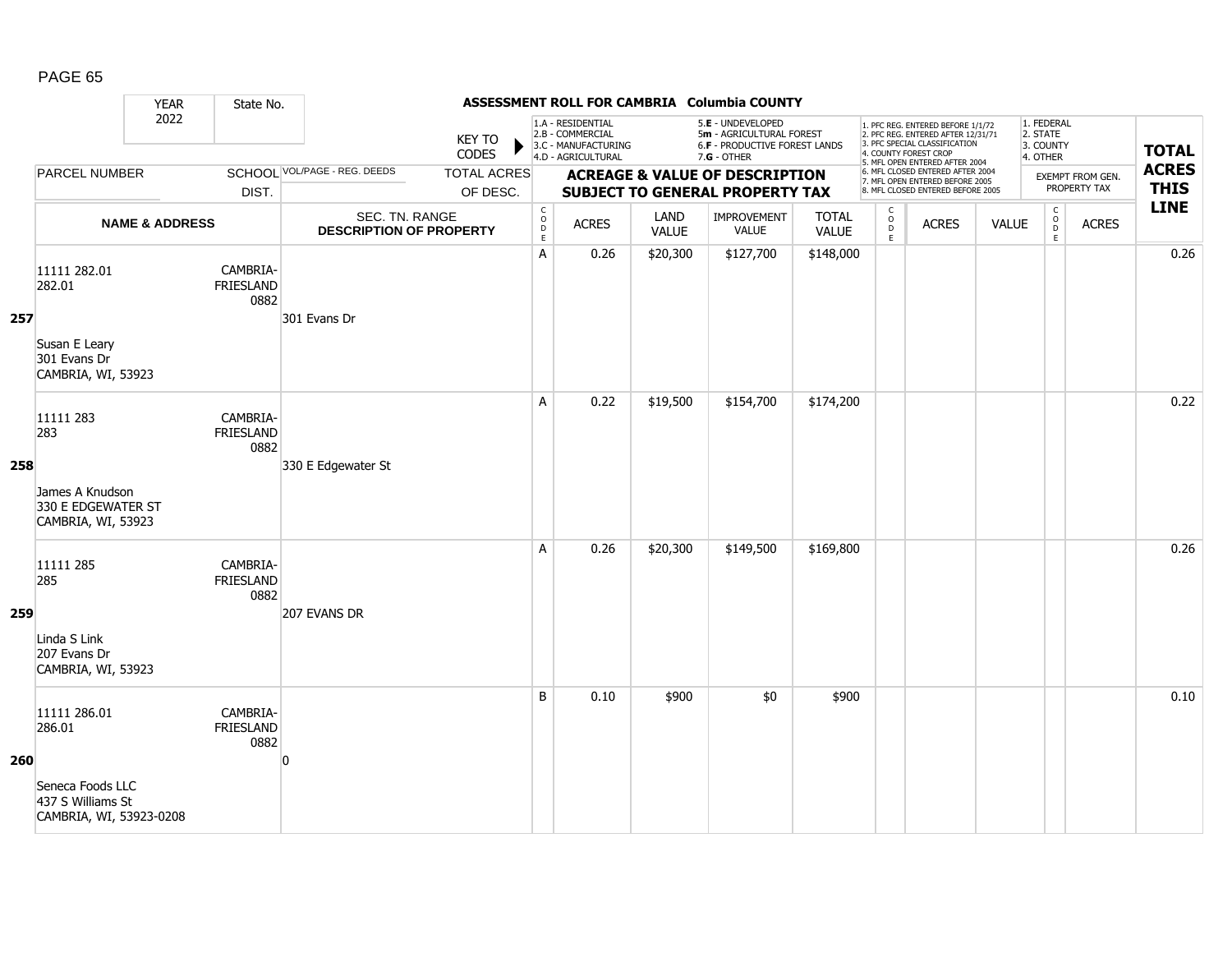|     |                                                                                                                      | <b>YEAR</b>               | State No.                            |                                                  |                                |                                                          |                                                                                    |                      | ASSESSMENT ROLL FOR CAMBRIA Columbia COUNTY                                                     |                              |                                         |                                                                                                                                                                     |              |                                                 |                                  |                             |
|-----|----------------------------------------------------------------------------------------------------------------------|---------------------------|--------------------------------------|--------------------------------------------------|--------------------------------|----------------------------------------------------------|------------------------------------------------------------------------------------|----------------------|-------------------------------------------------------------------------------------------------|------------------------------|-----------------------------------------|---------------------------------------------------------------------------------------------------------------------------------------------------------------------|--------------|-------------------------------------------------|----------------------------------|-----------------------------|
|     |                                                                                                                      | 2022                      |                                      |                                                  | <b>KEY TO</b><br>CODES         |                                                          | 1.A - RESIDENTIAL<br>2.B - COMMERCIAL<br>3.C - MANUFACTURING<br>4.D - AGRICULTURAL |                      | 5.E - UNDEVELOPED<br>5m - AGRICULTURAL FOREST<br>6.F - PRODUCTIVE FOREST LANDS<br>$7.G - OTHER$ |                              |                                         | 1. PFC REG. ENTERED BEFORE 1/1/72<br>2. PFC REG. ENTERED AFTER 12/31/71<br>3. PFC SPECIAL CLASSIFICATION<br>4. COUNTY FOREST CROP<br>5. MFL OPEN ENTERED AFTER 2004 |              | 1. FEDERAL<br>2. STATE<br>3. COUNTY<br>4. OTHER |                                  | <b>TOTAL</b>                |
|     | <b>PARCEL NUMBER</b>                                                                                                 |                           | DIST.                                | SCHOOL VOL/PAGE - REG. DEEDS                     | <b>TOTAL ACRES</b><br>OF DESC. |                                                          |                                                                                    |                      | <b>ACREAGE &amp; VALUE OF DESCRIPTION</b><br><b>SUBJECT TO GENERAL PROPERTY TAX</b>             |                              |                                         | 6. MFL CLOSED ENTERED AFTER 2004<br>7. MFL OPEN ENTERED BEFORE 2005<br>8. MFL CLOSED ENTERED BEFORE 2005                                                            |              |                                                 | EXEMPT FROM GEN.<br>PROPERTY TAX | <b>ACRES</b><br><b>THIS</b> |
|     |                                                                                                                      | <b>NAME &amp; ADDRESS</b> |                                      | SEC. TN. RANGE<br><b>DESCRIPTION OF PROPERTY</b> |                                | $\begin{matrix} 0 \\ 0 \\ D \end{matrix}$<br>$\mathsf E$ | <b>ACRES</b>                                                                       | LAND<br><b>VALUE</b> | <b>IMPROVEMENT</b><br><b>VALUE</b>                                                              | <b>TOTAL</b><br><b>VALUE</b> | $\mathsf{C}$<br>$_{\rm D}^{\rm O}$<br>E | <b>ACRES</b>                                                                                                                                                        | <b>VALUE</b> | $\mathsf C$<br>$_{\rm D}^{\rm O}$<br>E          | <b>ACRES</b>                     | <b>LINE</b>                 |
| 261 | 11111 289.02<br>289.02<br>Attn Tax Department<br>Seneca Foods LLC<br>437 S Williams St<br>CAMBRIA, WI, 53923-0208    |                           | CAMBRIA-<br><b>FRIESLAND</b><br>0882 | 438 Williams St                                  |                                | $\mathsf C$                                              | 12.09                                                                              | \$0                  | \$0                                                                                             | \$0                          |                                         |                                                                                                                                                                     |              |                                                 |                                  | 12.09                       |
| 262 | 11111 29<br>29<br>Ty H Dettmann, Trudy J Dettmann<br>225 S MADISON ST<br>CAMBRIA, WI, 53923                          |                           | CAMBRIA-<br><b>FRIESLAND</b><br>0882 | 225 S MADISON ST                                 |                                | A                                                        | 0.20                                                                               | \$17,200             | \$164,000                                                                                       | \$181,200                    |                                         |                                                                                                                                                                     |              |                                                 |                                  | 0.20                        |
| 263 | 11111 290.01<br>290.01<br>State Of Wisconsin - Dept Of Transportation<br>4802 SHEBOYGAN AVENUE<br>MADISON, WI, 53705 |                           | CAMBRIA-<br>FRIESLAND<br>0882        | $\Omega$                                         |                                |                                                          |                                                                                    |                      |                                                                                                 |                              |                                         |                                                                                                                                                                     |              | X <sub>2</sub>                                  | 0.84                             | 0.85                        |
| 264 | 11111 290.02<br>290.02<br>State Of Wisconsin - Dept Of Transportation<br>4802 SHEBOYGAN AVENUE<br>MADISON, WI, 53705 |                           | CAMBRIA-<br><b>FRIESLAND</b><br>0882 | $\overline{0}$                                   |                                |                                                          |                                                                                    |                      |                                                                                                 |                              |                                         |                                                                                                                                                                     |              | X <sub>2</sub>                                  | 0.18                             | 0.18                        |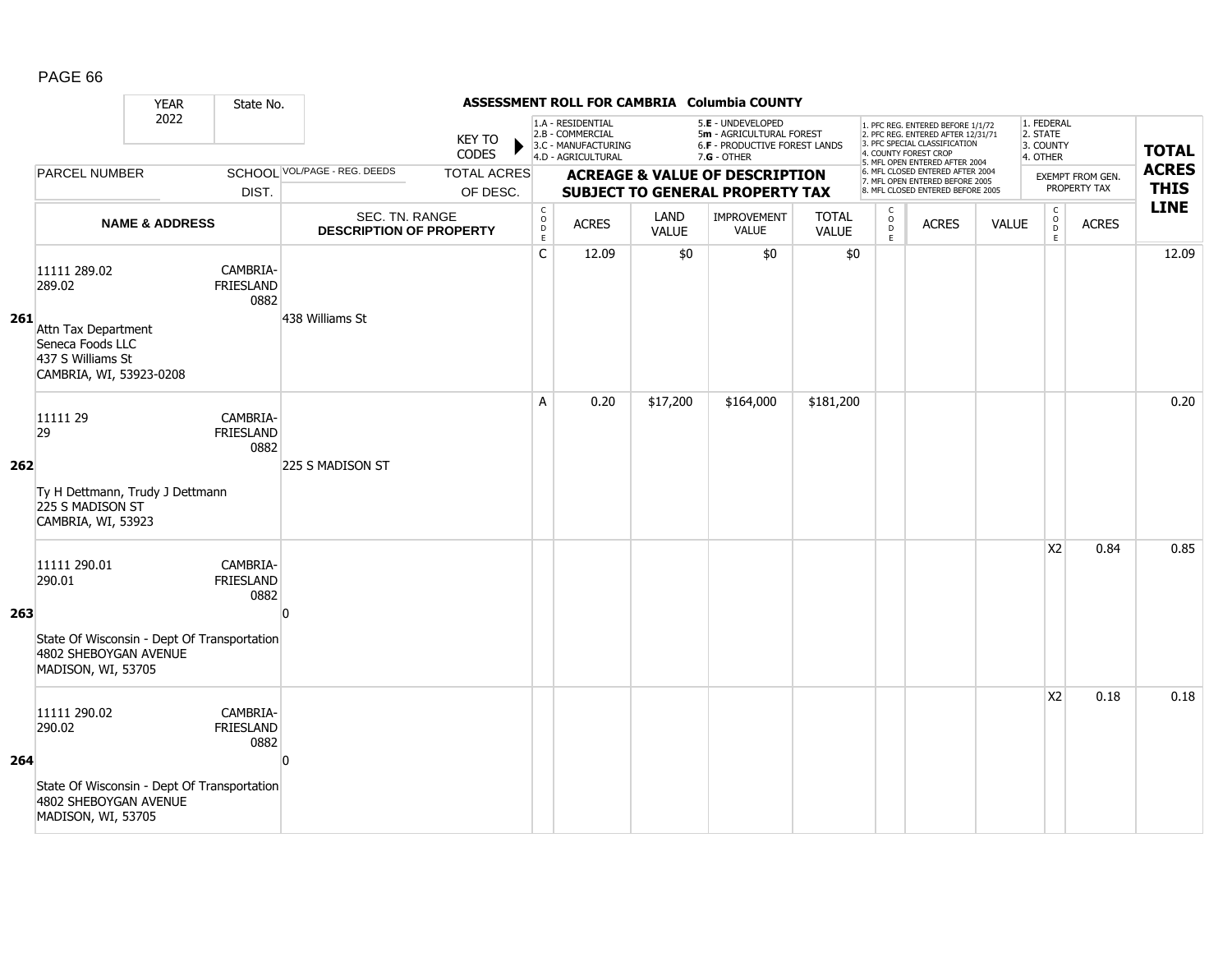|     |                                                                                                                                | <b>YEAR</b>               | State No.                            |                                                  |                                |                                                                                    |              |                                                                                                 | ASSESSMENT ROLL FOR CAMBRIA Columbia COUNTY                                         |                       |                                                                                                                                                                     |                                                                                                          |                                                 |                                                        |                                  |                             |
|-----|--------------------------------------------------------------------------------------------------------------------------------|---------------------------|--------------------------------------|--------------------------------------------------|--------------------------------|------------------------------------------------------------------------------------|--------------|-------------------------------------------------------------------------------------------------|-------------------------------------------------------------------------------------|-----------------------|---------------------------------------------------------------------------------------------------------------------------------------------------------------------|----------------------------------------------------------------------------------------------------------|-------------------------------------------------|--------------------------------------------------------|----------------------------------|-----------------------------|
|     | 2022<br><b>PARCEL NUMBER</b>                                                                                                   |                           |                                      | <b>KEY TO</b><br>CODES                           |                                | 1.A - RESIDENTIAL<br>2.B - COMMERCIAL<br>3.C - MANUFACTURING<br>4.D - AGRICULTURAL |              | 5.E - UNDEVELOPED<br>5m - AGRICULTURAL FOREST<br>6.F - PRODUCTIVE FOREST LANDS<br>$7.G - OTHER$ |                                                                                     |                       | 1. PFC REG. ENTERED BEFORE 1/1/72<br>2. PFC REG. ENTERED AFTER 12/31/71<br>3. PFC SPECIAL CLASSIFICATION<br>4. COUNTY FOREST CROP<br>5. MFL OPEN ENTERED AFTER 2004 |                                                                                                          | 1. FEDERAL<br>2. STATE<br>3. COUNTY<br>4. OTHER |                                                        | <b>TOTAL</b>                     |                             |
|     |                                                                                                                                |                           | DIST.                                | <b>SCHOOL VOL/PAGE - REG. DEEDS</b>              | <b>TOTAL ACRES</b><br>OF DESC. |                                                                                    |              |                                                                                                 | <b>ACREAGE &amp; VALUE OF DESCRIPTION</b><br><b>SUBJECT TO GENERAL PROPERTY TAX</b> |                       |                                                                                                                                                                     | 6. MFL CLOSED ENTERED AFTER 2004<br>7. MFL OPEN ENTERED BEFORE 2005<br>8. MFL CLOSED ENTERED BEFORE 2005 |                                                 |                                                        | EXEMPT FROM GEN.<br>PROPERTY TAX | <b>ACRES</b><br><b>THIS</b> |
|     |                                                                                                                                | <b>NAME &amp; ADDRESS</b> |                                      | SEC. TN. RANGE<br><b>DESCRIPTION OF PROPERTY</b> |                                | $\begin{matrix} 0 \\ 0 \\ D \end{matrix}$<br>$\mathsf E$                           | <b>ACRES</b> | LAND<br><b>VALUE</b>                                                                            | IMPROVEMENT<br><b>VALUE</b>                                                         | <b>TOTAL</b><br>VALUE | $\mathsf{C}$<br>$_{\rm D}^{\rm O}$<br>$\mathsf E$                                                                                                                   | <b>ACRES</b>                                                                                             | <b>VALUE</b>                                    | $\mathsf C$<br>$_\mathrm{D}^\mathrm{O}$<br>$\mathsf E$ | <b>ACRES</b>                     | <b>LINE</b>                 |
| 265 | 11111 290.03<br>290.03<br>State Of Wisconsin - Dept Of Transportation<br>4802 SHEBOYGAN AVENUE<br>MADISON, WI, 53705           |                           | CAMBRIA-<br><b>FRIESLAND</b><br>0882 | $\Omega$                                         |                                |                                                                                    |              |                                                                                                 |                                                                                     |                       |                                                                                                                                                                     |                                                                                                          |                                                 | X <sub>2</sub>                                         | 0.02                             | 0.02                        |
| 266 | 11111 291<br>291<br>Seneca Foods Corporation<br>801 W Commerce St<br>CAMBRIA, WI, 53923                                        |                           | CAMBRIA-<br><b>FRIESLAND</b><br>0882 | 731 W Commerce St                                |                                | B                                                                                  | 22.56        | \$60,700                                                                                        | \$478,400                                                                           | \$539,100             |                                                                                                                                                                     |                                                                                                          |                                                 |                                                        |                                  | 22.56                       |
| 267 | 11111 291.A<br>291.A<br>Village Of Cambria<br><b>PO BOX 295</b><br>CAMBRIA, WI, 53923                                          |                           | CAMBRIA-<br><b>FRIESLAND</b><br>0882 | N of sewer plant along Hwy P                     |                                |                                                                                    |              |                                                                                                 |                                                                                     |                       |                                                                                                                                                                     |                                                                                                          |                                                 | X <sub>4</sub>                                         | 1.00                             | 1.00                        |
| 268 | 11111 291.B<br>291.B<br>Wisconsin Power & Light Real Estate Dept<br>4902 N BILTMORE LANE SUITE 1000<br>MADISON, WI, 53718-2148 |                           | CAMBRIA-<br><b>FRIESLAND</b><br>0882 | $\overline{0}$                                   |                                |                                                                                    |              |                                                                                                 |                                                                                     |                       |                                                                                                                                                                     |                                                                                                          |                                                 | X <sub>5</sub>                                         | 0.06                             | 0.06                        |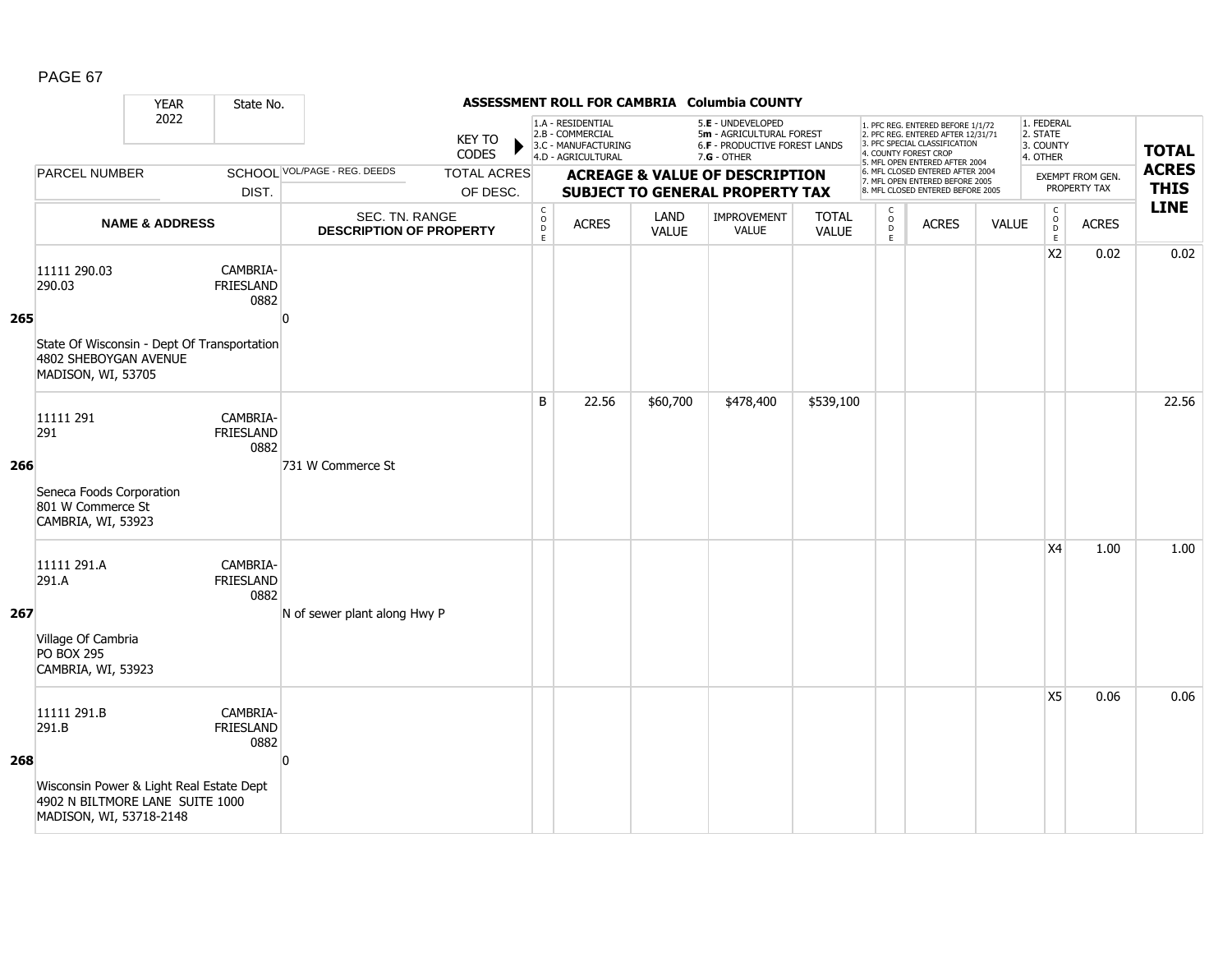|     |                                                                     | <b>YEAR</b>               | State No.                            |                                                  |                                |                                                          |                                                                                    |                      | ASSESSMENT ROLL FOR CAMBRIA Columbia COUNTY                                                     |                              |                                     |                                                                                                                                                                     |              |                                                 |                                  |                             |
|-----|---------------------------------------------------------------------|---------------------------|--------------------------------------|--------------------------------------------------|--------------------------------|----------------------------------------------------------|------------------------------------------------------------------------------------|----------------------|-------------------------------------------------------------------------------------------------|------------------------------|-------------------------------------|---------------------------------------------------------------------------------------------------------------------------------------------------------------------|--------------|-------------------------------------------------|----------------------------------|-----------------------------|
|     |                                                                     | 2022                      |                                      |                                                  | <b>KEY TO</b><br>CODES         |                                                          | 1.A - RESIDENTIAL<br>2.B - COMMERCIAL<br>3.C - MANUFACTURING<br>4.D - AGRICULTURAL |                      | 5.E - UNDEVELOPED<br>5m - AGRICULTURAL FOREST<br>6.F - PRODUCTIVE FOREST LANDS<br>$7.G - OTHER$ |                              |                                     | 1. PFC REG. ENTERED BEFORE 1/1/72<br>2. PFC REG. ENTERED AFTER 12/31/71<br>3. PFC SPECIAL CLASSIFICATION<br>4. COUNTY FOREST CROP<br>5. MFL OPEN ENTERED AFTER 2004 |              | 1. FEDERAL<br>2. STATE<br>3. COUNTY<br>4. OTHER |                                  | <b>TOTAL</b>                |
|     | <b>PARCEL NUMBER</b>                                                |                           | DIST.                                | SCHOOL VOL/PAGE - REG. DEEDS                     | <b>TOTAL ACRES</b><br>OF DESC. |                                                          |                                                                                    |                      | <b>ACREAGE &amp; VALUE OF DESCRIPTION</b><br><b>SUBJECT TO GENERAL PROPERTY TAX</b>             |                              |                                     | 6. MFL CLOSED ENTERED AFTER 2004<br>7. MFL OPEN ENTERED BEFORE 2005<br>8. MFL CLOSED ENTERED BEFORE 2005                                                            |              |                                                 | EXEMPT FROM GEN.<br>PROPERTY TAX | <b>ACRES</b><br><b>THIS</b> |
|     |                                                                     | <b>NAME &amp; ADDRESS</b> |                                      | SEC. TN. RANGE<br><b>DESCRIPTION OF PROPERTY</b> |                                | $\begin{matrix} 0 \\ 0 \\ D \end{matrix}$<br>$\mathsf E$ | <b>ACRES</b>                                                                       | LAND<br><b>VALUE</b> | IMPROVEMENT<br>VALUE                                                                            | <b>TOTAL</b><br><b>VALUE</b> | $\mathsf{C}$<br>$\int_{D}^{O}$<br>E | <b>ACRES</b>                                                                                                                                                        | <b>VALUE</b> | $\mathsf C$<br>$_{\rm D}^{\rm O}$<br>E          | <b>ACRES</b>                     | <b>LINE</b>                 |
| 269 | 11111 294.01<br>294.01<br>c/o Pinnacle Foods                        |                           | CAMBRIA-<br><b>FRIESLAND</b><br>0882 | ŋ                                                |                                | B                                                        | 2.60                                                                               | \$7,800              | \$0                                                                                             | \$7,800                      |                                     |                                                                                                                                                                     |              |                                                 |                                  | 2.60                        |
|     | Agrilink Foods Inc<br>Eleven Conagra Dr MS-PTTG<br>Omaha, NE, 68102 |                           |                                      |                                                  |                                |                                                          |                                                                                    |                      |                                                                                                 |                              |                                     |                                                                                                                                                                     |              |                                                 |                                  |                             |
| 270 | 11111 295.01<br>295.01                                              |                           | CAMBRIA-<br>FRIESLAND<br>0882        | 901 W Commerce St                                |                                | $\mathsf{C}$                                             | 48.82                                                                              | \$0                  | \$0                                                                                             | \$0                          |                                     |                                                                                                                                                                     |              |                                                 |                                  | 48.82                       |
|     | Seneca Foods Corporation<br>801 W Commerce St<br>CAMBRIA, WI, 53923 |                           |                                      |                                                  |                                |                                                          |                                                                                    |                      |                                                                                                 |                              |                                     |                                                                                                                                                                     |              |                                                 |                                  |                             |
| 271 | 11111 295.02<br>295.02                                              |                           | CAMBRIA-<br>FRIESLAND<br>0882        | <b>W COMMERCE ST</b>                             |                                | $\mathsf{C}$                                             | 30.38                                                                              | \$0                  | \$0                                                                                             | \$0                          |                                     |                                                                                                                                                                     |              |                                                 |                                  | 30.38                       |
|     | Seneca Foods Corporation<br>801 W Commerce St<br>CAMBRIA, WI, 53923 |                           |                                      |                                                  |                                |                                                          |                                                                                    |                      |                                                                                                 |                              |                                     |                                                                                                                                                                     |              |                                                 |                                  |                             |
| 272 | 11111 296<br>296                                                    |                           | CAMBRIA-<br><b>FRIESLAND</b><br>0882 | 801 W COMMERCE STREET                            |                                | B                                                        | 4.70                                                                               | \$39,500             | \$88,900                                                                                        | \$128,400                    |                                     |                                                                                                                                                                     |              |                                                 |                                  | 4.70                        |
|     | Seneca Foods Corporation<br>801 W Commerce St<br>CAMBRIA, WI, 53923 |                           |                                      |                                                  |                                |                                                          |                                                                                    |                      |                                                                                                 |                              |                                     |                                                                                                                                                                     |              |                                                 |                                  |                             |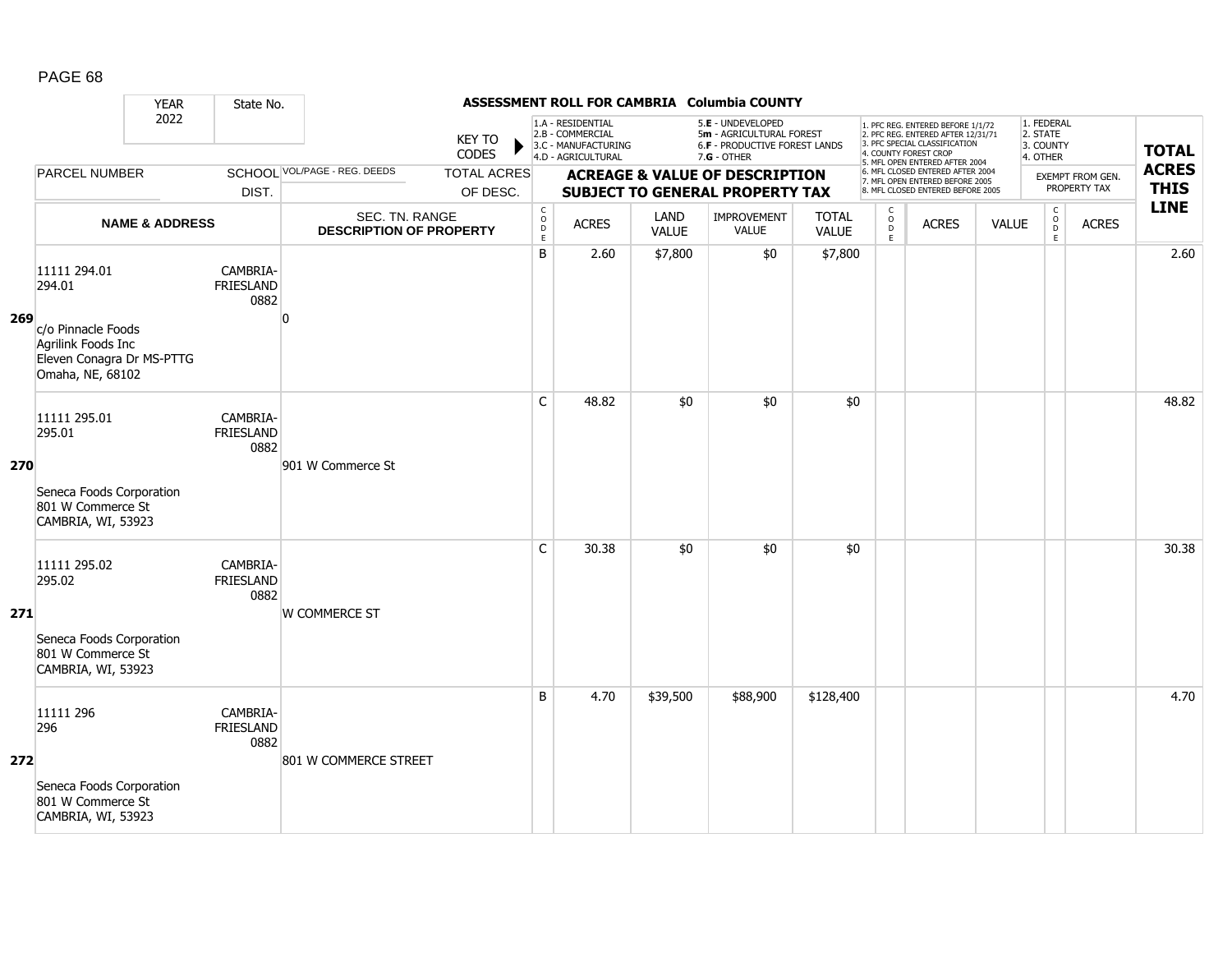|     |                                                                              | <b>YEAR</b>               | State No.                            |                                                  |                                |                                                          |                                                                                    |                      | ASSESSMENT ROLL FOR CAMBRIA Columbia COUNTY                                                     |                              |                                     |                                                                                                                                                                     |              |                                                 |                                         |                             |
|-----|------------------------------------------------------------------------------|---------------------------|--------------------------------------|--------------------------------------------------|--------------------------------|----------------------------------------------------------|------------------------------------------------------------------------------------|----------------------|-------------------------------------------------------------------------------------------------|------------------------------|-------------------------------------|---------------------------------------------------------------------------------------------------------------------------------------------------------------------|--------------|-------------------------------------------------|-----------------------------------------|-----------------------------|
|     |                                                                              | 2022                      |                                      |                                                  | KEY TO<br><b>CODES</b>         |                                                          | 1.A - RESIDENTIAL<br>2.B - COMMERCIAL<br>3.C - MANUFACTURING<br>4.D - AGRICULTURAL |                      | 5.E - UNDEVELOPED<br>5m - AGRICULTURAL FOREST<br>6.F - PRODUCTIVE FOREST LANDS<br>$7.G - OTHER$ |                              |                                     | 1. PFC REG. ENTERED BEFORE 1/1/72<br>2. PFC REG. ENTERED AFTER 12/31/71<br>3. PFC SPECIAL CLASSIFICATION<br>4. COUNTY FOREST CROP<br>5. MFL OPEN ENTERED AFTER 2004 |              | 1. FEDERAL<br>2. STATE<br>3. COUNTY<br>4. OTHER |                                         | <b>TOTAL</b>                |
|     | <b>PARCEL NUMBER</b>                                                         |                           | DIST.                                | SCHOOL VOL/PAGE - REG. DEEDS                     | <b>TOTAL ACRES</b><br>OF DESC. |                                                          |                                                                                    |                      | <b>ACREAGE &amp; VALUE OF DESCRIPTION</b><br><b>SUBJECT TO GENERAL PROPERTY TAX</b>             |                              |                                     | 6. MFL CLOSED ENTERED AFTER 2004<br>7. MFL OPEN ENTERED BEFORE 2005<br>8. MFL CLOSED ENTERED BEFORE 2005                                                            |              |                                                 | <b>EXEMPT FROM GEN.</b><br>PROPERTY TAX | <b>ACRES</b><br><b>THIS</b> |
|     |                                                                              | <b>NAME &amp; ADDRESS</b> |                                      | SEC. TN. RANGE<br><b>DESCRIPTION OF PROPERTY</b> |                                | $\begin{matrix} 0 \\ 0 \\ D \end{matrix}$<br>$\mathsf E$ | <b>ACRES</b>                                                                       | LAND<br><b>VALUE</b> | <b>IMPROVEMENT</b><br><b>VALUE</b>                                                              | <b>TOTAL</b><br><b>VALUE</b> | $\mathsf{C}$<br>$\overline{D}$<br>E | <b>ACRES</b>                                                                                                                                                        | <b>VALUE</b> | $\begin{matrix} 0 \\ 0 \\ D \end{matrix}$<br>E  | <b>ACRES</b>                            | <b>LINE</b>                 |
|     | 11111 298<br>298                                                             |                           | CAMBRIA-<br><b>FRIESLAND</b><br>0882 |                                                  |                                | D<br>A                                                   | 3.67<br>1.00                                                                       | \$1,100<br>\$8,500   | \$0<br>\$13,100                                                                                 | \$1,100<br>\$21,600          |                                     |                                                                                                                                                                     |              |                                                 |                                         | 4.67                        |
| 273 | David W Frank, Lois J Frank<br>310 Scott St<br>CAMBRIA, WI, 53923            |                           |                                      | 904 W COMMERCE ST                                |                                |                                                          |                                                                                    |                      |                                                                                                 |                              |                                     |                                                                                                                                                                     |              |                                                 |                                         |                             |
|     |                                                                              |                           |                                      |                                                  | <b>Parcel Total</b>            |                                                          | 4.67                                                                               | \$9,600              | \$13,100                                                                                        | \$22,700                     |                                     | 0.00                                                                                                                                                                | \$0          |                                                 | 0.00                                    |                             |
|     | 11111 298.A<br>298.A                                                         |                           | CAMBRIA-<br>FRIESLAND<br>0882        |                                                  |                                | B                                                        | 2.00                                                                               | \$31,400             | \$20,100                                                                                        | \$51,500                     |                                     |                                                                                                                                                                     |              |                                                 |                                         | 2.00                        |
| 274 | David L Bradley, Linda C Bradley<br>N9358 State Rd 33<br>FOX LAKE, WI, 53933 |                           |                                      | 900 W. COMMERCE ST                               |                                |                                                          |                                                                                    |                      |                                                                                                 |                              |                                     |                                                                                                                                                                     |              |                                                 |                                         |                             |
| 275 | 11111 298.A1<br>298.A1                                                       |                           | CAMBRIA-<br><b>FRIESLAND</b><br>0882 | 900 W Commerce St                                |                                | B                                                        | 2.00                                                                               | \$31,400             | \$23,600                                                                                        | \$55,000                     |                                     |                                                                                                                                                                     |              |                                                 |                                         | 2.00                        |
|     | Terminator Pest Control LLC<br>W1798 Cemetery Rd<br>RANDOLPH, WI, 53956      |                           |                                      |                                                  |                                |                                                          |                                                                                    |                      |                                                                                                 |                              |                                     |                                                                                                                                                                     |              |                                                 |                                         |                             |
|     | 11111 298.B<br>298.B                                                         |                           | CAMBRIA-<br>FRIESLAND<br>0882        |                                                  |                                | B                                                        | 1.43                                                                               | \$19,600             | \$0                                                                                             | \$19,600                     |                                     |                                                                                                                                                                     |              |                                                 |                                         | 1.43                        |
| 276 | Brian J Hughes, Sheila L Hughes<br>W1203 Vaughn Rd<br>CAMBRIA, WI, 53923     |                           |                                      | 908 W Commerce St                                |                                |                                                          |                                                                                    |                      |                                                                                                 |                              |                                     |                                                                                                                                                                     |              |                                                 |                                         |                             |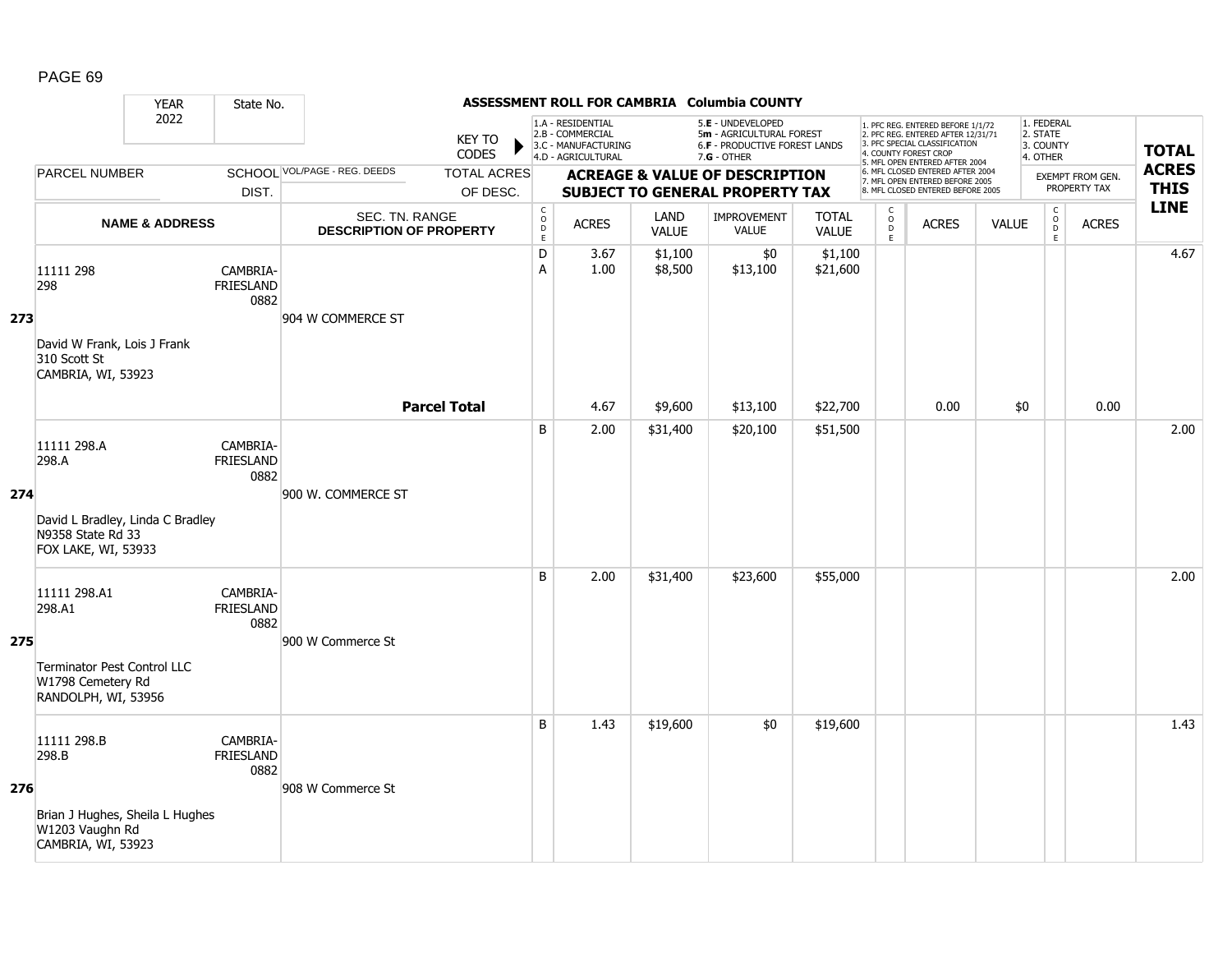|     |                                                                                | <b>YEAR</b>               | State No.                            |                                                  |                                |                                                      |                                                                                    |                      | ASSESSMENT ROLL FOR CAMBRIA Columbia COUNTY                                                     |                              |                        |                                                                                                                                                                     |              |                                                    |                                  |                             |
|-----|--------------------------------------------------------------------------------|---------------------------|--------------------------------------|--------------------------------------------------|--------------------------------|------------------------------------------------------|------------------------------------------------------------------------------------|----------------------|-------------------------------------------------------------------------------------------------|------------------------------|------------------------|---------------------------------------------------------------------------------------------------------------------------------------------------------------------|--------------|----------------------------------------------------|----------------------------------|-----------------------------|
|     |                                                                                | 2022                      |                                      |                                                  | <b>KEY TO</b><br>CODES         |                                                      | 1.A - RESIDENTIAL<br>2.B - COMMERCIAL<br>3.C - MANUFACTURING<br>4.D - AGRICULTURAL |                      | 5.E - UNDEVELOPED<br>5m - AGRICULTURAL FOREST<br>6.F - PRODUCTIVE FOREST LANDS<br>$7.G - OTHER$ |                              |                        | 1. PFC REG. ENTERED BEFORE 1/1/72<br>2. PFC REG. ENTERED AFTER 12/31/71<br>3. PFC SPECIAL CLASSIFICATION<br>4. COUNTY FOREST CROP<br>5. MFL OPEN ENTERED AFTER 2004 |              | 1. FEDERAL<br>2. STATE<br>3. COUNTY<br>4. OTHER    |                                  | <b>TOTAL</b>                |
|     | <b>PARCEL NUMBER</b>                                                           |                           | DIST.                                | SCHOOL VOL/PAGE - REG. DEEDS                     | <b>TOTAL ACRES</b><br>OF DESC. |                                                      |                                                                                    |                      | <b>ACREAGE &amp; VALUE OF DESCRIPTION</b><br><b>SUBJECT TO GENERAL PROPERTY TAX</b>             |                              |                        | 6. MFL CLOSED ENTERED AFTER 2004<br>7. MFL OPEN ENTERED BEFORE 2005<br>8. MFL CLOSED ENTERED BEFORE 2005                                                            |              |                                                    | EXEMPT FROM GEN.<br>PROPERTY TAX | <b>ACRES</b><br><b>THIS</b> |
|     |                                                                                | <b>NAME &amp; ADDRESS</b> |                                      | SEC. TN. RANGE<br><b>DESCRIPTION OF PROPERTY</b> |                                | $\mathsf{C}$<br>$\circ$<br>$\mathsf{D}_{\mathsf{E}}$ | <b>ACRES</b>                                                                       | LAND<br><b>VALUE</b> | <b>IMPROVEMENT</b><br>VALUE                                                                     | <b>TOTAL</b><br><b>VALUE</b> | C<br>$\circ$<br>D<br>E | <b>ACRES</b>                                                                                                                                                        | <b>VALUE</b> | $\mathsf{C}$<br>$\overset{\circ}{\mathsf{D}}$<br>E | <b>ACRES</b>                     | <b>LINE</b>                 |
| 277 | 11111 299.1<br>299.1<br>Dennis G & DiAnn K Jones Rev Liv Tr dated<br>5/21/2012 |                           | CAMBRIA-<br><b>FRIESLAND</b><br>0882 | ŋ                                                |                                | D                                                    | 67.00                                                                              | \$19,200             | \$0                                                                                             | \$19,200                     |                        |                                                                                                                                                                     |              |                                                    |                                  | 67.00                       |
|     | N6933 State Rd 146<br>CAMBRIA, WI, 53923<br>111113<br>3                        |                           | CAMBRIA-<br><b>FRIESLAND</b>         |                                                  |                                | B                                                    | 0.12                                                                               | \$10,200             | \$38,800                                                                                        | \$49,000                     |                        |                                                                                                                                                                     |              |                                                    |                                  | 0.12                        |
| 278 | Gordon P Johnson<br>500 North Madison St<br>CAMBRIA, WI, 53923                 |                           | 0882                                 | 101 E Edgewater St                               |                                |                                                      |                                                                                    |                      |                                                                                                 |                              |                        |                                                                                                                                                                     |              |                                                    |                                  |                             |
| 279 | 11111 3.A<br>3.A<br>Jennifer L Mackey, Jacquelyn L Drews                       |                           | CAMBRIA-<br>FRIESLAND<br>0882        | 18 N MADISON ST                                  |                                | B                                                    | 0.24                                                                               | \$20,100             | \$10,900                                                                                        | \$31,000                     |                        |                                                                                                                                                                     |              |                                                    |                                  | 0.24                        |
| 280 | 500 North Madison St<br>CAMBRIA, WI, 53923<br>11111 30<br>30                   |                           | CAMBRIA-<br>FRIESLAND<br>0882        | 216 S MADISON ST                                 |                                | A                                                    | 0.20                                                                               | \$17,600             | \$0                                                                                             | \$17,600                     |                        |                                                                                                                                                                     |              |                                                    |                                  | 0.20                        |
|     | Joel R Winter, Mary Jane Winter<br>210 S Madison St<br>CAMBRIA, WI, 53923      |                           |                                      |                                                  |                                |                                                      |                                                                                    |                      |                                                                                                 |                              |                        |                                                                                                                                                                     |              |                                                    |                                  |                             |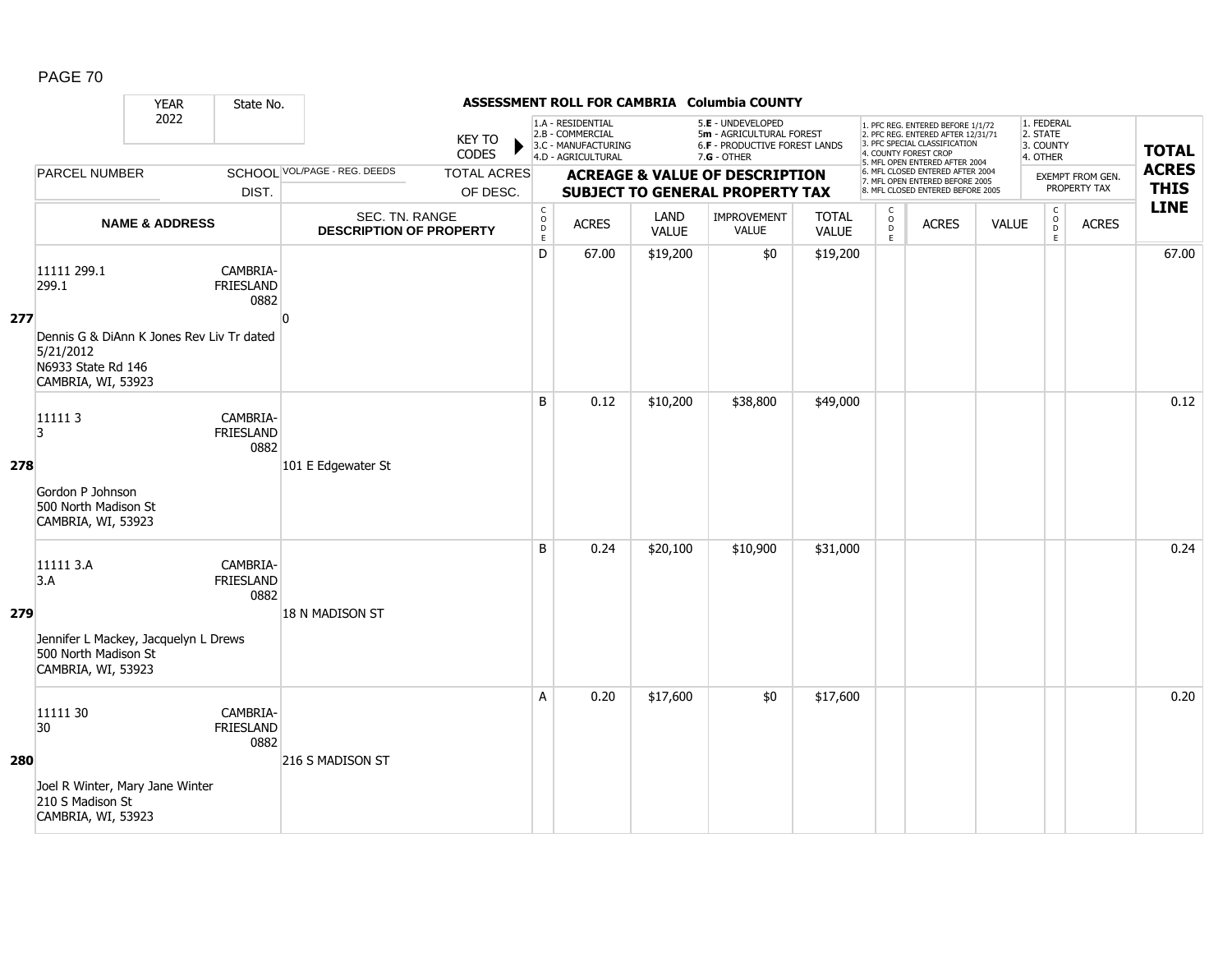|     |                                                                                                             | <b>YEAR</b>               | State No.                            |                                                  |                               |                                     |                                                                                    |                      | ASSESSMENT ROLL FOR CAMBRIA Columbia COUNTY                                                     |                              |                                                |                                                                                                                                                                     |       |                                                 |                         |                            |
|-----|-------------------------------------------------------------------------------------------------------------|---------------------------|--------------------------------------|--------------------------------------------------|-------------------------------|-------------------------------------|------------------------------------------------------------------------------------|----------------------|-------------------------------------------------------------------------------------------------|------------------------------|------------------------------------------------|---------------------------------------------------------------------------------------------------------------------------------------------------------------------|-------|-------------------------------------------------|-------------------------|----------------------------|
|     |                                                                                                             | 2022                      |                                      |                                                  | <b>KEY TO</b><br><b>CODES</b> |                                     | 1.A - RESIDENTIAL<br>2.B - COMMERCIAL<br>3.C - MANUFACTURING<br>4.D - AGRICULTURAL |                      | 5.E - UNDEVELOPED<br>5m - AGRICULTURAL FOREST<br>6.F - PRODUCTIVE FOREST LANDS<br>$7.G - OTHER$ |                              |                                                | 1. PFC REG. ENTERED BEFORE 1/1/72<br>2. PFC REG. ENTERED AFTER 12/31/71<br>3. PFC SPECIAL CLASSIFICATION<br>4. COUNTY FOREST CROP<br>5. MFL OPEN ENTERED AFTER 2004 |       | 1. FEDERAL<br>2. STATE<br>3. COUNTY<br>4. OTHER |                         | <b>TOTAL</b>               |
|     | <b>PARCEL NUMBER</b>                                                                                        |                           |                                      | SCHOOL VOL/PAGE - REG. DEEDS                     | <b>TOTAL ACRES</b>            |                                     |                                                                                    |                      | <b>ACREAGE &amp; VALUE OF DESCRIPTION</b>                                                       |                              |                                                | 6. MFL CLOSED ENTERED AFTER 2004<br>7. MFL OPEN ENTERED BEFORE 2005                                                                                                 |       |                                                 | <b>EXEMPT FROM GEN.</b> | <b>ACRES</b>               |
|     |                                                                                                             |                           | DIST.                                |                                                  | OF DESC.                      |                                     |                                                                                    |                      | <b>SUBJECT TO GENERAL PROPERTY TAX</b>                                                          |                              |                                                | 8. MFL CLOSED ENTERED BEFORE 2005                                                                                                                                   |       |                                                 | PROPERTY TAX            | <b>THIS</b><br><b>LINE</b> |
|     |                                                                                                             | <b>NAME &amp; ADDRESS</b> |                                      | SEC. TN. RANGE<br><b>DESCRIPTION OF PROPERTY</b> |                               | $\mathsf{C}$<br>$\overline{D}$<br>E | <b>ACRES</b>                                                                       | LAND<br><b>VALUE</b> | <b>IMPROVEMENT</b><br><b>VALUE</b>                                                              | <b>TOTAL</b><br><b>VALUE</b> | $\begin{matrix} 0 \\ 0 \\ D \end{matrix}$<br>E | <b>ACRES</b>                                                                                                                                                        | VALUE | $\mathsf{C}$<br>$_\mathrm{D}^\mathrm{O}$<br>E   | <b>ACRES</b>            |                            |
| 281 | 11111 300<br>300                                                                                            |                           | CAMBRIA-<br><b>FRIESLAND</b><br>0882 | VILLAGE - BURN PIT                               |                               |                                     |                                                                                    |                      |                                                                                                 |                              |                                                |                                                                                                                                                                     |       | X4                                              | 6.13                    | 6.13                       |
|     | Village Of Cambria<br><b>PO BOX 295</b><br>CAMBRIA, WI, 53923                                               |                           |                                      |                                                  |                               |                                     |                                                                                    |                      |                                                                                                 |                              |                                                |                                                                                                                                                                     |       |                                                 |                         |                            |
|     | 11111 301.01<br>301.01                                                                                      |                           | CAMBRIA-<br><b>FRIESLAND</b><br>0882 |                                                  |                               | D<br>A                              | 0.18<br>0.18                                                                       | \$100<br>\$1,600     | \$0<br>\$0                                                                                      | \$100<br>\$1,600             |                                                |                                                                                                                                                                     |       |                                                 |                         | 0.36                       |
| 282 | Roland E Rataczak, Mary C Rataczak<br>108 Hillcrest Dr<br>Cambria, WI, 53923-0069                           |                           |                                      | HILLCREST DRIVE - Lot 1                          |                               |                                     |                                                                                    |                      |                                                                                                 |                              |                                                |                                                                                                                                                                     |       |                                                 |                         |                            |
|     |                                                                                                             |                           |                                      |                                                  | <b>Parcel Total</b>           |                                     | 0.36                                                                               | \$1,700              | \$0                                                                                             | \$1,700                      |                                                | 0.00                                                                                                                                                                | \$0   |                                                 | 0.00                    |                            |
| 283 | 11111 301.03<br>301.03                                                                                      |                           | CAMBRIA-<br>FRIESLAND<br>0882        | HILLCREST DRIVE - Lot 3                          |                               | D                                   | 0.00                                                                               | $(*100)$             | \$0                                                                                             | \$100                        |                                                |                                                                                                                                                                     |       | X4                                              | 0.32                    | 0.32                       |
|     | <b>VILLAGE OF CAMBRIA</b><br>111 W Edgewater St<br>Cambria, WI, 53923                                       |                           |                                      |                                                  | <b>Parcel Total</b>           |                                     | 0.00                                                                               | (\$100)              | \$0                                                                                             | \$100                        |                                                | 0.00                                                                                                                                                                | \$0   |                                                 | 0.32                    |                            |
|     |                                                                                                             |                           |                                      |                                                  |                               |                                     |                                                                                    |                      |                                                                                                 |                              |                                                |                                                                                                                                                                     |       |                                                 |                         |                            |
| 284 | 11111 301.04<br>301.04<br>Roland E Rataczak, Mary C Rataczak<br>108 Hillcrest Dr<br>CAMBRIA, WI, 53923-0069 |                           | CAMBRIA-<br><b>FRIESLAND</b><br>0882 | HILLCREST DRIVE - Lot 4                          |                               | D                                   | 2.68                                                                               | \$800                | \$0                                                                                             | \$800                        |                                                |                                                                                                                                                                     |       |                                                 |                         | 2.68                       |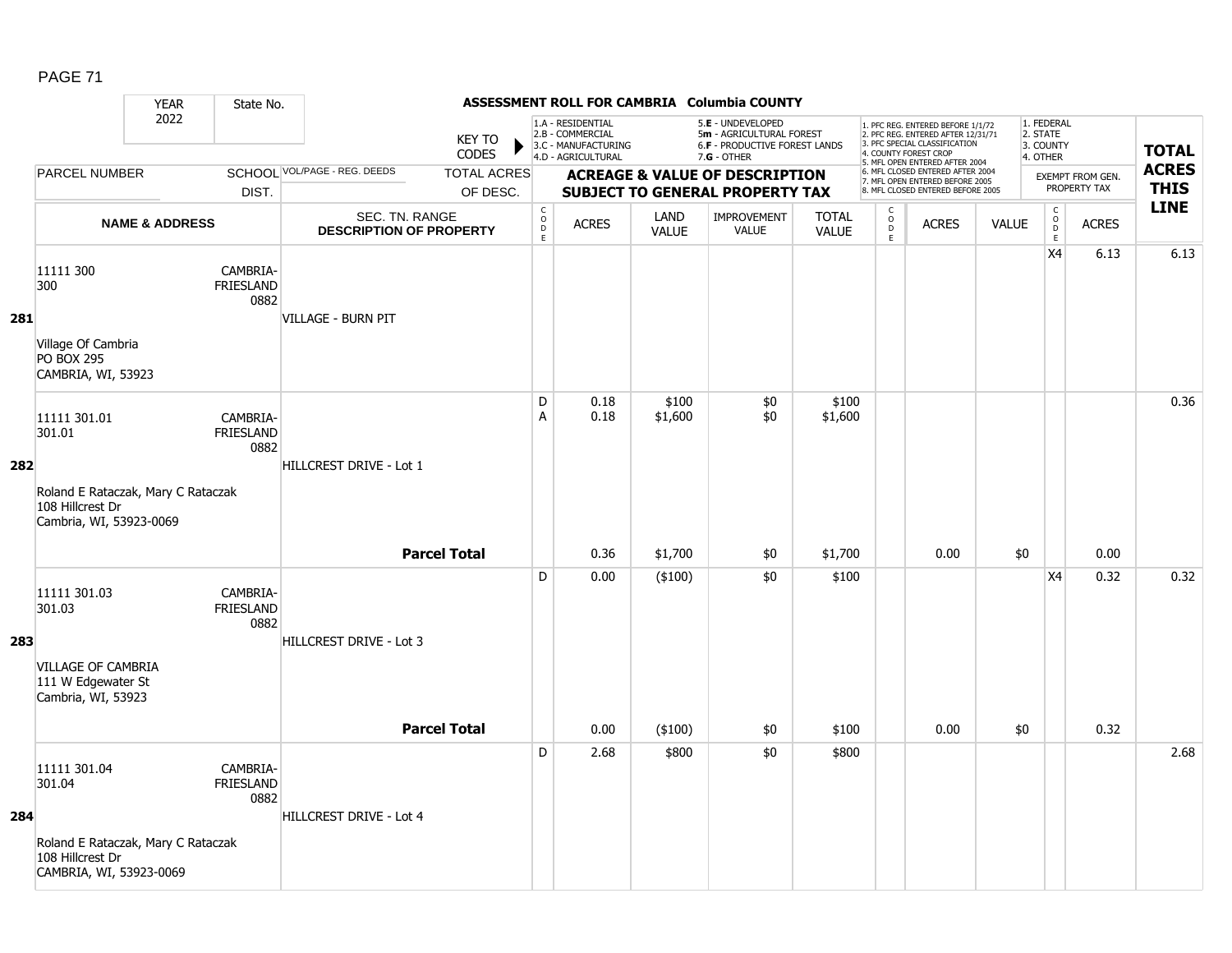|     |                                                                                                                            | <b>YEAR</b>               | State No.                            |                                                  |                                |                                                |                                                                                    |                      | ASSESSMENT ROLL FOR CAMBRIA Columbia COUNTY                                                     |                              |                                                                     |                                                                                                                                                                     |              |                                                 |                                  |                             |
|-----|----------------------------------------------------------------------------------------------------------------------------|---------------------------|--------------------------------------|--------------------------------------------------|--------------------------------|------------------------------------------------|------------------------------------------------------------------------------------|----------------------|-------------------------------------------------------------------------------------------------|------------------------------|---------------------------------------------------------------------|---------------------------------------------------------------------------------------------------------------------------------------------------------------------|--------------|-------------------------------------------------|----------------------------------|-----------------------------|
|     |                                                                                                                            | 2022                      |                                      |                                                  | <b>KEY TO</b><br>CODES         |                                                | 1.A - RESIDENTIAL<br>2.B - COMMERCIAL<br>3.C - MANUFACTURING<br>4.D - AGRICULTURAL |                      | 5.E - UNDEVELOPED<br>5m - AGRICULTURAL FOREST<br>6.F - PRODUCTIVE FOREST LANDS<br>$7.G - OTHER$ |                              |                                                                     | 1. PFC REG. ENTERED BEFORE 1/1/72<br>2. PFC REG. ENTERED AFTER 12/31/71<br>3. PFC SPECIAL CLASSIFICATION<br>4. COUNTY FOREST CROP<br>5. MFL OPEN ENTERED AFTER 2004 |              | 1. FEDERAL<br>2. STATE<br>3. COUNTY<br>4. OTHER |                                  | <b>TOTAL</b>                |
|     | <b>PARCEL NUMBER</b>                                                                                                       |                           | DIST.                                | <b>SCHOOL VOL/PAGE - REG. DEEDS</b>              | <b>TOTAL ACRES</b><br>OF DESC. |                                                |                                                                                    |                      | <b>ACREAGE &amp; VALUE OF DESCRIPTION</b><br><b>SUBJECT TO GENERAL PROPERTY TAX</b>             |                              |                                                                     | 6. MFL CLOSED ENTERED AFTER 2004<br>7. MFL OPEN ENTERED BEFORE 2005<br>8. MFL CLOSED ENTERED BEFORE 2005                                                            |              |                                                 | EXEMPT FROM GEN.<br>PROPERTY TAX | <b>ACRES</b><br><b>THIS</b> |
|     |                                                                                                                            | <b>NAME &amp; ADDRESS</b> |                                      | SEC. TN. RANGE<br><b>DESCRIPTION OF PROPERTY</b> |                                | $\begin{matrix} 0 \\ 0 \\ D \end{matrix}$<br>E | <b>ACRES</b>                                                                       | LAND<br><b>VALUE</b> | IMPROVEMENT<br><b>VALUE</b>                                                                     | <b>TOTAL</b><br><b>VALUE</b> | $\begin{smallmatrix} C \\ O \\ D \end{smallmatrix}$<br>$\mathsf{E}$ | <b>ACRES</b>                                                                                                                                                        | <b>VALUE</b> | $\begin{matrix} 0 \\ 0 \\ 0 \end{matrix}$<br>E  | <b>ACRES</b>                     | <b>LINE</b>                 |
| 285 | 11111 301.RD01<br>301.RD01<br>Village of Cambria<br>111 West Edgewater St<br>CAMBRIA, WI, 53923                            |                           | CAMBRIA-<br><b>FRIESLAND</b><br>0882 | <b>HILLCREST DRIVE</b>                           |                                |                                                |                                                                                    |                      |                                                                                                 |                              |                                                                     |                                                                                                                                                                     |              | X4                                              | 0.30                             | 0.30                        |
| 286 | 11111 302.02<br>302.02<br>Richard L Schoemann, Anell L Schoemann<br>505 Elizabeth St<br>CAMBRIA, WI, 53923                 |                           | CAMBRIA-<br><b>FRIESLAND</b><br>0882 | 505 Elizabeth St                                 |                                | $\overline{A}$                                 | 0.63                                                                               | \$24,400             | \$126,600                                                                                       | \$151,000                    |                                                                     |                                                                                                                                                                     |              |                                                 |                                  | 0.63                        |
| 287 | 11111 302.A<br>302.A<br>Douglas Jones<br>N6357 State Rd 146<br>RANDOLPH, WI, 53956                                         |                           | CAMBRIA-<br><b>FRIESLAND</b><br>0882 | 506 N Main St                                    |                                | A                                              | 0.02                                                                               | \$100                | \$0                                                                                             | \$100                        |                                                                     |                                                                                                                                                                     |              |                                                 |                                  | 0.02                        |
| 288 | 11111 303<br>303<br>Wisconsin Power & Light Real Estate Dept<br>4902 N BILTMORE LANE SUITE 1000<br>MADISON, WI, 53718-2148 |                           | CAMBRIA-<br><b>FRIESLAND</b><br>0882 | 700 W FLORENCE ST                                |                                |                                                |                                                                                    |                      |                                                                                                 |                              |                                                                     |                                                                                                                                                                     |              | X5                                              | 0.25                             | 0.25                        |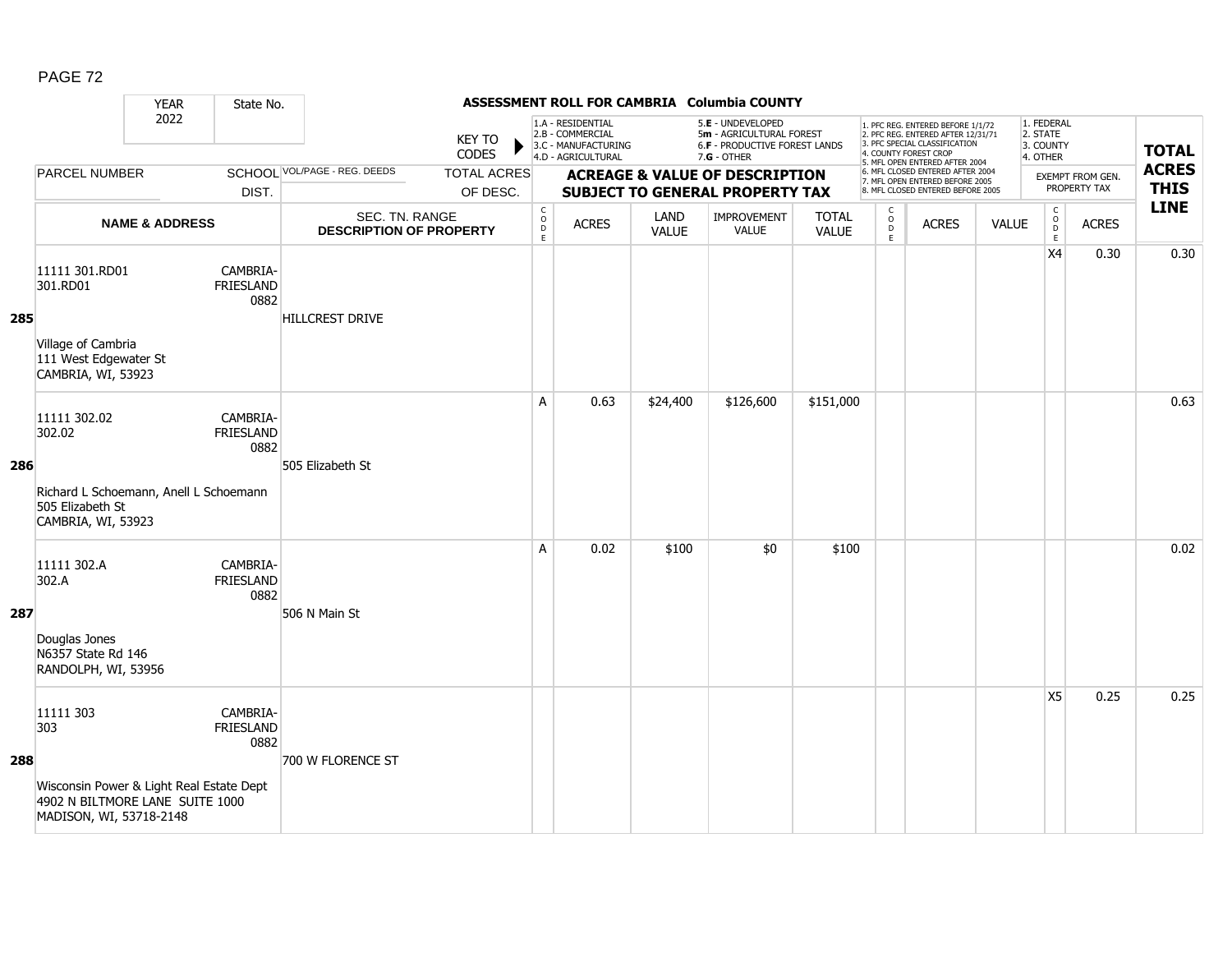|     |                                                                                     | <b>YEAR</b>               | State No.                            |                                                  |                                |                                       |                                                                                    |                              | ASSESSMENT ROLL FOR CAMBRIA Columbia COUNTY                                                     |                              |                                         |                                                                                                                                            |              |                                                   |                                         |                             |
|-----|-------------------------------------------------------------------------------------|---------------------------|--------------------------------------|--------------------------------------------------|--------------------------------|---------------------------------------|------------------------------------------------------------------------------------|------------------------------|-------------------------------------------------------------------------------------------------|------------------------------|-----------------------------------------|--------------------------------------------------------------------------------------------------------------------------------------------|--------------|---------------------------------------------------|-----------------------------------------|-----------------------------|
|     |                                                                                     | 2022                      |                                      |                                                  | <b>KEY TO</b><br><b>CODES</b>  |                                       | 1.A - RESIDENTIAL<br>2.B - COMMERCIAL<br>3.C - MANUFACTURING<br>4.D - AGRICULTURAL |                              | 5.E - UNDEVELOPED<br>5m - AGRICULTURAL FOREST<br>6.F - PRODUCTIVE FOREST LANDS<br>$7.G - OTHER$ |                              |                                         | 1. PFC REG. ENTERED BEFORE 1/1/72<br>2. PFC REG. ENTERED AFTER 12/31/71<br>3. PFC SPECIAL CLASSIFICATION<br>4. COUNTY FOREST CROP          |              | 1. FEDERAL<br>2. STATE<br>3. COUNTY<br>4. OTHER   |                                         | <b>TOTAL</b>                |
|     | PARCEL NUMBER                                                                       |                           | DIST.                                | SCHOOL VOL/PAGE - REG. DEEDS                     | <b>TOTAL ACRES</b><br>OF DESC. |                                       |                                                                                    |                              | <b>ACREAGE &amp; VALUE OF DESCRIPTION</b><br><b>SUBJECT TO GENERAL PROPERTY TAX</b>             |                              |                                         | 5. MFL OPEN ENTERED AFTER 2004<br>6. MFL CLOSED ENTERED AFTER 2004<br>7. MFL OPEN ENTERED BEFORE 2005<br>8. MFL CLOSED ENTERED BEFORE 2005 |              |                                                   | <b>EXEMPT FROM GEN.</b><br>PROPERTY TAX | <b>ACRES</b><br><b>THIS</b> |
|     |                                                                                     | <b>NAME &amp; ADDRESS</b> |                                      | SEC. TN. RANGE<br><b>DESCRIPTION OF PROPERTY</b> |                                | $\mathsf{C}$<br>$\mathsf O$<br>D<br>E | <b>ACRES</b>                                                                       | LAND<br><b>VALUE</b>         | IMPROVEMENT<br><b>VALUE</b>                                                                     | <b>TOTAL</b><br><b>VALUE</b> | $\mathsf{C}$<br>$_{\rm D}^{\rm O}$<br>E | <b>ACRES</b>                                                                                                                               | <b>VALUE</b> | $\mathsf{C}$<br>$_{\rm D}^{\rm O}$<br>$\mathsf E$ | <b>ACRES</b>                            | <b>LINE</b>                 |
| 289 | 11111 304<br>304<br>Randolph Agriculture and FFA Foundation                         |                           | CAMBRIA-<br><b>FRIESLAND</b><br>0882 | 110 MEADOWOOD DRIVE                              |                                |                                       |                                                                                    |                              |                                                                                                 |                              |                                         |                                                                                                                                            |              | X5                                                | 1.00                                    | 1.00                        |
|     | 110 Meadowood Dr<br>RANDOLPH, WI, 53956                                             |                           |                                      |                                                  |                                |                                       |                                                                                    |                              |                                                                                                 |                              |                                         |                                                                                                                                            |              |                                                   |                                         |                             |
| 290 | 11111 305<br>305                                                                    |                           | CAMBRIA-<br><b>FRIESLAND</b><br>0882 | 105 Roberts St                                   |                                | B                                     | 1.00                                                                               | \$28,400                     | \$13,100                                                                                        | \$41,500                     |                                         |                                                                                                                                            |              |                                                   |                                         | 1.00                        |
|     | Springvale Link LLC<br>N5840 Bender Rd<br>Cambria, WI, 53923                        |                           |                                      |                                                  |                                |                                       |                                                                                    |                              |                                                                                                 |                              |                                         |                                                                                                                                            |              |                                                   |                                         |                             |
| 291 | 11111 306<br>306                                                                    |                           | CAMBRIA-<br><b>FRIESLAND</b><br>0882 | Village - South of burn pit                      |                                |                                       |                                                                                    |                              |                                                                                                 |                              |                                         |                                                                                                                                            |              | X4                                                | 4.75                                    | 4.75                        |
|     | Village Of Cambria<br><b>PO BOX 295</b><br>CAMBRIA, WI, 53923                       |                           |                                      |                                                  |                                |                                       |                                                                                    |                              |                                                                                                 |                              |                                         |                                                                                                                                            |              |                                                   |                                         |                             |
|     | 11111 306.01<br>306.01                                                              |                           | CAMBRIA-<br><b>FRIESLAND</b><br>0882 |                                                  |                                | D<br>F<br>$\mathsf E$                 | 1.00<br>6.00<br>0.78                                                               | \$300<br>\$21,000<br>\$2,700 | \$0<br>\$0<br>\$0                                                                               | \$300<br>\$21,000<br>\$2,700 |                                         |                                                                                                                                            |              |                                                   |                                         | 7.78                        |
| 292 | Daniel Schoemann, Janice Schoemann<br>206 E CORDELIA ST LT 3<br>FOX LAKE, WI, 53933 |                           |                                      | $\Omega$                                         |                                |                                       |                                                                                    |                              |                                                                                                 |                              |                                         |                                                                                                                                            |              |                                                   |                                         |                             |
|     |                                                                                     |                           |                                      |                                                  | <b>Parcel Total</b>            |                                       | 7.78                                                                               | \$24,000                     | \$0                                                                                             | \$24,000                     |                                         | 0.00                                                                                                                                       | \$0          |                                                   | 0.00                                    |                             |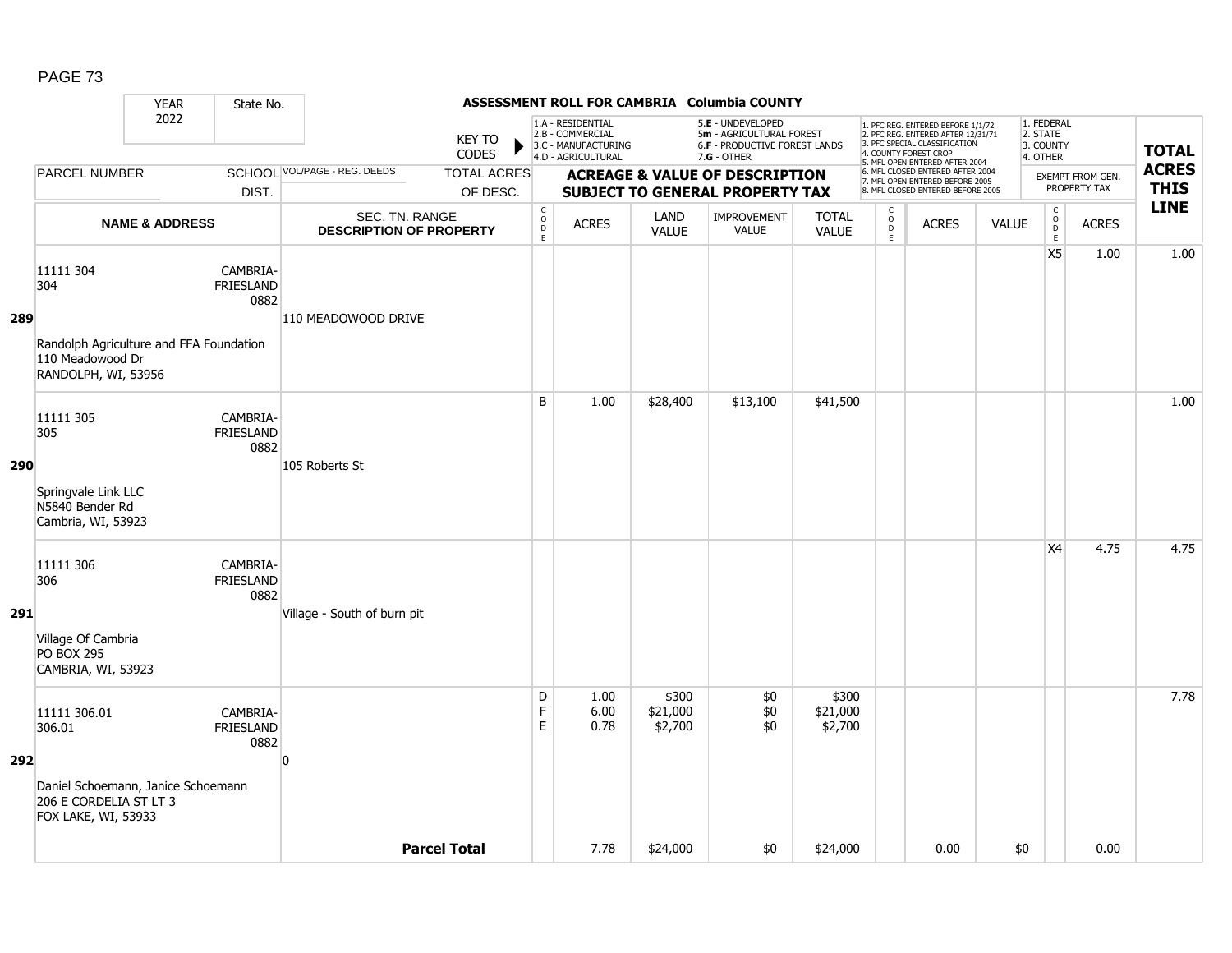|     |                                                                                                                      | <b>YEAR</b>               | State No.                            |                                                  |                                |                                                          |                                                                                    |                             | ASSESSMENT ROLL FOR CAMBRIA Columbia COUNTY                                                     |                              |                                         |                                                                                                                                                                     |              |                                                 |                                  |                             |
|-----|----------------------------------------------------------------------------------------------------------------------|---------------------------|--------------------------------------|--------------------------------------------------|--------------------------------|----------------------------------------------------------|------------------------------------------------------------------------------------|-----------------------------|-------------------------------------------------------------------------------------------------|------------------------------|-----------------------------------------|---------------------------------------------------------------------------------------------------------------------------------------------------------------------|--------------|-------------------------------------------------|----------------------------------|-----------------------------|
|     |                                                                                                                      | 2022                      |                                      |                                                  | <b>KEY TO</b><br>CODES         |                                                          | 1.A - RESIDENTIAL<br>2.B - COMMERCIAL<br>3.C - MANUFACTURING<br>4.D - AGRICULTURAL |                             | 5.E - UNDEVELOPED<br>5m - AGRICULTURAL FOREST<br>6.F - PRODUCTIVE FOREST LANDS<br>$7.G - OTHER$ |                              |                                         | 1. PFC REG. ENTERED BEFORE 1/1/72<br>2. PFC REG. ENTERED AFTER 12/31/71<br>3. PFC SPECIAL CLASSIFICATION<br>4. COUNTY FOREST CROP<br>5. MFL OPEN ENTERED AFTER 2004 |              | 1. FEDERAL<br>2. STATE<br>3. COUNTY<br>4. OTHER |                                  | <b>TOTAL</b>                |
|     | <b>PARCEL NUMBER</b>                                                                                                 |                           | DIST.                                | <b>SCHOOL VOL/PAGE - REG. DEEDS</b>              | <b>TOTAL ACRES</b><br>OF DESC. |                                                          |                                                                                    |                             | <b>ACREAGE &amp; VALUE OF DESCRIPTION</b><br><b>SUBJECT TO GENERAL PROPERTY TAX</b>             |                              |                                         | 6. MFL CLOSED ENTERED AFTER 2004<br>7. MFL OPEN ENTERED BEFORE 2005<br>8. MFL CLOSED ENTERED BEFORE 2005                                                            |              |                                                 | EXEMPT FROM GEN.<br>PROPERTY TAX | <b>ACRES</b><br><b>THIS</b> |
|     |                                                                                                                      | <b>NAME &amp; ADDRESS</b> |                                      | SEC. TN. RANGE<br><b>DESCRIPTION OF PROPERTY</b> |                                | $\mathsf{C}$<br>$\mathsf O$<br>$\mathsf{D}_{\mathsf{E}}$ | <b>ACRES</b>                                                                       | <b>LAND</b><br><b>VALUE</b> | IMPROVEMENT<br><b>VALUE</b>                                                                     | <b>TOTAL</b><br><b>VALUE</b> | $\mathsf{C}$<br>$_{\rm D}^{\rm O}$<br>E | <b>ACRES</b>                                                                                                                                                        | <b>VALUE</b> | $\mathsf C$<br>$_{\rm D}^{\rm O}$<br>E          | <b>ACRES</b>                     | <b>LINE</b>                 |
| 293 | 11111 307<br>307<br>Bonita E Johnson<br>500 N Madison St<br>CAMBRIA, WI, 53923                                       |                           | CAMBRIA-<br><b>FRIESLAND</b><br>0882 | 500 N Madison St                                 |                                | A                                                        | 0.24                                                                               | \$20,100                    | \$129,700                                                                                       | \$149,800                    |                                         |                                                                                                                                                                     |              |                                                 |                                  | 0.24                        |
| 294 | 11111 308<br>308<br>Jean Ryan<br>501 Elizabeth St<br>CAMBRIA, WI, 53923                                              |                           | CAMBRIA-<br><b>FRIESLAND</b><br>0882 | 501 Elizabeth St                                 |                                | A                                                        | 0.33                                                                               | \$21,000                    | \$111,900                                                                                       | \$132,900                    |                                         |                                                                                                                                                                     |              |                                                 |                                  | 0.33                        |
| 295 | 11111 309.01<br>309.01<br>State Of Wisconsin - Dept Of Transportation<br>4802 SHEBOYGAN AVENUE<br>MADISON, WI, 53705 |                           | CAMBRIA-<br>FRIESLAND<br>0882        | <b>ROAD - RIGHT OF WAY</b>                       |                                |                                                          |                                                                                    |                             |                                                                                                 |                              |                                         |                                                                                                                                                                     |              | X <sub>2</sub>                                  | 0.00                             | 0.00                        |
| 296 | 11111 309.02<br>309.02<br>Oscar Zavala Jr, Mayra Sustaita<br>503 N Elizabeth St<br>CAMBRIA, WI, 53923                |                           | CAMBRIA-<br><b>FRIESLAND</b><br>0882 | 503 Elizabeth St                                 |                                | A                                                        | 0.32                                                                               | \$21,000                    | \$113,200                                                                                       | \$134,200                    |                                         |                                                                                                                                                                     |              |                                                 |                                  | 0.32                        |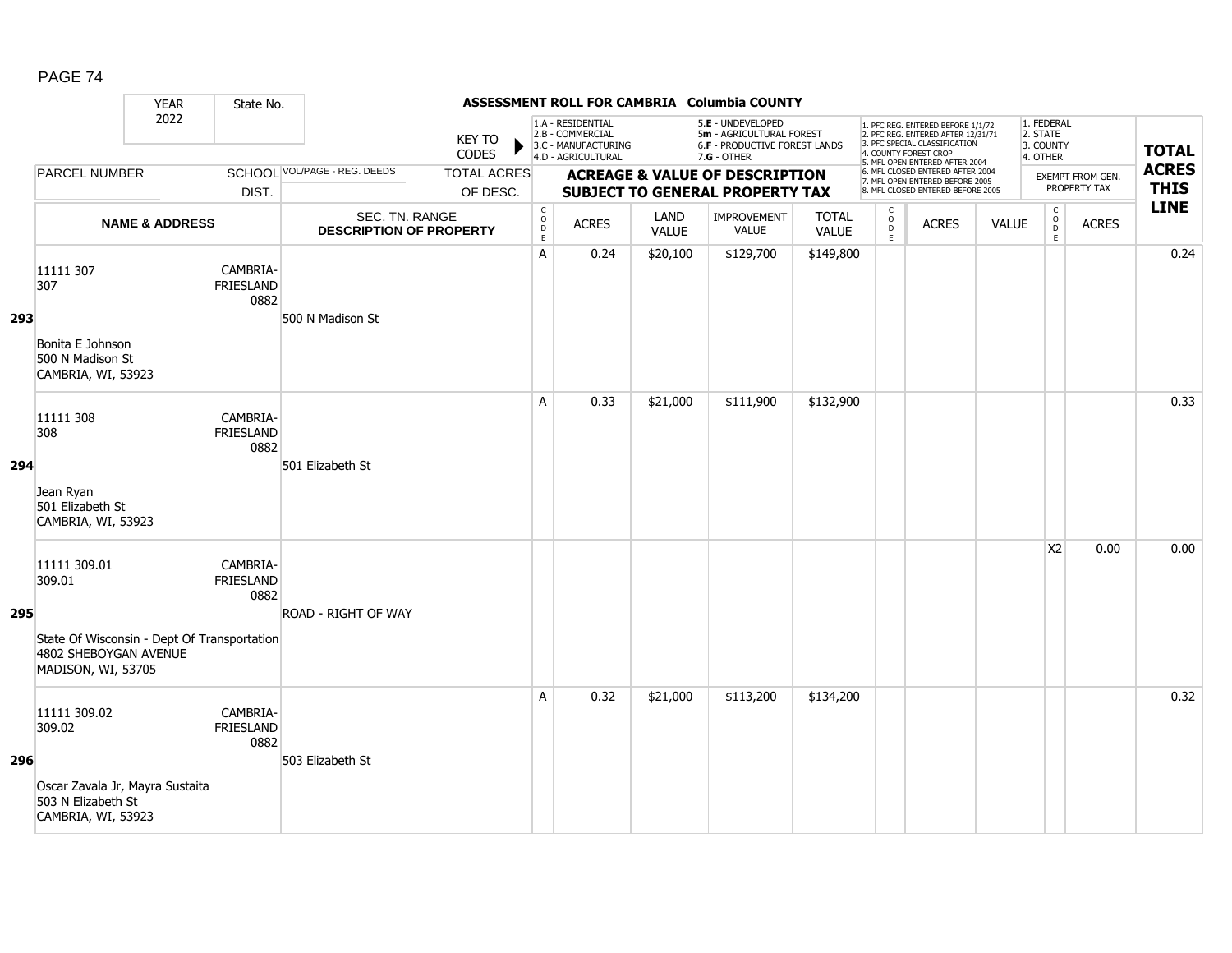|     |                                                                                                     | <b>YEAR</b>               | State No.                            |                                                  |                                |                                                           |                                                                                    |                      | ASSESSMENT ROLL FOR CAMBRIA Columbia COUNTY                                                     |                              |                                         |                                                                                                                                                                     |              |                                                 |                                  |                             |
|-----|-----------------------------------------------------------------------------------------------------|---------------------------|--------------------------------------|--------------------------------------------------|--------------------------------|-----------------------------------------------------------|------------------------------------------------------------------------------------|----------------------|-------------------------------------------------------------------------------------------------|------------------------------|-----------------------------------------|---------------------------------------------------------------------------------------------------------------------------------------------------------------------|--------------|-------------------------------------------------|----------------------------------|-----------------------------|
|     |                                                                                                     | 2022                      |                                      |                                                  | <b>KEY TO</b><br>CODES         |                                                           | 1.A - RESIDENTIAL<br>2.B - COMMERCIAL<br>3.C - MANUFACTURING<br>4.D - AGRICULTURAL |                      | 5.E - UNDEVELOPED<br>5m - AGRICULTURAL FOREST<br>6.F - PRODUCTIVE FOREST LANDS<br>$7.G - OTHER$ |                              |                                         | 1. PFC REG. ENTERED BEFORE 1/1/72<br>2. PFC REG. ENTERED AFTER 12/31/71<br>3. PFC SPECIAL CLASSIFICATION<br>4. COUNTY FOREST CROP<br>5. MFL OPEN ENTERED AFTER 2004 |              | 1. FEDERAL<br>2. STATE<br>3. COUNTY<br>4. OTHER |                                  | <b>TOTAL</b>                |
|     | <b>PARCEL NUMBER</b>                                                                                |                           | DIST.                                | <b>SCHOOL VOL/PAGE - REG. DEEDS</b>              | <b>TOTAL ACRES</b><br>OF DESC. |                                                           |                                                                                    |                      | <b>ACREAGE &amp; VALUE OF DESCRIPTION</b><br><b>SUBJECT TO GENERAL PROPERTY TAX</b>             |                              |                                         | 6. MFL CLOSED ENTERED AFTER 2004<br>7. MFL OPEN ENTERED BEFORE 2005<br>8. MFL CLOSED ENTERED BEFORE 2005                                                            |              |                                                 | EXEMPT FROM GEN.<br>PROPERTY TAX | <b>ACRES</b><br><b>THIS</b> |
|     |                                                                                                     | <b>NAME &amp; ADDRESS</b> |                                      | SEC. TN. RANGE<br><b>DESCRIPTION OF PROPERTY</b> |                                | $\mathsf{C}$<br>$\mathsf{o}$<br>$\mathsf{D}_{\mathsf{E}}$ | <b>ACRES</b>                                                                       | LAND<br><b>VALUE</b> | IMPROVEMENT<br><b>VALUE</b>                                                                     | <b>TOTAL</b><br><b>VALUE</b> | $\mathsf{C}$<br>$_{\rm D}^{\rm O}$<br>E | <b>ACRES</b>                                                                                                                                                        | <b>VALUE</b> | $\mathsf C$<br>$_{\rm D}^{\rm O}$<br>E          | <b>ACRES</b>                     | <b>LINE</b>                 |
| 297 | 11111 31<br>31<br>Fausto Salgado, Romanita H Salgado<br>222 S MADISON ST<br>CAMBRIA, WI, 53923      |                           | CAMBRIA-<br><b>FRIESLAND</b><br>0882 | 222 S Madison St                                 |                                | A                                                         | 0.20                                                                               | \$17,600             | \$67,300                                                                                        | \$84,900                     |                                         |                                                                                                                                                                     |              |                                                 |                                  | 0.20                        |
| 298 | 11111 310<br>310<br>Thomas J Tietz, Tammela L Tietz<br>502 N MADISON ST<br>CAMBRIA, WI, 53923       |                           | CAMBRIA-<br><b>FRIESLAND</b><br>0882 | 502 N Madison St                                 |                                | A                                                         | 0.24                                                                               | \$20,100             | \$115,500                                                                                       | \$135,600                    |                                         |                                                                                                                                                                     |              |                                                 |                                  | 0.24                        |
| 299 | 11111 311<br>311<br>Matthew Leystra Jones, Sonintuya Dorj<br>506 N Madison St<br>CAMBRIA, WI, 53923 |                           | CAMBRIA-<br>FRIESLAND<br>0882        | 506 N MADISON ST                                 |                                | A                                                         | 0.31                                                                               | \$20,900             | \$118,000                                                                                       | \$138,900                    |                                         |                                                                                                                                                                     |              |                                                 |                                  | 0.31                        |
| 300 | 11111 312<br>312<br>Cody W Doucette<br>101 Hillcrest Dr<br>CAMBRIA, WI, 53923                       |                           | CAMBRIA-<br>FRIESLAND<br>0882        | 101 Hillcrest Dr                                 |                                | A                                                         | 0.35                                                                               | \$21,300             | \$125,600                                                                                       | \$146,900                    |                                         |                                                                                                                                                                     |              |                                                 |                                  | 0.35                        |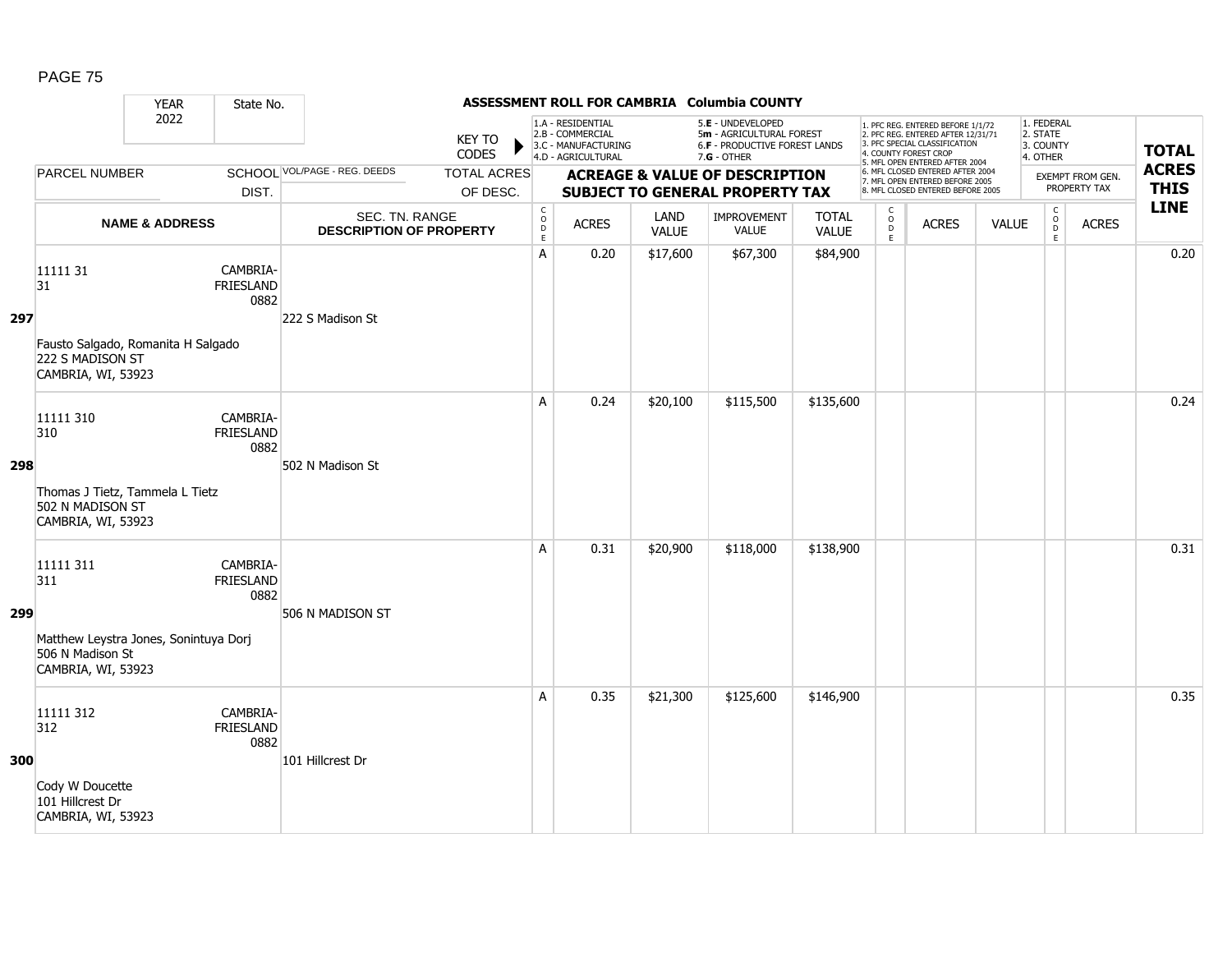|     |                                                                                                      | <b>YEAR</b>               | State No.                            |                                                  |                                |                                                          |                                                                                    |                      | ASSESSMENT ROLL FOR CAMBRIA Columbia COUNTY                                                     |                              |                                     |                                                                                                                                                                     |              |                                                 |                                  |                             |
|-----|------------------------------------------------------------------------------------------------------|---------------------------|--------------------------------------|--------------------------------------------------|--------------------------------|----------------------------------------------------------|------------------------------------------------------------------------------------|----------------------|-------------------------------------------------------------------------------------------------|------------------------------|-------------------------------------|---------------------------------------------------------------------------------------------------------------------------------------------------------------------|--------------|-------------------------------------------------|----------------------------------|-----------------------------|
|     |                                                                                                      | 2022                      |                                      |                                                  | <b>KEY TO</b><br>CODES         |                                                          | 1.A - RESIDENTIAL<br>2.B - COMMERCIAL<br>3.C - MANUFACTURING<br>4.D - AGRICULTURAL |                      | 5.E - UNDEVELOPED<br>5m - AGRICULTURAL FOREST<br>6.F - PRODUCTIVE FOREST LANDS<br>$7.G - OTHER$ |                              |                                     | 1. PFC REG. ENTERED BEFORE 1/1/72<br>2. PFC REG. ENTERED AFTER 12/31/71<br>3. PFC SPECIAL CLASSIFICATION<br>4. COUNTY FOREST CROP<br>5. MFL OPEN ENTERED AFTER 2004 |              | 1. FEDERAL<br>2. STATE<br>3. COUNTY<br>4. OTHER |                                  | <b>TOTAL</b>                |
|     | <b>PARCEL NUMBER</b>                                                                                 |                           | DIST.                                | SCHOOL VOL/PAGE - REG. DEEDS                     | <b>TOTAL ACRES</b><br>OF DESC. |                                                          |                                                                                    |                      | <b>ACREAGE &amp; VALUE OF DESCRIPTION</b><br><b>SUBJECT TO GENERAL PROPERTY TAX</b>             |                              |                                     | 6. MFL CLOSED ENTERED AFTER 2004<br>7. MFL OPEN ENTERED BEFORE 2005<br>8. MFL CLOSED ENTERED BEFORE 2005                                                            |              |                                                 | EXEMPT FROM GEN.<br>PROPERTY TAX | <b>ACRES</b><br><b>THIS</b> |
|     |                                                                                                      | <b>NAME &amp; ADDRESS</b> |                                      | SEC. TN. RANGE<br><b>DESCRIPTION OF PROPERTY</b> |                                | $\begin{matrix} 0 \\ 0 \\ D \end{matrix}$<br>$\mathsf E$ | <b>ACRES</b>                                                                       | LAND<br><b>VALUE</b> | IMPROVEMENT<br><b>VALUE</b>                                                                     | <b>TOTAL</b><br><b>VALUE</b> | $\mathsf{C}$<br>$\int_{D}^{O}$<br>E | <b>ACRES</b>                                                                                                                                                        | <b>VALUE</b> | $\mathsf C$<br>$_{\rm D}^{\rm O}$<br>E          | <b>ACRES</b>                     | <b>LINE</b>                 |
| 301 | 11111 313<br>313<br>Dustin M Pankratz, Anne V Pankratz<br>501 North Madison St<br>Cambria, WI, 53923 |                           | CAMBRIA-<br>FRIESLAND<br>0882        | 501 N Madison St                                 |                                | A                                                        | 0.34                                                                               | \$21,100             | \$166,500                                                                                       | \$187,600                    |                                     |                                                                                                                                                                     |              |                                                 |                                  | 0.34                        |
| 302 | 11111 314<br>314<br>Jim M Pharo, Susan K Pharo<br>102 HILLCREST DR<br>CAMBRIA, WI, 53923             |                           | CAMBRIA-<br><b>FRIESLAND</b><br>0882 | 102 Hillcrest Dr                                 |                                | A                                                        | 0.28                                                                               | \$20,500             | \$106,900                                                                                       | \$127,400                    |                                     |                                                                                                                                                                     |              |                                                 |                                  | 0.28                        |
| 303 | 11111 315<br>315<br>Grace L Heidt<br>104 Hillcrest Dr<br>CAMBRIA, WI, 53923                          |                           | CAMBRIA-<br><b>FRIESLAND</b><br>0882 | 104 HILLCREST DR                                 |                                | A                                                        | 0.31                                                                               | \$20,900             | \$130,400                                                                                       | \$151,300                    |                                     |                                                                                                                                                                     |              |                                                 |                                  | 0.31                        |
| 304 | 11111 316<br>316<br>William F Zacho, Janelle A Zacho<br>106 Hillcrest Dr<br>CAMBRIA, WI, 53923       |                           | CAMBRIA-<br>FRIESLAND<br>0882        | 106 Hillcrest Dr                                 |                                | A                                                        | 0.30                                                                               | \$20,700             | \$116,800                                                                                       | \$137,500                    |                                     |                                                                                                                                                                     |              |                                                 |                                  | 0.30                        |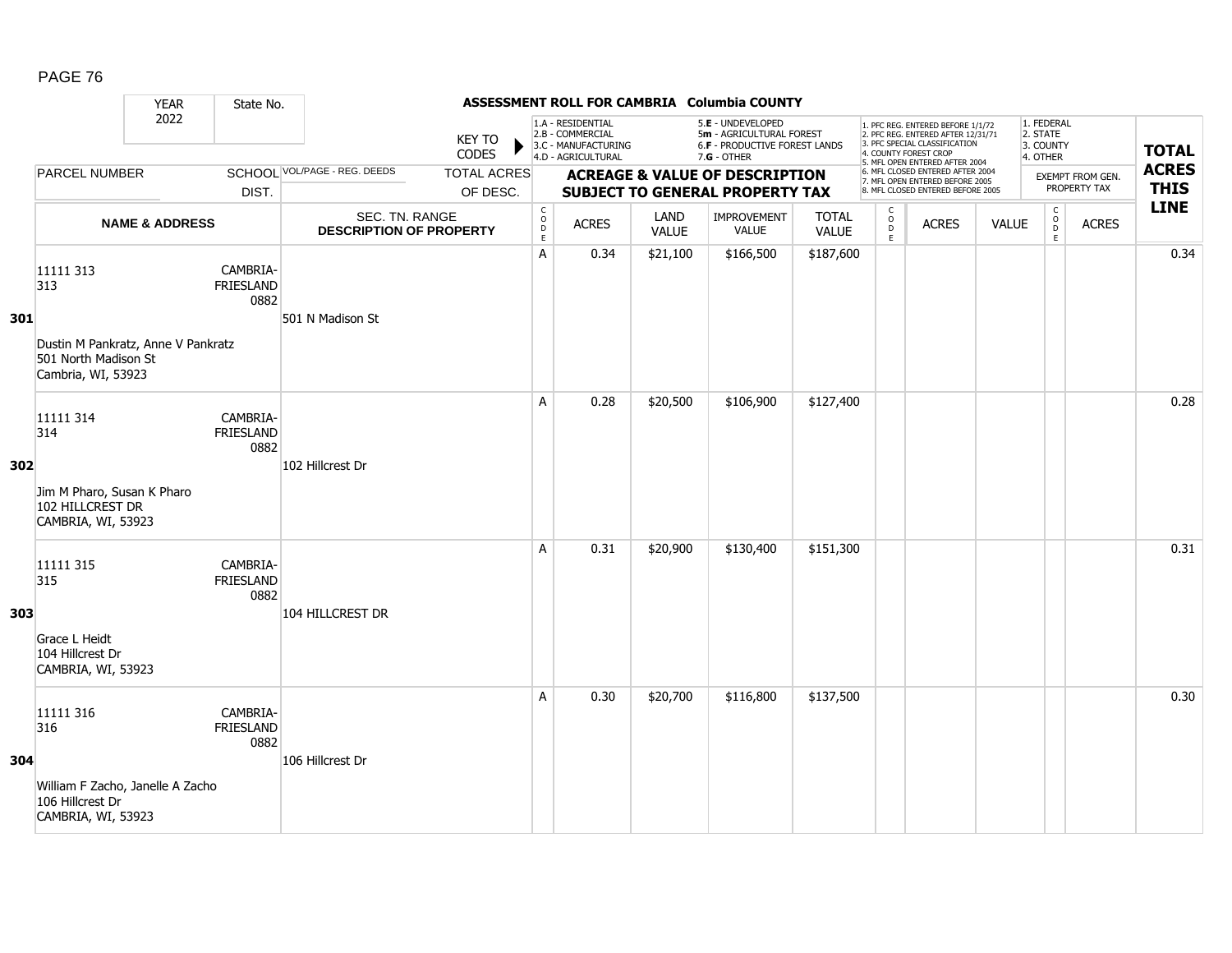| AG<br>г |  |
|---------|--|
|         |  |

|     |                                                                                                            | <b>YEAR</b>               | State No.                            |                                                  |                                |                                                      |                                                                                    |                      | ASSESSMENT ROLL FOR CAMBRIA Columbia COUNTY                                                     |                              |                          |                                                                                                                                                                     |              |                                                          |                                  |                             |
|-----|------------------------------------------------------------------------------------------------------------|---------------------------|--------------------------------------|--------------------------------------------------|--------------------------------|------------------------------------------------------|------------------------------------------------------------------------------------|----------------------|-------------------------------------------------------------------------------------------------|------------------------------|--------------------------|---------------------------------------------------------------------------------------------------------------------------------------------------------------------|--------------|----------------------------------------------------------|----------------------------------|-----------------------------|
|     |                                                                                                            | 2022                      |                                      |                                                  | <b>KEY TO</b><br><b>CODES</b>  |                                                      | 1.A - RESIDENTIAL<br>2.B - COMMERCIAL<br>3.C - MANUFACTURING<br>4.D - AGRICULTURAL |                      | 5.E - UNDEVELOPED<br>5m - AGRICULTURAL FOREST<br>6.F - PRODUCTIVE FOREST LANDS<br>$7.G - OTHER$ |                              |                          | 1. PFC REG. ENTERED BEFORE 1/1/72<br>2. PFC REG. ENTERED AFTER 12/31/71<br>3. PFC SPECIAL CLASSIFICATION<br>4. COUNTY FOREST CROP<br>5. MFL OPEN ENTERED AFTER 2004 |              | 1. FEDERAL<br>2. STATE<br>3. COUNTY<br>4. OTHER          |                                  | <b>TOTAL</b>                |
|     | <b>PARCEL NUMBER</b>                                                                                       |                           | DIST.                                | SCHOOL VOL/PAGE - REG. DEEDS                     | <b>TOTAL ACRES</b><br>OF DESC. |                                                      |                                                                                    |                      | <b>ACREAGE &amp; VALUE OF DESCRIPTION</b><br><b>SUBJECT TO GENERAL PROPERTY TAX</b>             |                              |                          | 6. MFL CLOSED ENTERED AFTER 2004<br>7. MFL OPEN ENTERED BEFORE 2005<br>8. MFL CLOSED ENTERED BEFORE 2005                                                            |              |                                                          | EXEMPT FROM GEN.<br>PROPERTY TAX | <b>ACRES</b><br><b>THIS</b> |
|     |                                                                                                            | <b>NAME &amp; ADDRESS</b> |                                      | SEC. TN. RANGE<br><b>DESCRIPTION OF PROPERTY</b> |                                | $\mathsf C$<br>$\circ$<br>$\mathsf D$<br>$\mathsf E$ | <b>ACRES</b>                                                                       | LAND<br><b>VALUE</b> | <b>IMPROVEMENT</b><br>VALUE                                                                     | <b>TOTAL</b><br><b>VALUE</b> | C<br>$\overline{D}$<br>E | <b>ACRES</b>                                                                                                                                                        | <b>VALUE</b> | $\mathsf{C}$<br>$\overset{\circ}{\phantom{\circ}}$<br>E. | <b>ACRES</b>                     | <b>LINE</b>                 |
| 305 | 11111 317<br>317<br>Roland Rataczak, Mary Rataczak<br>108 Hillcrest Dr<br>CAMBRIA, WI, 53923-0069          |                           | CAMBRIA-<br><b>FRIESLAND</b><br>0882 | 108 Hillcrest Dr                                 |                                | A                                                    | 0.30                                                                               | \$20,700             | \$125,300                                                                                       | \$146,000                    |                          |                                                                                                                                                                     |              |                                                          |                                  | 0.30                        |
| 306 | 11111 318<br>318<br>William E Neary, Mary Lou Neary<br>103 Hillcrest Dr<br>CAMBRIA, WI, 53923              |                           | CAMBRIA-<br><b>FRIESLAND</b><br>0882 | 103 Hillcrest Dr                                 |                                | A                                                    | 0.31                                                                               | \$20,900             | \$146,800                                                                                       | \$167,700                    |                          |                                                                                                                                                                     |              |                                                          |                                  | 0.31                        |
| 307 | 11111 319<br>319<br>Alexander J Nyhus<br>105 HILLCREST DR<br>CAMBRIA, WI, 53923                            |                           | CAMBRIA-<br><b>FRIESLAND</b><br>0882 | 105 Hillcrest Dr                                 |                                | A                                                    | 0.31                                                                               | \$20,900             | \$126,000                                                                                       | \$146,900                    |                          |                                                                                                                                                                     |              |                                                          |                                  | 0.31                        |
| 308 | 11111 320<br>320<br>Irma O Villarreal, Daniel Villarreal, Et Al.<br>107 Hillcrest Dr<br>CAMBRIA, WI, 53923 |                           | CAMBRIA-<br><b>FRIESLAND</b><br>0882 | 107 HILLCREST DR                                 |                                | A                                                    | 0.30                                                                               | \$20,800             | \$130,400                                                                                       | \$151,200                    |                          |                                                                                                                                                                     |              |                                                          |                                  | 0.30                        |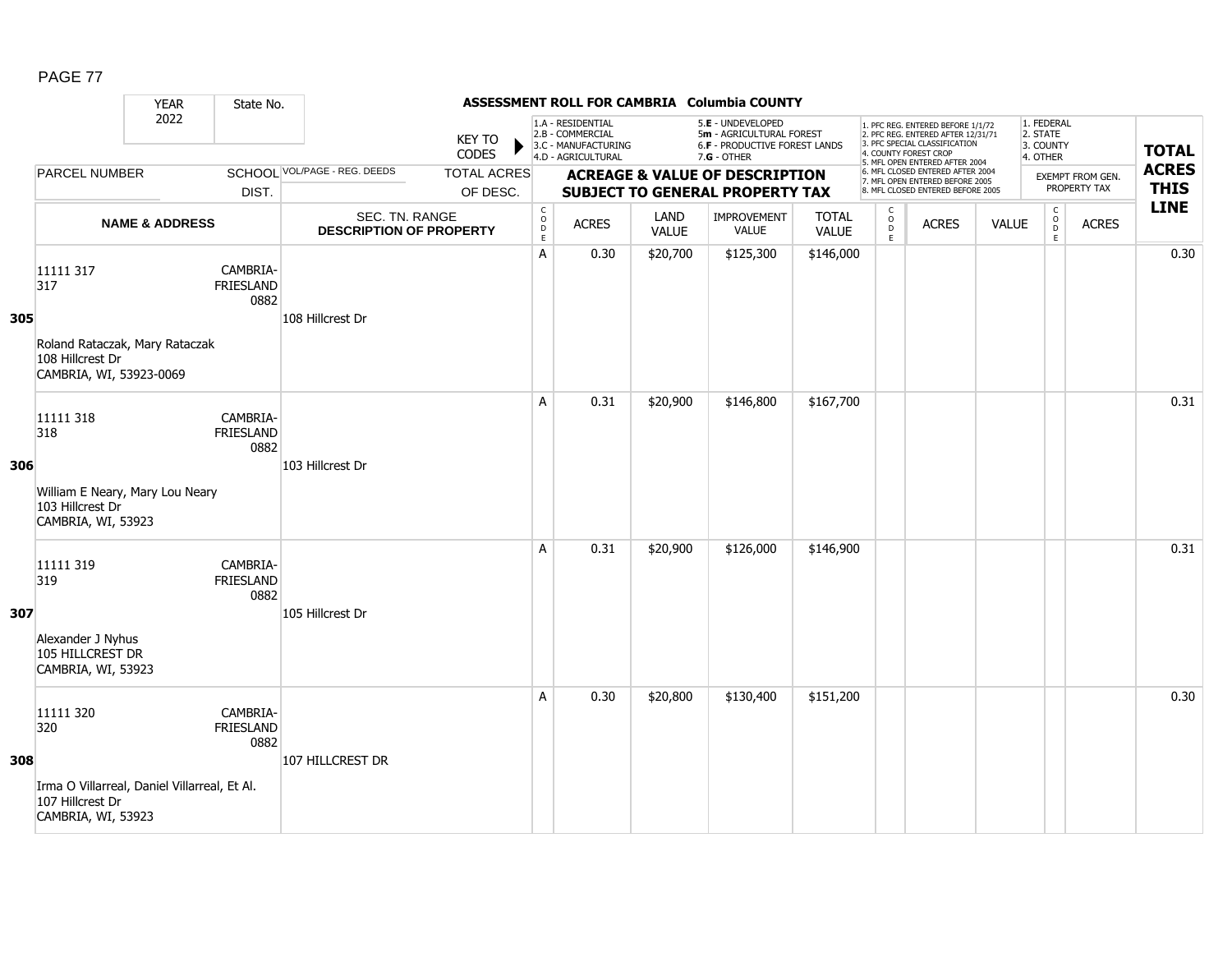|     |                                                                                                                      | <b>YEAR</b>               | State No.                            |                                                  |                                |                                                          |                                                                                    |                      | ASSESSMENT ROLL FOR CAMBRIA Columbia COUNTY                                                            |                       |                                   |                                                                                                                                                                     |              |                                                 |                                  |                             |
|-----|----------------------------------------------------------------------------------------------------------------------|---------------------------|--------------------------------------|--------------------------------------------------|--------------------------------|----------------------------------------------------------|------------------------------------------------------------------------------------|----------------------|--------------------------------------------------------------------------------------------------------|-----------------------|-----------------------------------|---------------------------------------------------------------------------------------------------------------------------------------------------------------------|--------------|-------------------------------------------------|----------------------------------|-----------------------------|
|     |                                                                                                                      | 2022                      |                                      |                                                  | KEY TO<br>CODES                |                                                          | 1.A - RESIDENTIAL<br>2.B - COMMERCIAL<br>3.C - MANUFACTURING<br>4.D - AGRICULTURAL |                      | 5.E - UNDEVELOPED<br>5m - AGRICULTURAL FOREST<br><b>6.F - PRODUCTIVE FOREST LANDS</b><br>$7.G - OTHER$ |                       |                                   | 1. PFC REG. ENTERED BEFORE 1/1/72<br>2. PFC REG. ENTERED AFTER 12/31/71<br>3. PFC SPECIAL CLASSIFICATION<br>4. COUNTY FOREST CROP<br>5. MFL OPEN ENTERED AFTER 2004 |              | 1. FEDERAL<br>2. STATE<br>3. COUNTY<br>4. OTHER |                                  | <b>TOTAL</b>                |
|     | <b>PARCEL NUMBER</b>                                                                                                 |                           | DIST.                                | SCHOOL VOL/PAGE - REG. DEEDS                     | <b>TOTAL ACRES</b><br>OF DESC. |                                                          |                                                                                    |                      | <b>ACREAGE &amp; VALUE OF DESCRIPTION</b><br><b>SUBJECT TO GENERAL PROPERTY TAX</b>                    |                       |                                   | 6. MFL CLOSED ENTERED AFTER 2004<br>7. MFL OPEN ENTERED BEFORE 2005<br>8. MFL CLOSED ENTERED BEFORE 2005                                                            |              |                                                 | EXEMPT FROM GEN.<br>PROPERTY TAX | <b>ACRES</b><br><b>THIS</b> |
|     |                                                                                                                      | <b>NAME &amp; ADDRESS</b> |                                      | SEC. TN. RANGE<br><b>DESCRIPTION OF PROPERTY</b> |                                | $\begin{matrix} 0 \\ 0 \\ D \end{matrix}$<br>$\mathsf E$ | <b>ACRES</b>                                                                       | LAND<br><b>VALUE</b> | IMPROVEMENT<br><b>VALUE</b>                                                                            | <b>TOTAL</b><br>VALUE | $\mathsf{C}$<br>$\circ$<br>D<br>E | <b>ACRES</b>                                                                                                                                                        | <b>VALUE</b> | $\mathsf C$<br>$_{\rm D}^{\rm O}$<br>E          | <b>ACRES</b>                     | <b>LINE</b>                 |
| 309 | 11111 321.01<br>321<br>Carlos Lopez, Maria I Lopez<br>109 Hillcrest Dr<br>CAMBRIA, WI, 53923                         |                           | CAMBRIA-<br>FRIESLAND<br>0882        | 109 HILLCREST DR                                 |                                | A                                                        | 0.62                                                                               | \$24,200             | \$92,600                                                                                               | \$116,800             |                                   |                                                                                                                                                                     |              |                                                 |                                  | 0.62                        |
| 310 | 11111 322.01<br>322.01<br>State Of Wisconsin - Dept Of Transportation<br>4802 SHEBOYGAN AVENUE<br>MADISON, WI, 53705 |                           | CAMBRIA-<br><b>FRIESLAND</b><br>0882 | $\Omega$                                         |                                |                                                          |                                                                                    |                      |                                                                                                        |                       |                                   |                                                                                                                                                                     |              | X <sub>2</sub>                                  | 0.03                             | 0.03                        |
| 311 | 11111 322.02<br>322.02<br>Didion Milling Inc<br>121 S Bristol St Suite 201<br>SUN PRAIRIE, WI, 53590                 |                           | CAMBRIA-<br>FRIESLAND<br>0882        | 501 Williams St                                  |                                | $\mathsf{C}$                                             | 26.91                                                                              | \$0                  | \$0                                                                                                    | \$0                   |                                   |                                                                                                                                                                     |              |                                                 |                                  | 26.91                       |
| 312 | 11111 323<br>323<br>Robert G Wirth Jr<br>501 W 1st St<br>Cambria, WI, 53923                                          |                           | CAMBRIA-<br><b>FRIESLAND</b><br>0882 | 501 W FIRST ST                                   |                                | B                                                        | 1.90                                                                               | \$31,100             | \$28,900                                                                                               | \$60,000              |                                   |                                                                                                                                                                     |              |                                                 |                                  | 1.90                        |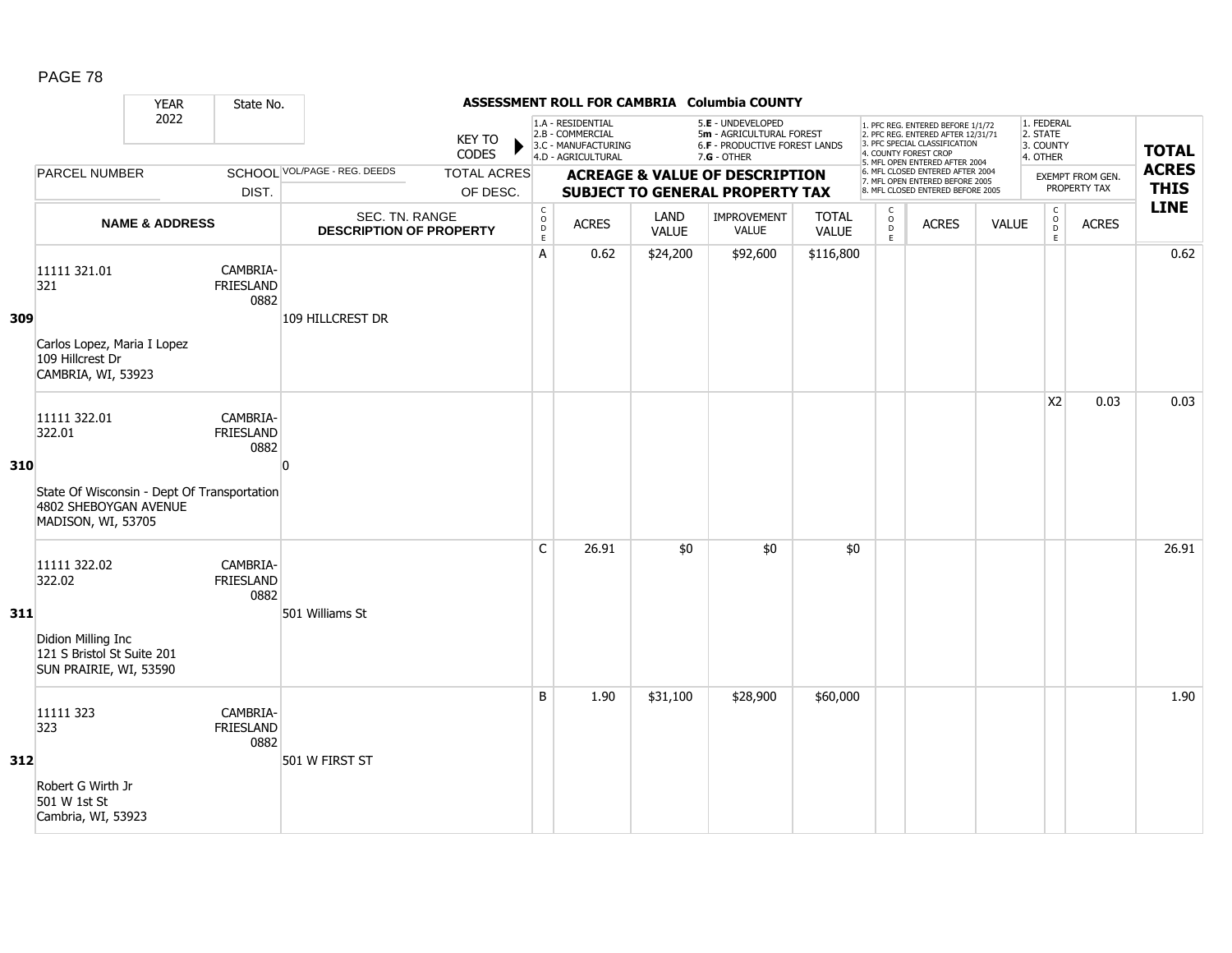|     |                                                                             | <b>YEAR</b>               | State No.                            |                                                  |                                |                                                 |                                                                                    |                      | ASSESSMENT ROLL FOR CAMBRIA Columbia COUNTY                                                     |                              |                                   |                                                                                                                                                                     |              |                                                 |                                  |                             |
|-----|-----------------------------------------------------------------------------|---------------------------|--------------------------------------|--------------------------------------------------|--------------------------------|-------------------------------------------------|------------------------------------------------------------------------------------|----------------------|-------------------------------------------------------------------------------------------------|------------------------------|-----------------------------------|---------------------------------------------------------------------------------------------------------------------------------------------------------------------|--------------|-------------------------------------------------|----------------------------------|-----------------------------|
|     |                                                                             | 2022                      |                                      |                                                  | KEY TO<br><b>CODES</b>         |                                                 | 1.A - RESIDENTIAL<br>2.B - COMMERCIAL<br>3.C - MANUFACTURING<br>4.D - AGRICULTURAL |                      | 5.E - UNDEVELOPED<br>5m - AGRICULTURAL FOREST<br>6.F - PRODUCTIVE FOREST LANDS<br>$7.G - OTHER$ |                              |                                   | 1. PFC REG. ENTERED BEFORE 1/1/72<br>2. PFC REG. ENTERED AFTER 12/31/71<br>3. PFC SPECIAL CLASSIFICATION<br>4. COUNTY FOREST CROP<br>5. MFL OPEN ENTERED AFTER 2004 |              | 1. FEDERAL<br>2. STATE<br>3. COUNTY<br>4. OTHER |                                  | <b>TOTAL</b>                |
|     | <b>PARCEL NUMBER</b>                                                        |                           | DIST.                                | SCHOOL VOL/PAGE - REG. DEEDS                     | <b>TOTAL ACRES</b><br>OF DESC. |                                                 |                                                                                    |                      | <b>ACREAGE &amp; VALUE OF DESCRIPTION</b><br><b>SUBJECT TO GENERAL PROPERTY TAX</b>             |                              |                                   | 6. MFL CLOSED ENTERED AFTER 2004<br>7. MFL OPEN ENTERED BEFORE 2005<br>8. MFL CLOSED ENTERED BEFORE 2005                                                            |              |                                                 | EXEMPT FROM GEN.<br>PROPERTY TAX | <b>ACRES</b><br><b>THIS</b> |
|     |                                                                             | <b>NAME &amp; ADDRESS</b> |                                      | SEC. TN. RANGE<br><b>DESCRIPTION OF PROPERTY</b> |                                | $\mathsf C$<br>$\mathsf{o}$<br>D<br>$\mathsf E$ | <b>ACRES</b>                                                                       | LAND<br><b>VALUE</b> | IMPROVEMENT<br><b>VALUE</b>                                                                     | <b>TOTAL</b><br><b>VALUE</b> | C<br>$\circ$<br>$\mathsf D$<br>E. | <b>ACRES</b>                                                                                                                                                        | <b>VALUE</b> | C<br>$\overline{D}$<br>E                        | <b>ACRES</b>                     | <b>LINE</b>                 |
| 313 | 11111 323.01<br>323.01                                                      |                           | CAMBRIA-<br><b>FRIESLAND</b><br>0882 | 503 W First St                                   |                                | Α                                               | 3.62                                                                               | \$36,300             | \$144,500                                                                                       | \$180,800                    |                                   |                                                                                                                                                                     |              |                                                 |                                  | 3.62                        |
|     | David J Weber, Noel L Weber-Eedy<br>503 West First St<br>CAMBRIA, WI, 53923 |                           |                                      |                                                  |                                |                                                 |                                                                                    |                      |                                                                                                 |                              |                                   |                                                                                                                                                                     |              |                                                 |                                  |                             |
|     | 11111 325<br>325                                                            |                           | CAMBRIA-<br><b>FRIESLAND</b><br>0882 | <b>HIGHLAND DR</b>                               |                                | 5M<br>D                                         | 3.99<br>4.00                                                                       | \$7,200<br>\$1,100   | \$0<br>\$0                                                                                      | \$7,200<br>\$1,100           |                                   |                                                                                                                                                                     |              |                                                 |                                  | 7.99                        |
| 314 | Joshua L Dykstra, Joni M Dykstra<br>202 Dexter Court<br>CAMBRIA, WI, 53923  |                           |                                      |                                                  |                                |                                                 |                                                                                    |                      |                                                                                                 |                              |                                   |                                                                                                                                                                     |              |                                                 |                                  |                             |
|     |                                                                             |                           |                                      |                                                  | <b>Parcel Total</b>            |                                                 | 7.99                                                                               | \$8,300              | \$0                                                                                             | \$8,300                      |                                   | 0.00                                                                                                                                                                | \$0          |                                                 | 0.00                             |                             |
| 315 | 11111 325.001<br>325.001                                                    |                           | CAMBRIA-<br><b>FRIESLAND</b><br>0882 | Dexter Dr.                                       |                                | A                                               | 0.26                                                                               | \$16,300             | \$0                                                                                             | \$16,300                     |                                   |                                                                                                                                                                     |              |                                                 |                                  | 0.26                        |
|     | <b>F&amp;F Home Construction Inc</b><br>143 S Main St<br>Lodi, WI, 53555    |                           |                                      |                                                  |                                |                                                 |                                                                                    |                      |                                                                                                 |                              |                                   |                                                                                                                                                                     |              |                                                 |                                  |                             |
|     | 11111 325.002<br>325.002                                                    |                           | CAMBRIA-<br><b>FRIESLAND</b><br>0882 |                                                  |                                | A                                               | 0.28                                                                               | \$20,500             | \$194,500                                                                                       | \$215,000                    |                                   |                                                                                                                                                                     |              |                                                 |                                  | 0.28                        |
| 316 | RAUL MARQUEZ, LAURA LOPEZ<br>107 Dexter Dr<br>Cambria, Wisconsin, 53923     |                           |                                      | 107 DEXTER DR                                    |                                |                                                 |                                                                                    |                      |                                                                                                 |                              |                                   |                                                                                                                                                                     |              |                                                 |                                  |                             |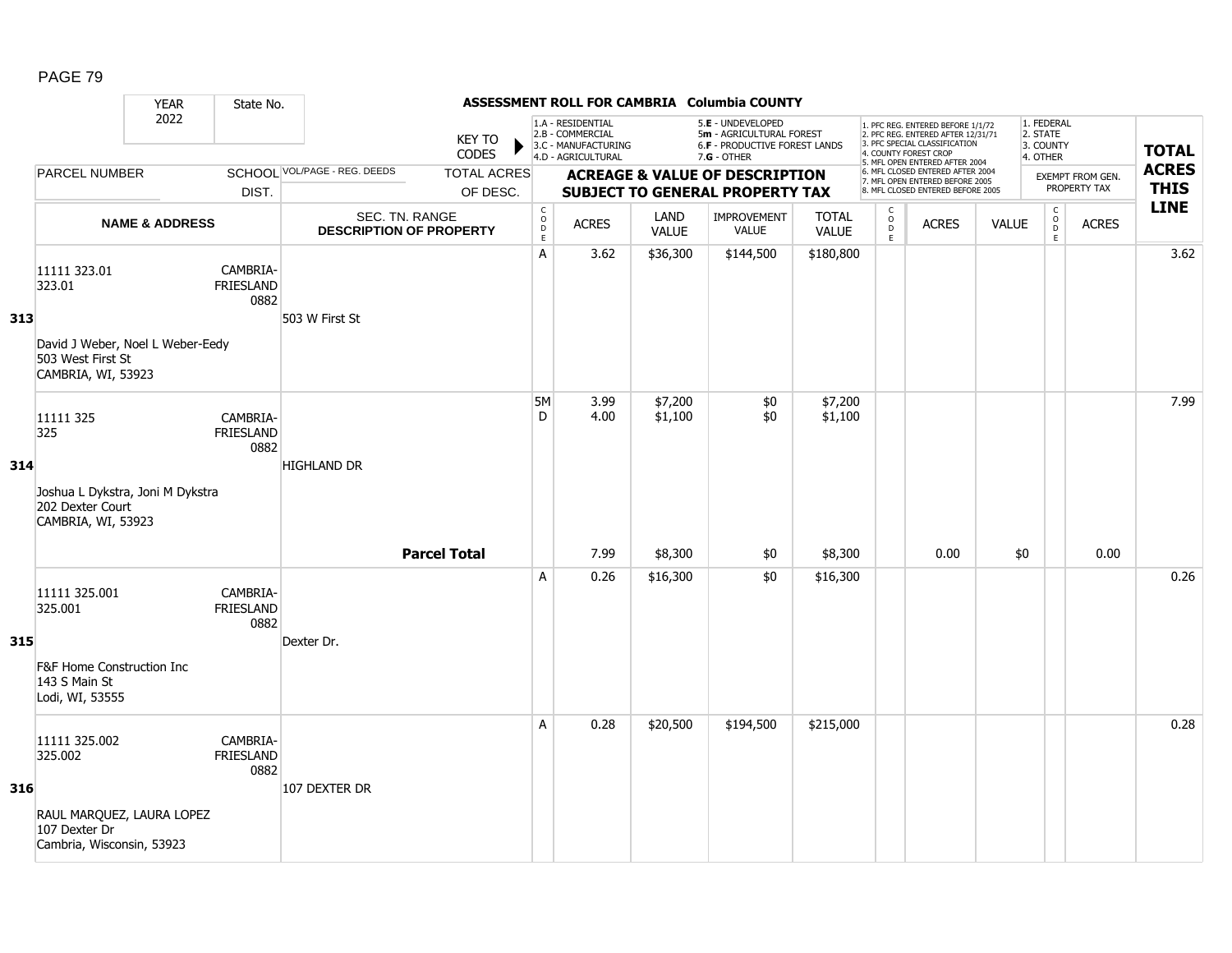|     |                                                                                                       | <b>YEAR</b>               | State No.                            |                                                  |                                |                                                     |                                                                                    |                      | ASSESSMENT ROLL FOR CAMBRIA Columbia COUNTY                                                            |                              |                            |                                                                                                                                                                     |              |                                                 |                                  |                             |
|-----|-------------------------------------------------------------------------------------------------------|---------------------------|--------------------------------------|--------------------------------------------------|--------------------------------|-----------------------------------------------------|------------------------------------------------------------------------------------|----------------------|--------------------------------------------------------------------------------------------------------|------------------------------|----------------------------|---------------------------------------------------------------------------------------------------------------------------------------------------------------------|--------------|-------------------------------------------------|----------------------------------|-----------------------------|
|     |                                                                                                       | 2022                      |                                      |                                                  | <b>KEY TO</b><br>CODES         |                                                     | 1.A - RESIDENTIAL<br>2.B - COMMERCIAL<br>3.C - MANUFACTURING<br>4.D - AGRICULTURAL |                      | 5.E - UNDEVELOPED<br>5m - AGRICULTURAL FOREST<br><b>6.F - PRODUCTIVE FOREST LANDS</b><br>$7.G - OTHER$ |                              |                            | 1. PFC REG. ENTERED BEFORE 1/1/72<br>2. PFC REG. ENTERED AFTER 12/31/71<br>3. PFC SPECIAL CLASSIFICATION<br>4. COUNTY FOREST CROP<br>5. MFL OPEN ENTERED AFTER 2004 |              | 1. FEDERAL<br>2. STATE<br>3. COUNTY<br>4. OTHER |                                  | <b>TOTAL</b>                |
|     | <b>PARCEL NUMBER</b>                                                                                  |                           | DIST.                                | SCHOOL VOL/PAGE - REG. DEEDS                     | <b>TOTAL ACRES</b><br>OF DESC. |                                                     |                                                                                    |                      | <b>ACREAGE &amp; VALUE OF DESCRIPTION</b><br><b>SUBJECT TO GENERAL PROPERTY TAX</b>                    |                              |                            | 6. MFL CLOSED ENTERED AFTER 2004<br>7. MFL OPEN ENTERED BEFORE 2005<br>8. MFL CLOSED ENTERED BEFORE 2005                                                            |              |                                                 | EXEMPT FROM GEN.<br>PROPERTY TAX | <b>ACRES</b><br><b>THIS</b> |
|     |                                                                                                       | <b>NAME &amp; ADDRESS</b> |                                      | SEC. TN. RANGE<br><b>DESCRIPTION OF PROPERTY</b> |                                | $_{\rm o}^{\rm c}$<br>$\overline{D}$<br>$\mathsf E$ | <b>ACRES</b>                                                                       | LAND<br><b>VALUE</b> | IMPROVEMENT<br><b>VALUE</b>                                                                            | <b>TOTAL</b><br><b>VALUE</b> | $\rm\frac{C}{O}$<br>D<br>E | <b>ACRES</b>                                                                                                                                                        | <b>VALUE</b> | $\begin{matrix} 0 \\ 0 \end{matrix}$<br>E       | <b>ACRES</b>                     | <b>LINE</b>                 |
| 317 | 11111 325.003<br>325.003<br><b>F&amp;F Home Construction Inc</b><br>143 S Main St<br>Lodi, WI, 53555  |                           | CAMBRIA-<br><b>FRIESLAND</b><br>0882 | <b>DEXTER DR</b>                                 |                                | A                                                   | 0.28                                                                               | \$16,400             | \$0                                                                                                    | \$16,400                     |                            |                                                                                                                                                                     |              |                                                 |                                  | 0.28                        |
| 318 | 11111 325.004<br>325.004<br><b>F&amp;F Home Construction Inc.</b><br>143 S Main St<br>Lodi, WI, 53555 |                           | CAMBRIA-<br><b>FRIESLAND</b><br>0882 | 0 DEXTER DR                                      |                                | A                                                   | 0.30                                                                               | \$16,600             | \$0                                                                                                    | \$16,600                     |                            |                                                                                                                                                                     |              |                                                 |                                  | 0.30                        |
| 319 | 11111 325.006<br>325.006<br>John A Oft, Denice A Oft<br>108 Dexter Dr<br>CAMBRIA, WI, 53923           |                           | CAMBRIA-<br>FRIESLAND<br>0882        | 108 Dexter Dr                                    |                                | A                                                   | 0.32                                                                               | \$21,000             | \$188,800                                                                                              | \$209,800                    |                            |                                                                                                                                                                     |              |                                                 |                                  | 0.32                        |
| 320 | 11111 325.007<br>325.007<br>Smart Start Homes LLC<br>605 Vineyard Dr<br>Cambridge, WI, 53523          |                           | CAMBRIA-<br><b>FRIESLAND</b><br>0882 | 110 DEXTER DR                                    |                                | A                                                   | 0.34                                                                               | \$17,000             | \$78,000                                                                                               | \$95,000                     |                            |                                                                                                                                                                     |              |                                                 |                                  | 0.34                        |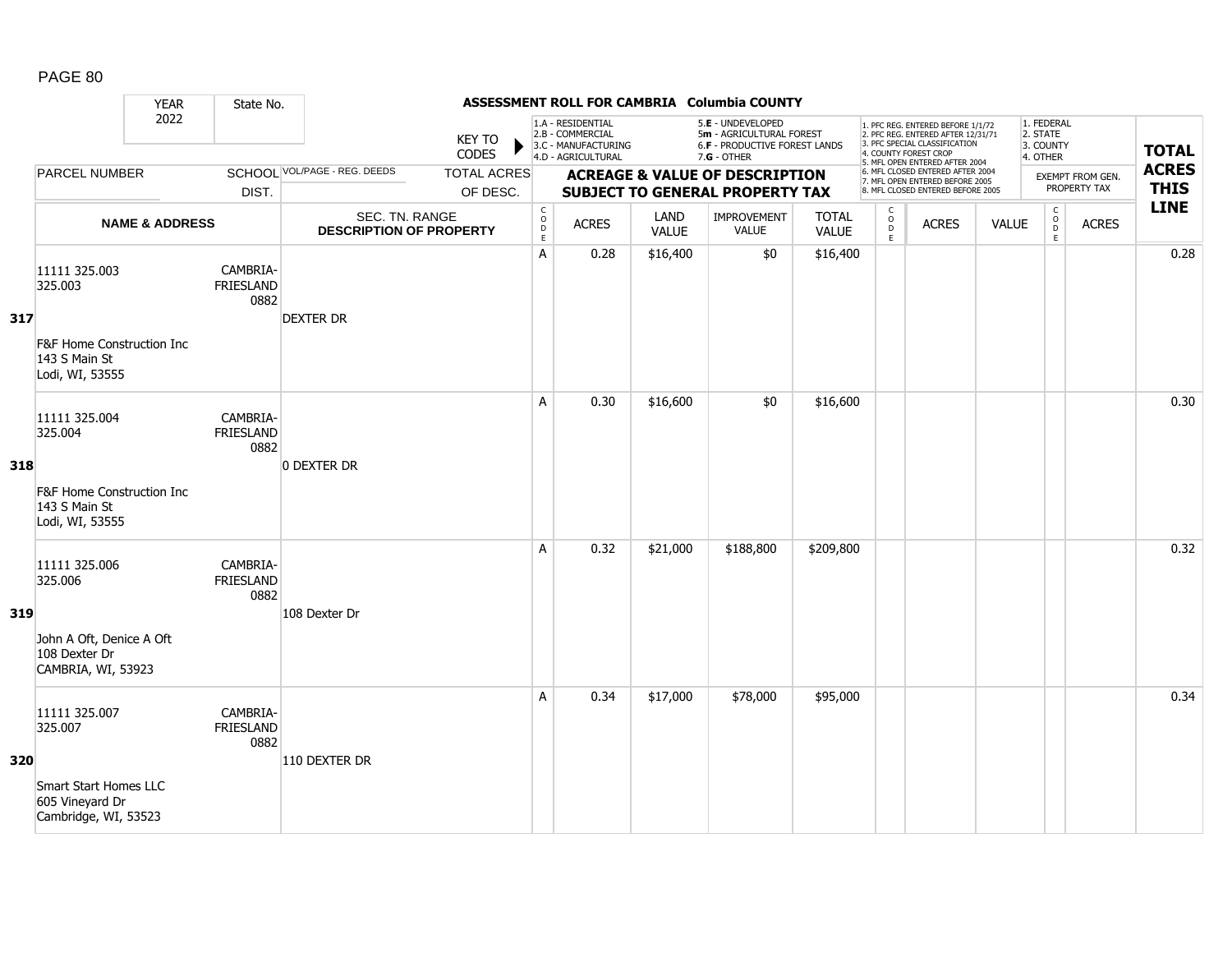|     |                                                                                                                                              | <b>YEAR</b>               | State No.                            |                                                  |                                |                                                           |                                                                                    |                      | ASSESSMENT ROLL FOR CAMBRIA Columbia COUNTY                                                     |                              |                                    |                                                                                                                                                                     |              |                                                 |                                  |                             |
|-----|----------------------------------------------------------------------------------------------------------------------------------------------|---------------------------|--------------------------------------|--------------------------------------------------|--------------------------------|-----------------------------------------------------------|------------------------------------------------------------------------------------|----------------------|-------------------------------------------------------------------------------------------------|------------------------------|------------------------------------|---------------------------------------------------------------------------------------------------------------------------------------------------------------------|--------------|-------------------------------------------------|----------------------------------|-----------------------------|
|     |                                                                                                                                              | 2022                      |                                      |                                                  | <b>KEY TO</b><br>CODES         |                                                           | 1.A - RESIDENTIAL<br>2.B - COMMERCIAL<br>3.C - MANUFACTURING<br>4.D - AGRICULTURAL |                      | 5.E - UNDEVELOPED<br>5m - AGRICULTURAL FOREST<br>6.F - PRODUCTIVE FOREST LANDS<br>$7.G - OTHER$ |                              |                                    | 1. PFC REG. ENTERED BEFORE 1/1/72<br>2. PFC REG. ENTERED AFTER 12/31/71<br>3. PFC SPECIAL CLASSIFICATION<br>4. COUNTY FOREST CROP<br>5. MFL OPEN ENTERED AFTER 2004 |              | 1. FEDERAL<br>2. STATE<br>3. COUNTY<br>4. OTHER |                                  | <b>TOTAL</b>                |
|     | <b>PARCEL NUMBER</b>                                                                                                                         |                           | DIST.                                | SCHOOL VOL/PAGE - REG. DEEDS                     | <b>TOTAL ACRES</b><br>OF DESC. |                                                           |                                                                                    |                      | <b>ACREAGE &amp; VALUE OF DESCRIPTION</b><br><b>SUBJECT TO GENERAL PROPERTY TAX</b>             |                              |                                    | 6. MFL CLOSED ENTERED AFTER 2004<br>7. MFL OPEN ENTERED BEFORE 2005<br>8. MFL CLOSED ENTERED BEFORE 2005                                                            |              |                                                 | EXEMPT FROM GEN.<br>PROPERTY TAX | <b>ACRES</b><br><b>THIS</b> |
|     |                                                                                                                                              | <b>NAME &amp; ADDRESS</b> |                                      | SEC. TN. RANGE<br><b>DESCRIPTION OF PROPERTY</b> |                                | $\begin{array}{c} C \\ O \\ D \end{array}$<br>$\mathsf E$ | <b>ACRES</b>                                                                       | LAND<br><b>VALUE</b> | <b>IMPROVEMENT</b><br><b>VALUE</b>                                                              | <b>TOTAL</b><br><b>VALUE</b> | $\mathsf{C}$<br>$\circ$<br>D<br>E. | <b>ACRES</b>                                                                                                                                                        | <b>VALUE</b> | $\mathsf{C}$<br>$\overline{0}$<br>E             | <b>ACRES</b>                     | <b>LINE</b>                 |
| 321 | 11111 325.008<br>325.008<br>Nathan York, Katelin York<br>112 DEXTER DR<br>CAMBRIA, WI, 53923                                                 |                           | CAMBRIA-<br><b>FRIESLAND</b><br>0882 | 112 DEXTER DR                                    |                                | A                                                         | 0.35                                                                               | \$21,300             | \$315,000                                                                                       | \$336,300                    |                                    |                                                                                                                                                                     |              |                                                 |                                  | 0.35                        |
| 322 | 11111 325.011<br>325.011<br>JOSHUA L. AND JONI M. DYKSTRA,<br>MICHAEL W. AND DEBRA K. LADRONKA<br>202 DEXTER CT<br>CAMBRIA, Wisconsin, 53923 |                           | CAMBRIA-<br><b>FRIESLAND</b><br>0882 | <b>DEXTER CT</b>                                 |                                | A                                                         | 0.39                                                                               | \$17,400             | \$0                                                                                             | \$17,400                     |                                    |                                                                                                                                                                     |              |                                                 |                                  | 0.39                        |
| 323 | 11111 325.012<br>325.012<br>Michael W Ladronka, Debra K Ladronka<br>206 DEXTER CT<br>CAMBRIA, WI, 53923                                      |                           | CAMBRIA-<br><b>FRIESLAND</b><br>0882 | 206 Dexter Ct                                    |                                | A                                                         | 1.11                                                                               | \$29,600             | \$203,700                                                                                       | \$233,300                    |                                    |                                                                                                                                                                     |              |                                                 |                                  | 1.11                        |
| 324 | 11111 325.013<br>325.013<br>Doug and Ashley Jung Living Trust dated<br>March 10, 2021<br>W1588 Cty Rd G<br>Randolph, WI, 53956               |                           | CAMBRIA-<br><b>FRIESLAND</b><br>0882 | <b>DEXTER CT</b>                                 |                                | A                                                         | 1.19                                                                               | \$23,200             | \$0                                                                                             | \$23,200                     |                                    |                                                                                                                                                                     |              |                                                 |                                  | 1.19                        |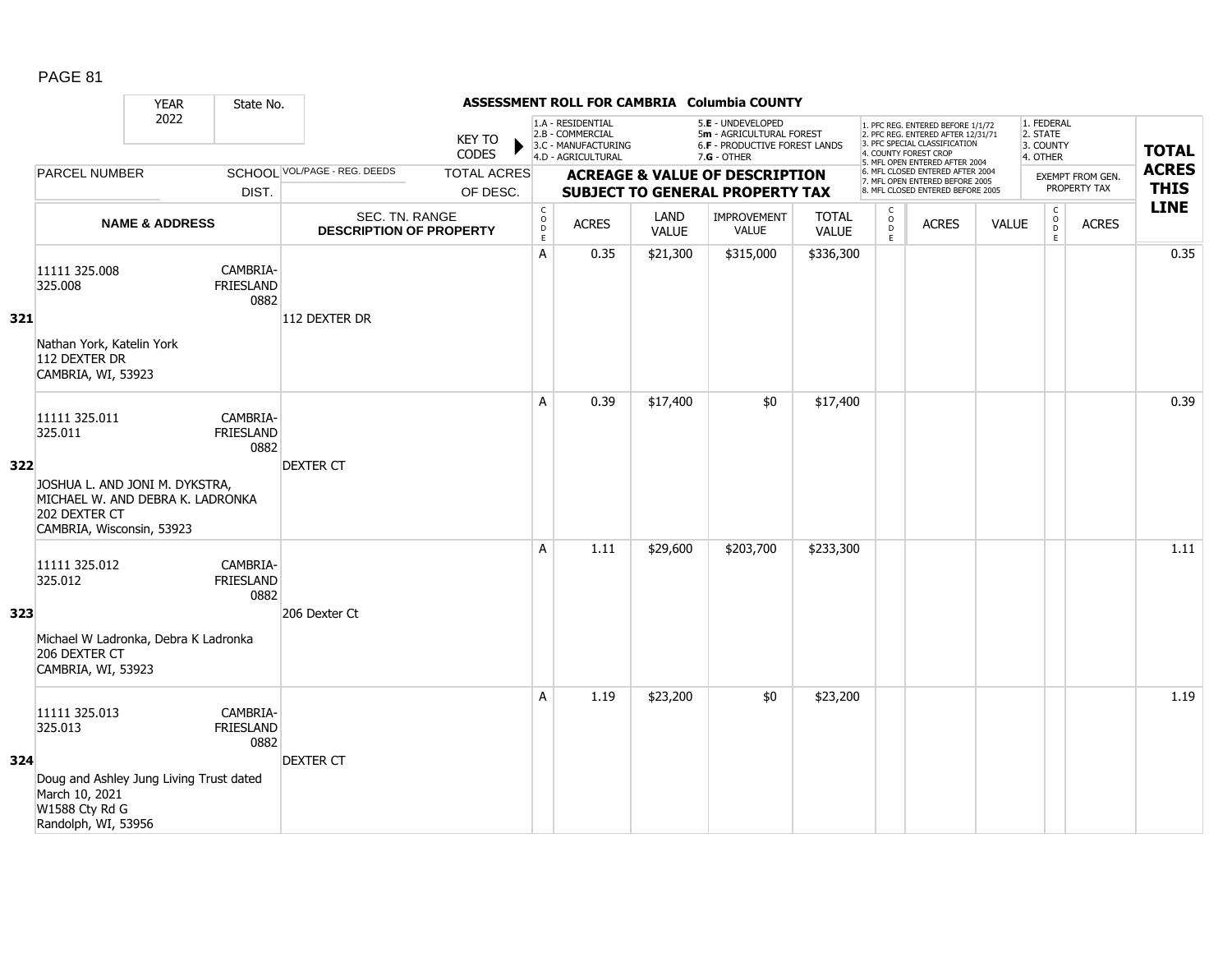|     |                                                                                                                     | <b>YEAR</b>               | State No.                            |                                                  |                                |                                        |                                                                                    |                      | ASSESSMENT ROLL FOR CAMBRIA Columbia COUNTY                                                            |                              |                                   |                                                                                                                                                                     |              |                                                    |                                  |                             |
|-----|---------------------------------------------------------------------------------------------------------------------|---------------------------|--------------------------------------|--------------------------------------------------|--------------------------------|----------------------------------------|------------------------------------------------------------------------------------|----------------------|--------------------------------------------------------------------------------------------------------|------------------------------|-----------------------------------|---------------------------------------------------------------------------------------------------------------------------------------------------------------------|--------------|----------------------------------------------------|----------------------------------|-----------------------------|
|     |                                                                                                                     | 2022                      |                                      |                                                  | <b>KEY TO</b><br>CODES         |                                        | 1.A - RESIDENTIAL<br>2.B - COMMERCIAL<br>3.C - MANUFACTURING<br>4.D - AGRICULTURAL |                      | 5.E - UNDEVELOPED<br>5m - AGRICULTURAL FOREST<br><b>6.F - PRODUCTIVE FOREST LANDS</b><br>$7.G - OTHER$ |                              |                                   | 1. PFC REG. ENTERED BEFORE 1/1/72<br>2. PFC REG. ENTERED AFTER 12/31/71<br>3. PFC SPECIAL CLASSIFICATION<br>4. COUNTY FOREST CROP<br>5. MFL OPEN ENTERED AFTER 2004 |              | 1. FEDERAL<br>2. STATE<br>3. COUNTY<br>4. OTHER    |                                  | <b>TOTAL</b>                |
|     | <b>PARCEL NUMBER</b>                                                                                                |                           | DIST.                                | SCHOOL VOL/PAGE - REG. DEEDS                     | <b>TOTAL ACRES</b><br>OF DESC. |                                        |                                                                                    |                      | <b>ACREAGE &amp; VALUE OF DESCRIPTION</b><br><b>SUBJECT TO GENERAL PROPERTY TAX</b>                    |                              |                                   | 6. MFL CLOSED ENTERED AFTER 2004<br>7. MFL OPEN ENTERED BEFORE 2005<br>8. MFL CLOSED ENTERED BEFORE 2005                                                            |              |                                                    | EXEMPT FROM GEN.<br>PROPERTY TAX | <b>ACRES</b><br><b>THIS</b> |
|     |                                                                                                                     | <b>NAME &amp; ADDRESS</b> |                                      | SEC. TN. RANGE<br><b>DESCRIPTION OF PROPERTY</b> |                                | $_{\rm o}^{\rm c}$<br>D<br>$\mathsf E$ | <b>ACRES</b>                                                                       | LAND<br><b>VALUE</b> | IMPROVEMENT<br><b>VALUE</b>                                                                            | <b>TOTAL</b><br><b>VALUE</b> | $\mathsf{C}$<br>$\circ$<br>D<br>E | <b>ACRES</b>                                                                                                                                                        | <b>VALUE</b> | $\mathsf{C}$<br>$\overset{\circ}{\mathsf{D}}$<br>E | <b>ACRES</b>                     | <b>LINE</b>                 |
| 325 | 11111 325.014<br>325.014<br>Timothy N Hendrickson, Jessica M<br>Hendrickson<br>N6601 Cty Rd B<br>CAMBRIA, WI, 53923 |                           | CAMBRIA-<br><b>FRIESLAND</b><br>0882 | 210 DEXTER CT                                    |                                | A                                      | 0.80                                                                               | \$26,200             | \$283,300                                                                                              | \$309,500                    |                                   |                                                                                                                                                                     |              |                                                    |                                  | 0.80                        |
| 326 | 11111 325.015<br>325.015<br>Darleen McConochie<br>100 Highland Dr<br>CAMBRIA, WI, 53923                             |                           | CAMBRIA-<br><b>FRIESLAND</b><br>0882 | 100 Highland Dr                                  |                                | A                                      | 0.52                                                                               | \$23,200             | \$174,000                                                                                              | \$197,200                    |                                   |                                                                                                                                                                     |              |                                                    |                                  | 0.52                        |
| 327 | 11111 325.016<br>325.016<br>Sydney C Behm, Jane E Behm<br>102 Highland Dr<br>CAMBRIA, WI, 53923                     |                           | CAMBRIA-<br><b>FRIESLAND</b><br>0882 | 102 HIGHLAND DR                                  |                                | A                                      | 0.54                                                                               | \$23,400             | \$171,700                                                                                              | \$195,100                    |                                   |                                                                                                                                                                     |              |                                                    |                                  | 0.54                        |
| 328 | 11111 325.019<br>325.019<br>Tarrant Lake Self Storage Llc<br>W5596 HILLSIDE TERRACE<br>PARDEEVILLE, WI, 53954       |                           | CAMBRIA-<br><b>FRIESLAND</b><br>0882 | 200 HIGHLAND DR                                  |                                | B                                      | 2.02                                                                               | \$31,500             | \$151,700                                                                                              | \$183,200                    |                                   |                                                                                                                                                                     |              |                                                    |                                  | 2.02                        |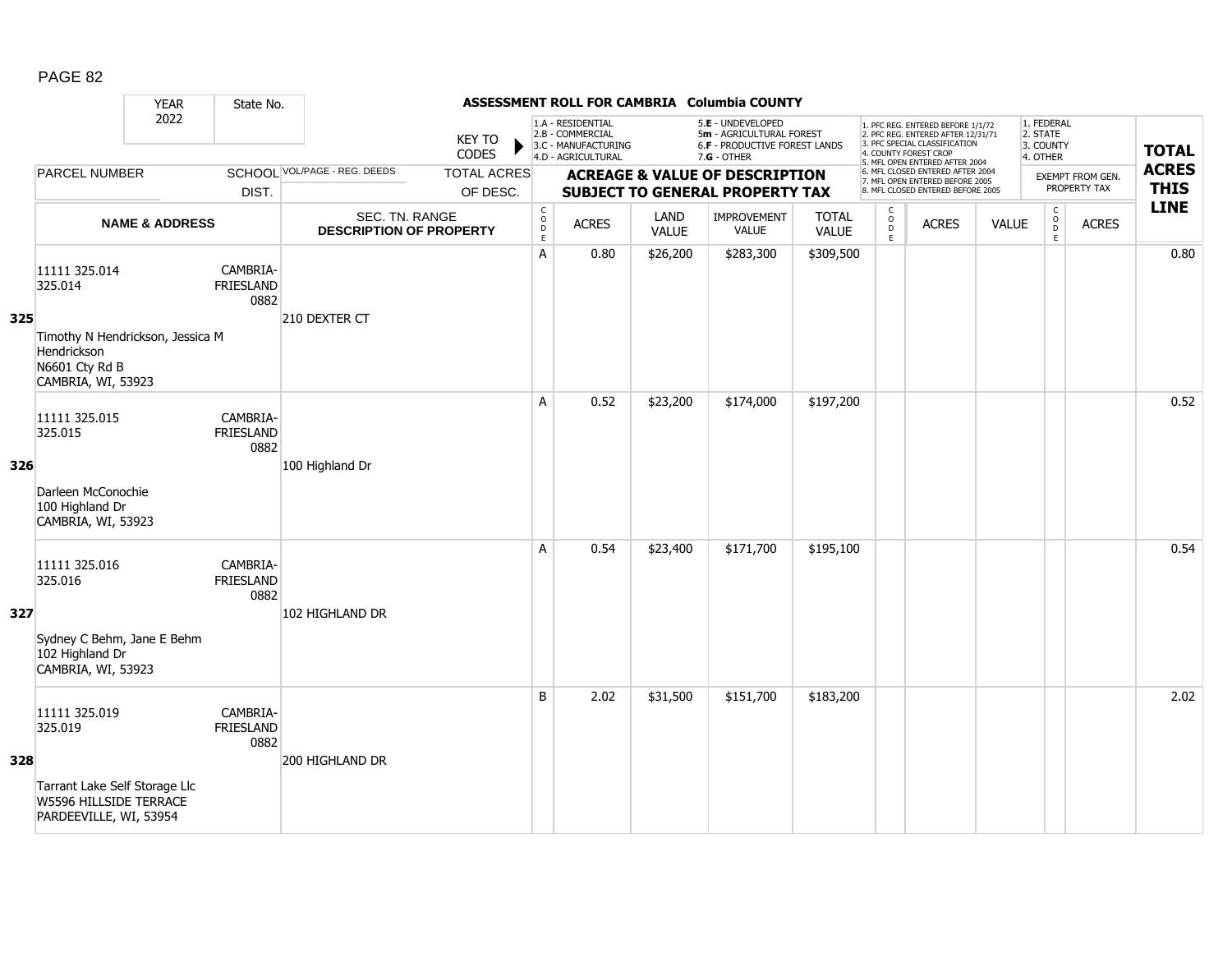|     |                                                                  | <b>YEAR</b>               | State No.                            |                                                  |                                |                                                  |                                                                                    |                      | ASSESSMENT ROLL FOR CAMBRIA Columbia COUNTY                                                     |                              |                                         |                                                                                                                                                                     |              |                                                 |                                         |                             |
|-----|------------------------------------------------------------------|---------------------------|--------------------------------------|--------------------------------------------------|--------------------------------|--------------------------------------------------|------------------------------------------------------------------------------------|----------------------|-------------------------------------------------------------------------------------------------|------------------------------|-----------------------------------------|---------------------------------------------------------------------------------------------------------------------------------------------------------------------|--------------|-------------------------------------------------|-----------------------------------------|-----------------------------|
|     |                                                                  | 2022                      |                                      |                                                  | <b>KEY TO</b><br><b>CODES</b>  |                                                  | 1.A - RESIDENTIAL<br>2.B - COMMERCIAL<br>3.C - MANUFACTURING<br>4.D - AGRICULTURAL |                      | 5.E - UNDEVELOPED<br>5m - AGRICULTURAL FOREST<br>6.F - PRODUCTIVE FOREST LANDS<br>$7.G - OTHER$ |                              |                                         | 1. PFC REG. ENTERED BEFORE 1/1/72<br>2. PFC REG. ENTERED AFTER 12/31/71<br>3. PFC SPECIAL CLASSIFICATION<br>4. COUNTY FOREST CROP<br>5. MFL OPEN ENTERED AFTER 2004 |              | 1. FEDERAL<br>2. STATE<br>3. COUNTY<br>4. OTHER |                                         | <b>TOTAL</b>                |
|     | PARCEL NUMBER                                                    |                           | DIST.                                | <b>SCHOOL VOL/PAGE - REG. DEEDS</b>              | <b>TOTAL ACRES</b><br>OF DESC. |                                                  |                                                                                    |                      | <b>ACREAGE &amp; VALUE OF DESCRIPTION</b><br><b>SUBJECT TO GENERAL PROPERTY TAX</b>             |                              |                                         | 6. MFL CLOSED ENTERED AFTER 2004<br>7. MFL OPEN ENTERED BEFORE 2005<br>8. MFL CLOSED ENTERED BEFORE 2005                                                            |              |                                                 | <b>EXEMPT FROM GEN.</b><br>PROPERTY TAX | <b>ACRES</b><br><b>THIS</b> |
|     |                                                                  | <b>NAME &amp; ADDRESS</b> |                                      | SEC. TN. RANGE<br><b>DESCRIPTION OF PROPERTY</b> |                                | $\mathsf{C}$<br>$\mathsf{o}$<br>D<br>$\mathsf E$ | <b>ACRES</b>                                                                       | LAND<br><b>VALUE</b> | <b>IMPROVEMENT</b><br><b>VALUE</b>                                                              | <b>TOTAL</b><br><b>VALUE</b> | $\mathsf{C}$<br>$_{\rm D}^{\rm O}$<br>E | <b>ACRES</b>                                                                                                                                                        | <b>VALUE</b> | $\begin{matrix} 0 \\ 0 \\ 0 \end{matrix}$<br>E  | <b>ACRES</b>                            | <b>LINE</b>                 |
| 329 | 11111 325.020<br>325.020                                         |                           | CAMBRIA-<br><b>FRIESLAND</b><br>0882 | 202 Highland Dr                                  |                                | B                                                | 2.01                                                                               | \$31,400             | \$0                                                                                             | \$31,400                     |                                         |                                                                                                                                                                     |              |                                                 |                                         | 2.01                        |
|     | Lakes Gas Co<br>26777 Fallbrook Avenue<br>WYOMING, MN, 55092     |                           |                                      |                                                  |                                |                                                  |                                                                                    |                      |                                                                                                 |                              |                                         |                                                                                                                                                                     |              |                                                 |                                         |                             |
| 330 | 11111 325.021<br>325.021                                         |                           | CAMBRIA-<br><b>FRIESLAND</b><br>0882 | 204 HIGHLAND DR                                  |                                | B<br>D                                           | 0.29<br>2.00                                                                       | \$10,300<br>\$600    | \$81,800<br>\$0                                                                                 | \$92,100<br>\$600            |                                         |                                                                                                                                                                     |              |                                                 |                                         | 2.29                        |
|     | Cycle Service South LLC<br>204 Highland Dr<br>CAMBRIA, WI, 53923 |                           |                                      |                                                  |                                |                                                  |                                                                                    |                      |                                                                                                 |                              |                                         |                                                                                                                                                                     |              |                                                 |                                         |                             |
|     |                                                                  |                           |                                      |                                                  | <b>Parcel Total</b>            |                                                  | 2.29                                                                               | \$10,900             | \$81,800                                                                                        | \$92,700                     |                                         | 0.00                                                                                                                                                                | \$0          |                                                 | 0.00                                    |                             |
| 331 | 11111 325.022<br>325.022                                         |                           | CAMBRIA-<br><b>FRIESLAND</b><br>0882 | 304 Highland Dr                                  |                                |                                                  |                                                                                    |                      |                                                                                                 |                              |                                         |                                                                                                                                                                     |              | X4                                              | 1.65                                    | 1.65                        |
|     | Village Of Cambria<br><b>BOX 295</b><br>CAMBRIA, WI, 53923       |                           |                                      |                                                  |                                |                                                  |                                                                                    |                      |                                                                                                 |                              |                                         |                                                                                                                                                                     |              |                                                 |                                         |                             |
| 332 | 11111 325.023<br>325.023                                         |                           | CAMBRIA-<br>FRIESLAND<br>0882        | n                                                |                                |                                                  |                                                                                    |                      |                                                                                                 |                              |                                         |                                                                                                                                                                     |              | X4                                              | 3.63                                    | 3.63                        |
|     | Village Of Cambria<br><b>BOX 295</b><br>CAMBRIA, WI, 53923       |                           |                                      |                                                  |                                |                                                  |                                                                                    |                      |                                                                                                 |                              |                                         |                                                                                                                                                                     |              |                                                 |                                         |                             |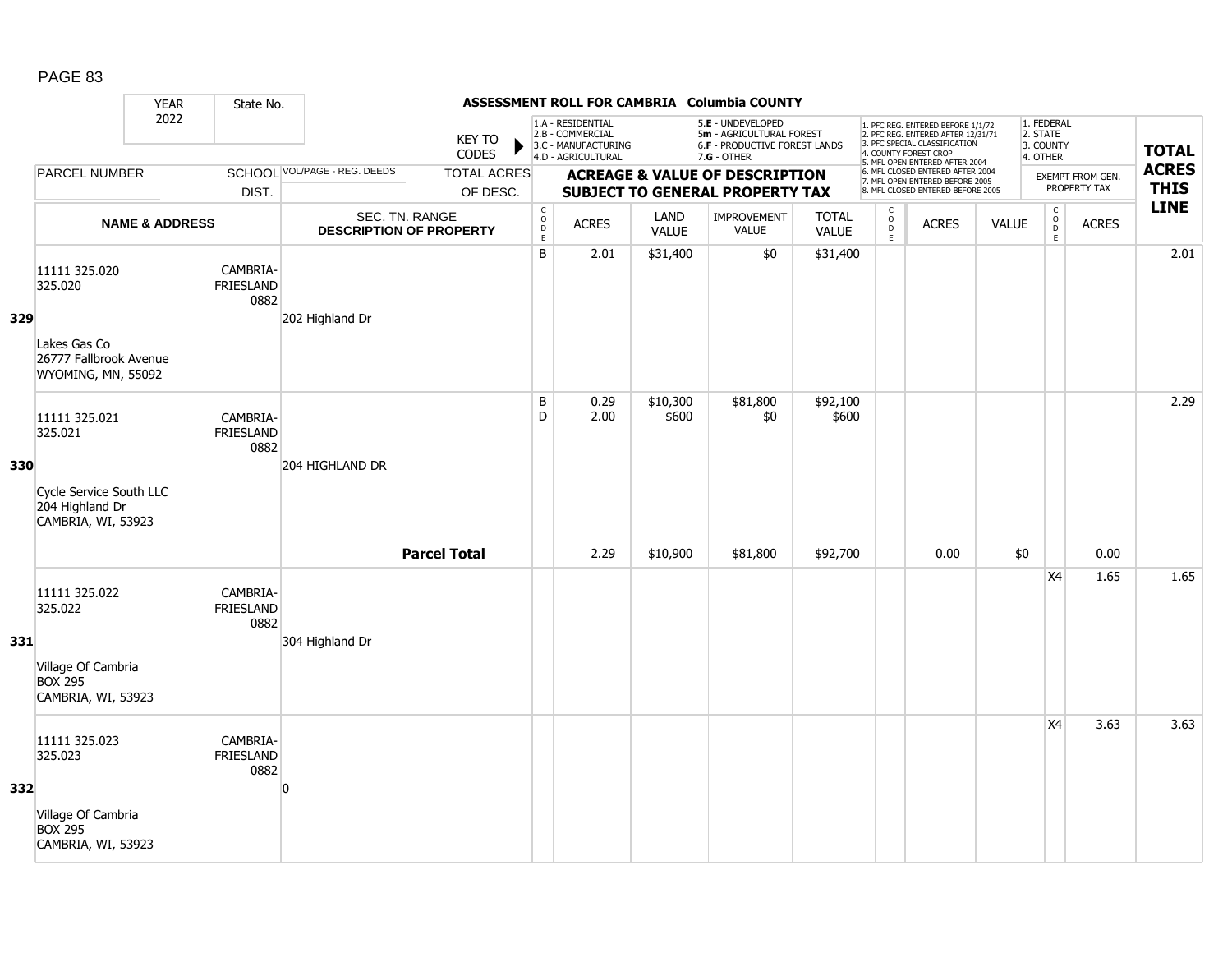|     |                                                                        | <b>YEAR</b>               | State No.                            |                                                  |                                |                                                         |                                                                                    |               | ASSESSMENT ROLL FOR CAMBRIA Columbia COUNTY                                                            |                              |                                       |                                                                                                                                                                     |              |                                                  |                                  |                             |
|-----|------------------------------------------------------------------------|---------------------------|--------------------------------------|--------------------------------------------------|--------------------------------|---------------------------------------------------------|------------------------------------------------------------------------------------|---------------|--------------------------------------------------------------------------------------------------------|------------------------------|---------------------------------------|---------------------------------------------------------------------------------------------------------------------------------------------------------------------|--------------|--------------------------------------------------|----------------------------------|-----------------------------|
|     |                                                                        | 2022                      |                                      |                                                  | <b>KEY TO</b><br>CODES         |                                                         | 1.A - RESIDENTIAL<br>2.B - COMMERCIAL<br>3.C - MANUFACTURING<br>4.D - AGRICULTURAL |               | 5.E - UNDEVELOPED<br>5m - AGRICULTURAL FOREST<br><b>6.F - PRODUCTIVE FOREST LANDS</b><br>$7.G - OTHER$ |                              |                                       | 1. PFC REG. ENTERED BEFORE 1/1/72<br>2. PFC REG. ENTERED AFTER 12/31/71<br>3. PFC SPECIAL CLASSIFICATION<br>4. COUNTY FOREST CROP<br>5. MFL OPEN ENTERED AFTER 2004 |              | 1. FEDERAL<br>2. STATE<br>3. COUNTY<br>4. OTHER  |                                  | <b>TOTAL</b>                |
|     | PARCEL NUMBER                                                          |                           | DIST.                                | <b>SCHOOL VOL/PAGE - REG. DEEDS</b>              | <b>TOTAL ACRES</b><br>OF DESC. |                                                         |                                                                                    |               | <b>ACREAGE &amp; VALUE OF DESCRIPTION</b><br><b>SUBJECT TO GENERAL PROPERTY TAX</b>                    |                              |                                       | 6. MFL CLOSED ENTERED AFTER 2004<br>7. MFL OPEN ENTERED BEFORE 2005<br>8. MFL CLOSED ENTERED BEFORE 2005                                                            |              |                                                  | EXEMPT FROM GEN.<br>PROPERTY TAX | <b>ACRES</b><br><b>THIS</b> |
|     |                                                                        | <b>NAME &amp; ADDRESS</b> |                                      | SEC. TN. RANGE<br><b>DESCRIPTION OF PROPERTY</b> |                                | $\mathsf{C}$<br>$\overset{\mathsf{O}}{\mathsf{D}}$<br>E | <b>ACRES</b>                                                                       | LAND<br>VALUE | IMPROVEMENT<br>VALUE                                                                                   | <b>TOTAL</b><br><b>VALUE</b> | C<br>$\mathsf{o}$<br>$\mathsf D$<br>E | <b>ACRES</b>                                                                                                                                                        | <b>VALUE</b> | $\mathsf C$<br>$_{\rm D}^{\rm O}$<br>$\mathsf E$ | <b>ACRES</b>                     | <b>LINE</b>                 |
| 333 | 11111 325.024<br>325.024<br>Village Of Cambria<br><b>BOX 295</b>       |                           | CAMBRIA-<br><b>FRIESLAND</b><br>0882 | n                                                |                                |                                                         |                                                                                    |               |                                                                                                        |                              |                                       |                                                                                                                                                                     |              | X4                                               | 0.58                             | 0.58                        |
|     | CAMBRIA, WI, 53923                                                     |                           |                                      |                                                  |                                | B                                                       |                                                                                    |               |                                                                                                        |                              |                                       |                                                                                                                                                                     |              |                                                  |                                  |                             |
| 334 | 11111 325.025<br>325.025                                               |                           | CAMBRIA-<br><b>FRIESLAND</b><br>0882 | 105 HIGHLAND DR                                  |                                |                                                         | 1.71                                                                               | \$30,500      | \$52,800                                                                                               | \$83,300                     |                                       |                                                                                                                                                                     |              |                                                  |                                  | 1.71                        |
|     | Highland Mini-Storage LLC<br><b>W1564 CTH G</b><br>RANDOLPH, WI, 53956 |                           |                                      |                                                  |                                |                                                         |                                                                                    |               |                                                                                                        |                              |                                       |                                                                                                                                                                     |              |                                                  |                                  |                             |
| 335 | 11111 325.026<br>325.026                                               |                           | CAMBRIA-<br><b>FRIESLAND</b><br>0882 | ŋ                                                |                                |                                                         |                                                                                    |               |                                                                                                        |                              |                                       |                                                                                                                                                                     |              | X <sub>4</sub>                                   | 1.39                             | 1.39                        |
|     | Village Of Cambria<br><b>BOX 295</b><br>CAMBRIA, WI, 53923             |                           |                                      |                                                  |                                |                                                         |                                                                                    |               |                                                                                                        |                              |                                       |                                                                                                                                                                     |              |                                                  |                                  |                             |
|     | 11111 325.027<br>325.027                                               |                           | CAMBRIA-<br><b>FRIESLAND</b><br>0882 |                                                  |                                |                                                         |                                                                                    |               |                                                                                                        |                              |                                       |                                                                                                                                                                     |              | <b>X4</b>                                        | 1.91                             | 1.91                        |
| 336 | Village of Cambria<br><b>PO BOX 295</b><br>CAMBRIA, WI, 53923          |                           |                                      | 101 HIGHLAND DR                                  |                                |                                                         |                                                                                    |               |                                                                                                        |                              |                                       |                                                                                                                                                                     |              |                                                  |                                  |                             |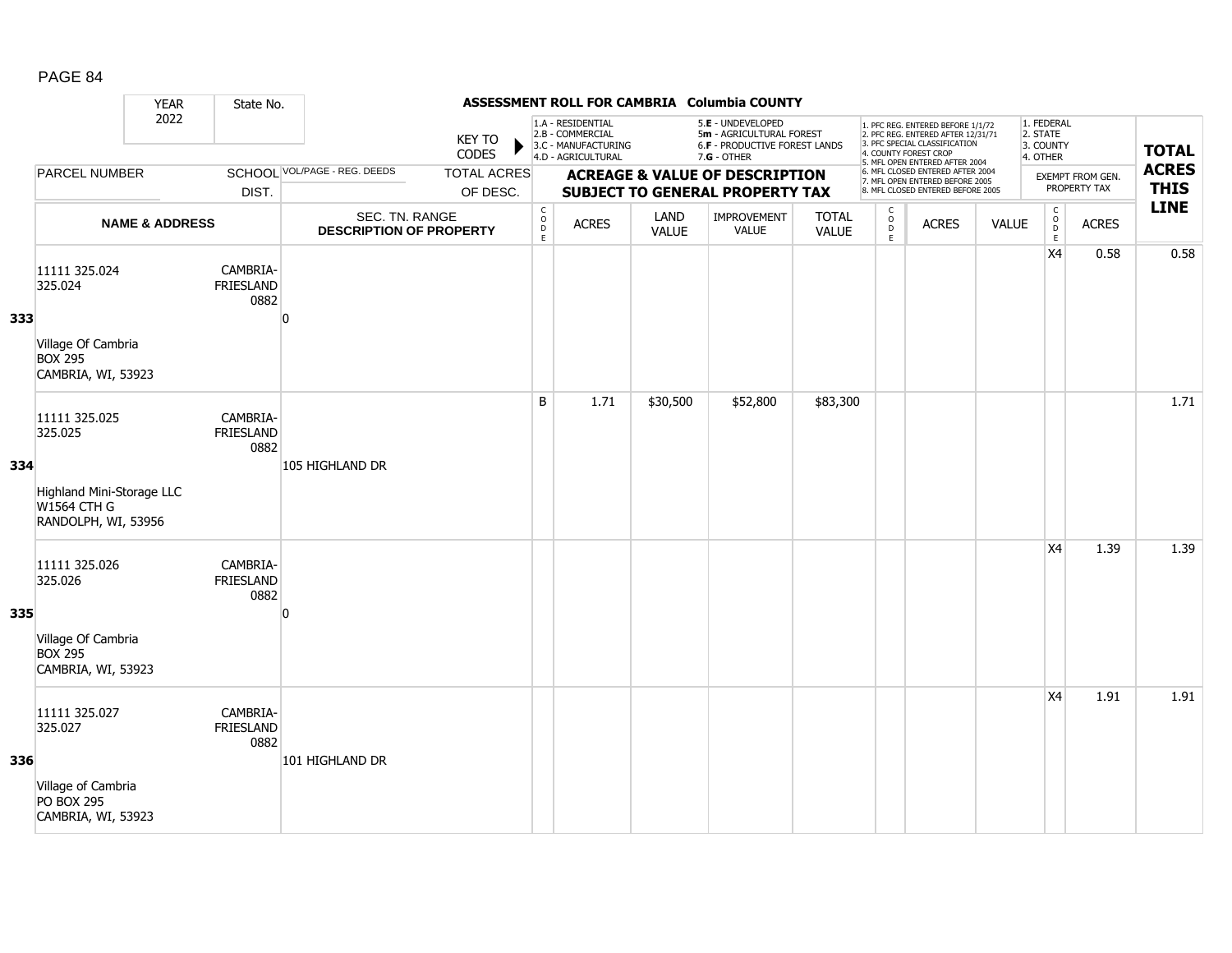|     |                                                                                                        | <b>YEAR</b>               | State No.                            |                                                  |                                |                                                |                                                                                    |                      | ASSESSMENT ROLL FOR CAMBRIA Columbia COUNTY                                                     |                              |                                               |                                                                                                                                                                     |              |                                                 |                                         |                             |
|-----|--------------------------------------------------------------------------------------------------------|---------------------------|--------------------------------------|--------------------------------------------------|--------------------------------|------------------------------------------------|------------------------------------------------------------------------------------|----------------------|-------------------------------------------------------------------------------------------------|------------------------------|-----------------------------------------------|---------------------------------------------------------------------------------------------------------------------------------------------------------------------|--------------|-------------------------------------------------|-----------------------------------------|-----------------------------|
|     |                                                                                                        | 2022                      |                                      |                                                  | <b>KEY TO</b><br>CODES         |                                                | 1.A - RESIDENTIAL<br>2.B - COMMERCIAL<br>3.C - MANUFACTURING<br>4.D - AGRICULTURAL |                      | 5.E - UNDEVELOPED<br>5m - AGRICULTURAL FOREST<br>6.F - PRODUCTIVE FOREST LANDS<br>$7.G - OTHER$ |                              |                                               | 1. PFC REG. ENTERED BEFORE 1/1/72<br>2. PFC REG. ENTERED AFTER 12/31/71<br>3. PFC SPECIAL CLASSIFICATION<br>4. COUNTY FOREST CROP<br>5. MFL OPEN ENTERED AFTER 2004 |              | 1. FEDERAL<br>2. STATE<br>3. COUNTY<br>4. OTHER |                                         | <b>TOTAL</b>                |
|     | <b>PARCEL NUMBER</b>                                                                                   |                           | DIST.                                | <b>SCHOOL VOL/PAGE - REG. DEEDS</b>              | <b>TOTAL ACRES</b><br>OF DESC. |                                                |                                                                                    |                      | <b>ACREAGE &amp; VALUE OF DESCRIPTION</b><br><b>SUBJECT TO GENERAL PROPERTY TAX</b>             |                              |                                               | 6. MFL CLOSED ENTERED AFTER 2004<br>7. MFL OPEN ENTERED BEFORE 2005<br>8. MFL CLOSED ENTERED BEFORE 2005                                                            |              |                                                 | <b>EXEMPT FROM GEN.</b><br>PROPERTY TAX | <b>ACRES</b><br><b>THIS</b> |
|     |                                                                                                        | <b>NAME &amp; ADDRESS</b> |                                      | SEC. TN. RANGE<br><b>DESCRIPTION OF PROPERTY</b> |                                | $\begin{matrix} 0 \\ 0 \\ D \end{matrix}$<br>E | <b>ACRES</b>                                                                       | LAND<br><b>VALUE</b> | IMPROVEMENT<br><b>VALUE</b>                                                                     | <b>TOTAL</b><br><b>VALUE</b> | $\mathsf{C}$<br>$_\mathrm{D}^\mathrm{O}$<br>E | <b>ACRES</b>                                                                                                                                                        | <b>VALUE</b> | $\mathsf C$<br>$_{\rm D}^{\rm O}$<br>E          | <b>ACRES</b>                            | <b>LINE</b>                 |
| 337 | 11111 325.028<br>325.028<br>Village Of Cambria<br><b>BOX 295</b><br>CAMBRIA, WI, 53923                 |                           | CAMBRIA-<br><b>FRIESLAND</b><br>0882 | n                                                |                                |                                                |                                                                                    |                      |                                                                                                 |                              |                                               |                                                                                                                                                                     |              | X4                                              | 2.61                                    | 2.61                        |
| 338 | 11111 325.029<br>325.029<br>Jason Cerkoney, Jodi Cerkoney<br>104 Highland Dr<br>CAMBRIA, WI, 53923     |                           | CAMBRIA-<br><b>FRIESLAND</b><br>0882 | 104 HIGHLAND DR                                  |                                | A                                              | 0.93                                                                               | \$27,600             | \$287,100                                                                                       | \$314,700                    |                                               |                                                                                                                                                                     |              |                                                 |                                         | 0.93                        |
| 339 | 11111 325.030<br>325.030<br>Joshua L Dykstra, Joni M Dykstra<br>202 DEXTER COURT<br>CAMBRIA, WI, 53923 |                           | CAMBRIA-<br><b>FRIESLAND</b><br>0882 | 202 DEXTER CT                                    |                                | A                                              | 0.65                                                                               | \$24,600             | \$319,400                                                                                       | \$344,000                    |                                               |                                                                                                                                                                     |              |                                                 |                                         | 0.65                        |
| 340 | 11111 325.1005<br>325.1005<br>Barbara Gaastra<br>106 Dexter Dr<br>CAMBRIA, WI, 53923                   |                           | CAMBRIA-<br>FRIESLAND<br>0882        | 106 Dexter Dr                                    |                                | A                                              | 0.32                                                                               | \$21,000             | \$180,300                                                                                       | \$201,300                    |                                               |                                                                                                                                                                     |              |                                                 |                                         | 0.32                        |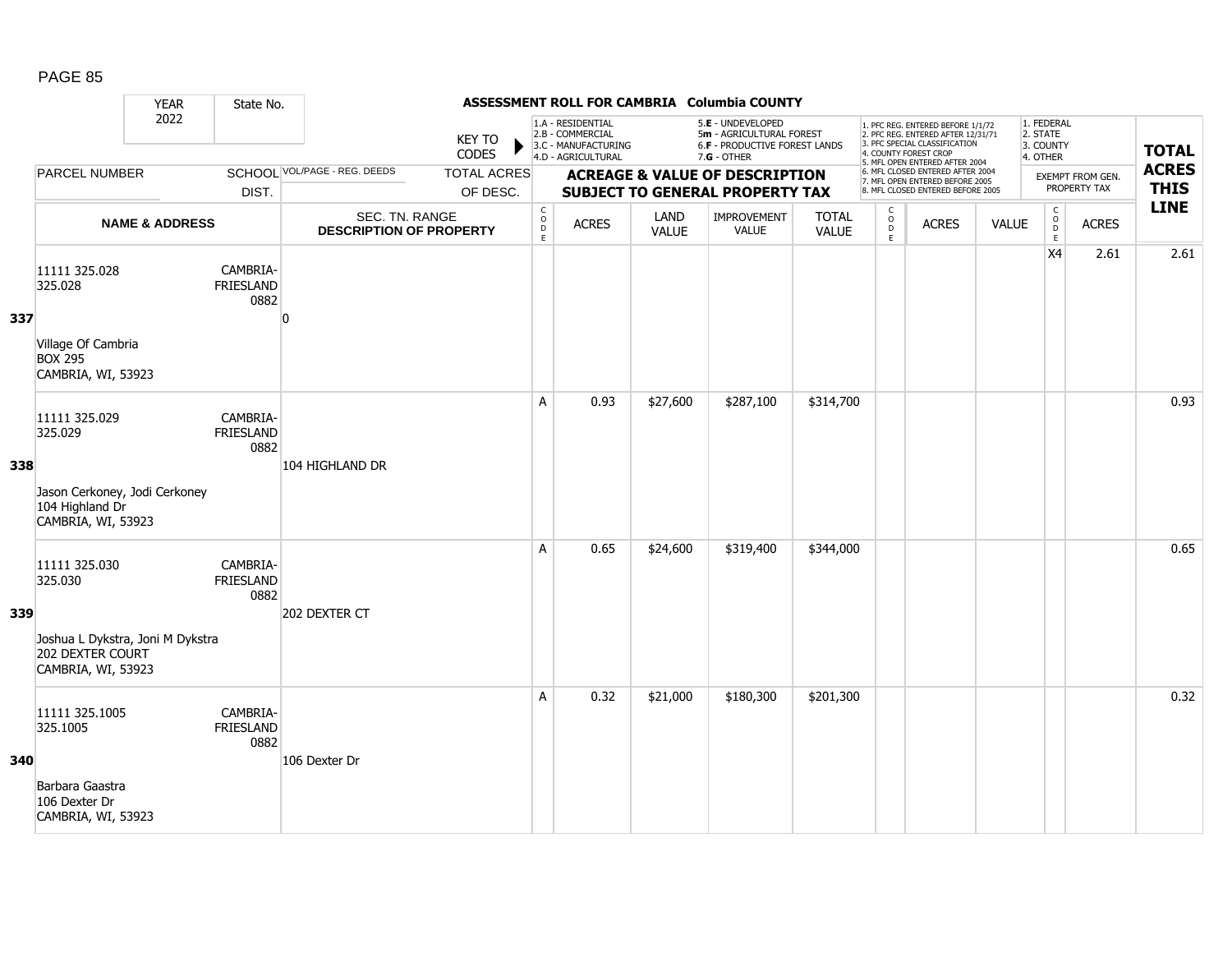|     |                                                                                                   | <b>YEAR</b>               | State No.                            |                                                  |                                |                                                           |                                                                                    |                      | ASSESSMENT ROLL FOR CAMBRIA Columbia COUNTY                                                   |                              |                                               |                                                                                                                                                                     |              |                                                 |                                  |                             |
|-----|---------------------------------------------------------------------------------------------------|---------------------------|--------------------------------------|--------------------------------------------------|--------------------------------|-----------------------------------------------------------|------------------------------------------------------------------------------------|----------------------|-----------------------------------------------------------------------------------------------|------------------------------|-----------------------------------------------|---------------------------------------------------------------------------------------------------------------------------------------------------------------------|--------------|-------------------------------------------------|----------------------------------|-----------------------------|
|     |                                                                                                   | 2022                      |                                      |                                                  | <b>KEY TO</b><br>CODES         |                                                           | 1.A - RESIDENTIAL<br>2.B - COMMERCIAL<br>3.C - MANUFACTURING<br>4.D - AGRICULTURAL |                      | 5.E - UNDEVELOPED<br>5m - AGRICULTURAL FOREST<br>6.F - PRODUCTIVE FOREST LANDS<br>7.G - OTHER |                              |                                               | 1. PFC REG. ENTERED BEFORE 1/1/72<br>2. PFC REG. ENTERED AFTER 12/31/71<br>3. PFC SPECIAL CLASSIFICATION<br>4. COUNTY FOREST CROP<br>5. MFL OPEN ENTERED AFTER 2004 |              | 1. FEDERAL<br>2. STATE<br>3. COUNTY<br>4. OTHER |                                  | <b>TOTAL</b>                |
|     | <b>PARCEL NUMBER</b>                                                                              |                           | DIST.                                | SCHOOL VOL/PAGE - REG. DEEDS                     | <b>TOTAL ACRES</b><br>OF DESC. |                                                           |                                                                                    |                      | <b>ACREAGE &amp; VALUE OF DESCRIPTION</b><br><b>SUBJECT TO GENERAL PROPERTY TAX</b>           |                              |                                               | 6. MFL CLOSED ENTERED AFTER 2004<br>7. MFL OPEN ENTERED BEFORE 2005<br>8. MFL CLOSED ENTERED BEFORE 2005                                                            |              |                                                 | EXEMPT FROM GEN.<br>PROPERTY TAX | <b>ACRES</b><br><b>THIS</b> |
|     |                                                                                                   | <b>NAME &amp; ADDRESS</b> |                                      | SEC. TN. RANGE<br><b>DESCRIPTION OF PROPERTY</b> |                                | $\begin{array}{c} C \\ O \\ D \end{array}$<br>$\mathsf E$ | <b>ACRES</b>                                                                       | LAND<br><b>VALUE</b> | IMPROVEMENT<br>VALUE                                                                          | <b>TOTAL</b><br><b>VALUE</b> | $\mathsf{C}$<br>$_\mathrm{D}^\mathrm{O}$<br>E | <b>ACRES</b>                                                                                                                                                        | <b>VALUE</b> | $\mathsf{C}$<br>$_{\rm D}^{\rm O}$<br>E         | <b>ACRES</b>                     | <b>LINE</b>                 |
| 341 | 11111 326.01<br>326.01<br>Bruce M Steinbach<br>101 Dexter Dr<br>CAMBRIA, WI, 53923                |                           | CAMBRIA-<br><b>FRIESLAND</b><br>0882 | 101 DEXTER DR                                    |                                | A                                                         | 0.41                                                                               | \$22,000             | \$119,400                                                                                     | \$141,400                    |                                               |                                                                                                                                                                     |              |                                                 |                                  | 0.41                        |
| 342 | 11111 326.02<br>326.02<br>Sarah Kraiss, Joshua Kraiss<br>103 DEXTER DR<br>CAMBRIA, WI, 53923      |                           | CAMBRIA-<br><b>FRIESLAND</b><br>0882 | 103 DEXTER DR                                    |                                | A                                                         | 0.28                                                                               | \$20,600             | \$207,300                                                                                     | \$227,900                    |                                               |                                                                                                                                                                     |              |                                                 |                                  | 0.28                        |
| 343 | 11111 326.03<br>326.03<br>Amy E Schraufnagel<br>102 Dexter Dr<br>CAMBRIA, WI, 53923               |                           | CAMBRIA-<br><b>FRIESLAND</b><br>0882 | 102 Dexter Dr                                    |                                | A                                                         | 0.41                                                                               | \$21,900             | \$191,500                                                                                     | \$213,400                    |                                               |                                                                                                                                                                     |              |                                                 |                                  | 0.41                        |
| 344 | 11111 326.07<br>326.07<br>Leonel Ramirez, Lauren R Ramirez<br>104 Dexter Dr<br>CAMBRIA, WI, 53923 |                           | CAMBRIA-<br><b>FRIESLAND</b><br>0882 | 104 DEXTER DR                                    |                                | A                                                         | 0.30                                                                               | \$20,800             | \$148,900                                                                                     | \$169,700                    |                                               |                                                                                                                                                                     |              |                                                 |                                  | 0.30                        |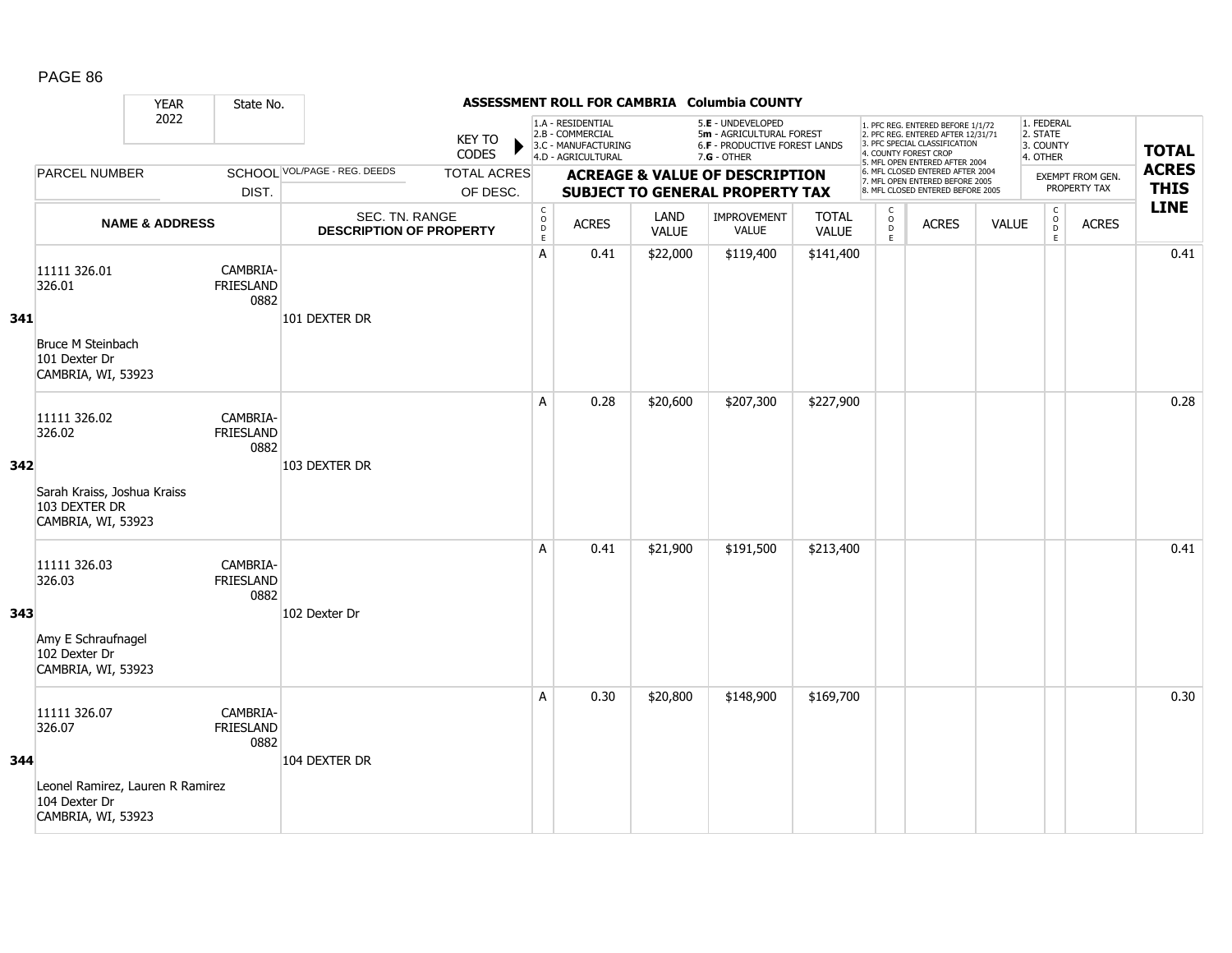|     |                                                                                                    | <b>YEAR</b>               | State No.                            |                                                  |                               |                               |                                                                                    |                               | ASSESSMENT ROLL FOR CAMBRIA Columbia COUNTY                                                     |                               |                                |                                                                                                                                   |              |                                                 |                                         |                             |
|-----|----------------------------------------------------------------------------------------------------|---------------------------|--------------------------------------|--------------------------------------------------|-------------------------------|-------------------------------|------------------------------------------------------------------------------------|-------------------------------|-------------------------------------------------------------------------------------------------|-------------------------------|--------------------------------|-----------------------------------------------------------------------------------------------------------------------------------|--------------|-------------------------------------------------|-----------------------------------------|-----------------------------|
|     |                                                                                                    | 2022                      |                                      |                                                  | <b>KEY TO</b><br><b>CODES</b> |                               | 1.A - RESIDENTIAL<br>2.B - COMMERCIAL<br>3.C - MANUFACTURING<br>4.D - AGRICULTURAL |                               | 5.E - UNDEVELOPED<br>5m - AGRICULTURAL FOREST<br>6.F - PRODUCTIVE FOREST LANDS<br>$7.G - OTHER$ |                               |                                | 1. PFC REG. ENTERED BEFORE 1/1/72<br>2. PFC REG. ENTERED AFTER 12/31/71<br>3. PFC SPECIAL CLASSIFICATION<br>4. COUNTY FOREST CROP |              | 1. FEDERAL<br>2. STATE<br>3. COUNTY<br>4. OTHER |                                         | <b>TOTAL</b>                |
|     | <b>PARCEL NUMBER</b>                                                                               |                           |                                      | SCHOOL VOL/PAGE - REG. DEEDS                     | <b>TOTAL ACRES</b>            |                               |                                                                                    |                               | <b>ACREAGE &amp; VALUE OF DESCRIPTION</b>                                                       |                               |                                | 5. MFL OPEN ENTERED AFTER 2004<br>6. MFL CLOSED ENTERED AFTER 2004<br>7. MFL OPEN ENTERED BEFORE 2005                             |              |                                                 | <b>EXEMPT FROM GEN.</b><br>PROPERTY TAX | <b>ACRES</b><br><b>THIS</b> |
|     |                                                                                                    |                           | DIST.                                |                                                  | OF DESC.                      | $\mathsf C$                   |                                                                                    |                               | <b>SUBJECT TO GENERAL PROPERTY TAX</b>                                                          |                               | C                              | 8. MFL CLOSED ENTERED BEFORE 2005                                                                                                 |              | $\mathsf{C}$                                    |                                         | <b>LINE</b>                 |
|     |                                                                                                    | <b>NAME &amp; ADDRESS</b> |                                      | SEC. TN. RANGE<br><b>DESCRIPTION OF PROPERTY</b> |                               | $\overline{0}$<br>$\mathsf E$ | <b>ACRES</b>                                                                       | LAND<br><b>VALUE</b>          | IMPROVEMENT<br><b>VALUE</b>                                                                     | <b>TOTAL</b><br><b>VALUE</b>  | $\overset{\mathsf{O}}{D}$<br>E | <b>ACRES</b>                                                                                                                      | <b>VALUE</b> | $\overset{\circ}{\phantom{\circ}}$<br>E         | <b>ACRES</b>                            |                             |
| 345 | 11111 327<br>327                                                                                   |                           | CAMBRIA-<br><b>FRIESLAND</b><br>0882 | $\Omega$                                         |                               |                               |                                                                                    |                               |                                                                                                 |                               |                                |                                                                                                                                   |              | X4                                              | 0.20                                    | 0.20                        |
|     | Village Of Cambria<br><b>PO BOX 295</b><br>CAMBRIA, WI, 53923                                      |                           |                                      |                                                  |                               |                               |                                                                                    |                               |                                                                                                 |                               |                                |                                                                                                                                   |              |                                                 |                                         |                             |
| 346 | 11111 328<br>328                                                                                   |                           | CAMBRIA-<br><b>FRIESLAND</b><br>0882 | $\Omega$                                         |                               | D<br>5M<br>E                  | 17.14<br>2.40<br>12.70                                                             | \$4,900<br>\$4,300<br>\$6,400 | \$0<br>\$0<br>\$0                                                                               | \$4,900<br>\$4,300<br>\$6,400 |                                |                                                                                                                                   |              |                                                 |                                         | 32.24                       |
|     | Carl & Rita Stiemsma Jt Rev Tr dated<br>10/6/2006<br>N7493 State Rd 146<br>CAMBRIA, WI, 53923-0032 |                           |                                      |                                                  | <b>Parcel Total</b>           |                               | 32.24                                                                              | \$15,600                      | \$0                                                                                             | \$15,600                      |                                | 0.00                                                                                                                              | \$0          |                                                 | 0.00                                    |                             |
| 347 | 11111 328.03<br>328.03                                                                             |                           | CAMBRIA-<br><b>FRIESLAND</b><br>0882 | 106 Kikkert Ct                                   |                               | A                             | 0.47                                                                               | \$22,700                      | \$185,600                                                                                       | \$208,300                     |                                |                                                                                                                                   |              |                                                 |                                         | 0.47                        |
|     | Lance P Carlson, Peggy A Carlson<br><b>106 KIKKERT COURT</b><br>CAMBRIA, WI, 53923                 |                           |                                      |                                                  |                               |                               |                                                                                    |                               |                                                                                                 |                               |                                |                                                                                                                                   |              |                                                 |                                         |                             |
| 348 | 11111 328.04<br>328.04                                                                             |                           | CAMBRIA-<br><b>FRIESLAND</b><br>0882 | 104 KIKKERT CT                                   |                               | A                             | 0.44                                                                               | \$22,200                      | \$162,000                                                                                       | \$184,200                     |                                |                                                                                                                                   |              |                                                 |                                         | 0.44                        |
|     | Donna K Cross<br><b>104 KIKKERT COURT</b><br>CAMBRIA, WI, 53923                                    |                           |                                      |                                                  |                               |                               |                                                                                    |                               |                                                                                                 |                               |                                |                                                                                                                                   |              |                                                 |                                         |                             |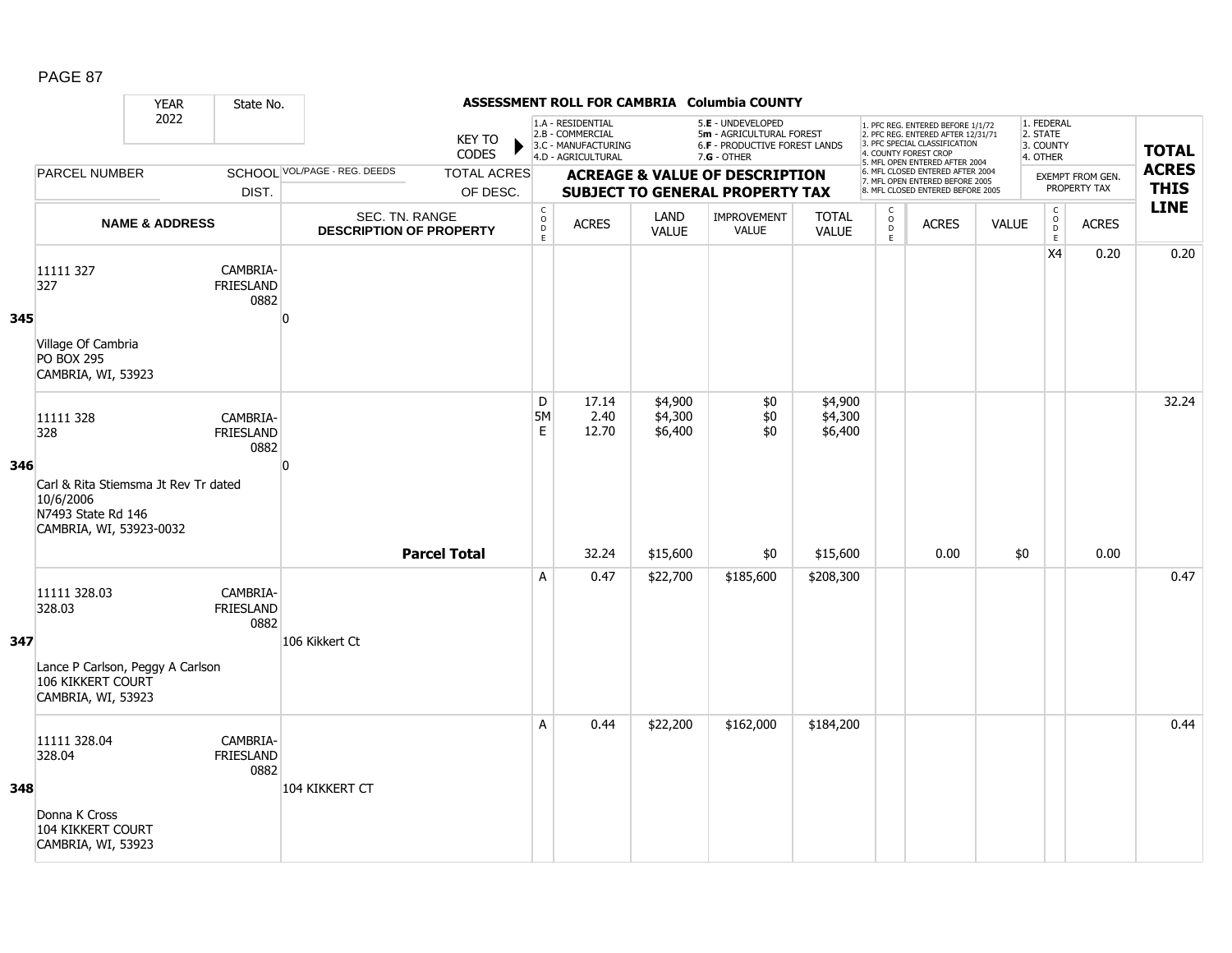|     |                                                                                                          | <b>YEAR</b>               | State No.                            |                                                  |                                |                                        |                                                                                    |                      | ASSESSMENT ROLL FOR CAMBRIA Columbia COUNTY                                                            |                       |                                              |                                                                                                                                                                     |              |                                                 |                                  |                             |
|-----|----------------------------------------------------------------------------------------------------------|---------------------------|--------------------------------------|--------------------------------------------------|--------------------------------|----------------------------------------|------------------------------------------------------------------------------------|----------------------|--------------------------------------------------------------------------------------------------------|-----------------------|----------------------------------------------|---------------------------------------------------------------------------------------------------------------------------------------------------------------------|--------------|-------------------------------------------------|----------------------------------|-----------------------------|
|     |                                                                                                          | 2022                      |                                      |                                                  | <b>KEY TO</b><br>CODES         |                                        | 1.A - RESIDENTIAL<br>2.B - COMMERCIAL<br>3.C - MANUFACTURING<br>4.D - AGRICULTURAL |                      | 5.E - UNDEVELOPED<br>5m - AGRICULTURAL FOREST<br><b>6.F - PRODUCTIVE FOREST LANDS</b><br>$7.G - OTHER$ |                       |                                              | 1. PFC REG. ENTERED BEFORE 1/1/72<br>2. PFC REG. ENTERED AFTER 12/31/71<br>3. PFC SPECIAL CLASSIFICATION<br>4. COUNTY FOREST CROP<br>5. MFL OPEN ENTERED AFTER 2004 |              | 1. FEDERAL<br>2. STATE<br>3. COUNTY<br>4. OTHER |                                  | <b>TOTAL</b>                |
|     | <b>PARCEL NUMBER</b>                                                                                     |                           | DIST.                                | SCHOOL VOL/PAGE - REG. DEEDS                     | <b>TOTAL ACRES</b><br>OF DESC. |                                        |                                                                                    |                      | <b>ACREAGE &amp; VALUE OF DESCRIPTION</b><br><b>SUBJECT TO GENERAL PROPERTY TAX</b>                    |                       |                                              | 6. MFL CLOSED ENTERED AFTER 2004<br>7. MFL OPEN ENTERED BEFORE 2005<br>8. MFL CLOSED ENTERED BEFORE 2005                                                            |              |                                                 | EXEMPT FROM GEN.<br>PROPERTY TAX | <b>ACRES</b><br><b>THIS</b> |
|     |                                                                                                          | <b>NAME &amp; ADDRESS</b> |                                      | SEC. TN. RANGE<br><b>DESCRIPTION OF PROPERTY</b> |                                | $_{\rm o}^{\rm c}$<br>D<br>$\mathsf E$ | <b>ACRES</b>                                                                       | LAND<br><b>VALUE</b> | <b>IMPROVEMENT</b><br><b>VALUE</b>                                                                     | <b>TOTAL</b><br>VALUE | $\mathsf{C}$<br>$\circ$<br>$\mathsf{D}$<br>E | <b>ACRES</b>                                                                                                                                                        | <b>VALUE</b> | $\begin{matrix} 0 \\ 0 \\ D \end{matrix}$<br>E  | <b>ACRES</b>                     | <b>LINE</b>                 |
| 349 | 11111 328.05<br>328.05<br>Gary L Nehring, Yvonne Nehring<br>102 KIKKERT CT<br>CAMBRIA, WI, 53923-9407    |                           | CAMBRIA-<br><b>FRIESLAND</b><br>0882 | 102 Kikkert Ct                                   |                                | Α                                      | 0.69                                                                               | \$25,000             | \$218,900                                                                                              | \$243,900             |                                              |                                                                                                                                                                     |              |                                                 |                                  | 0.69                        |
| 350 | 11111 328.06<br>328.06<br>Julie Henrickson<br>103 KIKKERT COURT<br>CAMBRIA, WI, 53923                    |                           | CAMBRIA-<br><b>FRIESLAND</b><br>0882 | 103 KIKKERT CT                                   |                                | A                                      | 0.95                                                                               | \$27,800             | \$203,000                                                                                              | \$230,800             |                                              |                                                                                                                                                                     |              |                                                 |                                  | 0.95                        |
| 351 | 11111 328.07<br>328.07<br>Joshua L Donohue, Anne M Donohue<br>101 KIKKERT COURT<br>CAMBRIA, WI, 53923    |                           | CAMBRIA-<br>FRIESLAND<br>0882        | 101 KIKKERT CT                                   |                                | A                                      | 1.67                                                                               | \$30,400             | \$168,500                                                                                              | \$198,900             |                                              |                                                                                                                                                                     |              |                                                 |                                  | 1.67                        |
| 352 | 11111 328.08<br>328.08<br>Bradley T Boutelle, Chelsea L Boutelle<br>110 Kikkert Ct<br>CAMBRIA, WI, 53923 |                           | CAMBRIA-<br>FRIESLAND<br>0882        | 110 KIKKERT CT                                   |                                | A                                      | 1.14                                                                               | \$28,800             | \$162,700                                                                                              | \$191,500             |                                              |                                                                                                                                                                     |              |                                                 |                                  | 1.14                        |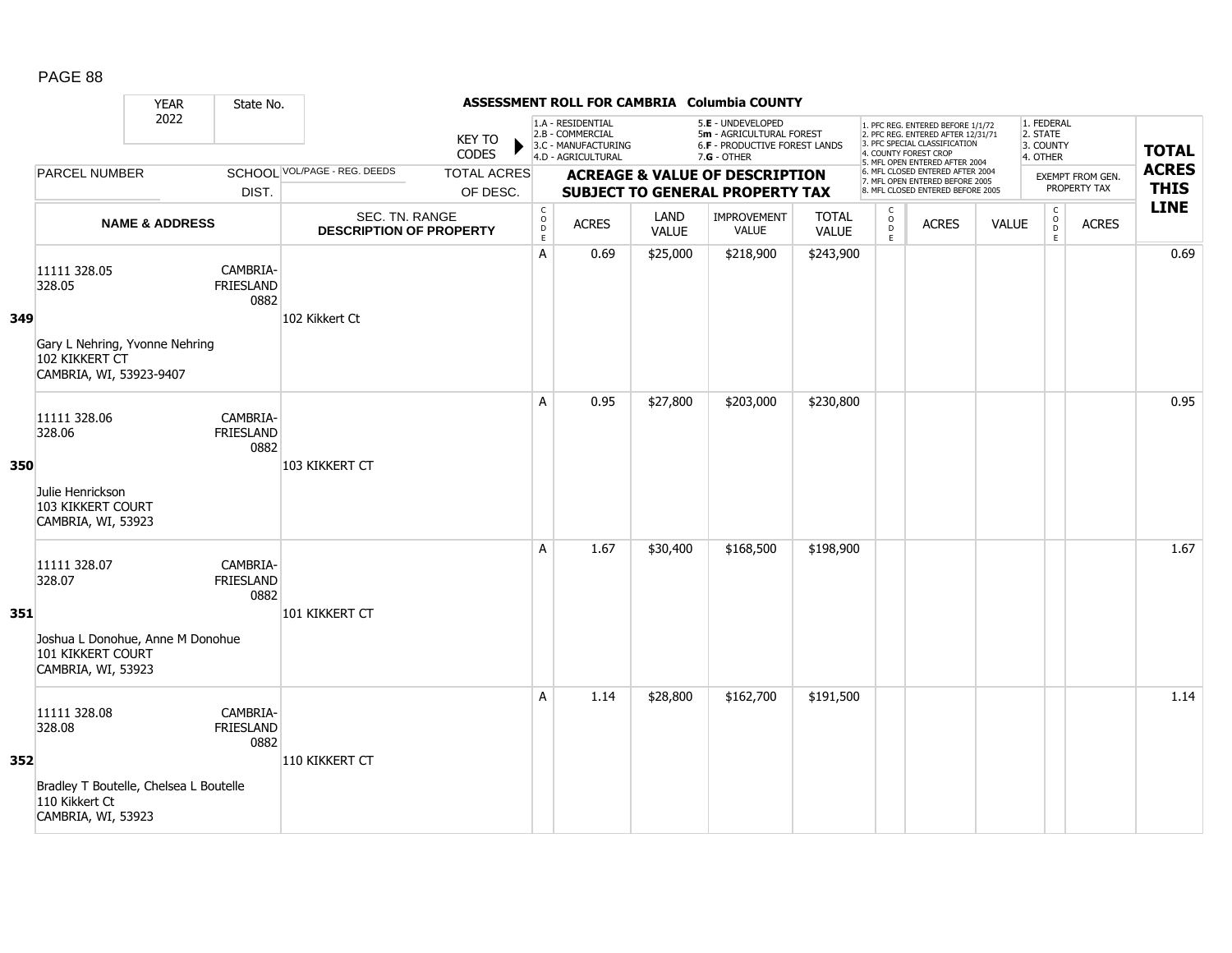|     |                                                                                                    | <b>YEAR</b>               | State No.                            |                                                  |                                |                                                          |                                                                                    |                      | ASSESSMENT ROLL FOR CAMBRIA Columbia COUNTY                                                     |                              |                         |                                                                                                                                                                     |              |                                                 |                                         |                             |
|-----|----------------------------------------------------------------------------------------------------|---------------------------|--------------------------------------|--------------------------------------------------|--------------------------------|----------------------------------------------------------|------------------------------------------------------------------------------------|----------------------|-------------------------------------------------------------------------------------------------|------------------------------|-------------------------|---------------------------------------------------------------------------------------------------------------------------------------------------------------------|--------------|-------------------------------------------------|-----------------------------------------|-----------------------------|
|     |                                                                                                    | 2022                      |                                      |                                                  | KEY TO<br><b>CODES</b>         |                                                          | 1.A - RESIDENTIAL<br>2.B - COMMERCIAL<br>3.C - MANUFACTURING<br>4.D - AGRICULTURAL |                      | 5.E - UNDEVELOPED<br>5m - AGRICULTURAL FOREST<br>6.F - PRODUCTIVE FOREST LANDS<br>$7.G - OTHER$ |                              |                         | 1. PFC REG. ENTERED BEFORE 1/1/72<br>2. PFC REG. ENTERED AFTER 12/31/71<br>3. PFC SPECIAL CLASSIFICATION<br>4. COUNTY FOREST CROP<br>5. MFL OPEN ENTERED AFTER 2004 |              | 1. FEDERAL<br>2. STATE<br>3. COUNTY<br>4. OTHER |                                         | <b>TOTAL</b>                |
|     | <b>PARCEL NUMBER</b>                                                                               |                           | DIST.                                | SCHOOL VOL/PAGE - REG. DEEDS                     | <b>TOTAL ACRES</b><br>OF DESC. |                                                          |                                                                                    |                      | <b>ACREAGE &amp; VALUE OF DESCRIPTION</b><br><b>SUBJECT TO GENERAL PROPERTY TAX</b>             |                              |                         | 6. MFL CLOSED ENTERED AFTER 2004<br>7. MFL OPEN ENTERED BEFORE 2005<br>8. MFL CLOSED ENTERED BEFORE 2005                                                            |              |                                                 | <b>EXEMPT FROM GEN.</b><br>PROPERTY TAX | <b>ACRES</b><br><b>THIS</b> |
|     |                                                                                                    | <b>NAME &amp; ADDRESS</b> |                                      | SEC. TN. RANGE<br><b>DESCRIPTION OF PROPERTY</b> |                                | $\mathsf C$<br>$\mathsf{o}$<br>$\mathsf{D}_{\mathsf{E}}$ | <b>ACRES</b>                                                                       | LAND<br><b>VALUE</b> | <b>IMPROVEMENT</b><br>VALUE                                                                     | <b>TOTAL</b><br><b>VALUE</b> | C<br>$\circ$<br>D<br>Ε. | <b>ACRES</b>                                                                                                                                                        | <b>VALUE</b> | $\begin{matrix} 0 \\ 0 \\ D \end{matrix}$<br>E  | <b>ACRES</b>                            | <b>LINE</b>                 |
| 353 | 11111 329<br>329                                                                                   |                           | CAMBRIA-<br><b>FRIESLAND</b><br>0882 | $\Omega$                                         |                                | $\mathsf D$<br>5M                                        | 12.00<br>3.00                                                                      | \$3,400<br>\$5,400   | \$0<br>\$0                                                                                      | \$3,400<br>\$5,400           |                         |                                                                                                                                                                     |              |                                                 |                                         | 15.00                       |
|     | Carl & Rita Stiemsma Jt Rev Tr dated<br>10/6/2006<br>N7493 State Rd 146<br>CAMBRIA, WI, 53923-0032 |                           |                                      |                                                  | <b>Parcel Total</b>            |                                                          | 15.00                                                                              | \$8,800              | \$0                                                                                             | \$8,800                      |                         | 0.00                                                                                                                                                                | \$0          |                                                 | 0.00                                    |                             |
| 354 | 11111 330.05<br>330.05                                                                             |                           | CAMBRIA-<br><b>FRIESLAND</b><br>0882 | ŋ                                                |                                | A                                                        | 3.11                                                                               | \$34,700             | \$0                                                                                             | \$34,700                     |                         |                                                                                                                                                                     |              |                                                 |                                         | 3.11                        |
|     | Michael D Cook, Laurie B Cook<br>W4663 CTH O<br>WATERTOWN, WI, 53098                               |                           |                                      |                                                  |                                |                                                          |                                                                                    |                      |                                                                                                 |                              |                         |                                                                                                                                                                     |              |                                                 |                                         |                             |
| 355 | 11111 331.01<br>331.01                                                                             |                           | CAMBRIA-<br><b>FRIESLAND</b><br>0882 | 706 ELIZEBETH                                    |                                | B                                                        | 0.83                                                                               | \$15,900             | \$12,900                                                                                        | \$28,800                     |                         |                                                                                                                                                                     |              |                                                 |                                         | 0.83                        |
|     | Zane C Neal, Mary I Neal<br>105 Florence St<br>CAMBRIA, WI, 53923                                  |                           |                                      |                                                  |                                |                                                          |                                                                                    |                      |                                                                                                 |                              |                         |                                                                                                                                                                     |              |                                                 |                                         |                             |
| 356 | 11111 331.02<br>331.02                                                                             |                           | CAMBRIA-<br>FRIESLAND<br>0882        | Training Bldg - Fire Station                     |                                |                                                          |                                                                                    |                      |                                                                                                 |                              |                         |                                                                                                                                                                     |              | X4                                              | 1.53                                    | 1.53                        |
|     | Village Of Cambria<br>111 W Edgewater St<br>CAMBRIA, WI, 53923                                     |                           |                                      |                                                  |                                |                                                          |                                                                                    |                      |                                                                                                 |                              |                         |                                                                                                                                                                     |              |                                                 |                                         |                             |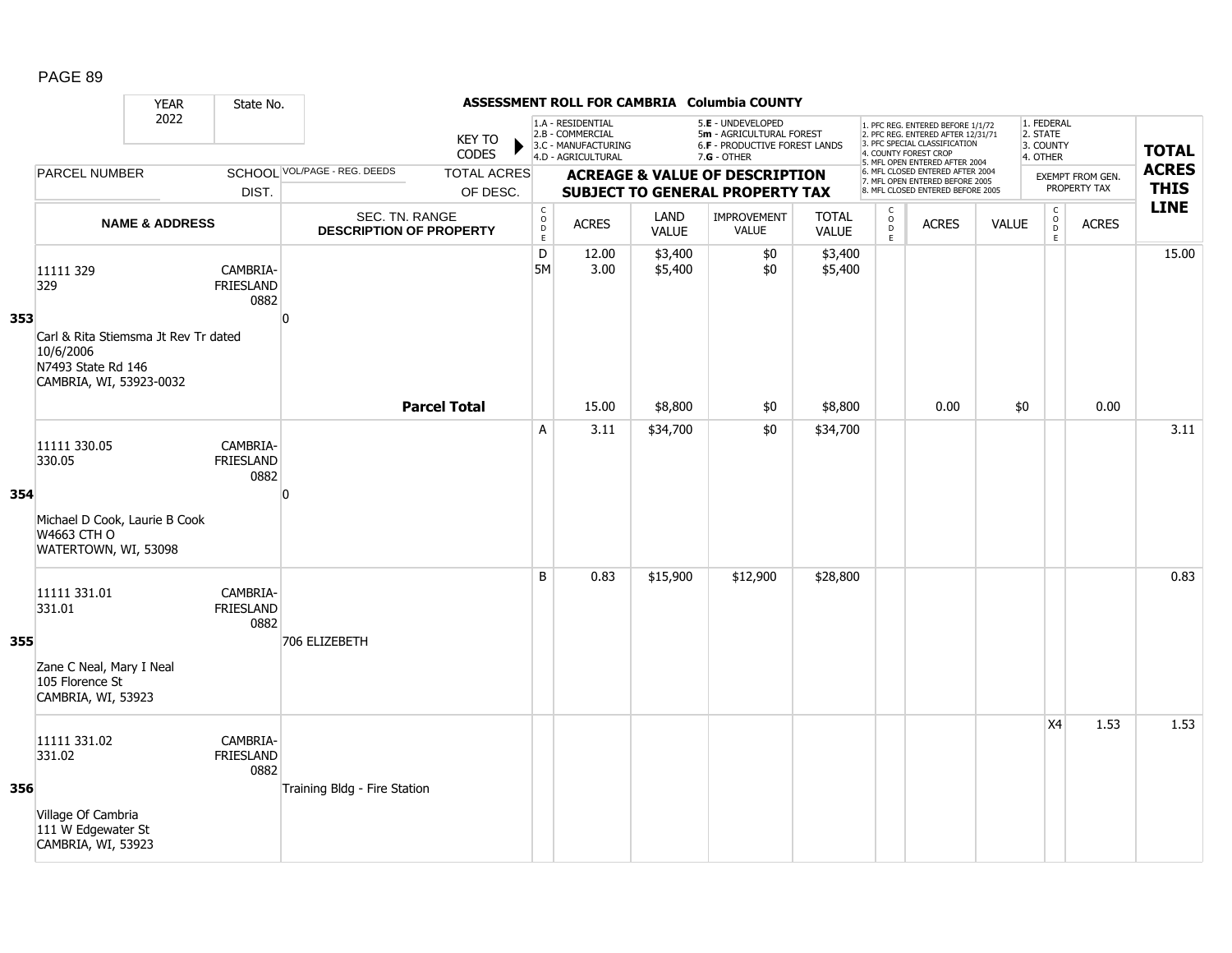|     |                                                                                          | <b>YEAR</b>               | State No.                            |                                                  |                                |                                                |                                                                                    |               | ASSESSMENT ROLL FOR CAMBRIA Columbia COUNTY                                                     |                              |                                                    |                                                                                                                                                                     |              |                                                  |                                  |                             |
|-----|------------------------------------------------------------------------------------------|---------------------------|--------------------------------------|--------------------------------------------------|--------------------------------|------------------------------------------------|------------------------------------------------------------------------------------|---------------|-------------------------------------------------------------------------------------------------|------------------------------|----------------------------------------------------|---------------------------------------------------------------------------------------------------------------------------------------------------------------------|--------------|--------------------------------------------------|----------------------------------|-----------------------------|
|     |                                                                                          | 2022                      |                                      |                                                  | <b>KEY TO</b><br>CODES         |                                                | 1.A - RESIDENTIAL<br>2.B - COMMERCIAL<br>3.C - MANUFACTURING<br>4.D - AGRICULTURAL |               | 5.E - UNDEVELOPED<br>5m - AGRICULTURAL FOREST<br>6.F - PRODUCTIVE FOREST LANDS<br>$7.G - OTHER$ |                              |                                                    | 1. PFC REG. ENTERED BEFORE 1/1/72<br>2. PFC REG. ENTERED AFTER 12/31/71<br>3. PFC SPECIAL CLASSIFICATION<br>4. COUNTY FOREST CROP<br>5. MFL OPEN ENTERED AFTER 2004 |              | 1. FEDERAL<br>2. STATE<br>3. COUNTY<br>4. OTHER  |                                  | <b>TOTAL</b>                |
|     | <b>PARCEL NUMBER</b>                                                                     |                           | DIST.                                | <b>SCHOOL VOL/PAGE - REG. DEEDS</b>              | <b>TOTAL ACRES</b><br>OF DESC. |                                                |                                                                                    |               | <b>ACREAGE &amp; VALUE OF DESCRIPTION</b><br><b>SUBJECT TO GENERAL PROPERTY TAX</b>             |                              |                                                    | 6. MFL CLOSED ENTERED AFTER 2004<br>7. MFL OPEN ENTERED BEFORE 2005<br>8. MFL CLOSED ENTERED BEFORE 2005                                                            |              |                                                  | EXEMPT FROM GEN.<br>PROPERTY TAX | <b>ACRES</b><br><b>THIS</b> |
|     |                                                                                          | <b>NAME &amp; ADDRESS</b> |                                      | SEC. TN. RANGE<br><b>DESCRIPTION OF PROPERTY</b> |                                | $\begin{matrix} 0 \\ 0 \\ D \end{matrix}$<br>E | <b>ACRES</b>                                                                       | LAND<br>VALUE | IMPROVEMENT<br><b>VALUE</b>                                                                     | <b>TOTAL</b><br><b>VALUE</b> | $\mathsf{C}$<br>$_{\rm D}^{\rm O}$<br>$\mathsf{E}$ | <b>ACRES</b>                                                                                                                                                        | <b>VALUE</b> | $\mathsf C$<br>$_{\rm D}^{\rm O}$<br>$\mathsf E$ | <b>ACRES</b>                     | <b>LINE</b>                 |
| 357 | 11111 331.03<br>331.03<br>Village Of Cambria<br>111 W Edgewater St<br>CAMBRIA, WI, 53923 |                           | CAMBRIA-<br><b>FRIESLAND</b><br>0882 | 702 Elizabeth St                                 |                                |                                                |                                                                                    |               |                                                                                                 |                              |                                                    |                                                                                                                                                                     |              | X4                                               | 9.35                             | 9.35                        |
| 358 | 11111 332<br>332<br>Village Of Cambria<br><b>PO BOX 295</b><br>CAMBRIA, WI, 53923        |                           | CAMBRIA-<br>FRIESLAND<br>0882        | 101 Tarrant Dr                                   |                                |                                                |                                                                                    |               |                                                                                                 |                              |                                                    |                                                                                                                                                                     |              | X4                                               | 10.30                            | 10.30                       |
| 359 | 11111 333<br>333<br>Cambria Friesland School<br>410 E Edgewater St<br>CAMBRIA, WI, 53923 |                           | CAMBRIA-<br>FRIESLAND<br>0882        | 410 E EDGEWATER ST                               |                                |                                                |                                                                                    |               |                                                                                                 |                              |                                                    |                                                                                                                                                                     |              | X5                                               | 10.43                            | 10.43                       |
| 360 | 11111 334<br>334<br>Seneca Foods, LLC<br>437 S WILLIAM PO BOX 208<br>CAMBRIA, WI, 53932  |                           | CAMBRIA-<br><b>FRIESLAND</b><br>0882 | O                                                |                                | B                                              | 0.19                                                                               | \$16,600      | \$0                                                                                             | \$16,600                     |                                                    |                                                                                                                                                                     |              |                                                  |                                  | 0.19                        |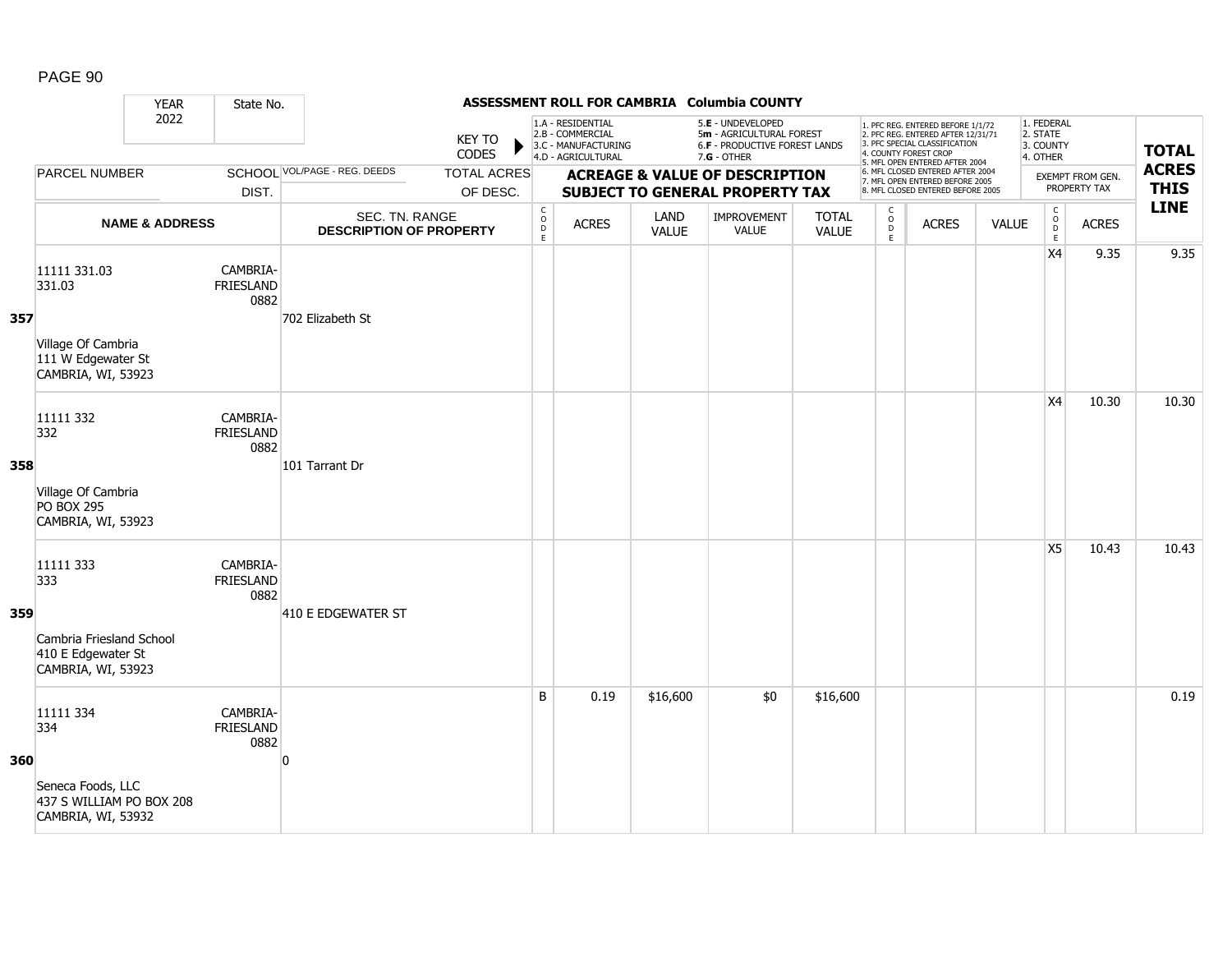|     |                                                                                                    | <b>YEAR</b>               | State No.                            |                                                  |                                |                                                          |                                                                                    |                      | ASSESSMENT ROLL FOR CAMBRIA Columbia COUNTY                                                     |                       |                                               |                                                                                                                                                                     |              |                                                 |                                  |                             |
|-----|----------------------------------------------------------------------------------------------------|---------------------------|--------------------------------------|--------------------------------------------------|--------------------------------|----------------------------------------------------------|------------------------------------------------------------------------------------|----------------------|-------------------------------------------------------------------------------------------------|-----------------------|-----------------------------------------------|---------------------------------------------------------------------------------------------------------------------------------------------------------------------|--------------|-------------------------------------------------|----------------------------------|-----------------------------|
|     |                                                                                                    | 2022                      |                                      |                                                  | <b>KEY TO</b><br>CODES         |                                                          | 1.A - RESIDENTIAL<br>2.B - COMMERCIAL<br>3.C - MANUFACTURING<br>4.D - AGRICULTURAL |                      | 5.E - UNDEVELOPED<br>5m - AGRICULTURAL FOREST<br>6.F - PRODUCTIVE FOREST LANDS<br>$7.G - OTHER$ |                       |                                               | 1. PFC REG. ENTERED BEFORE 1/1/72<br>2. PFC REG. ENTERED AFTER 12/31/71<br>3. PFC SPECIAL CLASSIFICATION<br>4. COUNTY FOREST CROP<br>5. MFL OPEN ENTERED AFTER 2004 |              | 1. FEDERAL<br>2. STATE<br>3. COUNTY<br>4. OTHER |                                  | <b>TOTAL</b>                |
|     | <b>PARCEL NUMBER</b>                                                                               |                           | DIST.                                | SCHOOL VOL/PAGE - REG. DEEDS                     | <b>TOTAL ACRES</b><br>OF DESC. |                                                          |                                                                                    |                      | <b>ACREAGE &amp; VALUE OF DESCRIPTION</b><br><b>SUBJECT TO GENERAL PROPERTY TAX</b>             |                       |                                               | 6. MFL CLOSED ENTERED AFTER 2004<br>7. MFL OPEN ENTERED BEFORE 2005<br>8. MFL CLOSED ENTERED BEFORE 2005                                                            |              |                                                 | EXEMPT FROM GEN.<br>PROPERTY TAX | <b>ACRES</b><br><b>THIS</b> |
|     |                                                                                                    | <b>NAME &amp; ADDRESS</b> |                                      | SEC. TN. RANGE<br><b>DESCRIPTION OF PROPERTY</b> |                                | $\begin{matrix} 0 \\ 0 \\ D \end{matrix}$<br>$\mathsf E$ | <b>ACRES</b>                                                                       | LAND<br><b>VALUE</b> | IMPROVEMENT<br>VALUE                                                                            | <b>TOTAL</b><br>VALUE | $\mathsf{C}$<br>$_\mathrm{D}^\mathrm{O}$<br>E | <b>ACRES</b>                                                                                                                                                        | <b>VALUE</b> | $\mathsf C$<br>$_{\rm D}^{\rm O}$<br>E          | <b>ACRES</b>                     | <b>LINE</b>                 |
| 361 | 11111 338<br>338<br>Beacher Investments LLC<br>5508 SERENE COURT<br>GREENDALE, WI, 53129           |                           | CAMBRIA-<br>FRIESLAND<br>0882        | 234 Towyn St                                     |                                | B                                                        | 0.87                                                                               | \$27,000             | \$683,700                                                                                       | \$710,700             |                                               |                                                                                                                                                                     |              |                                                 |                                  | 0.87                        |
| 362 | 11111 34<br>34<br>Gordon P Johnson<br>500 North Madison St<br>CAMBRIA, WI, 53923                   |                           | CAMBRIA-<br><b>FRIESLAND</b><br>0882 | <b>MADISON ST</b>                                |                                | B                                                        | 0.05                                                                               | \$4,700              | \$0                                                                                             | \$4,700               |                                               |                                                                                                                                                                     |              |                                                 |                                  | 0.05                        |
| 363 | 11111 34.A<br>34.A<br>Eugene Rataczak, Karissa Rataczak<br>217 E FLORENCE ST<br>CAMBRIA, WI, 53923 |                           | CAMBRIA-<br>FRIESLAND<br>0882        | n                                                |                                | B                                                        | 0.11                                                                               | \$9,700              | \$0                                                                                             | \$9,700               |                                               |                                                                                                                                                                     |              |                                                 |                                  | 0.11                        |
| 364 | 11111 36.01<br>36.01<br>Jack A Jones<br>N6062 Schliesmann Rd<br>Rio, WI, 53960                     |                           | CAMBRIA-<br>FRIESLAND<br>0882        | 103 & 105 W Edgewater St                         |                                | B                                                        | 0.24                                                                               | \$20,900             | \$27,100                                                                                        | \$48,000              |                                               |                                                                                                                                                                     |              |                                                 |                                  | 0.24                        |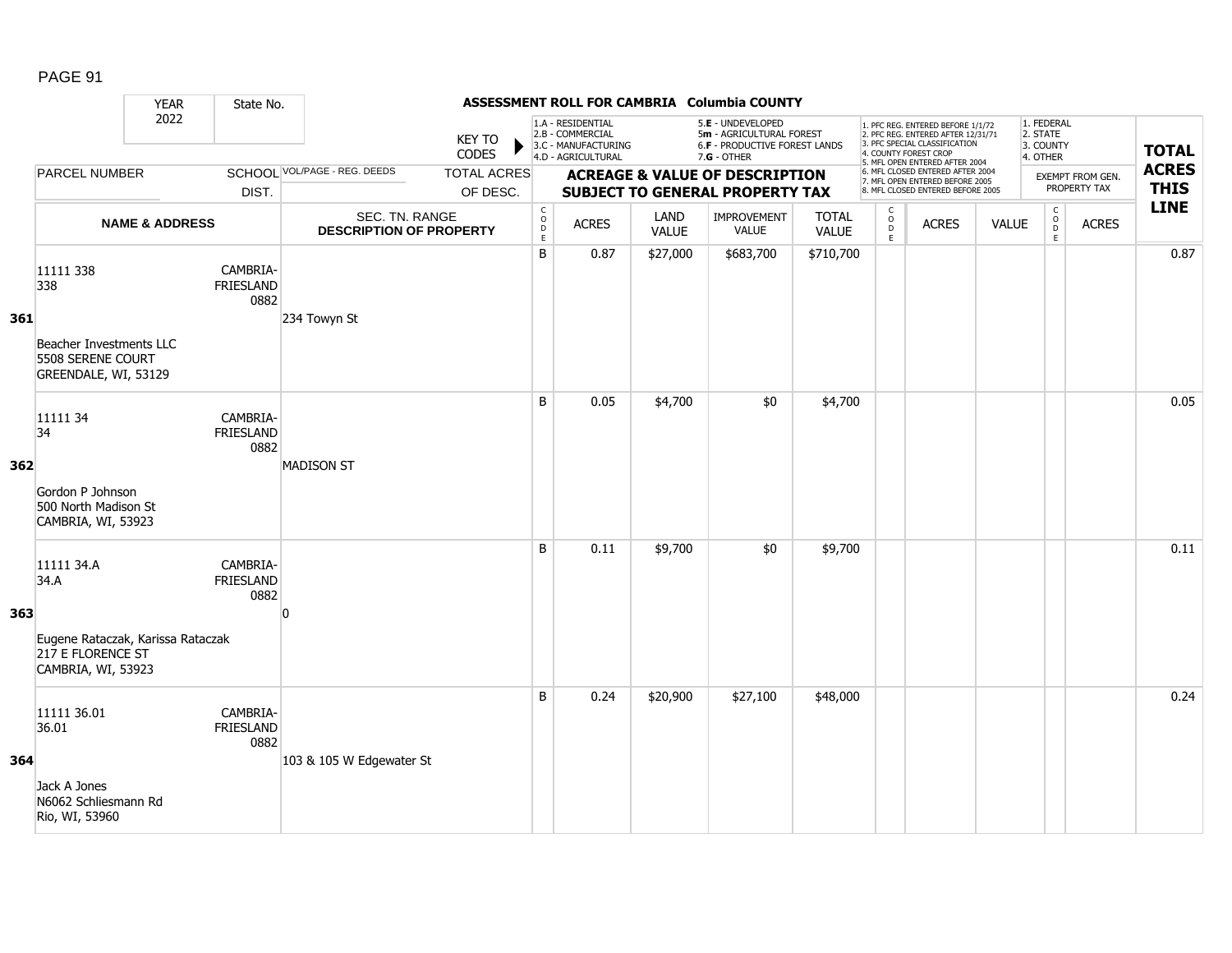|     |                                                                                       | <b>YEAR</b>               | State No.                            |                                                  |                                |                                                 |                                                                                    |                      | ASSESSMENT ROLL FOR CAMBRIA Columbia COUNTY                                                   |                              |                                     |                                                                                                                                                                     |              |                                                 |                                         |                             |
|-----|---------------------------------------------------------------------------------------|---------------------------|--------------------------------------|--------------------------------------------------|--------------------------------|-------------------------------------------------|------------------------------------------------------------------------------------|----------------------|-----------------------------------------------------------------------------------------------|------------------------------|-------------------------------------|---------------------------------------------------------------------------------------------------------------------------------------------------------------------|--------------|-------------------------------------------------|-----------------------------------------|-----------------------------|
|     |                                                                                       | 2022                      |                                      |                                                  | <b>KEY TO</b><br>CODES         |                                                 | 1.A - RESIDENTIAL<br>2.B - COMMERCIAL<br>3.C - MANUFACTURING<br>4.D - AGRICULTURAL |                      | 5.E - UNDEVELOPED<br>5m - AGRICULTURAL FOREST<br>6.F - PRODUCTIVE FOREST LANDS<br>7.G - OTHER |                              |                                     | 1. PFC REG. ENTERED BEFORE 1/1/72<br>2. PFC REG. ENTERED AFTER 12/31/71<br>3. PFC SPECIAL CLASSIFICATION<br>4. COUNTY FOREST CROP<br>5. MFL OPEN ENTERED AFTER 2004 |              | 1. FEDERAL<br>2. STATE<br>3. COUNTY<br>4. OTHER |                                         | <b>TOTAL</b>                |
|     | <b>PARCEL NUMBER</b>                                                                  |                           | DIST.                                | <b>SCHOOL VOL/PAGE - REG. DEEDS</b>              | <b>TOTAL ACRES</b><br>OF DESC. |                                                 |                                                                                    |                      | <b>ACREAGE &amp; VALUE OF DESCRIPTION</b><br><b>SUBJECT TO GENERAL PROPERTY TAX</b>           |                              |                                     | 6. MFL CLOSED ENTERED AFTER 2004<br>7. MFL OPEN ENTERED BEFORE 2005<br>8. MFL CLOSED ENTERED BEFORE 2005                                                            |              |                                                 | <b>EXEMPT FROM GEN.</b><br>PROPERTY TAX | <b>ACRES</b><br><b>THIS</b> |
|     |                                                                                       | <b>NAME &amp; ADDRESS</b> |                                      | SEC. TN. RANGE<br><b>DESCRIPTION OF PROPERTY</b> |                                | $\begin{array}{c} C \\ O \\ D \\ E \end{array}$ | <b>ACRES</b>                                                                       | LAND<br><b>VALUE</b> | <b>IMPROVEMENT</b><br>VALUE                                                                   | <b>TOTAL</b><br><b>VALUE</b> | $\mathsf{C}$<br>$\int_{D}^{O}$<br>E | <b>ACRES</b>                                                                                                                                                        | <b>VALUE</b> | $\mathsf{C}$<br>$_{\rm D}^{\rm O}$<br>E         | <b>ACRES</b>                            | <b>LINE</b>                 |
| 365 | 11111 39<br>39<br>Bill Bailey, Lisa Bailey<br>71 Water Front Dr<br>MADISON, WI, 53716 |                           | CAMBRIA-<br><b>FRIESLAND</b><br>0882 | 107 W EDGEWATER ST                               |                                | B                                               | 0.08                                                                               | \$6,600              | \$38,700                                                                                      | \$45,300                     |                                     |                                                                                                                                                                     |              |                                                 |                                         | 0.08                        |
| 366 | 111114<br>$\overline{4}$<br>Eleanor M Moss<br><b>PO BOX 374</b><br>CAMBRIA, WI, 53923 |                           | CAMBRIA-<br><b>FRIESLAND</b><br>0882 | 118 E Edgewater St                               |                                | A                                               | 0.30                                                                               | \$20,800             | \$41,900                                                                                      | \$62,700                     |                                     |                                                                                                                                                                     |              |                                                 |                                         | 0.30                        |
| 367 | 11111 40<br>40<br>Village Of Cambria<br><b>PO BOX 295</b><br>CAMBRIA, WI, 53923       |                           | CAMBRIA-<br><b>FRIESLAND</b><br>0882 | n                                                |                                |                                                 |                                                                                    |                      |                                                                                               |                              |                                     |                                                                                                                                                                     |              | X4                                              | 0.06                                    | 0.06                        |
| 368 | 11111 41<br>41<br>Village Of Cambria<br><b>PO BOX 295</b><br>CAMBRIA, WI, 53923       |                           | CAMBRIA-<br><b>FRIESLAND</b><br>0882 | O                                                |                                |                                                 |                                                                                    |                      |                                                                                               |                              |                                     |                                                                                                                                                                     |              | X4                                              | 0.06                                    | 0.06                        |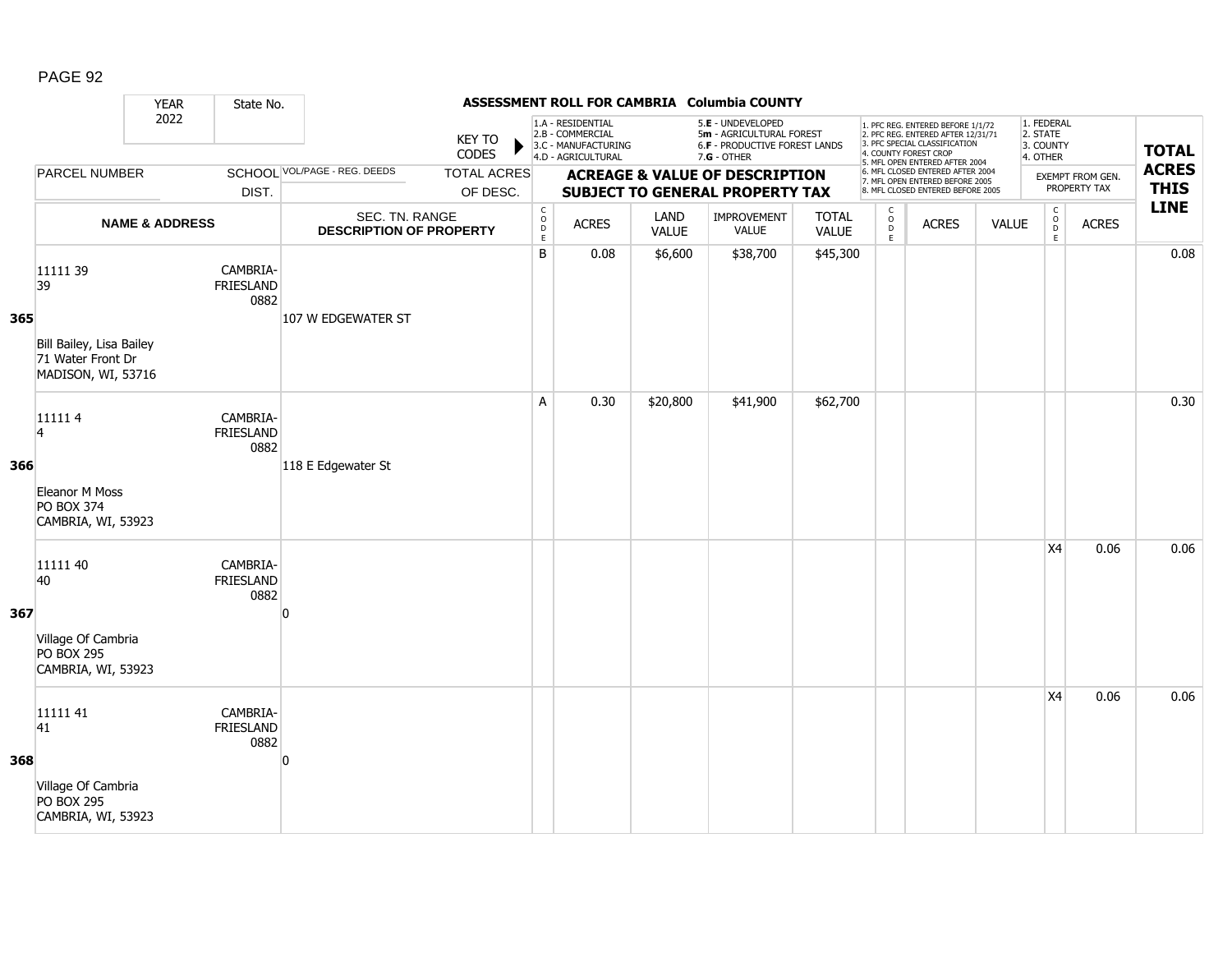|     |                                                                                 | <b>YEAR</b>               | State No.                            |                                                  |                                |                                            |                                                                                    |               | ASSESSMENT ROLL FOR CAMBRIA Columbia COUNTY                                                   |                              |                        |                                                                                                                                                                     |              |                                                 |                                  |                             |
|-----|---------------------------------------------------------------------------------|---------------------------|--------------------------------------|--------------------------------------------------|--------------------------------|--------------------------------------------|------------------------------------------------------------------------------------|---------------|-----------------------------------------------------------------------------------------------|------------------------------|------------------------|---------------------------------------------------------------------------------------------------------------------------------------------------------------------|--------------|-------------------------------------------------|----------------------------------|-----------------------------|
|     |                                                                                 | 2022                      |                                      |                                                  | <b>KEY TO</b><br>CODES         |                                            | 1.A - RESIDENTIAL<br>2.B - COMMERCIAL<br>3.C - MANUFACTURING<br>4.D - AGRICULTURAL |               | 5.E - UNDEVELOPED<br>5m - AGRICULTURAL FOREST<br>6.F - PRODUCTIVE FOREST LANDS<br>7.G - OTHER |                              |                        | 1. PFC REG. ENTERED BEFORE 1/1/72<br>2. PFC REG. ENTERED AFTER 12/31/71<br>3. PFC SPECIAL CLASSIFICATION<br>4. COUNTY FOREST CROP<br>5. MFL OPEN ENTERED AFTER 2004 |              | 1. FEDERAL<br>2. STATE<br>3. COUNTY<br>4. OTHER |                                  | <b>TOTAL</b>                |
|     | <b>PARCEL NUMBER</b>                                                            |                           | DIST.                                | SCHOOL VOL/PAGE - REG. DEEDS                     | <b>TOTAL ACRES</b><br>OF DESC. |                                            |                                                                                    |               | <b>ACREAGE &amp; VALUE OF DESCRIPTION</b><br><b>SUBJECT TO GENERAL PROPERTY TAX</b>           |                              |                        | 6. MFL CLOSED ENTERED AFTER 2004<br>7. MFL OPEN ENTERED BEFORE 2005<br>8. MFL CLOSED ENTERED BEFORE 2005                                                            |              |                                                 | EXEMPT FROM GEN.<br>PROPERTY TAX | <b>ACRES</b><br><b>THIS</b> |
|     |                                                                                 | <b>NAME &amp; ADDRESS</b> |                                      | SEC. TN. RANGE<br><b>DESCRIPTION OF PROPERTY</b> |                                | $\mathsf C$<br>$\circ$<br>$\mathsf D$<br>E | <b>ACRES</b>                                                                       | LAND<br>VALUE | IMPROVEMENT<br>VALUE                                                                          | <b>TOTAL</b><br><b>VALUE</b> | C<br>$\circ$<br>D<br>E | <b>ACRES</b>                                                                                                                                                        | <b>VALUE</b> | $\mathsf{C}$<br>$_{\rm D}^{\rm O}$<br>E         | <b>ACRES</b>                     | <b>LINE</b>                 |
| 369 | 11111 42<br>42<br>Village Of Cambria<br><b>PO BOX 295</b><br>CAMBRIA, WI, 53923 |                           | CAMBRIA-<br><b>FRIESLAND</b><br>0882 | n                                                |                                |                                            |                                                                                    |               |                                                                                               |                              |                        |                                                                                                                                                                     |              | X4                                              | 0.08                             | 0.08                        |
| 370 | 11111 43<br>43<br>Village Of Cambria<br><b>PO BOX 295</b><br>CAMBRIA, WI, 53923 |                           | CAMBRIA-<br><b>FRIESLAND</b><br>0882 | 111 E Edgewater St                               |                                |                                            |                                                                                    |               |                                                                                               |                              |                        |                                                                                                                                                                     |              | X4                                              | 0.04                             | 0.04                        |
| 371 | 11111 44<br>44<br>Village Of Cambria<br><b>PO BOX 295</b><br>CAMBRIA, WI, 53923 |                           | CAMBRIA-<br>FRIESLAND<br>0882        | 115 W Edgewater St                               |                                |                                            |                                                                                    |               |                                                                                               |                              |                        |                                                                                                                                                                     |              | X4                                              | 0.06                             | 0.06                        |
| 372 | 11111 45<br>45<br>Eleuterio Paiz<br>1920 Sheridan St<br>MADISON, WI, 53704      |                           | CAMBRIA-<br><b>FRIESLAND</b><br>0882 | 119 W EDGEWATER ST                               |                                | B                                          | 0.11                                                                               | \$9,600       | \$43,700                                                                                      | \$53,300                     |                        |                                                                                                                                                                     |              |                                                 |                                  | 0.11                        |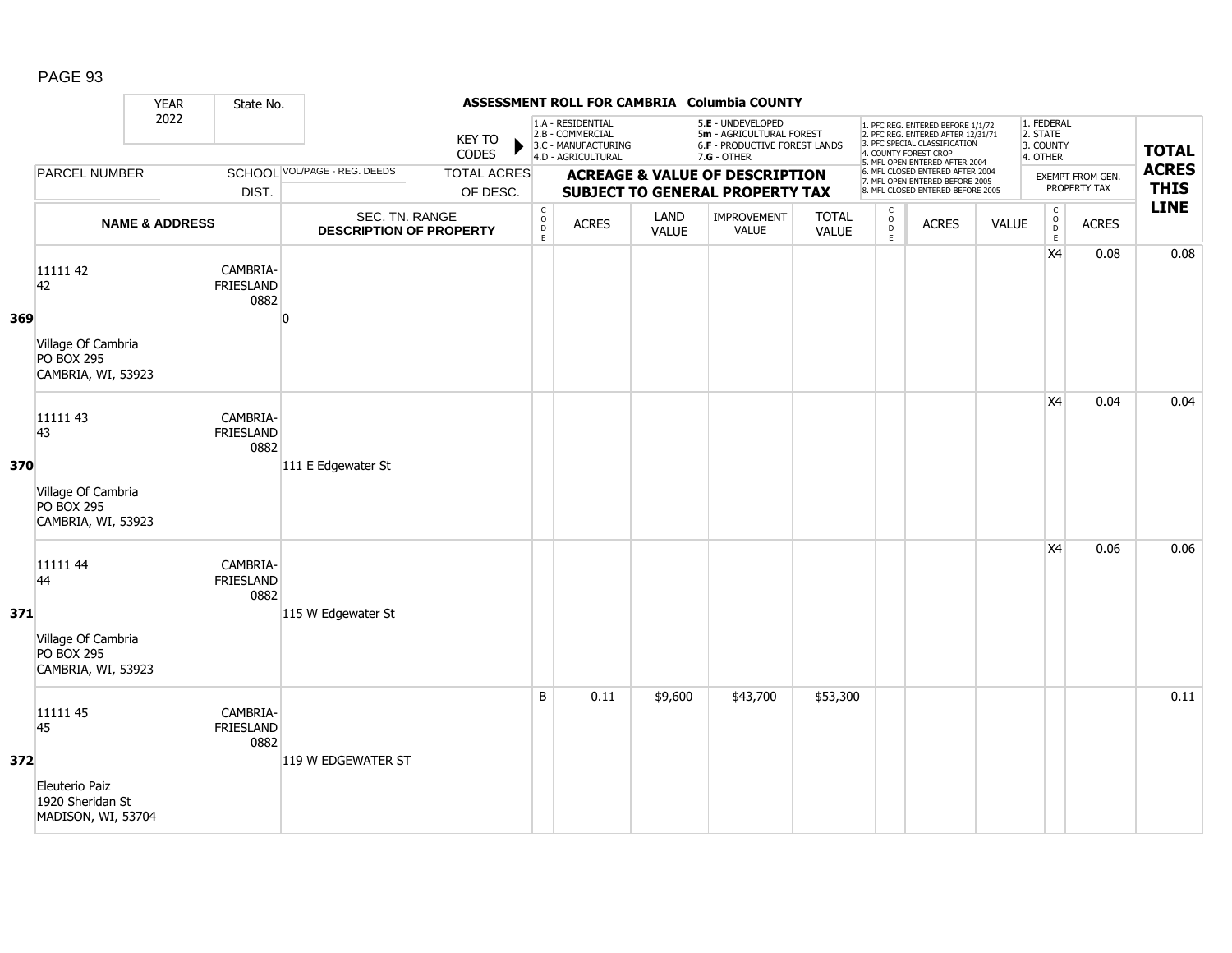|     |                                                                                                        | <b>YEAR</b>               | State No.                            |                                                  |                                |                                              |                                                                                    |                      | ASSESSMENT ROLL FOR CAMBRIA Columbia COUNTY                                                   |                              |                                               |                                                                                                                                                                     |              |                                                          |                                  |                             |
|-----|--------------------------------------------------------------------------------------------------------|---------------------------|--------------------------------------|--------------------------------------------------|--------------------------------|----------------------------------------------|------------------------------------------------------------------------------------|----------------------|-----------------------------------------------------------------------------------------------|------------------------------|-----------------------------------------------|---------------------------------------------------------------------------------------------------------------------------------------------------------------------|--------------|----------------------------------------------------------|----------------------------------|-----------------------------|
|     |                                                                                                        | 2022                      |                                      |                                                  | <b>KEY TO</b><br>CODES         |                                              | 1.A - RESIDENTIAL<br>2.B - COMMERCIAL<br>3.C - MANUFACTURING<br>4.D - AGRICULTURAL |                      | 5.E - UNDEVELOPED<br>5m - AGRICULTURAL FOREST<br>6.F - PRODUCTIVE FOREST LANDS<br>7.G - OTHER |                              |                                               | 1. PFC REG. ENTERED BEFORE 1/1/72<br>2. PFC REG. ENTERED AFTER 12/31/71<br>3. PFC SPECIAL CLASSIFICATION<br>4. COUNTY FOREST CROP<br>5. MFL OPEN ENTERED AFTER 2004 |              | 1. FEDERAL<br>2. STATE<br>3. COUNTY<br>4. OTHER          |                                  | <b>TOTAL</b>                |
|     | <b>PARCEL NUMBER</b>                                                                                   |                           | DIST.                                | <b>SCHOOL VOL/PAGE - REG. DEEDS</b>              | <b>TOTAL ACRES</b><br>OF DESC. |                                              |                                                                                    |                      | <b>ACREAGE &amp; VALUE OF DESCRIPTION</b><br>SUBJECT TO GENERAL PROPERTY TAX                  |                              |                                               | 6. MFL CLOSED ENTERED AFTER 2004<br>7. MFL OPEN ENTERED BEFORE 2005<br>8. MFL CLOSED ENTERED BEFORE 2005                                                            |              |                                                          | EXEMPT FROM GEN.<br>PROPERTY TAX | <b>ACRES</b><br><b>THIS</b> |
|     |                                                                                                        | <b>NAME &amp; ADDRESS</b> |                                      | SEC. TN. RANGE<br><b>DESCRIPTION OF PROPERTY</b> |                                | $\begin{array}{c}\nC \\ O \\ E\n\end{array}$ | <b>ACRES</b>                                                                       | LAND<br><b>VALUE</b> | IMPROVEMENT<br><b>VALUE</b>                                                                   | <b>TOTAL</b><br><b>VALUE</b> | $\mathsf{C}$<br>$_\mathrm{D}^\mathrm{O}$<br>E | <b>ACRES</b>                                                                                                                                                        | <b>VALUE</b> | $\begin{matrix} 0 \\ 0 \\ 0 \end{matrix}$<br>$\mathsf E$ | <b>ACRES</b>                     | <b>LINE</b>                 |
| 373 | 11111 46<br>46<br>John R Kampstra<br>215 E Edgewater St<br>CAMBRIA, WI, 53923                          |                           | CAMBRIA-<br><b>FRIESLAND</b><br>0882 | 123 W EDGEWATER ST                               |                                | B                                            | 0.08                                                                               | \$7,300              | \$14,900                                                                                      | \$22,200                     |                                               |                                                                                                                                                                     |              |                                                          |                                  | 0.08                        |
| 374 | 11111 47<br>47<br>Sheila R Olson, McKenzie Olson<br>W5272 Cty Rd C<br>Montello, WI, 53949              |                           | CAMBRIA-<br><b>FRIESLAND</b><br>0882 | 129 W Edgewater St                               |                                | B                                            | 0.13                                                                               | \$11,600             | \$98,700                                                                                      | \$110,300                    |                                               |                                                                                                                                                                     |              |                                                          |                                  | 0.13                        |
| 375 | 11111 48<br>48<br>Gary C Worden, Nicholas Wright et al.<br>3703 South 46th St<br>Greenfield, WI, 53220 |                           | CAMBRIA-<br><b>FRIESLAND</b><br>0882 | 209 W Edgewater St                               |                                | A                                            | 0.90                                                                               | \$27,200             | \$79,500                                                                                      | \$106,700                    |                                               |                                                                                                                                                                     |              |                                                          |                                  | 0.90                        |
| 376 | 11111 49.02<br>49.02<br>Village Of Cambria<br><b>PO BOX 295</b><br>CAMBRIA, WI, 53923                  |                           | CAMBRIA-<br><b>FRIESLAND</b><br>0882 | LIFT STATION behind Village office               |                                |                                              |                                                                                    |                      |                                                                                               |                              |                                               |                                                                                                                                                                     |              | X4                                                       | 1.10                             | 1.10                        |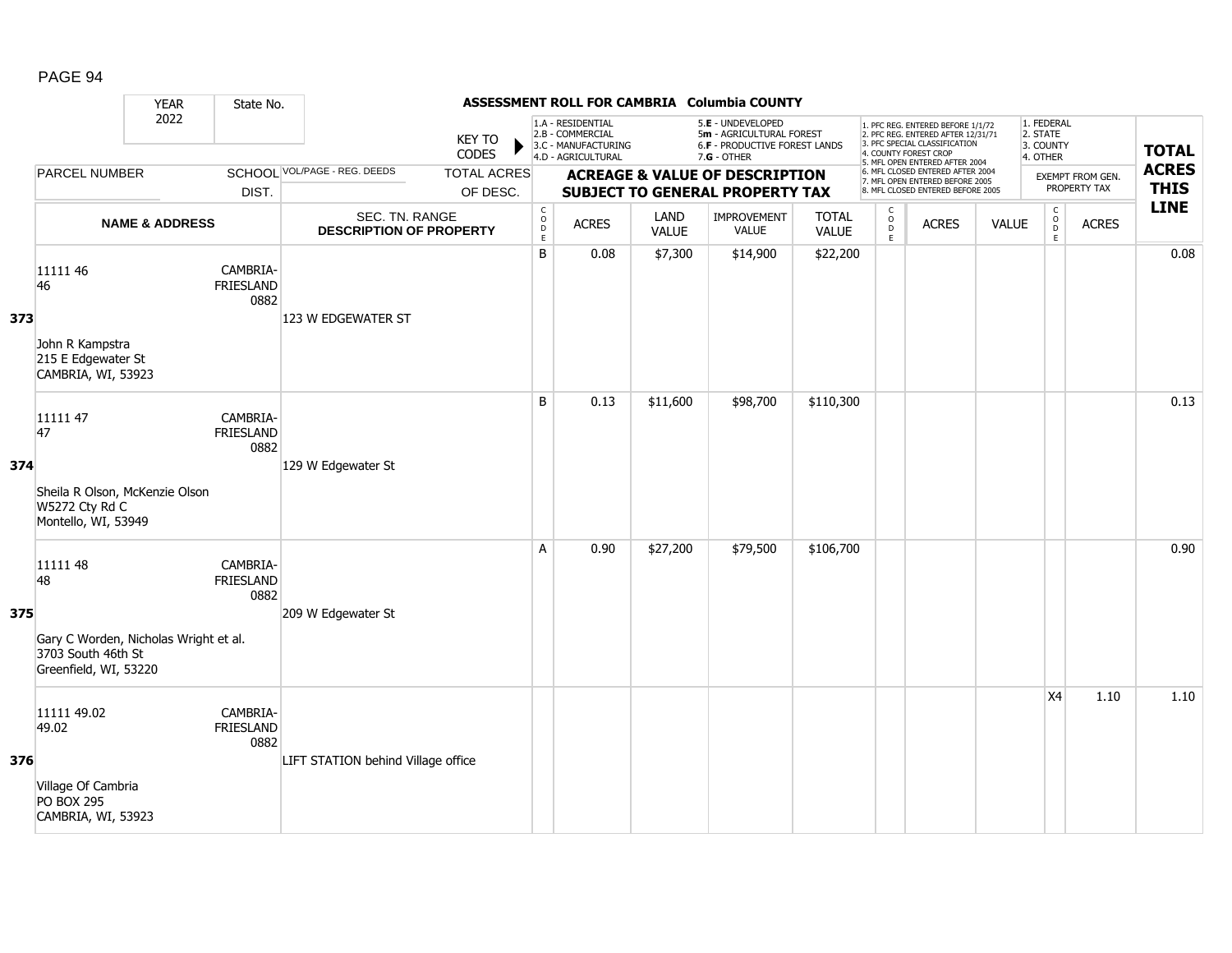|     |                                                                                                 | <b>YEAR</b>               | State No.                            |                                                  |                                |                                                          |                                                                                    |                      | ASSESSMENT ROLL FOR CAMBRIA Columbia COUNTY                                                     |                       |                                     |                                                                                                                                                                     |              |                                                 |                                  |                             |
|-----|-------------------------------------------------------------------------------------------------|---------------------------|--------------------------------------|--------------------------------------------------|--------------------------------|----------------------------------------------------------|------------------------------------------------------------------------------------|----------------------|-------------------------------------------------------------------------------------------------|-----------------------|-------------------------------------|---------------------------------------------------------------------------------------------------------------------------------------------------------------------|--------------|-------------------------------------------------|----------------------------------|-----------------------------|
|     |                                                                                                 | 2022                      |                                      |                                                  | <b>KEY TO</b><br>CODES         |                                                          | 1.A - RESIDENTIAL<br>2.B - COMMERCIAL<br>3.C - MANUFACTURING<br>4.D - AGRICULTURAL |                      | 5.E - UNDEVELOPED<br>5m - AGRICULTURAL FOREST<br>6.F - PRODUCTIVE FOREST LANDS<br>$7.G - OTHER$ |                       |                                     | 1. PFC REG. ENTERED BEFORE 1/1/72<br>2. PFC REG. ENTERED AFTER 12/31/71<br>3. PFC SPECIAL CLASSIFICATION<br>4. COUNTY FOREST CROP<br>5. MFL OPEN ENTERED AFTER 2004 |              | 1. FEDERAL<br>2. STATE<br>3. COUNTY<br>4. OTHER |                                  | <b>TOTAL</b>                |
|     | <b>PARCEL NUMBER</b>                                                                            |                           | DIST.                                | <b>SCHOOL VOL/PAGE - REG. DEEDS</b>              | <b>TOTAL ACRES</b><br>OF DESC. |                                                          |                                                                                    |                      | <b>ACREAGE &amp; VALUE OF DESCRIPTION</b><br><b>SUBJECT TO GENERAL PROPERTY TAX</b>             |                       |                                     | 6. MFL CLOSED ENTERED AFTER 2004<br>7. MFL OPEN ENTERED BEFORE 2005<br>8. MFL CLOSED ENTERED BEFORE 2005                                                            |              |                                                 | EXEMPT FROM GEN.<br>PROPERTY TAX | <b>ACRES</b><br><b>THIS</b> |
|     |                                                                                                 | <b>NAME &amp; ADDRESS</b> |                                      | SEC. TN. RANGE<br><b>DESCRIPTION OF PROPERTY</b> |                                | $\begin{matrix} 0 \\ 0 \\ D \end{matrix}$<br>$\mathsf E$ | <b>ACRES</b>                                                                       | LAND<br><b>VALUE</b> | IMPROVEMENT<br><b>VALUE</b>                                                                     | <b>TOTAL</b><br>VALUE | $\mathsf{C}$<br>$\int_{D}^{O}$<br>E | <b>ACRES</b>                                                                                                                                                        | <b>VALUE</b> | $\mathsf C$<br>$_{\rm D}^{\rm O}$<br>E          | <b>ACRES</b>                     | <b>LINE</b>                 |
| 377 | 11111 5<br>5<br>The Neil Siewert Revocable Trust<br>PO Box 97<br>KINGSTON, WI, 53939            |                           | CAMBRIA-<br>FRIESLAND<br>0882        | 102 E Edgewater St                               |                                | B                                                        | 0.30                                                                               | \$20,800             | \$139,300                                                                                       | \$160,100             |                                     |                                                                                                                                                                     |              |                                                 |                                  | 0.30                        |
| 378 | 11111 50<br>50<br>John R Kampstra<br>215 E Edgewater St<br>CAMBRIA, WI, 53923                   |                           | CAMBRIA-<br><b>FRIESLAND</b><br>0882 | 219 W EDGEWATER ST                               |                                | B                                                        | 0.26                                                                               | \$600                | \$0                                                                                             | \$600                 |                                     |                                                                                                                                                                     |              |                                                 |                                  | 0.26                        |
| 379 | 11111 51<br>51<br>Scott Moon<br>234 Towyn St, #15<br>CAMBRIA, WI, 53923                         |                           | CAMBRIA-<br><b>FRIESLAND</b><br>0882 | n                                                |                                | A                                                        | 0.72                                                                               | \$7,600              | \$0                                                                                             | \$7,600               |                                     |                                                                                                                                                                     |              |                                                 |                                  | 0.72                        |
| 380 | 11111 51.A<br>51.A<br>Dallas Buchholz, Jeannie Buchholz<br>216 W FIRST ST<br>CAMBRIA, WI, 53923 |                           | CAMBRIA-<br><b>FRIESLAND</b><br>0882 | $\overline{0}$                                   |                                | A                                                        | 0.60                                                                               | \$1,200              | \$0                                                                                             | \$1,200               |                                     |                                                                                                                                                                     |              |                                                 |                                  | 0.60                        |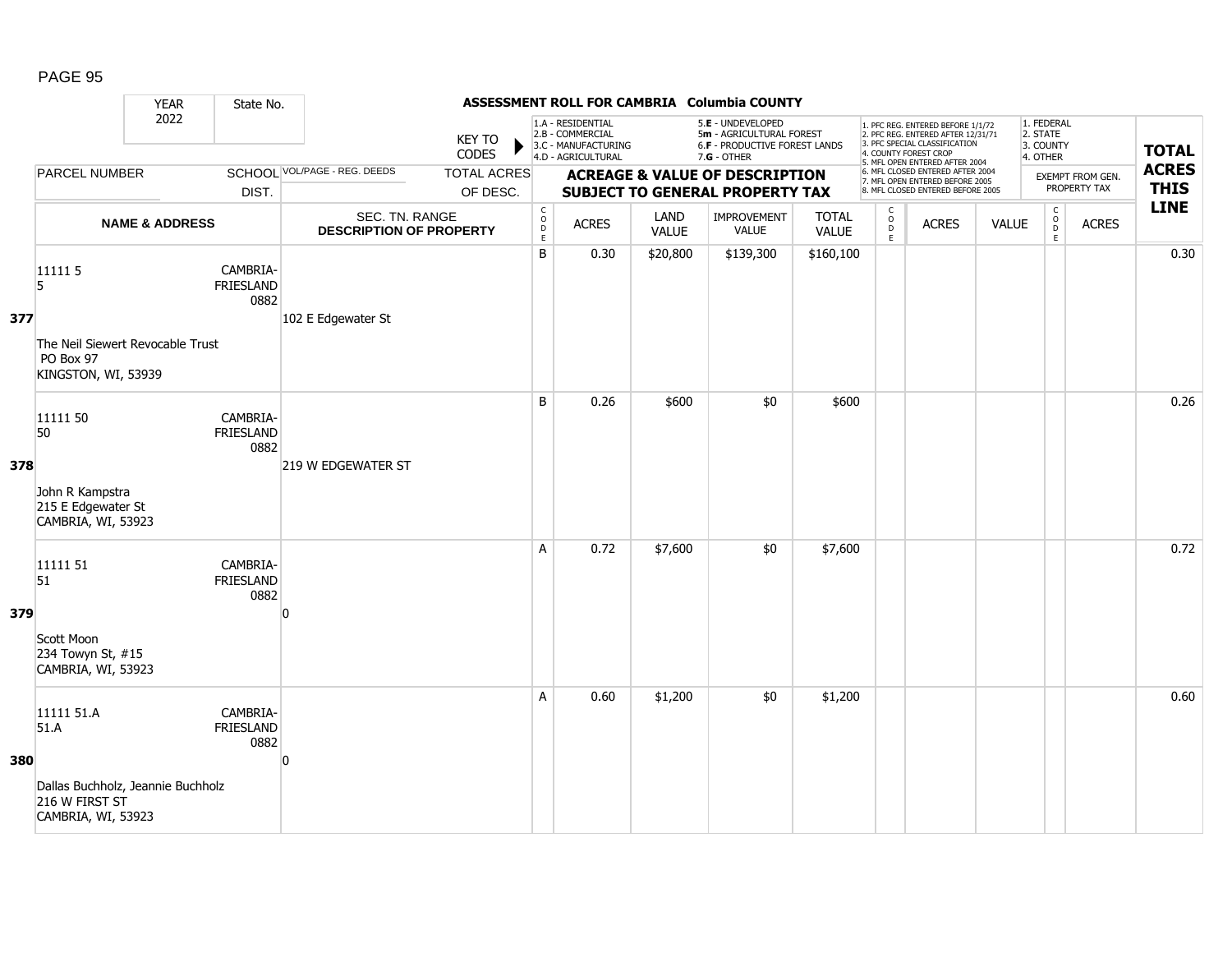|     |                                                                                      | <b>YEAR</b>               | State No.                            |                                                  |                                |                                        |                                                                                    |               | ASSESSMENT ROLL FOR CAMBRIA Columbia COUNTY                                                     |                              |                                                    |                                                                                                                                                                     |              |                                                 |                                  |                             |
|-----|--------------------------------------------------------------------------------------|---------------------------|--------------------------------------|--------------------------------------------------|--------------------------------|----------------------------------------|------------------------------------------------------------------------------------|---------------|-------------------------------------------------------------------------------------------------|------------------------------|----------------------------------------------------|---------------------------------------------------------------------------------------------------------------------------------------------------------------------|--------------|-------------------------------------------------|----------------------------------|-----------------------------|
|     |                                                                                      | 2022                      |                                      |                                                  | <b>KEY TO</b><br>CODES         |                                        | 1.A - RESIDENTIAL<br>2.B - COMMERCIAL<br>3.C - MANUFACTURING<br>4.D - AGRICULTURAL |               | 5.E - UNDEVELOPED<br>5m - AGRICULTURAL FOREST<br>6.F - PRODUCTIVE FOREST LANDS<br>$7.G - OTHER$ |                              |                                                    | 1. PFC REG. ENTERED BEFORE 1/1/72<br>2. PFC REG. ENTERED AFTER 12/31/71<br>3. PFC SPECIAL CLASSIFICATION<br>4. COUNTY FOREST CROP<br>5. MFL OPEN ENTERED AFTER 2004 |              | 1. FEDERAL<br>2. STATE<br>3. COUNTY<br>4. OTHER |                                  | <b>TOTAL</b>                |
|     | <b>PARCEL NUMBER</b>                                                                 |                           | DIST.                                | <b>SCHOOL VOL/PAGE - REG. DEEDS</b>              | <b>TOTAL ACRES</b><br>OF DESC. |                                        |                                                                                    |               | <b>ACREAGE &amp; VALUE OF DESCRIPTION</b><br><b>SUBJECT TO GENERAL PROPERTY TAX</b>             |                              |                                                    | 6. MFL CLOSED ENTERED AFTER 2004<br>7. MFL OPEN ENTERED BEFORE 2005<br>8. MFL CLOSED ENTERED BEFORE 2005                                                            |              |                                                 | EXEMPT FROM GEN.<br>PROPERTY TAX | <b>ACRES</b><br><b>THIS</b> |
|     |                                                                                      | <b>NAME &amp; ADDRESS</b> |                                      | SEC. TN. RANGE<br><b>DESCRIPTION OF PROPERTY</b> |                                | C<br>$_{\rm D}^{\rm O}$<br>$\mathsf E$ | <b>ACRES</b>                                                                       | LAND<br>VALUE | IMPROVEMENT<br><b>VALUE</b>                                                                     | <b>TOTAL</b><br><b>VALUE</b> | $\mathsf{C}$<br>$_{\rm D}^{\rm O}$<br>$\mathsf{E}$ | <b>ACRES</b>                                                                                                                                                        | <b>VALUE</b> | $\mathsf C$<br>$_{\rm D}^{\rm O}$<br>E          | <b>ACRES</b>                     | <b>LINE</b>                 |
| 381 | 11111 52<br>52<br>Christopher A Ernst<br>N6699 State Rd 22<br>PARDEEVILLE, WI, 53954 |                           | CAMBRIA-<br><b>FRIESLAND</b><br>0882 | ŋ                                                |                                | B                                      | 0.10                                                                               | \$200         | \$0                                                                                             | \$200                        |                                                    |                                                                                                                                                                     |              |                                                 |                                  | 0.10                        |
| 382 | 11111 53<br>53<br>Christopher A Ernst<br>N6699 State Rd 22<br>PARDEEVILLE, WI, 53954 |                           | CAMBRIA-<br>FRIESLAND<br>0882        | 323 W EDGEWATER ST                               |                                | B                                      | 0.21                                                                               | \$9,300       | \$7,500                                                                                         | \$16,800                     |                                                    |                                                                                                                                                                     |              |                                                 |                                  | 0.21                        |
| 383 | 11111 54<br>54<br>Christopher A Ernst<br>N6699 State Rd 22<br>PARDEEVILLE, WI, 53954 |                           | CAMBRIA-<br>FRIESLAND<br>0882        | 317 W EDGEWATER ST                               |                                | A                                      | 0.21                                                                               | \$18,200      | \$15,600                                                                                        | \$33,800                     |                                                    |                                                                                                                                                                     |              |                                                 |                                  | 0.21                        |
| 384 | 11111 55<br>55<br>Christopher A Ernst<br>N6699 State Rd 22<br>PARDEEVILLE, WI, 53954 |                           | CAMBRIA-<br><b>FRIESLAND</b><br>0882 | O                                                |                                | A                                      | 0.20                                                                               | \$900         | \$0                                                                                             | \$900                        |                                                    |                                                                                                                                                                     |              |                                                 |                                  | 0.20                        |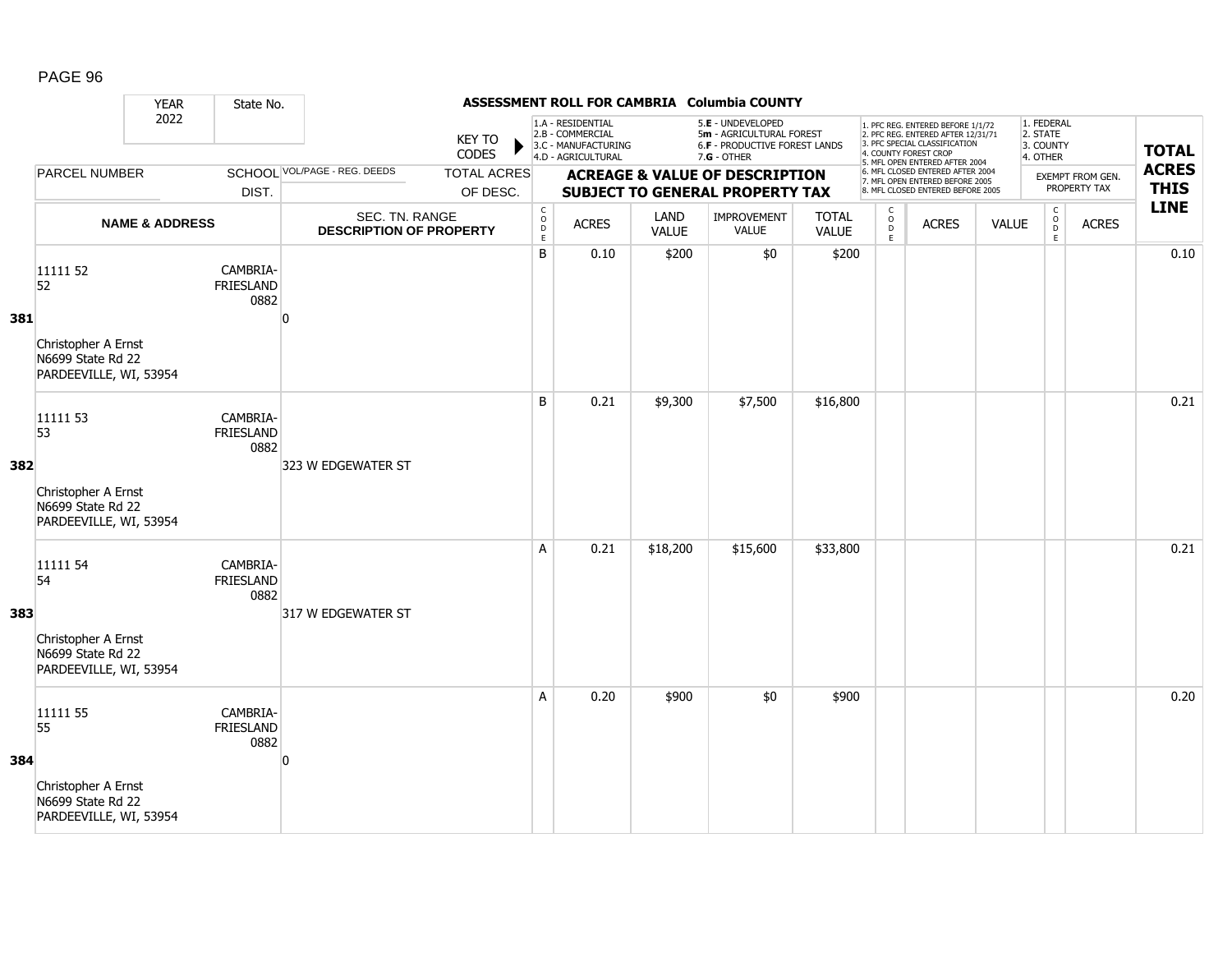|     |                                                                                             | <b>YEAR</b>               | State No.                            |                                                  |                                |                                                   |                                                                                    |               | ASSESSMENT ROLL FOR CAMBRIA Columbia COUNTY                                                     |                              |                                                    |                                                                                                                                                                     |              |                                                 |                                  |                             |
|-----|---------------------------------------------------------------------------------------------|---------------------------|--------------------------------------|--------------------------------------------------|--------------------------------|---------------------------------------------------|------------------------------------------------------------------------------------|---------------|-------------------------------------------------------------------------------------------------|------------------------------|----------------------------------------------------|---------------------------------------------------------------------------------------------------------------------------------------------------------------------|--------------|-------------------------------------------------|----------------------------------|-----------------------------|
|     |                                                                                             | 2022                      | DIST.                                |                                                  | <b>KEY TO</b><br>CODES         |                                                   | 1.A - RESIDENTIAL<br>2.B - COMMERCIAL<br>3.C - MANUFACTURING<br>4.D - AGRICULTURAL |               | 5.E - UNDEVELOPED<br>5m - AGRICULTURAL FOREST<br>6.F - PRODUCTIVE FOREST LANDS<br>$7.G - OTHER$ |                              |                                                    | 1. PFC REG. ENTERED BEFORE 1/1/72<br>2. PFC REG. ENTERED AFTER 12/31/71<br>3. PFC SPECIAL CLASSIFICATION<br>4. COUNTY FOREST CROP<br>5. MFL OPEN ENTERED AFTER 2004 |              | 1. FEDERAL<br>2. STATE<br>3. COUNTY<br>4. OTHER |                                  | <b>TOTAL</b>                |
|     | <b>PARCEL NUMBER</b>                                                                        |                           |                                      | <b>SCHOOL VOL/PAGE - REG. DEEDS</b>              | <b>TOTAL ACRES</b><br>OF DESC. |                                                   |                                                                                    |               | <b>ACREAGE &amp; VALUE OF DESCRIPTION</b><br><b>SUBJECT TO GENERAL PROPERTY TAX</b>             |                              |                                                    | 6. MFL CLOSED ENTERED AFTER 2004<br>7. MFL OPEN ENTERED BEFORE 2005<br>8. MFL CLOSED ENTERED BEFORE 2005                                                            |              |                                                 | EXEMPT FROM GEN.<br>PROPERTY TAX | <b>ACRES</b><br><b>THIS</b> |
|     |                                                                                             | <b>NAME &amp; ADDRESS</b> |                                      | SEC. TN. RANGE<br><b>DESCRIPTION OF PROPERTY</b> |                                | $\begin{array}{c}\nC \\ O \\ D \\ E\n\end{array}$ | <b>ACRES</b>                                                                       | LAND<br>VALUE | IMPROVEMENT<br><b>VALUE</b>                                                                     | <b>TOTAL</b><br><b>VALUE</b> | $\mathsf{C}$<br>$_{\rm D}^{\rm O}$<br>$\mathsf{E}$ | <b>ACRES</b>                                                                                                                                                        | <b>VALUE</b> | $\mathsf C$<br>$_{\rm D}^{\rm O}$<br>E          | <b>ACRES</b>                     | <b>LINE</b>                 |
| 385 | 11111 56<br>56<br>Scott Moon<br>234 Towyn St, #15<br>CAMBRIA, WI, 53923                     |                           | CAMBRIA-<br><b>FRIESLAND</b><br>0882 | 303 W Edgewater St                               |                                | B                                                 | 0.10                                                                               | \$9,000       | \$2,500                                                                                         | \$11,500                     |                                                    |                                                                                                                                                                     |              |                                                 |                                  | 0.10                        |
| 386 | 11111 56.01<br>56.01<br>Columbia County<br>112 East Edgewater Streeet<br>PORTAGE, WI, 53901 |                           | CAMBRIA-<br>FRIESLAND<br>0882        | <b>W EDGEWATER ST</b>                            |                                |                                                   |                                                                                    |               |                                                                                                 |                              |                                                    |                                                                                                                                                                     |              | X <sub>3</sub>                                  | 0.06                             | 0.06                        |
| 387 | 11111 57<br>57<br>John R Kampstra<br>215 E Edgewater St<br>CAMBRIA, WI, 53923               |                           | CAMBRIA-<br><b>FRIESLAND</b><br>0882 | 219 W EDGEWATER ST                               |                                | B                                                 | 0.25                                                                               | \$10,300      | \$0                                                                                             | \$10,300                     |                                                    |                                                                                                                                                                     |              |                                                 |                                  | 0.25                        |
| 388 | 11111 58<br>58<br>James R Agnew<br>N5693 State Rd 146<br>RANDOLPH, WI, 53956                |                           | CAMBRIA-<br><b>FRIESLAND</b><br>0882 | 203 W EDGEWATER ST                               |                                | B                                                 | 0.07                                                                               | \$6,000       | \$3,900                                                                                         | \$9,900                      |                                                    |                                                                                                                                                                     |              |                                                 |                                  | 0.07                        |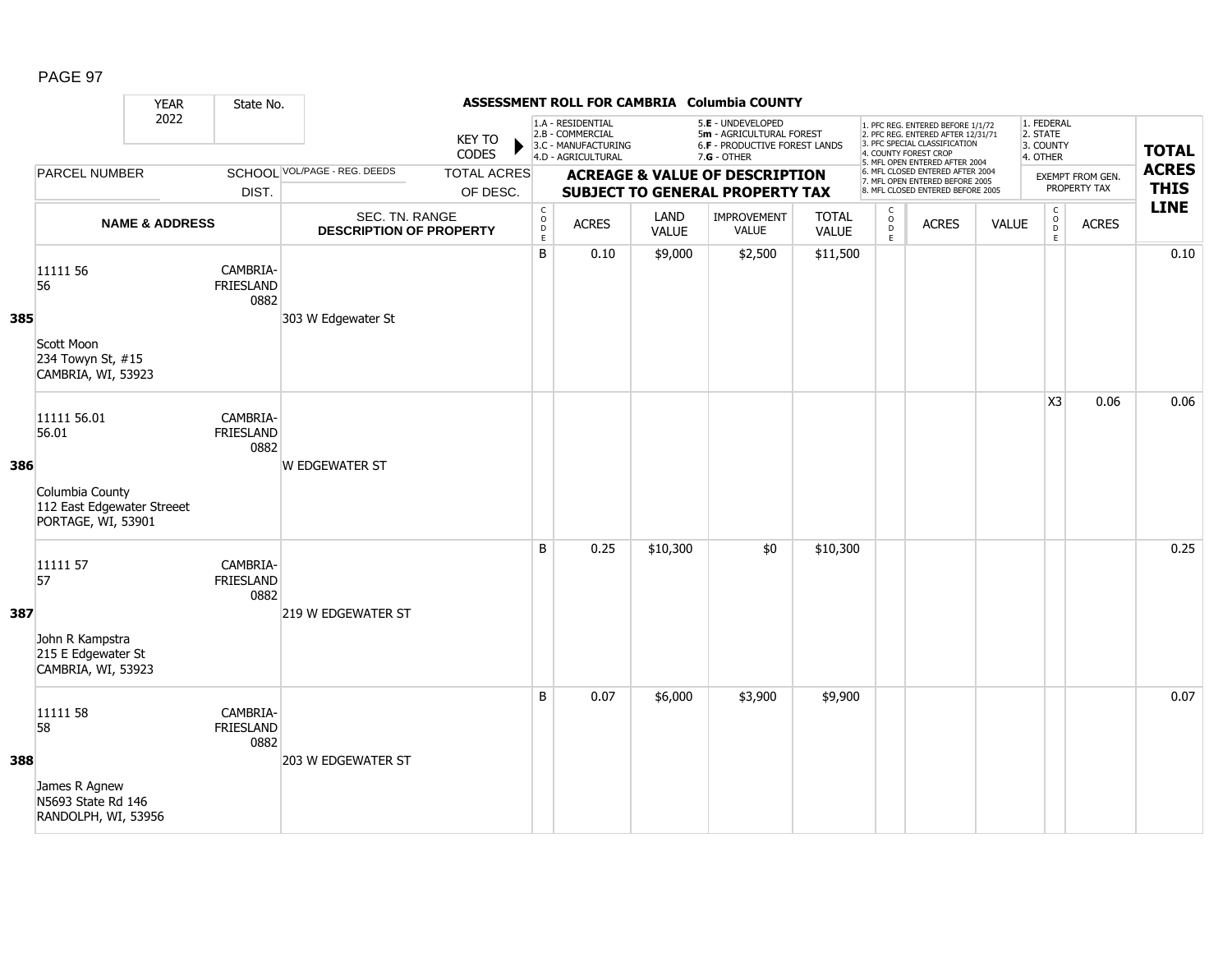|     |                                                                                      | <b>YEAR</b>               | State No.                            |                                                  |                                |                                                            |                                                                                    |                      | ASSESSMENT ROLL FOR CAMBRIA Columbia COUNTY                                                     |                              |                                     |                                                                                                                                                                     |              |                                                 |                                  |                             |
|-----|--------------------------------------------------------------------------------------|---------------------------|--------------------------------------|--------------------------------------------------|--------------------------------|------------------------------------------------------------|------------------------------------------------------------------------------------|----------------------|-------------------------------------------------------------------------------------------------|------------------------------|-------------------------------------|---------------------------------------------------------------------------------------------------------------------------------------------------------------------|--------------|-------------------------------------------------|----------------------------------|-----------------------------|
|     |                                                                                      |                           | 2022<br>DIST.                        |                                                  | <b>KEY TO</b><br><b>CODES</b>  |                                                            | 1.A - RESIDENTIAL<br>2.B - COMMERCIAL<br>3.C - MANUFACTURING<br>4.D - AGRICULTURAL |                      | 5.E - UNDEVELOPED<br>5m - AGRICULTURAL FOREST<br>6.F - PRODUCTIVE FOREST LANDS<br>$7.G - OTHER$ |                              |                                     | 1. PFC REG. ENTERED BEFORE 1/1/72<br>2. PFC REG. ENTERED AFTER 12/31/71<br>3. PFC SPECIAL CLASSIFICATION<br>4. COUNTY FOREST CROP<br>5. MFL OPEN ENTERED AFTER 2004 |              | 1. FEDERAL<br>2. STATE<br>3. COUNTY<br>4. OTHER |                                  | <b>TOTAL</b>                |
|     | PARCEL NUMBER                                                                        |                           |                                      | SCHOOL VOL/PAGE - REG. DEEDS                     | <b>TOTAL ACRES</b><br>OF DESC. |                                                            |                                                                                    |                      | <b>ACREAGE &amp; VALUE OF DESCRIPTION</b><br><b>SUBJECT TO GENERAL PROPERTY TAX</b>             |                              |                                     | 6. MFL CLOSED ENTERED AFTER 2004<br>7. MFL OPEN ENTERED BEFORE 2005<br>8. MFL CLOSED ENTERED BEFORE 2005                                                            |              |                                                 | EXEMPT FROM GEN.<br>PROPERTY TAX | <b>ACRES</b><br><b>THIS</b> |
|     |                                                                                      | <b>NAME &amp; ADDRESS</b> |                                      | SEC. TN. RANGE<br><b>DESCRIPTION OF PROPERTY</b> |                                | $\mathsf{C}$<br>$\begin{array}{c} 0 \\ D \\ E \end{array}$ | <b>ACRES</b>                                                                       | LAND<br><b>VALUE</b> | IMPROVEMENT<br>VALUE                                                                            | <b>TOTAL</b><br><b>VALUE</b> | $\mathsf{C}$<br>$\int_{D}^{O}$<br>E | <b>ACRES</b>                                                                                                                                                        | <b>VALUE</b> | $\mathsf C$<br>$_{\rm D}^{\rm O}$<br>E          | <b>ACRES</b>                     | <b>LINE</b>                 |
| 389 | 11111 58.A<br>58.A<br>Russell L Link<br>203 1/2 W EDGEWATER ST<br>CAMBRIA, WI, 53923 |                           | CAMBRIA-<br>FRIESLAND<br>0882        | 203.5 W Edgewater St                             |                                | A                                                          | 0.11                                                                               | \$9,600              | \$34,400                                                                                        | \$44,000                     |                                     |                                                                                                                                                                     |              |                                                 |                                  | 0.11                        |
| 390 | 11111 59<br>59<br>Tara Heller<br>101 Scott St<br>CAMBRIA, WI, 53923                  |                           | CAMBRIA-<br><b>FRIESLAND</b><br>0882 | 101 SCOTT ST                                     |                                | A                                                          | 0.20                                                                               | \$17,400             | \$83,700                                                                                        | \$101,100                    |                                     |                                                                                                                                                                     |              |                                                 |                                  | 0.20                        |
| 391 | 111116<br>6<br>Village Of Cambria<br><b>PO BOX 295</b><br>CAMBRIA, WI, 53923         |                           | CAMBRIA-<br>FRIESLAND<br>0882        | n                                                |                                |                                                            |                                                                                    |                      |                                                                                                 |                              |                                     |                                                                                                                                                                     |              | X4                                              | 0.20                             | 0.20                        |
| 392 | 11111 60<br>60<br>Shannon O Andre<br>310 W Edgewater St<br>CAMBRIA, WI, 53923        |                           | CAMBRIA-<br><b>FRIESLAND</b><br>0882 | 310 W EDGEWATER ST                               |                                | A                                                          | 0.20                                                                               | \$17,400             | \$114,500                                                                                       | \$131,900                    |                                     |                                                                                                                                                                     |              |                                                 |                                  | 0.20                        |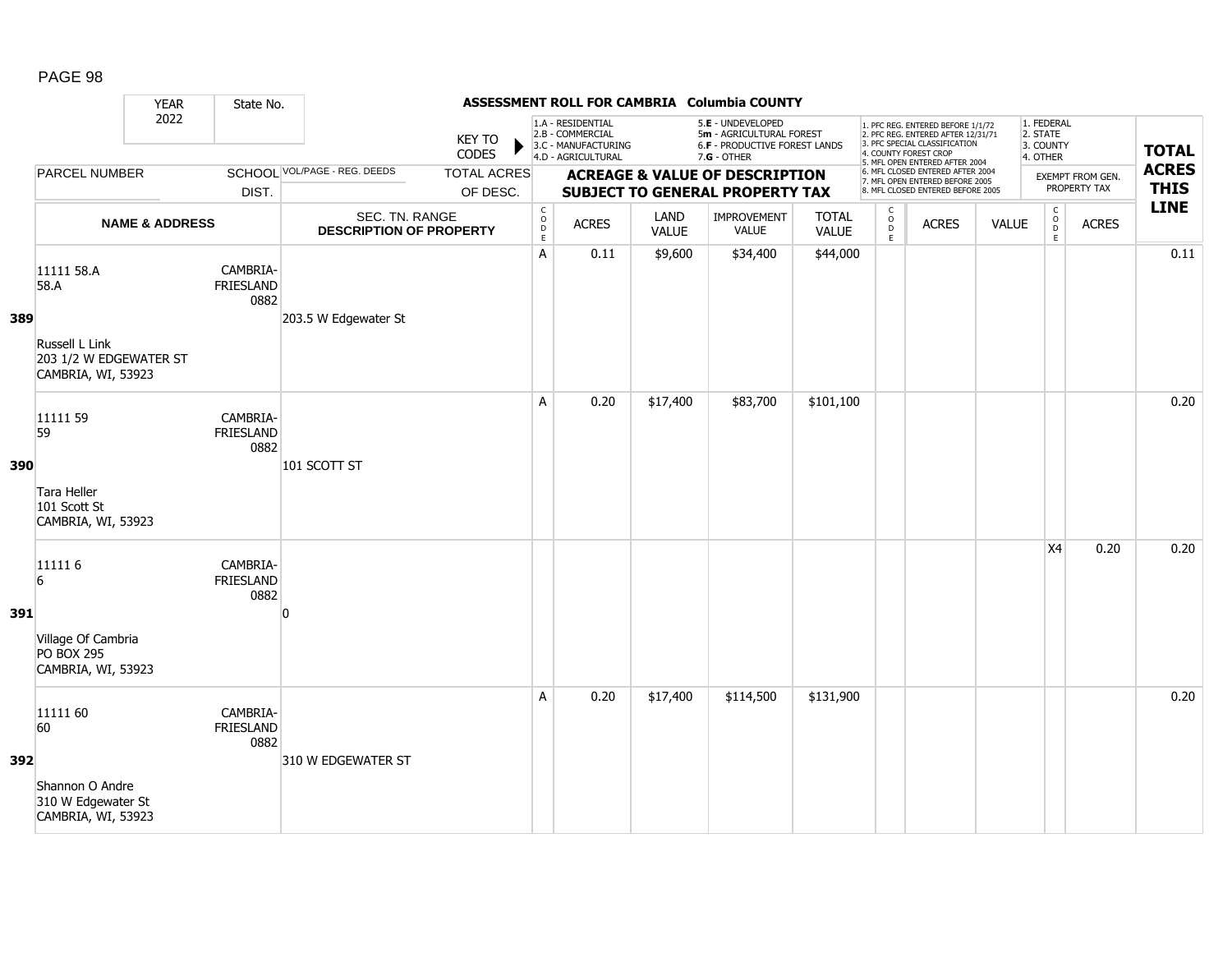|     |                                                                                                           | <b>YEAR</b>               | State No.                            |                                                  |                                |                                                          |                                                                                    |               | ASSESSMENT ROLL FOR CAMBRIA Columbia COUNTY                                                            |                       |                            |                                                                                                                                                                     |              |                                                 |                                  |                             |
|-----|-----------------------------------------------------------------------------------------------------------|---------------------------|--------------------------------------|--------------------------------------------------|--------------------------------|----------------------------------------------------------|------------------------------------------------------------------------------------|---------------|--------------------------------------------------------------------------------------------------------|-----------------------|----------------------------|---------------------------------------------------------------------------------------------------------------------------------------------------------------------|--------------|-------------------------------------------------|----------------------------------|-----------------------------|
|     |                                                                                                           | 2022                      |                                      |                                                  | <b>KEY TO</b><br>CODES         |                                                          | 1.A - RESIDENTIAL<br>2.B - COMMERCIAL<br>3.C - MANUFACTURING<br>4.D - AGRICULTURAL |               | 5.E - UNDEVELOPED<br>5m - AGRICULTURAL FOREST<br><b>6.F - PRODUCTIVE FOREST LANDS</b><br>$7.G - OTHER$ |                       |                            | 1. PFC REG. ENTERED BEFORE 1/1/72<br>2. PFC REG. ENTERED AFTER 12/31/71<br>3. PFC SPECIAL CLASSIFICATION<br>4. COUNTY FOREST CROP<br>5. MFL OPEN ENTERED AFTER 2004 |              | 1. FEDERAL<br>2. STATE<br>3. COUNTY<br>4. OTHER |                                  | <b>TOTAL</b>                |
|     | <b>PARCEL NUMBER</b>                                                                                      |                           | DIST.                                | SCHOOL VOL/PAGE - REG. DEEDS                     | <b>TOTAL ACRES</b><br>OF DESC. |                                                          |                                                                                    |               | <b>ACREAGE &amp; VALUE OF DESCRIPTION</b><br><b>SUBJECT TO GENERAL PROPERTY TAX</b>                    |                       |                            | 6. MFL CLOSED ENTERED AFTER 2004<br>7. MFL OPEN ENTERED BEFORE 2005<br>8. MFL CLOSED ENTERED BEFORE 2005                                                            |              |                                                 | EXEMPT FROM GEN.<br>PROPERTY TAX | <b>ACRES</b><br><b>THIS</b> |
|     |                                                                                                           | <b>NAME &amp; ADDRESS</b> |                                      | SEC. TN. RANGE<br><b>DESCRIPTION OF PROPERTY</b> |                                | $\begin{matrix} 0 \\ 0 \\ D \end{matrix}$<br>$\mathsf E$ | <b>ACRES</b>                                                                       | LAND<br>VALUE | IMPROVEMENT<br><b>VALUE</b>                                                                            | <b>TOTAL</b><br>VALUE | $\rm\frac{C}{O}$<br>D<br>E | <b>ACRES</b>                                                                                                                                                        | <b>VALUE</b> | $\begin{matrix} 0 \\ 0 \end{matrix}$<br>E       | <b>ACRES</b>                     | <b>LINE</b>                 |
| 393 | 11111 61<br>61<br>Donald G Krumscheid, Bunny Jo<br>Krumscheid<br>318 W Edgewater St<br>CAMBRIA, WI, 53923 |                           | CAMBRIA-<br><b>FRIESLAND</b><br>0882 | 318 W EDGEWATER st                               |                                | A                                                        | 0.20                                                                               | \$17,400      | \$87,000                                                                                               | \$104,400             |                            |                                                                                                                                                                     |              |                                                 |                                  | 0.20                        |
| 394 | 11111 62<br>62<br>Michael A Searvogel, June L Witthun<br>324 W EDGEWATER<br>CAMBRIA, WI, 53923            |                           | CAMBRIA-<br><b>FRIESLAND</b><br>0882 | 324 W Edgewater St                               |                                | A                                                        | 0.20                                                                               | \$17,400      | \$71,600                                                                                               | \$89,000              |                            |                                                                                                                                                                     |              |                                                 |                                  | 0.20                        |
| 395 | 11111 63<br>63<br>Stephanie Kiekhaefer<br>W9780 SWALLOW CIRCLE<br>BEAVER DAM, WI, 53916                   |                           | CAMBRIA-<br>FRIESLAND<br>0882        | 321 W FLORENCE ST                                |                                | A                                                        | 0.20                                                                               | \$17,400      | \$29,900                                                                                               | \$47,300              |                            |                                                                                                                                                                     |              |                                                 |                                  | 0.20                        |
| 396 | 11111 64<br>64<br>Frederick A Schultz, Mary E Schultz<br>315 W Florence St<br>CAMBRIA, WI, 53923          |                           | CAMBRIA-<br><b>FRIESLAND</b><br>0882 | 315 W Florence St                                |                                | A                                                        | 0.20                                                                               | \$17,400      | \$91,500                                                                                               | \$108,900             |                            |                                                                                                                                                                     |              |                                                 |                                  | 0.20                        |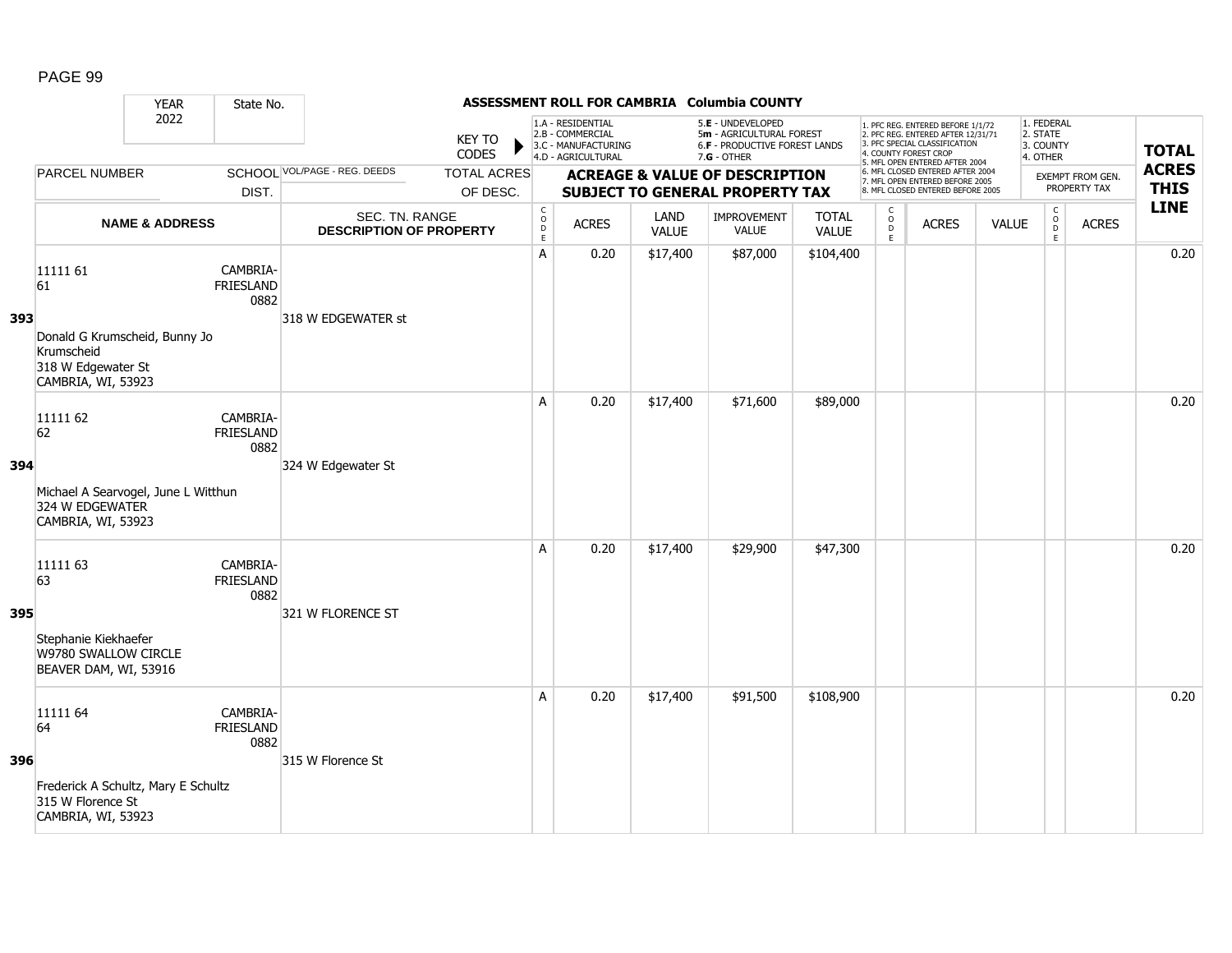|     |                                                                                                                               | <b>YEAR</b>               | State No.                            |                                                  |                                |                                                          |                                                                                    |               | ASSESSMENT ROLL FOR CAMBRIA Columbia COUNTY                                                     |                              |                                                    |                                                                                                                                                                     |              |                                                 |                                  |                             |
|-----|-------------------------------------------------------------------------------------------------------------------------------|---------------------------|--------------------------------------|--------------------------------------------------|--------------------------------|----------------------------------------------------------|------------------------------------------------------------------------------------|---------------|-------------------------------------------------------------------------------------------------|------------------------------|----------------------------------------------------|---------------------------------------------------------------------------------------------------------------------------------------------------------------------|--------------|-------------------------------------------------|----------------------------------|-----------------------------|
|     |                                                                                                                               | 2022                      |                                      |                                                  | <b>KEY TO</b><br>CODES         |                                                          | 1.A - RESIDENTIAL<br>2.B - COMMERCIAL<br>3.C - MANUFACTURING<br>4.D - AGRICULTURAL |               | 5.E - UNDEVELOPED<br>5m - AGRICULTURAL FOREST<br>6.F - PRODUCTIVE FOREST LANDS<br>$7.G - OTHER$ |                              |                                                    | 1. PFC REG. ENTERED BEFORE 1/1/72<br>2. PFC REG. ENTERED AFTER 12/31/71<br>3. PFC SPECIAL CLASSIFICATION<br>4. COUNTY FOREST CROP<br>5. MFL OPEN ENTERED AFTER 2004 |              | 1. FEDERAL<br>2. STATE<br>3. COUNTY<br>4. OTHER |                                  | <b>TOTAL</b>                |
|     | <b>PARCEL NUMBER</b>                                                                                                          |                           | DIST.                                | SCHOOL VOL/PAGE - REG. DEEDS                     | <b>TOTAL ACRES</b><br>OF DESC. |                                                          |                                                                                    |               | <b>ACREAGE &amp; VALUE OF DESCRIPTION</b><br><b>SUBJECT TO GENERAL PROPERTY TAX</b>             |                              |                                                    | 6. MFL CLOSED ENTERED AFTER 2004<br>7. MFL OPEN ENTERED BEFORE 2005<br>8. MFL CLOSED ENTERED BEFORE 2005                                                            |              |                                                 | EXEMPT FROM GEN.<br>PROPERTY TAX | <b>ACRES</b><br><b>THIS</b> |
|     |                                                                                                                               | <b>NAME &amp; ADDRESS</b> |                                      | SEC. TN. RANGE<br><b>DESCRIPTION OF PROPERTY</b> |                                | $\begin{matrix} 0 \\ 0 \\ D \end{matrix}$<br>$\mathsf E$ | <b>ACRES</b>                                                                       | LAND<br>VALUE | IMPROVEMENT<br><b>VALUE</b>                                                                     | <b>TOTAL</b><br><b>VALUE</b> | $\mathsf{C}$<br>$_{\rm D}^{\rm O}$<br>$\mathsf{E}$ | <b>ACRES</b>                                                                                                                                                        | <b>VALUE</b> | $\mathsf C$<br>$_{\rm D}^{\rm O}$<br>E          | <b>ACRES</b>                     | <b>LINE</b>                 |
| 397 | 11111 65<br>65<br>Mario A Leija, Gloria Leija<br>207 ROBERTS ST<br>CAMBRIA, WI, 53923                                         |                           | CAMBRIA-<br><b>FRIESLAND</b><br>0882 | 309 W Florence St                                |                                | A                                                        | 0.40                                                                               | \$21,900      | \$35,000                                                                                        | \$56,900                     |                                                    |                                                                                                                                                                     |              |                                                 |                                  | 0.40                        |
| 398 | 11111 66<br>66<br>CambriaLaundro LLC<br>W5554 State Rd 33<br>Pardeeville, WI, 53954                                           |                           | CAMBRIA-<br>FRIESLAND<br>0882        | 202 W Edgewater St                               |                                | B                                                        | 0.22                                                                               | \$19,500      | \$15,200                                                                                        | \$34,700                     |                                                    |                                                                                                                                                                     |              |                                                 |                                  | 0.22                        |
| 399 | 11111 66.A<br>66.A<br>c/o Duff & Phelps LLC<br>Centurytel of Southern Wisconsin LLC<br>PO BOX 2629<br>ADDISON, TX, 75001-2629 |                           | CAMBRIA-<br><b>FRIESLAND</b><br>0882 | 127 Towyn St                                     |                                |                                                          |                                                                                    |               |                                                                                                 |                              |                                                    |                                                                                                                                                                     |              | X <sub>5</sub>                                  | 0.08                             | 0.08                        |
| 400 | 11111 67<br>67<br>John R Kampstra<br>215 E Edgewater St<br>CAMBRIA, WI, 53923                                                 |                           | CAMBRIA-<br><b>FRIESLAND</b><br>0882 | 210 W EDGEWATER ST                               |                                | B                                                        | 0.10                                                                               | \$8,300       | \$45,200                                                                                        | \$53,500                     |                                                    |                                                                                                                                                                     |              |                                                 |                                  | 0.10                        |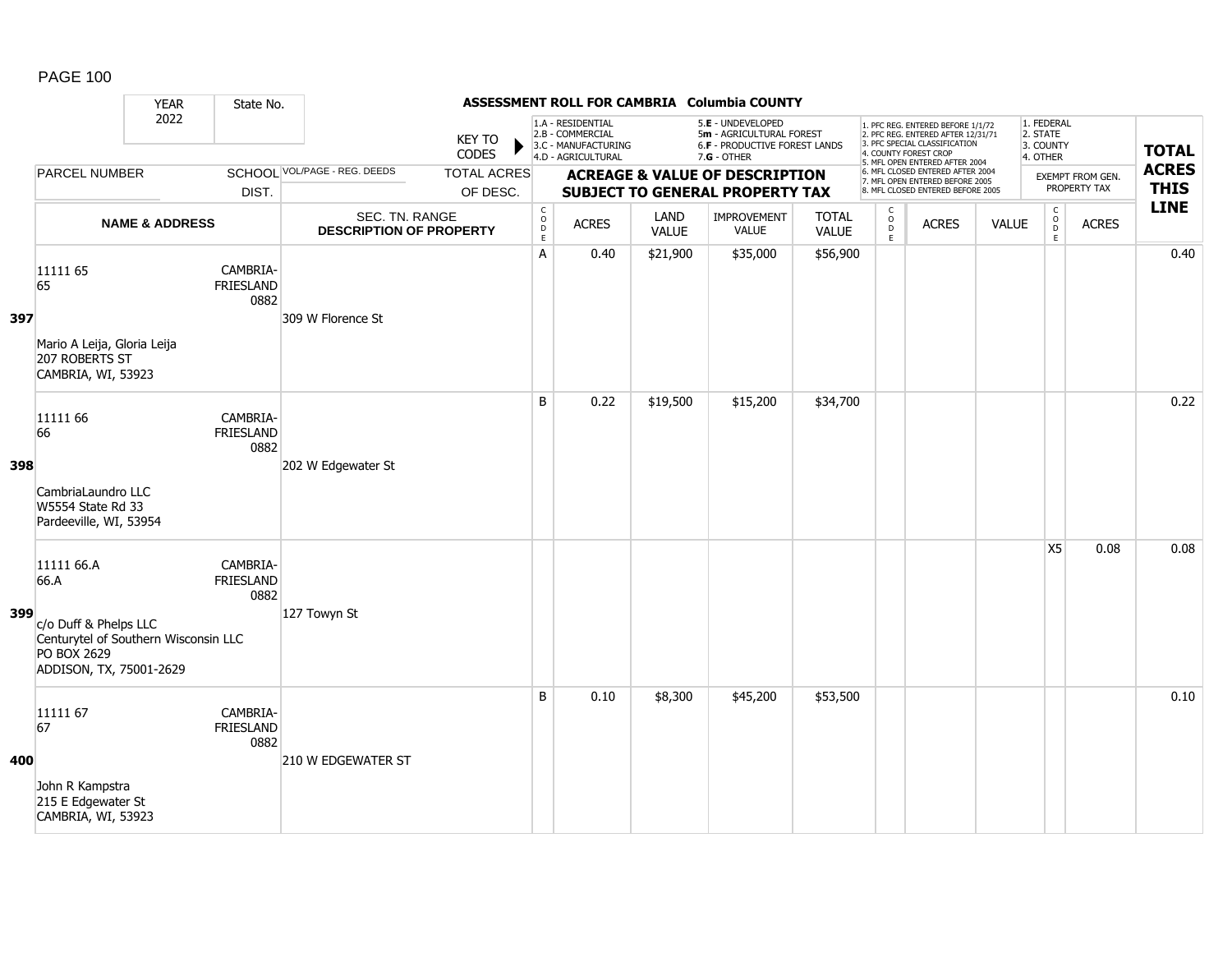|     |                                                                                                       | <b>YEAR</b>               | State No.                            |                                                  |                                |                                                                                    |              |                                                                                                 | ASSESSMENT ROLL FOR CAMBRIA Columbia COUNTY                                         |                       |                                                                                                                                                                     |                                                                                                          |                                                 |                                                  |                                  |                             |
|-----|-------------------------------------------------------------------------------------------------------|---------------------------|--------------------------------------|--------------------------------------------------|--------------------------------|------------------------------------------------------------------------------------|--------------|-------------------------------------------------------------------------------------------------|-------------------------------------------------------------------------------------|-----------------------|---------------------------------------------------------------------------------------------------------------------------------------------------------------------|----------------------------------------------------------------------------------------------------------|-------------------------------------------------|--------------------------------------------------|----------------------------------|-----------------------------|
|     |                                                                                                       | 2022<br>DIST.             |                                      | <b>KEY TO</b><br><b>CODES</b>                    |                                | 1.A - RESIDENTIAL<br>2.B - COMMERCIAL<br>3.C - MANUFACTURING<br>4.D - AGRICULTURAL |              | 5.E - UNDEVELOPED<br>5m - AGRICULTURAL FOREST<br>6.F - PRODUCTIVE FOREST LANDS<br>$7.G - OTHER$ |                                                                                     |                       | 1. PFC REG. ENTERED BEFORE 1/1/72<br>2. PFC REG. ENTERED AFTER 12/31/71<br>3. PFC SPECIAL CLASSIFICATION<br>4. COUNTY FOREST CROP<br>5. MFL OPEN ENTERED AFTER 2004 |                                                                                                          | 1. FEDERAL<br>2. STATE<br>3. COUNTY<br>4. OTHER |                                                  | <b>TOTAL</b>                     |                             |
|     | <b>PARCEL NUMBER</b>                                                                                  |                           |                                      | SCHOOL VOL/PAGE - REG. DEEDS                     | <b>TOTAL ACRES</b><br>OF DESC. |                                                                                    |              |                                                                                                 | <b>ACREAGE &amp; VALUE OF DESCRIPTION</b><br><b>SUBJECT TO GENERAL PROPERTY TAX</b> |                       |                                                                                                                                                                     | 6. MFL CLOSED ENTERED AFTER 2004<br>7. MFL OPEN ENTERED BEFORE 2005<br>8. MFL CLOSED ENTERED BEFORE 2005 |                                                 |                                                  | EXEMPT FROM GEN.<br>PROPERTY TAX | <b>ACRES</b><br><b>THIS</b> |
|     |                                                                                                       | <b>NAME &amp; ADDRESS</b> |                                      | SEC. TN. RANGE<br><b>DESCRIPTION OF PROPERTY</b> |                                | C<br>$_{\rm D}^{\rm O}$<br>$\mathsf E$                                             | <b>ACRES</b> | LAND<br><b>VALUE</b>                                                                            | IMPROVEMENT<br>VALUE                                                                | <b>TOTAL</b><br>VALUE | $\mathsf{C}$<br>$\int_{D}^{O}$<br>E                                                                                                                                 | <b>ACRES</b>                                                                                             | <b>VALUE</b>                                    | $\mathsf C$<br>$_{\rm D}^{\rm O}$<br>$\mathsf E$ | <b>ACRES</b>                     | <b>LINE</b>                 |
| 401 | 11111 68<br>68<br>Village Of Cambria<br><b>PO BOX 295</b><br>CAMBRIA, WI, 53923                       |                           | CAMBRIA-<br>FRIESLAND<br>0882        | 216 W EDGEWATER ST                               |                                |                                                                                    |              |                                                                                                 |                                                                                     |                       |                                                                                                                                                                     |                                                                                                          |                                                 | X4                                               | 0.20                             | 0.20                        |
| 402 | 11111 69<br>69<br>Village Of Cambria<br><b>PO BOX 295</b><br>CAMBRIA, WI, 53923                       |                           | CAMBRIA-<br><b>FRIESLAND</b><br>0882 | 224 W Edgewater St                               |                                |                                                                                    |              |                                                                                                 |                                                                                     |                       |                                                                                                                                                                     |                                                                                                          |                                                 | X4                                               | 0.15                             | 0.15                        |
| 403 | 111117<br>17<br>Applied Energies LLC<br>353 W PRAIRIE ST<br>COLUMBUS, WI, 53925                       |                           | CAMBRIA-<br><b>FRIESLAND</b><br>0882 | 118 W EDGEWATER                                  |                                | B                                                                                  | 0.04         | \$3,500                                                                                         | \$0                                                                                 | \$3,500               |                                                                                                                                                                     |                                                                                                          |                                                 |                                                  |                                  | 0.04                        |
| 404 | 11111 7.A<br>7.A<br>Enos Bontrager, Barb J Bontrager<br>106 W Edgewater St<br>CAMBRIA, WI, 53923-0008 |                           | CAMBRIA-<br><b>FRIESLAND</b><br>0882 | 106 W EDGEWATER ST                               |                                | $\mathsf{C}$                                                                       | 0.18         | \$0                                                                                             | \$0                                                                                 | \$0                   |                                                                                                                                                                     |                                                                                                          |                                                 |                                                  |                                  | 0.18                        |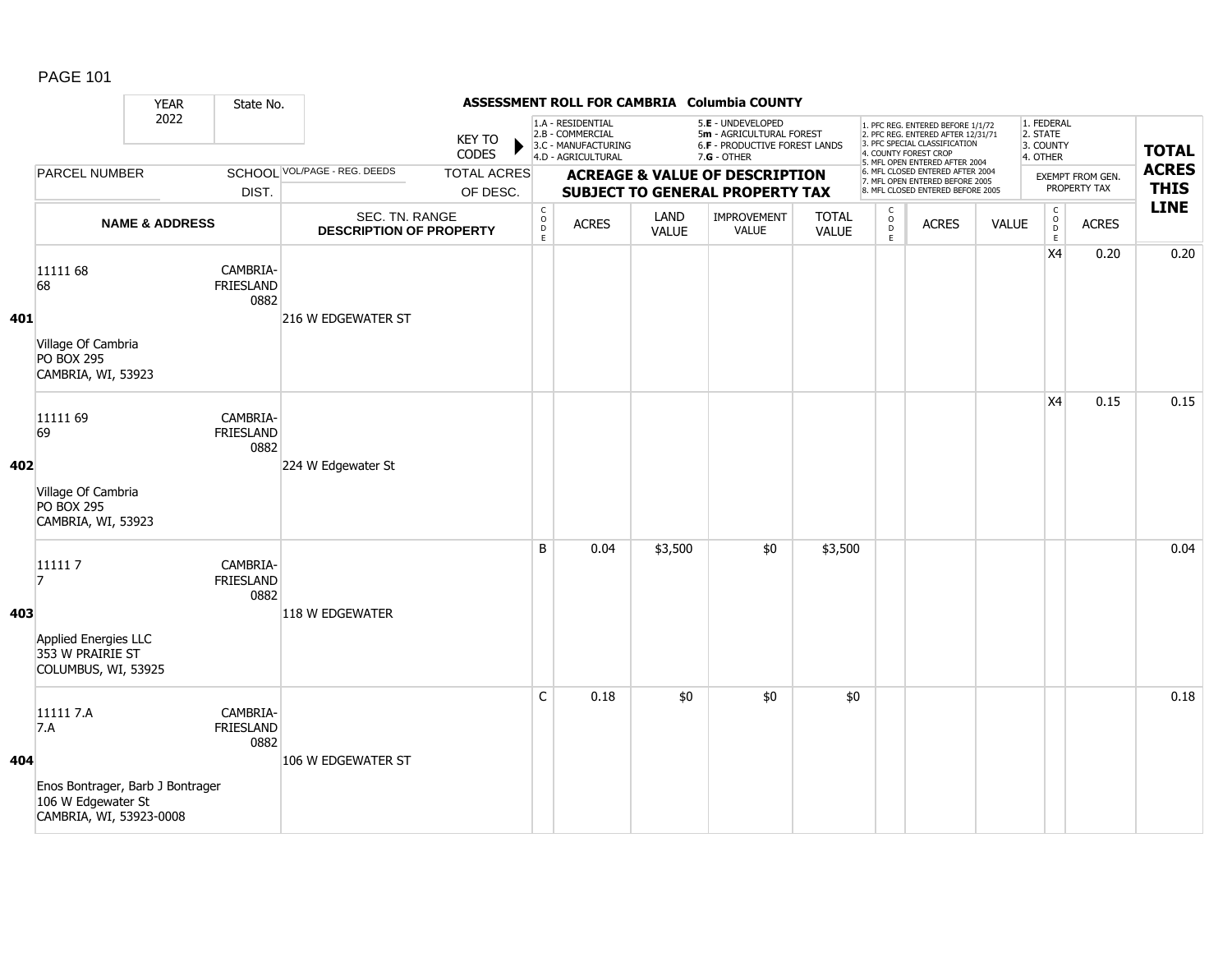|     |                                                                                                     | <b>YEAR</b>               | State No.                            |                                                  |                                |                                                              |                                                                                    |                      | ASSESSMENT ROLL FOR CAMBRIA Columbia COUNTY                                                   |                              |                              |                                                                                                                                                                     |              |                                                 |                                                         |                             |
|-----|-----------------------------------------------------------------------------------------------------|---------------------------|--------------------------------------|--------------------------------------------------|--------------------------------|--------------------------------------------------------------|------------------------------------------------------------------------------------|----------------------|-----------------------------------------------------------------------------------------------|------------------------------|------------------------------|---------------------------------------------------------------------------------------------------------------------------------------------------------------------|--------------|-------------------------------------------------|---------------------------------------------------------|-----------------------------|
|     |                                                                                                     | 2022                      |                                      |                                                  | <b>KEY TO</b><br>CODES         |                                                              | 1.A - RESIDENTIAL<br>2.B - COMMERCIAL<br>3.C - MANUFACTURING<br>4.D - AGRICULTURAL |                      | 5.E - UNDEVELOPED<br>5m - AGRICULTURAL FOREST<br>6.F - PRODUCTIVE FOREST LANDS<br>7.G - OTHER |                              |                              | 1. PFC REG. ENTERED BEFORE 1/1/72<br>2. PFC REG. ENTERED AFTER 12/31/71<br>3. PFC SPECIAL CLASSIFICATION<br>4. COUNTY FOREST CROP<br>5. MFL OPEN ENTERED AFTER 2004 |              | 1. FEDERAL<br>2. STATE<br>3. COUNTY<br>4. OTHER |                                                         | <b>TOTAL</b>                |
|     | <b>PARCEL NUMBER</b>                                                                                |                           | DIST.                                | <b>SCHOOL VOL/PAGE - REG. DEEDS</b>              | <b>TOTAL ACRES</b><br>OF DESC. |                                                              |                                                                                    |                      | <b>ACREAGE &amp; VALUE OF DESCRIPTION</b><br><b>SUBJECT TO GENERAL PROPERTY TAX</b>           |                              |                              | 6. MFL CLOSED ENTERED AFTER 2004<br>7. MFL OPEN ENTERED BEFORE 2005<br>8. MFL CLOSED ENTERED BEFORE 2005                                                            |              |                                                 | EXEMPT FROM GEN.<br>PROPERTY TAX                        | <b>ACRES</b><br><b>THIS</b> |
|     |                                                                                                     | <b>NAME &amp; ADDRESS</b> |                                      | SEC. TN. RANGE<br><b>DESCRIPTION OF PROPERTY</b> |                                | $\mathsf{C}$<br>$\begin{array}{c}\n0 \\ D \\ E\n\end{array}$ | <b>ACRES</b>                                                                       | LAND<br><b>VALUE</b> | IMPROVEMENT<br><b>VALUE</b>                                                                   | <b>TOTAL</b><br><b>VALUE</b> | C<br>$_{\rm D}^{\rm O}$<br>E | <b>ACRES</b>                                                                                                                                                        | <b>VALUE</b> |                                                 | $\mathsf{C}$<br>$_{\rm D}^{\rm O}$<br><b>ACRES</b><br>E | <b>LINE</b>                 |
| 405 | 11111 70<br>70<br>Kari L Burke<br>225 W FLORENCE ST<br>CAMBRIA, WI, 53923                           |                           | CAMBRIA-<br>FRIESLAND<br>0882        | 225 W Florence St                                |                                | Α                                                            | 0.20                                                                               | \$17,400             | \$80,400                                                                                      | \$97,800                     |                              |                                                                                                                                                                     |              |                                                 |                                                         | 0.20                        |
| 406 | 11111 71<br>71<br>John R Kampstra<br>215 E Edgewater St<br>CAMBRIA, WI, 53923                       |                           | CAMBRIA-<br><b>FRIESLAND</b><br>0882 | 217 W Florence St Unit 1                         |                                | A                                                            | 0.20                                                                               | \$17,400             | \$61,600                                                                                      | \$79,000                     |                              |                                                                                                                                                                     |              |                                                 |                                                         | 0.20                        |
| 407 | 11111 72<br>72<br>Nicole Albrecht<br>209 W Florence St<br>CAMBRIA, WI, 53923                        |                           | CAMBRIA-<br>FRIESLAND<br>0882        | 209 W FLORENCE ST                                |                                | A                                                            | 0.07                                                                               | \$6,000              | \$88,300                                                                                      | \$94,300                     |                              |                                                                                                                                                                     |              |                                                 |                                                         | 0.07                        |
| 408 | 11111 72.A<br>72.A<br>Terry E Dykstra, Diane S Dykstra<br>W1401 Bridgeview Dr<br>CAMBRIA, WI, 53923 |                           | CAMBRIA-<br><b>FRIESLAND</b><br>0882 | n                                                |                                | A                                                            | 0.24                                                                               | \$20,100             | \$0                                                                                           | \$20,100                     |                              |                                                                                                                                                                     |              |                                                 |                                                         | 0.24                        |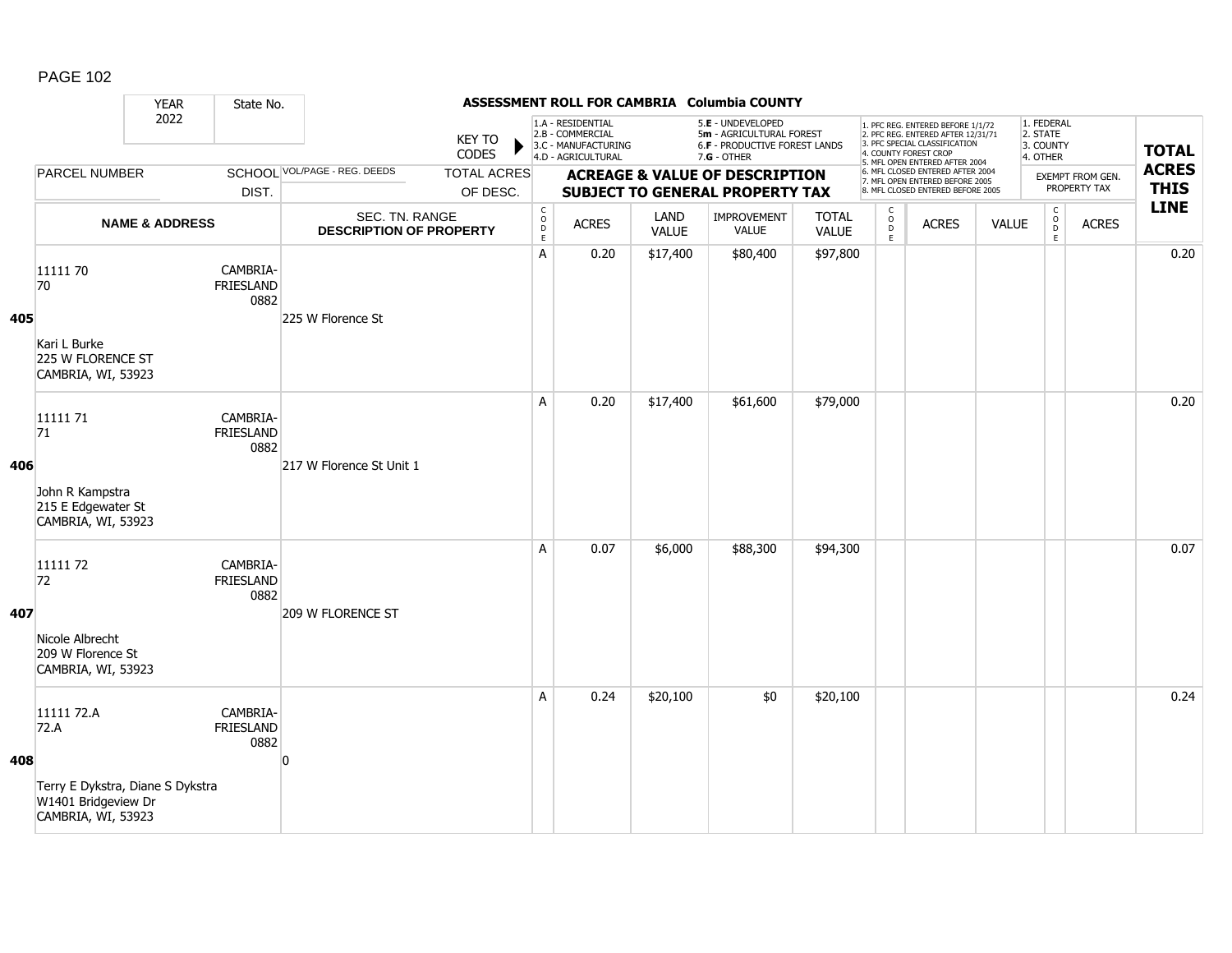|     |                                                                                                   | <b>YEAR</b>                                   | State No.                            |                                                  |                                |                                                 |                                                                                    |                      | ASSESSMENT ROLL FOR CAMBRIA Columbia COUNTY                                                   |                              |                              |                                                                                                                                                                     |              |                                                 |                                         |                             |
|-----|---------------------------------------------------------------------------------------------------|-----------------------------------------------|--------------------------------------|--------------------------------------------------|--------------------------------|-------------------------------------------------|------------------------------------------------------------------------------------|----------------------|-----------------------------------------------------------------------------------------------|------------------------------|------------------------------|---------------------------------------------------------------------------------------------------------------------------------------------------------------------|--------------|-------------------------------------------------|-----------------------------------------|-----------------------------|
|     |                                                                                                   | 2022<br>SCHOOL VOL/PAGE - REG. DEEDS<br>DIST. |                                      |                                                  | <b>KEY TO</b><br>CODES         |                                                 | 1.A - RESIDENTIAL<br>2.B - COMMERCIAL<br>3.C - MANUFACTURING<br>4.D - AGRICULTURAL |                      | 5.E - UNDEVELOPED<br>5m - AGRICULTURAL FOREST<br>6.F - PRODUCTIVE FOREST LANDS<br>7.G - OTHER |                              |                              | 1. PFC REG. ENTERED BEFORE 1/1/72<br>2. PFC REG. ENTERED AFTER 12/31/71<br>3. PFC SPECIAL CLASSIFICATION<br>4. COUNTY FOREST CROP<br>5. MFL OPEN ENTERED AFTER 2004 |              | 1. FEDERAL<br>2. STATE<br>3. COUNTY<br>4. OTHER |                                         | <b>TOTAL</b>                |
|     | <b>PARCEL NUMBER</b>                                                                              |                                               |                                      |                                                  | <b>TOTAL ACRES</b><br>OF DESC. |                                                 |                                                                                    |                      | <b>ACREAGE &amp; VALUE OF DESCRIPTION</b><br><b>SUBJECT TO GENERAL PROPERTY TAX</b>           |                              |                              | 6. MFL CLOSED ENTERED AFTER 2004<br>7. MFL OPEN ENTERED BEFORE 2005<br>8. MFL CLOSED ENTERED BEFORE 2005                                                            |              |                                                 | <b>EXEMPT FROM GEN.</b><br>PROPERTY TAX | <b>ACRES</b><br><b>THIS</b> |
|     |                                                                                                   | <b>NAME &amp; ADDRESS</b>                     |                                      | SEC. TN. RANGE<br><b>DESCRIPTION OF PROPERTY</b> |                                | $\begin{array}{c} C \\ O \\ D \\ E \end{array}$ | <b>ACRES</b>                                                                       | LAND<br><b>VALUE</b> | <b>IMPROVEMENT</b><br>VALUE                                                                   | <b>TOTAL</b><br><b>VALUE</b> | C<br>$_{\rm D}^{\rm O}$<br>E | <b>ACRES</b>                                                                                                                                                        | <b>VALUE</b> | $\mathsf{C}$<br>$_{\rm D}^{\rm O}$<br>E         | <b>ACRES</b>                            | <b>LINE</b>                 |
| 409 | 11111 73<br>73<br>Glen D Rohrbeck, Michael J Rohrbeck<br>91 North Park St<br>Markesan, WI, 53946  |                                               | CAMBRIA-<br><b>FRIESLAND</b><br>0882 | 205 W Florence St                                |                                | A                                               | 0.11                                                                               | \$9,400              | \$71,300                                                                                      | \$80,700                     |                              |                                                                                                                                                                     |              |                                                 |                                         | 0.11                        |
| 410 | 11111 74<br>74<br>First Presbyterian Church Of Cambria<br>121 W Florence St<br>CAMBRIA, WI, 53923 |                                               | CAMBRIA-<br><b>FRIESLAND</b><br>0882 | $\Omega$                                         |                                |                                                 |                                                                                    |                      |                                                                                               |                              |                              |                                                                                                                                                                     |              | X <sub>5</sub>                                  | 0.30                                    | 0.30                        |
| 411 | 11111 74.01<br>74.01<br>Stephen J Berryman<br>216 Scott St<br>Cambria, WI, 53923                  |                                               | CAMBRIA-<br>FRIESLAND<br>0882        | <b>W FLORENCE ST</b>                             |                                | B                                               | 0.03                                                                               | \$2,400              | \$0                                                                                           | \$2,400                      |                              |                                                                                                                                                                     |              |                                                 |                                         | 0.03                        |
| 412 | 11111 74.02<br>74.02<br>Eugene Rubinstein<br>PO Box 95<br>Pardeeville, WI, 53954                  |                                               | CAMBRIA-<br><b>FRIESLAND</b><br>0882 | 216 W Florence St                                |                                | B                                               | 0.48                                                                               | \$22,700             | \$204,700                                                                                     | \$227,400                    |                              |                                                                                                                                                                     |              |                                                 |                                         | 0.48                        |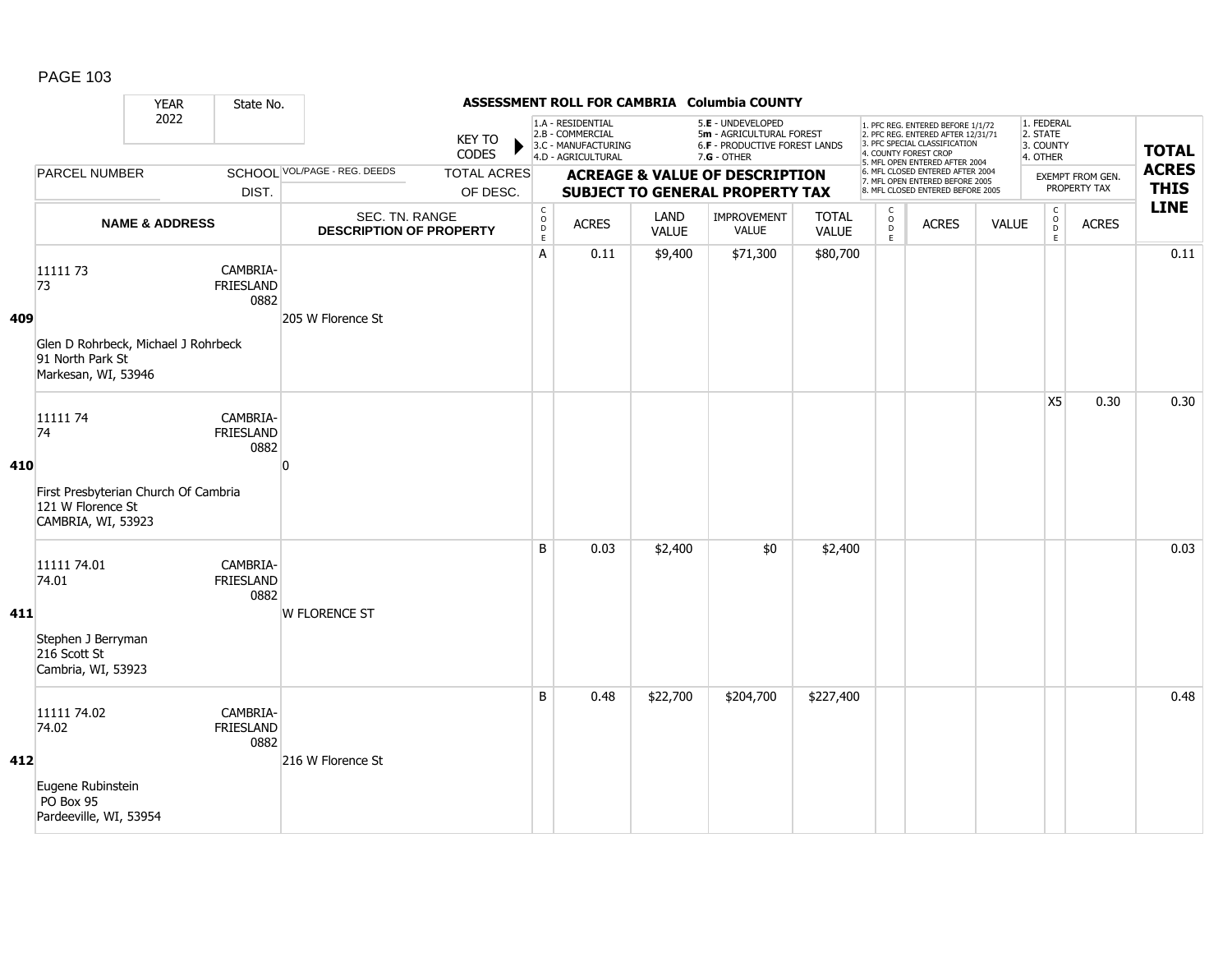|     |                                                                                 | <b>YEAR</b>               | State No.                            |                                                  |                                |                                            |                                                                                    |                      | ASSESSMENT ROLL FOR CAMBRIA Columbia COUNTY                                                          |                              |                                               |                                                                                                                                            |       |                                                              |                                  |                             |
|-----|---------------------------------------------------------------------------------|---------------------------|--------------------------------------|--------------------------------------------------|--------------------------------|--------------------------------------------|------------------------------------------------------------------------------------|----------------------|------------------------------------------------------------------------------------------------------|------------------------------|-----------------------------------------------|--------------------------------------------------------------------------------------------------------------------------------------------|-------|--------------------------------------------------------------|----------------------------------|-----------------------------|
|     |                                                                                 | 2022                      |                                      |                                                  | <b>KEY TO</b><br>CODES         |                                            | 1.A - RESIDENTIAL<br>2.B - COMMERCIAL<br>3.C - MANUFACTURING<br>4.D - AGRICULTURAL |                      | 5.E - UNDEVELOPED<br>5m - AGRICULTURAL FOREST<br><b>6.F - PRODUCTIVE FOREST LANDS</b><br>7.G - OTHER |                              |                                               | 1. PFC REG. ENTERED BEFORE 1/1/72<br>2. PFC REG. ENTERED AFTER 12/31/71<br>3. PFC SPECIAL CLASSIFICATION<br>4. COUNTY FOREST CROP          |       | 1. FEDERAL<br>2. STATE<br>3. COUNTY<br>4. OTHER              |                                  | <b>TOTAL</b>                |
|     | PARCEL NUMBER                                                                   |                           | DIST.                                | <b>SCHOOL VOL/PAGE - REG. DEEDS</b>              | <b>TOTAL ACRES</b><br>OF DESC. |                                            |                                                                                    |                      | <b>ACREAGE &amp; VALUE OF DESCRIPTION</b><br><b>SUBJECT TO GENERAL PROPERTY TAX</b>                  |                              |                                               | 5. MFL OPEN ENTERED AFTER 2004<br>6. MFL CLOSED ENTERED AFTER 2004<br>7. MFL OPEN ENTERED BEFORE 2005<br>8. MFL CLOSED ENTERED BEFORE 2005 |       |                                                              | EXEMPT FROM GEN.<br>PROPERTY TAX | <b>ACRES</b><br><b>THIS</b> |
|     |                                                                                 | <b>NAME &amp; ADDRESS</b> |                                      | SEC. TN. RANGE<br><b>DESCRIPTION OF PROPERTY</b> |                                | $\begin{array}{c} C \\ O \\ E \end{array}$ | <b>ACRES</b>                                                                       | LAND<br><b>VALUE</b> | IMPROVEMENT<br>VALUE                                                                                 | <b>TOTAL</b><br><b>VALUE</b> | $\mathsf{C}$<br>$\overline{D}$<br>$\mathsf E$ | <b>ACRES</b>                                                                                                                               | VALUE | $\mathsf{C}$<br>$\begin{array}{c}\n0 \\ D \\ E\n\end{array}$ | <b>ACRES</b>                     | <b>LINE</b>                 |
| 413 | 11111 74.A<br>74.A                                                              |                           | CAMBRIA-<br>FRIESLAND<br>0882        | n                                                |                                |                                            |                                                                                    |                      |                                                                                                      |                              |                                               |                                                                                                                                            |       | <b>X5</b>                                                    | 0.17                             | 0.17                        |
|     | First Presbyterian Church Of Cambria<br>121 W Florence St<br>CAMBRIA, WI, 53923 |                           |                                      |                                                  |                                |                                            |                                                                                    |                      |                                                                                                      |                              |                                               |                                                                                                                                            |       |                                                              |                                  |                             |
| 414 | 11111 75<br>75                                                                  |                           | CAMBRIA-<br><b>FRIESLAND</b><br>0882 | 216 SCOTT ST                                     |                                | A                                          | 0.10                                                                               | \$8,700              | \$101,800                                                                                            | \$110,500                    |                                               |                                                                                                                                            |       |                                                              |                                  | 0.10                        |
|     | Stephen J Berryman<br>216 Scott St<br>Cambria, WI, 53923                        |                           |                                      |                                                  |                                |                                            |                                                                                    |                      |                                                                                                      |                              |                                               |                                                                                                                                            |       |                                                              |                                  |                             |
| 415 | 11111 76<br>76                                                                  |                           | CAMBRIA-<br>FRIESLAND<br>0882        | 222 SCOTT ST                                     |                                | A                                          | 0.20                                                                               | \$17,400             | \$53,000                                                                                             | \$70,400                     |                                               |                                                                                                                                            |       |                                                              |                                  | 0.20                        |
|     | Jeremy Oliver<br>N675 E Friesland Rd<br>MARKESAN, WI, 53946                     |                           |                                      |                                                  |                                |                                            |                                                                                    |                      |                                                                                                      |                              |                                               |                                                                                                                                            |       |                                                              |                                  |                             |
| 416 | 1111177<br>77                                                                   |                           | CAMBRIA-<br><b>FRIESLAND</b><br>0882 | 221 Towyn St                                     |                                | A                                          | 0.23                                                                               | \$20,000             | \$62,600                                                                                             | \$82,600                     |                                               |                                                                                                                                            |       |                                                              |                                  | 0.23                        |
|     | Joanne Vaughan, Lee Vaughan<br>221 Towyn St<br>CAMBRIA, WI, 53923               |                           |                                      |                                                  |                                |                                            |                                                                                    |                      |                                                                                                      |                              |                                               |                                                                                                                                            |       |                                                              |                                  |                             |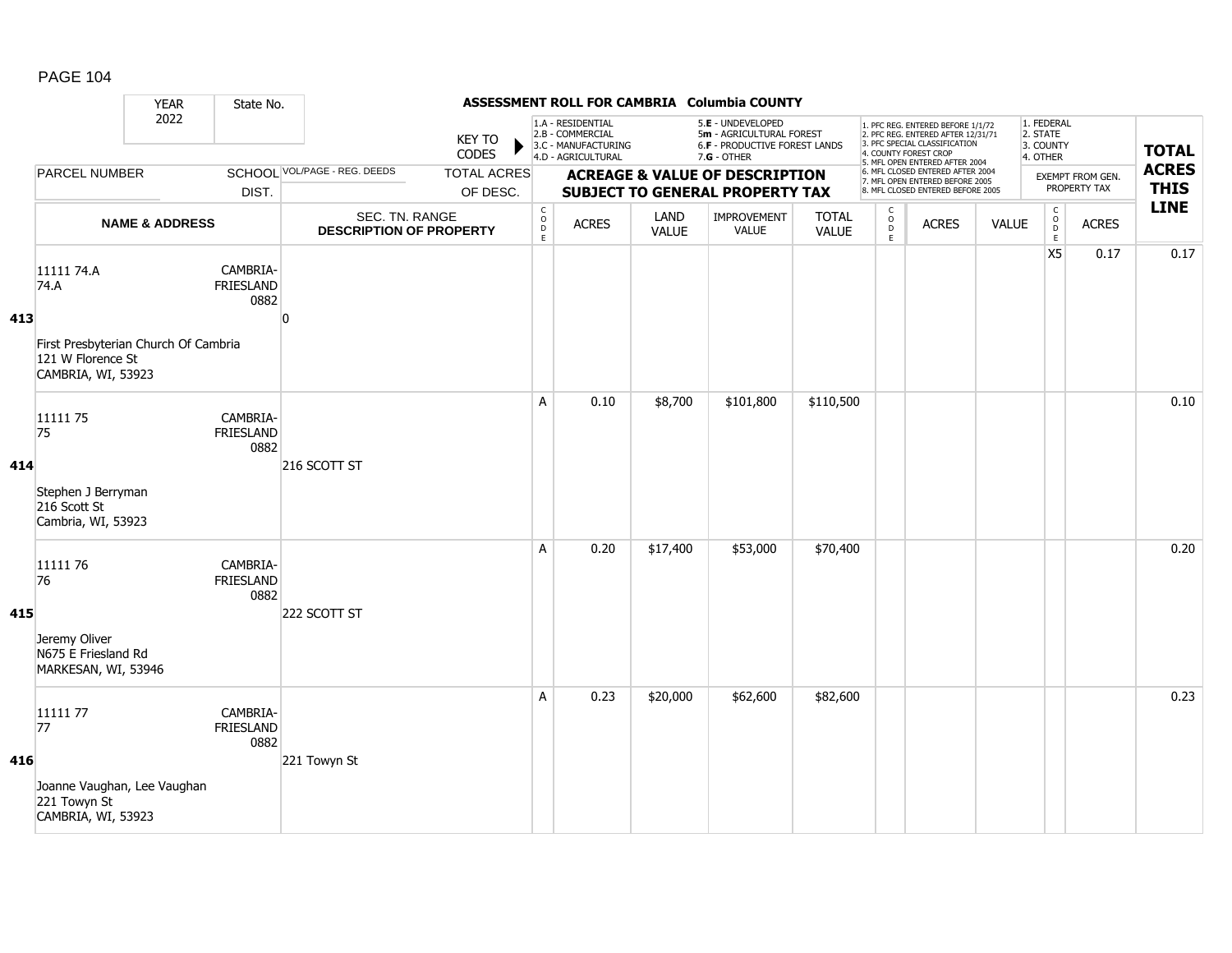|     |                                                                                             | <b>YEAR</b>               | State No.                            |                                                  |                                |                                                             |                                                                                    |                      | ASSESSMENT ROLL FOR CAMBRIA Columbia COUNTY                                                            |                              |                            |                                                                                                                                                                     |              |                                                             |                                  |                             |
|-----|---------------------------------------------------------------------------------------------|---------------------------|--------------------------------------|--------------------------------------------------|--------------------------------|-------------------------------------------------------------|------------------------------------------------------------------------------------|----------------------|--------------------------------------------------------------------------------------------------------|------------------------------|----------------------------|---------------------------------------------------------------------------------------------------------------------------------------------------------------------|--------------|-------------------------------------------------------------|----------------------------------|-----------------------------|
|     |                                                                                             | 2022                      |                                      |                                                  | <b>KEY TO</b><br>CODES         |                                                             | 1.A - RESIDENTIAL<br>2.B - COMMERCIAL<br>3.C - MANUFACTURING<br>4.D - AGRICULTURAL |                      | 5.E - UNDEVELOPED<br>5m - AGRICULTURAL FOREST<br><b>6.F - PRODUCTIVE FOREST LANDS</b><br>$7.G - OTHER$ |                              |                            | 1. PFC REG. ENTERED BEFORE 1/1/72<br>2. PFC REG. ENTERED AFTER 12/31/71<br>3. PFC SPECIAL CLASSIFICATION<br>4. COUNTY FOREST CROP<br>5. MFL OPEN ENTERED AFTER 2004 |              | 1. FEDERAL<br>2. STATE<br>3. COUNTY<br>4. OTHER             |                                  | <b>TOTAL</b>                |
|     | <b>PARCEL NUMBER</b>                                                                        |                           | DIST.                                | <b>SCHOOL VOL/PAGE - REG. DEEDS</b>              | <b>TOTAL ACRES</b><br>OF DESC. |                                                             |                                                                                    |                      | <b>ACREAGE &amp; VALUE OF DESCRIPTION</b><br><b>SUBJECT TO GENERAL PROPERTY TAX</b>                    |                              |                            | 6. MFL CLOSED ENTERED AFTER 2004<br>7. MFL OPEN ENTERED BEFORE 2005<br>8. MFL CLOSED ENTERED BEFORE 2005                                                            |              |                                                             | EXEMPT FROM GEN.<br>PROPERTY TAX | <b>ACRES</b><br><b>THIS</b> |
|     |                                                                                             | <b>NAME &amp; ADDRESS</b> |                                      | SEC. TN. RANGE<br><b>DESCRIPTION OF PROPERTY</b> |                                | $\mathsf C$<br>$\begin{array}{c}\n0 \\ 0 \\ E\n\end{array}$ | <b>ACRES</b>                                                                       | LAND<br><b>VALUE</b> | <b>IMPROVEMENT</b><br><b>VALUE</b>                                                                     | <b>TOTAL</b><br><b>VALUE</b> | C<br>$\mathsf O$<br>D<br>E | <b>ACRES</b>                                                                                                                                                        | <b>VALUE</b> | $\mathsf C$<br>$\begin{array}{c}\n0 \\ D \\ E\n\end{array}$ | <b>ACRES</b>                     | <b>LINE</b>                 |
| 417 | 11111 77.A<br>77.A<br>Vance E Haney<br>213 TOWYN ST<br>CAMBRIA, WI, 53923                   |                           | CAMBRIA-<br><b>FRIESLAND</b><br>0882 | 213 Towyn St                                     |                                | А                                                           | 0.10                                                                               | \$8,600              | \$88,100                                                                                               | \$96,700                     |                            |                                                                                                                                                                     |              |                                                             |                                  | 0.10                        |
| 418 | 11111 78<br>78<br>Joseph A Keip, Erica M Keip<br>304 FLORENCE ST<br>CAMBRIA, WI, 53923      |                           | CAMBRIA-<br><b>FRIESLAND</b><br>0882 | 304 W Florence St                                |                                | A                                                           | 0.24                                                                               | \$20,100             | \$81,100                                                                                               | \$101,200                    |                            |                                                                                                                                                                     |              |                                                             |                                  | 0.24                        |
| 419 | 11111 79<br>79<br>Jeremy W Oliver<br>N675 East Friesland Rd<br>MARKESAN, WI, 53946          |                           | CAMBRIA-<br><b>FRIESLAND</b><br>0882 | 215 SCOTT ST                                     |                                | A                                                           | 0.20                                                                               | \$17,400             | \$57,100                                                                                               | \$74,500                     |                            |                                                                                                                                                                     |              |                                                             |                                  | 0.20                        |
| 420 | 111118<br>$\overline{8}$<br>Applied Energies LLC<br>353 W PRAIRIE ST<br>COLUMBUS, WI, 53925 |                           | CAMBRIA-<br><b>FRIESLAND</b><br>0882 | n                                                |                                | B                                                           | 0.07                                                                               | \$6,400              | \$0                                                                                                    | \$6,400                      |                            |                                                                                                                                                                     |              |                                                             |                                  | 0.07                        |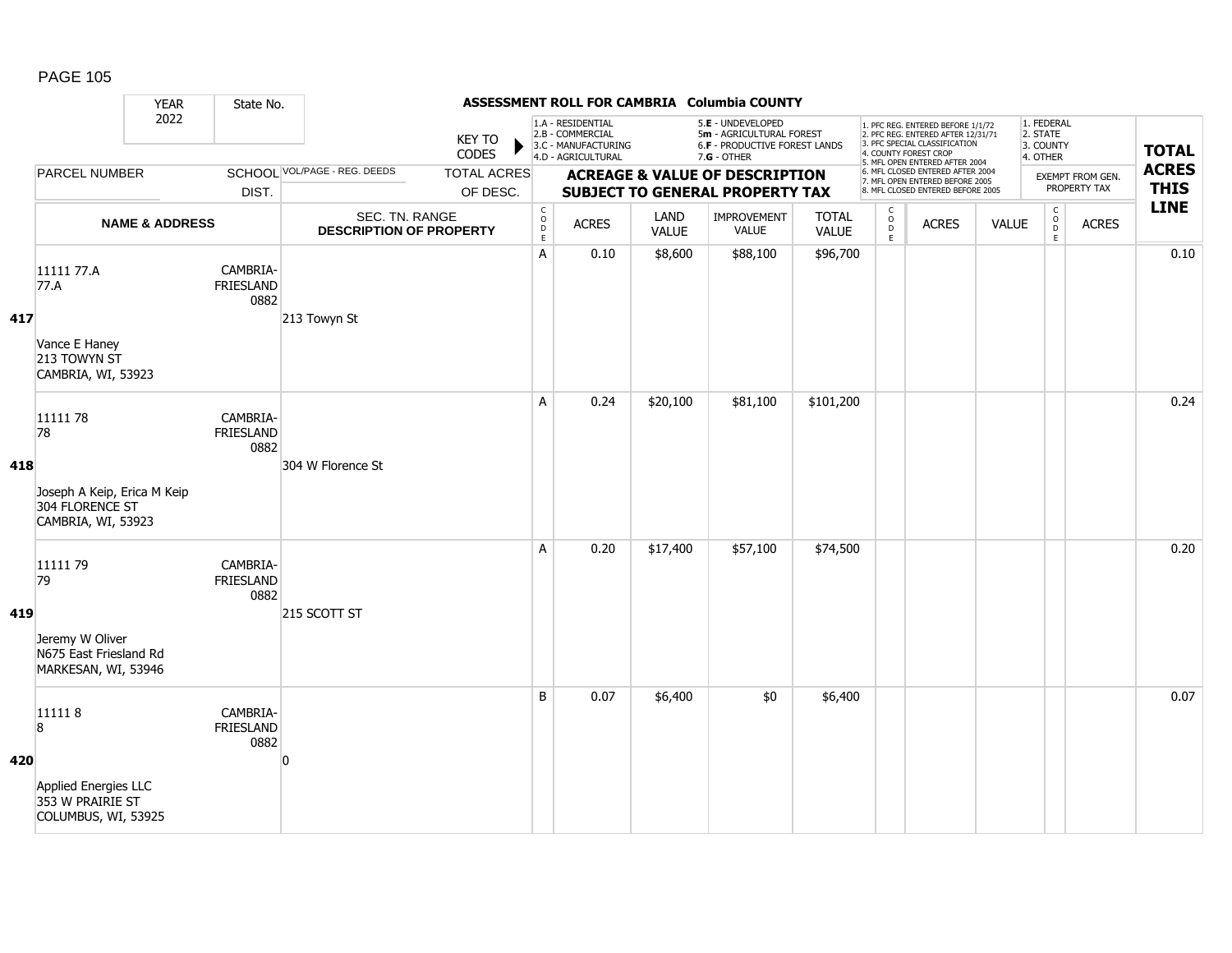|     |                                                                                                                 | <b>YEAR</b>               | State No.                            |                                                  |                                |                                                  |                                                                                    |                      | ASSESSMENT ROLL FOR CAMBRIA Columbia COUNTY                                                     |                              |                                              |                                                                                                                                                                     |              |                                                 |                                  |                             |
|-----|-----------------------------------------------------------------------------------------------------------------|---------------------------|--------------------------------------|--------------------------------------------------|--------------------------------|--------------------------------------------------|------------------------------------------------------------------------------------|----------------------|-------------------------------------------------------------------------------------------------|------------------------------|----------------------------------------------|---------------------------------------------------------------------------------------------------------------------------------------------------------------------|--------------|-------------------------------------------------|----------------------------------|-----------------------------|
|     |                                                                                                                 | 2022                      | DIST.                                |                                                  | <b>KEY TO</b><br>CODES         |                                                  | 1.A - RESIDENTIAL<br>2.B - COMMERCIAL<br>3.C - MANUFACTURING<br>4.D - AGRICULTURAL |                      | 5.E - UNDEVELOPED<br>5m - AGRICULTURAL FOREST<br>6.F - PRODUCTIVE FOREST LANDS<br>$7.G - OTHER$ |                              |                                              | 1. PFC REG. ENTERED BEFORE 1/1/72<br>2. PFC REG. ENTERED AFTER 12/31/71<br>3. PFC SPECIAL CLASSIFICATION<br>4. COUNTY FOREST CROP<br>5. MFL OPEN ENTERED AFTER 2004 |              | 1. FEDERAL<br>2. STATE<br>3. COUNTY<br>4. OTHER |                                  | <b>TOTAL</b>                |
|     | <b>PARCEL NUMBER</b>                                                                                            |                           |                                      | SCHOOL VOL/PAGE - REG. DEEDS                     | <b>TOTAL ACRES</b><br>OF DESC. |                                                  |                                                                                    |                      | <b>ACREAGE &amp; VALUE OF DESCRIPTION</b><br><b>SUBJECT TO GENERAL PROPERTY TAX</b>             |                              |                                              | 6. MFL CLOSED ENTERED AFTER 2004<br>7. MFL OPEN ENTERED BEFORE 2005<br>8. MFL CLOSED ENTERED BEFORE 2005                                                            |              |                                                 | EXEMPT FROM GEN.<br>PROPERTY TAX | <b>ACRES</b><br><b>THIS</b> |
|     |                                                                                                                 | <b>NAME &amp; ADDRESS</b> |                                      | SEC. TN. RANGE<br><b>DESCRIPTION OF PROPERTY</b> |                                | $_{\rm o}^{\rm c}$<br>$\mathsf D$<br>$\mathsf E$ | <b>ACRES</b>                                                                       | LAND<br><b>VALUE</b> | IMPROVEMENT<br>VALUE                                                                            | <b>TOTAL</b><br><b>VALUE</b> | $\mathsf{C}$<br>$\circ$<br>$\mathsf{D}$<br>E | <b>ACRES</b>                                                                                                                                                        | <b>VALUE</b> | $\begin{matrix} 0 \\ 0 \\ D \end{matrix}$<br>E  | <b>ACRES</b>                     | <b>LINE</b>                 |
| 421 | 11111 8.01<br>8.01<br>c/o Columbia County Treasurer<br>Unknown Owner<br><b>PO BOX 198</b><br>PORTAGE, WI, 53901 |                           | CAMBRIA-<br><b>FRIESLAND</b><br>0882 | 312 W. Florance St.                              |                                | B                                                | 0.00                                                                               | \$100                | \$0                                                                                             | \$100                        |                                              |                                                                                                                                                                     |              |                                                 |                                  | 0.00                        |
| 422 | 11111 80<br>80<br>Mary Lee Missall<br>770 S MARR ST.REET APT B<br>FOND DU LAC, WI, 54935                        |                           | CAMBRIA-<br><b>FRIESLAND</b><br>0882 | 312 W Florence St                                |                                | A                                                | 0.15                                                                               | \$13,400             | \$39,200                                                                                        | \$52,600                     |                                              |                                                                                                                                                                     |              |                                                 |                                  | 0.15                        |
| 423 | 1111181<br>81<br>Charles D Burmania, Rita J Burnania<br>316 W Florence St<br>CAMBRIA, WI, 53923                 |                           | CAMBRIA-<br><b>FRIESLAND</b><br>0882 | 316 W FLORENCE ST                                |                                | A                                                | 0.40                                                                               | \$21,900             | \$132,600                                                                                       | \$154,500                    |                                              |                                                                                                                                                                     |              |                                                 |                                  | 0.40                        |
| 424 | 1111182<br>82<br>Patrick E Bomkamp Sr, Julie L Bomkamp<br>322 W Florence St<br>CAMBRIA, WI, 53923               |                           | CAMBRIA-<br><b>FRIESLAND</b><br>0882 | 322 W FLORENCE ST                                |                                | A                                                | 0.42                                                                               | \$22,000             | \$134,600                                                                                       | \$156,600                    |                                              |                                                                                                                                                                     |              |                                                 |                                  | 0.42                        |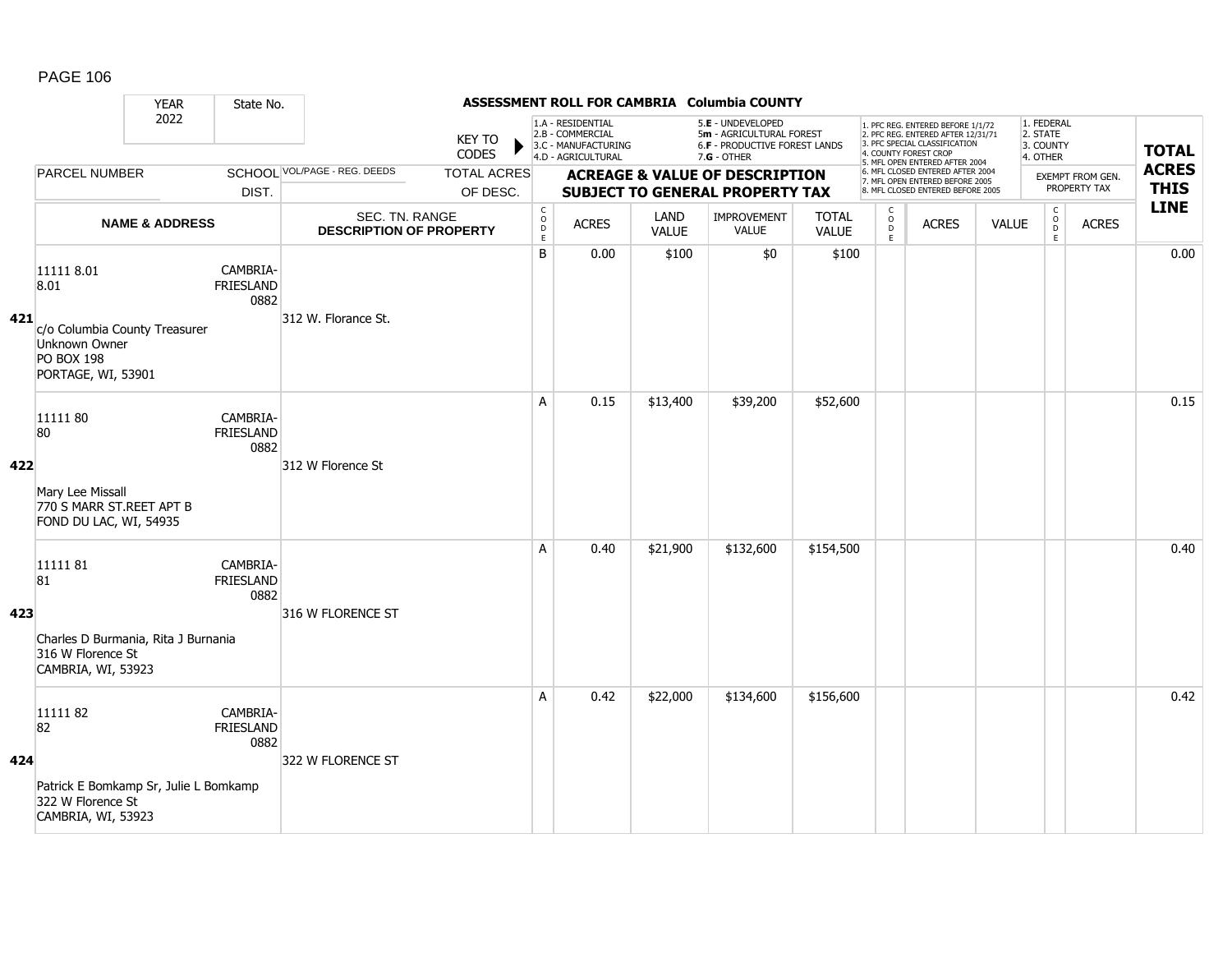|     |                                                                                                  | <b>YEAR</b>               | State No.                            |                                                  |                                |                                              |                                                                                    |                      | ASSESSMENT ROLL FOR CAMBRIA Columbia COUNTY                                                          |                       |                                      |                                                                                                                                                                     |              |                                                   |                                  |                             |
|-----|--------------------------------------------------------------------------------------------------|---------------------------|--------------------------------------|--------------------------------------------------|--------------------------------|----------------------------------------------|------------------------------------------------------------------------------------|----------------------|------------------------------------------------------------------------------------------------------|-----------------------|--------------------------------------|---------------------------------------------------------------------------------------------------------------------------------------------------------------------|--------------|---------------------------------------------------|----------------------------------|-----------------------------|
|     |                                                                                                  | 2022                      | DIST.                                |                                                  | KEY TO<br>CODES                |                                              | 1.A - RESIDENTIAL<br>2.B - COMMERCIAL<br>3.C - MANUFACTURING<br>4.D - AGRICULTURAL |                      | 5.E - UNDEVELOPED<br>5m - AGRICULTURAL FOREST<br><b>6.F - PRODUCTIVE FOREST LANDS</b><br>7.G - OTHER |                       |                                      | 1. PFC REG. ENTERED BEFORE 1/1/72<br>2. PFC REG. ENTERED AFTER 12/31/71<br>3. PFC SPECIAL CLASSIFICATION<br>4. COUNTY FOREST CROP<br>5. MFL OPEN ENTERED AFTER 2004 |              | 1. FEDERAL<br>2. STATE<br>3. COUNTY<br>4. OTHER   |                                  | <b>TOTAL</b>                |
|     | <b>PARCEL NUMBER</b>                                                                             |                           |                                      | SCHOOL VOL/PAGE - REG. DEEDS                     | <b>TOTAL ACRES</b><br>OF DESC. |                                              |                                                                                    |                      | <b>ACREAGE &amp; VALUE OF DESCRIPTION</b><br><b>SUBJECT TO GENERAL PROPERTY TAX</b>                  |                       |                                      | 6. MFL CLOSED ENTERED AFTER 2004<br>7. MFL OPEN ENTERED BEFORE 2005<br>8. MFL CLOSED ENTERED BEFORE 2005                                                            |              |                                                   | EXEMPT FROM GEN.<br>PROPERTY TAX | <b>ACRES</b><br><b>THIS</b> |
|     |                                                                                                  | <b>NAME &amp; ADDRESS</b> |                                      | SEC. TN. RANGE<br><b>DESCRIPTION OF PROPERTY</b> |                                | $\begin{array}{c}\nC \\ O \\ E\n\end{array}$ | <b>ACRES</b>                                                                       | LAND<br><b>VALUE</b> | IMPROVEMENT<br><b>VALUE</b>                                                                          | <b>TOTAL</b><br>VALUE | $\frac{C}{O}$<br>$\overline{D}$<br>E | <b>ACRES</b>                                                                                                                                                        | <b>VALUE</b> | $\mathsf{C}$<br>$_{\rm D}^{\rm O}$<br>$\mathsf E$ | <b>ACRES</b>                     | <b>LINE</b>                 |
| 425 | 1111183<br>83<br>Jeremy Oliver<br>N675 East Friesland Rd<br>MARKESAN, WI, 53946                  |                           | CAMBRIA-<br><b>FRIESLAND</b><br>0882 | 223 SCOTT ST                                     |                                | A                                            | 0.20                                                                               | \$17,700             | \$13,400                                                                                             | \$31,100              |                                      |                                                                                                                                                                     |              |                                                   |                                  | 0.20                        |
| 426 | 1111184<br>84<br>Frank K Guttman, Judann Guttman<br>4914 Whitcomb Dr Apt 9<br>MADISON, WI, 53711 |                           | CAMBRIA-<br><b>FRIESLAND</b><br>0882 | 221 E EDGEWATER ST                               |                                | A                                            | 0.27                                                                               | \$20,500             | \$100,500                                                                                            | \$121,000             |                                      |                                                                                                                                                                     |              |                                                   |                                  | 0.27                        |
| 427 | 1111185<br>85<br>John R Kampstra<br>215 E Edgewater St<br>CAMBRIA, WI, 53923                     |                           | CAMBRIA-<br><b>FRIESLAND</b><br>0882 | 215 E EDGEWATER ST                               |                                | А                                            | 0.30                                                                               | \$20,800             | \$133,000                                                                                            | \$153,800             |                                      |                                                                                                                                                                     |              |                                                   |                                  | 0.30                        |
| 428 | 11111 86.A<br>86.A<br>Village Of Cambria<br><b>PO BOX 295</b><br>CAMBRIA, WI, 53923              |                           | CAMBRIA-<br><b>FRIESLAND</b><br>0882 | 101 Wisconsin St                                 |                                |                                              |                                                                                    |                      |                                                                                                      |                       |                                      |                                                                                                                                                                     |              | X <sub>4</sub>                                    | 0.19                             | 0.19                        |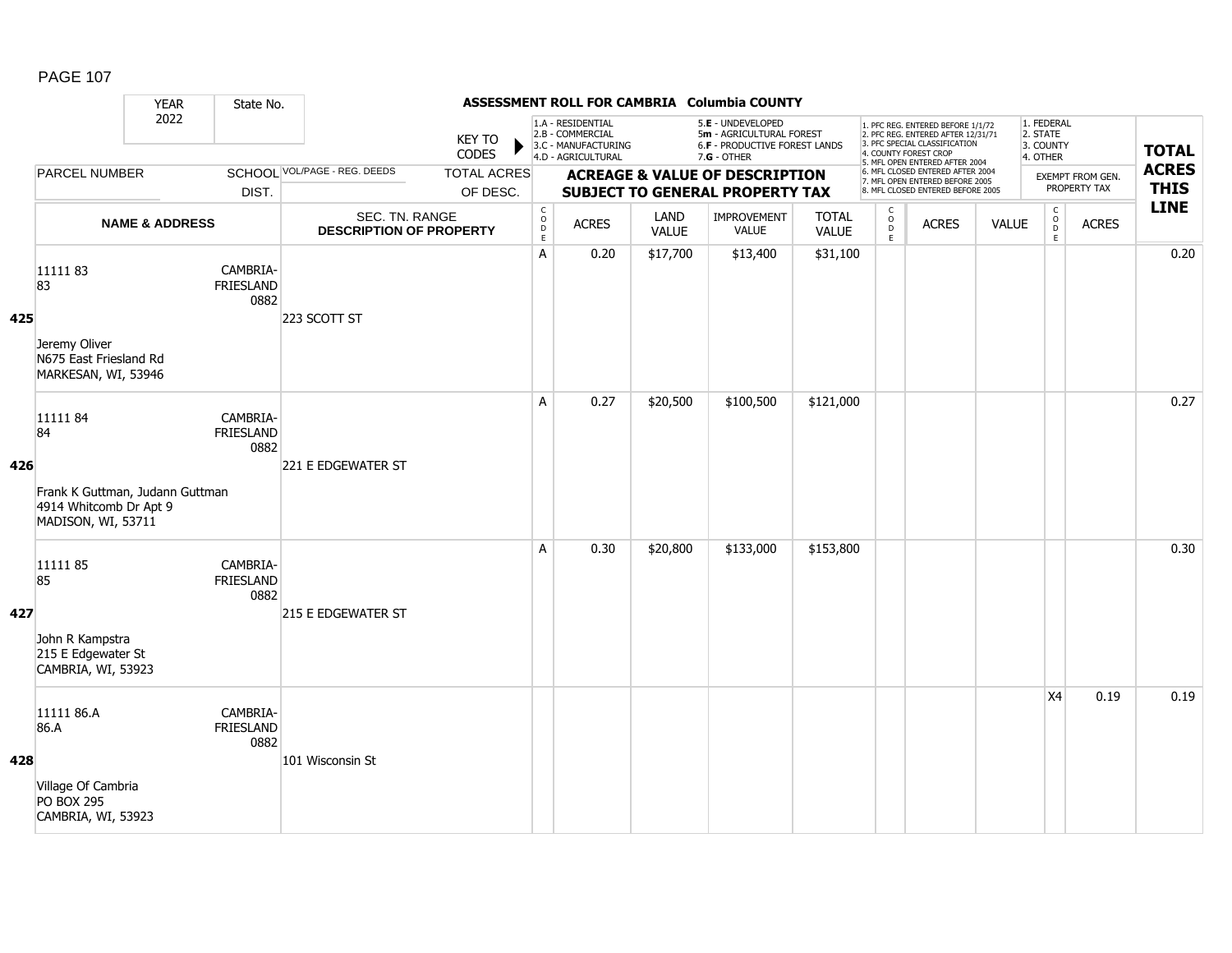|     |                                                                                                              | ASSESSMENT ROLL FOR CAMBRIA Columbia COUNTY<br><b>YEAR</b><br>State No.                            |                                      |                                                  |                                |                                                                                    |              |                      |                                                                                               |                              |                                                                                                                                                                     |              |              |                                                 |              |                             |
|-----|--------------------------------------------------------------------------------------------------------------|----------------------------------------------------------------------------------------------------|--------------------------------------|--------------------------------------------------|--------------------------------|------------------------------------------------------------------------------------|--------------|----------------------|-----------------------------------------------------------------------------------------------|------------------------------|---------------------------------------------------------------------------------------------------------------------------------------------------------------------|--------------|--------------|-------------------------------------------------|--------------|-----------------------------|
|     |                                                                                                              | 2022<br>SCHOOL VOL/PAGE - REG. DEEDS<br><b>PARCEL NUMBER</b><br>DIST.<br><b>NAME &amp; ADDRESS</b> |                                      | <b>KEY TO</b><br>CODES                           |                                | 1.A - RESIDENTIAL<br>2.B - COMMERCIAL<br>3.C - MANUFACTURING<br>4.D - AGRICULTURAL |              |                      | 5.E - UNDEVELOPED<br>5m - AGRICULTURAL FOREST<br>6.F - PRODUCTIVE FOREST LANDS<br>7.G - OTHER |                              | 1. PFC REG. ENTERED BEFORE 1/1/72<br>2. PFC REG. ENTERED AFTER 12/31/71<br>3. PFC SPECIAL CLASSIFICATION<br>4. COUNTY FOREST CROP<br>5. MFL OPEN ENTERED AFTER 2004 |              |              | 1. FEDERAL<br>2. STATE<br>3. COUNTY<br>4. OTHER |              | <b>TOTAL</b>                |
|     |                                                                                                              |                                                                                                    |                                      |                                                  | <b>TOTAL ACRES</b><br>OF DESC. |                                                                                    |              |                      | <b>ACREAGE &amp; VALUE OF DESCRIPTION</b><br>SUBJECT TO GENERAL PROPERTY TAX                  |                              | 6. MFL CLOSED ENTERED AFTER 2004<br>7. MFL OPEN ENTERED BEFORE 2005<br>8. MFL CLOSED ENTERED BEFORE 2005                                                            |              |              | EXEMPT FROM GEN.<br>PROPERTY TAX                |              | <b>ACRES</b><br><b>THIS</b> |
|     |                                                                                                              |                                                                                                    |                                      | SEC. TN. RANGE<br><b>DESCRIPTION OF PROPERTY</b> |                                | $\begin{array}{c} C \\ O \\ E \end{array}$                                         | <b>ACRES</b> | LAND<br><b>VALUE</b> | IMPROVEMENT<br><b>VALUE</b>                                                                   | <b>TOTAL</b><br><b>VALUE</b> | $\mathsf{C}$<br>$_\mathrm{D}^\mathrm{O}$<br>E                                                                                                                       | <b>ACRES</b> | <b>VALUE</b> | $\mathsf{C}$<br>$_{\rm D}^{\rm O}$<br>E         | <b>ACRES</b> | <b>LINE</b>                 |
| 429 | 1111187<br>87<br>David P Prochnow, Amy L Prochnow<br>209 E Edgewater St<br>CAMBRIA, WI, 53923                |                                                                                                    | CAMBRIA-<br>FRIESLAND<br>0882        | <b>209 E EDGEWATER ST</b>                        |                                | A                                                                                  | 0.32         | \$21,000             | \$143,300                                                                                     | \$164,300                    |                                                                                                                                                                     |              |              |                                                 |              | 0.32                        |
| 430 | 1111188<br>88<br>Rebecca A Dougherty Niszczak, Jonathan<br>Niszczak<br>2404 Koffel Rd<br>HATFIELD, PA, 19440 |                                                                                                    | CAMBRIA-<br><b>FRIESLAND</b><br>0882 | 203 E Edgewater St                               |                                | A                                                                                  | 0.32         | \$21,000             | \$80,500                                                                                      | \$101,500                    |                                                                                                                                                                     |              |              |                                                 |              | 0.32                        |
| 431 | 11111 89.01<br>89.01<br>Sean A McLeod, Sarah E Leafblad<br><b>PO BOX 307</b><br>CAMBRIA, WI, 53923           |                                                                                                    | CAMBRIA-<br>FRIESLAND<br>0882        | 123 E EDGEWATER ST                               |                                | A                                                                                  | 0.35         | \$21,300             | \$100,300                                                                                     | \$121,600                    |                                                                                                                                                                     |              |              |                                                 |              | 0.35                        |
| 432 | 111119<br>9<br>Applied Energies LLC<br>353 W PRAIRIE ST<br>COLUMBUS, WI, 53925                               |                                                                                                    | CAMBRIA-<br><b>FRIESLAND</b><br>0882 | 118 W Edgewater St                               |                                | B                                                                                  | 0.21         | \$18,400             | \$143,800                                                                                     | \$162,200                    |                                                                                                                                                                     |              |              |                                                 |              | 0.21                        |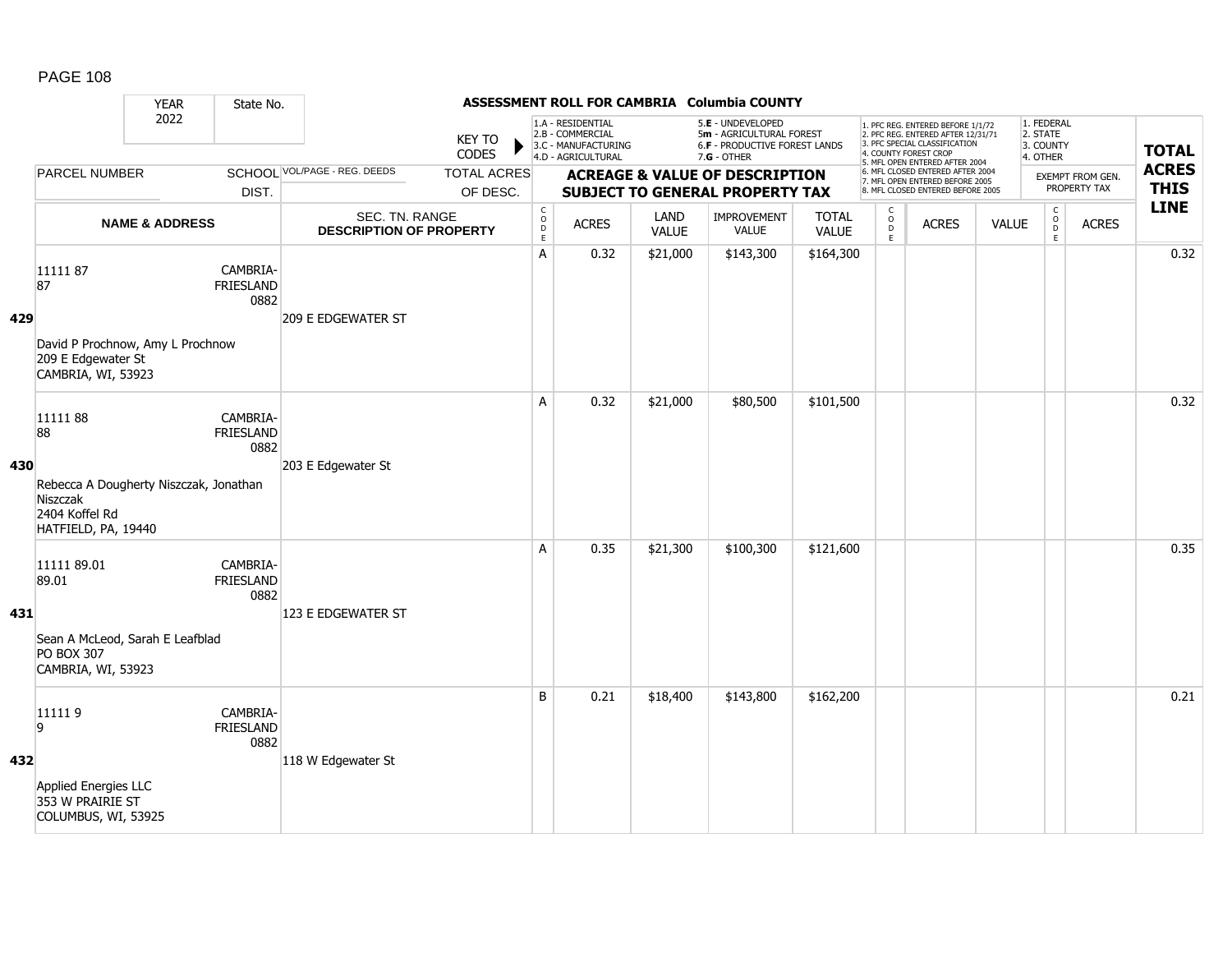|     | ASSESSMENT ROLL FOR CAMBRIA Columbia COUNTY<br><b>YEAR</b><br>State No.                          |                               |                                      |                                                                |                        |                                                          |                                                                                    |                      |                                                                                                 |                              |                                                                                                                                                                     |                                                                                                          |              |                                                 |                                  |                             |
|-----|--------------------------------------------------------------------------------------------------|-------------------------------|--------------------------------------|----------------------------------------------------------------|------------------------|----------------------------------------------------------|------------------------------------------------------------------------------------|----------------------|-------------------------------------------------------------------------------------------------|------------------------------|---------------------------------------------------------------------------------------------------------------------------------------------------------------------|----------------------------------------------------------------------------------------------------------|--------------|-------------------------------------------------|----------------------------------|-----------------------------|
|     |                                                                                                  | 2022                          |                                      |                                                                | <b>KEY TO</b><br>CODES |                                                          | 1.A - RESIDENTIAL<br>2.B - COMMERCIAL<br>3.C - MANUFACTURING<br>4.D - AGRICULTURAL |                      | 5.E - UNDEVELOPED<br>5m - AGRICULTURAL FOREST<br>6.F - PRODUCTIVE FOREST LANDS<br>$7.G - OTHER$ |                              | 1. PFC REG. ENTERED BEFORE 1/1/72<br>2. PFC REG. ENTERED AFTER 12/31/71<br>3. PFC SPECIAL CLASSIFICATION<br>4. COUNTY FOREST CROP<br>5. MFL OPEN ENTERED AFTER 2004 |                                                                                                          |              | 1. FEDERAL<br>2. STATE<br>3. COUNTY<br>4. OTHER |                                  | <b>TOTAL</b>                |
|     |                                                                                                  | <b>PARCEL NUMBER</b><br>DIST. |                                      | SCHOOL VOL/PAGE - REG. DEEDS<br><b>TOTAL ACRES</b><br>OF DESC. |                        |                                                          |                                                                                    |                      | <b>ACREAGE &amp; VALUE OF DESCRIPTION</b><br><b>SUBJECT TO GENERAL PROPERTY TAX</b>             |                              |                                                                                                                                                                     | 6. MFL CLOSED ENTERED AFTER 2004<br>7. MFL OPEN ENTERED BEFORE 2005<br>8. MFL CLOSED ENTERED BEFORE 2005 |              |                                                 | EXEMPT FROM GEN.<br>PROPERTY TAX | <b>ACRES</b><br><b>THIS</b> |
|     |                                                                                                  | <b>NAME &amp; ADDRESS</b>     |                                      | SEC. TN. RANGE<br><b>DESCRIPTION OF PROPERTY</b>               |                        | $\begin{matrix} 0 \\ 0 \\ D \end{matrix}$<br>$\mathsf E$ | <b>ACRES</b>                                                                       | LAND<br><b>VALUE</b> | IMPROVEMENT<br><b>VALUE</b>                                                                     | <b>TOTAL</b><br><b>VALUE</b> | $\begin{smallmatrix} C\\ O\\ O\\ D \end{smallmatrix}$<br>E                                                                                                          | <b>ACRES</b>                                                                                             | <b>VALUE</b> | $\mathsf C$<br>$_{\rm D}^{\rm O}$<br>E          | <b>ACRES</b>                     | <b>LINE</b>                 |
| 433 | 11111 92<br>92<br>Leobardo Ramirez, Catalina Ramirez<br>124 E EDGEWATER ST<br>CAMBRIA, WI, 53923 |                               | CAMBRIA-<br>FRIESLAND<br>0882        | 124 E EDGEWATER ST                                             |                        | A                                                        | 0.19                                                                               | \$16,200             | \$47,600                                                                                        | \$63,800                     |                                                                                                                                                                     |                                                                                                          |              |                                                 |                                  | 0.19                        |
| 434 | 11111 93<br>93<br>Bradley J Grage, Alexandra J Grage<br>123 E Florence St<br>CAMBRIA, WI, 53923  |                               | CAMBRIA-<br><b>FRIESLAND</b><br>0882 | 123 E Florence St                                              |                        | A                                                        | 0.19                                                                               | \$16,200             | \$110,100                                                                                       | \$126,300                    |                                                                                                                                                                     |                                                                                                          |              |                                                 |                                  | 0.19                        |
| 435 | 11111 94<br>94<br>Dale A Leystra<br>224 EAST EDGEWATER ST<br>CAMBRIA, WI, 53923                  |                               | CAMBRIA-<br><b>FRIESLAND</b><br>0882 | 224 E Edgewater St                                             |                        | A                                                        | 0.23                                                                               | \$20,000             | \$61,100                                                                                        | \$81,100                     |                                                                                                                                                                     |                                                                                                          |              |                                                 |                                  | 0.23                        |
| 436 | 11111 96.1<br>96.1<br>Boyd J Busse, Faith M Busse<br>218 East Edgewater St<br>CAMBRIA, WI, 53923 |                               | CAMBRIA-<br>FRIESLAND<br>0882        | <b>218 E EDGEWATER STREET</b>                                  |                        | A                                                        | 0.20                                                                               | \$17,700             | \$103,200                                                                                       | \$120,900                    |                                                                                                                                                                     |                                                                                                          |              |                                                 |                                  | 0.20                        |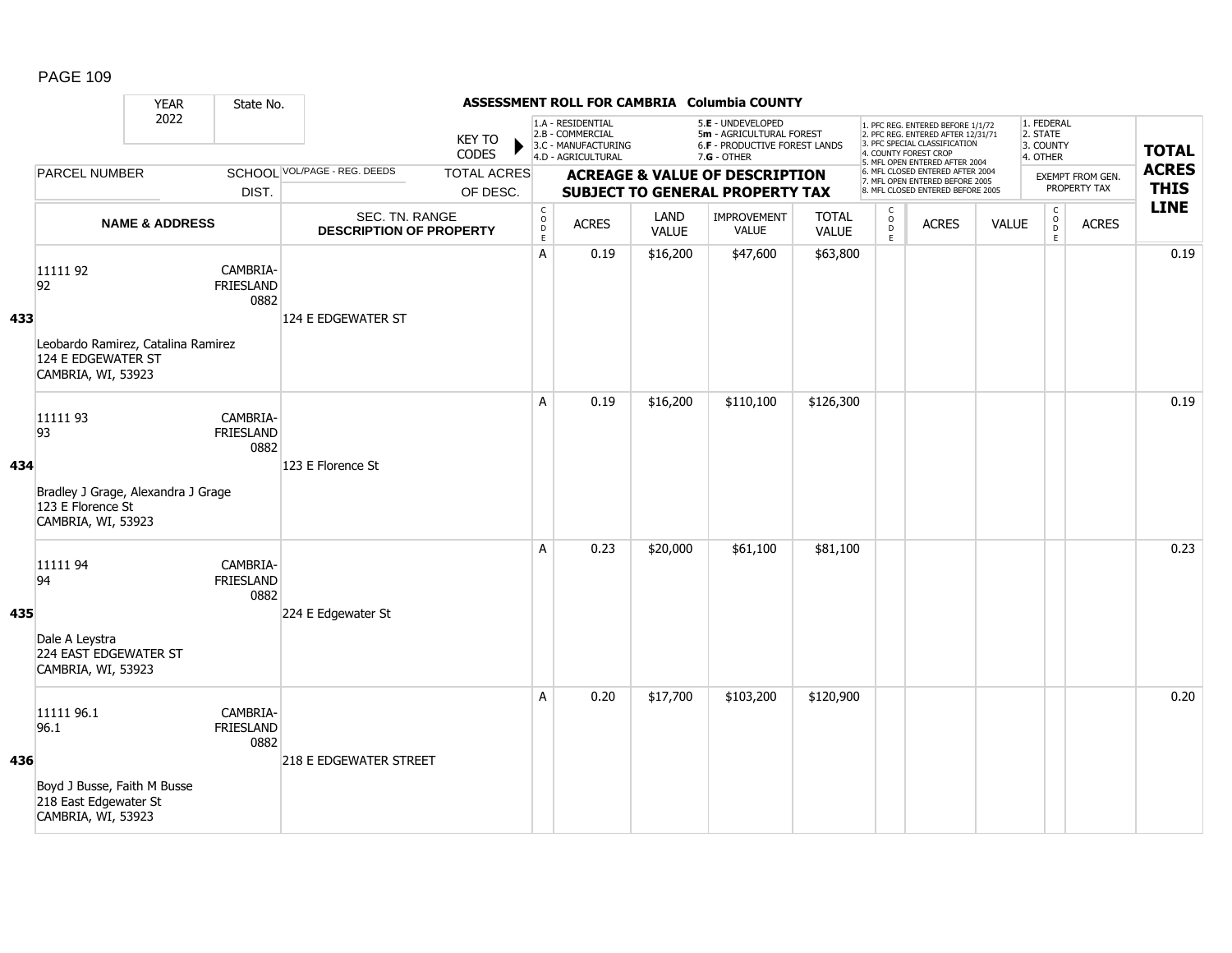|     |                                                                                | <b>YEAR</b>                                                | State No.                            |                                                                                                                    |                        |                                                           |                                                                                    |                                     | ASSESSMENT ROLL FOR CAMBRIA Columbia COUNTY                                                     |                              |                                                                       |                                                                                                                                                                     |                                                        |                                                 |                                  |                             |
|-----|--------------------------------------------------------------------------------|------------------------------------------------------------|--------------------------------------|--------------------------------------------------------------------------------------------------------------------|------------------------|-----------------------------------------------------------|------------------------------------------------------------------------------------|-------------------------------------|-------------------------------------------------------------------------------------------------|------------------------------|-----------------------------------------------------------------------|---------------------------------------------------------------------------------------------------------------------------------------------------------------------|--------------------------------------------------------|-------------------------------------------------|----------------------------------|-----------------------------|
|     |                                                                                | 2022                                                       |                                      |                                                                                                                    | KEY TO<br><b>CODES</b> |                                                           | 1.A - RESIDENTIAL<br>2.B - COMMERCIAL<br>3.C - MANUFACTURING<br>4.D - AGRICULTURAL |                                     | 5.E - UNDEVELOPED<br>5m - AGRICULTURAL FOREST<br>6.F - PRODUCTIVE FOREST LANDS<br>$7.G - OTHER$ |                              |                                                                       | 1. PFC REG. ENTERED BEFORE 1/1/72<br>2. PFC REG. ENTERED AFTER 12/31/71<br>3. PFC SPECIAL CLASSIFICATION<br>4. COUNTY FOREST CROP<br>5. MFL OPEN ENTERED AFTER 2004 |                                                        | 1. FEDERAL<br>2. STATE<br>3. COUNTY<br>4. OTHER |                                  | <b>TOTAL</b>                |
|     |                                                                                | <b>PARCEL NUMBER</b><br>DIST.<br><b>NAME &amp; ADDRESS</b> |                                      | SCHOOL VOL/PAGE - REG. DEEDS<br><b>TOTAL ACRES</b><br>OF DESC.<br>SEC. TN. RANGE<br><b>DESCRIPTION OF PROPERTY</b> |                        |                                                           |                                                                                    |                                     | <b>ACREAGE &amp; VALUE OF DESCRIPTION</b><br><b>SUBJECT TO GENERAL PROPERTY TAX</b>             |                              |                                                                       | 6. MFL CLOSED ENTERED AFTER 2004<br>7. MFL OPEN ENTERED BEFORE 2005<br>8. MFL CLOSED ENTERED BEFORE 2005                                                            |                                                        |                                                 | EXEMPT FROM GEN.<br>PROPERTY TAX | <b>ACRES</b><br><b>THIS</b> |
|     |                                                                                |                                                            |                                      |                                                                                                                    |                        | $\mathsf{C}$<br>$\mathsf{o}$<br>$\mathsf{D}_{\mathsf{E}}$ | <b>ACRES</b>                                                                       | LAND<br>IMPROVEMENT<br><b>VALUE</b> |                                                                                                 | <b>TOTAL</b><br><b>VALUE</b> | C<br>$\overline{D}$<br><b>ACRES</b><br><b>VALUE</b><br>$\mathsf{E}^-$ |                                                                                                                                                                     | $_{\rm o}^{\rm c}$<br><b>ACRES</b><br>D<br>$\mathsf E$ | <b>LINE</b>                                     |                                  |                             |
| 437 | 11111 96.2<br>96.2                                                             |                                                            | CAMBRIA-<br><b>FRIESLAND</b><br>0882 | $\mathbf{0}$                                                                                                       |                        | A                                                         | 0.06                                                                               | \$1,000                             | \$1,000                                                                                         | \$2,000                      |                                                                       |                                                                                                                                                                     |                                                        |                                                 |                                  | 0.06                        |
|     | Dale A Leystra<br>224 East Edgewater St<br>CAMBRIA, WI, 53923                  |                                                            |                                      |                                                                                                                    |                        |                                                           |                                                                                    |                                     |                                                                                                 |                              |                                                                       |                                                                                                                                                                     |                                                        |                                                 |                                  |                             |
| 438 | 11111 97<br>97                                                                 |                                                            | CAMBRIA-<br><b>FRIESLAND</b><br>0882 | 210 E EDGEWATER ST                                                                                                 |                        | A                                                         | 0.23                                                                               | \$20,000                            | \$104,700                                                                                       | \$124,700                    |                                                                       |                                                                                                                                                                     |                                                        |                                                 |                                  | 0.23                        |
|     | Jacquoline J Mehtala<br>16733 SUNSET MEADOW DR<br>WINDSOR, WI, 53598           |                                                            |                                      |                                                                                                                    |                        |                                                           |                                                                                    |                                     |                                                                                                 |                              |                                                                       |                                                                                                                                                                     |                                                        |                                                 |                                  |                             |
| 439 | 11111 98<br>98                                                                 |                                                            | CAMBRIA-<br><b>FRIESLAND</b><br>0882 |                                                                                                                    |                        | A                                                         | 0.23                                                                               | \$20,000                            | \$92,000                                                                                        | \$112,000                    |                                                                       |                                                                                                                                                                     |                                                        |                                                 |                                  | 0.23                        |
|     | Christian Nondorf, Melissa Nondorf<br>202 E EDGEWATER ST<br>CAMBRIA, WI, 53923 |                                                            |                                      | 202 E Edgewater St                                                                                                 |                        |                                                           |                                                                                    |                                     |                                                                                                 |                              |                                                                       |                                                                                                                                                                     |                                                        |                                                 |                                  |                             |
|     | 11111 99<br>99                                                                 |                                                            | CAMBRIA-<br><b>FRIESLAND</b><br>0882 |                                                                                                                    |                        | A                                                         | 0.54                                                                               | \$23,400                            | \$196,500                                                                                       | \$219,900                    |                                                                       |                                                                                                                                                                     |                                                        |                                                 |                                  | 0.54                        |
| 440 | Christa M Johnson<br>416 State Rd 16<br>RIO, WI, 53960                         |                                                            |                                      | 128 Williams St                                                                                                    |                        |                                                           |                                                                                    |                                     |                                                                                                 |                              |                                                                       |                                                                                                                                                                     |                                                        |                                                 |                                  |                             |
|     | NO. OF PARCELS                                                                 | 440                                                        |                                      |                                                                                                                    | <b>TOTALS</b>          |                                                           | 465.09                                                                             | \$6,349,100                         | \$30,930,200 \$37,279,500                                                                       |                              |                                                                       |                                                                                                                                                                     |                                                        |                                                 | 82.35                            | 547.44                      |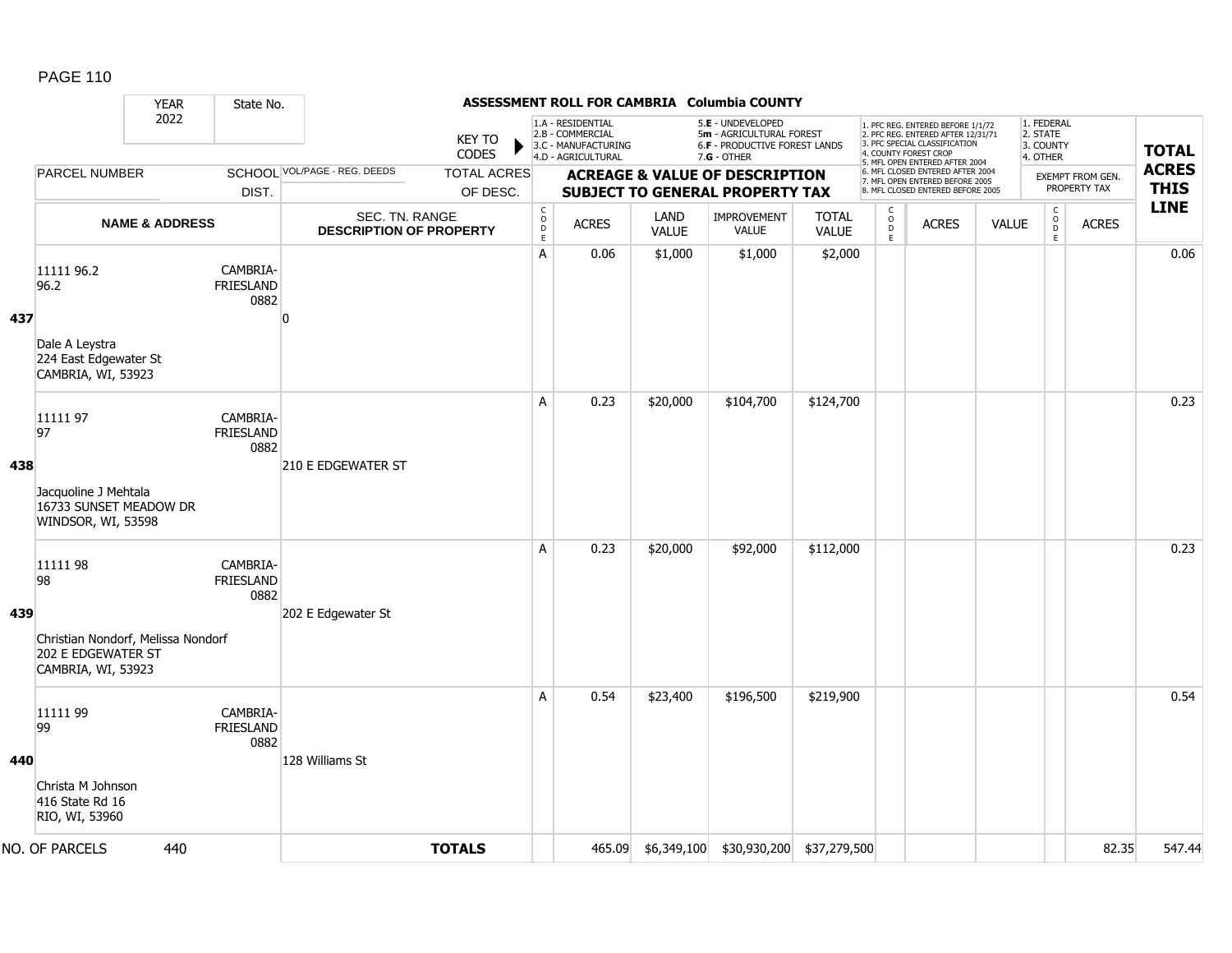# **Municipality Totals by Class**

| <b>Class</b>   | <b>Total Land Records   Total Imp Records</b> |             | <b>Total Land</b> | <b>Total Improvement</b> | <b>Total Value</b> |
|----------------|-----------------------------------------------|-------------|-------------------|--------------------------|--------------------|
| <b>5M</b>      | 3                                             | $\mathbf 0$ | \$16,900          | \$0                      | \$16,900           |
| A              | 311                                           | 287         | \$5,399,300       | \$28,112,000             | \$33,511,300       |
| B              | 55                                            | 37          | \$843,200         | \$2,818,200              | \$3,661,400        |
| D              | 14                                            | $\mathbf 0$ | \$38,000          | \$0                      | \$38,200           |
| E              | 4                                             | $\mathbf 0$ | \$30,700          | \$0                      | \$30,700           |
| F              |                                               | $\mathbf 0$ | \$21,000          | \$0                      | \$21,000           |
| X2             | 7                                             | 0           | \$0               | \$0                      | \$0                |
| X3             | 3                                             | $\mathbf 0$ | \$0               | \$0                      | \$0                |
| <b>X4</b>      | 31                                            | 0           | \$0               | \$0                      | \$0                |
| X <sub>5</sub> | 16                                            | 0           | \$0               | \$0                      | \$0                |

# **Municipality Totals - By County and Class**

| County   | <b>Class</b>                                            | <b>Sub Class</b>                      | <b>Total Land Records</b> | <b>Total Imp Records Acreage</b> |         | <b>Total Land</b> | <b>Total Improvement</b> | <b>Total Value</b> |
|----------|---------------------------------------------------------|---------------------------------------|---------------------------|----------------------------------|---------|-------------------|--------------------------|--------------------|
| Columbia | <b>5M</b>                                               | 5M1-<br><b>Agricultural</b><br>Forest | 3                         | 0                                | 9.390   | \$16,900          | \$0                      | \$16,900           |
|          | A                                                       | <b>Residential</b>                    | 311                       | 287                              | 94.790  | \$5,399,300       | \$28,112,000             | \$33,511,300       |
|          | в                                                       | <b>Commercial</b>                     | 55                        | 37                               | 54.158  | \$843,200         | \$2,818,200              | \$3,661,400        |
|          | D                                                       | D11 1ST Grade<br>Tillable             | 14                        | $\overline{0}$                   | 132.906 | \$38,000          | \$0                      | \$38,200           |
|          | Е<br>$E11 -$<br><b>Fallow</b><br>E <sub>13</sub><br>Low | <b>Undeveloped</b>                    | $\overline{2}$            | $\overline{0}$                   | 8.781   | \$22,300          | \$0                      | \$22,300           |
|          |                                                         | Undeveloped                           | $\overline{2}$            | $\overline{0}$                   | 16.700  | \$8,400           | \$0                      | \$8,400            |
|          | F                                                       | F12 Forest<br>Medium                  |                           | 0                                | 6.000   | \$21,000          | \$0                      | \$21,000           |
|          | X <sub>2</sub>                                          | X2 Exempt-<br>State                   | $\overline{ }$            | $\overline{0}$                   | 1.116   | \$0               | \$0                      | \$0                |
|          | X <sub>3</sub>                                          | X3 Exempt-<br>County                  | 3                         | $\overline{0}$                   | 1.497   | \$0               | \$0                      | \$0                |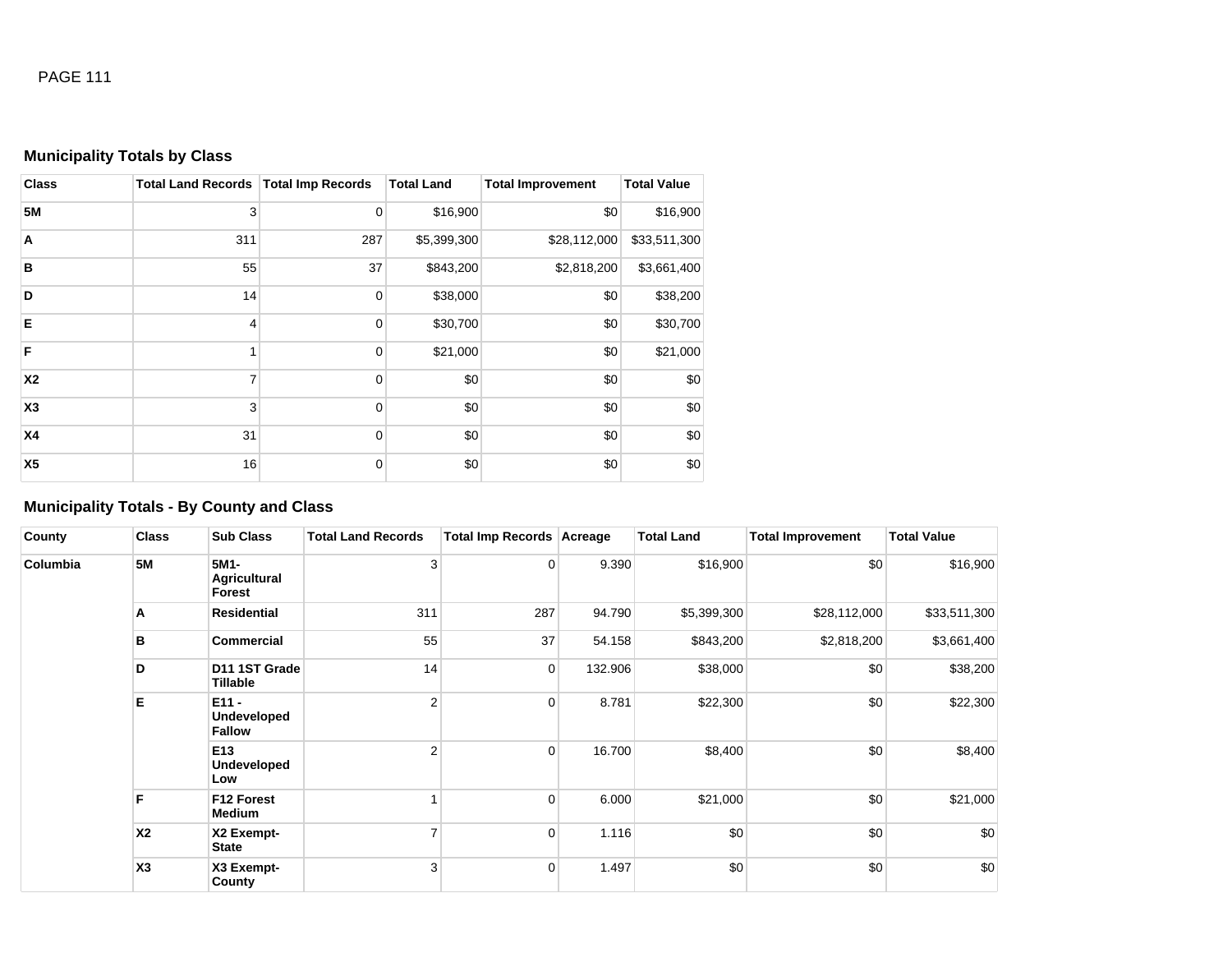| County   | <b>Class</b>   | <b>Sub Class</b>    | <b>Total Land Records</b> | Total Imp Records   Acreage |         | <b>Total Land</b> | <b>Total Improvement</b> | <b>Total Value</b> |
|----------|----------------|---------------------|---------------------------|-----------------------------|---------|-------------------|--------------------------|--------------------|
| Columbia | <b>X4</b>      | X4 Exempt-<br>Local | 31                        | $\overline{0}$              | 57.547  | \$0               | \$0                      | \$0                |
|          | X <sub>5</sub> |                     |                           | $\overline{0}$              | 0.410   | \$0               | \$0                      | \$0                |
|          |                | X5 Exempt-<br>Other | 15                        | $\overline{0}$              | 21.777  | \$0               | \$0                      | \$0                |
|          | Totals:        |                     | 452                       | 324                         | 547.435 | \$6,349,100       | \$30,930,200             | \$37,279,500       |
| Totals:  |                |                     | 452                       | 324                         | 547.435 | \$6,349,100       | \$30,930,200             | \$37,279,500       |

# **Municipality Totals - By County, TIF, Class**

| County   | <b>TIF District</b>              | <b>Class</b>   | Total Land Records   Total Imp Records   Acreage |          |         | <b>Total Land</b> | <b>Total Improvement</b> | <b>Total Value</b> |
|----------|----------------------------------|----------------|--------------------------------------------------|----------|---------|-------------------|--------------------------|--------------------|
| Columbia | not in a tif<br>district-Cambria | <b>5M</b>      | 3                                                | 0        | 9.390   | \$16,900          | \$0                      | \$16,900           |
|          |                                  | Α              | 311                                              | 287      | 94.790  | \$5,399,300       | \$28,112,000             | \$33,511,300       |
|          |                                  | в              | 55                                               | 37       | 54.158  | \$843,200         | \$2,818,200              | \$3,661,400        |
|          |                                  | D              | 14                                               | 0        | 132.906 | \$38,000          | \$0                      | \$38,200           |
|          |                                  | Е              | 4                                                | $\Omega$ | 25.481  | \$30,700          | \$0                      | \$30,700           |
|          |                                  | F              |                                                  | $\Omega$ | 6.000   | \$21,000          | \$0                      | \$21,000           |
|          |                                  | <b>X2</b>      | 7                                                | 0        | 1.116   | \$0               | \$0                      | \$0                |
|          |                                  | X <sub>3</sub> | 3                                                | $\Omega$ | 1.497   | \$0               | \$0                      | \$0                |
|          |                                  | <b>X4</b>      | 31                                               | $\Omega$ | 57.547  | \$0               | \$0                      | $$0$$              |
|          |                                  | X <sub>5</sub> | 16                                               | 0        | 22.187  | \$0               | \$0                      | \$0                |
|          |                                  | <b>Totals:</b> | 452                                              | 324      | 547.435 | \$6,349,100       | \$30,930,200             | \$37,279,500       |
|          | Totals:                          |                | 452                                              | 324      | 547.435 | \$6,349,100       | \$30,930,200             | \$37,279,500       |
| Totals:  |                                  |                | 452                                              | 324      | 547.435 | \$6,349,100       | \$30,930,200             | \$37,279,500       |

# **Municipality Totals - By County, School District, Class**

| County          | <b>School District</b>              | <b>Class</b> | Total Land Records   Total Imp Records |     | Acreage | <b>Total Land</b> | <b>Total Improvement</b> | <b>Total Value</b> |
|-----------------|-------------------------------------|--------------|----------------------------------------|-----|---------|-------------------|--------------------------|--------------------|
| <b>Columbia</b> | <b>CAMBRIA-</b><br><b>FRIESLAND</b> | <b>5M</b>    |                                        | 0   | 9.390   | \$16,900          | \$0 <sub>1</sub>         | \$16,900           |
|                 |                                     | А            | 311                                    | 287 | 94.790  | \$5,399,300       | \$28,112,000             | \$33,511,300       |
|                 |                                     | в            | 55                                     | 37  | 54.158  | \$843,200         | \$2,818,200              | \$3,661,400        |
|                 |                                     | D            | 14                                     | 0   | 132.906 | \$38,000          | \$0                      | \$38,200           |
|                 |                                     | E            |                                        | 0   | 25.481  | \$30,700          | \$0                      | \$30,700           |